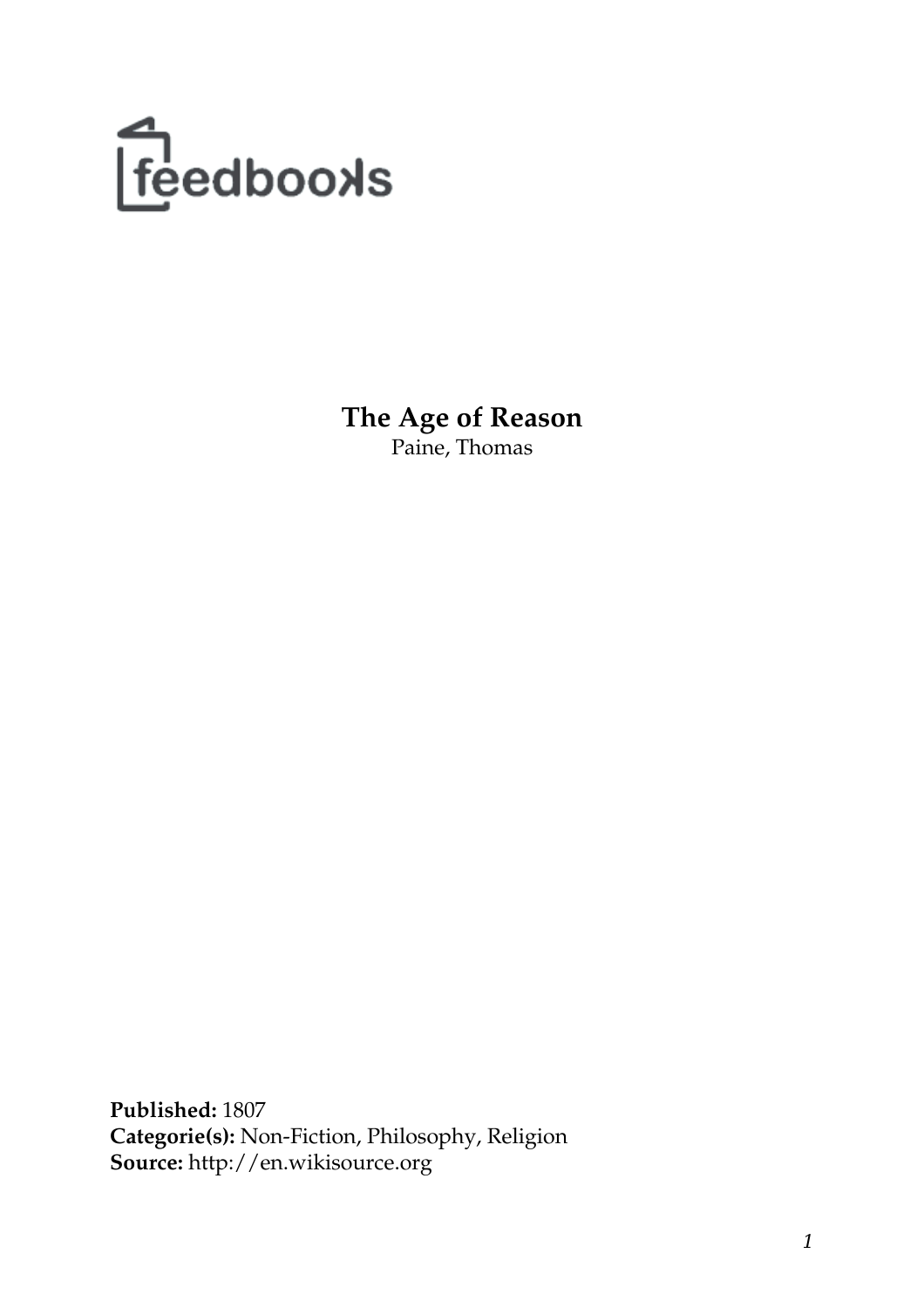### **About Paine:**

Thomas Paine (29 January 1737–8 June 1809) was an English pamphleteer, revolutionary, radical, inventor, and intellectual. He lived and worked in Britain until age 37, when he emigrated to the British American colonies, in time to participate in the American Revolution. His principal contribution was the powerful, widely-read pamphlet, Common Sense (1776), advocating colonial America's independence from the Kingdom of Great Britain, and of The American Crisis (1776-1783), a prorevolutionary pamphlet series. Later, he greatly influenced the French Revolution. He wrote the Rights of Man (1791), a guide to Enlightenment ideas. Despite not speaking French, he was elected to the French National Convention in 1792. The Girondists regarded him an ally, so, the Montagnards, especially Robespierre, regarded him an enemy. In December of 1793, he was arrested and imprisoned in Paris, then released in 1794. He became notorious because of The Age of Reason (1793-94), the book advocated deism and argued against Christian doctrines. In France, he also wrote the pamphlet Agrarian Justice (1795), discussing the origins of property, and introduced the concept of a guaranteed minimum income. He remained in France during the early Napoleonic era, but condemned Napoleon's dictatorship, calling him "the completest charlatan that ever existed".[1] In 1802, he returned to America at President Thomas Jefferson's invitation. Thomas Paine died, at age 72, in No. 59 Grove Street, Greenwich Village, N.Y.C., on 8 June 1809. His burial site is located in New Rochelle, New York where he had lived after returning to America in 1802. His remains were later disinterred by an admirer looking to return them to England; his final resting place today is unknown. Source: Wikipedia

### **Also available on Feedbooks for Paine:**

- *[Common Sense](http://generation.feedbooks.com/book/2850.pdf)* (1776)
- *[The American Crisis](http://generation.feedbooks.com/book/4901.pdf)* (1776)

**Note:** This book is brought to you by Feedbooks <http://www.feedbooks.com> Strictly for personal use, do not use this file for commercial purposes.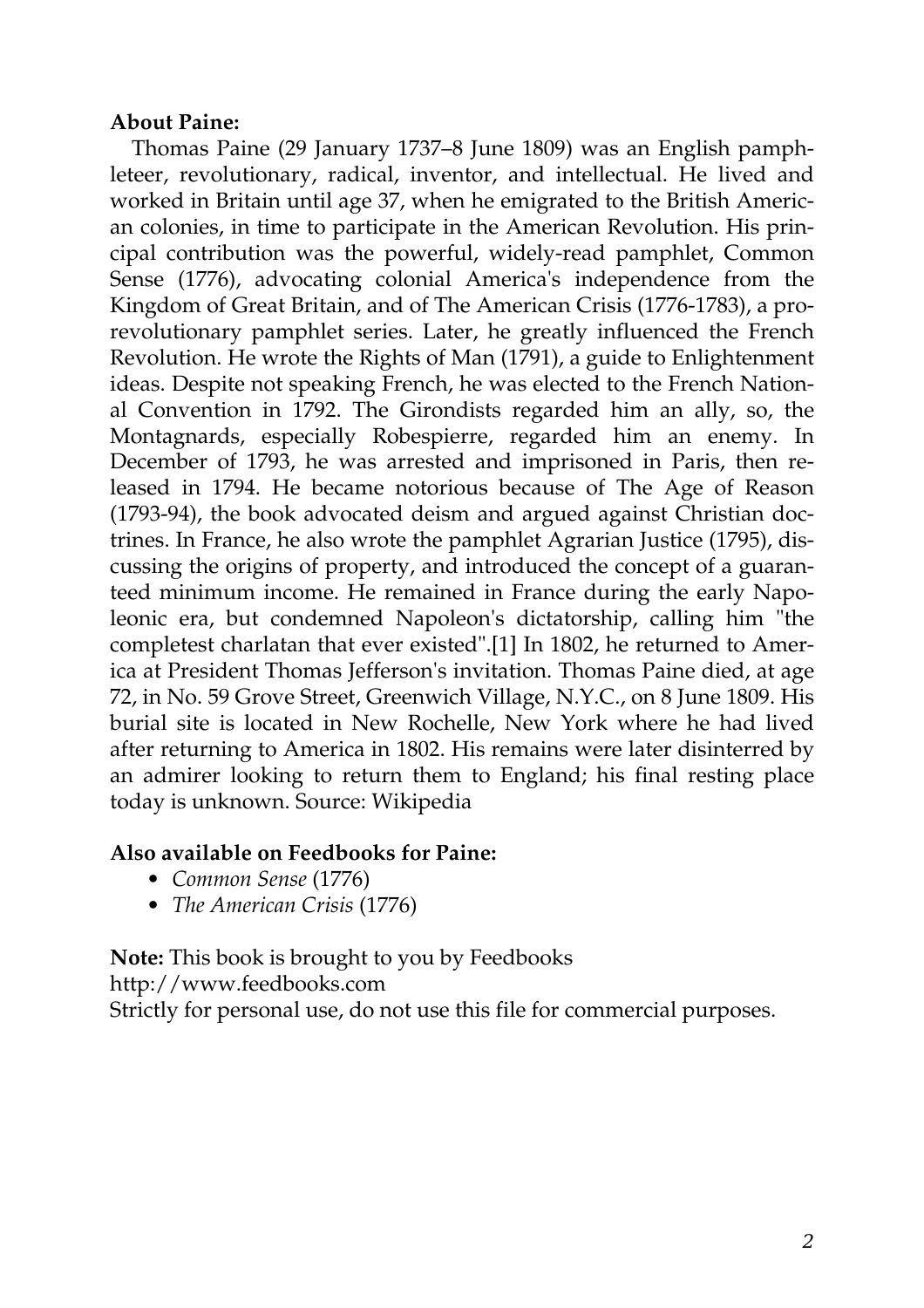## **The Author's Profession of Faith**

It has been my intention, for several years past, to publish my thoughts upon religion; I am well aware of the difficulties that attend the subject, and from that consideration, had reserved it to a more advanced period of life. I intended it to be the last offering I should make to my fellow-citizens of all nations, and that at a time when the purity of the motive that induced me to it could not admit of a question, even by those who might disapprove the work.

The circumstance that has now taken place in France, of the total abolition of the whole national order of priesthood, and of everything appertaining to compulsive systems of religion, and compulsive articles of faith, has not only precipitated my intention, but rendered a work of this kind exceedingly necessary, lest, in the general wreck of superstition, of false systems of government, and false theology, we lose sight of morality, of humanity, and of the theology that is true.

As several of my colleagues, and others of my fellow-citizens of France, have given me the example of making their voluntary and individual profession of faith, I also will make mine; and I do this with all that sincerity and frankness with which the mind of man communicates with itself.

I believe in one God, and no more; and I hope for happiness beyond this life.

I believe the equality of man, and I believe that religious duties consist in doing justice, loving mercy, and endeavoring to make our fellowcreatures happy.

But, lest it should be supposed that I believe many other things in addition to these, I shall, in the progress of this work, declare the things I do not believe, and my reasons for not believing them.

I do not believe in the creed professed by the Jewish church, by the Roman church, by the Greek church, by the Turkish church, by the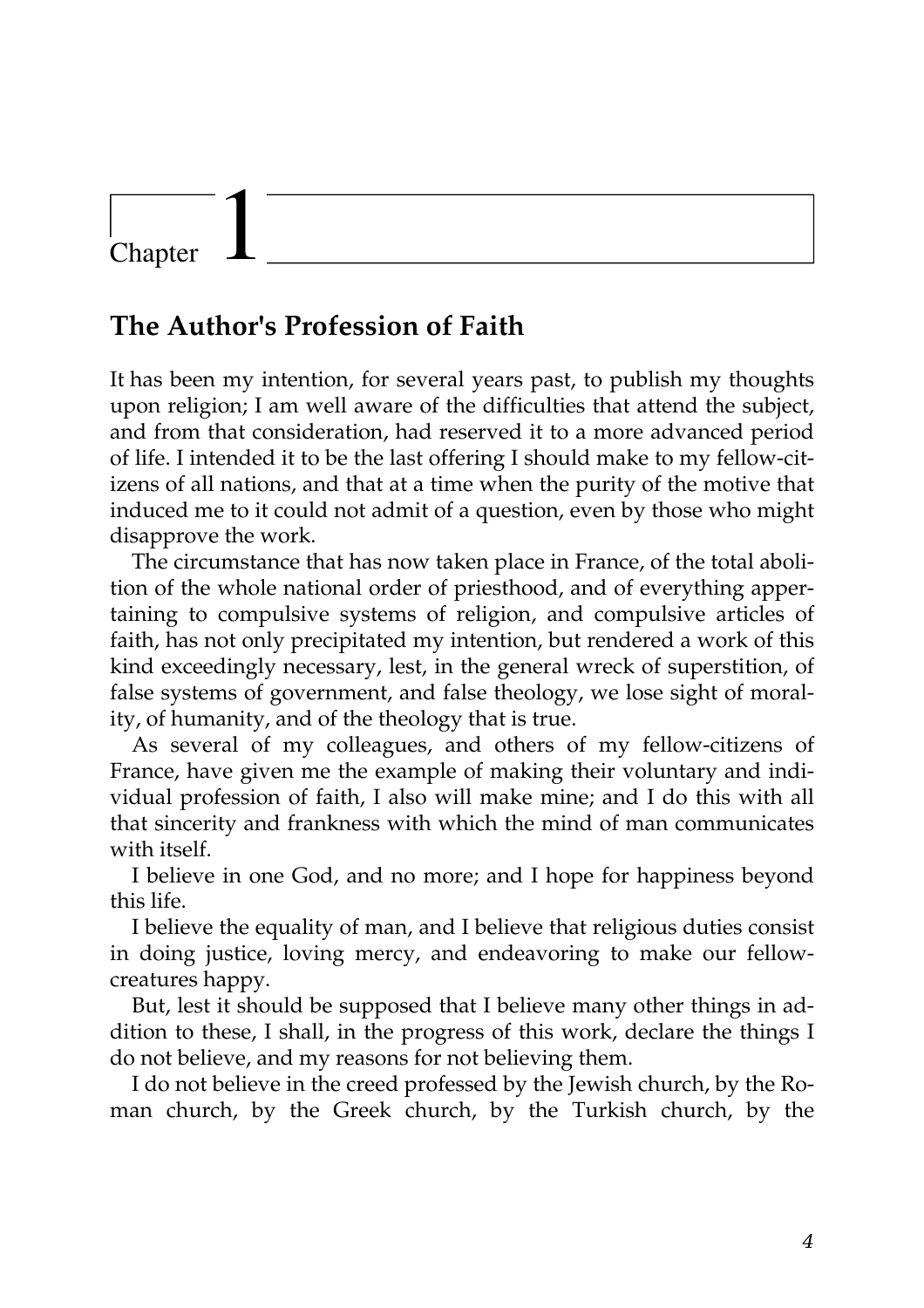Protestant church, nor by any church that I know of. My own mind is my own church.

All national institutions of churches, whether Jewish, Christian, or Turkish, appear to me no other than human inventions set up to terrify and enslave mankind, and monopolize power and profit.

I do not mean by this declaration to condemn those who believe otherwise; they have the same right to their belief as I have to mine. But it is necessary to the happiness of man, that he be mentally faithful to himself. Infidelity does not consist in believing, or in disbelieving; it consists in professing to believe what he does not believe.

It is impossible to calculate the moral mischief, if I may so express it, that mental lying has produced in society. When a man has so far corrupted and prostituted the chastity of his mind, as to subscribe his professional belief to things he does not believe, he has prepared himself for the commission of every other crime. He takes up the trade of a priest for the sake of gain, and, in order to qualify himself for that trade, he begins with a perjury. Can we conceive anything more destructive to morality than this?

Soon after I had published the pamphlet Common Sense, in America, I saw the exceeding probability that a revolution in the system of government would be followed by a revolution in the system of religion. The adulterous connection of church and state, wherever it had taken place, whether Jewish, Christian, or Turkish, had so effectually prohibited, by pains and penalties, every discussion upon established creeds, and upon first principles of religion, that until the system of government should be changed, those subjects could not be brought fairly and openly before the world; but that whenever this should be done, a revolution in the system of religion would follow. Human inventions and priest-craft would be detected; and man would return to the pure, unmixed, and unadulterated belief of one God, and no more.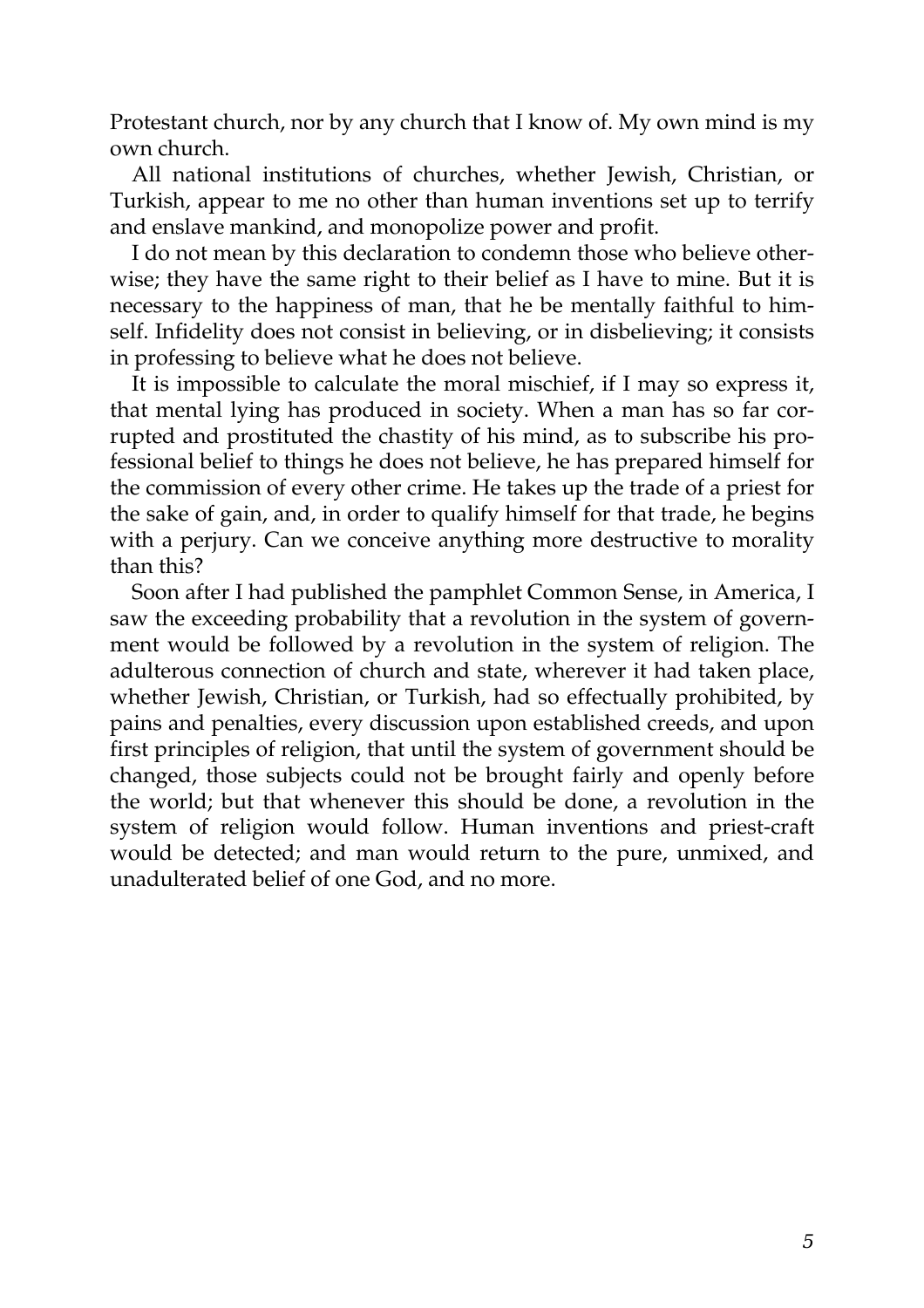### **Of Missions and Revelations**

Every national church or religion has established itself by pretending some special mission from God, communicated to certain individuals. The Jews have their Moses; the Christians their Jesus Christ, their apostles and saints; and the Turks their Mahomet; as if the way to God was not open to every man alike.

Each of those churches shows certain books, which they call *revelation*, or the Word of God. The Jews say that their Word of God was given by God to Moses face to face; the Christians say, that their Word of God came by divine inspiration; and the Turks say, that their Word of God (the Koran) was brought by an angel from heaven. Each of those churches accuses the other of unbelief; and, for my own part, I disbelieve them all.

As it is necessary to affix right ideas to words, I will, before I proceed further into the subject, offer some observations on the word *revelation*. Revelation when applied to religion, means something communicated *immediately* from God to man.

No one will deny or dispute the power of the Almighty to make such a communication if he pleases. But admitting, for the sake of a case, that something has been revealed to a certain person, and not revealed to any other person, it is revelation to that person only. When he tells it to a second person, a second to a third, a third to a fourth, and so on, it ceases to be a revelation to all those persons. It is revelation to the first person only, and *hearsay* to every other, and, consequently, they are not obliged to believe it.

It is a contradiction in terms and ideas to call anything a revelation that comes to us at second hand, either verbally or in writing. Revelation is necessarily limited to the first communication. After this, it is only an account of something which that person says was a revelation made to him; and though he may find himself obliged to believe it, it cannot be incumbent on me to believe it in the same manner, for it was not a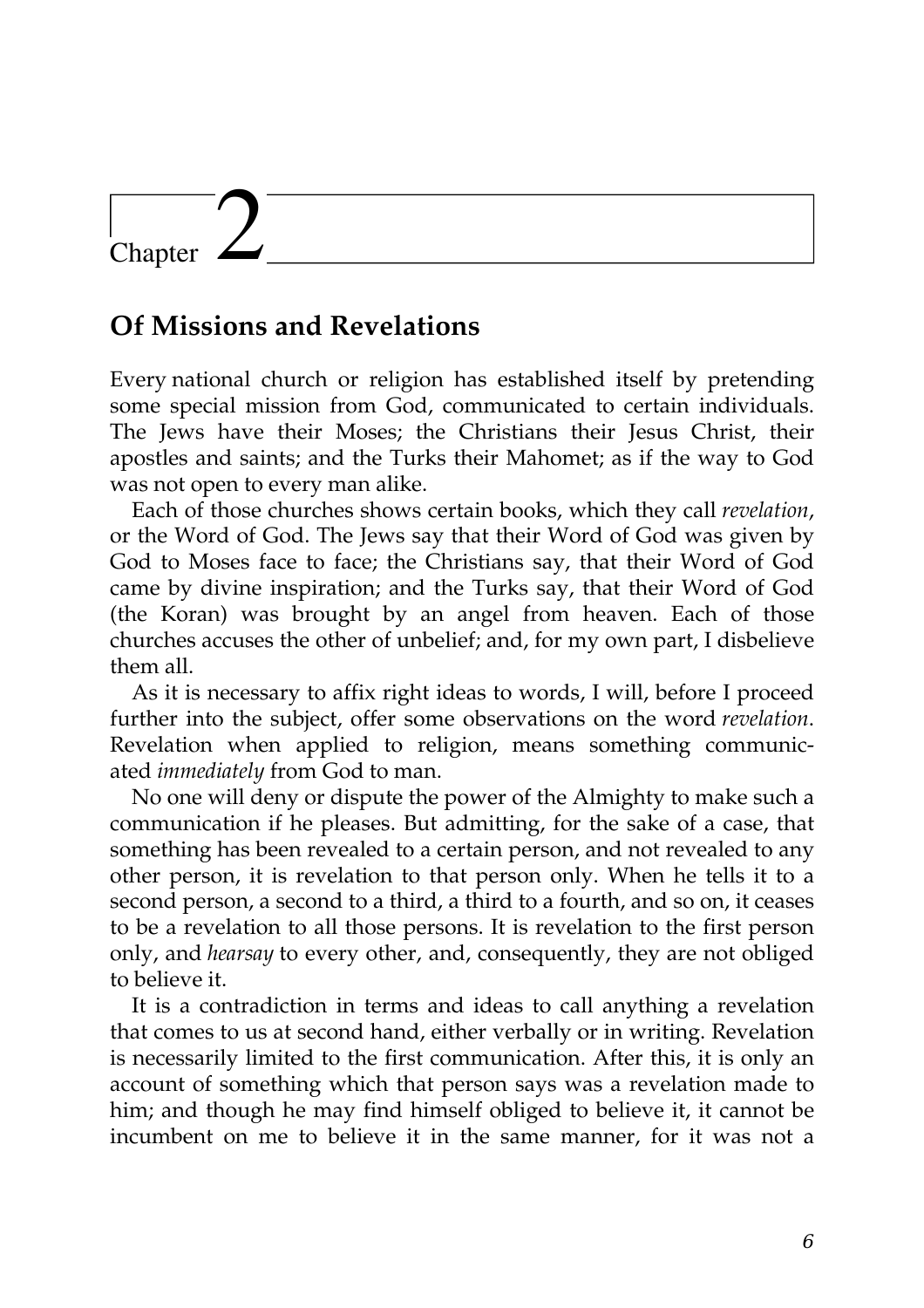revelation made to *me*, and I have only his word for it that it was made to *him*.

When Moses told the children of Israel that he received the two tables of the commandments from the hand of God, they were not obliged to believe him, because they had no other authority for it than his telling them so; and I have no other authority for it than some historian telling me so, the commandments carrying no internal evidence of divinity with them. They contain some good moral precepts such as any man qualified to be a lawgiver or a legislator could produce himself, without having recourse to supernatural intervention.<sup>1</sup>

When I am told that the Koran was written in Heaven, and brought to Mahomet by an angel, the account comes to near the same kind of hearsay evidence and second hand authority as the former. I did not see the angel myself, and therefore I have a right not to believe it.

When also I am told that a woman, called the Virgin Mary, said, or gave out, that she was with child without any cohabitation with a man, and that her betrothed husband, Joseph, said that an angel told him so, I have a right to believe them or not: such a circumstance required a much stronger evidence than their bare word for it: but we have not even this; for neither Joseph nor Mary wrote any such matter themselves. It is only reported by others that *they said so*. It is hearsay upon hearsay, and I do not chose to rest my belief upon such evidence.

It is, however, not difficult to account for the credit that was given to the story of Jesus Christ being the Son of God. He was born when the heathen mythology had still some fashion and repute in the world, and that mythology had prepared the people for the belief of such a story. Almost all the extraordinary men that lived under the heathen mythology were reputed to be the sons of some of their gods. It was not a new thing at that time to believe a man to have been celestially begotten; the intercourse of gods with women was then a matter of familiar opinion. Their Jupiter, according to their accounts, had cohabited with hundreds; the story therefore had nothing in it either new, wonderful, or obscene; it was conformable to the opinions that then prevailed among the people called Gentiles, or mythologists, and it was those people only that believed it. The Jews, who had kept strictly to the belief of one God, and no more, and who had always rejected the heathen mythology, never credited the story.

<sup>1.</sup>It is, however, necessary to except the declamation which says that God visits the sins of the fathers upon the children. This is contrary to every principle of moral justice.—Author.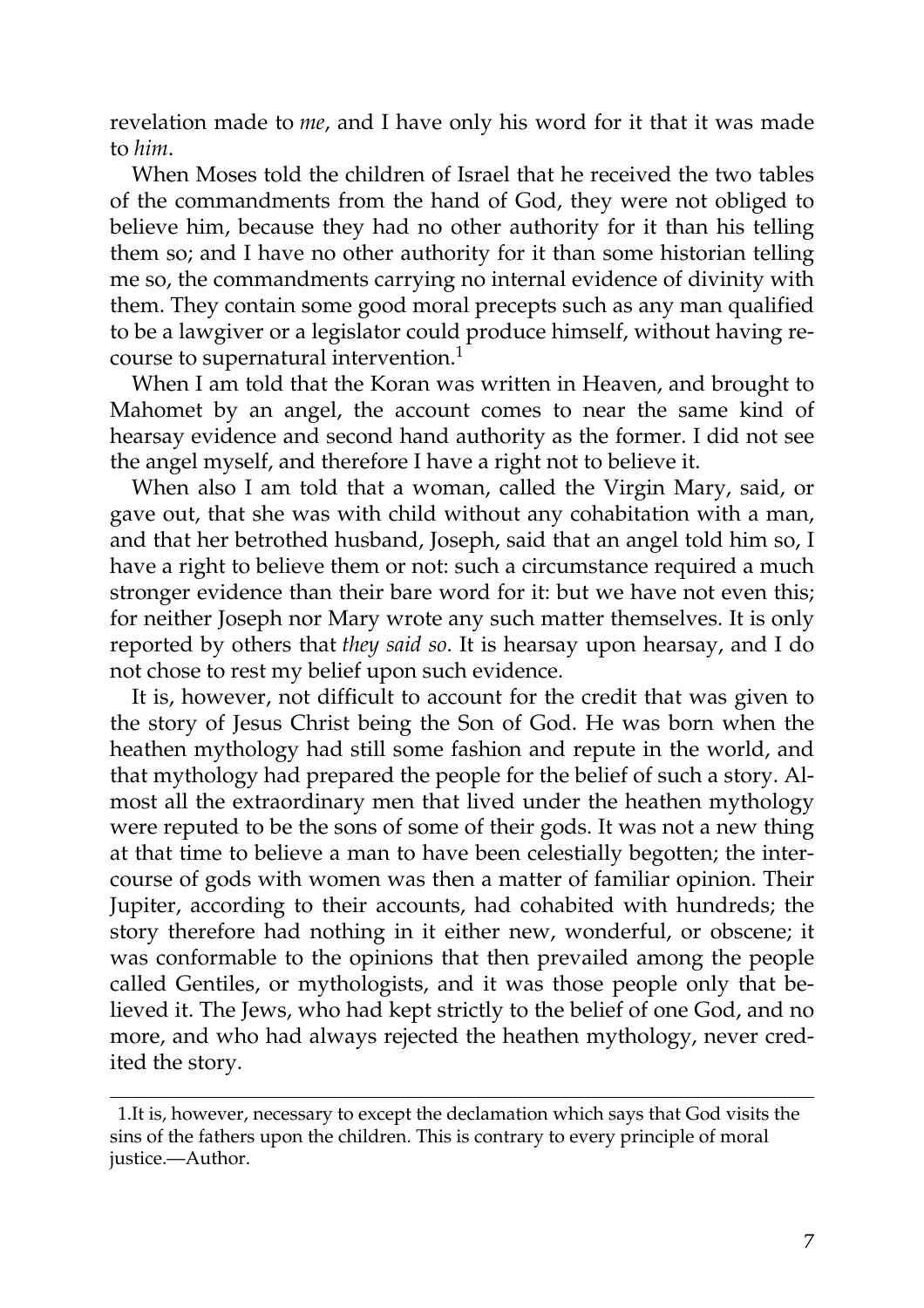It is curious to observe how the theory of what is called the Christian Church, sprung out of the tail of the heathen mythology. A direct incorporation took place in the first instance, by making the reputed founder to be celestially begotten. The trinity of gods that then followed was no other than a reduction of the former plurality, which was about twenty or thirty thousand. The statue of Mary succeeded the statue of Diana of Ephesus. The deification of heroes changed into the canonization of saints. The Mythologists had gods for everything; the Christian Mythologists had saints for everything. The church became as crowded with the one, as the pantheon had been with the other; and Rome was the place of both. The Christian theory is little else than the idolatry of the ancient mythologists, accommodated to the purposes of power and revenue; and it yet remains to reason and philosophy to abolish the amphibious fraud.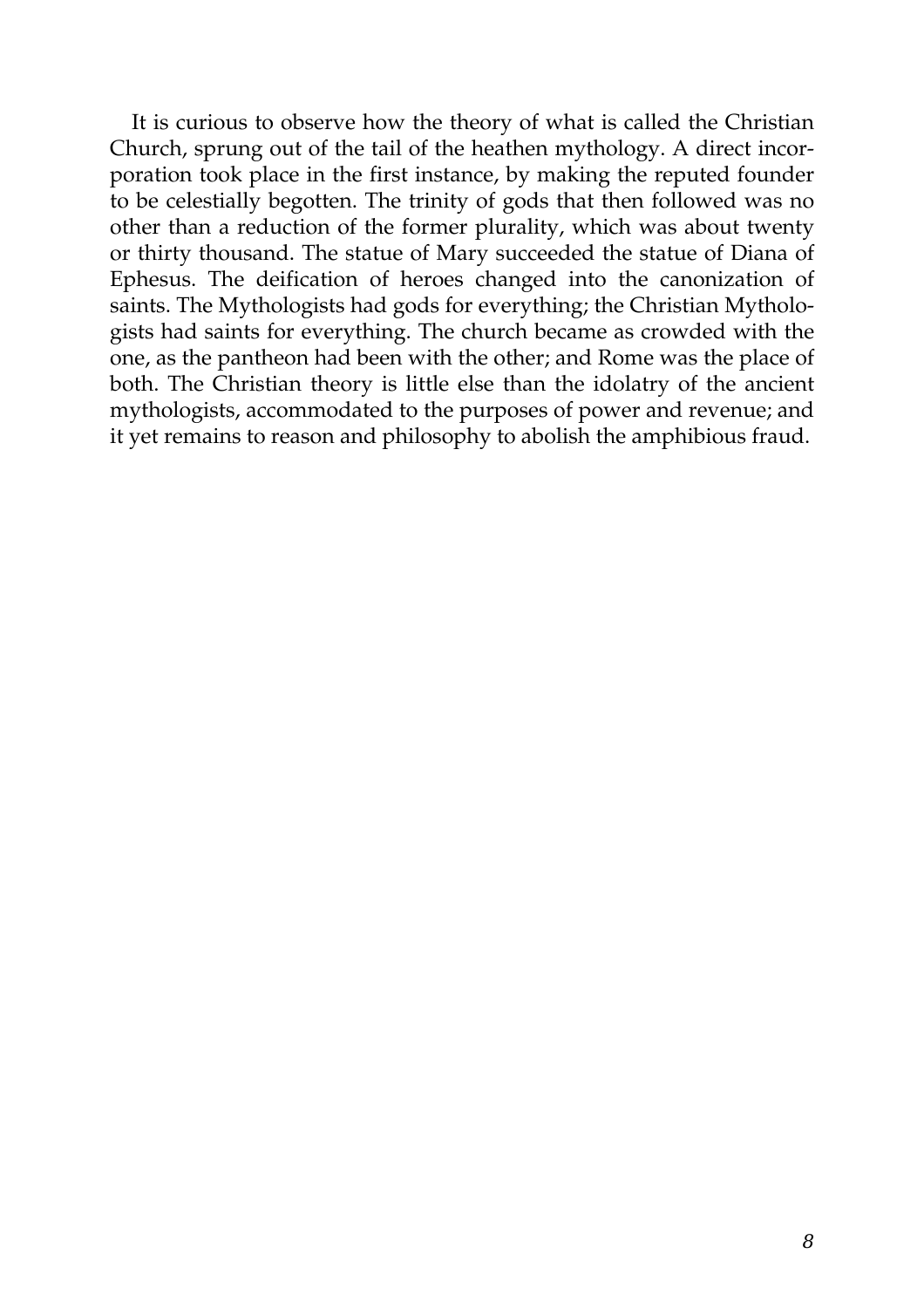## **Concerning the Character of Jesus Christ, and His History**

Nothing that is here said can apply, even with the most distant disrespect, to the *real* character of Jesus Christ. He was a virtuous and an amiable man. The morality that he preached and practiced was of the most benevolent kind; and though similar systems of morality had been preached by Confucius, and by some of the Greek philosophers, many years before, by the Quakers since, and by many good men in all ages, it has not been exceeded by any.

Jesus Christ wrote no account of himself, of his birth, parentage, or anything else. Not a line of what is called the New Testament is of his writing. The history of him is altogether the work of other people; and as to the account given of his resurrection and ascension, it was the necessary counterpart to the story of his birth. His historians, having brought him into the world in a supernatural manner, were obliged to take him out again in the same manner, or the first part of the story must have fallen to the ground.

The wretched contrivance with which this latter part is told, exceeds everything that went before it. The first part, that of the miraculous conception, was not a thing that admitted of publicity; and therefore the tellers of this part of the story had this advantage, that though they might not be credited, they could not be detected. They could not be expected to prove it, because it was not one of those things that admitted of proof, and it was impossible that the person of whom it was told could prove it himself.

But the resurrection of a dead person from the grave, and his ascension through the air, is a thing very different, as to the evidence it admits of, to the invisible conception of a child in the womb. The resurrection and ascension, supposing them to have taken place, admitted of public and ocular demonstration, like that of the ascension of a balloon, or the sun at noon day, to all Jerusalem at least. A thing which everybody is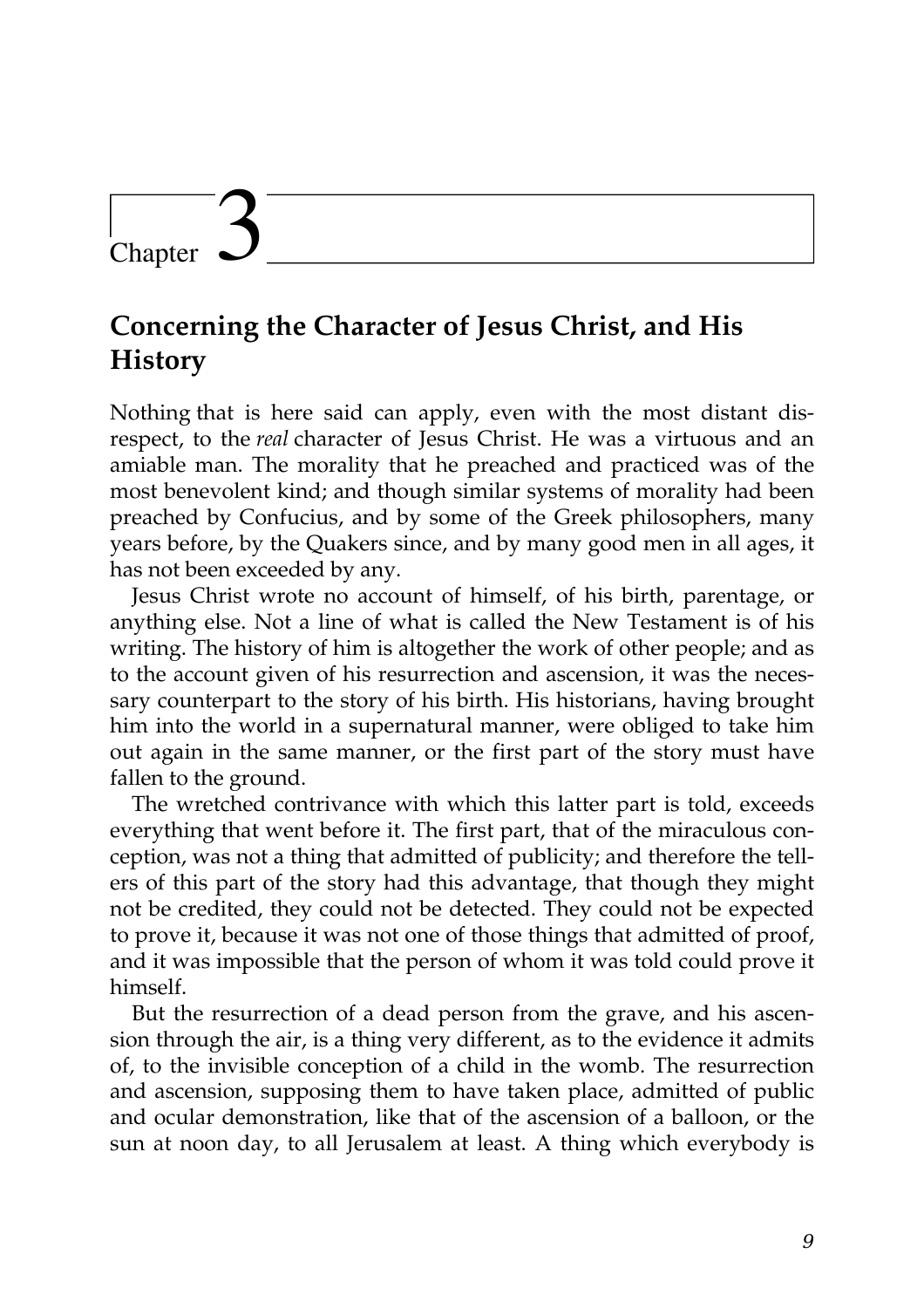required to believe, requires that the proof and evidence of it should be equal to all, and universal; and as the public visibility of this last related act was the only evidence that could give sanction to the former part, the whole of it falls to the ground, because that evidence never was given. Instead of this, a small number of persons, not more than eight or nine, are introduced as proxies for the whole world, to say they saw it, and all the rest of the world are called upon to believe it. But it appears that Thomas did not believe the resurrection; and, as they say, would not believe without having ocular and manual demonstration himself. *So neither will I*; and the reason is equally as good for me, and for every other person, as for Thomas.

It is in vain to attempt to palliate or disguise this matter. The story, so far as relates to the supernatural part, has every mark of fraud and imposition stamped upon the face of it. Who were the authors of it is as impossible for us now to know, as it is for us to be assured that the books in which the account is related were written by the persons whose names they bear. The best surviving evidence we now have. respecting this affair is the Jews. They are regularly descended from the people who lived in the time this resurrection and ascension is said to have happened, and they say *it is not true.* It has long appeared to me a strange inconsistency to cite the Jews as a proof of the truth of the story. It is just the same as if a man were to say, I will prove the truth of what I have told you, by producing the people who say it is false.

That such a person as Jesus Christ existed, and that he was crucified, which was the mode of execution at that day, are historical relations strictly within the limits of probability. He preached most excellent morality, and the equality of man; but he preached also against the corruptions and avarice of the Jewish priests, and this brought upon him the hatred and vengeance of the whole order of priest-hood. The accusation which those priests brought against him was that of sedition and conspiracy against the Roman government, to which the Jews were then subject and tributary; and it is not improbable that the Roman government might have some secret apprehension of the effects of his doctrine as well as the Jewish priests; neither is it improbable that Jesus Christ had in contemplation the delivery of the Jewish nation from the bondage of the Romans. Between the two, however, this virtuous reformer and revolutionist lost his life.<sup>2</sup>

<sup>2.</sup>The French work has here: "However this may be, for one or the other of these suppositions this virtuous reformer, this revolutionist, too little imitated, too much forgotten, too much misunderstood, lost his life.—Editor. (Conway)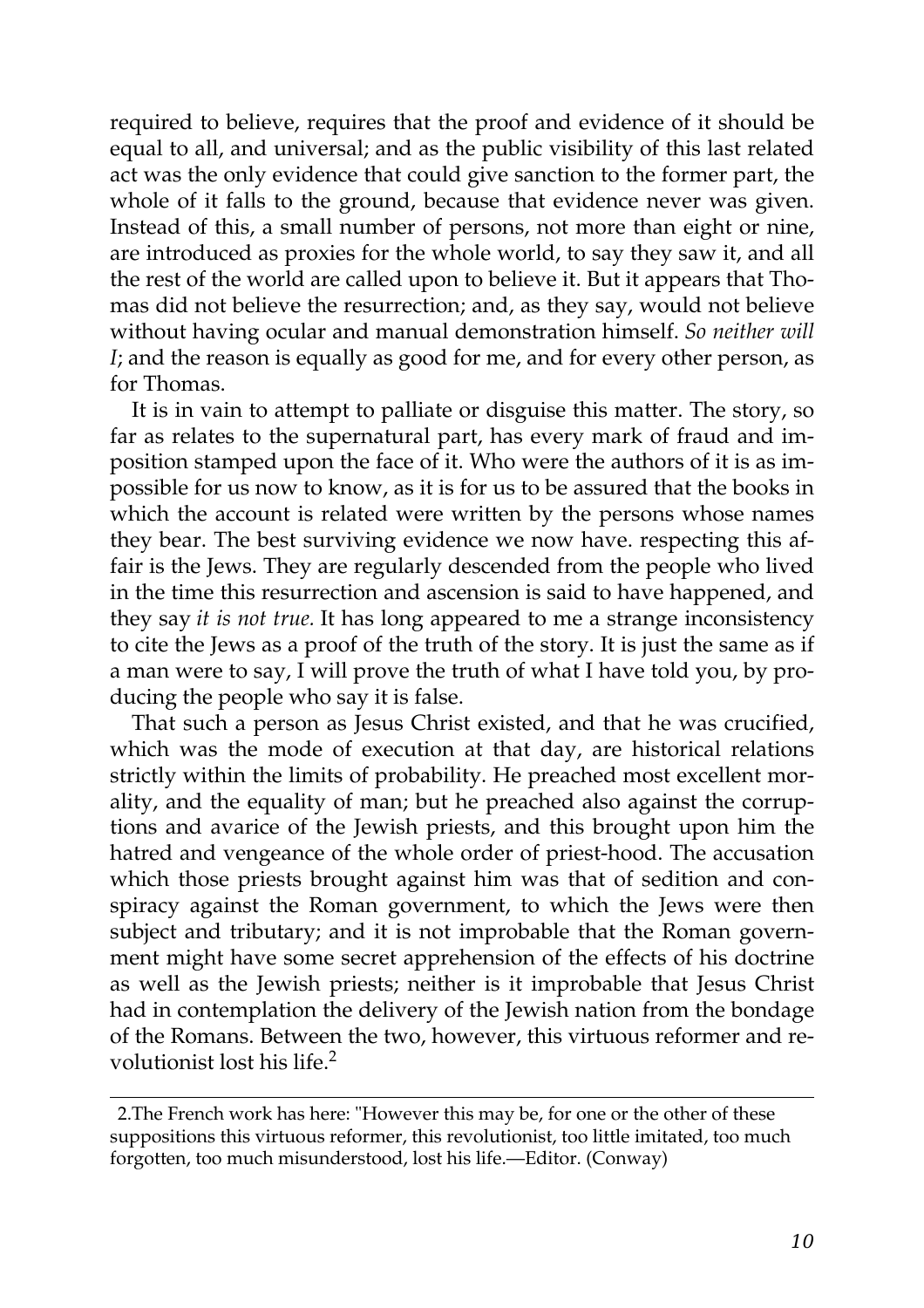### **Of the Bases of Christianity**

It is upon this plain narrative of facts, together with another case I am going to mention, that the Christian mythologists, calling themselves the Christian Church, have erected their fable, which for absurdity and extravagance is not exceeded by anything that is to be found in the mythology of the ancients.

The ancient mythologists tell us that the race of Giants made war against Jupiter, and that one of them threw a hundred rocks against him at one throw; that Jupiter defeated him with thunder, and confined him afterwards under Mount Etna; and that every time the Giant turns himself, Mount Etna belches fire. It is here easy to see that the circumstance of the mountain, that of its being a volcano, suggested the idea of the fable; and that the fable is made to fit and wind itself up with that circumstance.

The Christian mythologists tell that their Satan made war against the Almighty, who defeated him, and confined him afterwards, not under a mountain, but in a pit. It is here easy to see that the first fable suggested the idea of the second; for the fable of Jupiter and the Giants was told many hundred years before that of Satan.

Thus far the ancient and the Christian mythologists differ very little from each other. But the latter have contrived to carry the matter much farther. They have contrived to connect the fabulous part of the story of Jesus Christ with the fable originating from Mount Etna; and, in order to make all the parts of the story tie together, they have taken to their aid the traditions of the Jews; for the Christian mythology is made up partly from the ancient mythology, and partly from the Jewish traditions.

The Christian mythologists, after having confined Satan in a pit, were obliged to let him out again to bring on the sequel of the fable. He is then introduced into the garden of Eden in the shape of a snake, or a serpent, and in that shape he enters into familiar conversation with Eve, who is no ways surprised to hear a snake talk; and the issue of this tête-à-tête is,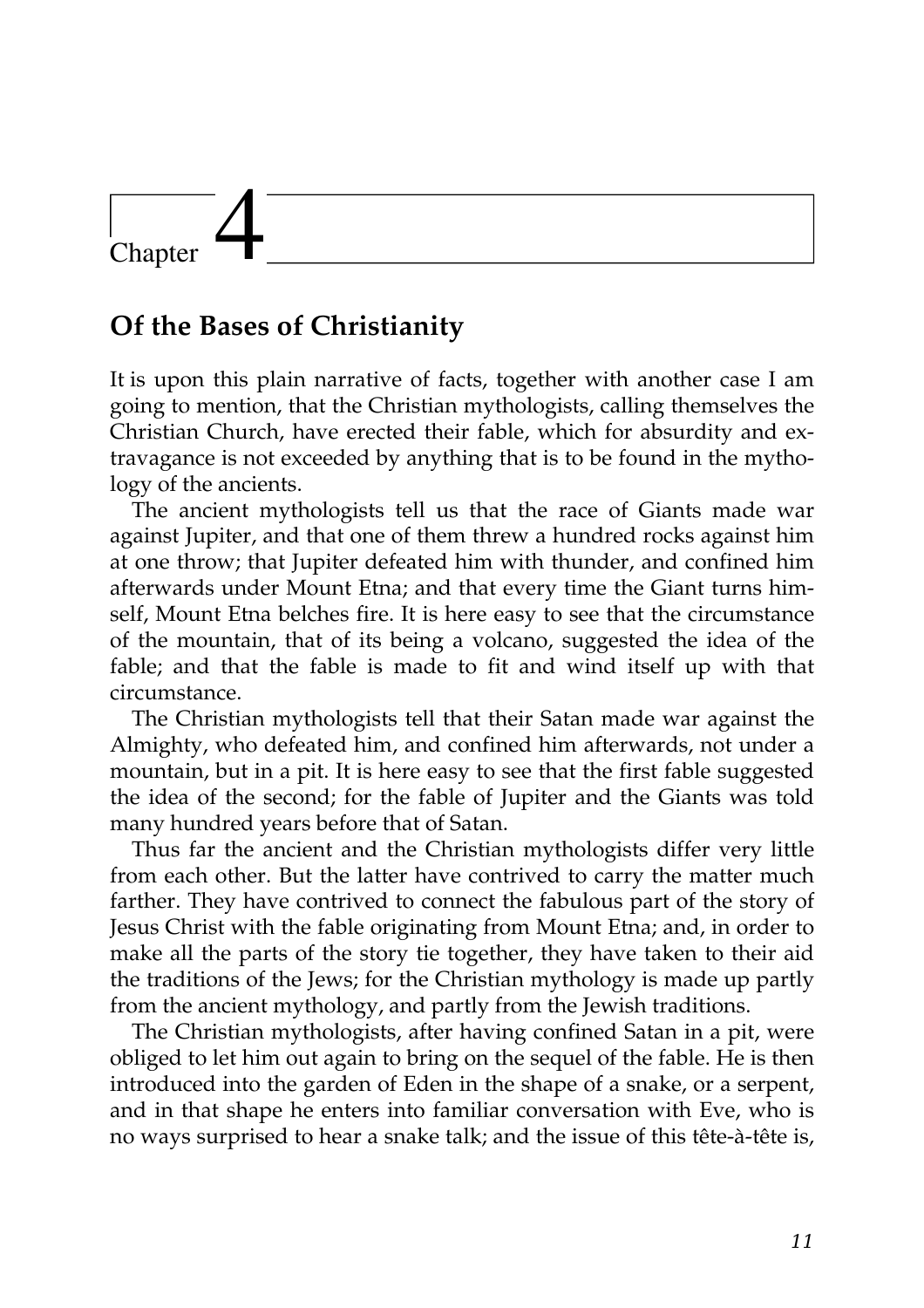that he persuades her to eat an apple, and the eating of that apple damns all mankind.

After giving Satan this triumph over the whole creation, one would have supposed that the church mythologists would have been kind enough to send him back again to the pit, or, if they had not done this, that they would have put a mountain upon him, (for they say that their faith can remove a mountain) or have put him under a mountain, as the former mythologists had done, to prevent his getting again among the women, and doing more mischief. But instead of this, they leave him at large, without even obliging him to give his parole. The secret of which is, that they could not do without him; and after being at the trouble of making him, they bribed him to stay. They promised him All the Jews, All the Turks by anticipation, nine-tenths of the world beside, and Mahomet into the bargain. After this, who can doubt the bountifulness of the Christian Mythology?

Having thus made an insurrection and a battle in heaven, in which none of the combatants could be either killed or wounded —put Satan into the pit—let him out again—given him a triumph over the whole creation—damned all mankind by the eating of an apple, there Christian mythologists bring the two ends of their fable together. They represent this virtuous and amiable man, Jesus Christ, to be at once both God and man, and also the Son of God, celestially begotten, on purpose to be sacrificed, because they say that Eve in her longing<sup>3</sup> had eaten an apple.

<sup>3.</sup>The French work has: "yielding to an unrestrained appetite"—Editor.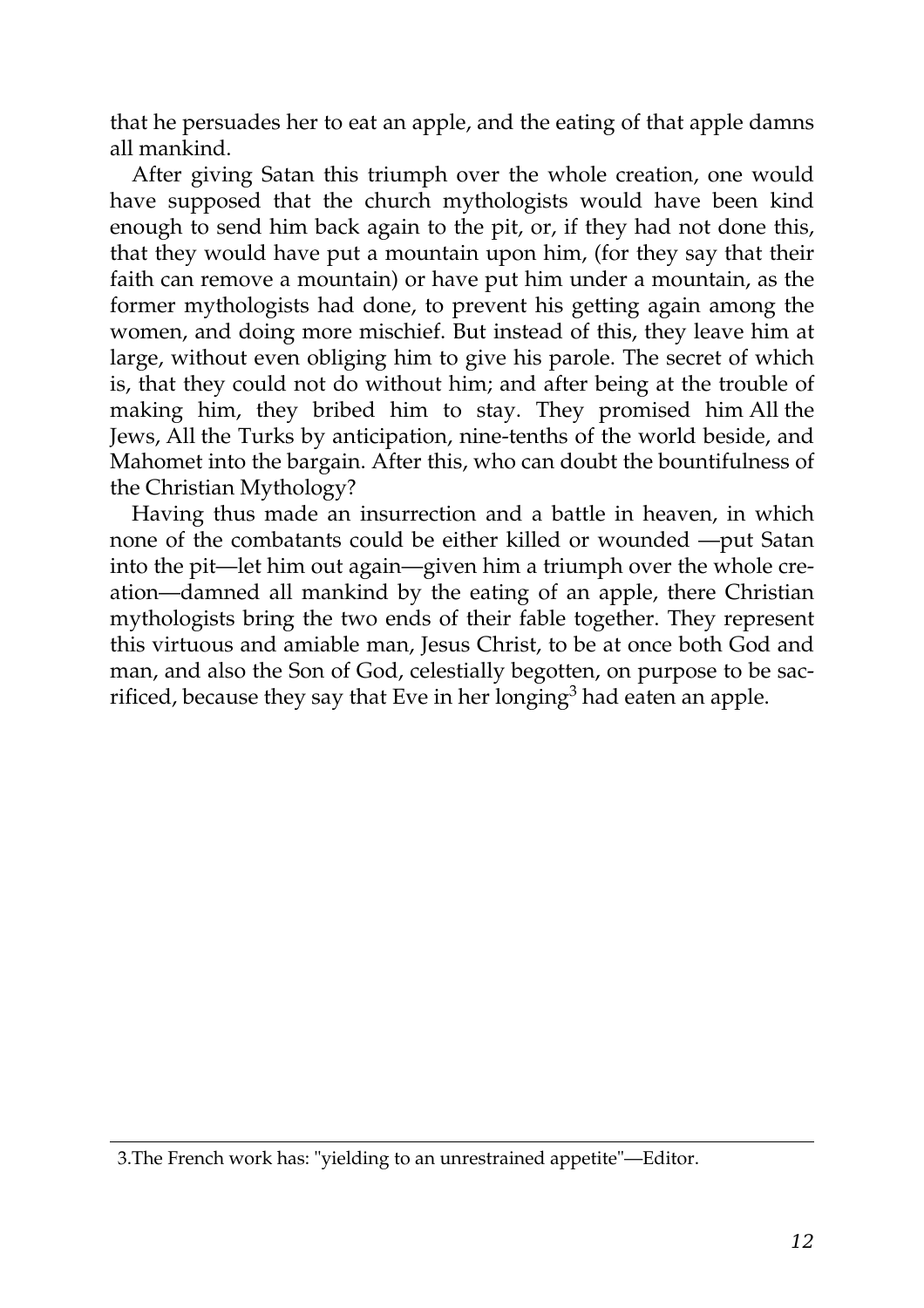### **Examination in Detail of the Preceding Bases**

Putting aside everything that might excite laughter by its absurdity, or detestation by its profaneness, and confining ourselves merely to an examination of the parts, it is impossible to conceive a story more derogatory to the Almighty, more inconsistent with his wisdom, more contradictory to his power, than this story is.

In order to make for it a foundation to rise upon, the inventors were under the necessity of giving to the being whom they call Satan a power equally as great, if not greater, than they attribute to the Almighty. They have not only given him the power of liberating himself from the pit, after what they call his fall, but they have made that power increase afterwards to infinity. Before this fall they represent him only as an angel of limited existence, as they represent the rest. After his fall, he becomes, by their account, omnipresent. He exists everywhere, and at the same time. He occupies the whole immensity of space.

Not content with this deification of Satan, they represent him as defeating by stratagem, in the shape of an animal of the creation, all the power and wisdom of the Almighty. They represent him as having compelled the Almighty to the *direct necessity* either of surrendering the whole of the creation to the government and sovereignty of this Satan, or of capitulating for its redemption by coming down upon earth, and exhibiting himself upon a cross in the shape of a man.

Had the inventors of this story told it the contrary way, that is, had they represented the Almighty as compelling Satan to exhibit *himself* on a cross in the shape of a snake, as a punishment for his new transgression, the story would have been less absurd, less contradictory. But, instead of this they make the transgressor triumph, and the Almighty fall.

That many good men have believed this strange fable, and lived very good lives under that belief (for credulity is not a crime) is what I have no doubt of. In the first place, they were educated to believe it, and they would have believed anything else in the same manner. There are also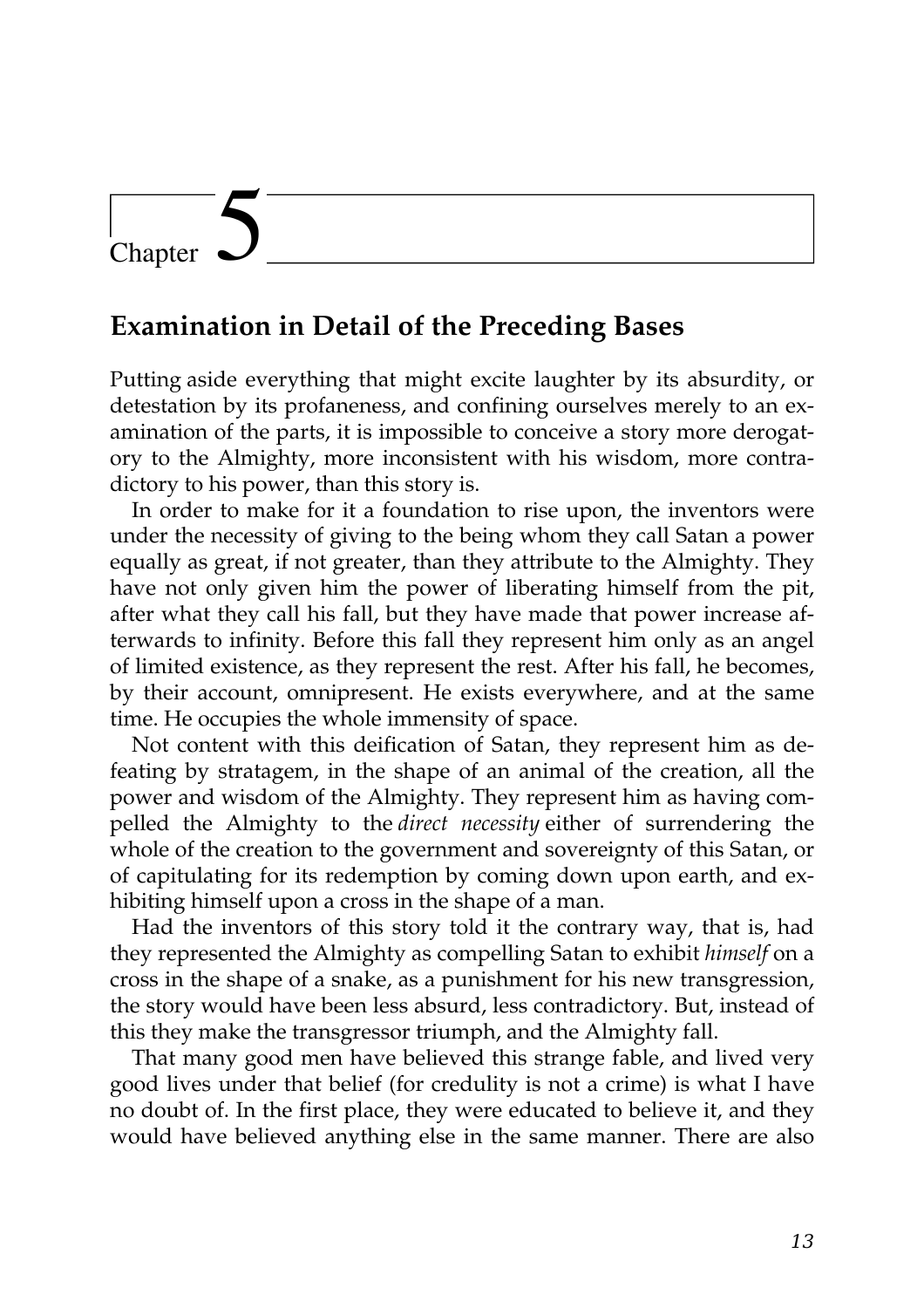many who have been so enthusiastically enraptured by what they conceived to be the infinite love of God to man, in making a sacrifice of himself, that the vehemence of the idea has forbidden and deterred them from examining into the absurdity and profaneness of the story. The more unnatural anything is, the more is it capable of becoming the object of dismal admiration.<sup>4</sup>

<sup>4.</sup>The French work has "blind and" preceding "dismal".—Editor.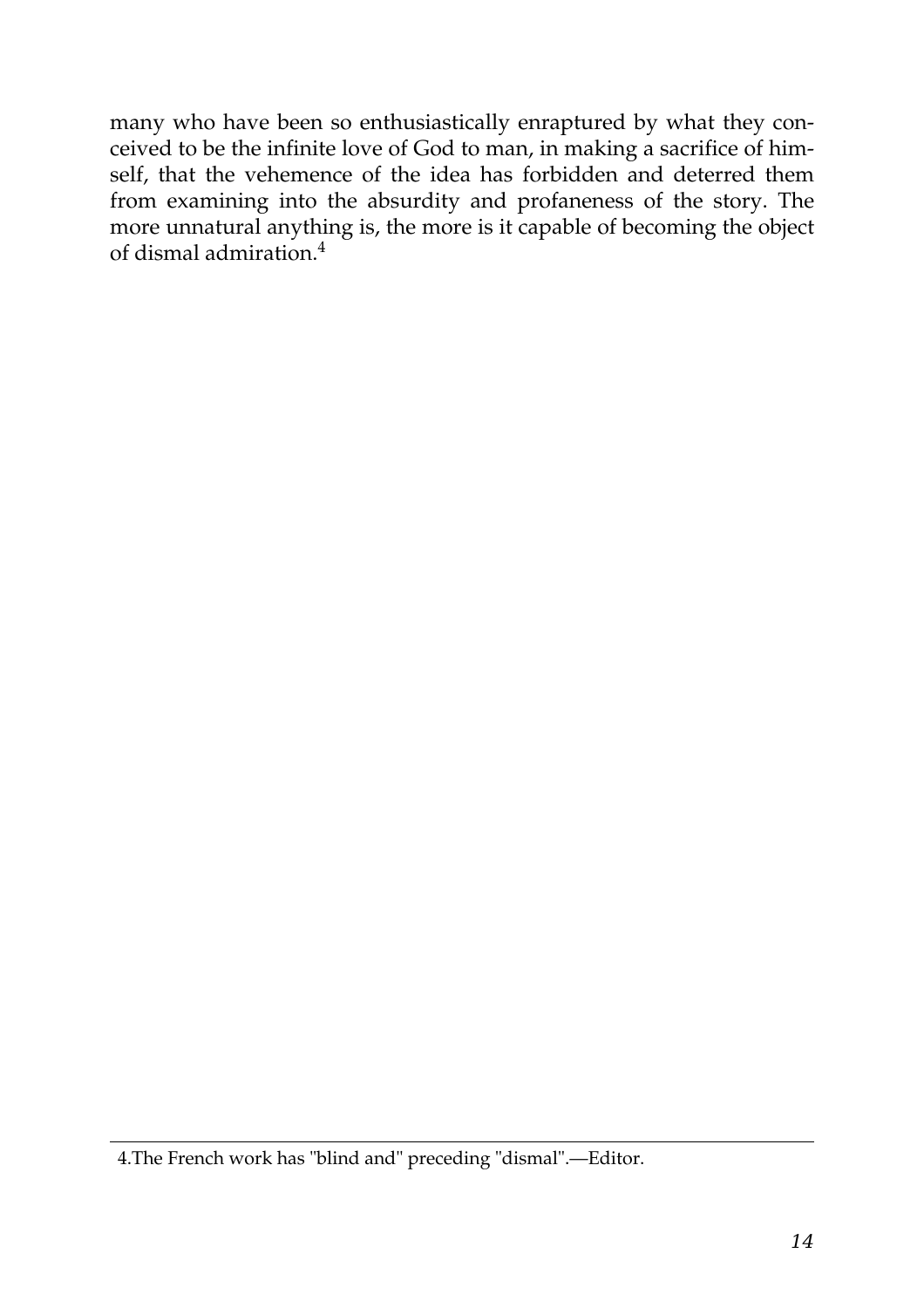## **Of the True Theology**

But if objects for gratitude and admiration are our desire, do they not present themselves every hour to our eyes? Do we not see a fair creation prepared to receive us the instant we are born —a world furnished to our hands, that cost us nothing? Is it we that light up the sun; that pour down the rain; and fill the earth with abundance? Whether we sleep or wake, the vast machinery of the universe still goes on. Are these things, and the blessings they indicate in future, nothing to, us? Can our gross feelings be excited by no other subjects than tragedy and suicide? Or is the gloomy pride of man become so intolerable, that nothing can flatter it but a sacrifice of the Creator?

I know that this bold investigation will alarm many, but it would be paying too great a compliment to their credulity to forbear it on that account. The times and the subject demand it to be done. The suspicion that the theory of what is called the Christian church is fabulous, is becoming very extensive in all countries; and it will be a consolation to men staggering under that suspicion, and doubting what to believe and what to disbelieve, to see the subject freely investigated. I therefore pass on to an examination of the books called the Old and the New Testament.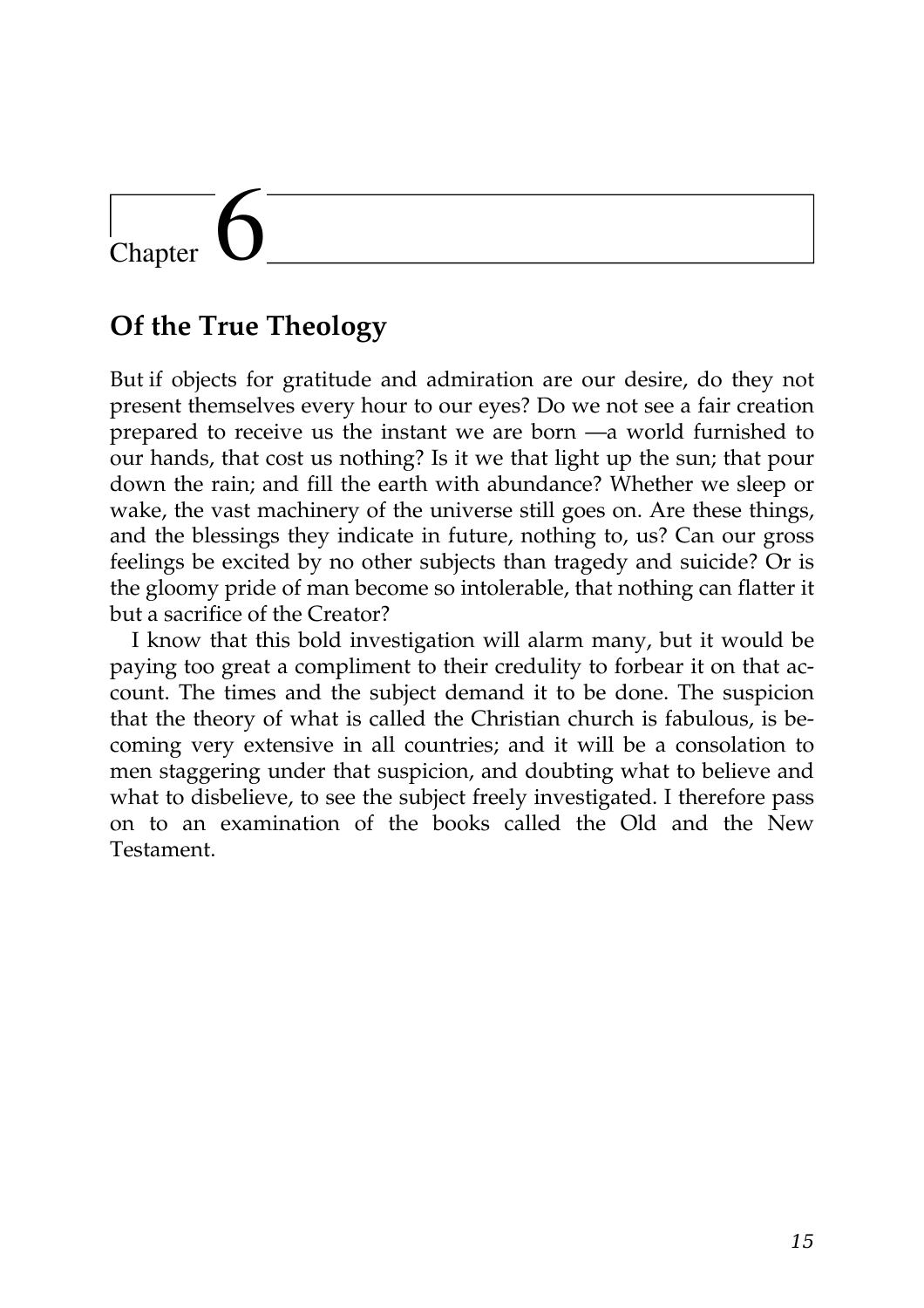### **Examination of the Old Testament**

These books, beginning with Genesis and ending with Revelations, (which, by the bye, is a book of riddles that requires a revelation to explain it) are, we are told, the word of God. It is, therefore, proper for us to know who told us so, that we may know what credit to give to the report. The answer to this question is, that nobody can tell, except that we tell one another so. The case, however, historically appears to be as follows:

When the church mythologists established their system, they collected all the writings they could find, and managed them as they pleased. It is a matter altogether of uncertainty to us whether such of the writings as now appear under the name of the Old and the New Testament, are in the same state in which those collectors say they found them; or whether they added, altered, abridged, or dressed them up.

Be this as it may, they decided by *vote* which of the books out of the collection they had made, should be the Word of God, and which should not. They rejected several; they voted others to be doubtful, such as the books called the Apocrypha; and those books which had a majority of votes, were voted to be the word of God. Had they voted otherwise, all the people since calling themselves Christians had believed otherwise; for the belief of the one comes from the vote of the other. Who the people were that did all this, we know nothing of. They call themselves by the general name of the Church; and this is all we know of the matter.

As we have no other external evidence or authority for believing these books to be the word of God, than what I have mentioned, which is no evidence or authority at all, I come, in the next place, to examine the internal evidence contained in the books themselves.

In the former part of this essay, I have spoken of revelation. I now proceed further with that subject, for the purpose of applying it to the books in question.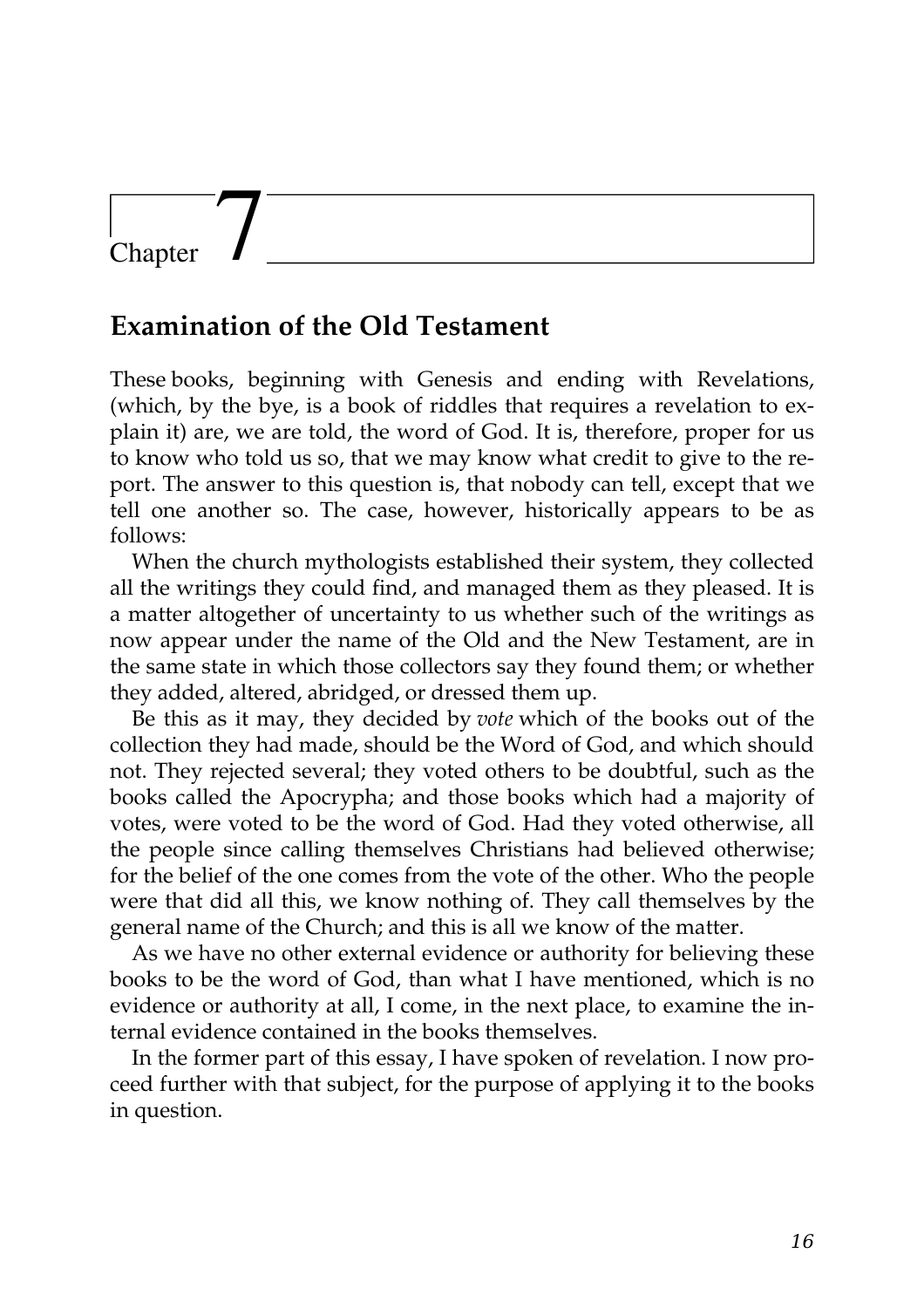Revelation is a communication of something, which the person, to whom that thing is revealed, did not know before. For if I have done a thing, or seen it done, it needs no revelation to tell me I have done it, or seen it, nor to enable me to tell it, or to write it.

Revelation, therefore, cannot be applied to anything done upon earth of which man is himself the actor or the witness; and consequently all the historical and anecdotal part of the Bible, which is almost the whole of it, is not within the meaning and compass of the word revelation, and, therefore, is not the word of God.

When Samson ran off with the gate-posts of Gaza, if he ever did so, (and whether he did or not is nothing to us,) or when he visited his Delilah, or caught his foxes, or did anything else<sup>5</sup>, what has revelation to do with these things? If they were facts, he could tell them himself; or his secretary, if he kept one, could write them, if they were worth either telling or writing; and if they were fictions, revelation could not make them true; and whether true or not, we are neither the better nor the wiser for knowing them. When we contemplate the immensity of that Being, who directs and governs the incomprehensible WHOLE, of which the utmost ken of human sight can discover but a part, we ought to feel shame at calling such paltry stories the word of God.

As to the account of the creation, with which the book of Genesis opens, it has all the appearance of being a tradition which the Israelites had among them before they came into Egypt; and after their departure from that country, they put it at the head of their history, without telling, as it is most probable that they did not know, how they came by it. The manner in which the account opens, shows it to be traditionary. It begins abruptly. It is nobody that speaks. It is nobody that hears. It is addressed to nobody. It has neither first, second, nor third person. It has every criterion of being a tradition. It has no voucher. Moses does not take it upon himself by introducing it with the formality that he uses on other occasions, such as that of saying, "*The Lord spake unto Moses, saying.*"

Why it has been called the Mosaic account of the creation, I am at a loss to conceive. Moses, I believe, was too good a judge of such subjects to put his name to that account. He had been educated among the Egyptians, who were a people as well skilled in science, and particularly in astronomy, as any people of their day; and the silence and caution that Moses observes, in not authenticating the account, is a good negative evidence that he neither told it nor believed it.—The case is, that every nation of people has been world-makers, and the Israelites had as much

<sup>5.</sup>The French work has "prank".—Editor.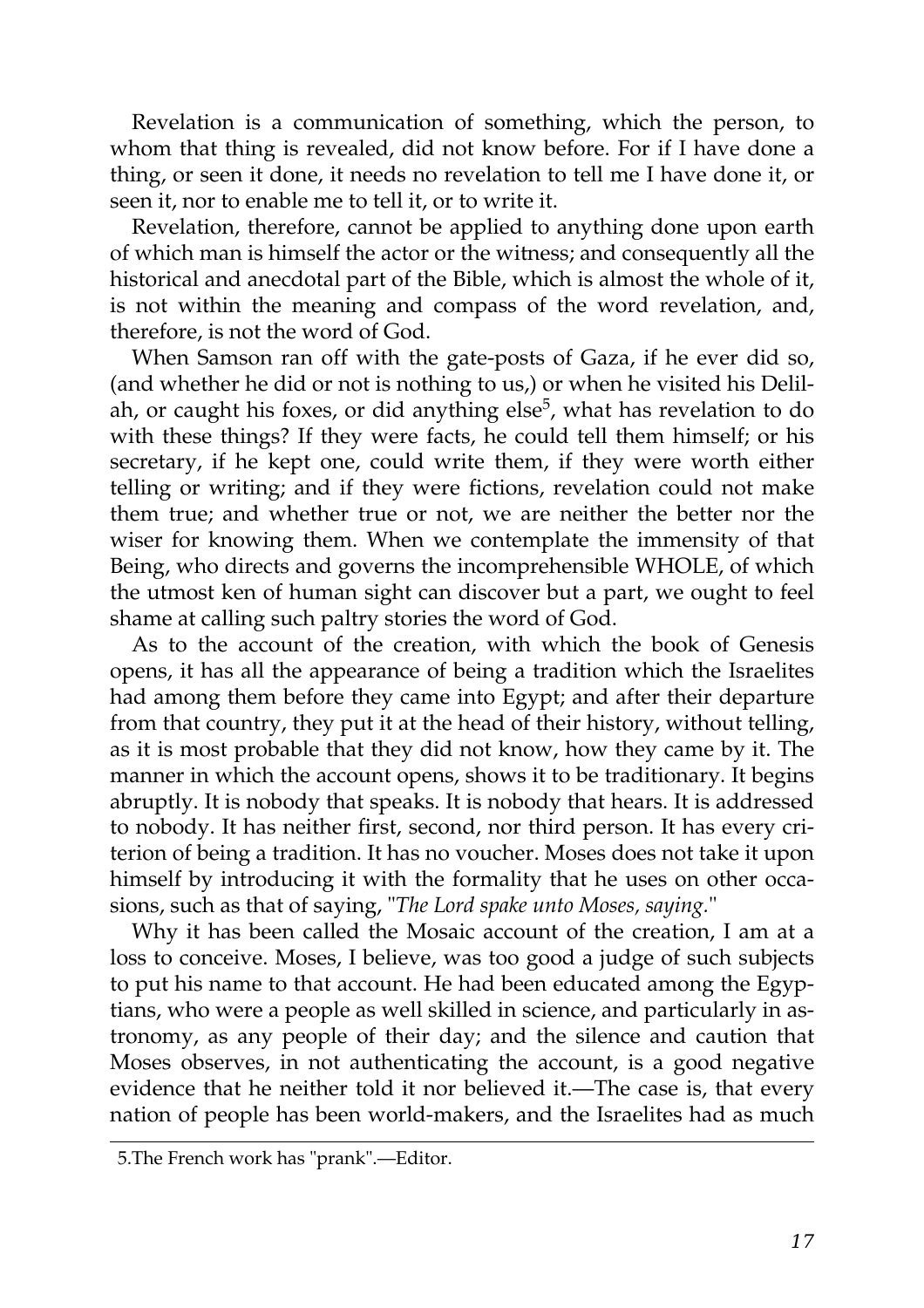right to set up the trade of world-making as any of the rest; and as Moses was not an Israelite, he might not chuse to contradict the tradition. The account, however, is harmless; and this is more than can be said for many other parts of the Bible.

Whenever we read the obscene stories, the voluptuous debaucheries, the cruel and torturous executions, the unrelenting vindictiveness, with which more than half the Bible $^6$  $^6$  is filled, it would be more consistent that we called it the word of a demon, than the Word of God. It is a history of wickedness, that has served to corrupt and brutalize mankind; and, for my own part, I sincerely detest it, as I detest everything that is cruel.

We scarcely meet with anything, a few phrases excepted, but what deserves either our abhorrence or our contempt, till we come to the miscellaneous parts of the Bible. In the anonymous publications, the Psalms, and the Book of Job, more particularly in the latter, we find a great deal of elevated sentiment reverentially expressed of the power and benignity of the Almighty; but they stand on no higher rank than many other compositions on similar subjects, as well before that time as since.

The Proverbs which are said to be Solomon's, though most probably a collection, (because they discover a knowledge of life, which his situation excluded him from knowing) are an instructive table of ethics. They are inferior in keenness to the proverbs of the Spaniards, and not more wise and economical than those of the American Franklin.

All the remaining parts of the Bible, generally known by the name of the Prophets, are the works of the Jewish poets and itinerant preachers, who mixed poetry, anecdote, and devotion together—and those works still retain the air and style of poetry, though in translation.<sup>[7](http://en.wikisource.org/wiki/The_Age_of_Reason/Part_I/Chapter_VII#cite_note-2)</sup>

"*Hear, O ye heavens, and give ear, O earth!* 'T is God himself that calls attention forth.

Another instance I shall quote is from the mournful Jeremiah, to which I shall add two other lines, for the purpose of carrying out the figure, and showing the intention of the poet.

"*O, that mine head were waters and mine eyes*" Were fountains flowing like the liquid skies; Then would I give the mighty flood release And weep a deluge for the human race.—*Author*.

[6.It must be borne in mind that by the "Bible" Paine always means the Old Testa](http://en.wikisource.org/wiki/The_Age_of_Reason/Part_I/Chapter_VII#cite_note-1)ment alone.—Editor.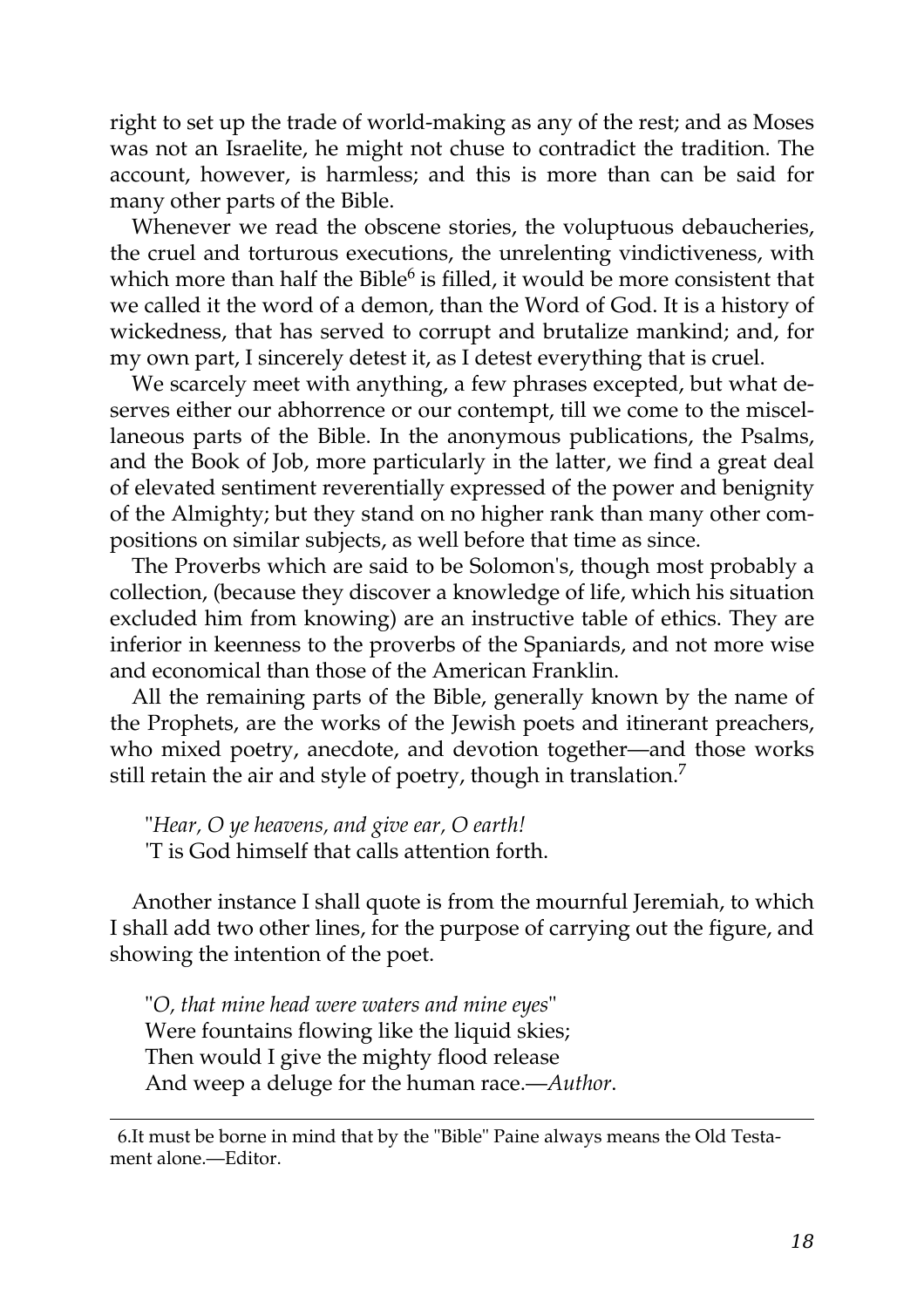$\,<$ 

 $\langle$ a>

There is not, throughout the whole book called the Bible, any word that describes to us what we call a poet, nor any word that describes what we call poetry. The case is, that the word *prophet*, to which a later times have affixed a new idea, was the Bible word for poet, and the word*prophesying* meant the art of making poetry. It also meant the art of playing poetry to a tune upon any instrument of music.

We read of prophesying with pipes, tabrets, and horns—of prophesying with harps, with psalteries, with cymbals, and with every other instrument of music then in fashion. Were we now to speak of prophesying with a fiddle, or with a pipe and tabor, the expression would have no meaning, or would appear ridiculous, and to some people contemptuous, because we have changed the meaning of the word.

We are told of Saul being among the prophets, and also that he prophesied; but we are not told what they prophesied, nor what he prophesied. The case is, there was nothing to tell; for these prophets were a company of musicians and poets, and Saul joined in the concert, and this was called prophesying.

The account given of this affair in the book called Samuel, is, that Saul met a company of prophets; a whole company of them! coming down with a psaltery, a tabret, a pipe, and a harp, and that they prophesied,

Poetry consists principally in two things—imagery and composition. The composition of poetry differs from that of prose in the manner of mixing long and short syllables together. Take a long syllable out of a line of poetry, and put a short one in the room of it, or put a long syllable where a short one should be, and that line will lose its poetical harmony. It will have an effect upon the line like that of misplacing a note in a song.

The imagery in those books called the Prophets appertains altogether to poetry. It is [fictitious, and often extravagant, and not admissible in any other kind of writing than](http://en.wikisource.org/wiki/The_Age_of_Reason/Part_I/Chapter_VII#cite_note-2) poetry.

To shew that these writings are composed in poetical numbers, I will take ten syllables, as they stand in the book, and make a line of the same number of syllables, (heroic measure) that shall rhyme with the last word. It will then be seen that the composition of those books is poetical measure. The instance I shall first produce is from Isaiah:—

[<sup>7.</sup>A](http://en.wikisource.org/wiki/The_Age_of_Reason/Part_I/Chapter_VII#cite_note-2)s there are many readers who do not see that a composition is poetry, unless it be in rhyme, it is for their information that I add this note.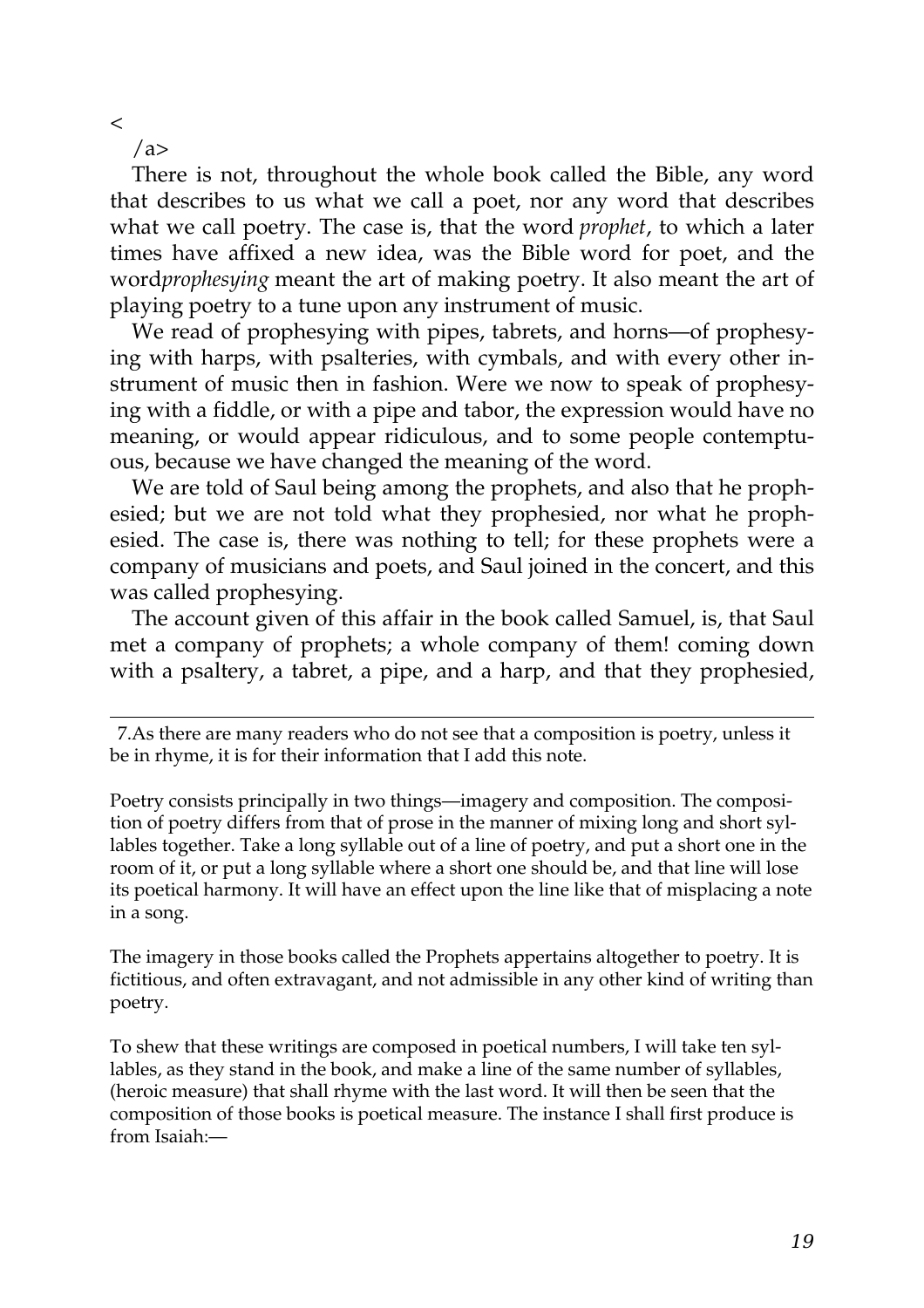and that he prophesied with them. But it appears afterwards, that Saul prophesied badly, that is, he performed his part badly; for it is said that an "*evil spirit from God*[8](http://en.wikisource.org/wiki/The_Age_of_Reason/Part_I/Chapter_VII#cite_note-3) came upon Saul, and he prophesied."

Now, were there no other passage in the book called the Bible, than this, to demonstrate to us that we have lost the original meaning of the word *prophesy*, and substituted another meaning in its place, this alone would be sufficient; for it is impossible to use and apply the word*prophesy*, in the place it is here used and applied, if we give to it the sense which later times have affixed to it. The manner in which it is here used strips it of all religious meaning, and shews that a man might then be a prophet, or he might *prophesy*, as he may now be a poet or a musician, without any regard to the morality or the immorality of his character. The word was originally a term of science, promiscuously applied to poetry and to music, and not restricted to any subject upon which poetry and music might be exercised.

Deborah and Barak are called prophets, not because they predicted anything, but because they composed the poem or song that bears their name, in celebration of an act already done. David is ranked among the prophets, for he was a musician, and was also reputed to be (though perhaps very erroneously) the author of the Psalms. But Abraham, Isaac, and Jacob are not called prophets; it does not appear from any accounts we have, that they could either sing, play music, or make poetry.

We are told of the greater and the lesser prophets. They might as well tell us of the greater and the lesser God; for there cannot be degrees in prophesying consistently with its modern sense. But there are degrees in poetry, and therefore the phrase is reconcilable to the case, when we understand by it the greater and the lesser poets.

It is altogether unnecessary, after this, to offer any observations upon what those men, styled prophets, have written. The axe goes at once to the root, by showing that the original meaning of the word has been mistaken, and consequently all the inferences that have been drawn from those books, the devotional respect that has been paid to them, and the laboured commentaries that have been written upon them, under that mistaken meaning, are not worth disputing about.—-In many things, however, the writings of the Jewish poets deserve a better fate than that

[<sup>8.</sup>A](http://en.wikisource.org/wiki/The_Age_of_Reason/Part_I/Chapter_VII#cite_note-3)s those men who call themselves divines and commentators are very fond of puzzling one another, I leave them to contest the meaning of the first part of the [phrase, that of an evil spirit of God. I keep to my text. I keep to the meaning of the](http://en.wikisource.org/wiki/The_Age_of_Reason/Part_I/Chapter_VII#cite_note-3) word prophesy.—Author.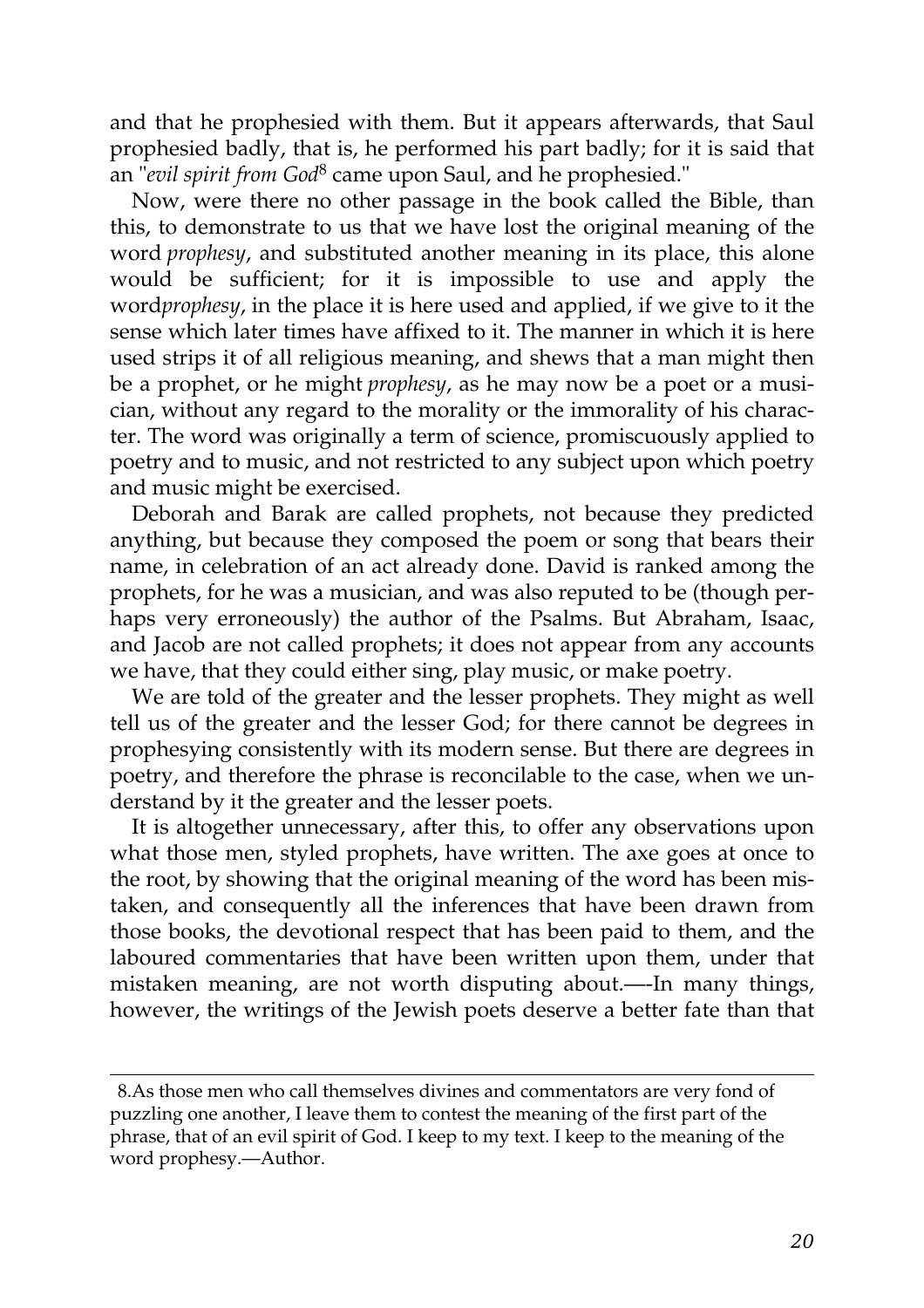of being bound up, as they now are, with the trash that accompanies them, under the abused name of the Word of God.

If we permit ourselves to conceive right ideas of things, we must necessarily affix the idea, not only of unchangeableness, but of the utter impossibility of any change taking place, by any means or accident whatever, in that which we would honour with the name of the Word of God; and therefore the Word of God cannot exist in any written or human language.

The continually progressive change to which the meaning of words is subject, the want of an universal language which renders translation necessary, the errors to which translations are again subject, the mistakes of copyists and printers, together with the possibility of wilful alteration, are of themselves evidences that human language, whether in speech or in print, cannot be the vehicle of the Word of God.—-The Word of God exists in something else.<sup>[9](http://en.wikisource.org/wiki/The_Age_of_Reason/Part_I/Chapter_VII#cite_note-4)</sup>

Did the book called the Bible excel in purity of ideas and expression all the books now extant in the world, I would not take it for my rule of faith, as being the Word of God; because the possibility would nevertheless exist of my being imposed upon. But when I see throughout the greatest part of this book scarcely anything but a history of the grossest vices, and a collection of the most paltry and contemptible tales, I cannot dishonour my Creator by calling it by his name.

[<sup>9.</sup>This paragraph is not in the French work.—Editor.](http://en.wikisource.org/wiki/The_Age_of_Reason/Part_I/Chapter_VII#cite_note-4)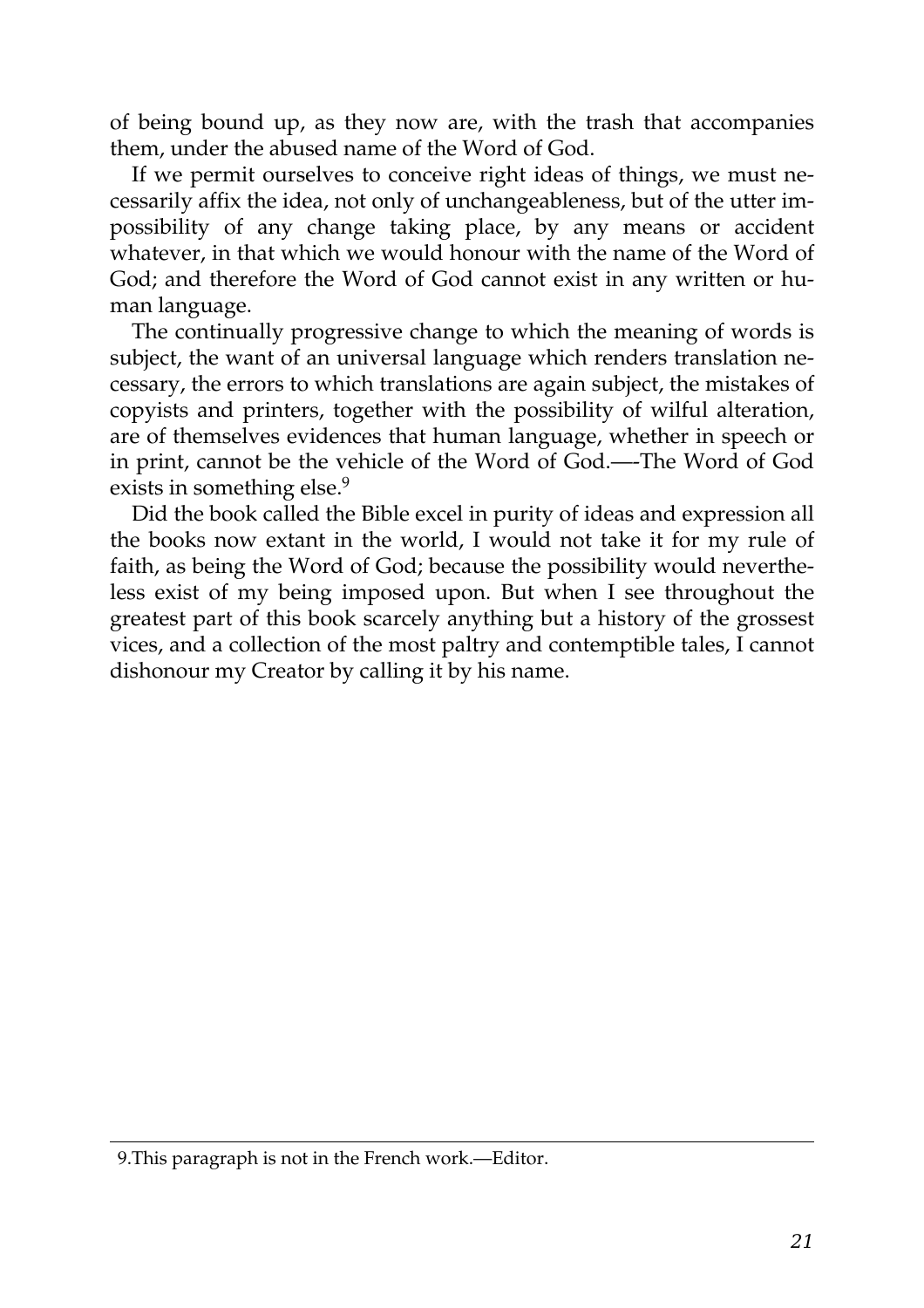### **Of the New Testament**

Thus much for the Bible; I now go on to the book called the New Testament. The *new* Testament! that is, the *new* Will, as if there could be two wills of the Creator.

Had it been the object or the intention of Jesus Christ to establish a new religion, he would undoubtedly have written the system himself, or*procured it to be written* in his life time. But there is no publication extant authenticated with his name. All the books called the New Testament were written after his death. He was a Jew by birth and by profession; and he was the son of God in like manner that every other person is; for the Creator is the Father of All.

The first four books, called Matthew, Mark, Luke, and John, do not give a history of the life of Jesus Christ, but only detached anecdotes of him. It appears from these books, that the whole time of his being a preacher was not more than eighteen months; and it was only during this short time that those men became acquainted with him. They make mention of him at the age of twelve years, sitting, they say, among the Jewish doctors, asking and answering them questions. As this was several years before their acquaintance with him began, it is most probable they had this anecdote from his parents. From this time there is no account of him for about sixteen years. Where he lived, or how he employed himself during this interval, is not known. Most probably he was working at his father's trade, which was that of a carpenter. It does not appear that he had any school education, and the probability is, that he could not write, for his parents were extremely poor, as appears from their not being able to pay for a bed when he was born.<sup>[10](http://en.wikisource.org/wiki/The_Age_of_Reason/Part_I/Chapter_VIII#cite_note-0)</sup>

It is somewhat curious that the three persons whose names are the most universally recorded were of very obscure parentage. Moses was a

[<sup>10.</sup>One of the few errors traceable to Paine's not having a Bible at hand while writing](http://en.wikisource.org/wiki/The_Age_of_Reason/Part_I/Chapter_VIII#cite_note-0) Part I. There is no indication that the family was poor, but the reverse may in fact be inferred.—Editor.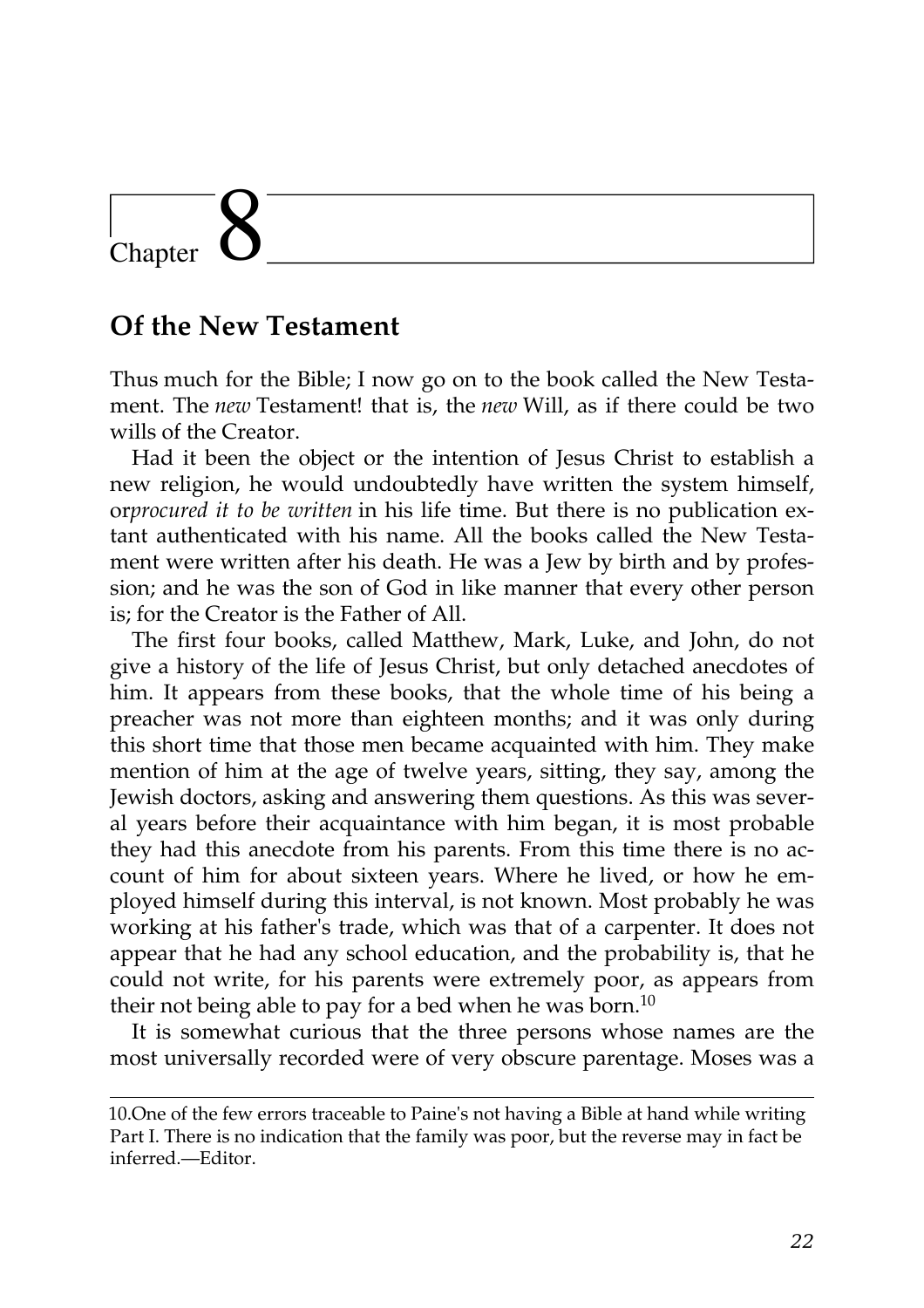foundling; Jesus Christ was born in a stable; and Mahomet was a mule driver. The first and the last of these men were founders of different systems of religion; but Jesus Christ founded no new system. He called men to the practice of moral virtues, and the belief of one God. The great trait in his character is philanthropy.

The manner in which he was apprehended shows that he was not much known, at that time; and it shows also that the meetings he then held with his followers were in secret; and that he had given over or suspended preaching publicly. Judas could no otherways betray him than by giving information where he was, and pointing him out to the officers that went to arrest him; and the reason for employing and paying Judas to do this could arise only from the causes already mentioned, that of his not being much known, and living concealed.

The idea of his concealment, not only agrees very ill with his reputed divinity, but associates with it something of pusillanimity; and his being betrayed, or in other words, his being apprehended, on the information of one of his followers, shows that he did not intend to be apprehended, and consequently that he did not intend to be crucified.

The Christian mythologists tell us that Christ died for the sins of the world, and that he came on *purpose to die*. Would it not then have been the same if he had died of a fever or of the small pox, of old age, or of anything else?

The declaratory sentence which, they say, was passed upon Adam, in case he ate of the apple, was not, *that thou shalt surely be crucified*, but, *thou shall surely die*. The sentence was death, and not the *manner of dying*. Crucifixion, therefore, or any other particular manner of dying, made no part of the sentence that Adam was to suffer, and consequently, even upon their own tactic, it could make no part of the sentence that Christ was to suffer in the room of Adam. A fever would have done as well as a cross, if there was any occasion for either.

This sentence of death, which, they tell us, was thus passed upon Adam, must either have meant dying naturally, that is, ceasing to live, or have meant what these mythologists call damnation; and consequently, the act of dying on the part of Jesus Christ, must, according to their system, apply as a prevention to one or other of these two *things* happening to Adam and to us.

That it does not prevent our dying is evident, because we all die; and if their accounts of longevity be true, men die faster since the crucifixion than before: and with respect to the second explanation, (including with it the *natural death* of Jesus Christ as a substitute for the *eternal death or*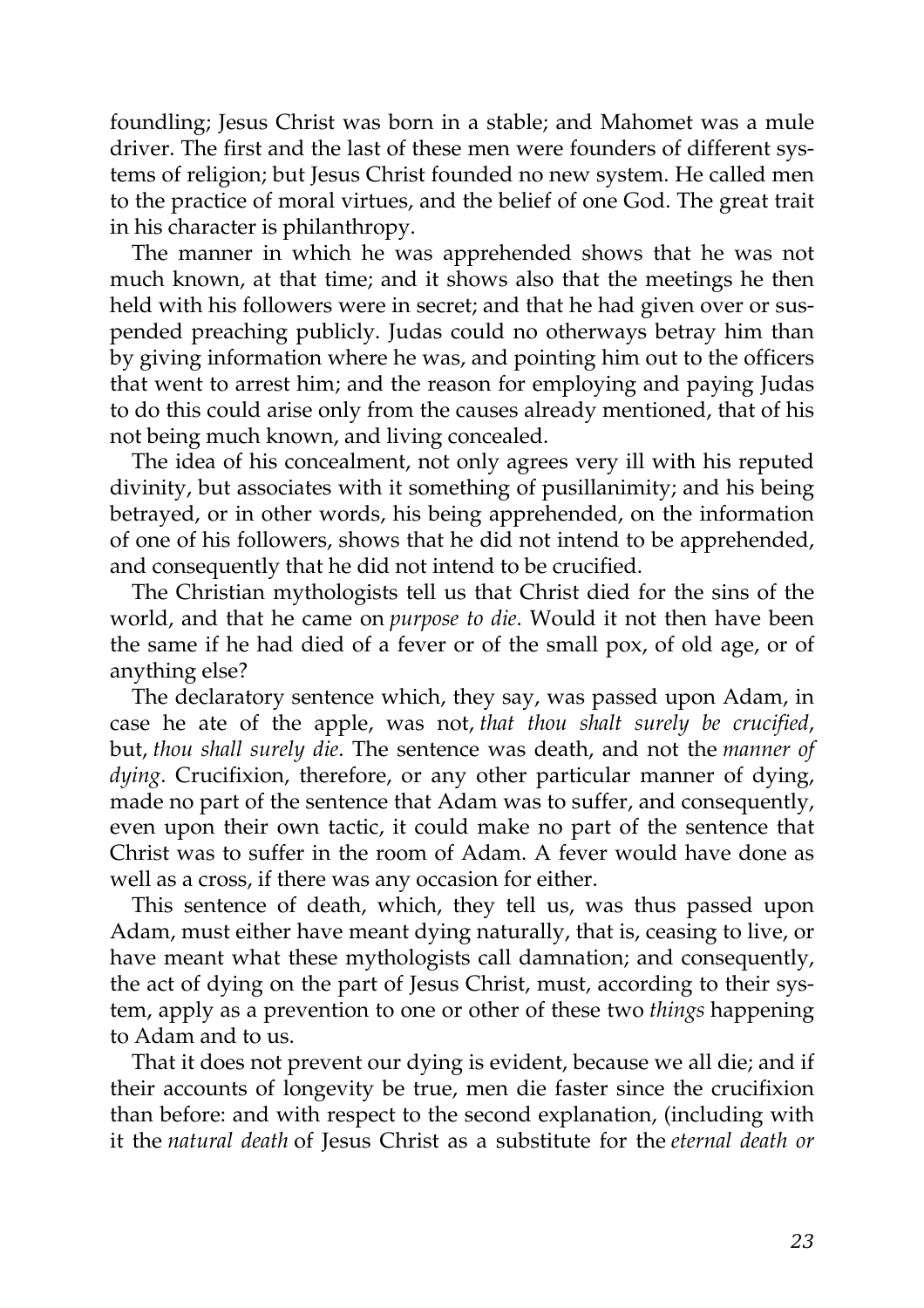*damnation* of all mankind,) it is impertinently representing the Creator as coming off, or revoking the sentence, by a pun or a quibble upon the word *death*. That manufacturer of quibbles, St. Paul, if he wrote the books that bear his name, has helped this quibble on by making another quibble upon the word *Adam*. He makes there to be two Adams; the one who sins in fact, and suffers by proxy; the other who sins by proxy, and suffers in fact. A religion thus interlarded with quibble, subterfuge, and pun, has a tendency to instruct its professors in the practice of these arts. They acquire the habit without being aware of the cause.

If Jesus Christ was the being which those mythologists tell us he was, and that he came into this world to *suffer*, which is a word they sometimes use instead of *to die,* the only real suffering he could have endured would have been *to live.* His existence here was a state of exilement or transportation from heaven, and the way back to his original country was to die.-—In fine, everything in this strange system is the reverse of what it pretends to be. It is the reverse of truth, and I become so tired of examining into its inconsistencies and absurdities, that I hasten to the conclusion of it, in order to proceed to something better.

How much, or what parts of the books called the New Testament, were written by the persons whose names they bear, is what we can know nothing of, neither are we certain in what language they were originally written. The matters they now contain may be classed under two heads: anecdote, and epistolary correspondence.

The four books already mentioned, Matthew, Mark, Luke, and John, are altogether anecdotal. They relate events after they had taken place. They tell what Jesus Christ did and said, and what others did and said to him; and in several instances they relate the same event differently. Revelation is necessarily out of the question with respect to those books; not only because of the disagreement of the writers, but because revelation cannot be applied to the relating of facts by the persons who saw them done, nor to the relating or recording of any discourse or conversation by those who heard it. The book called the Acts of the Apostles (an anonymous work) belongs also to the anecdotal part.

All the other parts of the New Testament, except the book of enigmas, called the Revelations, are a collection of letters under the name of epistles; and the forgery of letters has been such a common practice in the world, that the probability is at least equal, whether they are genuine or forged. One thing, however, is much less equivocal, which is, that out of the matters contained in those books, together with the assistance of some old stories, the church has set up a system of religion very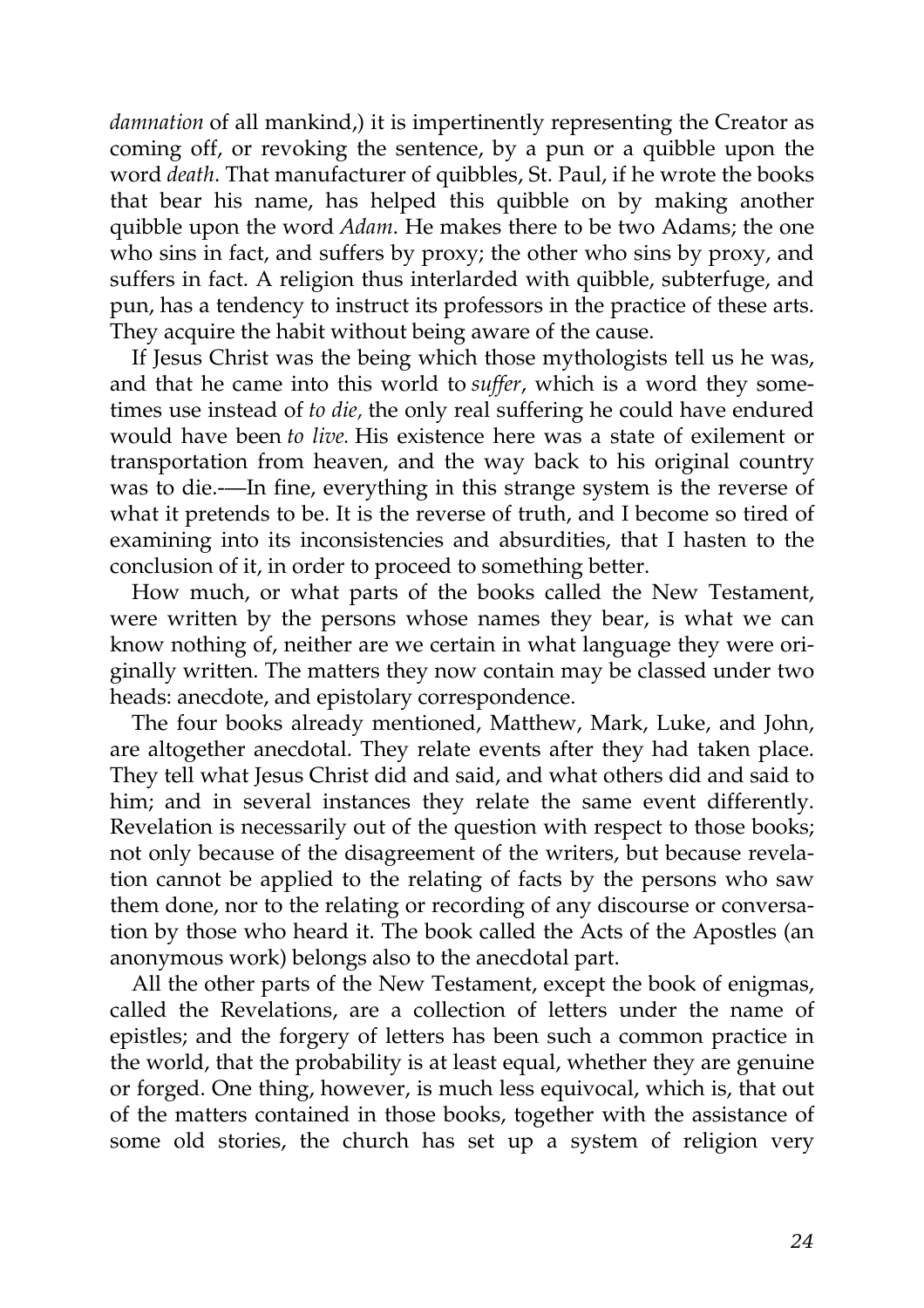contradictory to the character of the person whose name it bears. It has set up a religion of pomp and of revenue in pretended imitation of a person whose life was humility and poverty.

The invention of a purgatory, and of the releasing of souls therefrom, by prayers, bought of the church with money; the selling of pardons, dispensations, and indulgences, are revenue laws, without bearing that name or carrying that appearance. But the case nevertheless is, that those things derive their origin from the proxysm of the crucifixion, and the theory deduced therefrom, which was, that one person could stand in the place of another, and could perform meritorious services for him. The probability, therefore, is, that the whole theory or doctrine of what is called the redemption (which is said to have been accomplished by the act of one person in the room of another) was originally fabricated on purpose to bring forward and build all those secondary and pecuniary redemptions upon; and that the passages in the books upon which the idea of theory of redemption is built, have been manufactured and fabricated for that purpose. Why are we to give this church credit, when she tells us that those books are genuine in every part, any more than we give her credit for everything else she has told us; or for the miracles she says she has performed? That she *could* fabricate writings is certain, because she could write; and the composition of the writings in question, is of that kind that anybody might do it; and that she did fabricate them is not more inconsistent with probability, than that she should tell us, as she has done, that she could and did work miracles.

Since, then, no external evidence can, at this long distance of time, be produced to prove whether the church fabricated the doctrine called redemption or not, (for such evidence, whether for or against, would be subject to the same suspicion of being fabricated,) the case can only be referred to the internal evidence which the thing carries of itself; and this affords a very strong presumption of its being a fabrication. For the internal evidence is, that the theory or doctrine of redemption has for its basis an idea of pecuniary justice, and not that of moral justice.

If I owe a person money, and cannot pay him, and he threatens to put me in prison, another person can take the debt upon himself, and pay it for me. But if I have committed a crime, every circumstance of the case is changed. Moral justice cannot take the innocent for the guilty even if the innocent would offer itself. To suppose justice to do this, is to destroy the principle of its existence, which is the thing itself. It is then no longer justice. It is indiscriminate revenge.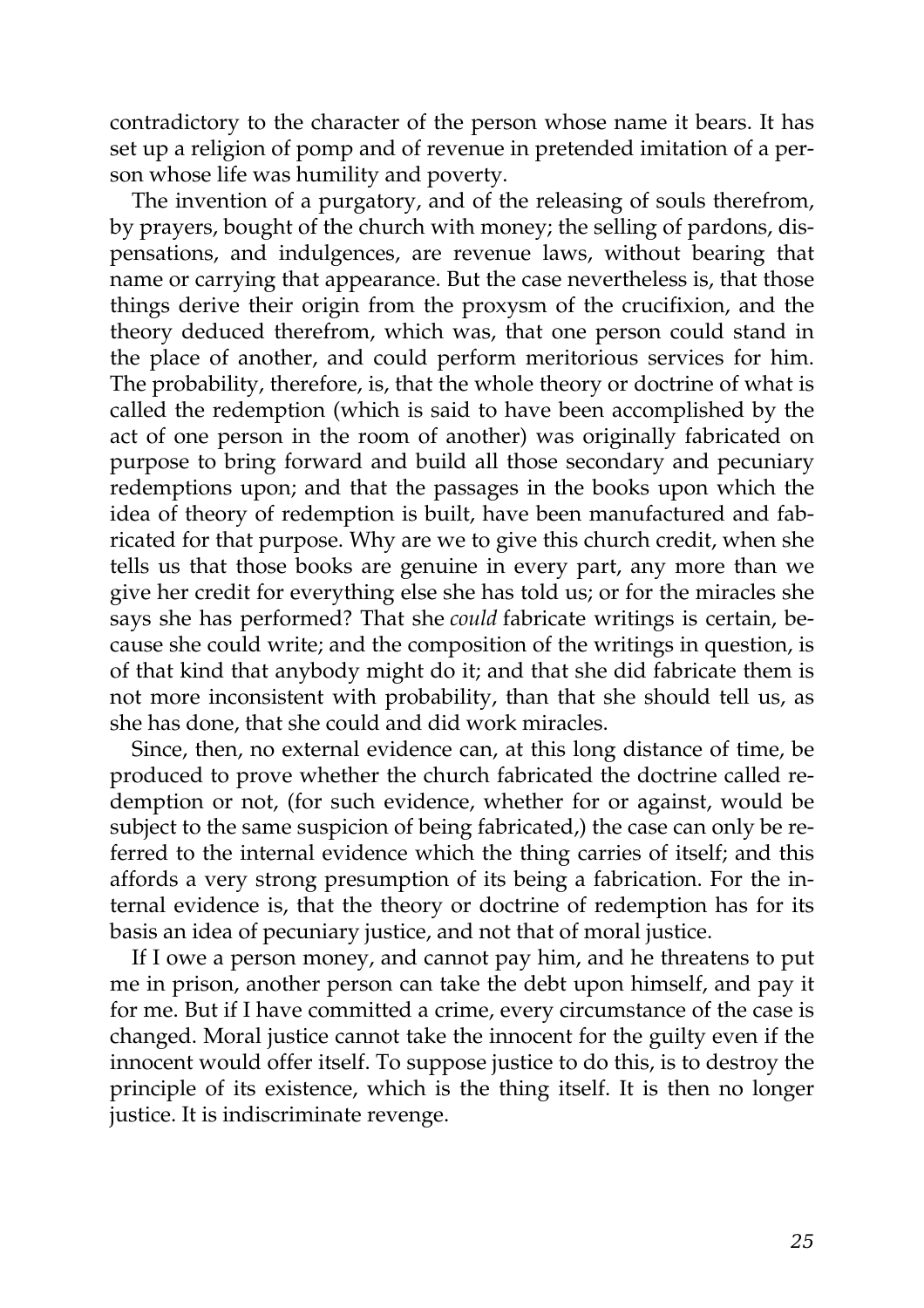This single reflection will shew that the doctrine of redemption is founded on a mere pecuniary idea corresponding to that of a debt which another person might pay; and as this pecuniary idea corresponds again with the system of second redemptions, obtained through the means of money given to the church for pardons, the probability is that the same persons fabricated both the one and the other of those theories; and that, in truth, there is no such thing as redemption; that it is fabulous; and that man stands in the same relative condition with his Maker he ever did stand, since man existed; and that it is his greatest consolation to think so.

Let him believe this, and he will live more consistently and morally, than by any other system. It is by his being taught to contemplate himself as an out-law, as an out-cast, as a beggar, as a mumper, as one thrown as it were on a dunghill, at an immense distance from his Creator, and who must make his approaches by creeping, and cringing to intermediate beings, that he conceives either a contemptuous disregard for everything under the name of religion, or becomes indifferent, or turns what he calls devout. In the latter case, he consumes his life in grief, or the affectation of it. His prayers are reproaches. His humility is ingratitude. He calls himself a worm, and the fertile earth a dunghill; and all the blessings of life by the thankless name of vanities. He despises the choicest gift of God to man, the Gift of Reason; and having endeavoured to force upon himself the belief of a system against which reason revolts, he ungratefully calls it *human reason*, as if man could give reason to himself.

Yet, with all this strange appearance of humility, and this contempt for human reason, he ventures into the boldest presumptions. He finds fault with everything. His selfishness is never satisfied; his ingratitude is never at an end. He takes on himself to direct the Almighty what to do, even in the govemment of the universe. He prays dictatorially. When it is sunshine, he prays for rain, and when it is rain, he prays for sunshine. He follows the same idea in everything that he prays for; for what is the amount of all his prayers, but an attempt to make the Almighty change his mind, and act otherwise than he does? It is as if he were to say— thou knowest not so well as I.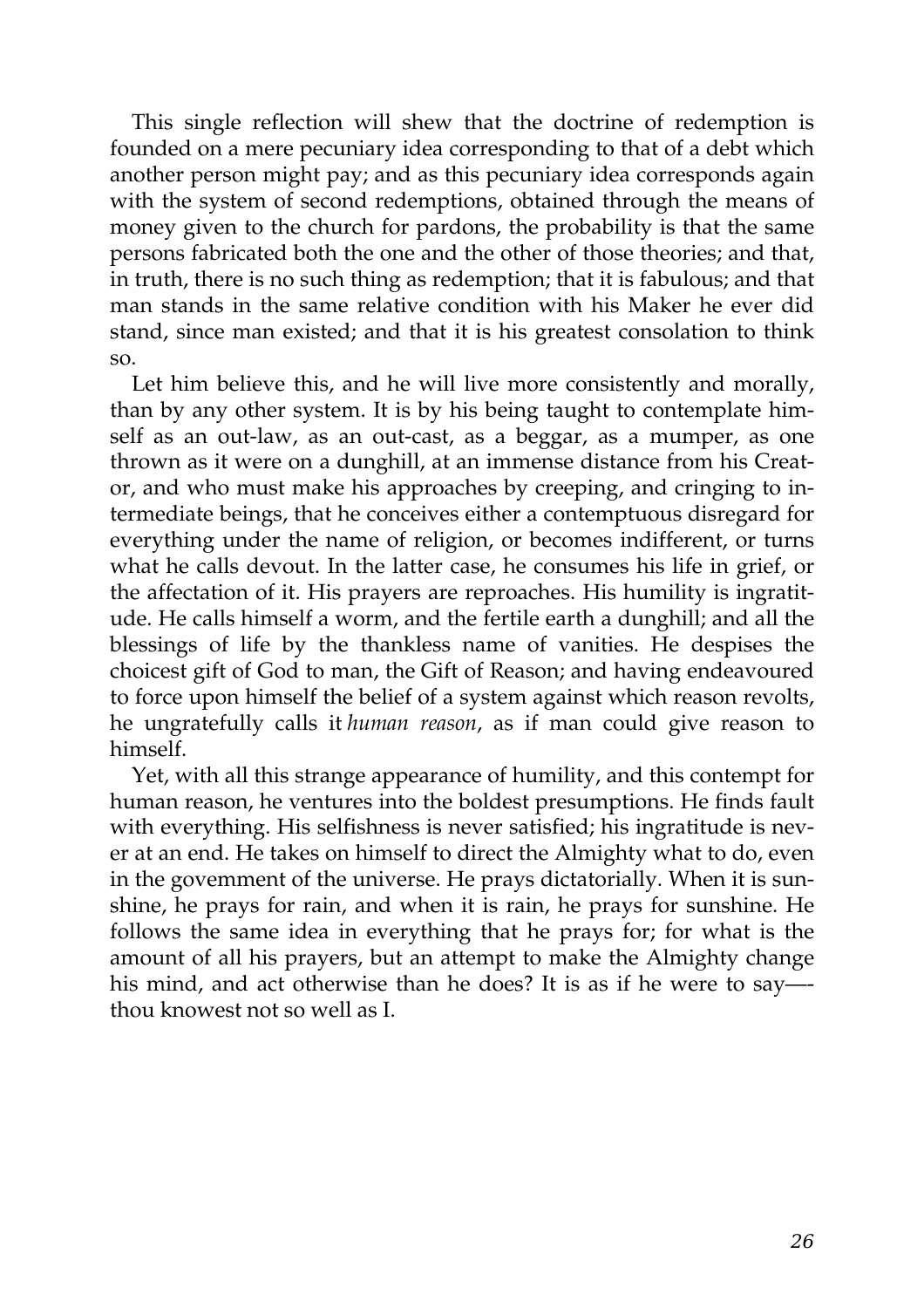### **In What the True Revelation Consists**

But some perhaps will say—-Are we to have no word of God-—no revelation? I answer yes. There is a Word of God; there is a revelation.

The Word of God is the Creation We Behold: And it is in *this word*, which no human invention can counterfeit or alter, that God speaketh universally to man.

Human language is local and changeable, and is therefore incapable of being used as the means of unchangeable and universal information. The idea that God sent Jesus Christ to publish, as they say, the glad tidings to all nations, from one end of the earth unto the other, is consistent only with the ignorance of those who know nothing of the extent of the world, and who believed, as those world-saviours believed, and continued to believe for several centuries, (and that in contradiction to the discoveries of philosophers and the experience of navigators,) that the earth was flat like a trencher; and that a man might walk to the end of it.

But how was Jesus Christ to make anything known to all nations? He could speak but one language, which was Hebrew; and there are in the world several hundred languages. Scarcely any two nations speak the same language, or understand each other; and as to translations, every man who knows anything of languages, knows that it is impossible to translate from one language into another, not only without losing a great part of the original, but frequently of mistaking the sense; and besides all this, the art of printing was wholly unknown at the time Christ lived.

It is always necessary that the means that are to accomplish any end be equal to the accomplishment of that end, or the end cannot be accomplished. It is in this that the difference between finite and infinite power and wisdom discovers itself. Man frequently fails in accomplishing his end, from a natural inability of the power to the purpose; and frequently from the want of wisdom to apply power properly. But it is impossible for infinite power and wisdom to fail as man faileth. The means it useth are always equal to the end: but human language, more especially as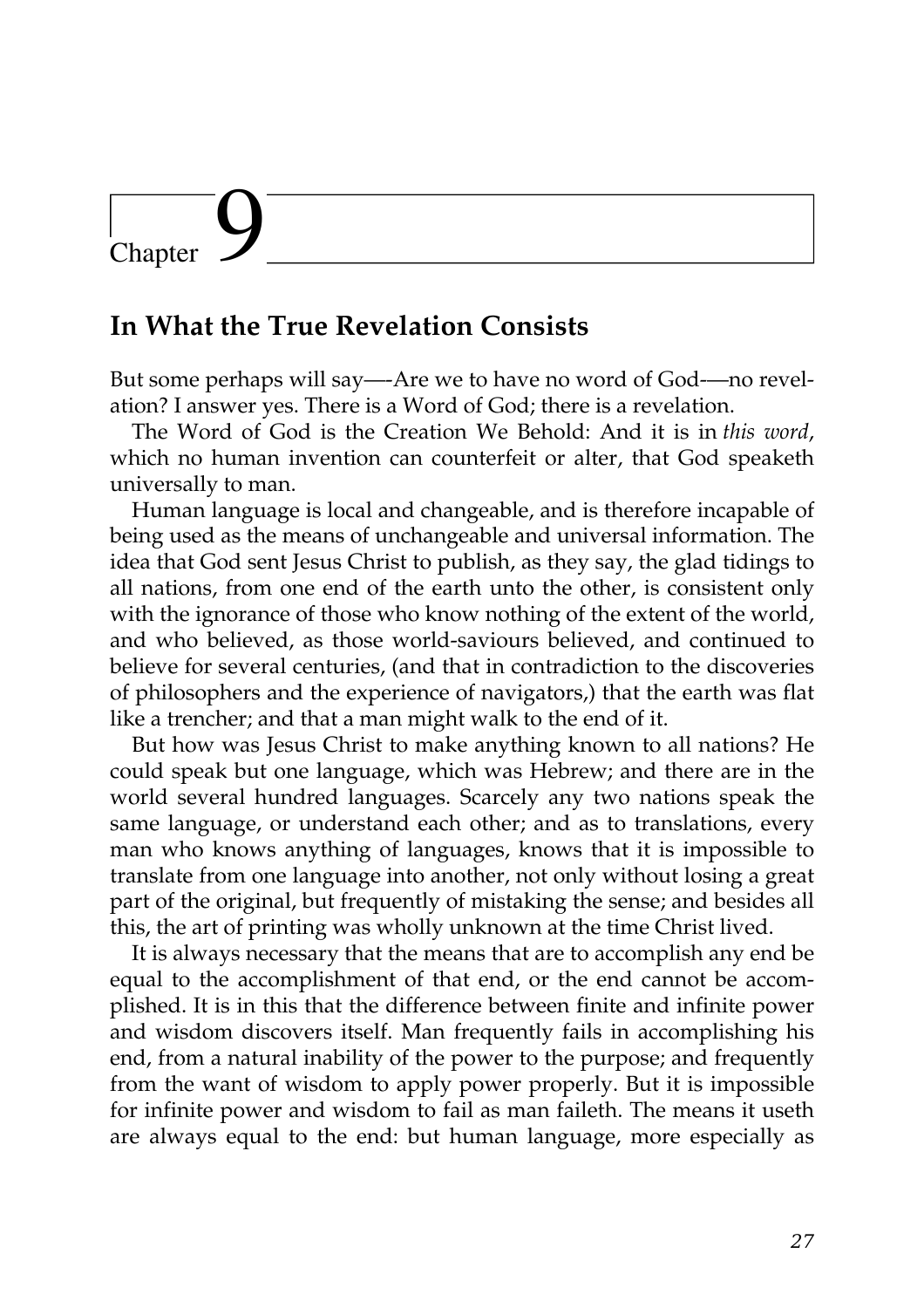there is not an universal language, is incapable of being used as an universal means of unchangeable and uniform information; and therefore it is not the means that God useth in manifesting himself universally to man.

It is only in the Creation that all our ideas and conceptions of a *word of God* can unite. The Creation speaketh an universal language, independently of human speech or human language, multiplied and various as they be. It is an ever existing original, which every man can read. It cannot be forged; it cannot be counterfeited; it cannot be lost; it cannot be altered; it cannot be suppressed. It does not depend upon the will of man whether it shall be published or not; it publishes itself from one end of the earth to the other. It preaches to all nations and to all worlds; and this *word of God* reveals to man all that is necessary for man to know of God.

Do we want to contemplate his power? We see it in the immensity of the creation. Do we want to contemplate his wisdom? We see it in the unchangeable order by which the incomprehensible Whole is governed. Do we want to contemplate his munificence? We see it in the abundance with which he fills the earth. Do we want to contemplate his mercy? We see it in his not withholding that abundance even from the unthankful. In fine, do we want to know what God is? Search not the book called the scripture, which any human hand might make, but the scripture called the Creation.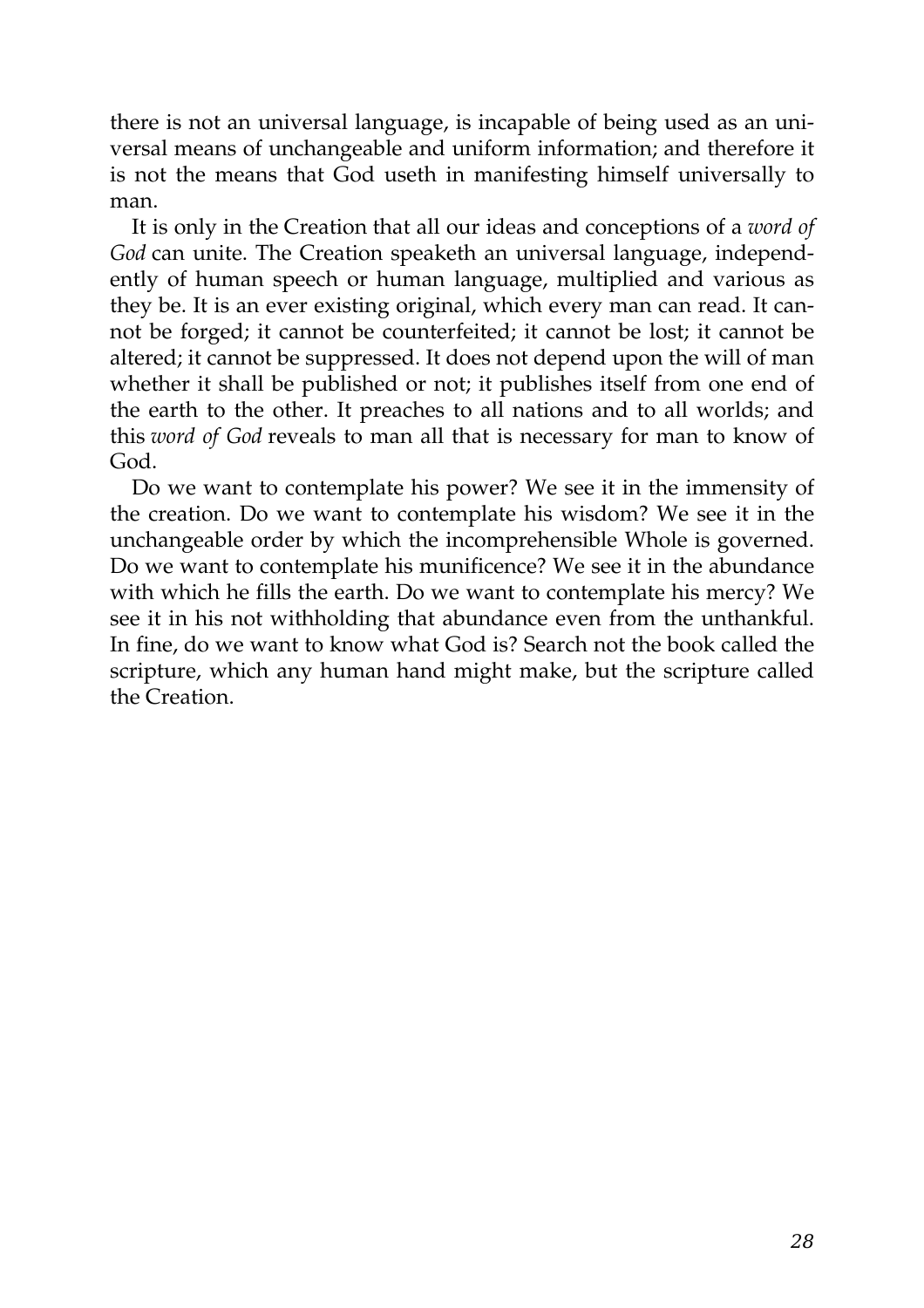# $\begin{bmatrix} 1 & 1 \end{bmatrix}$

## **Concerning God, and the Lights Cast on His Existence and Attributes by the Bible**

The only idea man can affix to the name of God, is that of a *first cause*, the cause of all things. And, incomprehensibly difficult as it is for a man to conceive what a first cause is, he arrives at the belief of it, from the tenfold greater difficulty of disbelieving it. It is difficult beyond description to conceive that space can have no end; but it is more difficult to conceive an end. It is difficult beyond the power of man to conceive an eternal duration of what we call time; but it is more impossible to conceive a time when there shall be no time.

In like manner of reasoning, everything we behold carries in itself the internal evidence that it did not make itself. Every man is an evidence to himself, that he did not make himself; neither could his father make himself, nor his grandfather, nor any of his race; neither could any tree, plant, or animal make itself; and it is the conviction arising from this evidence, that carries us on, as it were, by necessity, to the belief of a first cause eternally existing, of a nature totally different to any material existence we know of, and by the power of which all things exist; and this first cause, man calls God.

It is only by the exercise of reason, that man can discover God. Take away that reason, and he would be incapable of understanding anything; and in this case it would be just as consistent to read even the book called the Bible to a horse as to a man. How then is it that those people pretend to reject reason?

Almost the only parts in the book called the Bible, that convey to us any idea of God, are some chapters in Job, and the 19th Psalm; I recollect no other. Those parts are true *deistical* compositions; for they treat of the *Deity* through his works. They take the book of Creation as the word of God; they refer to no other book; and all the inferences they make are drawn from that volume.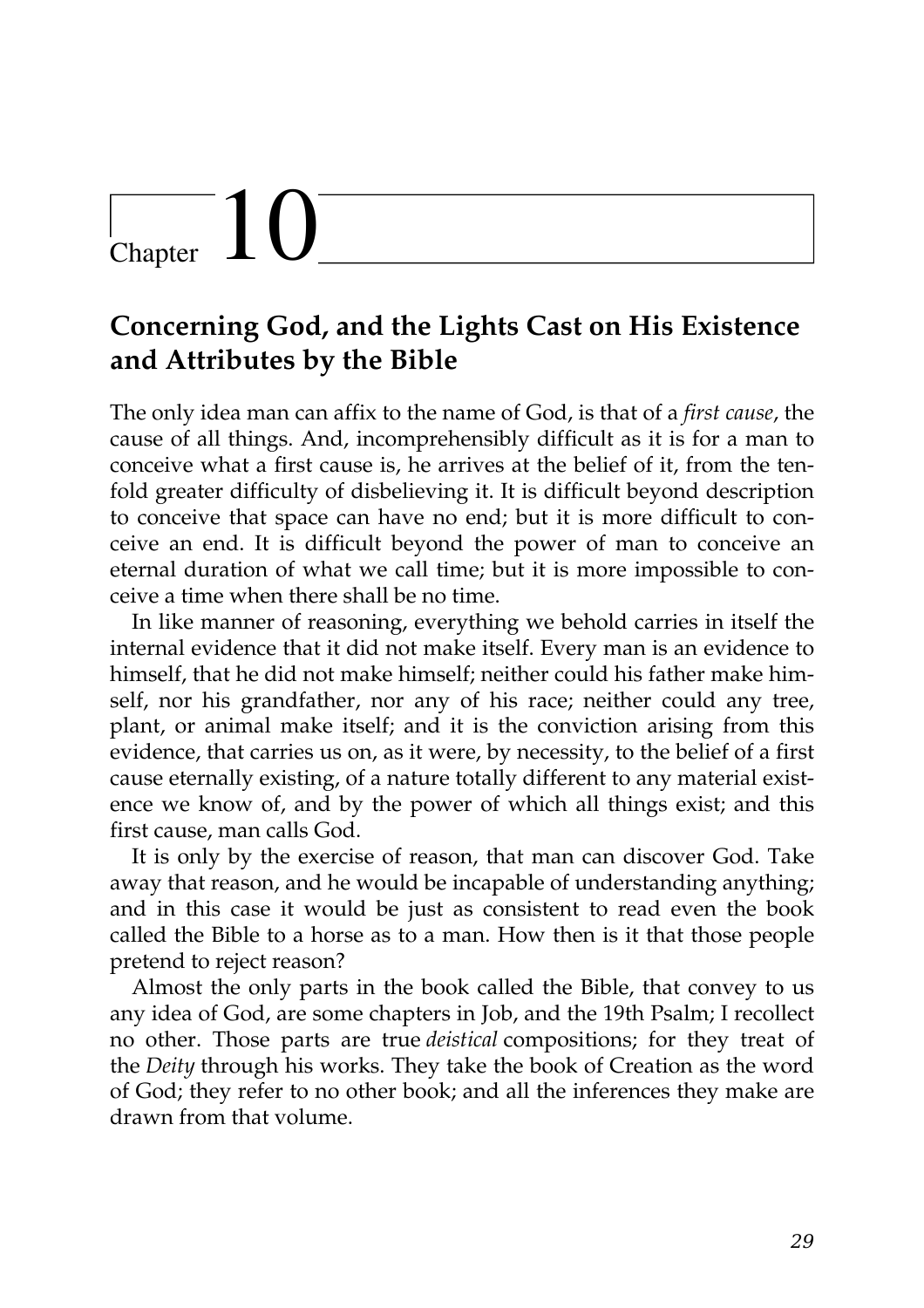I insert in this place the 19th Psalm, as paraphrased into English verse by Addison. I recollect not the prose, and where I write this I have not the opportunity of seeing it:

The spacious firmament on high, With all the blue etherial sky, And spangled heavens, a shining frame, Their great original proclaim. The unwearied sun, from day to day, Does his Creator's power display, And publishes to every land The work of an Almighty hand. Soon as the evening shades prevail, The moon takes up the wondrous tale, And nightly to the list'ning earth Repeats the story of her birth; Whilst all the stars that round her burn, And all the planets, in their turn, Confirm the tidings as they roll, And spread the truth from pole to pole. What though in solemn silence all Move round this dark terrestrial ball What though no real voice, nor sound, Amidst their radiant orbs be found, In reason's ear they all rejoice, And utter forth a glorious voice, Forever singing as they shine, The Hand That Made Us Is Divine.

What more does man want to know, than that the hand or power that made these things is divine, is omnipotent? Let him believe this, with the force it is impossible to repel if he permits his reason to act, and his rule of moral life will follow of course.

The allusions in Job have all of them the same tendency with this Psalm; that of deducing or proving a truth that would be otherwise unknown, from truths already known.

I recollect not enough of the passages in Job to insert them correctly; but there is one that occurs to me that is applicable to the subject I am speaking upon. "Canst thou by searching find out God; canst thou find out the Almighty to perfection?"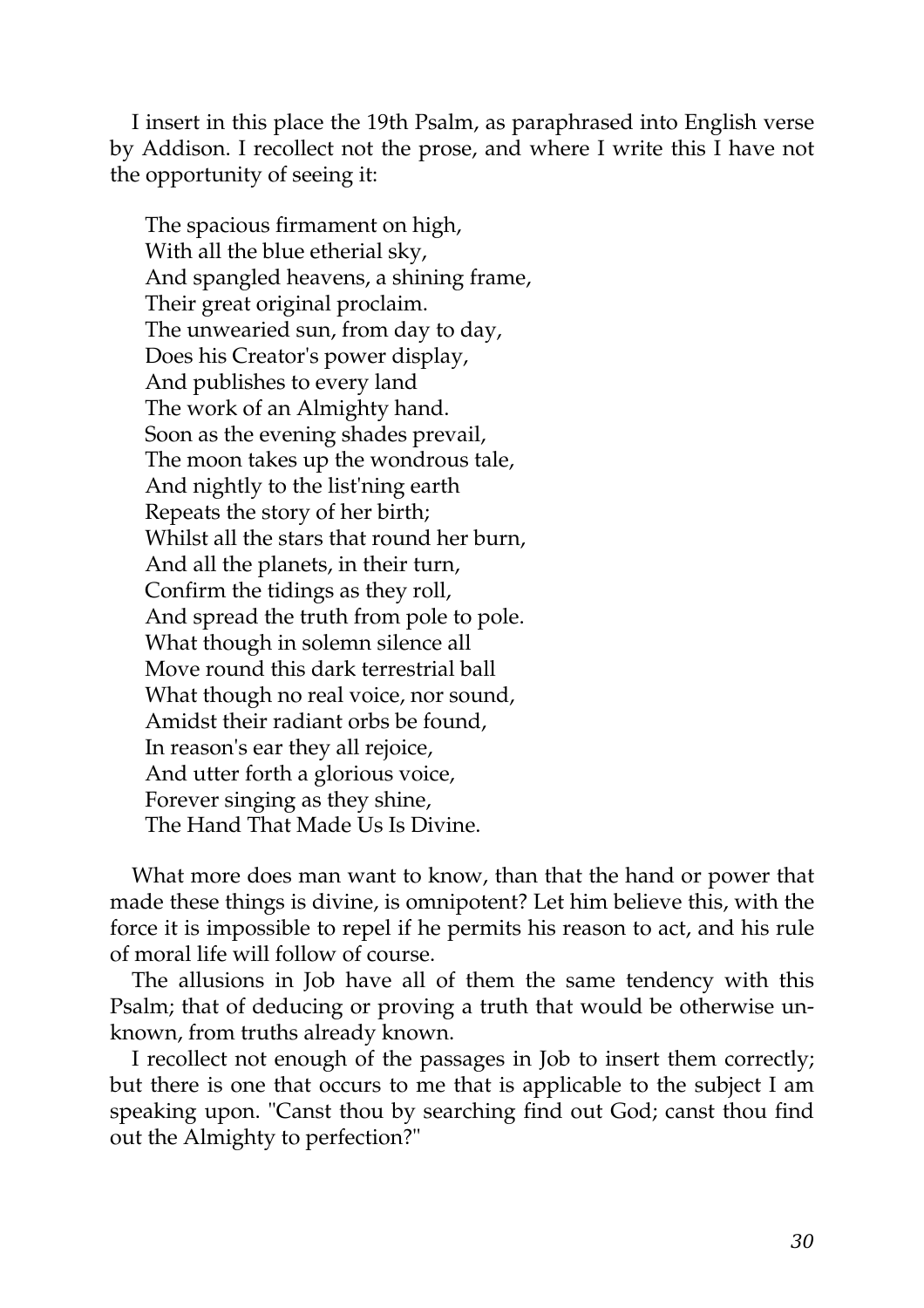I know not how the printers have pointed this passage, for I keep no Bible; but it contains two distinct questions that admit of distinct answers.

First, Canst thou by *searching* find out God? Yes. Because, in the first place, I know I did not make myself, and yet I have existence; and by*searching* into the nature of other things, I find that no other thing could make itself; and yet millions of other things exist; therefore it is, that I know, by positive conclusion resulting from this search, that there is a power superior to all those things, and that power is God.

Secondly, Canst thou find out the Almighty to *perfection?* No. Not only because the power and wisdom He has manifested in the structure of the Creation that I behold is to me incomprehensible; but because even this manifestation, great as it is is probably but a small display of that immensity of power and wisdom, by which millions of other worlds, to me invisible by their distance, were created and continue to exist.

It is evident that both of these questions were put to the reason of the person to whom they are supposed to have been addressed; and it is only by admitting the first question to be answered affirmatively, that the second could follow. It would have been unnecessary, and even absurd, to have put a second question, more difficult than the first, if the first question had been answered negatively. The two questions have different objects; the first refers to the existence of God, the second to his attributes. Reason can discover the one, but it falls infinitely short in discovering the whole of the other.

I recollect not a single passage in all the writings ascribed to the men called apostles, that conveys any idea of what God is. Those writings are chiefly controversial; and the gloominess of the subject they dwell upon, that of a man dying in agony on a cross, is better suited to the gloomy genius of a monk in a cell, by whom it is not impossible they were written, than to any man breathing the open air of the Creation. The only passage that occurs to me, that has any reference to the works of God, by which only his power and wisdom can be known, is related to have been spoken by Jesus Christ, as a remedy against distrustful care. "Behold the lilies of the field, they toil not, neither do they spin." This, however, is far inferior to the allusions in Job and in the 19th Psalm; but it is similar in idea, and the modesty of the imagery is correspondent to the modesty of the man.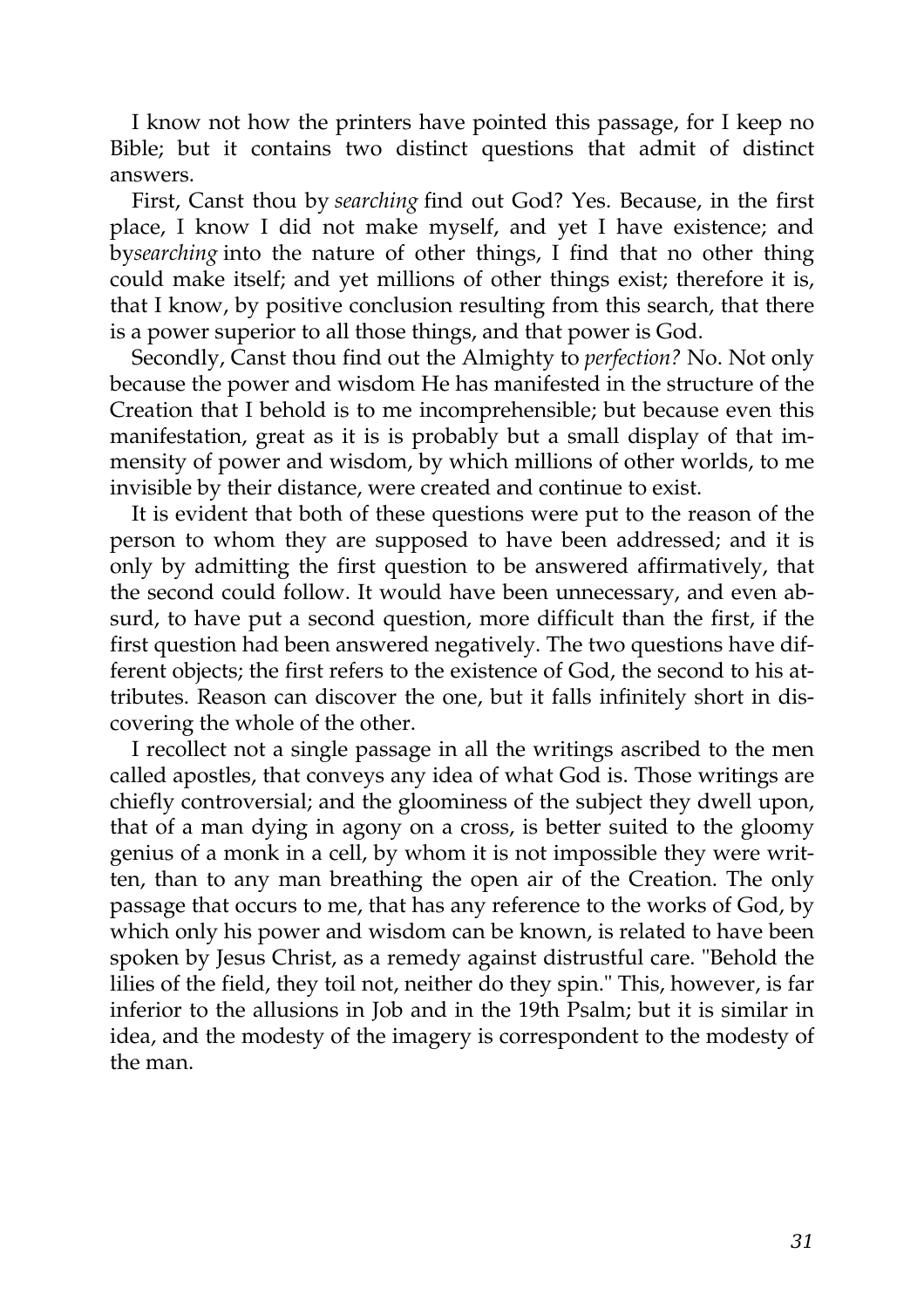## $\begin{array}{c} \begin{array}{c} \end{array}$  Chapter

## **Of the Theology of the Christians; and the True Theology**

As to the Christian system of faith, it appears to me as a species of atheism; a sort of religious denial of God. It professes to believe in a man rather than in God. It is a compound made up chiefly of man-ism with but little deism, and is as near to atheism as twilight is to darkness. It introduces between man and his Maker an opaque body, which it calls a redeemer, as the moon introduces her opaque self between the earth and the sun, and it produces by this means a religious or an irreligious eclipse of light. It has put the whole orbit of reason into shade.

The effect of this obscurity has been that of turning everything upside down, and representing it in reverse; and among the revolutions it has thus magically produced, it has made a revolution in Theology.

That which is now called natural philosophy, embracing the whole circle of science, of which astronomy occupies the chief place, is the study of the works of God, and of the power and wisdom of God in his works, and is the true theology.

As to the theology that is now studied in its place, it is the study of human opinions and of human fancies *concerning* God. It is not the study of God himself in the works that he has made, but in the works or writings that man has made; and it is not among the least of the mischiefs that the Christian system has done to the world, that it has abandoned the original and beautiful system of theology, like a beautiful innocent, to distress and reproach, to make room for the hag of superstition.

The Book of Job and the 19th Psalm, which even the church admits to be more ancient than the chronological order in which they stand in the book called the Bible, are theological orations conformable to the original system of theology. The internal evidence of those orations proves to a demonstration that the study and contemplation of the works of creation, and of the power and wisdom of God revealed and manifested in those works, made a great part of the religious devotion of the times in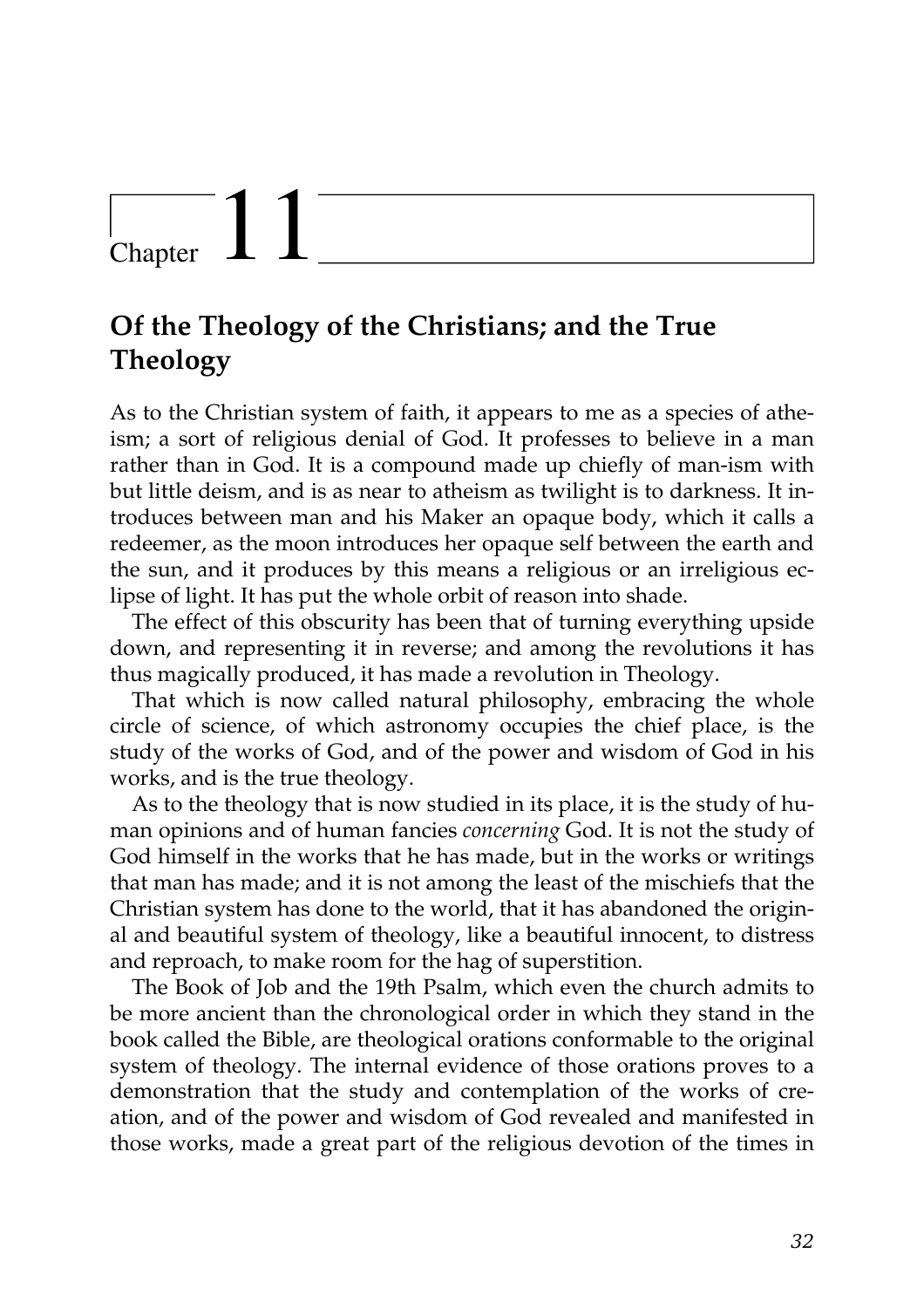which they were written; and it was this devotional study and contemplation that led to the discovery of the principles upon which what are now called Sciences are established; and it is to the discovery of these principles that almost all the Arts that contribute to the convenience of human life owe their existence. Every principal art has some science for its parent, though the person who mechanically performs the work does not always, and but very seldom, perceive the connection.

It is a fraud of the Christian system to call the sciences *human inventions;* it is only the application of them that is human. Every science has for its basis a system of principles as fixed and unalterable as those by which the universe is regulated and governed. Man cannot make principles, he can only discover them.

For example: Every person who looks at an almanack sees an account when an eclipse will take place, and he sees also that it never fails to take place according to the account there given. This shows that man is acquainted with the laws by which the heavenly bodies move. But it would be something worse than ignorance, were any church on earth to say that those laws are an human invention.

It would also be ignorance, or something worse, to say that the scientific principles, by the aid of which man is enabled to calculate and foreknow when an eclipse will take place, are an human invention. Man cannot invent any thing that is eternal and immutable; and the scientific principles he employs for this purpose must, and are, of necessity, as eternal and immutable as the laws by which the heavenly bodies move, or they could not be used as they are to ascertain the time when, and the manner how, an eclipse will take place.

The scientific principles that man employs to obtain the foreknowledge of an eclipse, or of any thing else relating to the motion of the heavenly bodies, are contained chiefly in that part of science that is called trigonometry, or the properties of a triangle, which, when applied to the study of the heavenly bodies, is called astronomy; when applied to direct the course of a ship on the ocean, it is called navigation; when applied to the construction of figures drawn by a rule and compass, it is called geometry; when applied to the construction of plans of edifices, it is called architecture; when applied to the measurement of any portion of the surface of the earth, it is called land-surveying. In fine, it is the soul of science. It is an eternal truth: it contains the *mathematical demonstration* of which man speaks, and the extent of its uses are unknown.

It may be said, that man can make or draw a triangle, and therefore a triangle is an human invention.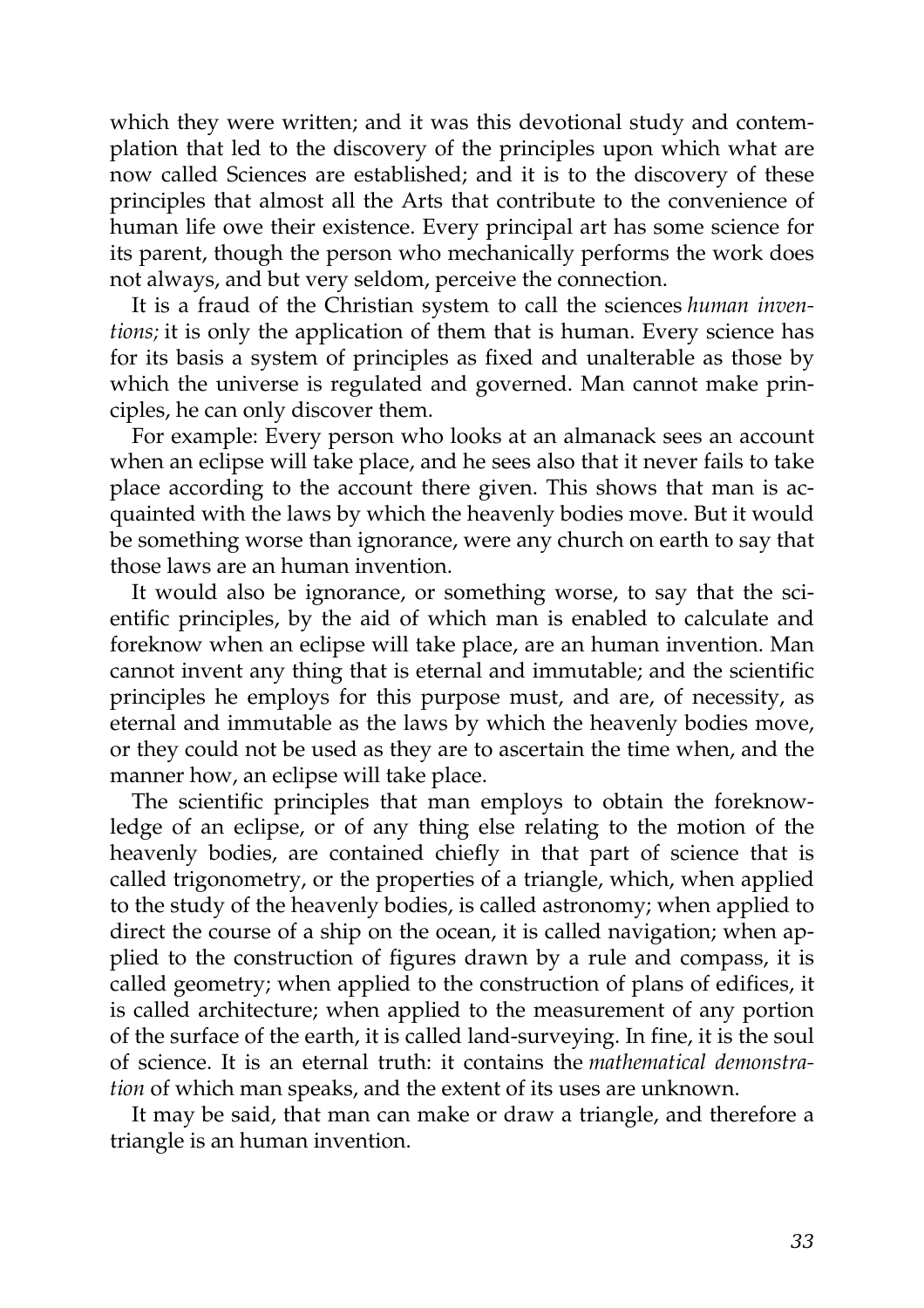But the triangle, when drawn, is no other than the image of the principle: it is a delineation to the eye, and from thence to the mind, of a principle that would otherwise be imperceptible. The triangle does not make the principle, any more than a candle taken into a room that was dark, makes the chairs and tables that before were invisible. All the properties of a triangle exist independently of the figure, and existed before any triangle was drawn or thought of by man. Man had no more to do in the formation of those properties or principles, than he had to do in making the laws by which the heavenly bodies move; and therefore the one must have the same divine origin as the other.

In the same manner as, it may be said, that man can make a triangle, so also, may it be said, he can make the mechanical instrument called a lever. But the principle by which the lever acts, is a thing distinct from the instrument, and would exist if the instrument did not; it attaches itself to the instrument after it is made; the instrument, therefore, can act no otherwise than it does act; neither can all the efforts of human invention make it act otherwise. That which, in all such cases, man calls the *effect*, is no other than the principle itself rendered perceptible to the senses.

Since, then, man cannot make principles, from whence did he gain a knowledge of them, so as to be able to apply them, not only to things on earth, but to ascertain the motion of bodies so immensely distant from him as all the heavenly bodies are? From whence, I ask, *could* he gain that knowledge, but from the study of the true theology?

It is the structure of the universe that has taught this knowledge to man. That structure is an ever-existing exhibition of every principle upon which every part of mathematical science is founded. The offspring of this science is mechanics; for mechanics is no other than the principles of science applied practically. The man who proportions the several parts of a mill uses the same scientific principles as if he had the power of constructing an universe, but as he cannot give to matter that invisible agency by which all the component parts of the immense machine of the universe have influence upon each other, and act in motional unison together, without any apparent contact, and to which man has given the name of attraction, gravitation, and repulsion, he supplies the place of that agency by the humble imitation of teeth and cogs. All the parts of man's microcosm must visibly touch. But could he gain a knowledge of that agency, so as to be able to apply it in practice, we might then say that another *canonical book* of the word of God had been discovered.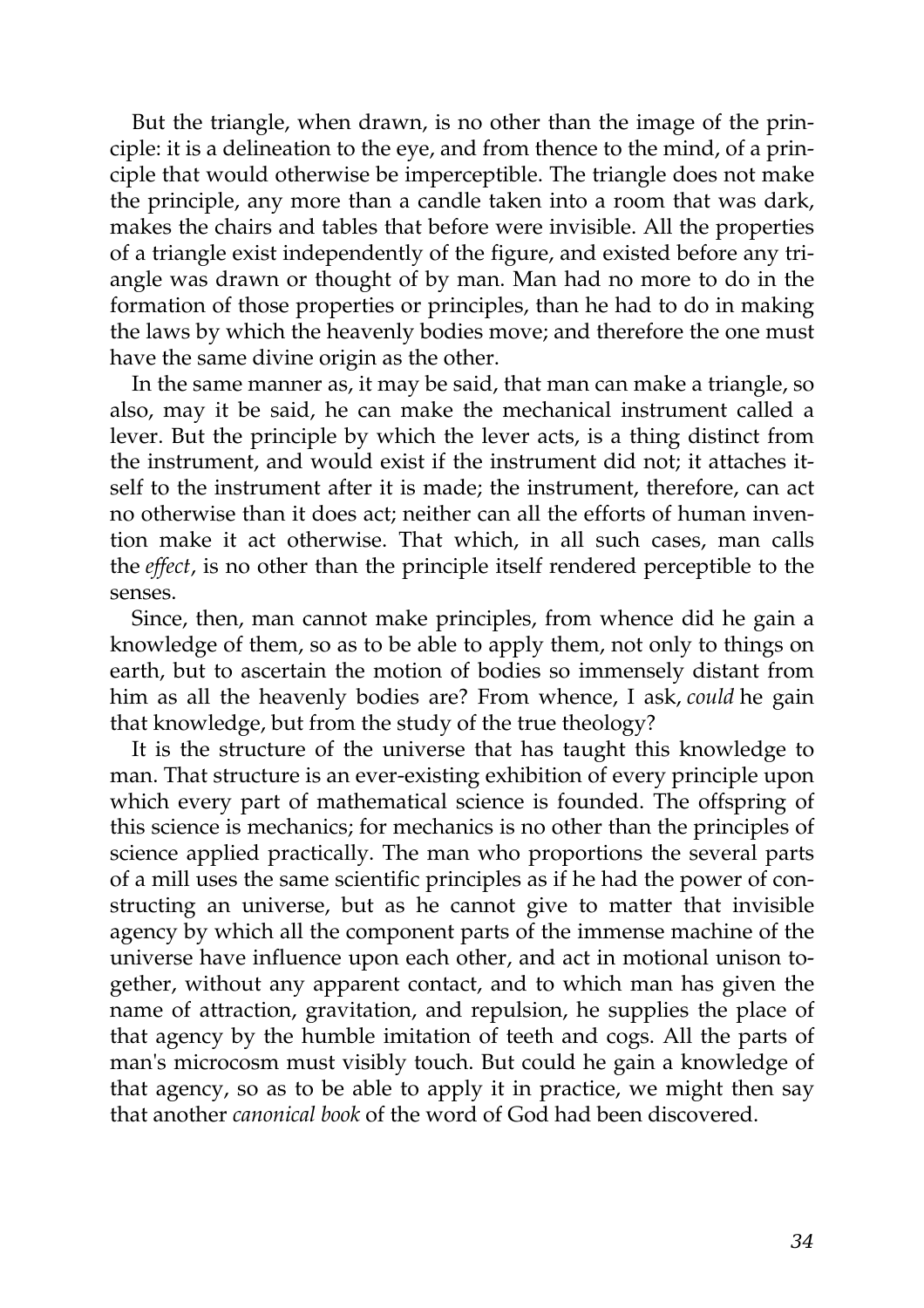If man could alter the properties of the lever, so also could he alter the properties of the triangle: for a lever (taking that sort of lever which is called a steel-yard, for the sake of explanation) forms, when in motion, a triangle. The line it descends from, (one point of that line being in the fulcrum,) the line it descends to, and the chord of the arc, which the end of the lever describes in the air, are the three sides of a triangle. The other arm of the lever describes also a triangle; and the corresponding sides of those two triangles, calculated scientifically, or measured geometrically,—and also the sines, tangents, and secants generated from the angles, and geometrically measured,—have the same proportions to each other as the different weights have that will balance each other on the lever, leaving the weight of the lever out of the case.

It may also be said, that man can make a wheel and axis; that he can put wheels of different magnitudes together, and produce a mill. Still the case comes back to the same point, which is, that he did not make the principle that gives the wheels those powers. This principle is as unalterable as in the former cases, or rather it is the same principle under a different appearance to the eye.

The power that two wheels of different magnitudes have upon each other is in the same proportion as if the semi-diameter of the two wheels were joined together and made into that kind of lever I have described, suspended at the part where the semi-diameters join; for the two wheels, scientifically considered, are no other than the two circles generated by the motion of the compound lever.

It is from the study of the true theology that all our knowledge of science is derived; and it is from that knowledge that all the arts have originated.

The Almighty lecturer, by displaying the principles of science in the structure of the universe, has invited man to study and to imitation. It is as if he had said to the inhabitants of this globe that we call ours, "I have made an earth for man to dwell upon, and I have rendered the starry heavens visible, to teach him science and the arts. He can now provide for his own comfort, And Learn From My Munificence to All, to Be Kind to Each Other."

Of what use is it, unless it be to teach man something, that his eye is endowed with the power of beholding, to an incomprehensible distance, an immensity of worlds revolving in the ocean of space? Or of what use is it that this immensity of worlds is visible to man? What has man to do with the Pleiades, with Orion, with Sirius, with the star he calls the north star, with the moving orbs he has named Saturn, Jupiter, Mars, Venus,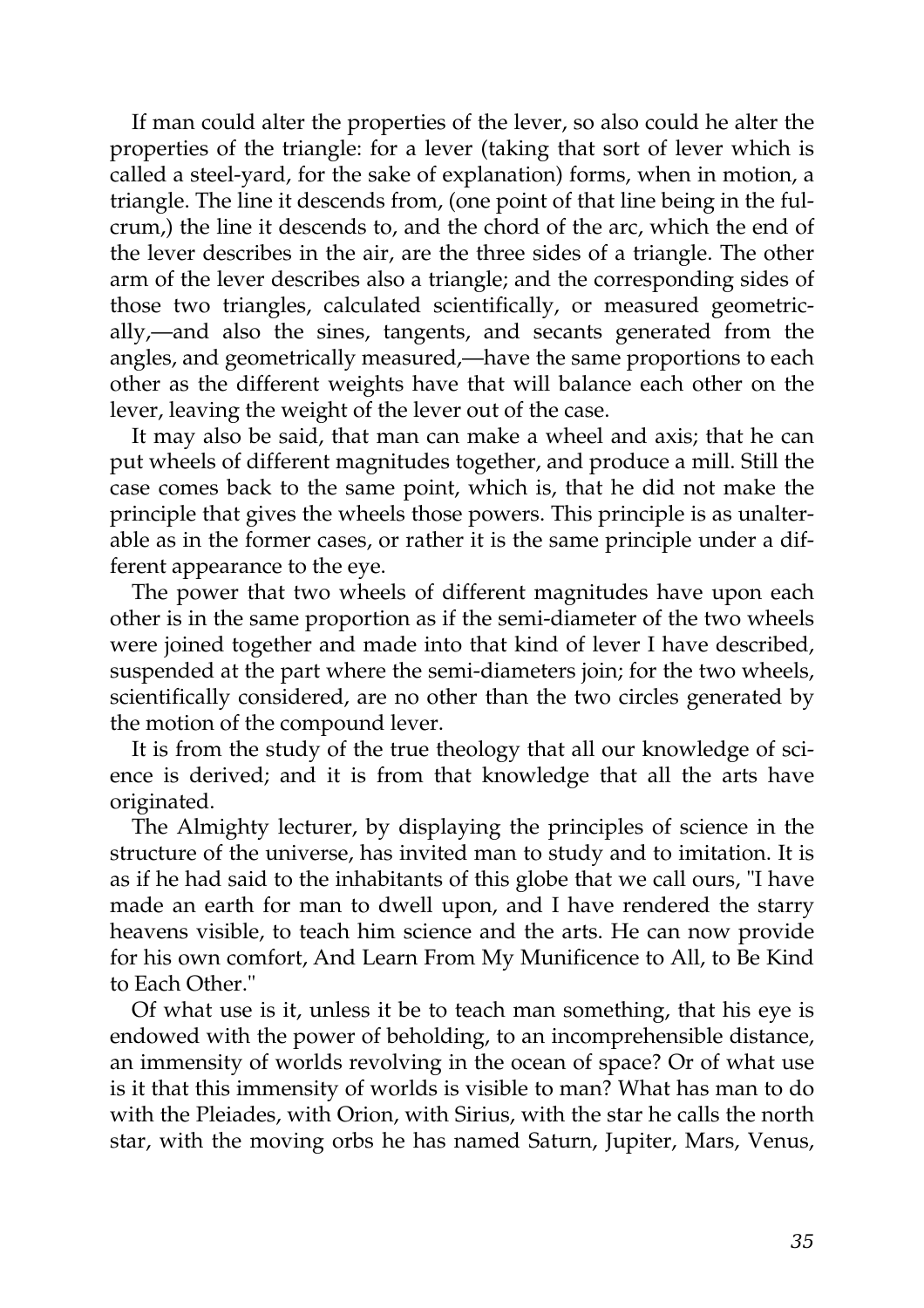and Mercury, if no uses are to follow from their being visible? A less power of vision would have been sufficient for man, if the immensity he now possesses were given only to waste itself, as it were, on an immense desert of space glittering with shows.

It is only by contemplating what he calls the starry heavens, as the book and school of science, that he discovers any use in their being visible to him, or any advantage resulting from his immensity of vision. But when be contemplates the subject in this light, he sees an additional motive for saying, that *nothing was made in vain*; for in vain would be this power of vision if it taught man nothing.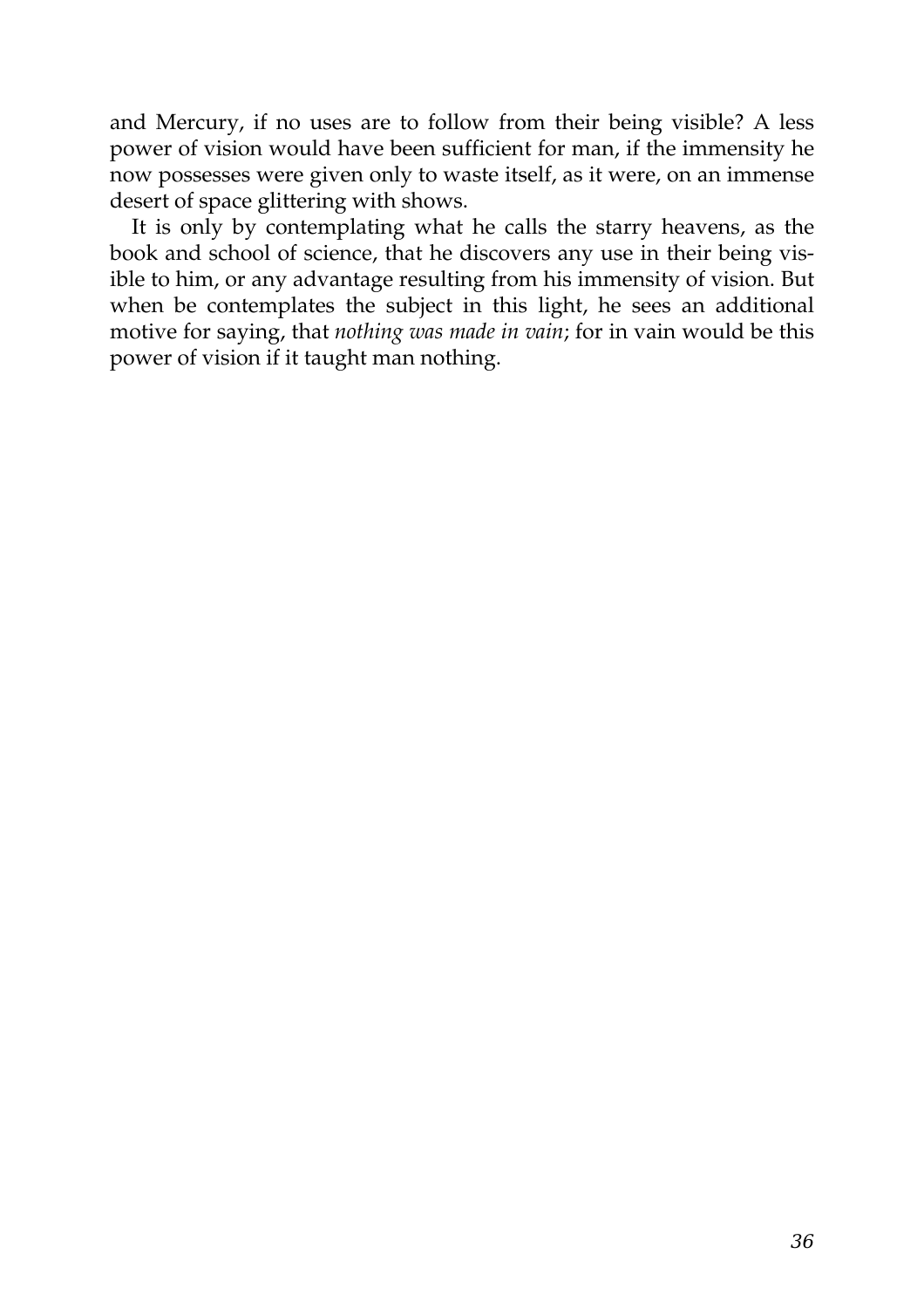## $\sum_{\text{Chapter 12}}$

### **The Effects of Christianism on Education; Proposed Reforms**

As the Christian system of faith has made a revolution in theology, so also has it made a revolution in the state of learning. That which is now called learning, was not learning originally. Learning does not consist, as the schools now make it consist, in the knowledge of languages, but in the knowledge of things to which language gives names.

The Greeks were a learned people, but learning with them did not consist in speaking Greek, any more than in a Roman's speaking Latin, or a Frenchman's speaking French, or an Englishman's speaking English. From what we know of the Greeks, it does not appear that they knew or studied any language but their own, and this was one cause of their becoming so learned; it afforded them more time to apply themselves to better studies. The schools of the Greeks were schools of science and philosophy, and not of languages; and it is in the knowledge of the things that science and philosophy teach that learning consists.

Almost all the scientific learning that now exists, came to us from the Greeks, or the people who spoke the Greek language. It therefore became necessary to the people of other nations, who spoke a different language, that some among them should learn the Greek language, in order that the learning the Greeks had might be made known in those nations, by translating the Greek books of science and philosophy into the mother tongue of each nation.

The study, therefore, of the Greek language (and in the same manner for the Latin) was no other than the drudgery business of a linguist; and the language thus obtained, was no other than the means, or as it were the tools, employed to obtain the learning the Greeks had. It made no part of the learning itself; and was so distinct from it as to make it exceedingly probable that the persons who had studied Greek sufficiently to translate those works, such for instance as Euclid's Elements, did not understand any of the learning the works contained.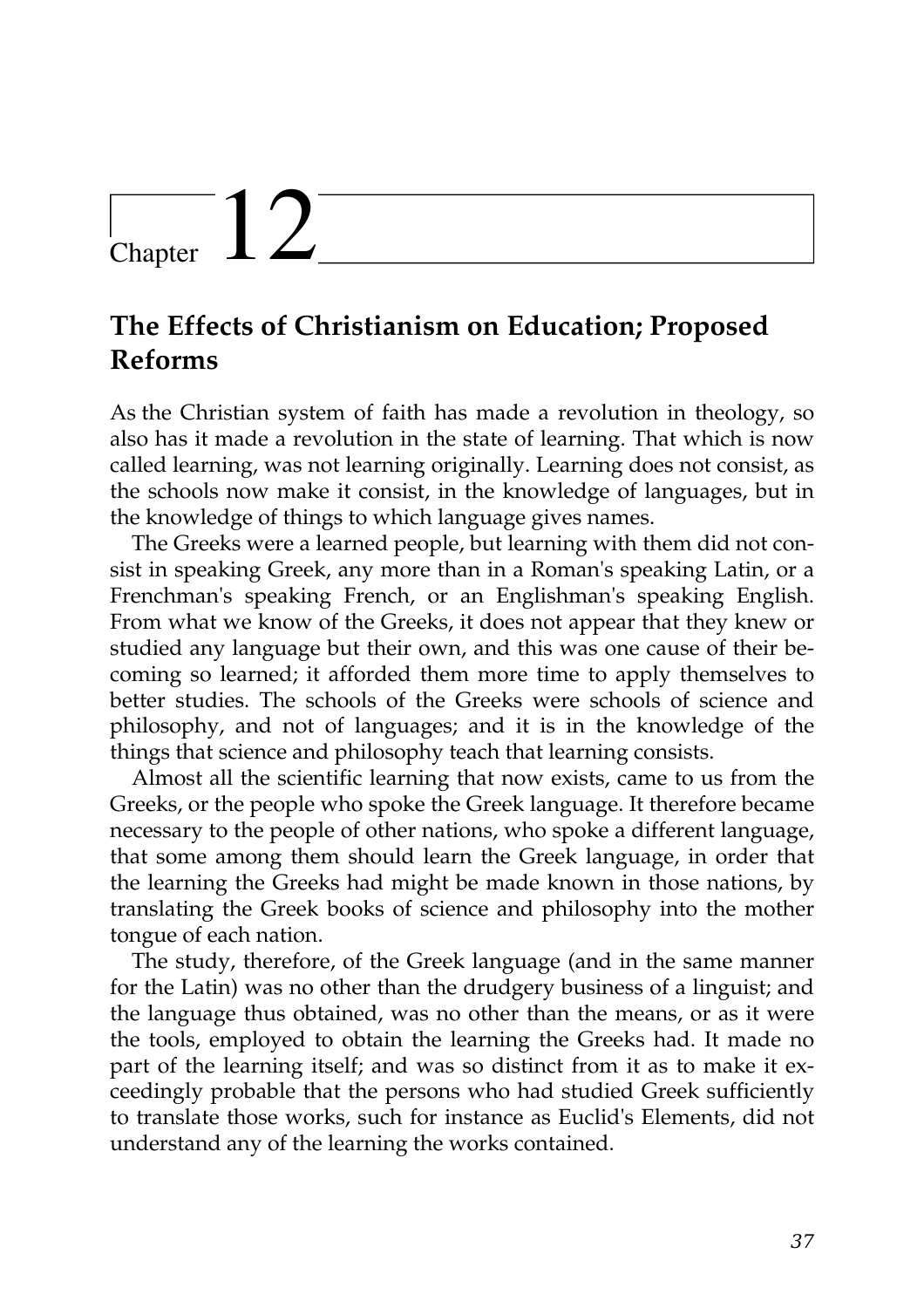As there is now nothing new to be learned from the dead languages, all the useful books being already translated, the languages are become useless, and the time expended in teaching and in learning them is wasted. So far as the study of languages may contribute to the progress and communication of knowledge (for it has nothing to do with the *creation* of knowledge) it is only in the living languages that new knowledge is to be found; and certain it is, that, in general, a youth will learn more of a living language in one year, than of a dead language in seven; and it is but seldom that the teacher knows much of it himself. The difficulty of learning the dead languages does not arise from any superior abstruseness in the languages themselves, but in their *being dead*, and the pronunciation entirely lost. It would be the same thing with any other language when it becomes dead. The best Greek linguist that now exists does not understand Greek so well as a Grecian plowman did, or a Grecian milkmaid; and the same for the Latin, compared with a plowman or a milkmaid of the Romans; and with respect to pronunciation and idiom, not so well as the cows that she milked. It would therefore be advantageous to the state of learning to abolish the study of the dead languages, and to make learning consist, as it originally did, in scientific knowledge.

The apology that is sometimes made for continuing to teach the dead languages is, that they are taught at a time when a child is not capable of exerting any other mental faculty than that of memory. But this is altogether erroneous. The human mind has a natural disposition to scientific knowledge, and to the things connected with it. The first and favourite amusement of a child, even before it begins to play, is that of imitating the works of man. It builds bouses with cards or sticks; it navigates the little ocean of a bowl of water with a paper boat; or dams the stream of a gutter, and contrives something which it calls a mill; and it interests itself in the fate of its works with a care that resembles affection. It afterwards goes to school, where its genius is killed by the barren study of a dead language, and the philosopher is lost in the linguist.

But the apology that is now made for continuing to teach the dead languages, could not be the cause at first of cutting down learning to the narrow and humble sphere of linguistry; the cause therefore must be sought for elsewhere. In all researches of this kind, the best evidence that can be produced, is the internal evidence the thing carries with itself, and the evidence of circumstances that unites with it; both of which, in this case, are not difficult to be discovered.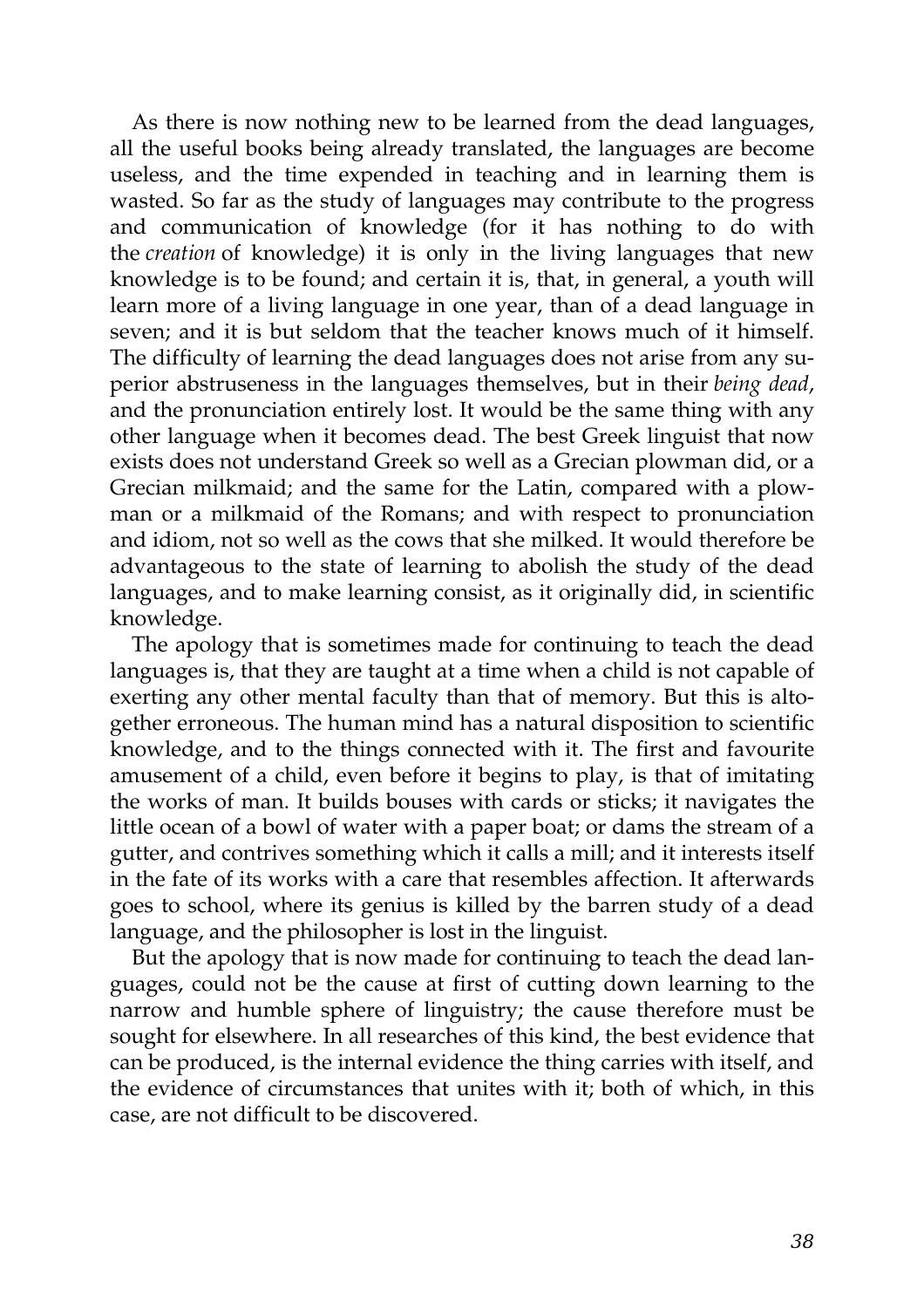Putting then aside, as matter of distinct consideration, the outrage offered to the moral justice of God, by supposing him to make the innocent suffer for the guilty, and also the loose morality and low contrivance of supposing him to change himself into the shape of a man, in order to make an excuse to himself for not executing his supposed sentence upon Adam; putting, I say, those things aside as matter of distinct consideration, it is certain that what is called the christian system of faith, including in it the whimsical account of the creation—the strange story of Eve, the snake, and the apple—the amphibious idea of a man-god—the corporeal idea of the death of a god-—the mythological idea of a family of gods, and the christian system of arithmetic, that three are one, and one is three, are all irreconcilable, not only to the divine gift of reason, that God has given to man, but to the knowledge that man gains of the power and wisdom of God by the aid of the sciences, and by studying the structure of the universe that God has made.

The setters up, therefore, and the advocates of the Christian system of faith, could not but foresee that the continually progressive knowledge that man would gain by the aid of science, of the power and wisdom of God, manifested in the structure of the universe, and in all the works of creation, would militate against, and call into question, the truth of their system of faith; and therefore it became necessary to their purpose to cut learning down to a size less dangerous to their project, and this they effected by restricting the idea of learning to the dead study of dead languages.

They not only rejected the study of science out of the christian schools, but they persecuted it; and it is only within about the last two centuries that the study has been revived. So late as 1610, Galileo, a Florentine, discovered and introduced the use of telescopes, and by applying them to observe the motions and appearances of the heavenly bodies, afforded additional means for ascertaining the true structure of the universe. Instead of being esteemed for these discoveries, he was sentenced to renounce them, or the opinions resulting from them, as a damnable heresy. And prior to that time Virgilius was condemned to be burned for asserting the antipodes, or in other words, that the earth was a globe, and habitable in every part where there was land; yet the truth of this is now too well known even to be told.<sup>[11](http://en.wikisource.org/wiki/The_Age_of_Reason/Part_I/Chapter_XII#cite_note-0)</sup>

If the belief of errors not morally bad did no mischief, it would make no part of the moral duty of man to oppose and remove them. There was no moral ill in believing the earth was flat like a trencher, any more than there was moral virtue in believing it was round like a globe; neither was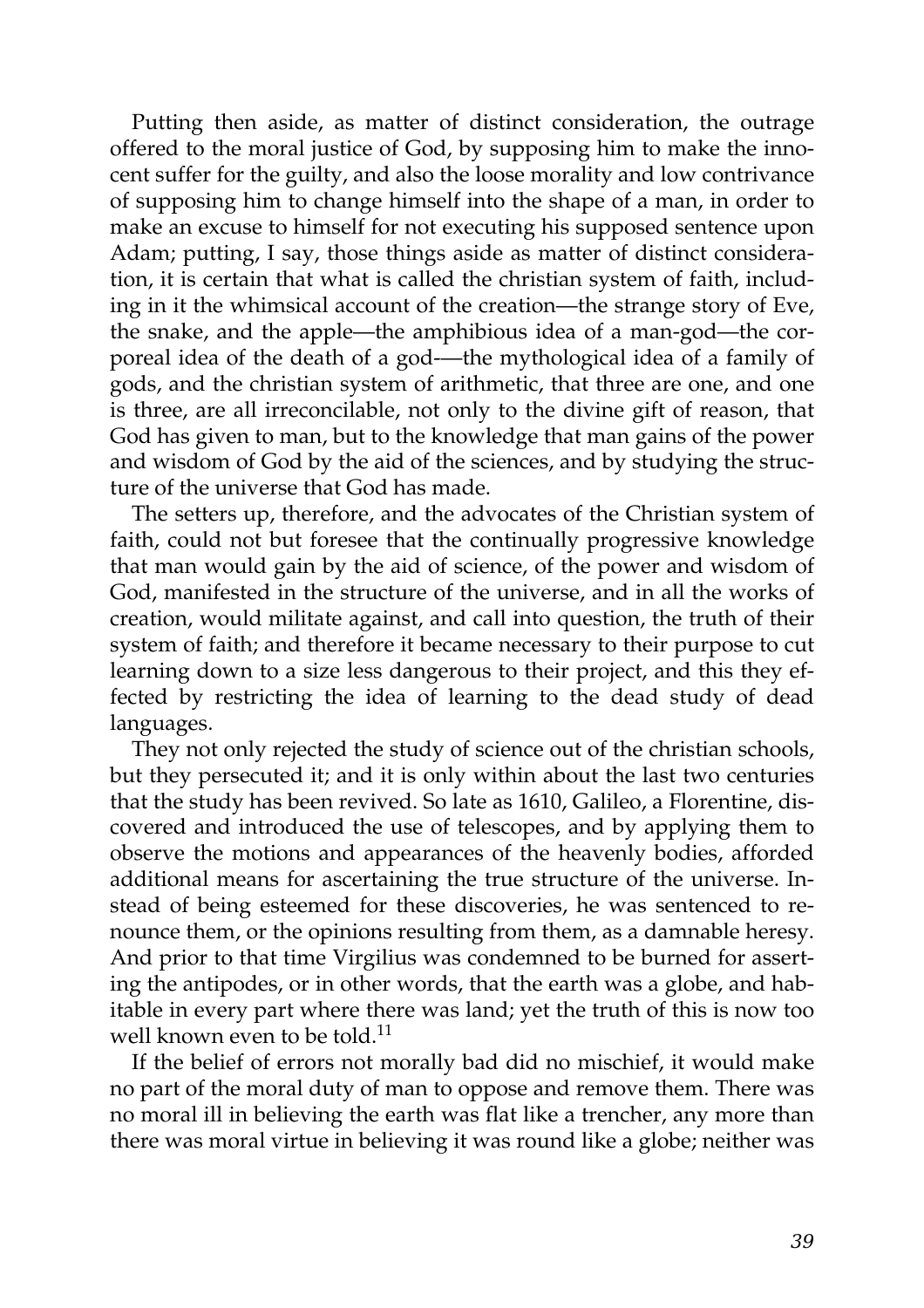there any moral ill in believing that the Creator made no other world than this, any more than there was moral virtue in believing that he made millions, and that the infinity of space is filled with worlds. But when a system of religion is made to grow out of a supposed system of creation that is not true, and to unite itself therewith in a manner almost inseparable therefrom, the case assumes an entirely different ground. It is then that errors, not morally bad, become fraught with the same mischiefs as if they were. It is then that the truth, though otherwise indifferent itself, becomes an essential, by becoming the criterion that either confirms by corresponding evidence, or denies by contradictory evidence, the reality of the religion itself. In this view of the case it is the moral duty of man to obtain every possible evidence that the structure of the heavens, or any other part of creation affords, with respect to systems of religion. But this, the supporters or partizans of the christian system, as if dreading the result, incessantly opposed, and not only rejected the sciences, but persecuted the professors. Had Newton or Descartes lived three or four hundred years ago, and pursued their studies as they did, it is most probable they would not have lived to finish them; and had Franklin drawn lightning from the clouds at the same time, it would have been at the hazard of expiring for it in flames.

Later times have laid all the blame upon the Goths and Vandals, but, however unwilling the partizans of the Christian system may be to believe or to acknowledge it, it is nevertheless true, that the age of

[<sup>11.</sup>I](http://en.wikisource.org/wiki/The_Age_of_Reason/Part_I/Chapter_XII#cite_note-0) cannot discover the source of this statement concerning the ancient author whose Irish name Feirghill was Latinized into Virgilius. The British Museum possesses a copy of the work (Decalogium) which was the pretext of the charge of heresy made by Boniface, Archbishop of Mayence, against Virgilius, Abbot—bishop of Salzburg. These were leaders of the rival "British" and "Roman" parties, and the British champion made a countercharge against Boniface of "irreligious practices." Boniface had to express a "regret," but none the less pursued his rival. The Pope, Zachary II., decided that if his alleged "doctrine, against God and his soul, that beneath the earth there is another world, other men, or sun and moon," should be acknowledged by Virgilius, he should be excommunicated by a Council and condemned with canonical sanctions. Whatever may have been the fate involved by condemnation with "canonicis sanctionibus," in the middle of the eighth century, it did not fall on Virgilius. His accuser, Boniface, was martyred, 755, and it is probable that Virgilius harmonied his Antipodes with orthodoxy. The gravamen of the heresy seems to have been the suggestion that there were men not of the progeny of Adam. Virgilius was made Bishop [of Salzburg in 768. He bore until his death, 789, the curious title, "Geometer and Solit](http://en.wikisource.org/wiki/The_Age_of_Reason/Part_I/Chapter_XII#cite_note-0)ary," or "lone wayfarer" (Solivagus). A suspicion of heresy clung to his memory until 1233, when he was raised by Gregory IX. to sainthood beside his accuser, St. Boniface.-Editor. (Conway)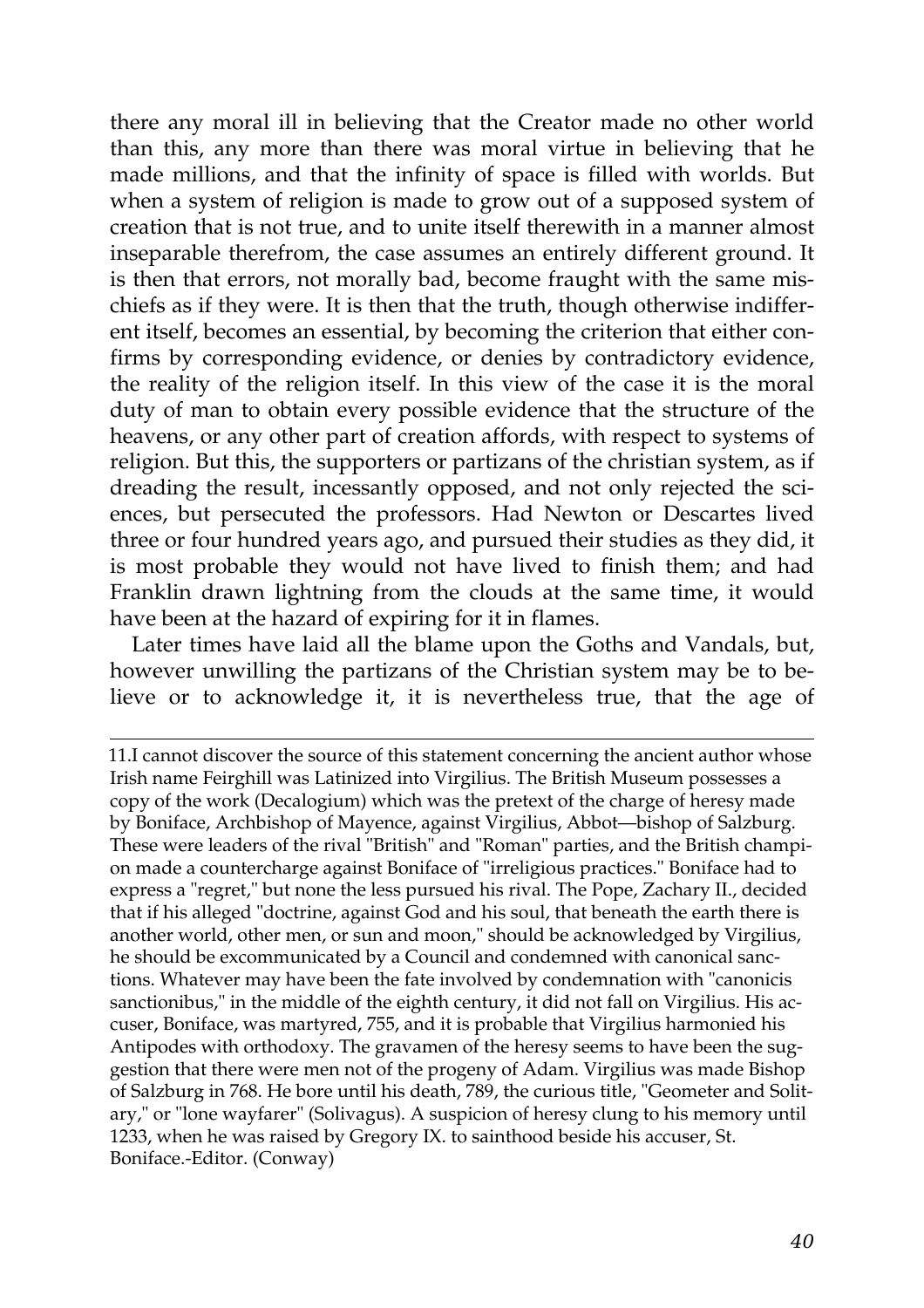ignorance commenced with the Christian system. There was more knowledge in the world before that period, than for many centuries afterwards; and as to religious knowledge, the Christian system, as already said, was only another species of mythology; and the mythology to which it succeeded, was a corruption of an ancient system of theism.<sup>[12](http://en.wikisource.org/wiki/The_Age_of_Reason/Part_I/Chapter_XII#cite_note-1)</sup>

It is owing to this long interregnum of science, *and to no other cause*, that we have now to look back through a vast chasm of many hundred years to the respectable characters we call the Ancients. Had the progression of knowledge gone on proportionably with the stock that before existed, that chasm would have been filled up with characters rising superior in knowledge to each other; and those Ancients we now so much admire would have appeared respectably in the background of the scene. But the christian system laid all waste; and if we take our stand about the beginning of the sixteenth century, we look back through that long chasm, to the times of the Ancients, as over a vast sandy desert, in which not a shrub appears to intercept the vision to the fertile hills beyond.

It is an inconsistency scarcely possible to be credited, that any thing should exist, under the name of a religion, that held it to be *irreligious* to study and contemplate the structure of the universe that God had made. But the fact is too well established to be denied. The event that served more than any other to break the first link in this long chain of despotic

[12.I](http://en.wikisource.org/wiki/The_Age_of_Reason/Part_I/Chapter_XII#cite_note-1)t is impossible for us now to know at what time the heathen mythology began; but it is certain, from the internal evidence that it carries, that it did not begin in the same state or condition in which it ended. All the gods of that mythology, except Saturn, were of modern invention. The supposed reign of Saturn was prior to that which is called the heathen mythology, and was so far a species of theism that it admitted the belief of only one God. Saturn is supposed to have abdicated the govem[ment in favour of his three sons and one daughter, Jupiter, Pluto, Neptune, and Juno;](http://en.wikisource.org/wiki/The_Age_of_Reason/Part_I/Chapter_XII#cite_note-1) after this, thousands of other gods and demigods were imaginarily created, and the calendar of gods increased as fast as the calendar of saints and the calendar of courts have increased since. All the corruptions that have taken place, in theology and in religion have been produced by admitting of what man calls revealed religion. The mythologists pretended to more revealed religion than the christians do. They had their oracles and their priests, who were supposed to receive and deliver the word of God verbally on almost all occasions. Since then all corruptions down from Moloch to modern predestinarianism, and the human sacrifices of the heathens to the christian sacrifice of the Creator, have been produced by admitting of what is called revealed religion, the most effectual means to prevent all such evils and impositions is, not to admit of any other revelation than that which is manifested in the book of Creation, and to contemplate the Creation as the only true and real word of God that ever did or ever will exist; and every thing else called the word of God is fable and imposition.—Author.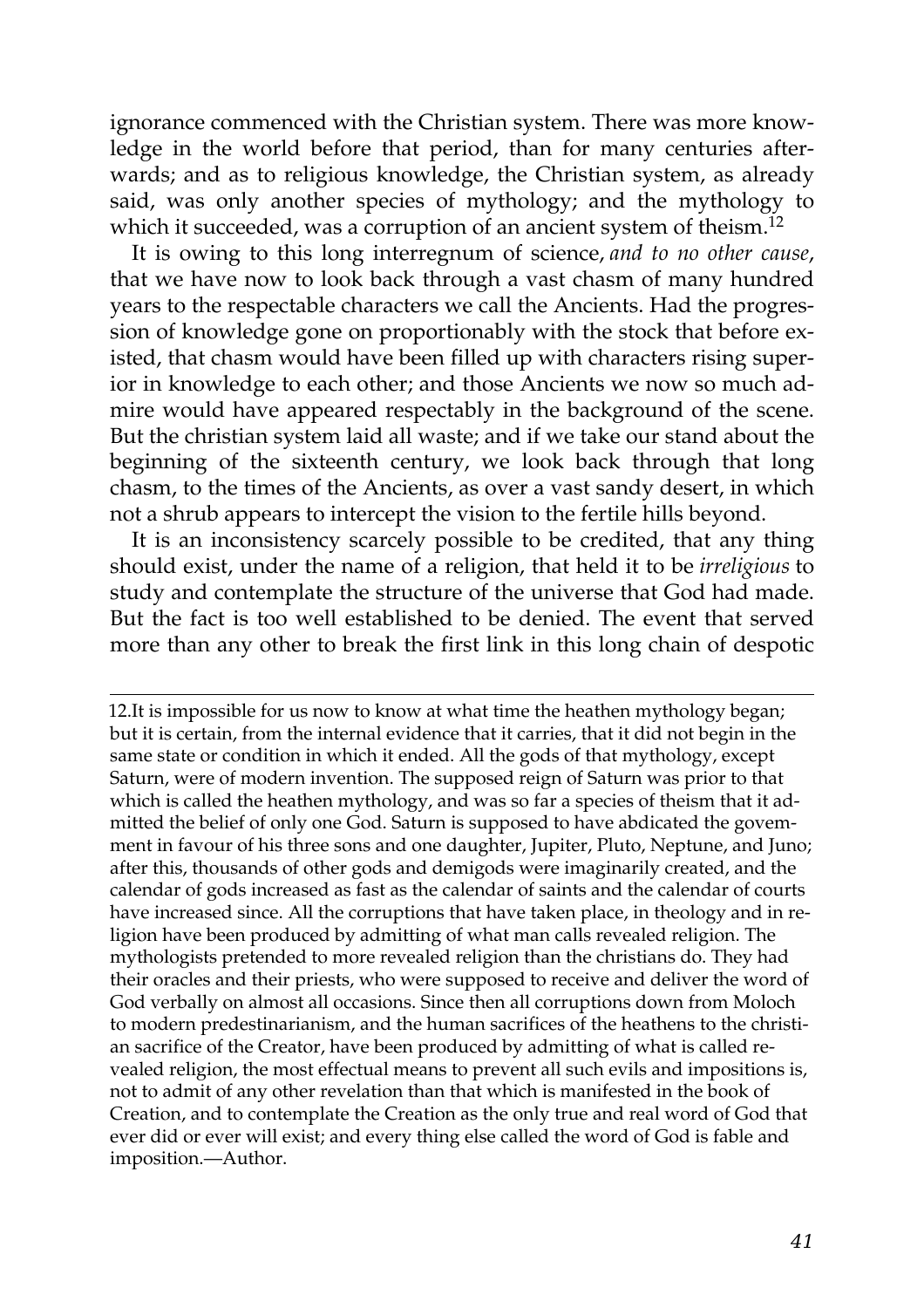ignorance, is that known by the name of the Reformation by Luther. From that time, though it does not appear to have made any part of the intention of Luther, or of those who are called Reformers, the Sciences began to revive, and Liberality, their natural associate, began to appear. This was the only public good the Reformation did; for, with respect to religious good, it might as well not have taken place. The mythology still continued the same; and a multiplicity of National Popes grew out of the downfal of the Pope of Christendom.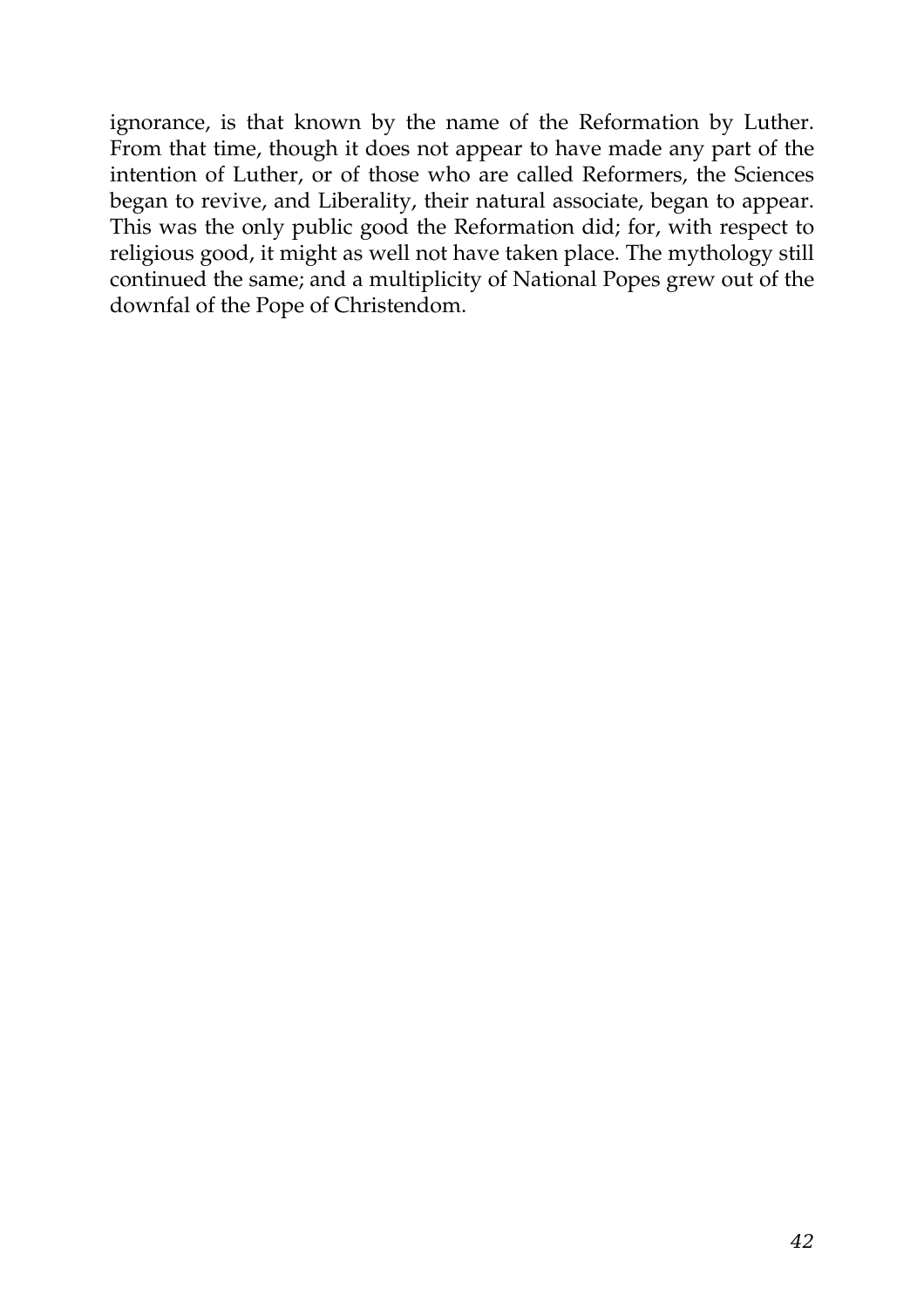## Chapter  $13$

## **Comparison of Christianism with the Religious Ideas Inspired by Nature**

Having thus shewn, from the internal evidence of things, the cause that produced a change in the state of learning, and the motive for substituting the study of the dead languages, in the place of the Sciences, I proceed, in addition to the several observations already made in the former part of this work, to compare, or rather to confront, the evidence that the structure of the universe affords, with the christian system of religion. But as I cannot begin this part better than by referring to the ideas that occurred to me at an early part of life, and which I doubt not have occurred in some degree to almost every other person at one time or other, I shall state what those ideas were, and add thereto such other matter as shall arise out of the subject, giving to the whole, by way of preface, a short introduction.

My father being of the quaker profession, it was my good fortune to have an exceedingly good moral education, and a tolerable stock of useful learning. Though I went to the grammar school, I did not learn Latin, not only because I had no inclination to learn languages, but because of the objection the quakers have against the books in which the language is taught. But this did not prevent me from being acquainted with the subjects of all the Latin books used in the school.

The natural bent of my mind was to science. I had some turn, and I believe some talent for poetry; but this I rather repressed than encouraged, as leading too much into the field of imagination. As soon as I was able, I purchased a pair of globes, and attended the philosophical lectures of Martin and Ferguson, and became afterwards acquainted with Dr. Bevis, of the society called the Royal Society, then living in the Temple, and an excellent astronomer.

I had no disposition for what was called politics. It presented to my mind no other idea than is contained in the word jockeyship. When, therefore, I turned my thoughts towards matters of government, I had to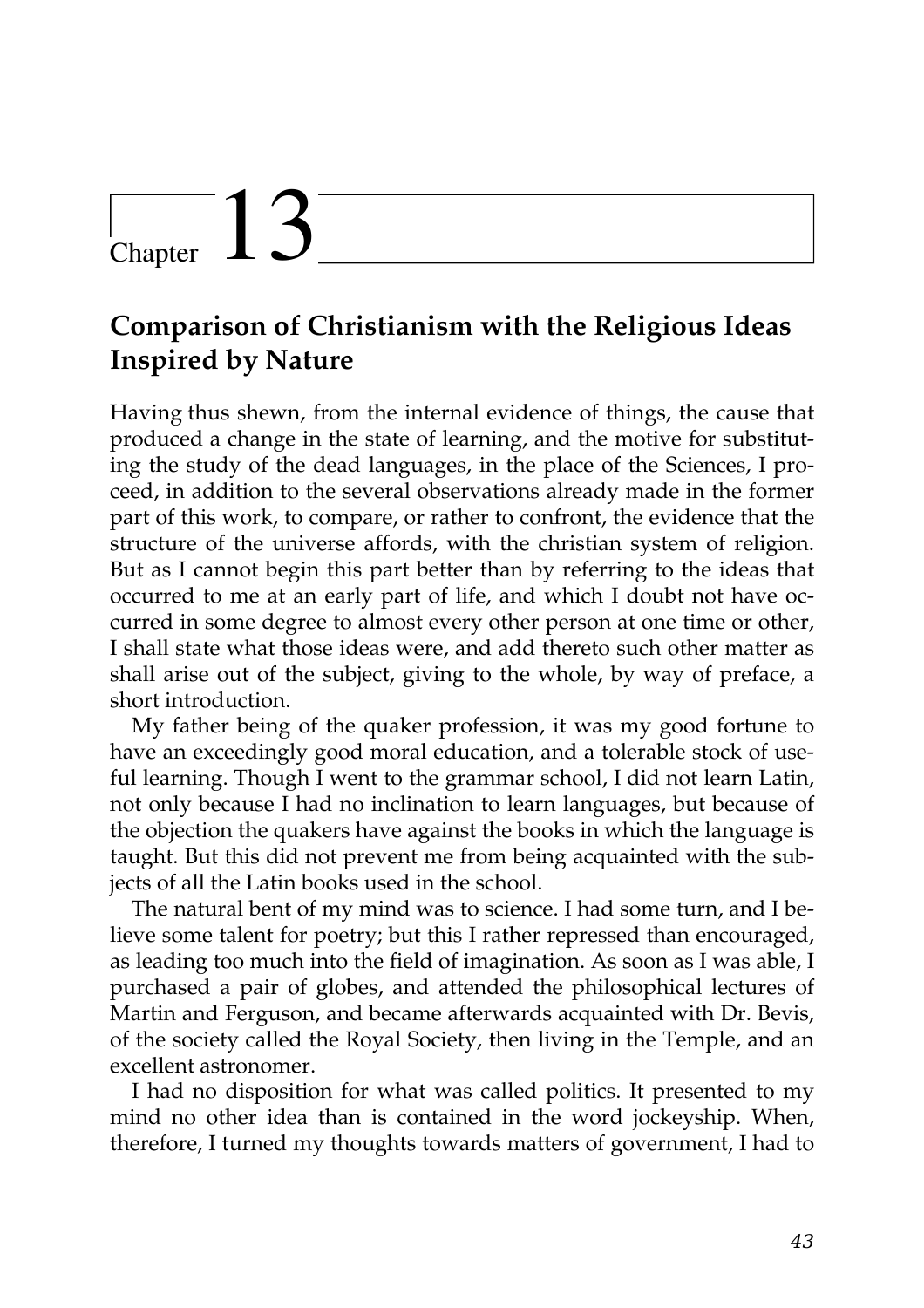form a system for myself, that accorded with the moral and philosophic principles in which I had been educated. I saw, or at least I thought I saw, a vast scene opening itself to the world in the affairs of America; and it appeared to me, that unless the Americans changed the plan they were then pursuing, with respect to the government of England, and declared themselves independent, they would not only involve themselves in a multiplicity of new difficulties, but shut out the prospect that was then offering itself to mankind through their means. It was from these motives that I published the work known by the name of *Common Sense*, which is the first work I ever did publish, and so far as I can judge of myself, I believe I should never have been known in the world as an author on any subject whatever, had it not been for the affairs of America. I wrote *Common Sense* the latter end of the year 1775, and published it the first of January, 1776. Independence was declared the fourth of July following.[13](http://en.wikisource.org/wiki/The_Age_of_Reason/Part_I/Chapter_XIII#cite_note-0)

Any person, who has made observations on the state and progress of the human mind, by observing his own, can not but have observed, that there are two distinct classes of what are called Thoughts; those that we produce in ourselves by reflection and the act of thinking, and those that bolt into the mind of their own accord. I have always made it a rule to treat those voluntary visitors with civility, taking care to examine, as well as I was able, if they were worth entertaining; and it is from them I have acquired almost all the knowledge that I have. As to the learning that any person gains from school education, it serves only, like a small capital, to put him in the way of beginning learning for himself afterwards. Every person of learning is finally his own teacher; the reason of which is, that principles, being of a distinct quality to circumstances, cannot be impressed upon the memory; their place of mental residence is

[13.T](http://en.wikisource.org/wiki/The_Age_of_Reason/Part_I/Chapter_XIII#cite_note-0)he pamphlet Common Sense was first advertised, as "just published," on January [10, 1776. His plea for the Officers of Excise, written before leaving England, was prin](http://en.wikisource.org/wiki/The_Age_of_Reason/Part_I/Chapter_XIII#cite_note-0)ted, but not published until 1793. Despite his reiterated assertion that Common Sense was the first work he ever published the notion that he was "Junius" still finds some believers. An indirect comment on our Paine-Junians may be found in Part 2 of this work where Paine says a man capable of writing Homer "would not have thrown away his own fame by giving it to another." It is probable that Paine ascribed the Letters of Junius to Thomas Hollis. His friend F. Lanthenas, in his translation of the Age of Reason (1794) advertises his translation of the Letters of Junius from the English "(Thomas Hollis)." This he could hardly have done without consultation with Paine. Unfortunately this translation of Junius cannot be found either in the Bibliotheque Nationale or the British Museum, and it cannot be said whether it contains any attempt at an identification of Junius-—Editor.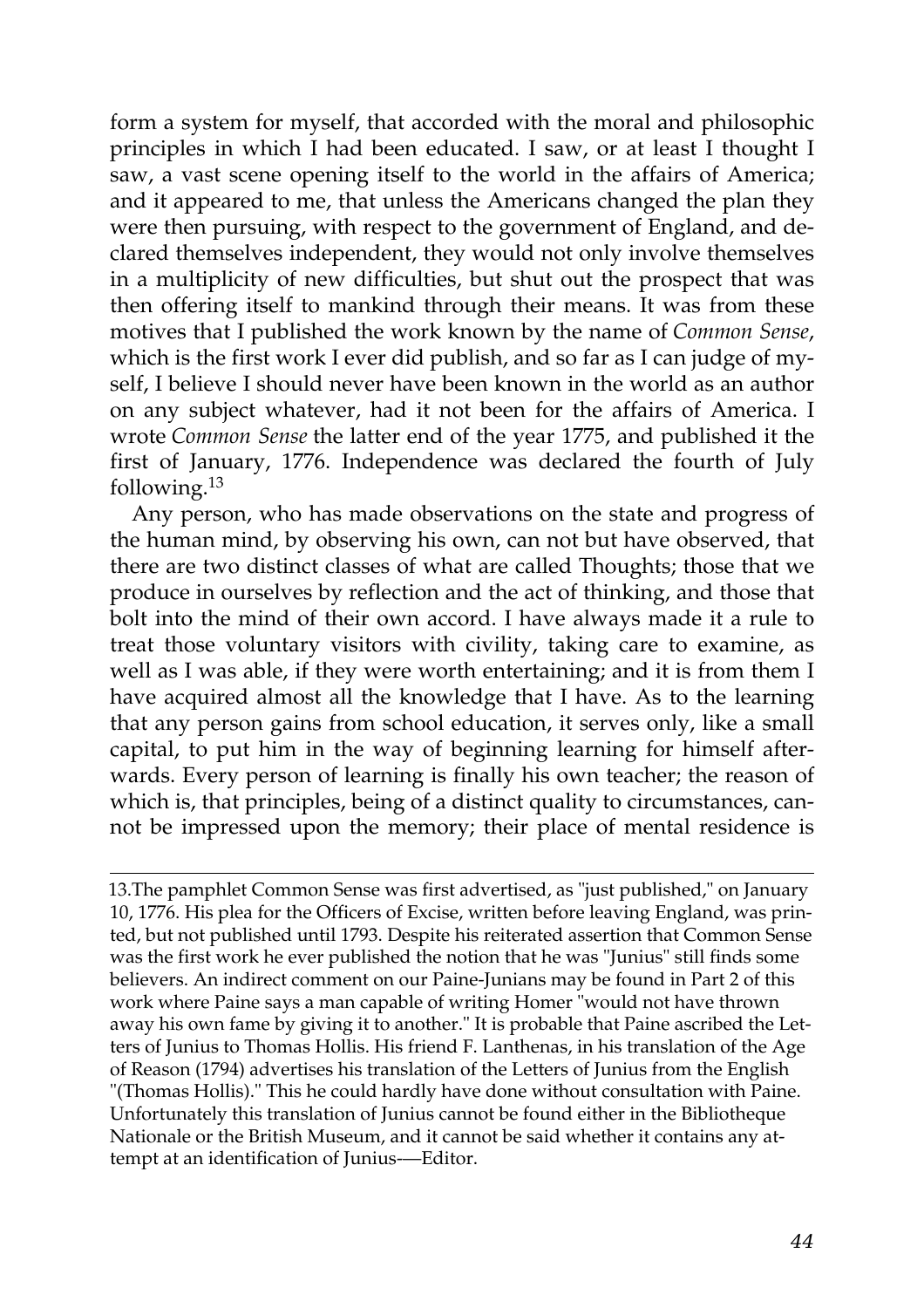the understanding, and they are never so lasting as when they begin by conception. Thus much for the introductory part.

From the time I was capable of conceiving an idea, and acting upon it by reflection, I either doubted the truth of the christian system, or thought it to be a strange affair; I scarcely knew which it was: but I well remember, when about seven or eight years of age, hearing a sermon read by a relation of mine, who was a great devotee of the church, upon the subject of what is called *Redemption by the death of the Son of God*. After the sermon was ended, I went into the garden, and as I was going down the garden steps (for I perfectly recollect the spot) I revolted at the recollection of what I had heard, and thought to myself that it was making God Almighty act like a passionate man, that killed his son, when he could not revenge himself any other way; and as I was sure a man would be hanged that did such a thing, I could not see for what purpose they preached such sermons. This was not one of those kind of thoughts that had any thing in it of childish levity; it was to me a serious reflection, arising from the idea I had that God was too good to do such an action, and also too almighty to be under any necessity of doing it. I believe in the same manner to this moment; and I moreover believe, that any system of religion that has anything in it that shocks the mind of a child, cannot be a true system.

It seems as if parents of the christian profession were ashamed to tell their children any thing about the principles of their religion. They sometimes instruct them in morals, and talk to them of the goodness of what they call Providence; for the Christian mythology has five deities: there is God the Father, God the Son, God the Holy Ghost, the God Providence, and the Goddess Nature. But the christian story of God the Father putting his son to death, or employing people to do it, (for that is the plain language of the story,) cannot be told by a parent to a child; and to tell him that it was done to make mankind happier and better, is making the story still worse; as if mankind could be improved by the example of murder; and to tell him that all this is a mystery, is only making an excuse for the incredibility of it.

How different is this to the pure and simple profession of Deism! The true deist has but one Deity; and his religion consists in contemplating the power, wisdom, and benignity of the Deity in his works, and in endeavouring to imitate him in every thing moral, scientifical, and mechanical.

The religion that approaches the nearest of all others to true Deism, in the moral and benign part thereof, is that professed by the quakers: but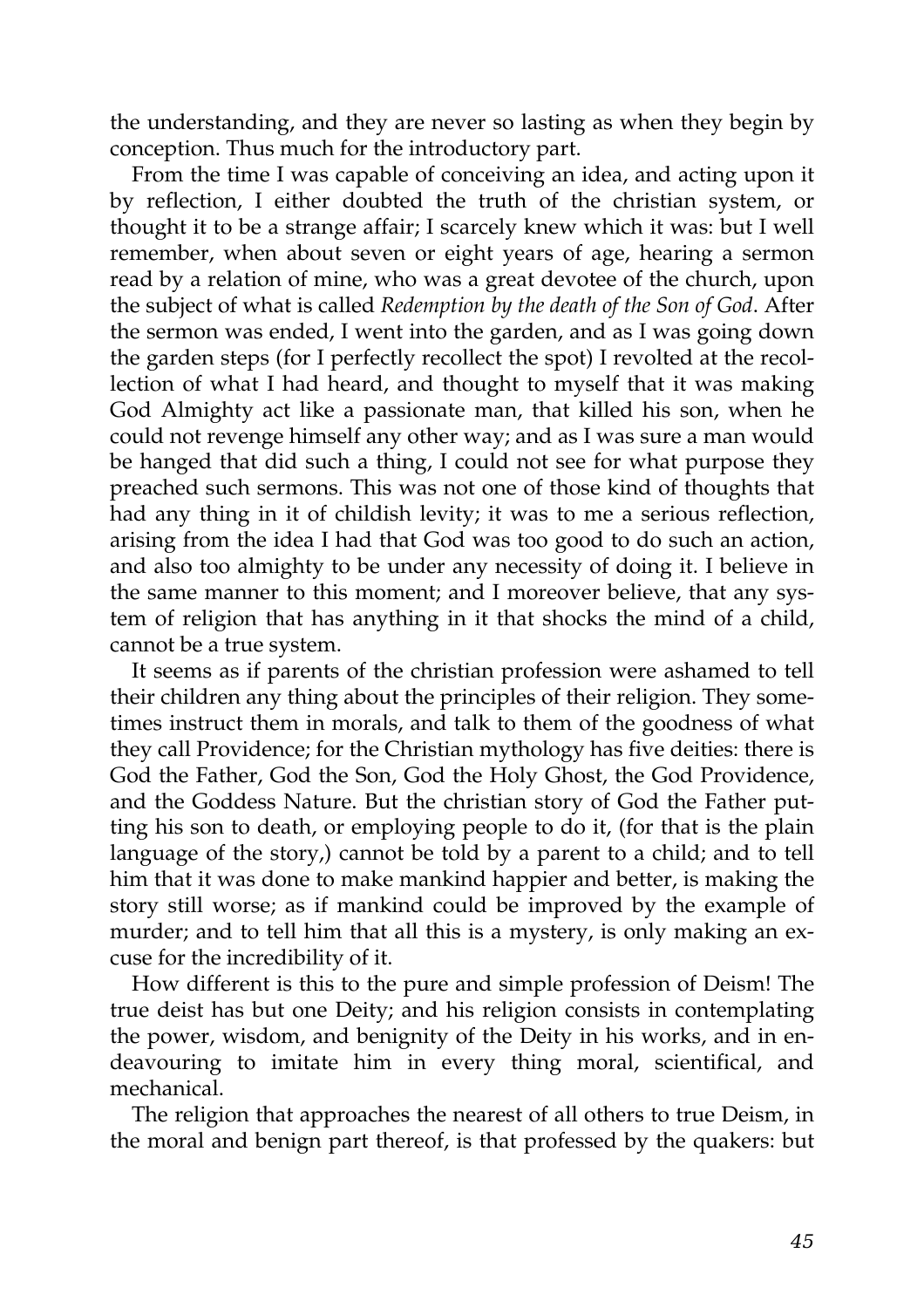they have contracted themselves too much by leaving the works of God out of their system. Though I reverence their philanthropy, I can not help smiling at the conceit, that if the taste of a quaker could have been consulted at the creation, what a silent and drab-colored creation it would have been! Not a flower would have blossomed its gaieties, nor a bird been permitted to sing.

Quitting these reflections, I proceed to other matters. After I had made myself master of the use of the globes, and of the orrery, $14$  and conceived an idea of the infinity of space, and of the eternal divisibility of matter, and obtained, at least, a general knowledge of what was called natural philosophy, I began to compare, or, as I have before said, to confront, the internal evidence those things afford with the christian system of faith.

Though it is not a direct article of the christian system that this world that we inhabit is the whole of the habitable creation, yet it is so worked up therewith, from what is called the Mosaic account of the creation, the story of Eve and the apple, and the counterpart of that story, the death of the Son of God, that to believe otherwise, that is, to believe that God created a plurality of worlds, at least as numerous as what we call stars, renders the christian system of faith at once little and ridiculous; and scatters it in the mind like feathers in the air. The two beliefs can not be held together in the same mind; and he who thinks that be believes both, has thought but little of either.

Though the belief of a plurality of worlds was familiar to the ancients, it is only within the last three centuries that the extent and dimensions of this globe that we inhabit have been ascertained. Several vessels, following the tract of the ocean, have sailed entirely round the world, as a man may march in a circle, and come round by the contrary side of the circle to the spot he set out from. The circular dimensions of our world, in the widest part, as a man would measure the widest round of an apple, or a ball, is only twenty-five thousand and twenty English miles, reckoning sixty-nine miles and an half to an equatorial degree, and may be sailed round in the space of about three years.<sup>[15](http://en.wikisource.org/wiki/The_Age_of_Reason/Part_I/Chapter_XIII#cite_note-2)</sup>

14.As this book may fall into the hands of persons who do not know what an orrery is, it is for their information I add this note, as the name gives no idea of the uses of the thing. The orrery has its name from the person who invented it. It is a machinery of clock-work, representing the universe in miniature: and in which the revolution of the earth round itself and round the sun, the revolution of the moon round the earth, the revolution of the planets round the sun, their relative distances from the sun, as the center of the whole system, their relative distances from each other, and their different magnitudes, are represented as they really exist in what we call the heavens.-—Author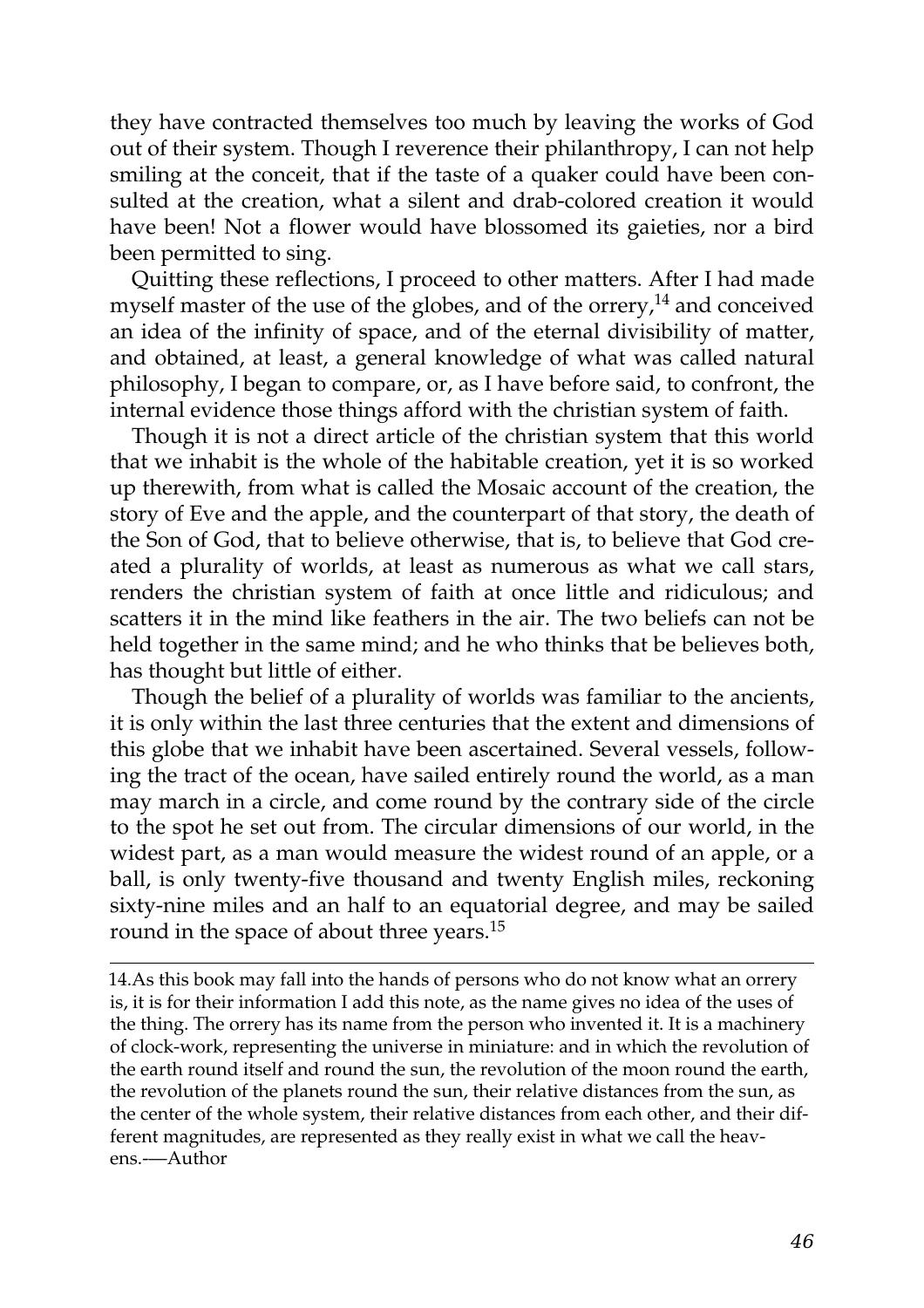A world of this extent may, at first thought, appear to us to be great; but if we compare it with the immensity of space in which it is suspended, like a bubble or a balloon in the air, it is infinitely less in proportion than the smallest grain of sand is to the size of the world, or the finest particle of dew to the whole ocean, and is therefore but small; and, as will be hereafter shown, is only one of a system of worlds, of which the universal creation is composed.

It is not difficult to gain some faint idea of the immensity of space in which this and all the other worlds are suspended, if we follow a progression of ideas. When we think of the size or dimensions of, a room, our ideas limit themselves to the walls, and there they stop. But when our eye, or our imagination darts into space, that is, when it looks upward into what we call the open air, we cannot conceive any walls or boundaries it can have; and if for the sake of resting our ideas we suppose a boundary, the question immediately renews itself, and asks, what is beyond that boundary? and in the same manner, what beyond the next boundary? and so on till the fatigued imagination returns and says, *there is no end*. Certainly, then, the Creator was not pent for room when he made this world no larger than it is; and we have to seek the reason in something else.

If we take a survey of our own world, or rather of this, of which the Creator has given us the use as our portion in the immense system of creation, we find every part of it, the earth, the waters, and the air that surround it, filled, and as it were crouded with life, down from the largest animals that we know of to the smallest insects the naked eye can behold, and from thence to others still smaller, and totally invisible without the assistance of the microscope. Every tree, every plant, every leaf, serves not only as an habitation, but as a world to some numerous race, till animal existence becomes so exceedingly refined, that the effluvia of a blade of grass would be food for thousands.

Since then no part of our earth is left unoccupied, why is it to be supposed that the immensity of space is a naked void, lying in eternal waste? There is room for millions of worlds as large or larger than ours, and each of them millions of miles apart from each other.

Having now arrived at this point, if we carry our ideas only one thought further, we shall see, perhaps, the true reason, at least a very good reason for our happiness, why the Creator, instead of making one

[<sup>15.</sup>A](http://en.wikisource.org/wiki/The_Age_of_Reason/Part_I/Chapter_XIII#cite_note-2)llowing a ship to sail, on an average, three miles in an hour, she would sail en[tirely round the world in less than one year, if she could sail in a direct circle, but she](http://en.wikisource.org/wiki/The_Age_of_Reason/Part_I/Chapter_XIII#cite_note-2) is obliged to follow the course of the ocean.-—Author.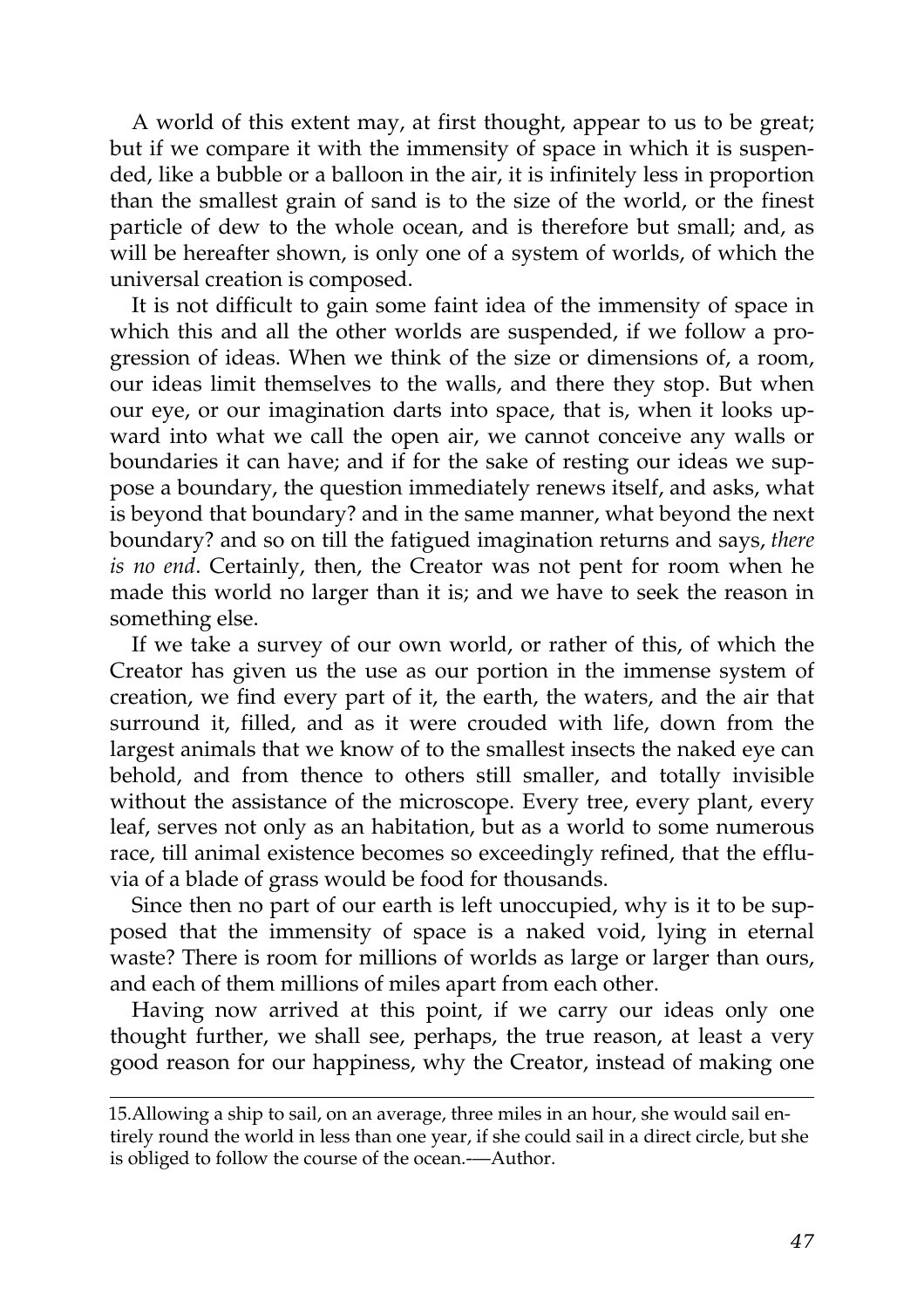immense world, extending over an immense quantity of space, has preferred dividing that quantity of matter into several distinct and separate worlds, which we call planets, of which our earth is one. But before I explain my ideas upon this subject, it is necessary (not for the sake of those that already know, but for those who do not) to show what the system of the universe is.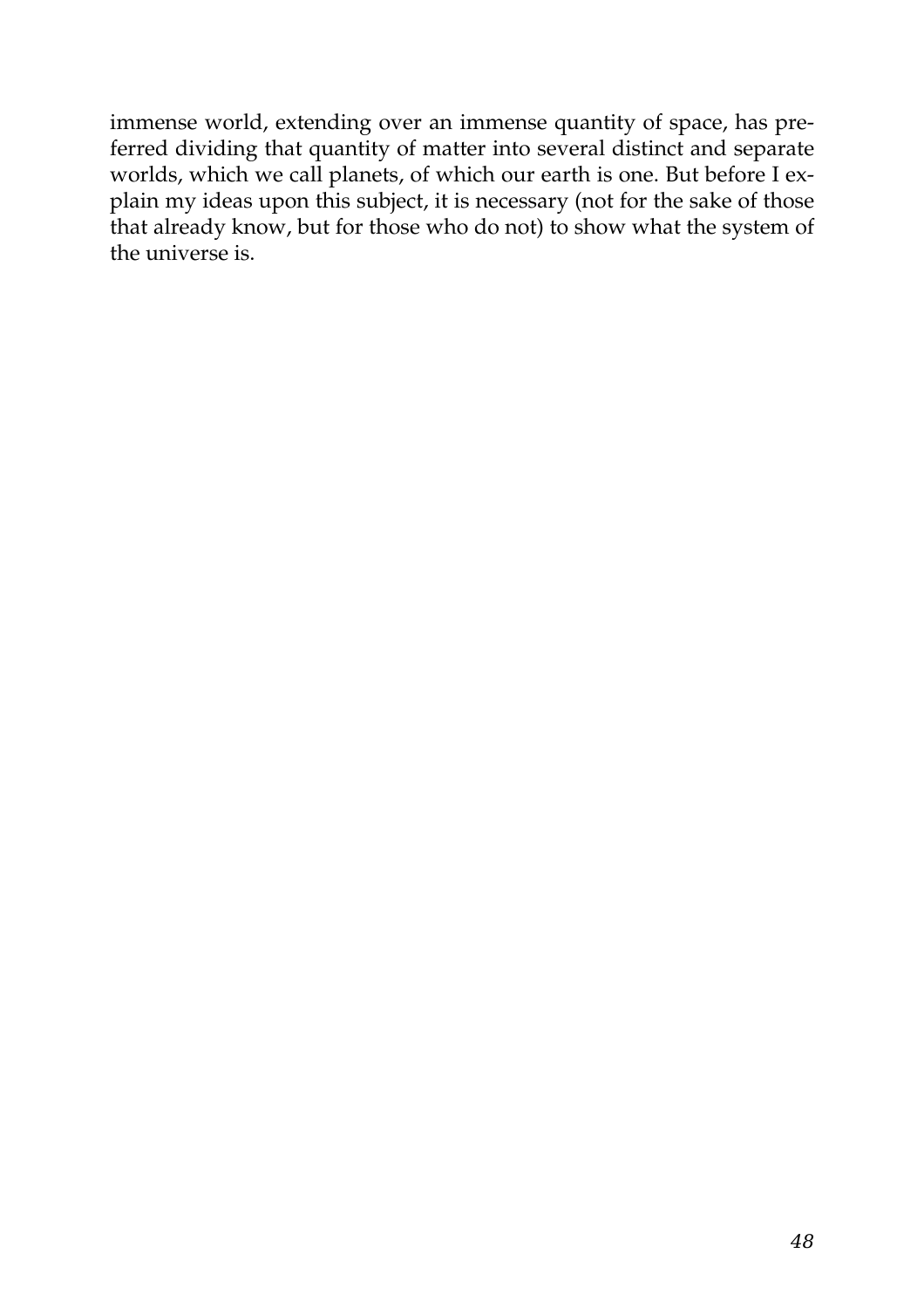# $\vert$  Chapter  $\vert$  4

### **System of the Universe**

That part of the universe that is called the solar system (meaning the system of worlds to which our earth belongs, and of which Sol, or in English language, the Sun, is the center) consists, besides the Sun, of six distinct orbs, or planets, or worlds, besides the secondary bodies, called the satellites, or moons, of which our earth has one that attends her in her annual revolution round the Sun, in like manner as the other satellites or moons, attend the planets or worlds to which they severally belong, as may be seen by the assistance of the telescope.

The Sun is the center round which those six worlds or planets revolve at different distances therefrom, and in circles concentric to each other. Each world keeps constantly in nearly the same tract round the Sun, and continues at the same time turning round itself, in nearly an upright position, as a top turns round itself when it is spinning on the ground, and leans a little sideways.

It is this leaning of the earth (23½ degrees) that occasions summer and winter, and the different length of days and nights. If the earth turned round itself in a position perpendicular to the plane or level of the circle it moves in round the Sun, as a top turns round when it stands erect on the ground, the days and nights would be always of the same length, twelve hours day and twelve hours night, and the season would be uniformly the same throughout the year.

Every time that a planet (our earth for example) turns round itself, it makes what we call day and night; and every time it goes entirely round the Sun, it makes what we call a year, consequently our world turns three hundred and sixty-five times round itself, in going once round the  $S<sub>11n</sub>$ <sup>16</sup>

<sup>16.</sup>Those who supposed that the Sun went round the earth every 24 hours made the same mistake in idea that a cook would do in fact, that should make the fire go round the meat, instead of the meat turning round itself towards the fire.—Author.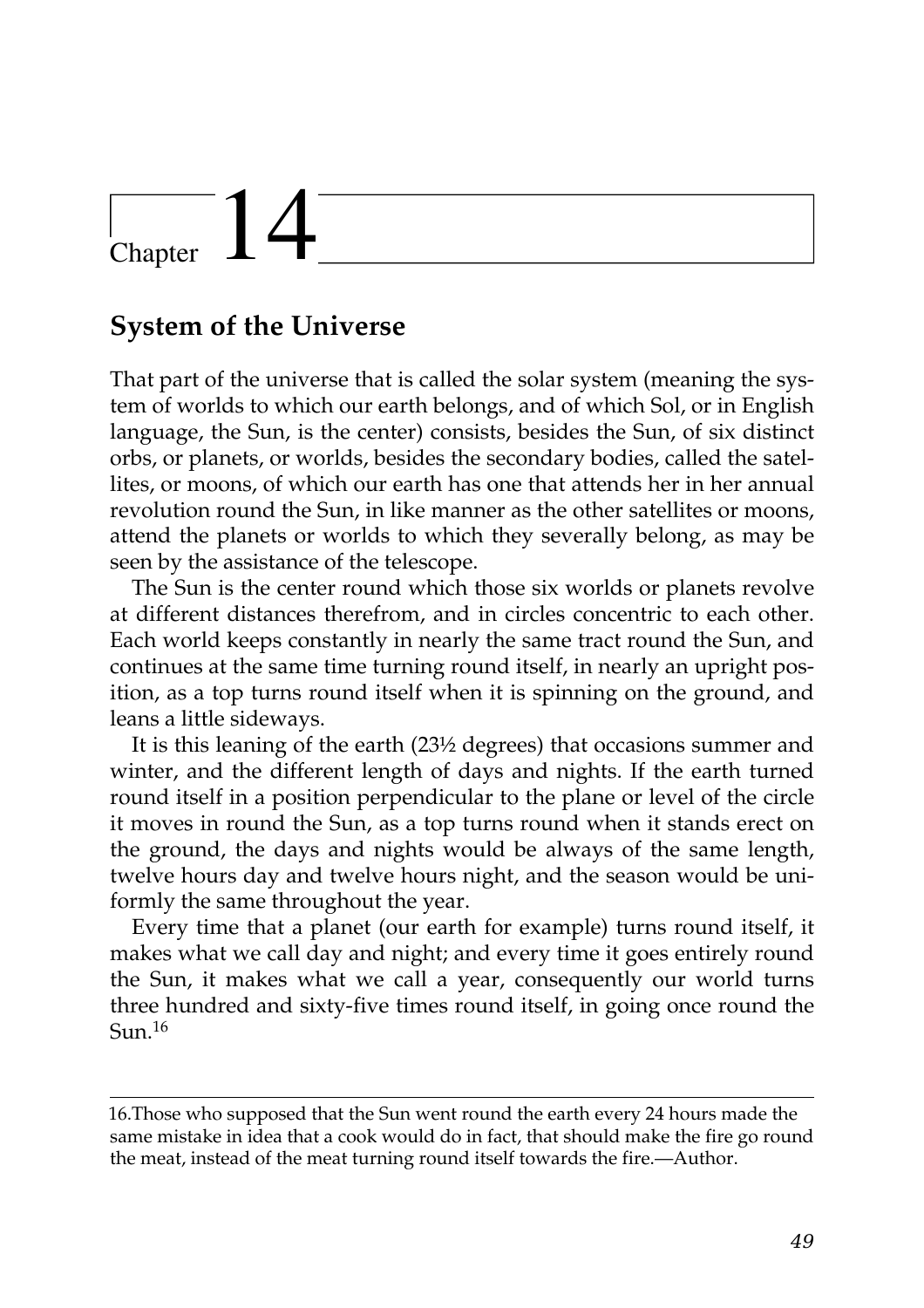The names that the ancients gave to those six worlds, and which are still called by the same names, are Mercury, Venus, this world that we call ours, Mars, Jupiter, and Saturn. They appear larger to the eye than the stars, being many million miles nearer to our earth than any of the stars are. The planet Venus is that which is called the evening star, and sometimes the morning star, as she happens to set after, or rise before the Sun, which in either case is never more than three hours.

The Sun as before said being the center, the planet or world nearest the Sun is Mercury; his distance from the Sun is thirty-four million miles, and he moves round in a circle always at that distance from the Sun, as a top may be supposed to spin round in the tract in which a horse goes in a mill. The second world is Venus; she is fifty-seven million miles distant from the Sun, and consequently moves round in a circle much greater than that of Mercury. The third world is this that we inhabit, and which is eighty-eight million miles distant from the Sun, and consequently moves round in a circle greater than that of Venus. The fourth world is Mars; he is distant from the sun one hundred and thirty-four million miles, and consequently moves round in a circle greater than that of our earth. The fifth is Jupiter; he is distant from the Sun five hundred and fifty-seven million miles, and consequently moves round in a circle greater than that of Mars. The sixth world is Saturn; he is distant from the Sun seven hundred and sixty-three million miles, and consequently moves round in a circle that surrounds the circles or orbits of all the other worlds or planets.

The space, therefore, in the air, or in the immensity of space, that our solar system takes up for the several worlds to perform their revolutions in round the Sun, is of the extent in a strait line of the whole diameter of the orbit or circle in which Saturn moves round the Sun, which being double his distance from the Sun, is fifteen hundred and twenty-six million miles; and its circular extent is nearly five thousand million; and its globical content is almost three thousand five hundred million times three thousand five hundred million square miles.<sup>17</sup>

But this, immense as it is, is only one system of worlds. Beyond this, at a vast distance into space, far beyond all power of calculation, are the stars called the fixed stars. They are called fixed, because they have no revolutionary motion, as the six worlds or planets have that I have been describing. Those fixed stars continue always at the same distance from each other, and always in the same place, as the Sun does in the center of our system. The probability, therefore, is that each of those fixed stars is also a Sun, round which another system of worlds or planets, though too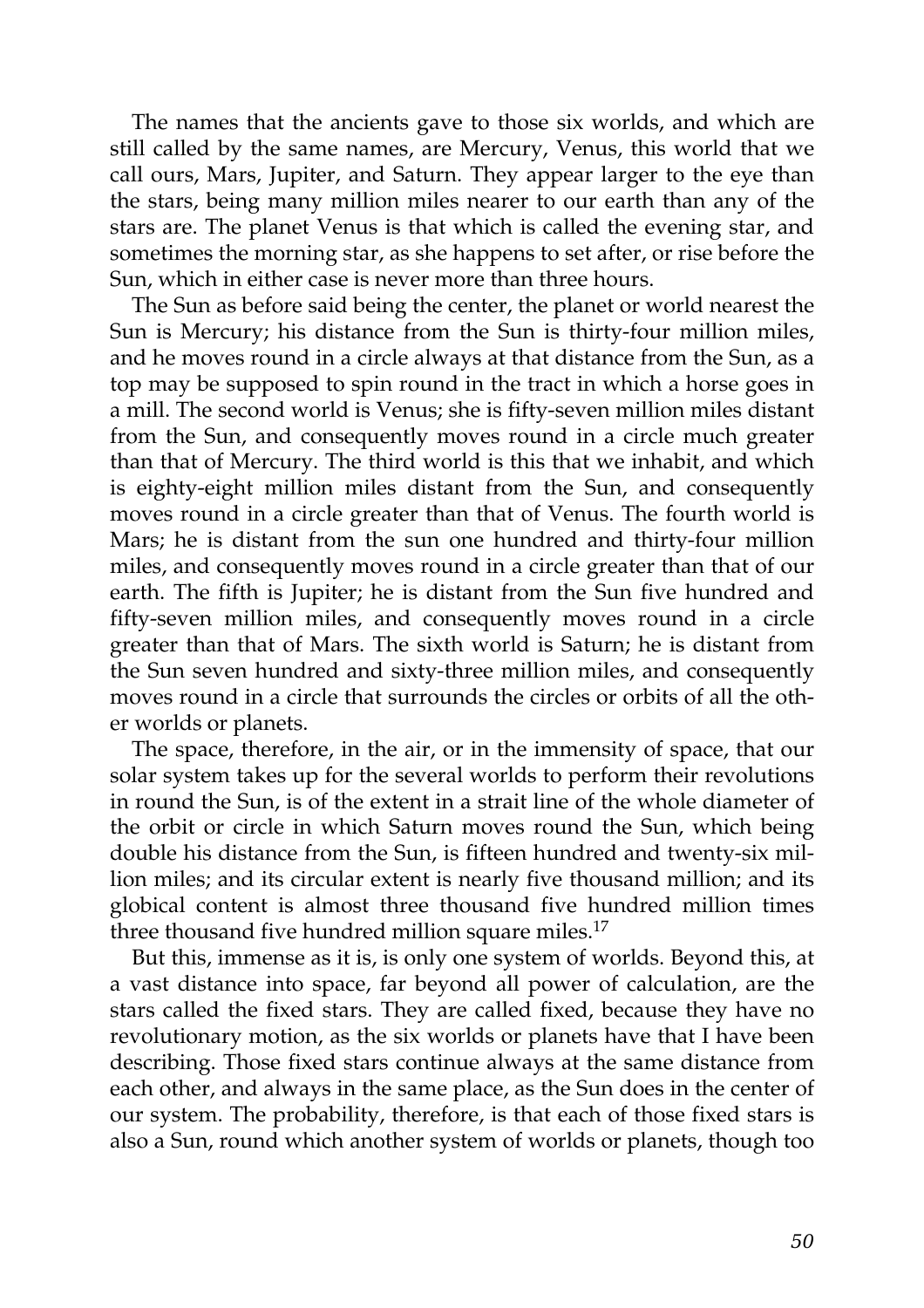remote for us to discover, performs its revolutions, as our system of worlds does round our central Sun.

By this easy progression of ideas, the immensity of space will appear to us to be filled with systems of worlds; and that no part of space lies at waste, any more than any part of our globe of earth and water is left unoccupied.

Having thus endeavoured to convey, in a familiar and easy manner, some idea of the structure of the universe, I return to explain what I before alluded to, namely, the great benefits arising to man in consequence of the Creator having made a *plurality* of worlds, such as our system is, consisting of a central Sun and six worlds, besides satellites, in preference to that of creating one world only of a vast extent.

<sup>17.</sup>If it should be asked, how can man know these things? I have one plain answer to give, which is, that man knows how to calculate an eclipse, and also how to calculate to a minute of time when the planet Venus, in making her revolutions round the Sun, will come in a strait line between our earth and the Sun, and will appear to us about the size of a large pea passing across the face of the Sun. This happens but twice in about a hundred years, at the distance of about eight years from each other, and has happened twice in our time, both of which were foreknown by calculation. It can also be known when they will happen again for a thousand years to come, or to any other portion of time. As therefore, man could not be able to do these things if he did not understand the solar system, and the manner in which the revolutions of the several planets or worlds are performed, the fact of calculating an eclipse, or a transit of Venus, is a proof in point that the knowledge exists; and as to a few thousand, or even a few million miles, more or less, it makes scarcely any sensible difference in such immense distances.-—Author.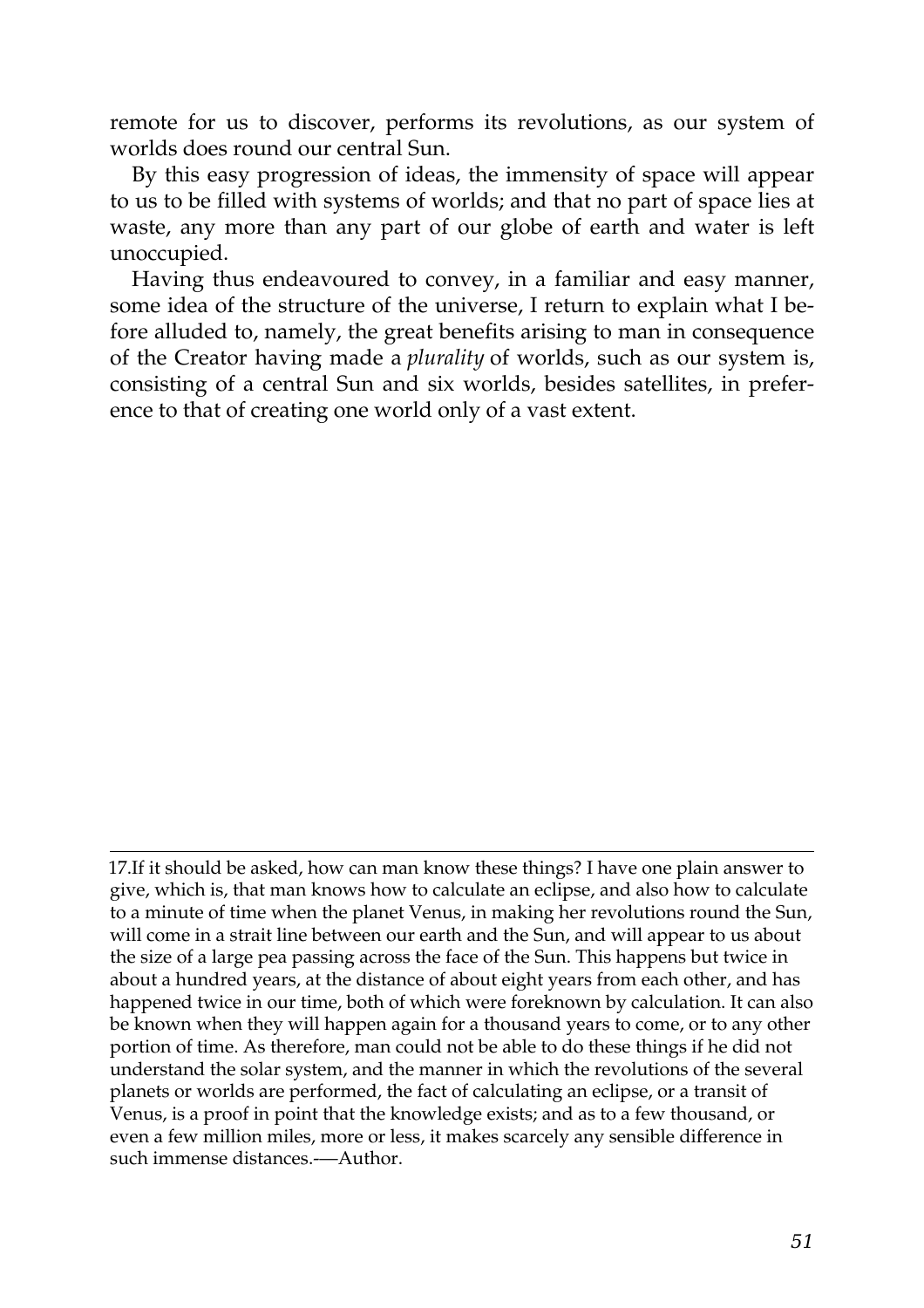## Chapter  $15$

### **Advantages of the Existence of Many Worlds in Each Solar System**

It is an idea I have never lost sight of, that all our knowledge of science is derived from the revolutions (exhibited to our eye and from thence to our understanding) which those several planets or worlds of which our system is composed make in their circuit round the Sun.

Had then the quantity of matter which these six worlds contain been blended into one solitary globe, the consequence to us would have been, that either no revolutionary motion would have existed, or not a sufficiency of it to give us the ideas and the knowledge of science we now have; and it is from the sciences that all the mechanical arts that contribute so much to our earthly felicity and comfort are derived.

As therefore the Creator made nothing in vain, so also must it be believed that he organized the structure of the universe in the most advantageous manner for the benefit of man; and as we see, and from experience feel, the benefits we derive from the structure of the universe, formed as it is, which benefits we should not have had the opportunity of enjoying if the structure, so far as relates to our system, had been a solitary globe, we can discover at least one reason why a *plurality* of worlds has been made, and that reason calls forth the devotional gratitude of man, as well as his admiration.

But it is not to us, the inhabitants of this globe, only, that the benefits arising from a plurality of worlds are limited. The inhabitants of each of the worlds of which our system is composed, enjoy the same opportunities of knowledge as we do. They behold the revolutionary motions of our earth, as we behold theirs. All the planets revolve in sight of each other; and, therefore, the same universal school of science presents itself to all.

Neither does the knowledge stop here. The system of worlds next to us exhibits, in its revolutions, the same principles and school of science, to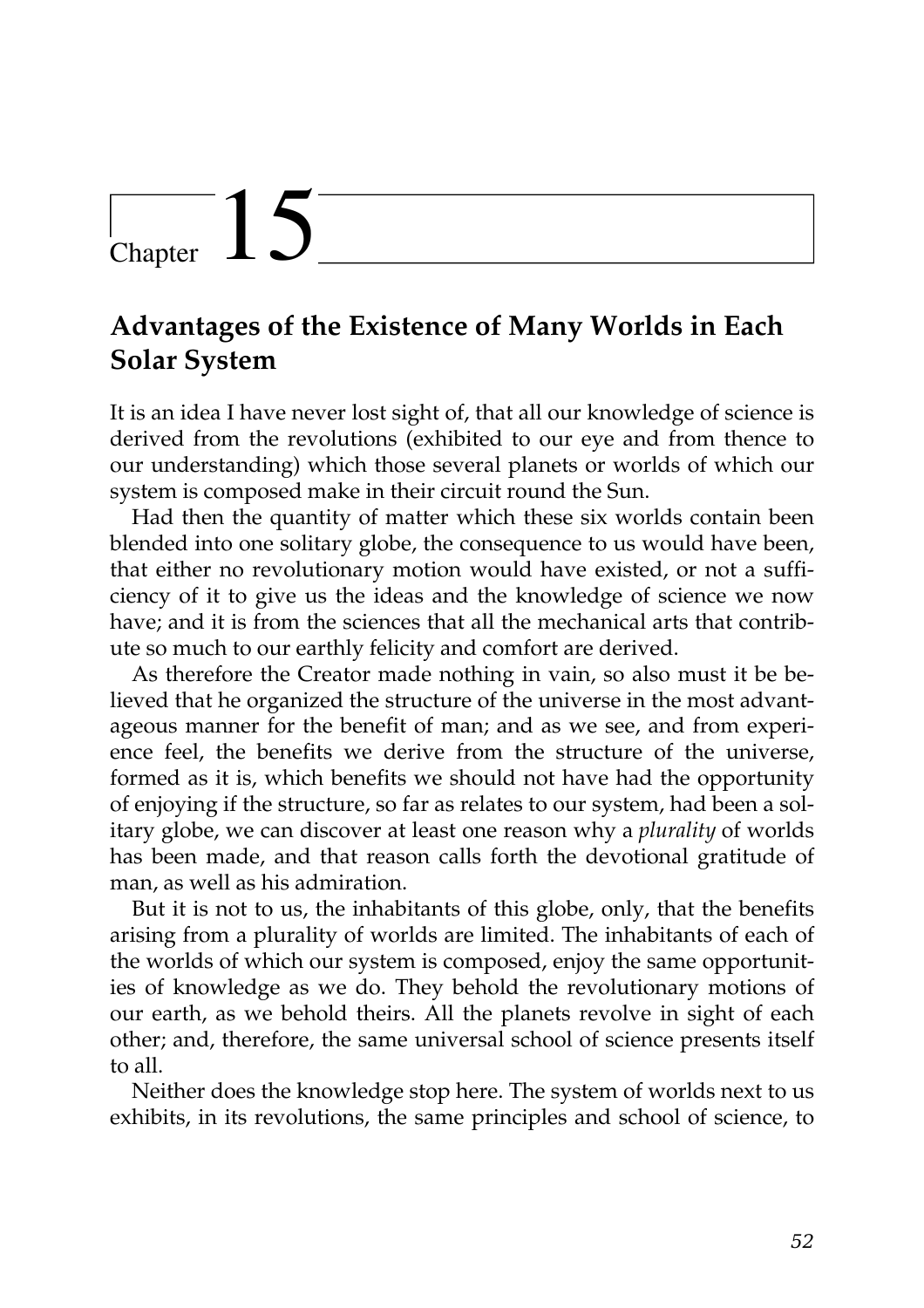the inhabitants of their system, as our system does to us, and in like manner throughout the immensity of space.

Our ideas, not only of the almightiness of the Creator, but of his wisdom and his beneficence, become enlarged in proportion as we contemplate the extent and the structure of the universe. The solitary idea of a solitary world, rolling or at rest in the immense ocean of space, gives place to the cheerful idea of a society of worlds, so happily contrived as to administer, even by their motion, instruction to man. We see our own earth filled with abundance; but we forget to consider how much of that abundance is owing to the scientific knowledge the vast machinery of the universe has unfolded.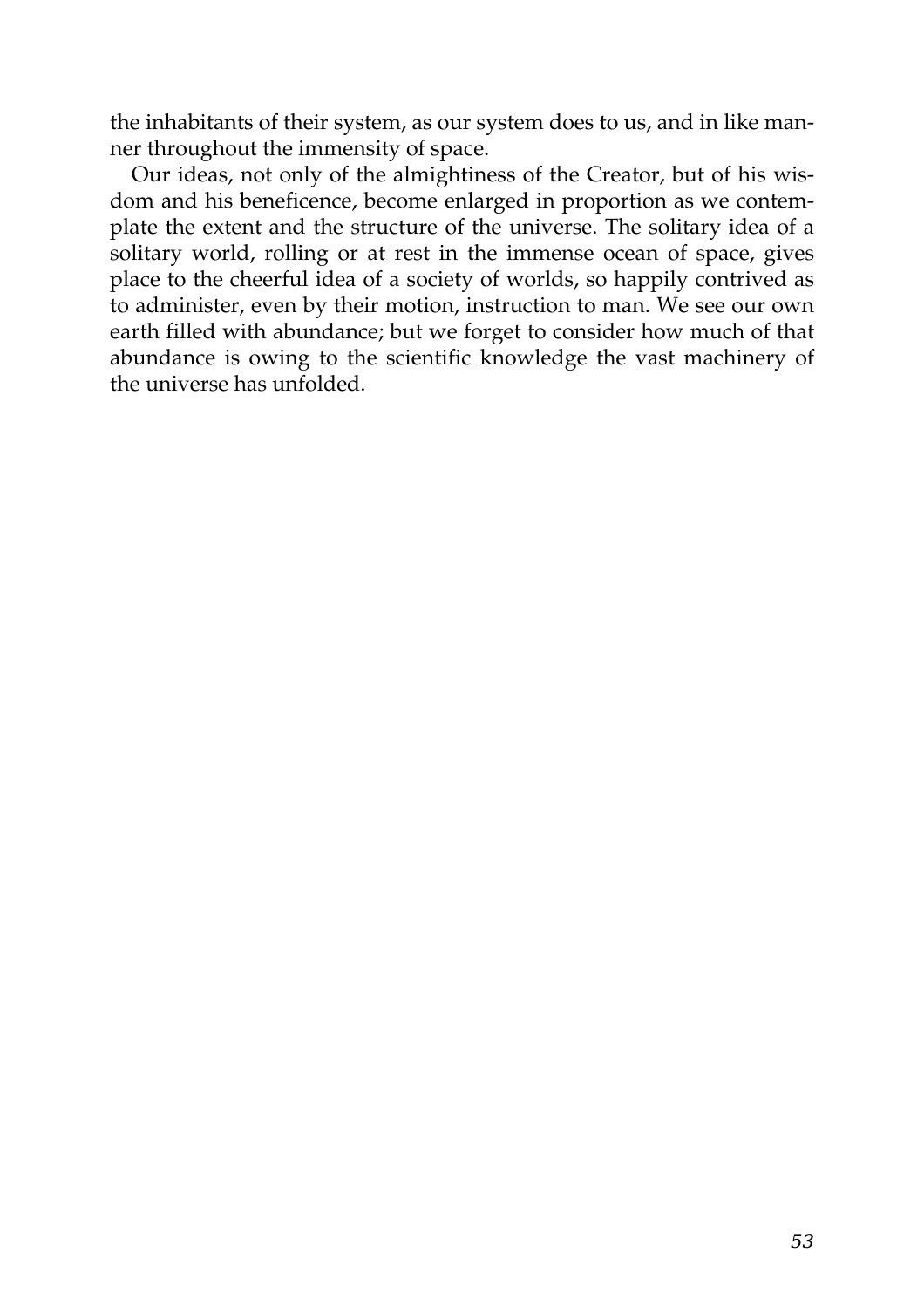# $\frac{1}{2}$ Chapter  $16$

### **Application of the Preceding to the System of the Christians**

But, in the midst of those reflections, what are we to think of the christian system of faith that forms itself upon the idea of only one world, and that of no greater extent, as is before shown, than twenty-five thousand miles. An extent which a man, walking at the rate of three miles an hour for twelve hours in the day, could he keep on in a circular direction, would walk entirely round in less than two years. Alas! what is this to the mighty ocean of space, and the almighty power of the Creator!

From whence then could arise the solitary and strange conceit that the Almighty, who had millions of worlds equally dependent on his protection, should quit the care of all the rest, and come to die in our world, because, they say, one man and one woman had eaten an apple! And, on the other hand, are we to suppose that every world in the boundless creation had an Eve, an apple, a serpent, and a redeemer? In this case, the person who is irreverently called the Son of God, and sometimes God himself, would have nothing else to do than to travel from world to world, in an endless succession of death, with scarcely a momentary interval of life.

It has been by rejecting the evidence, that the word, or works of God in the creation, affords to our senses, and the action of our reason upon that evidence, that so many wild and whimsical systems of faith, and of religion, have been fabricated and set up. There may be many systems of religion that so far from being morally bad are in many respects morally good: but there can be but One that is true; and that one necessarily must, as it ever will, be in all things consistent with the ever existing word of God that we behold in his works. But such is the strange construction of the christian system of faith, that every evidence the heavens affords to man, either directly contradicts it or renders it absurd.

It is possible to believe, and I always feel pleasure in encouraging myself to believe it, that there have been men in the world who persuaded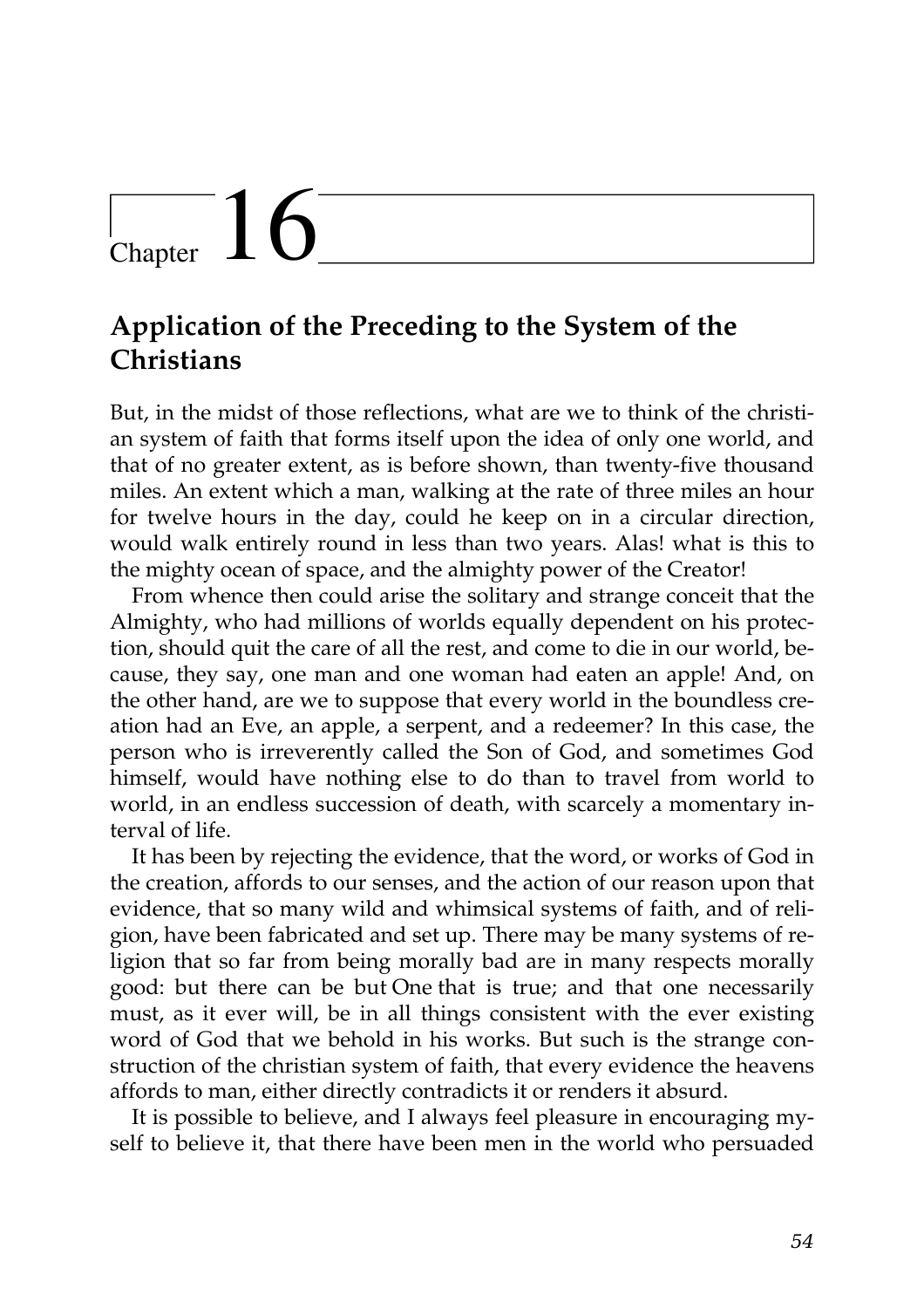themselves that what is called a *pious fraud*, might, at least under particular circumstances, be productive of some good. But the fraud being once established, could not afterwards be explained; for it is with a pious fraud as with a bad action, it begets a calamitous necessity of going on.

The persons who first preached the christian system of faith, and in some measure combined with it the morality preached by Jesus Christ, might persuade themselves that it was better than the heathen mythology that then prevailed. From the first preachers the fraud went on to the second, and to the third, till the idea of its being a pious fraud became lost in the belief of its being true; and that belief became again encouraged by the interest of those who made a livelihood by preaching it.

But though such a belief might, by such means, be rendered almost general among the laity, it is next to impossible to account for the continual persecution carried on by the church, for several hundred years, against the sciences, and against the professors of science, if the church had not some record or tradition that it was originally no other than a pious fraud, or did not foresee that it could not be maintained against the evidence that the structure of the universe afforded.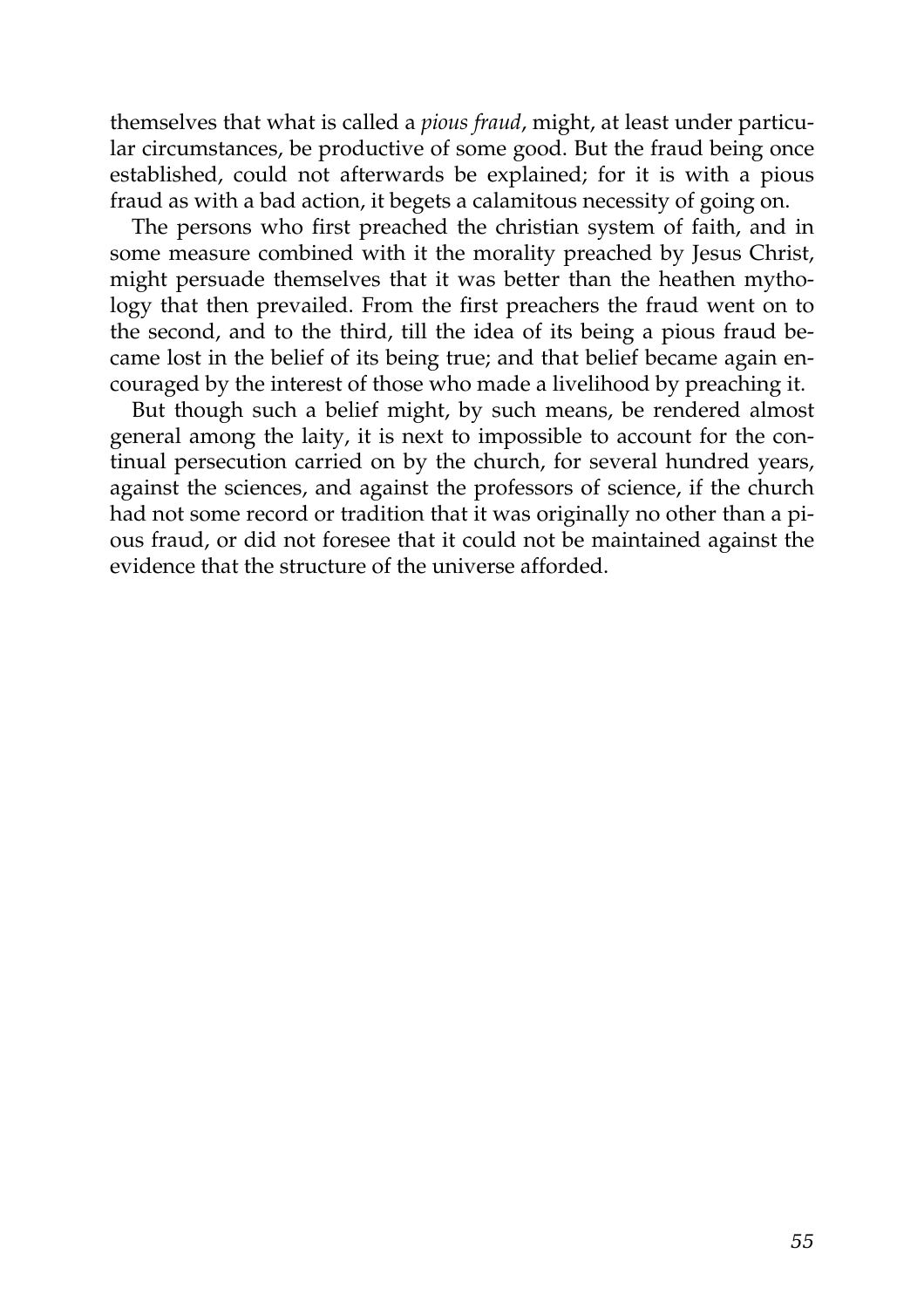## $\begin{array}{c} \begin{array}{c} \end{array}$  Chapter

### **Of the Means Employed in All Time, and Almost Universally, to Deceive the Peoples**

Having thus shown the irreconcileable inconsistencies between the real word of God existing in the universe, and that which is called *the word of God*, as shown to us in a printed book that any man might make, I proceed to speak of the three principal means that have been employed in all ages, and perhaps in all countries, to impose upon mankind.

Those three means are Mystery, Miracle, and Prophecy. The first two are incompatible with true religion, and the third ought always to be suspected.

With respect to Mystery, everything we behold is, in one sense, a mystery to us. Our own existence is a mystery: the whole vegetable world is a mystery. We cannot account how it is that an acorn, when put into the ground, is made to develop itself and become an oak. We know not how it is that the seed we sow unfolds and multiplies itself, and returns to us such an abundant interest for so small a capital.

The fact however, as distinct from the operating cause, is not a mystery, because we see it; and we know also the means we are to use, which is no other than putting the seed in the ground. We know, therefore, as much as is necessary for us to know; and that part of the operation that we do not know, and which if we did, we could not perform, the Creator takes upon himself and performs it for us. We are, therefore, better off than if we had been let into the secret, and left to do it for ourselves.

But though every created thing is, in this sense, a mystery, the word mystery cannot be applied to *moral truth*, any more than obscurity can be applied to light. The God in whom we believe is a God of moral truth, and not a God of mystery or obscurity. Mystery is the antagonist of truth. It is a fog of human invention that obscures truth, and represents it in distortion. Truth never invelops *itself* in mystery; and the mystery in which it is at any time enveloped, is the work of its antagonist, and never of itself.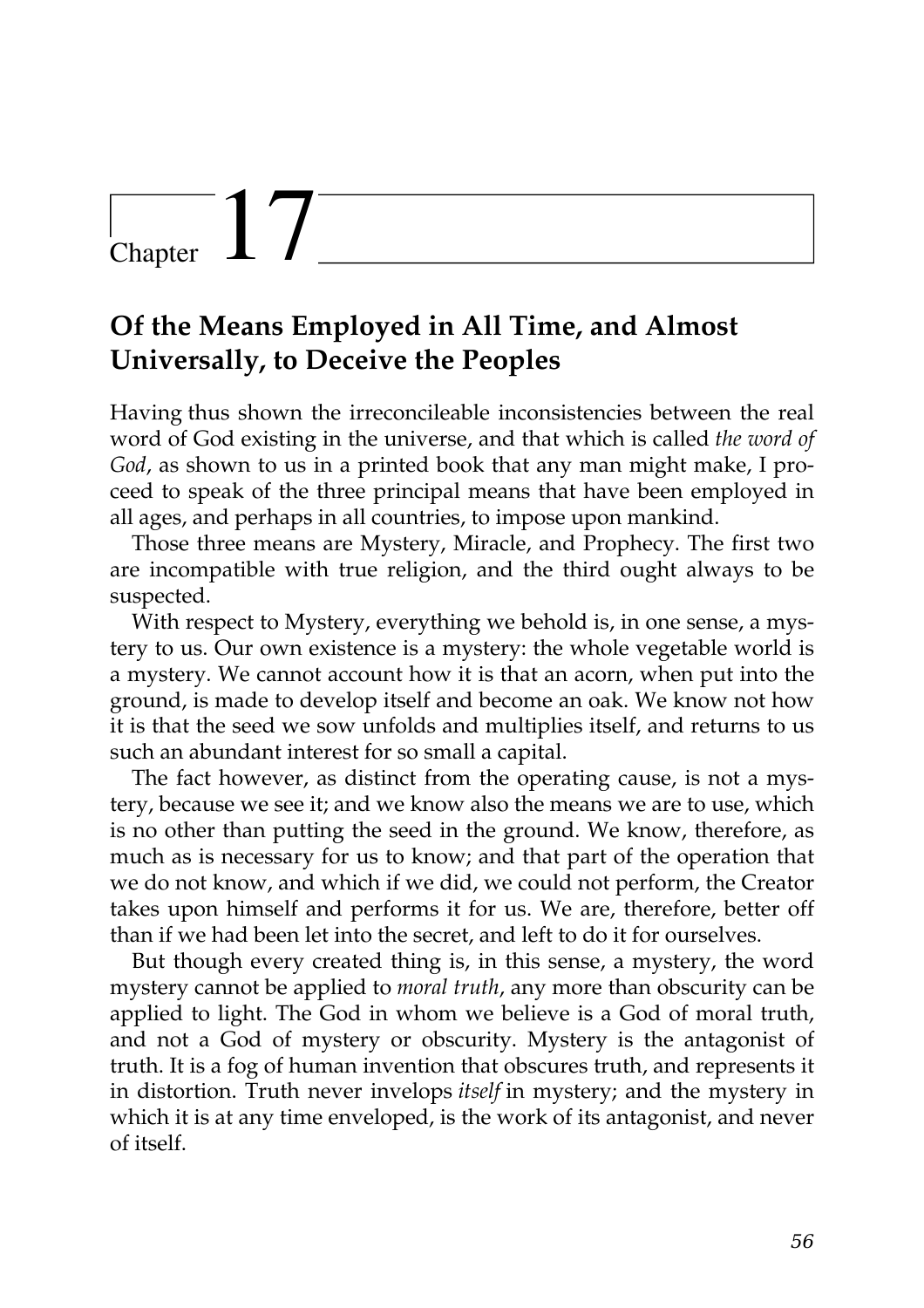Religion, therefore, being the belief of a God, and the practice of moral truth, cannot have connection with mystery. The belief of a God, so far from having any thing of mystery in it, is of all beliefs the most easy, because it arises to us, as is before observed, out of necessity. And the practice of moral truth, or, in other words, a practical imitation of the moral goodness of God, is no other than our acting towards each other as he acts benignly towards all. We cannot serve God in the manner we serve those who cannot do without such service; and, therefore, the only idea we can have of serving God, is that of contributing to the happiness of the living creation that God has made. This cannot be done by retiring ourselves from the society of the world, and spending a recluse life in selfish devotion.

The very nature and design of religion, if I may so express it, prove even to demonstration that it must be free from every thing of mystery, and unincumbered with every thing that is mysterious. Religion, considered as a duty, is incumbent upon every living soul alike, and, therefore, must be on a level to the understanding and comprehension of all. Man does not learn religion as he learns the secrets and mysteries of a trade. He learns the theory of religion by reflection. It arises out of the action of his own mind upon the things which he sees, or upon what he may happen to hear or to read, and the practice joins itself thereto.

When men, whether from policy or pious fraud, set up systems of religion incompatible with the word or works of God in the creation, and not only above but repugnant to human comprehension, they were under the necessity of inventing or adopting a word that should serve as a bar to all questions, inquiries and speculations. The word *mystery* answered this purpose, and thus it has happened that religion, which is in itself without mystery, has been corrupted into a fog of mysteries.

As *mystery* answered all general purposes, *miracle* followed as an occasional auxiliary. The former served to bewilder the mind, the latter to puzzle the senses. The one was the lingo, the other the legerdemain.

But before going further into this subject, it will be proper to inquire what is to be understood by a miracle.

In the same sense that every thing may be said to be a mystery, so also may it be said that every thing is a miracle, and that no one thing is a greater miracle than another. The elephant, though larger, is not a greater miracle than a mite: nor a mountain a greater miracle than an atom. To an almighty power it is no more difficult to make the one than the other, and no more difficult to make a million of worlds than to make one.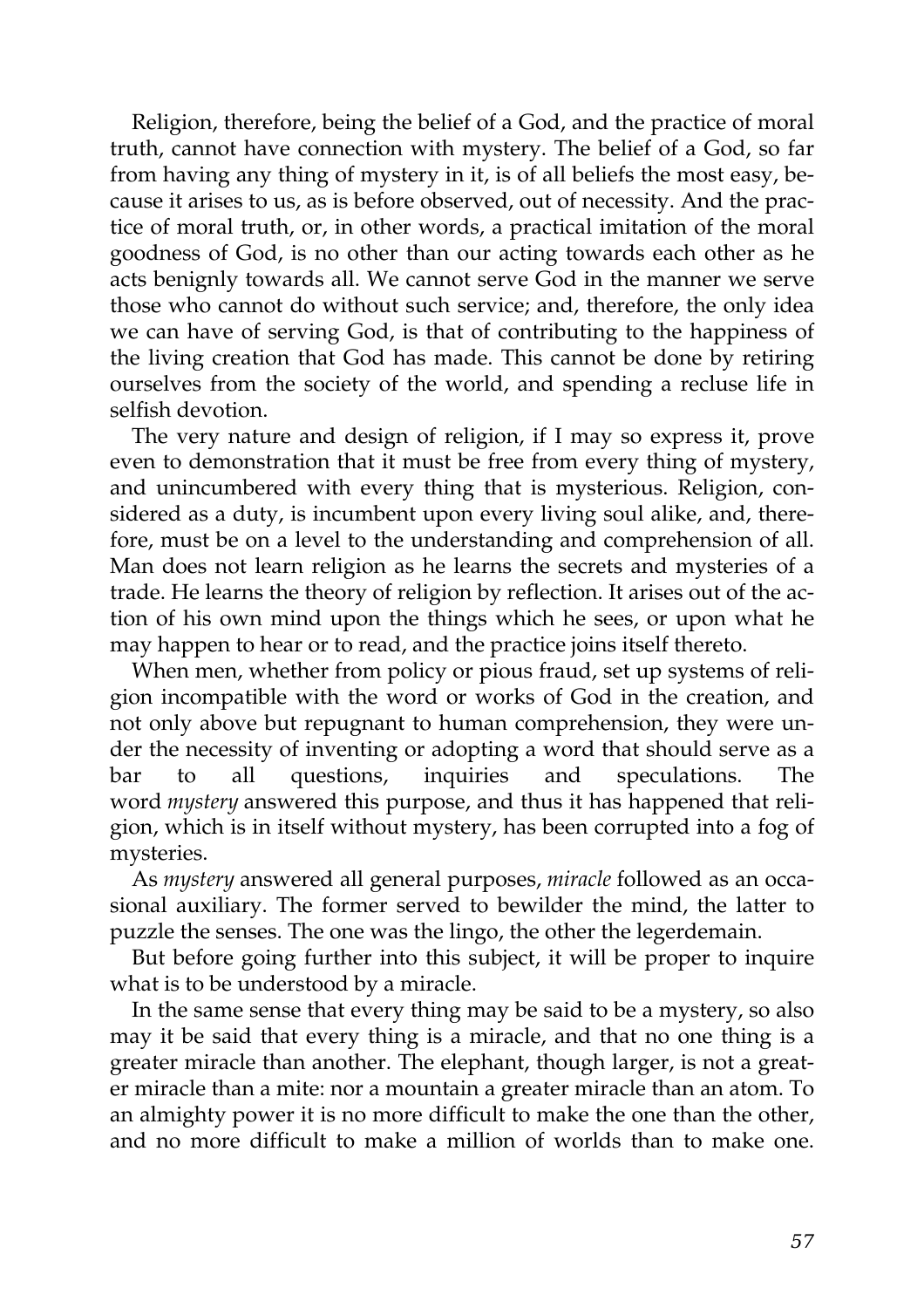Every thing, therefore, is a miracle, in one sense; whilst, in the other sense, there is no such thing as a miracle. It is a miracle when compared to our power, and to our comprehension. It is not a miracle compared to the power that performs it. But as nothing in this description conveys the idea that is affixed to the word miracle, it is necessary to carry the inquiry further.

Mankind have conceived to themselves certain laws, by which what they call nature is supposed to act; and that a miracle is something contrary to the operation and effect of those laws. But unless we know the whole extent of those laws, and of what are commonly called the powers of nature, we are not able to judge whether any thing that may appear to us wonderful or miraculous, be within, or be beyond, or be contrary to, her natural power of acting.

The ascension of a man several miles high into the air, would have everything in it that constitutes the idea of a miracle, if it were not known that a species of air can be generated several times lighter than the common atmospheric air, and yet possess elasticity enough to prevent the balloon, in which that light air is inclosed, from being compressed into as many times less bulk, by the common air that surrounds it. In like manner, extracting flashes or sparks of fire from the human body, as visibly as from a steel struck with a flint, and causing iron or steel to move without any visible agent, would also give the idea of a miracle, if we were not acquainted with electricity and magnetism; so also would many other experiments in natural philosophy, to those who are not acquainted with the subject. The restoring persons to life who are to appearance dead as is practised upon drowned persons, would also be a miracle, if it were not known that animation is capable of being suspended without being extinct.

Besides these, there are performances by slight of hand, and by persons acting in concert, that have a miraculous appearance, which, when known, are thought nothing of. And, besides these, there are mechanical and optical deceptions. There is now an exhibition in Paris of ghosts or spectres, which, though it is not imposed upon the spectators as a fact, has an astonishing appearance. As, therefore, we know not the extent to which either nature or art can go, there is no criterion to determine what a miracle is; and mankind, in giving credit to appearances, under the idea of their being miracles, are subject to be continually imposed upon.

Since then appearances are so capable of deceiving, and things not real have a strong resemblance to things that are, nothing can be more inconsistent than to suppose that the Almighty would make use of means,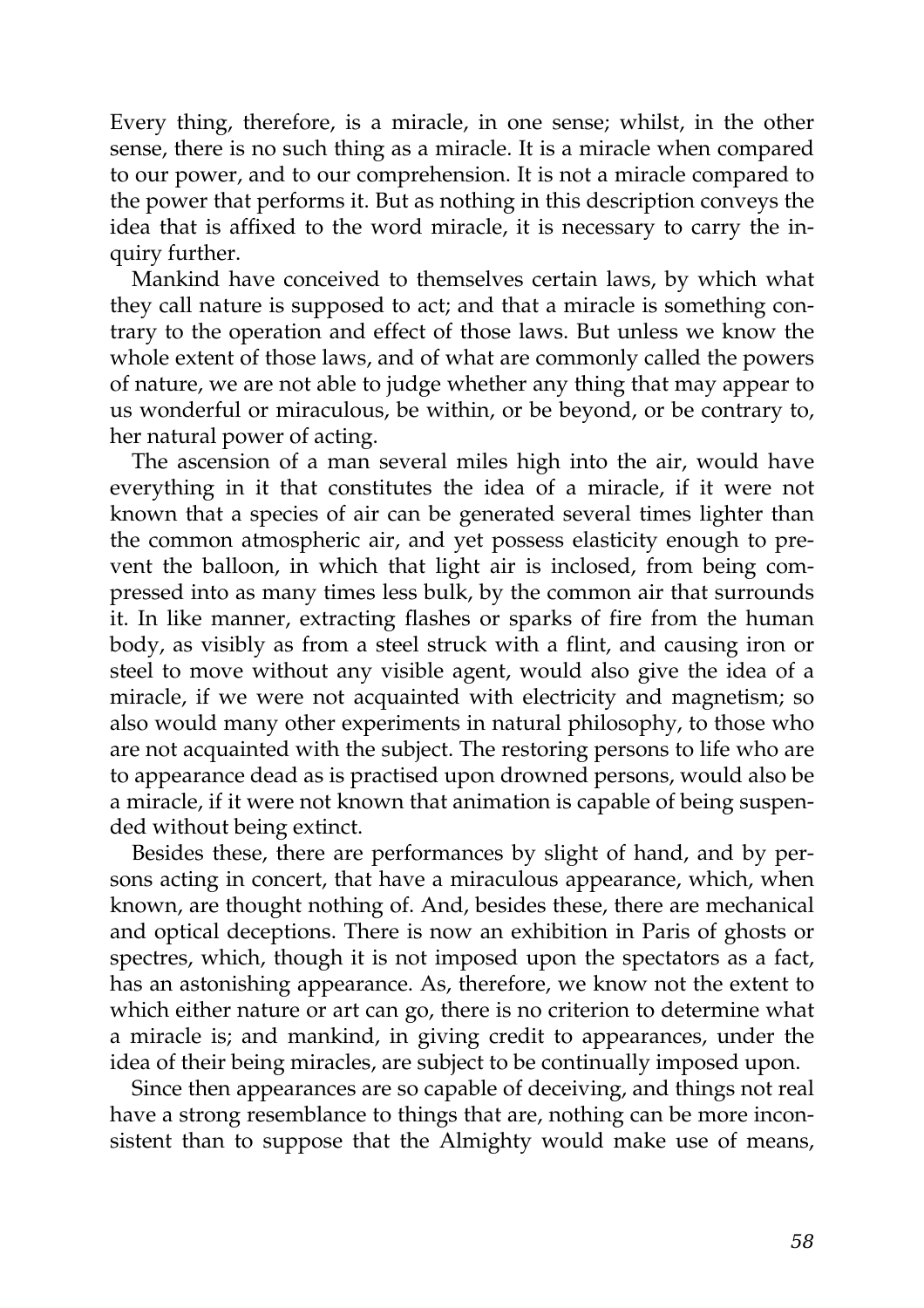such as are called miracles, that would subject the person who performed them to the suspicion of being an impostor, and the person who related them to be suspected of lying, and the doctrine intended to be supported thereby to be suspected as a fabulous invention.

Of all the modes of evidence that ever were invented to obtain belief to any system or opinion to which the name of religion has been given, that of miracle, however successful the imposition may have been, is the most inconsistent. For, in the first place, whenever recourse is had to show, for the purpose of procuring that belief (for a miracle, under any idea of the word, is a show) it implies a lameness or weakness in the doctrine that is preached. And, in the second place, it is degrading the Almighty into the character of a show-man, playing tricks to amuse and make the people stare and wonder. It is also the most equivocal sort of evidence that can be set up; for the belief is not to depend upon the thing called a miracle, but upon the credit of the reporter, who says that he saw it; and, therefore, the thing, were it true, would have no better chance of being believed than if it were a lie.

Suppose I were to say, that when I sat down to write this book, a hand presented itself in the air, took up the pen and wrote every word that is herein written; would any body believe me? Certainly they would not. Would they believe me a whit the more if the thing had been a fact? Certainly they would not. Since then a real miracle, were it to happen, would be subject to the same fate as the falsehood, the inconsistency becomes the greater of supposing the Almighty would make use of means that would not answer the purpose for which they were intended, even if they were real.

If we are to suppose a miracle to be something so entirely out of the course of what is called nature, that she must go out of that course to accomplish it, and we see an account given of such a miracle by the person who said he saw it, it raises a question in the mind very easily decided, which is,—Is it more probable that nature should go out of her course, or that a man should tell a lie? We have never seen, in our time, nature go out of her course; but we have good reason to believe that millions of lies have been told in the same time; it is, therefore, at least millions to one, that the reporter of a miracle tells a lie.

The story of the whale swallowing Jonah, though a whale is large enough to do it, borders greatly on the marvellous; but it would have approached nearer to the idea of a miracle, if Jonah had swallowed the whale. In this, which may serve for all cases of miracles, the matter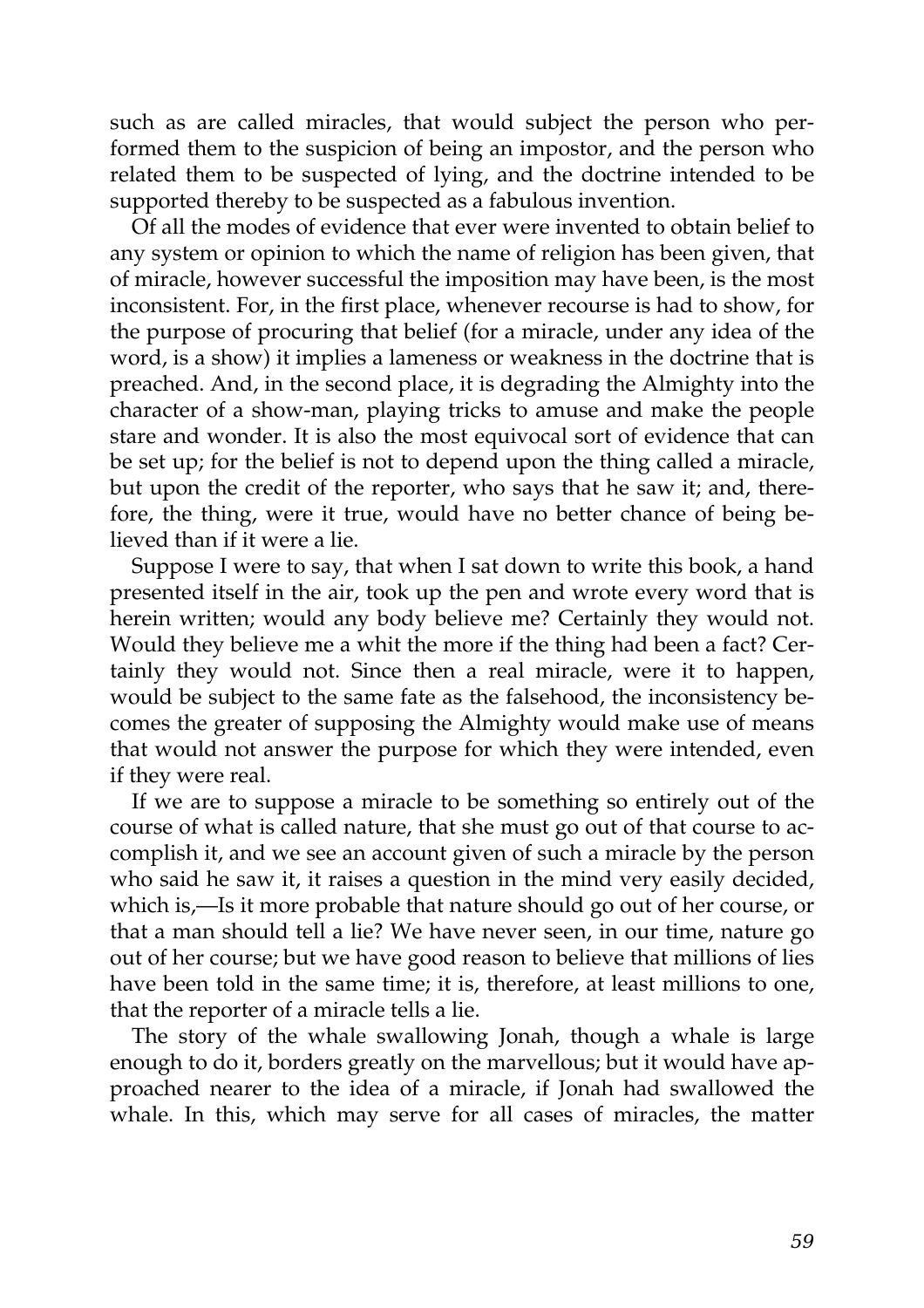would decide itself as before stated, namely, Is it more probable that a man should have swallowed a whale, or told a lie?

But suppose that Jonah had really swallowed the whale, and gone with it in his belly to Nineveh, and to convince the people that it was true have cast it up in their sight, of the full length and size of a whale, would they not have believed him to have been the devil instead of a prophet? or if the whale had carried Jonah to Nineveh, and cast him up in the same public manner, would they not have believed the whale to have been the devil, and Jonah one of his imps?

The most extraordinary of all the things called miracles, related in the New Testament, is that of the devil flying away with Jesus Christ, and carrying him to the top of a high mountain; and to the top of the highest pinnacle of the temple, and showing him and promising to him *all the kingdoms of the world*. How happened it that he did not discover America? or is it only with *kingdoms* that his sooty highness has any interest.

I have too much respect for the moral character of Christ to believe that he told this whale of a miracle himself: neither is it easy to account for what purpose it could have been fabricated, unless it were to impose upon the connoisseurs of miracles, as is sometimes practised upon the connoisseurs of Queen Anne's farthings, and collectors of relics and antiquities; or to render the belief of miracles ridiculous, by outdoing miracle, as Don Quixote outdid chivalry; or to embarrass the belief of miracles, by making it doubtful by what power, whether of God or of the devil, any thing called a miracle was performed. It requires, however, a great deal of faith in the devil to believe this miracle.

In every point of view in which those things called miracles can be placed and considered, the reality of them is improbable, and their existence unnecessary. They would not, as before observed, answer any useful purpose, even if they were true; for it is more difficult to obtain belief to a miracle, than to a principle evidently moral, without any miracle. Moral principle speaks universally for itself. Miracle could be but a thing of the moment, and seen but by a few; after this it requires a transfer of faith from God to man to believe a miracle upon man's report. Instead, therefore, of admitting the recitals of miracles as evidence of any system of religion being true, they ought to be considered as symptoms of its being fabulous. It is necessary to the full and upright character of truth that it rejects the crutch; and it is consistent with the character of fable to seek the aid that truth rejects. Thus much for Mystery and Miracle.

As Mystery and Miracle took charge of the past and the present, Prophecy took charge of the future, and rounded the tenses of *faith*. It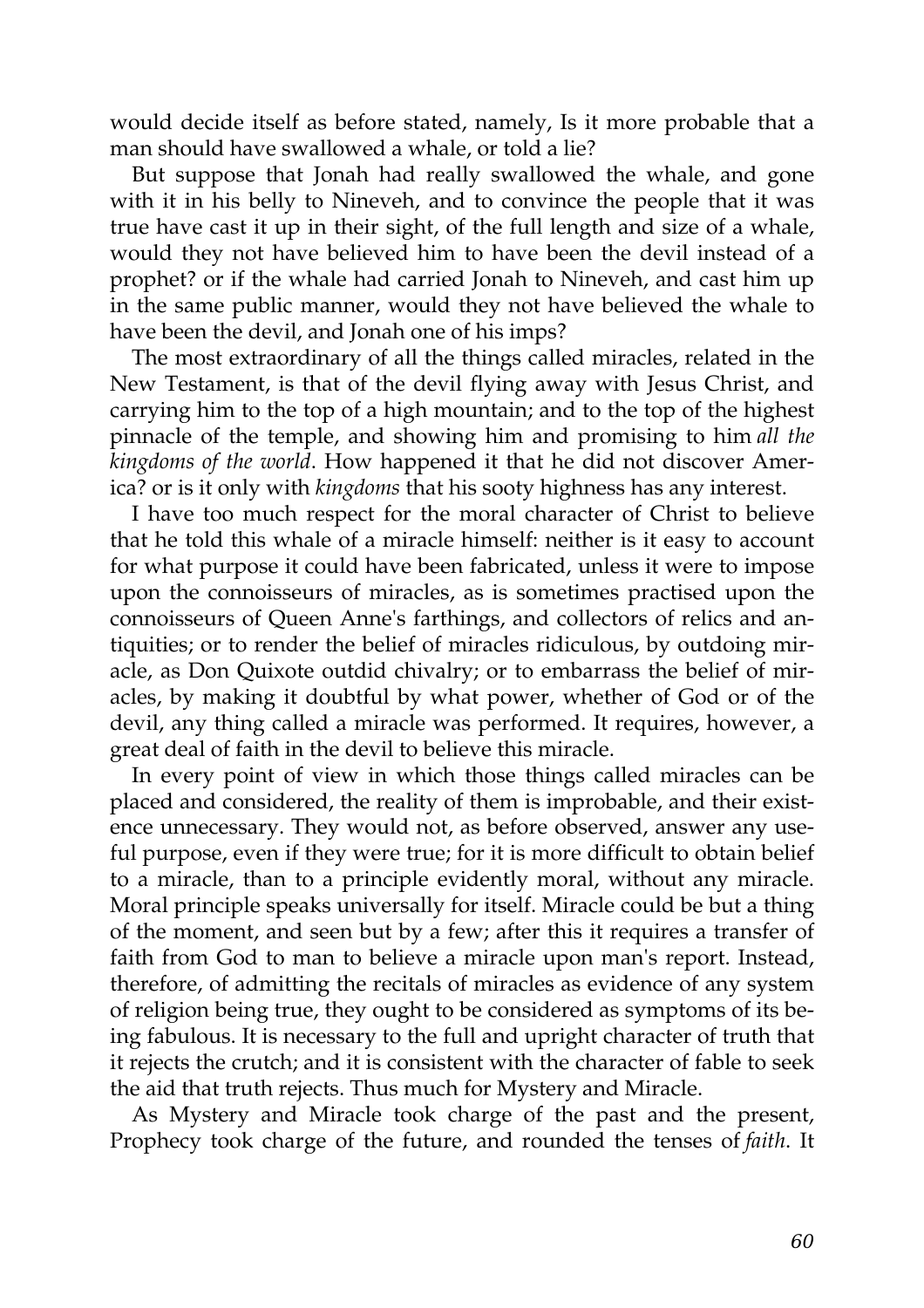was not sufficient to know what had been done, but what would be done. The supposed prophet was the supposed historian of times to come; and if he happened, in shooting with a long bow of a thousand years, to strike within a thousand miles of a mark, the ingenuity of posterity could make it point-blank; and if he happened to be directly wrong, it was only to suppose, as in the case of Jonah and Nineveh, that God had repented himself and changed his mind. What a fool do fabulous systems make of man!

It has been shewn, in a former part of this work, that the original meaning of the words *prophet* and *prophesying* has been changed, and that a prophet, in the sense of the word as now used, is a creature of modern invention; and it is owing to this change in the meaning of the words, that the flights and metaphors of the Jewish poets, and phrases and expressions now rendered obscure by our not being acquainted with the local circumstances to which they applied at the time they were used, have been erected into prophecies, and made to bend to explanations at the will and whimsical conceits of sectaries, expounders, and commentators. Every thing unintelligible was prophetical, and every thing insignificant was typical. A blunder would have served for a prophecy; and a dish-clout for a type.

If by a prophet we are to suppose a man to whom the Almighty communicated some event that would take place in future, either there were such men, or there were not. If there were, it is consistent to believe that the event so communicated would be told in terms that could be understood, and not related in such a loose and obscure manner as to be out of the comprehension of those that heard it, and so equivocal as to fit almost any circumstance that might happen afterwards. It is conceiving very irreverently of the Almighty, to suppose he would deal in this jesting manner with mankind; yet all the things called prophecies in the book called the Bible come under this description.

But it is with Prophecy as it is with Miracle. It could not answer the purpose even if it were real. Those to whom a prophecy should be told could not tell whether the man prophesied or lied, or whether it had been revealed to him, or whether he conceited it; and if the thing that he prophesied, or pretended to prophesy, should happen, or some thing like it, among the multitude of things that are daily happening, nobody could again know whether he foreknew it, or guessed at it, or whether it was accidental. A prophet, therefore, is a character useless and unnecessary; and the safe side of the case is to guard against being imposed upon, by not giving credit to such relations.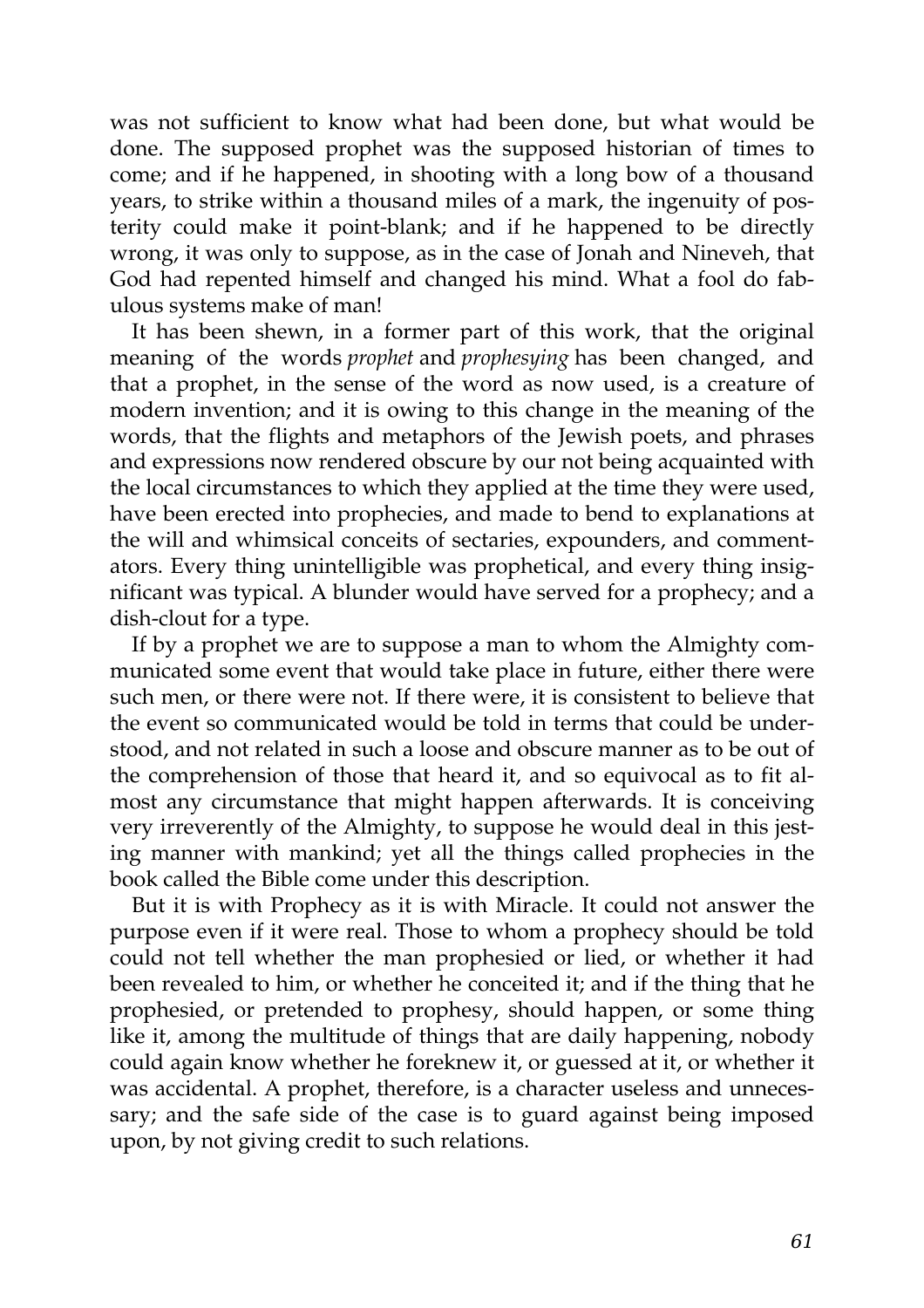Upon the whole, Mystery, Miracle, and Prophecy, are appendages that belong to fabulous and not to true religion. They are the means by which so many *Lo heres!* and *Lo theres!* have been spread about the world, and religion been made into a trade. The success of one impostor gave encouragement to another, and the quieting salvo of doing *some good* by keeping up a *pious fraud* protected them from remorse.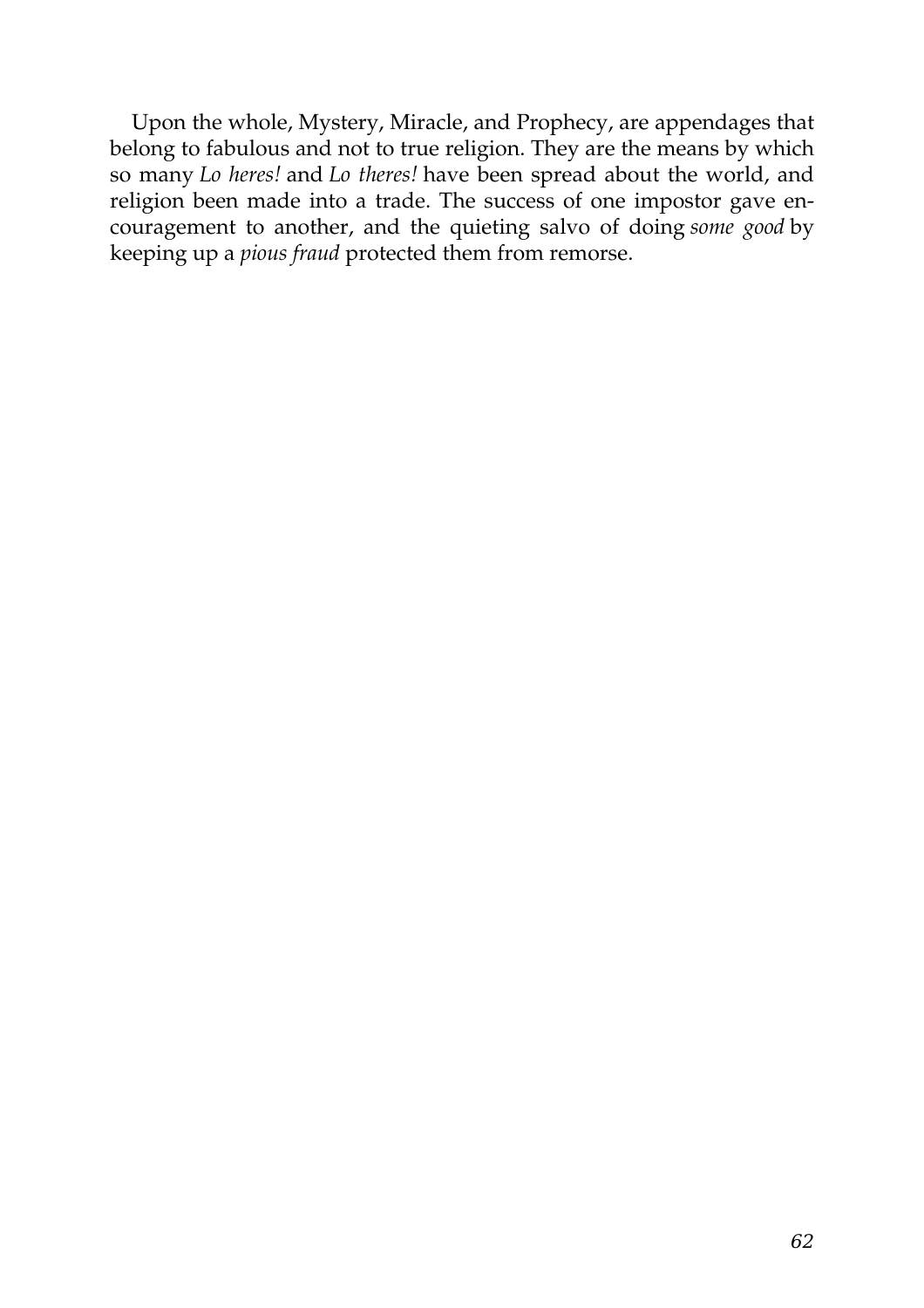#### **Recapitulation**

Having now extended the subject to a greater length than I first intended, I shall bring it to a close by abstracting a summary from the whole.

First, That the idea or belief of a word of God existing in print, or in writing, or in speech, is inconsistent in itself for the reasons already assigned. These reasons, among many others, are the want of an universal language; the mutability of language; the errors to which translations are subject, the possibility of totally suppressing such a word; the probability of altering it, or of fabricating the whole, and imposing it upon the world.

Secondly, That the Creation we behold is the real and ever existing word of God, in which we cannot be deceived. It proclaimeth his power, it demonstrates his wisdom, it manifests his goodness and beneficence.

Thirdly, That the moral duty of man consists in imitating the moral goodness and beneficence of God manifested in the creation towards all his creatures. That seeing as we daily do the goodness of God to all men, it is an example calling upon all men to practise the same towards each other; and, consequently, that every thing of persecution and revenge between man and man, and every thing of cruelty to animals, is a violation of moral duty.

I trouble not myself about the manner of future existence. I content myself with believing, even to positive conviction, that the power that gave me existence is able to continue it, in any form and manner he pleases, either with or without this body; and it appears more probable to me that I shall continue to exist hereafter than that I should have had existence, as I now have, before that existence began.

It is certain that, in one point, all nations of the earth and all religions agree. All believe in a God, The things in which they disagree are the redundancies annexed to that belief; and therefore, if ever an universal religion should prevail, it will not be believing any thing new, but in get-ting rid of redundancies, and believing as man believed at first.<sup>[18](http://en.wikisource.org/wiki/The_Age_of_Reason/Part_I/Recapitulation#cite_note-0)</sup> Adam, if ever there was such a man, was created a Deist; but in the mean time, let every man follow, as he has a right to do, the religion and worship he prefers.

[<sup>18.&</sup>quot;](http://en.wikisource.org/wiki/The_Age_of_Reason/Part_I/Recapitulation#cite_note-0)In the childhood of the world," according to the first (French) version; and the [strict translation of the final sentence is: "Deism was the religion of Adam, supposing](http://en.wikisource.org/wiki/The_Age_of_Reason/Part_I/Recapitulation#cite_note-0) him not an imaginary being; but none the less must it be left to all men to follow, as is their right, the religion and worship they prefer."—-Editor.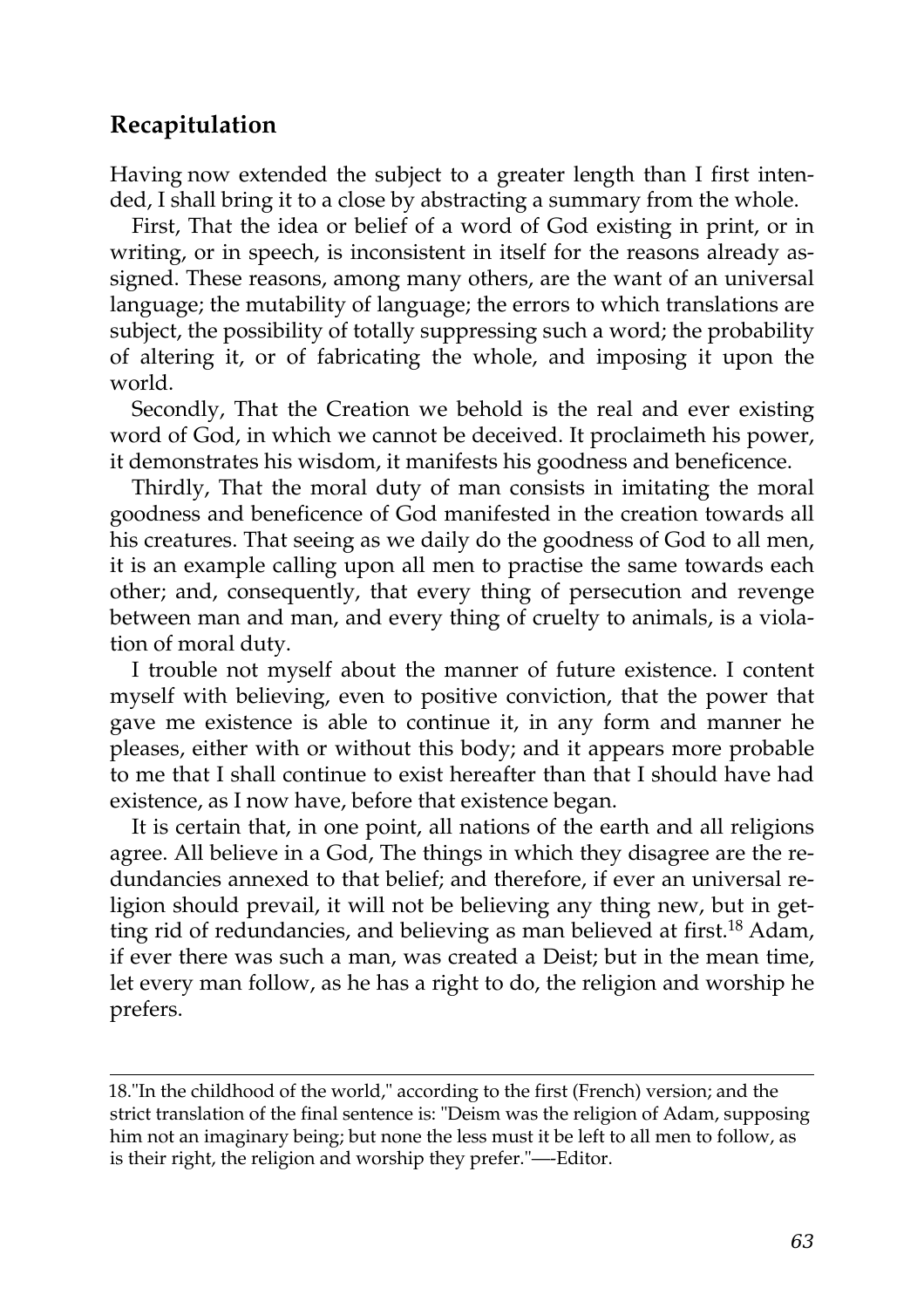## **Part 2**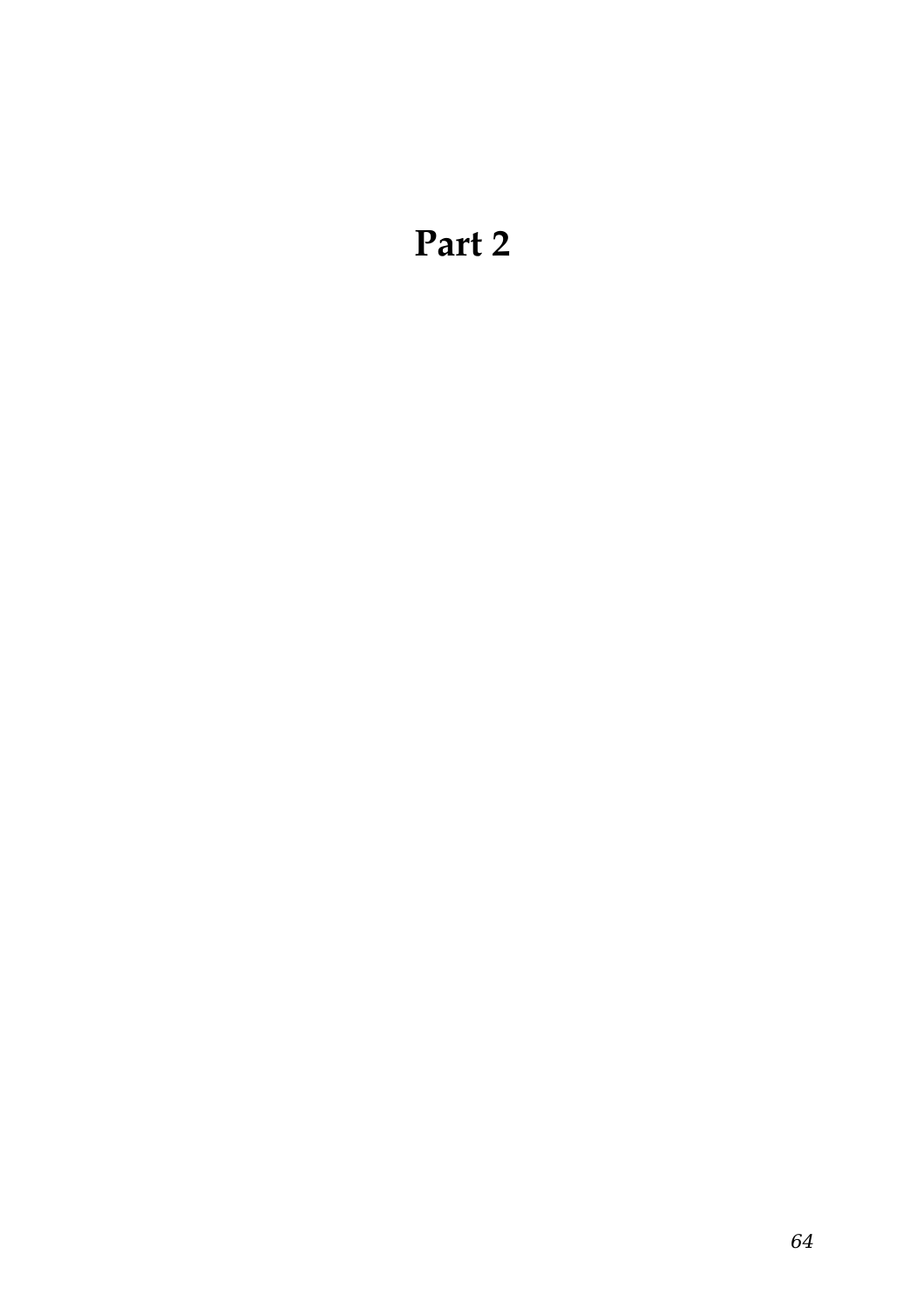#### **Preface**

I have mentioned in the former part of *The Age of Reason* that it had long been my intention to publish my thoughts upon Religion; but that I had originally reserved it to a later period in life, intending it to be the last work I should undertake. The circumstances, however, which existed in France in the latter end of the year 1793, determined me to delay it no longer. The just and humane principles of the Revolution which Philosophy had first diffused, had been departed from. The Idea, always dangerous to Society as it is derogatory to the Almighty,—that priests could forgive sins,—though it seemed to exist no longer, had blunted the feelings of humanity, and callously prepared men for the commission of all crimes. The intolerant spirit of church persecution had transferred itself into politics; the tribunals, stiled Revolutionary, supplied the place of an Inquisition; and the Guillotine of the Stake. I saw many of my most intimate friends destroyed; others daily carried to prison; and I had reason to believe, and had also intimations given me, that the same danger was approaching myself.

Under these disadvantages, I began the former part of the Age of Reason; I had, besides, neither Bible nor Testament<sup>19</sup> to refer to, though I was writing against both; nor could I procure any; notwithstanding which I have produced a work that no Bible Believer, though writing at his ease and with a Library of Church Books about him, can refute. Towards the latter end of December of that year, a motion was made and carried, to exclude foreigners from the Convention. There were but two, Anacharsis Cloots and myself; and I saw I was particularly pointed at by Bourdon de l'Oise, in his speech on that motion.

Conceiving, after this, that I had but a few days of liberty, I sat down and brought the work to a close as speedily as possible; and I had not finished it more than six hours, in the state it has since appeared, before a guard came there, about three in the morning, with an order signed by the two Committees of Public Safety and Surety General, for putting me in arrestation as a foreigner, and conveying me to the prison of the Luxembourg. I contrived, in my way there, to call on Joel Barlow, and I put the Manuscript of the work into his hands, as more safe than in my possession in prison; and not knowing what might be the fate in France either of the writer or the work, I addressed it to the protection of the citizens of the United States.

<sup>19.</sup>It must be borne in mind that throughout this work Paine generally means by "Bible" only the Old Testament, and speaks of the New as the "Testament."—Editor.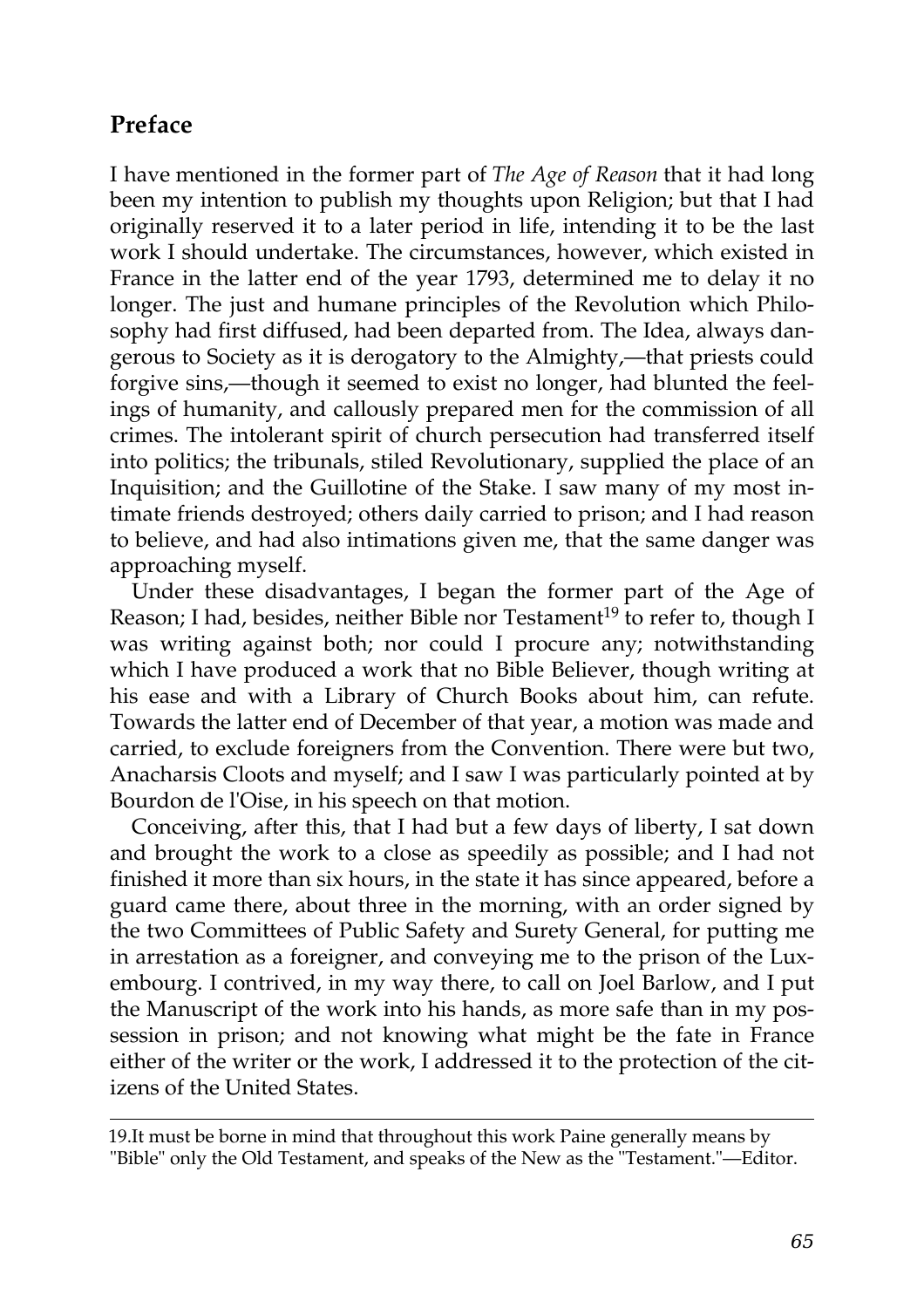It is justice that I say, that the guard who executed this order, and the interpreter to the Committee of General Surety, who accompanied them to examine my papers, treated me not only with civility, but with respect. The keeper of the Luxembourg, Benoit, a man of good heart, shewed to me every friendship in his power, as did also all his family, while he continued in that station. He was removed from it, put into arrestation, and carried before the tribunal upon a malignant accusation, but acquitted.

After I had been in Luxembourg about three weeks, the Americans then in Paris went in a body to the Convention to reclaim me as their countryman and friend; but were answered by the President, Vadier, who was also President of the Committee of Surety General, and had signed the order for my arrestation, that I was born in England.<sup>20</sup> I heard no more, after this, from any person out of the walls of the prison, till the fall of Robespierre, on the 9th of Thermidor—July 27, 1794.

About two months before this event, I was seized with a fever that in its progress had every symptom of becoming mortal, and from the effects of which I am not recovered. It was then that I remembered with renewed satisfaction, and congratulated myself most sincerely, on having written the former part of *The Age of Reason*. I had then but little expectation of surviving, and those about me had less. I know therefore by experience the conscientious trial of my own principles.

I was then with three chamber comrades: Joseph Vanheule of Bruges, Charles Bastini, and Michael Robyns of Louvain. The unceasing and anxious attention of these three friends to me, by night and day, I remember with gratitude and mention with pleasure. It happened that a physician (Dr. Graham) and a surgeon, (Mr. Bond,) part of the suite of General O'Hara, $2^1$  were then in the Luxembourg: I ask not myself whether it be convenient to them, as men under the English Government, that I express to them my thanks; but I should reproach myself if I did not; and also to the physician of the Luxembourg, Dr. Markoski.

I have some reason to believe, because I cannot discover any other, that this illness preserved me in existence. Among the papers of

21.The officer who at Yorktown, Virginia, carried out the sword of Cornwallis for surrender, and satirically offered it to Rochambeau instead of Washington. Paine loaned him 300 pounds when he (O'Hara) left the prison, the money he had concealed in the lock of his cell-door.—Editor.

<sup>20.</sup>These excited Americans do not seem to have understood or reported the most important item in Vadier's reply, namely that their application was "unofficial," i.e. not made through or sanctioned by Gouverneur Morris, American Minister. For the detailed history of all this see vol. iii.—Editor.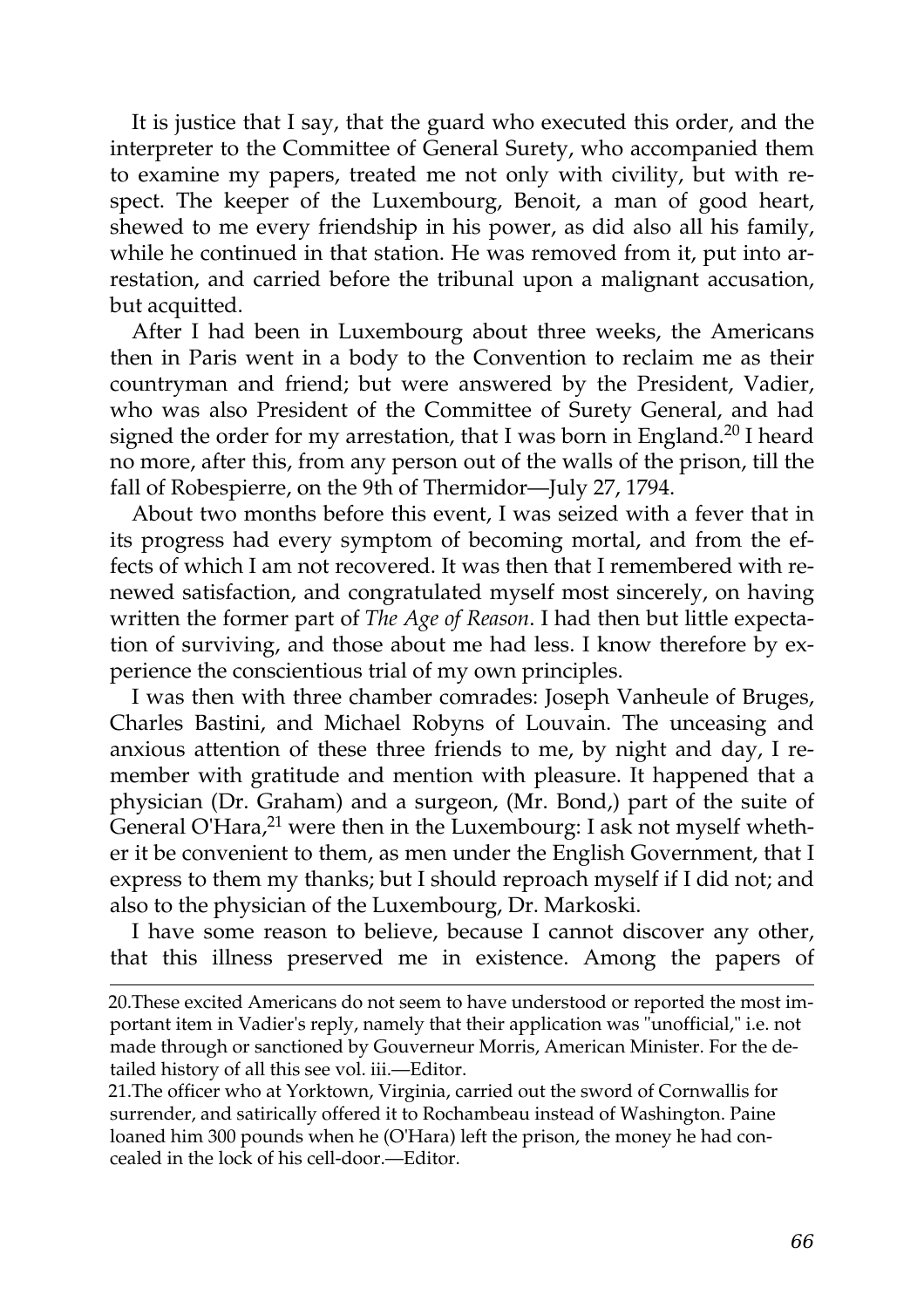Robespierre that were examined and reported upon to the Convention by a Committee of Deputies, is a note in the hand writing of Robespierre, in the following words:

"Démander que Thomas Paine soit décrété d'accusation, pour l'intérêt de l'Amérique autant que de la France."

(Demand that Thomas Paine be decreed of accusation, for the interest of America, as well as of France.)

From what cause it was that the intention was not put in execution, I know not, and cannot inform myself; and therefore I ascribe it to impossibility, on account of that illness.

The Convention, to repair as much as lay in their power the injustice I had sustained, invited me publickly and unanimously to return into the Convention, and which I accepted, to shew I could bear an injury without permitting it to injure my principles or my disposition. It is not because right principles have been violated, that they are to be abandoned.

I have seen, since I have been at liberty, several publications written, some in America, and some in England, as answers to the former part of "The Age of Reason." If the authors of these can amuse themselves by so doing, I shall not interrupt them. They may write against the work, and against me, as much as they please; they do me more service than they intend, and I can have no objection that they write on. They will find, however, by this Second Part, without its being written as an answer to them, that they must return to their work, and spin their cobweb over again. The first is brushed away by accident.

They will now find that I have furnished myself with a Bible and Testament; and I can say also that I have found them to be much worse books than I had conceived. If I have erred in any thing, in the former part of the Age of Reason, it has been by speaking better of some parts than they deserved.

I observe, that all my opponents resort, more or less, to what they call Scripture Evidence and Bible authority, to help them out. They are so little masters of the subject, as to confound a dispute about authenticity with a dispute about doctrines; I will, however, put them right, that if they should be disposed to write any more, they may know how to begin.

Thomas Paine.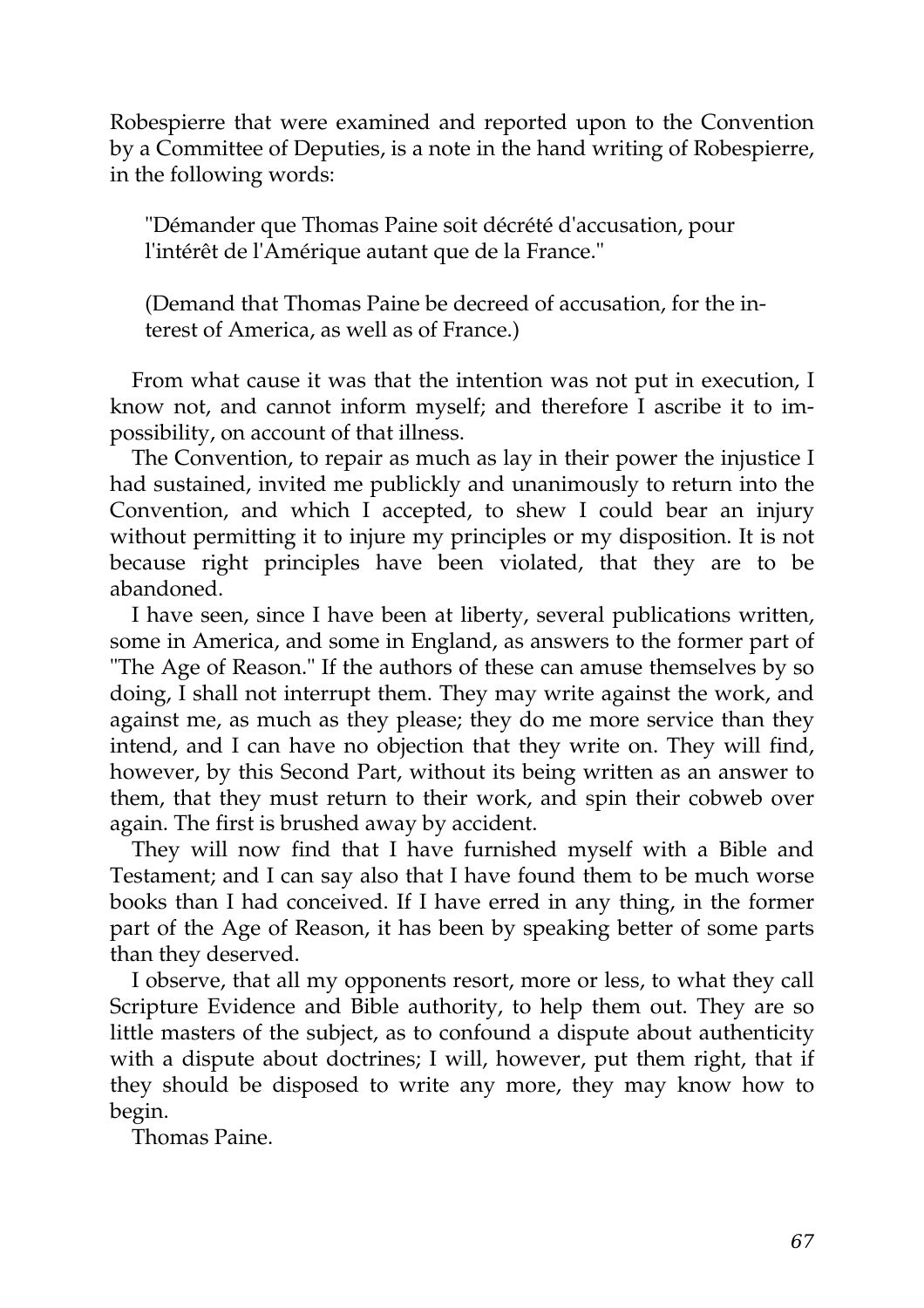October, 1795.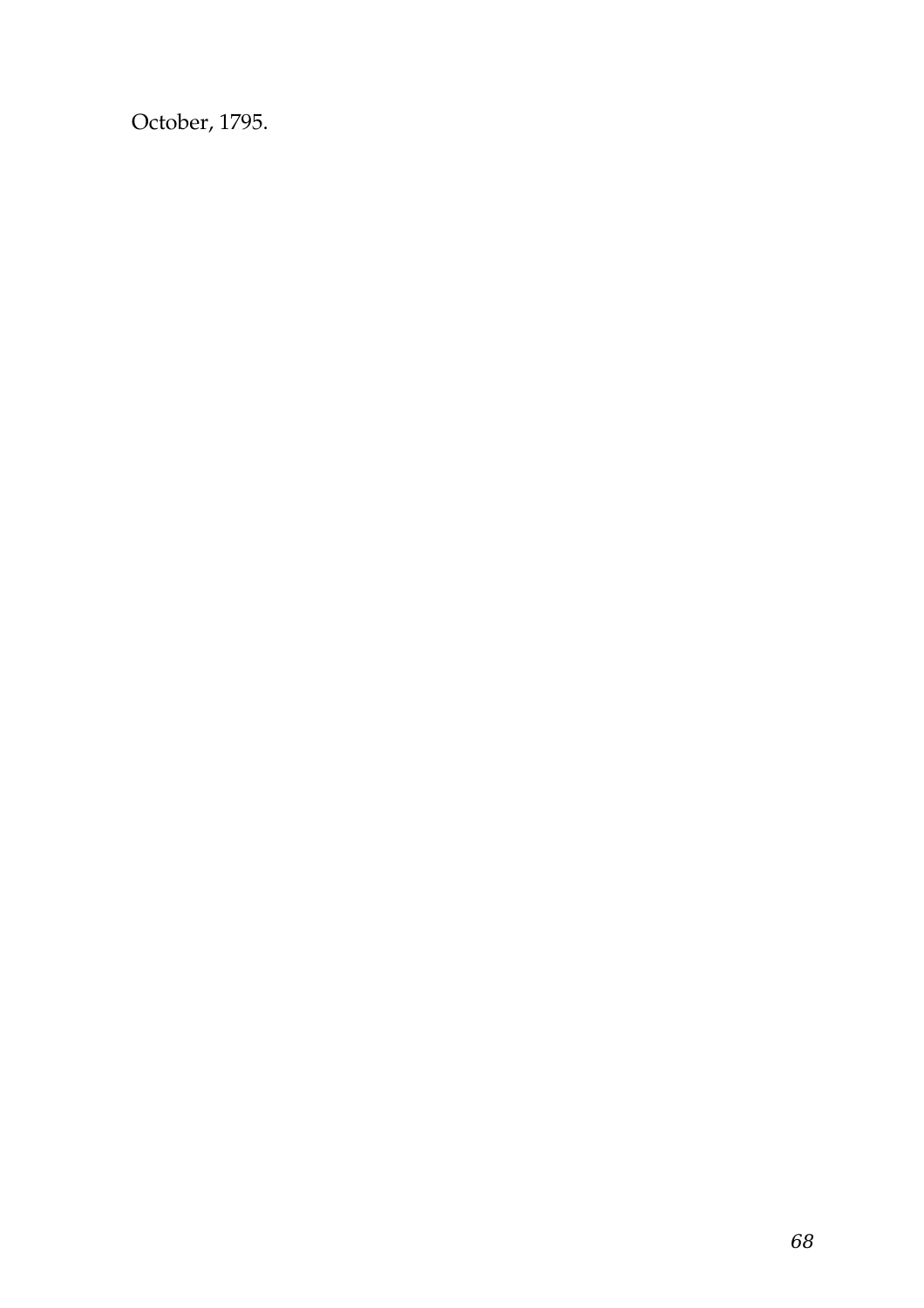## Chapter

## **The Old Testament**

It has often been said that any thing may be proved from the Bible; but before any thing can be admitted as proved by Bible, the Bible itself must be proved to be true; for if the Bible be not true, or the truth of it be doubtful, it ceases to have authority, and cannot be admitted as proof of any thing.

It has been the practice of all Christian commentators on the Bible, and of all Christian priests and preachers, to impose the Bible on the world as a mass of truth, and as the word of God; they have disputed and wrangled, and have anathematized each other about the supposeable meaning of particular parts and passages therein; one has said and insisted that such a passage meant such a thing, another that it meant directly the contrary, and a third, that it meant neither one nor the other, but something different from both; and this they have called*understanding* the Bible.

It has happened, that all the answers that I have seen to the former part of *The Age of Reason* have been written by priests: and these pious men, like their predecessors, contend and wrangle, and *understand* the Bible; each understands it differently, but each understands it best; and they have agreed in nothing but in telling their readers that Thomas Paine understands it not.

Now instead of wasting their time, and heating themselves in fractious disputations about doctrinal points drawn from the Bible, these men*ought to know*, and if they do not it is civility to inform them, that the first thing to be *understood* is, whether there is sufficient authority for believing the Bible to be the word of God, or whether there is not?

There are matters in that book, said to be done by the *express command* of God, that are as shocking to humanity, and to every idea we have of moral justice, as any thing done by Robespierre, by Carrier, by Joseph le Bon, in France, by the English government in the East Indies, or by any other assassin in modern times. When we read in the books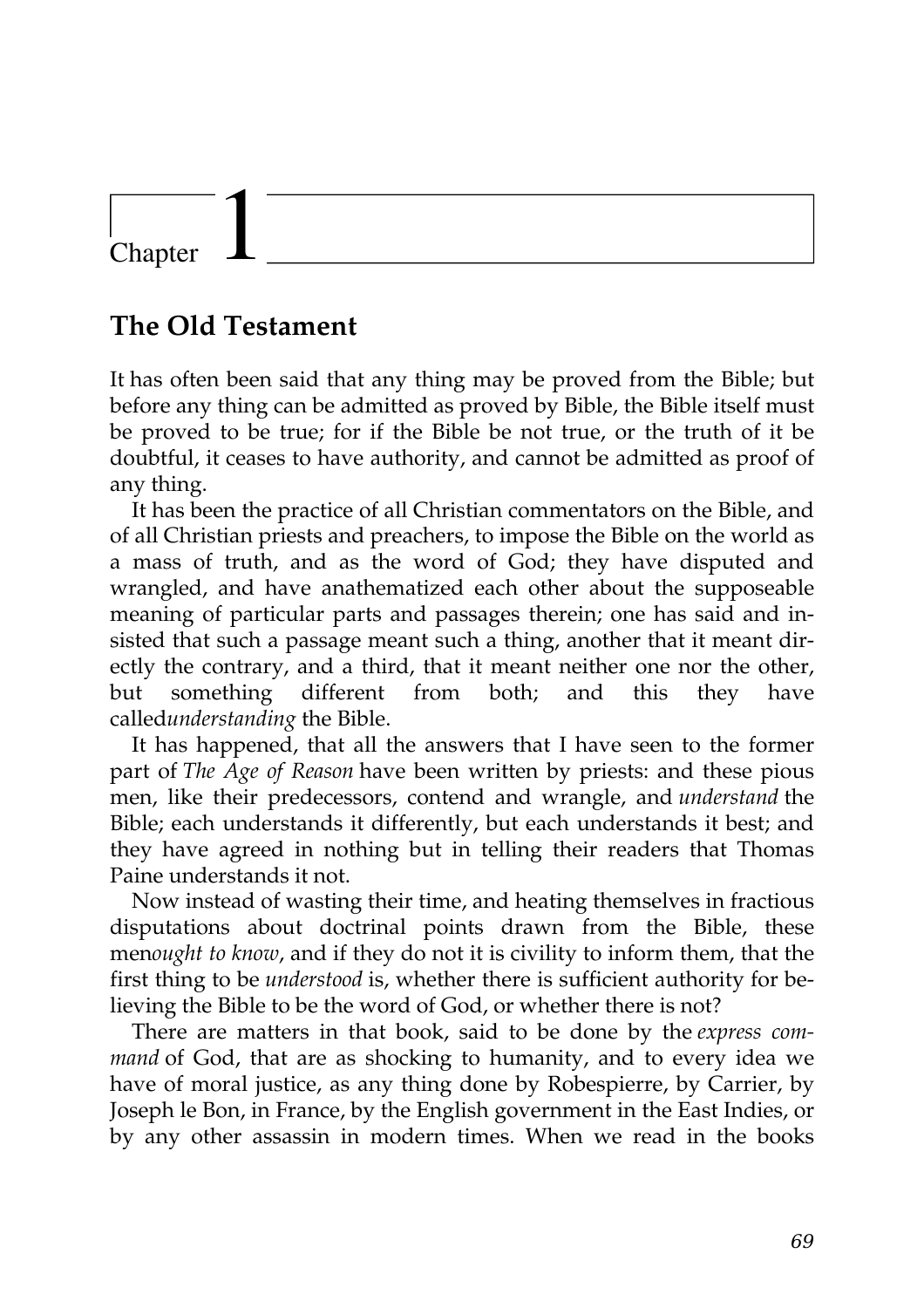ascribed to Moses, Joshua, etc., that they (the Israelites) came by stealth upon whole nations of people, who, as the history itself shews, had given them no offence; *that they put all those nations to the sword; that they spared neither age nor infancy; that they utterly destroyed men, women and children; that they left not a soul to breathe*; expressions that are repeated over and over again in those books, and that too with exulting ferocity; are we sure these things are facts? are we sure that the Creator of man commissioned those things to be done? Are we sure that the books that tell us so were written by his authority?

It is not the antiquity of a tale that is an evidence of its truth; on the contrary, it is a symptom of its being fabulous; for the more ancient any history pretends to be, the more it has the resemblance of a fable. The origin of every nation is buried in fabulous tradition, and that of the Jews is as much to be suspected as any other.

To charge the commission of things upon the Almighty, which in their own nature, and by every rule of moral justice, are crimes, as all assassination is, and more especially the assassination of infants, is matter of serious concern. The Bible tells us, that those assassinations were done by the *express command of God*. To believe therefore the Bible to be true, we must *unbelieve* all our belief in the moral justice of God; for wherein could crying or smiling infants offend? And to read the Bible without horror, we must undo every thing that is tender, sympathising, and benevolent in the heart of man. Speaking for myself, if I had no other evidence that the Bible is fabulous, than the sacrifice I must make to believe it to be true, that alone would be sufficient to determine my choice.

But in addition to all the moral evidence against the Bible, I will, in the progress of this work, produce such other evidence as even a priest cannot deny; and shew, from that evidence, that the Bible is not entitled to credit, as being the word of God.

But, before I proceed to this examination, I will show wherein the Bible differs from all other ancient writings with respect to the nature of the evidence necessary to establish its authenticity; and this is is the more proper to be done, because the advocates of the Bible, in their answers to the former part of *The Age of Reason,* undertake to say, and they put some stress thereon, that the authenticity of the Bible is as well established as that of any other ancient book: as if our belief of the one could become any rule for our belief of the other.

I know, however, but of one ancient book that authoritatively challenges universal consent and belief, and that is *Euclid's Elements of Geo-*metry;<sup>[22](http://en.wikisource.org/wiki/The_Age_of_Reason/Part_II/Chapter_I#cite_note-0)</sup> and the reason is, because it is a book of self-evident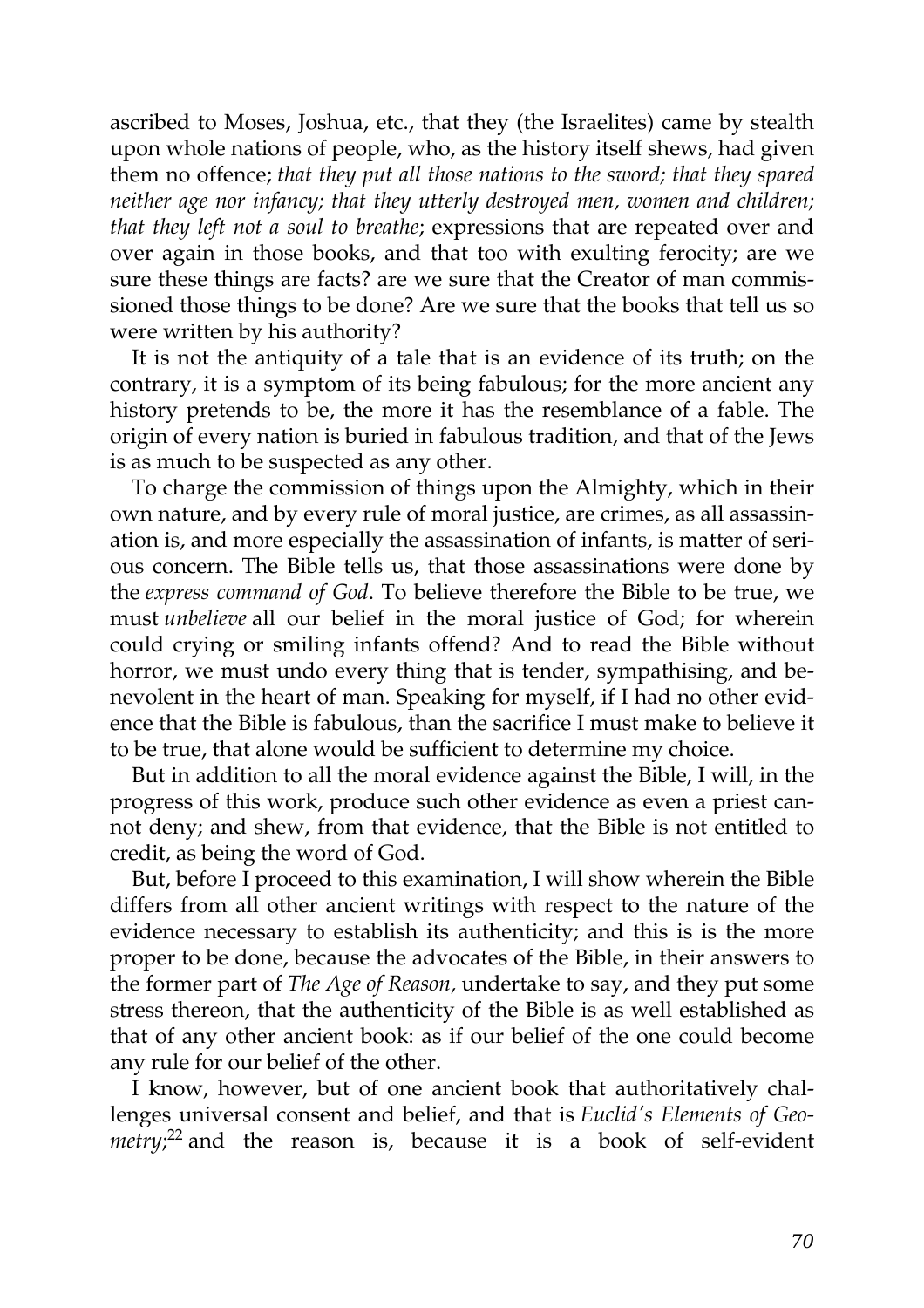demonstration, entirely independent of its author, and of every thing relating to time, place, and circumstance. The matters contained in that book would have the same authority they now have, had they been written by any other person, or had the work been anonymous, or had the author never been known; for the identical certainty of who was the author makes no part of our belief of the matters contained in the book. But it is quite otherwise with respect to the books ascribed to Moses, to Joshua, to Samuel, etc.: those are books of *testimony*, and they testify of things naturally incredible; and therefore the whole of our belief, as to the authenticity of those books, rests, in the first place, upon the *certainty* that they were written by Moses, Joshua, and Samuel; secondly, upon the credit we give to their testimony. We may believe the first, that is, may believe the certainty of the authorship, and yet not the testimony; in the same manner that we may believe that a certain person gave evidence upon a case, and yet not believe the evidence that he gave. But if it should be found that the books ascribed to Moses, Joshua, and Samuel, were not written by Moses, Joshua, and Samuel, every part of the authority and authenticity of those books is gone at once; for there can be no such thing as forged or invented testimony; neither can there be anonymous testimony, more especially as to things naturally incredible; such as that of talking with God face to face, or that of the sun and moon standing still at the command of a man.

The greatest part of the other ancient books are works of genius; of which kind are those ascribed to Homer, to Plato, to Aristotle, to Demosthenes, to Cicero, etc. Here again the author is not an essential in the credit we give to any of those works; for as works of genius they would have the same merit they have now, were they anonymous. Nobody believes the Trojan story, as related by Homer, to be true; for it is the poet only that is admired, and the merit of the poet will remain, though the story be fabulous. But if we disbelieve the matters related by the Bible authors (Moses for instance) as we disbelieve the things related by Homer, there remains nothing of Moses in our estimation, but an imposter. As to the ancient historians, from Herodotus to Tacitus, we credit them as far as they relate things probable and credible, and no further: for if we do, we must believe the two miracles which Tacitus relates were performed by Vespasian, that of curing a lame man, and a blind man, in just the same manner as the same things are told of Jesus Christ by his

[<sup>22.</sup>E](http://en.wikisource.org/wiki/The_Age_of_Reason/Part_II/Chapter_I#cite_note-0)uclid, according to chronological history, lived three hundred years before [Christ, and about one hundred before Archimedes; he was of the city of Alexandria,](http://en.wikisource.org/wiki/The_Age_of_Reason/Part_II/Chapter_I#cite_note-0) in Egypt.—Author.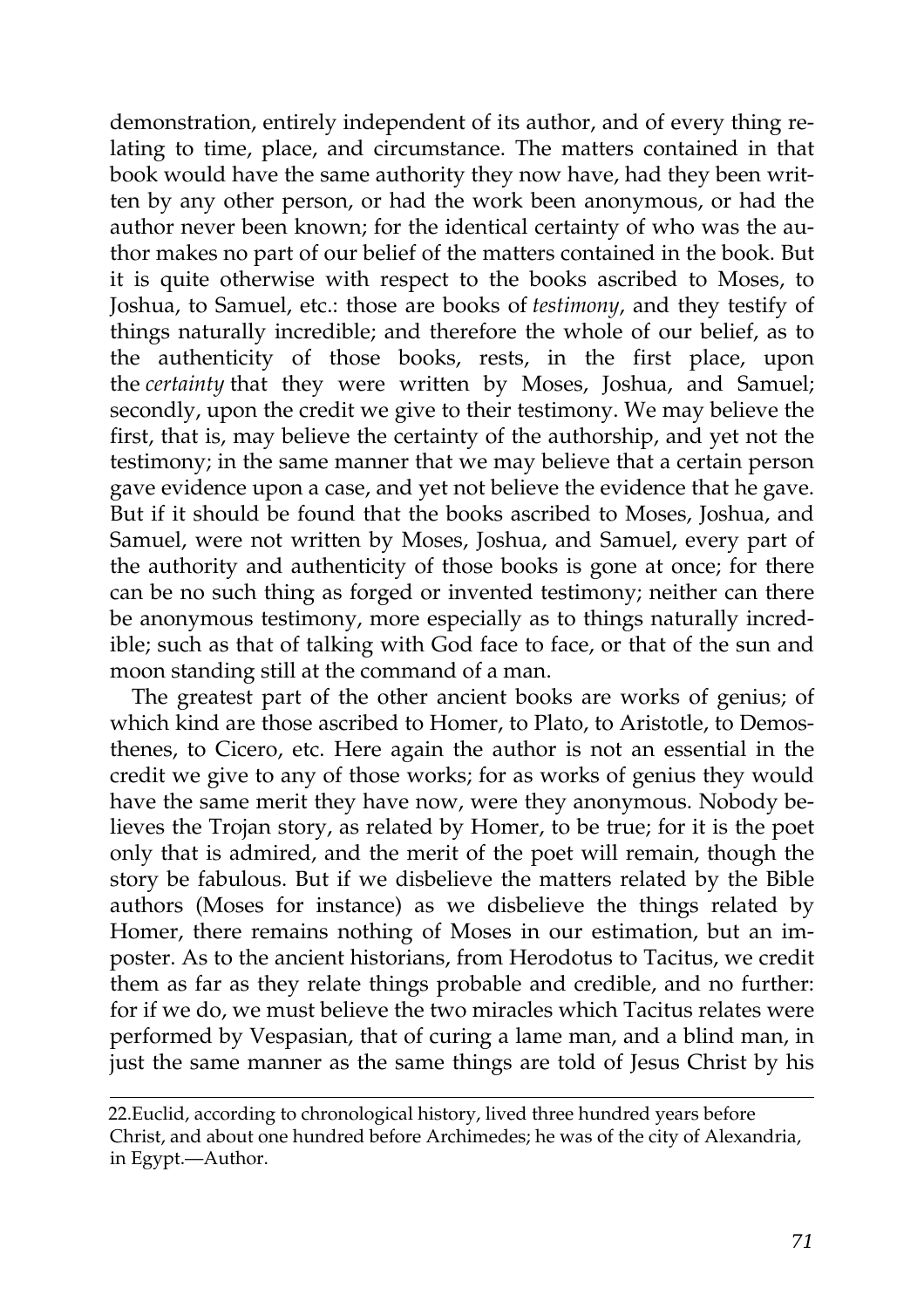historians. We must also believe the miracles cited by Josephus, that of the sea of Pamphilia opening to let Alexander and his army pass, as is related of the Red Sea in Exodus. These miracles are quite as well authenticated as the Bible miracles, and yet we do not believe them; consequently the degree of evidence necessary to establish our belief of things naturally incredible, whether in the Bible or elsewhere, is far greater than that which obtains our belief to natural and probable things; and therefore the advocates for the Bible have no claim to our belief of the Bible because that we believe things stated in other ancient writings; since that we believe the things stated in those writings no further than they are probable and credible, or because they are self-evident, like Euclid; or admire them because they are elegant, like Homer; or approve them because they are sedate, like Plato; or judicious, like Aristotle.

Having premised these things, I proceed to examine the authenticity of the Bible; and I begin with what are called the five books of Moses,*Genesis, Exodus, Leviticus, Numbers, and Deuteronomy*. My intention is to shew that those books are spurious, and that Moses is not the author of them; and still further, that they were not written in the time of Moses nor till several hundred years afterwards; that they are no other than an attempted history of the life of Moses, and of the times in which he is said to have lived, and also of the times prior thereto, written by some very ignorant and stupid pretenders to authorship, several hundred years after the death of Moses; as men now write histories of things that happened, or are supposed to have happened, several hundred or several thousand years ago.

The evidence that I shall produce in this case is from the books themselves; and I will confine myself to this evidence only. Were I to refer for proofs to any of the ancient authors, whom the advocates of the Bible call prophane authors, they would controvert that authority, as I controvert theirs: I will therefore meet them on their own ground, and oppose them with their own weapon, the Bible.

In the first place, there is no affirmative evidence that Moses is the author of those books; and that he is the author, is altogether an unfounded opinion, got abroad nobody knows how. The style and manner in which those books are written give no room to believe, or even to suppose, they were written by Moses; for it is altogether the style and manner of another person speaking of Moses. In Exodus, Leviticus and Numbers, (for every thing in Genesis is prior to the times of Moses and not the least allusion is made to him therein,) the whole, I say, of these books is in the third person; it is always, *the Lord said unto Moses, or Moses said unto the*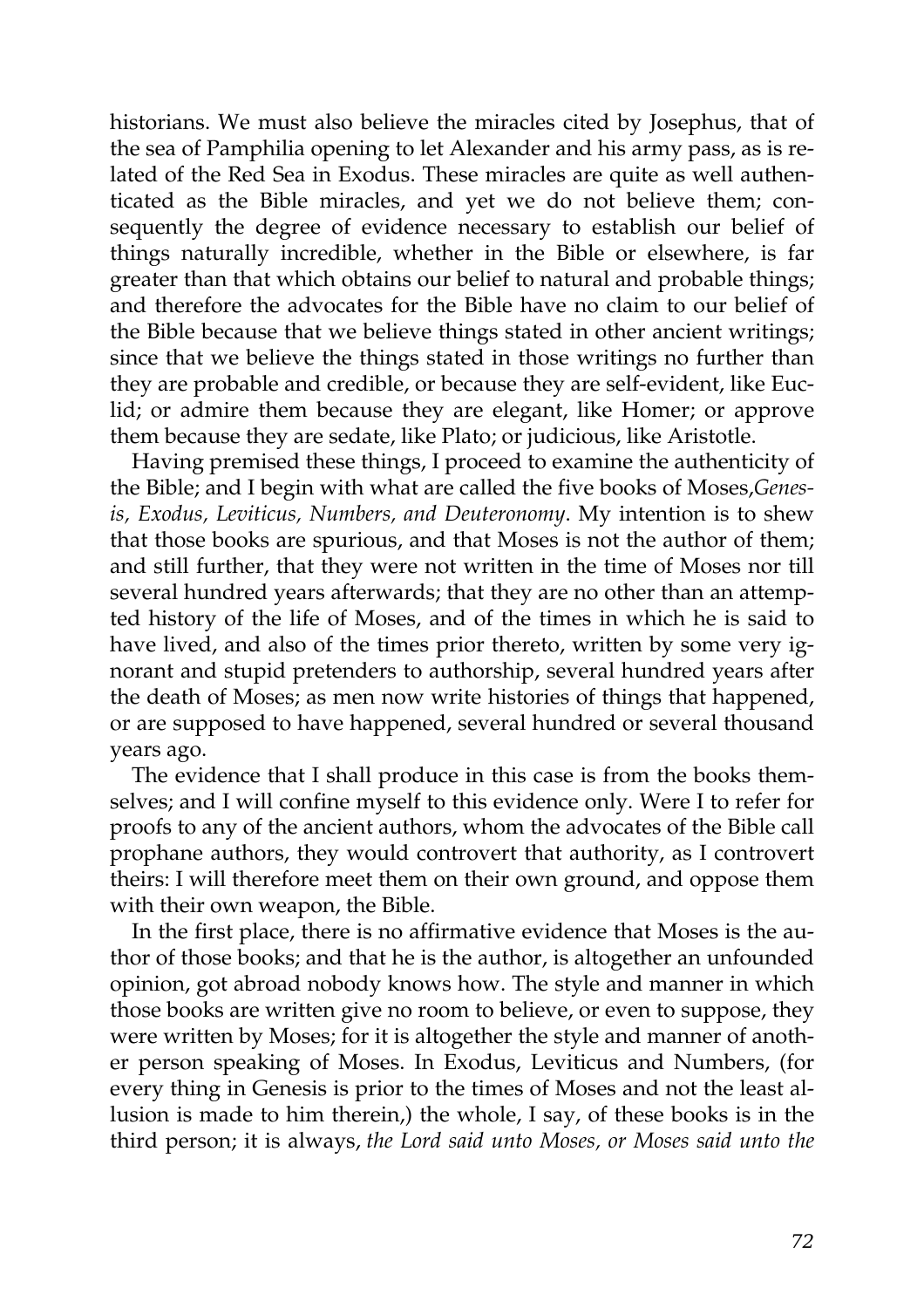*Lord; or Moses said unto the people, or the people said unto Moses;* and this is the style and manner that historians use in speaking of the person whose lives and actions they are writing. It may be said, that a man may speak of himself in the third person, and, therefore, it may be supposed that Moses did; but supposition proves nothing; and if the advocates for the belief that Moses wrote those books himself have nothing better to advance than supposition, they may as well be silent.

But granting the grammatical right, that Moses might speak of himself in the third person, because any man might speak of himself in that manner, it cannot be admitted as a fact in those books, that it is Moses who speaks, without rendering Moses truly ridiculous and absurd:-—for example, Numbers xii. 3: "*Now the man Moses was very Meek, above all the men which were on the face of the earth*." If Moses said this of himself, instead of being the meekest of men, he was one of the most vain and arrogant coxcombs; and the advocates for those books may now take which side they please, for both sides are against them: if Moses was not the author, the books are without authority; and if he was the author, the author is without credit, because to boast of *meekness* is the reverse of meekness, and is *a lie in sentiment*.

In Deuteronomy, the style and manner of writing marks more evidently than in the former books that Moses is not the writer. The manner here used is dramatical; the writer opens the subject by a short introductory discourse, and then introduces Moses as in the act of speaking, and when he has made Moses finish his harrangue, he (the writer) resumes his own part, and speaks till he brings Moses forward again, and at last closes the scene with an account of the death, funeral, and character of Moses.

This interchange of speakers occurs four times in this book: from the first verse of the first chapter, to the end of the fifth verse, it is the writer who speaks; he then introduces Moses as in the act of making his harrangue, and this continues to the end of the 40th verse of the fourth chapter; here the writer drops Moses, and speaks historically of what was done in consequence of what Moses, when living, is supposed to have said, and which the writer has dramatically rehearsed.

The writer opens the subject again in the first verse of the fifth chapter, though it is only by saying that Moses called the people of Israel together; he then introduces Moses as before, and continues him as in the act of speaking, to the end of the 26th chapter. He does the same thing at the beginning of the 27th chapter; and continues Moses as in the act of speaking, to the end of the 28th chapter. At the 29th chapter the writer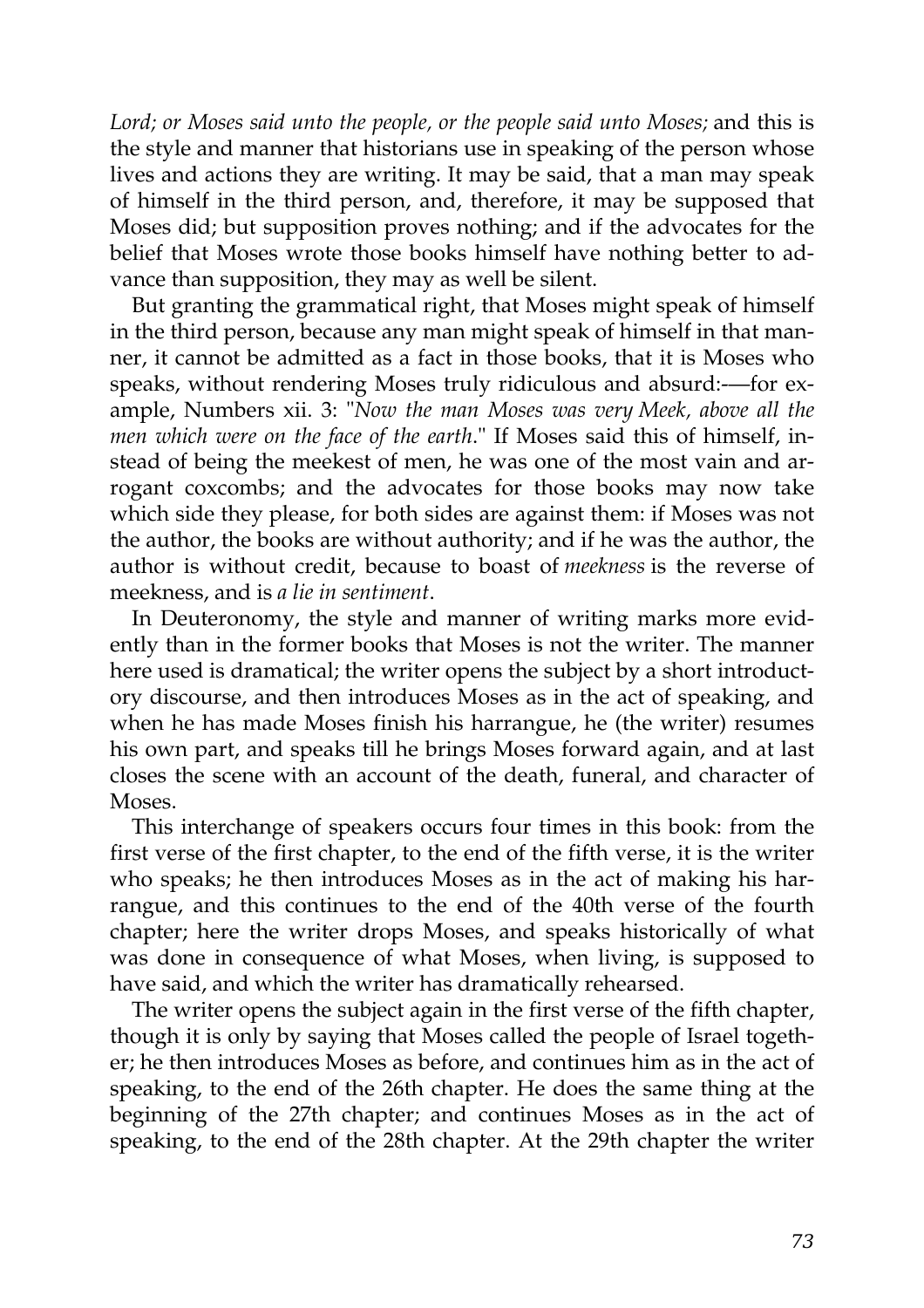speaks again through the whole of the first verse, and the first line of the second verse, where he introduces Moses for the last time, and continues him as in the act of speaking, to the end of the 33d chapter.

The writer having now finished the rehearsal on the part of Moses, comes forward, and speaks through the whole of the last chapter: he begins by telling the reader, that Moses went up to the top of Pisgah, that he saw from thence the land which (the writer says) had been promised to Abraham, Isaac, and Jacob; that *he*, Moses, died there in the land of Moab, that he buried him in a valley in the land of Moab, but that no man knoweth of his sepulchre unto this day, that is unto the time in which the writer lived who wrote the book of Deuteronomy. The writer then tells us, that Moses was one hundred and ten years of age when he died — that his eye was not dim, nor his natural force abated; and he concludes by saying, that there arose not a prophet *since* in Israel like unto Moses, whom, says this anonymous writer, the Lord knew face to face.

Having thus shewn, as far as grammatical evidence implies, that Moses was not the writer of those books, I will, after making a few observations on the inconsistencies of the writer of the book of Deuteronomy, proceed to shew, from the historical and chronological evidence contained in those books, that Moses *was not*, because *he could not be*, the writer of them; and consequently, that there is no authority for believing that the inhuman and horrid butcheries of men, women, and children, told of in those books, were done, as those books say they were, at the command of God. It is a duty incumbent on every true deist, that he vindicates the moral justice of God against the calumnies of the Bible.

The writer of the book of Deuteronomy, whoever he was, for it is an anonymous work, is obscure, and also contradictory with himself in the account he has given of Moses.

After telling that Moses went to the top of Pisgah (and it does not appear from any account that he ever came down again) he tells us, that Moses died *there* in the land of Moab, and that *he* buried him in a valley in the land of Moab; but as there is no antecedent to the pronoun *he*, there is no knowing who *he* was, that did bury him. If the writer meant that he (God) buried him, how should *he* (the writer) know it? or why should we (the readers) believe him? since we know not who the writer was that tells us so, for certainly Moses could not himself tell where he was buried.

The writer also tells us, that no man knoweth where the sepulchre of Moses is unto this day, meaning the time in which this writer lived; how then should he know that Moses was buried in a valley in the land of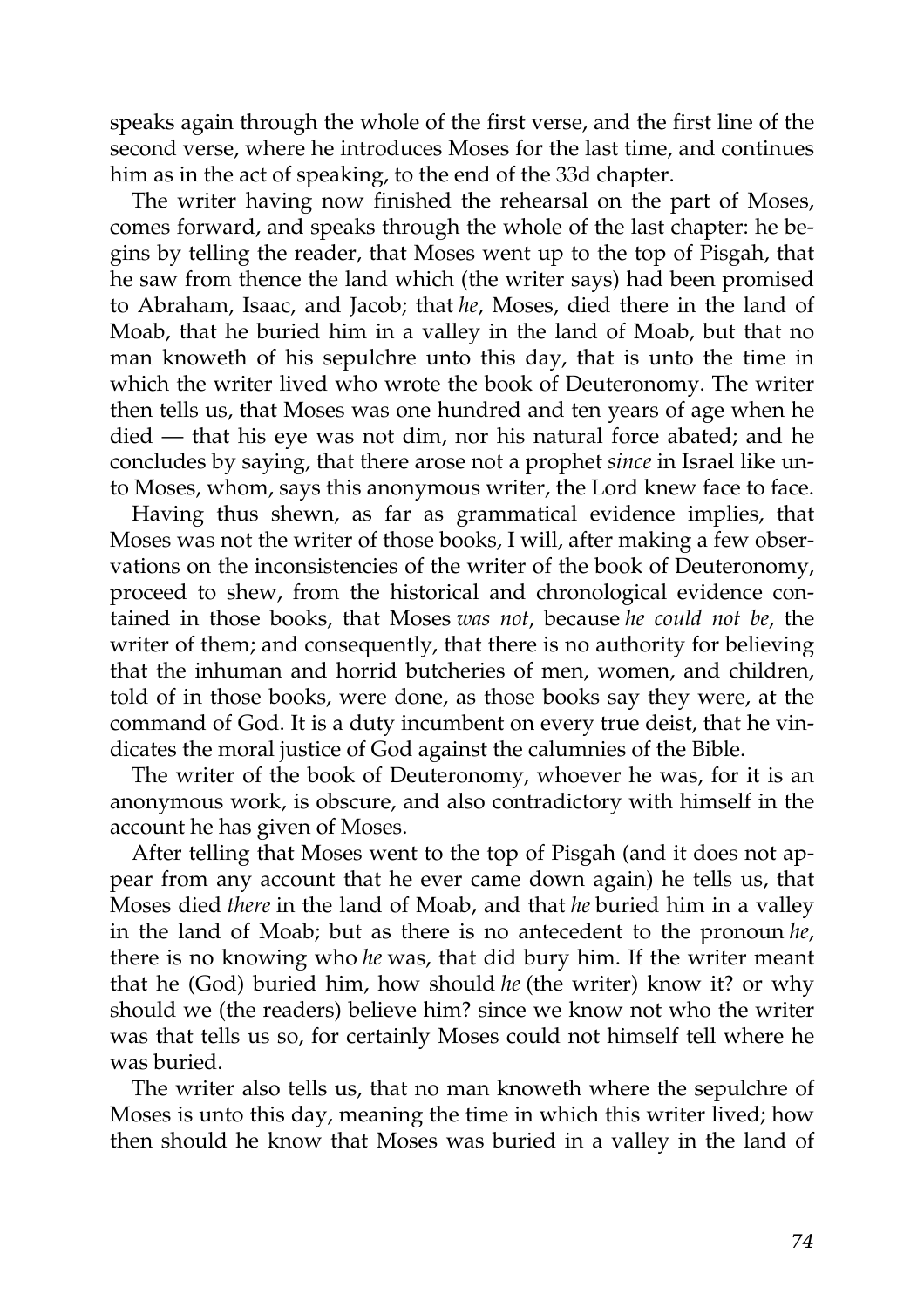Moab? for as the writer lived long after the time of Moses, as is evident from his using the expression of *unto this day*, meaning a great length of time after the death of Moses, he certainly was not at his funeral; and on the other hand, it is impossible that Moses himself could say that *no man knoweth where the sepulchre is unto this day*. To make Moses the speaker, would be an improvement on the play of a child that hides himself and cries *nobody can find me*; nobody can find Moses.

This writer has no where told us how he came by the speeches which he has put into the mouth of Moses to speak, and therefore we have a right to conclude that he either composed them himself, or wrote them from oral tradition. One or other of these is the more probable, since he has given, in the fifth chapter, a table of commandments, in which that called the fourth commandment is different from the fourth commandment in the twentieth chapter of Exodus. In that of Exodus, the reason given for keeping the seventh day is, because (says the commandment) God made the heavens and the earth in six days, and rested on the seventh; but in that of Deuteronomy, the reason given is, that it was the day on which the children of Israel came out of Egypt, and *therefore*, says this commandment, *the Lord thy God commanded thee to keep the sabbathday*. *This* makes no mention of the creation, nor *that* of the coming out of Egypt. There are also many things given as laws of Moses in this book, that are not to be found in any of the other books; among which is that inhuman and brutal law, xxi. 18, 19, 20, 21, which authorizes parents, the father and the mother, to bring their own children to have them stoned to death for what it pleased them to call stubbornness.—-But priests have always been fond of preaching up Deuteronomy, for Deuteronomy preaches up tythes; and it is from this book, xxv. 4, they have taken the phrase, and applied it to tything, that *thou shalt not muzzle the ox when he treadeth out the corn:* and that this might not escape observation, they have noted it in the table of contents at the head of the chapter, though it is only a single verse of less than two lines. O priests! priests! ye are will-ing to be compared to an ox, for the sake of tythes.<sup>[23](http://en.wikisource.org/wiki/The_Age_of_Reason/Part_II/Chapter_I#cite_note-1)</sup>—Though it is impossible for us to know*identically* who the writer of Deuteronomy was, it is not difficult to discover him *professionally*, that he was some Jewish

[<sup>23.</sup>A](http://en.wikisource.org/wiki/The_Age_of_Reason/Part_II/Chapter_I#cite_note-1)n elegant pocket edition of Paine's Theological Works (London. R. Carlile, 1822) has in its title a picture of Paine, as a Moses in evening dress, unfolding the two tables of his "Age of Reason" to a farmer from whom the Bishop of Llandaff (who [replied to this work\) has taken a sheaf and a lamb which he is carrying to a church at](http://en.wikisource.org/wiki/The_Age_of_Reason/Part_II/Chapter_I#cite_note-1) the summit of a well stocked hill.—-Editor.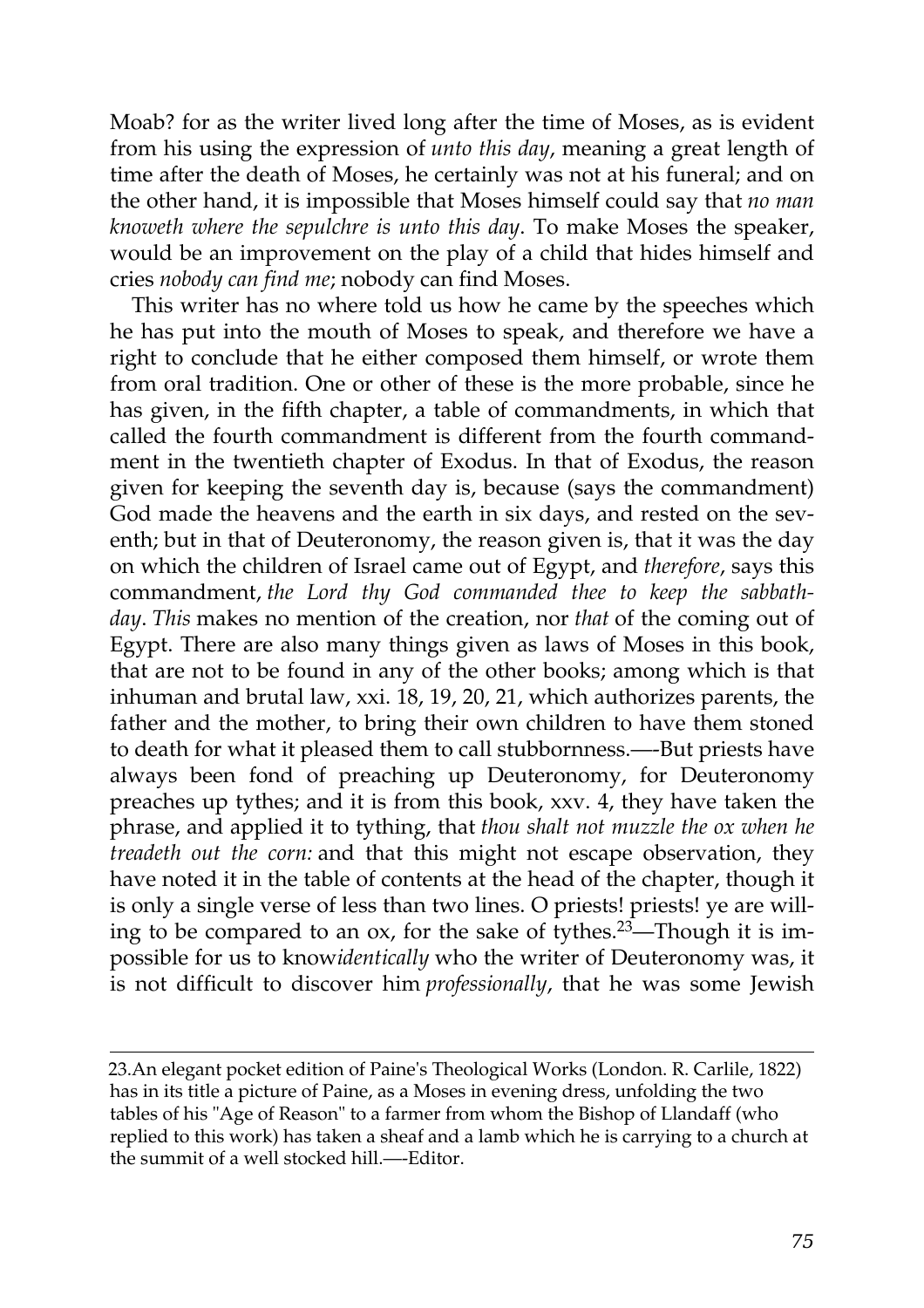priest, who lived, as I shall shew in the course of this work, at least three hundred and fifty years after the time of Moses.

I come now to speak of the historical and chronological evidence. The chronology that I shall use is the Bible chronology; for I mean not to go out of the Bible for evidence of any thing, but to make the Bible itself prove historically and chronologically that Moses is not the author of the books ascribed to him. It is therefore proper that I inform the readers (such an one at least as may not have the opportunity of knowing it) that in the larger Bibles, and also in some smaller ones, there is a series of chronology printed in the margin of every page for the purpose of shawing how long the historical matters stated in each page happened, or are supposed to have happened, before Christ, and consequently the distance of time between one historical circumstance and another.

I begin with the book of Genesis.-—In Genesis xiv., the writer gives an account of Lot being taken prisoner in a battle between the four kings against five, and carried off; and that when the account of Lot being taken came to Abraham, that he armed all his household and marched to rescue Lot from the captors; and that he pursued them unto Dan. (ver. 14.)

To shew in what manner this expression of *pursuing them unto Dan* applies to the case in question, I will refer to two circumstances, the one in America, the other in France. The city now called New York, in America, was originally New Amsterdam; and the town in France, lately called Havre Marat, was before called Havre-de-Grace. New Amsterdam was changed to New York in the year 1664; Havre-de-Grace to Havre Marat in the year 1793. Should, therefore, any writing be found, though without date, in which the name of New-York should be mentioned, it would be certain evidence that such a writing could not have been written before, and must have been written after New Amsterdam was changed to New York, and consequently not till after the year 1664, or at least during the course of that year. And in like manner, any dateless writing, with the name of Havre Marat, would be certain evidence that such a writing must have been written after Havre-de-Grace became Havre Marat, and consequently not till after the year 1793, or at least during the course of that year.

I now come to the application of those cases, and to show that there was no such place as *Dan* till many years after the death of Moses; and consequently, that Moses could not be the writer of the book of Genesis, where this account of pursuing them unto *Dan* is given.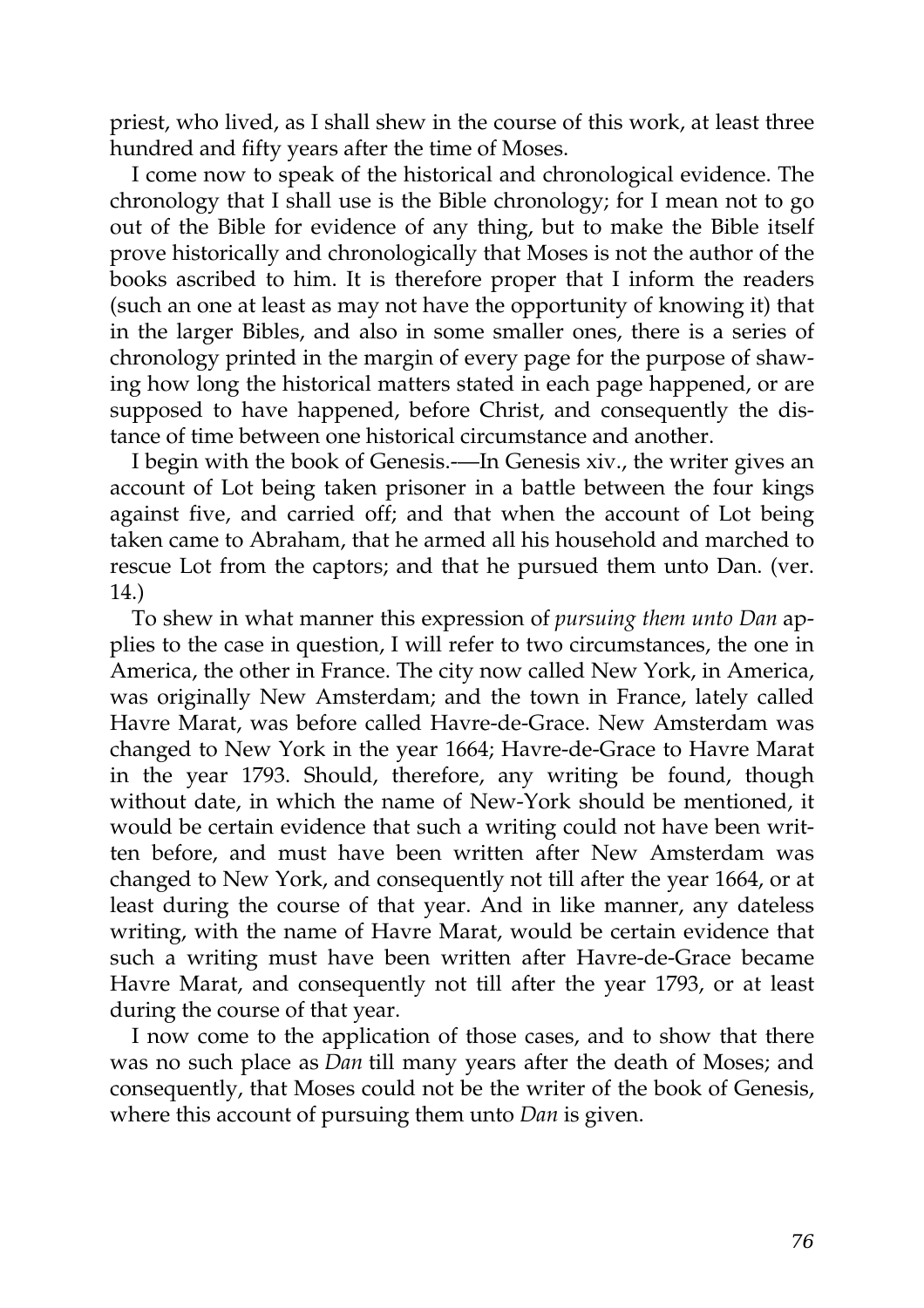The place that is called Dan in the Bible was originally a town of the Gentiles, called Laish; and when the tribe of Dan seized upon this town, they changed its name to Dan, in commemoration of Dan, who was the father of that tribe, and the great grandson of Abraham.

To establish this in proof, it is necessary to refer from Genesis to chapter xviii. of the book called the Book of Judges. It is there said (ver. 27) that *they* (the Danites) *came unto Laish to a people that were quiet and secure, and they smote them with the edge of the sword* [the Bible is filled with murder] *and burned the city with fire; and they built a city,* (ver. 28,) and dwelt therein, *and* [ver. 29,] *they called the name of the city Dan, after the name of Dan, their father; howbeit the name of the city was Laish at the first.*

This account of the Danites taking possession of Laish and changing it to Dan, is placed in the book of Judges immediately after the death of Samson. The death of Samson is said to have happened B.C. 1120 and that of Moses B.C. 1451; and, therefore, according to the historical arrangement, the place was not called Dan till 331 years after the death of Moses.

There is a striking confusion between the historical and the chronological arrangement in the book of Judges. The last five chapters, as they stand in the book, 17, 18, 19, 20, 21, are put chronologically before all the preceding chapters; they are made to be 28 years before the 16th chapter, 266 before the 15th, 245 before the 13th, 195 before the 9th, go before the 4th, and 15 years before the 1st chapter. This shews the uncertain and fabulous state of the Bible. According to the chronological arrangement, the taking of Laish, and giving it the name of Dan, is made to be twenty years after the death of Joshua, who was the successor of Moses; and by the historical order, as it stands in the book, it is made to be 306 years after the death of Joshua, and 331 after that of Moses; but they both exclude Moses from being the writer of Genesis, because, according to either of the statements, no such a place as Dan existed in the time of Moses; and therefore the writer of Genesis must have been some person who lived after the town of Laish had the name of Dan; and who that person was nobody knows, and consequently the book of Genesis is anonymous, and without authority.

I come now to state another point of historical and chronological evidence, and to show therefrom, as in the preceding case, that Moses is not the author of the book of Genesis.

In Genesis xxxvi. there is given a genealogy of the sons and descendants of Esau, who are called Edomites, and also a list by name of the kings of Edom; in enumerating of which, it is said, verse 31, "*And these*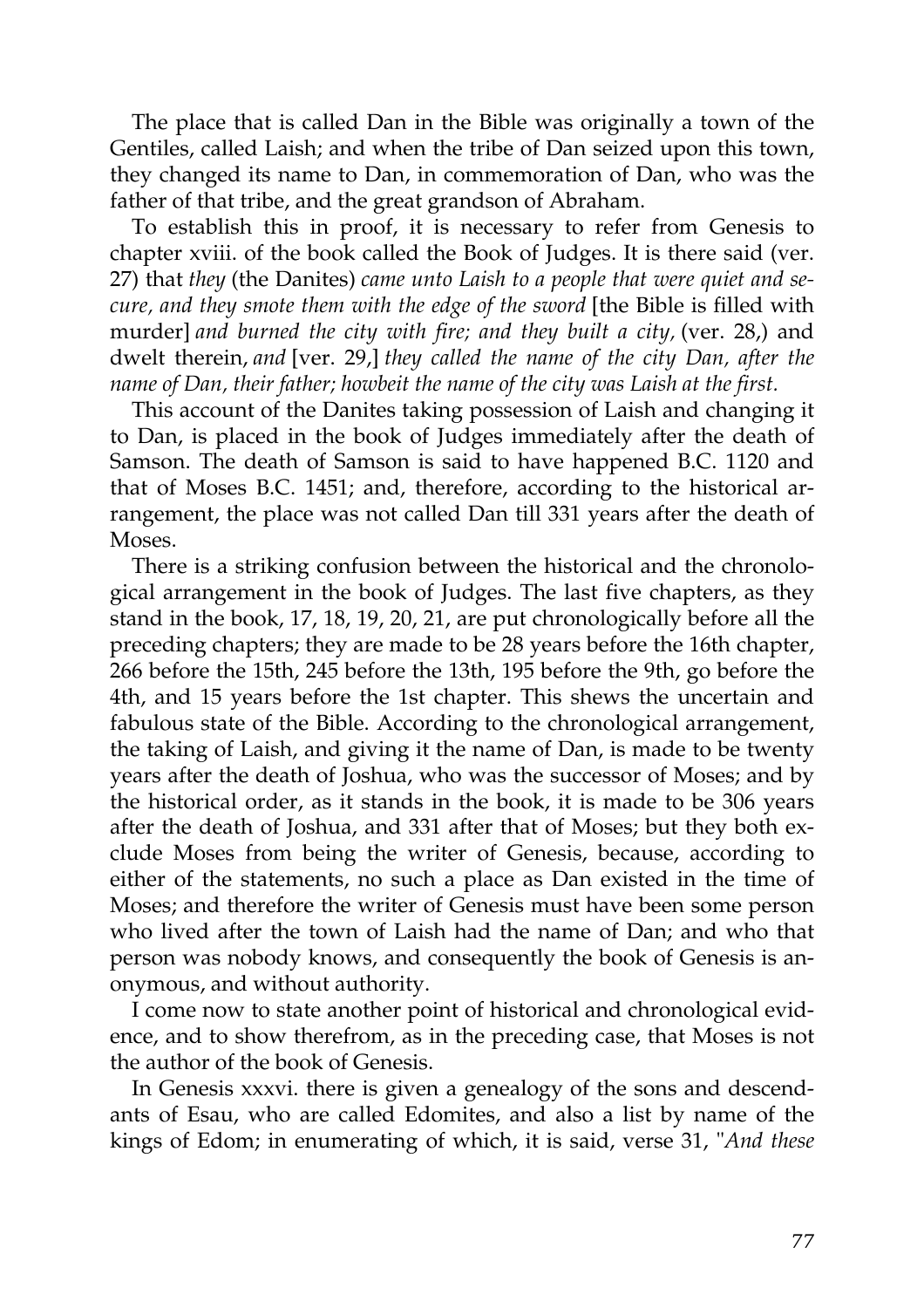*are the kings that reigned in Edom, before there reigned any king over the children of Israel.*"

Now, were any dateless writing to be found, in which, speaking of any past events, the writer should say, these things happened before there was any Congress in America, or before there was any Convention in France, it would be evidence that such writing could not have been written before, and could only be written after there was a Congress in America or a Convention in France, as the case might be; and, consequently, that it could not be written by any person who died before there was a Congress in the one country, or a Convention in the other.

Nothing is more frequent, as well in history as in conversation, than to refer to a fact in the room of a date: it is most natural so to do, because a fact fixes itself in the memory better than a date; secondly, because the fact includes the date, and serves to give two ideas at once; and this manner of speaking by circumstances implies as positively that the fact alluded to is past, as if it was so expressed. When a person in speaking upon any matter, says, it was before I was married, or before my son was born, or before I went to America, or before I went to France, it is absolutely understood, and intended to be understood, that he has been married, that he has had a son, that he has been in America, or been in France. Language does not admit of using this mode of expression in any other sense; and whenever such an expression is found anywhere, it can only be understood in the sense in which only it could have been used.

The passage, therefore, that I have quoted-—that "these are the kings that reigned in Edom, before there reigned *any* king over the children of Israel," could only have been written after the first king began to reign over them; and consequently that the book of Genesis, so far from having been written by Moses, could not have been written till the time of Saul at least. This is the positive sense of the passage; but the expression,*any* king, implies more kings than one, at least it implies two, and this will carry it to the time of David; and, if taken in a general sense, it carries itself through all times of the Jewish monarchy.

Had we met with this verse in any part of the Bible that professed to have been written after kings began to reign in Israel, it would have been impossible not to have seen the application of it. It happens then that this is the case; the two books of Chronicles, which give a history of all the kings of Israel, are *professedly*, as well as in fact, written after the Jewish monarchy began; and this verse that I have quoted, and all the remaining verses of Genesis xxxvi. are, word for word, in 1 Chronicles i., beginning at the 43d verse.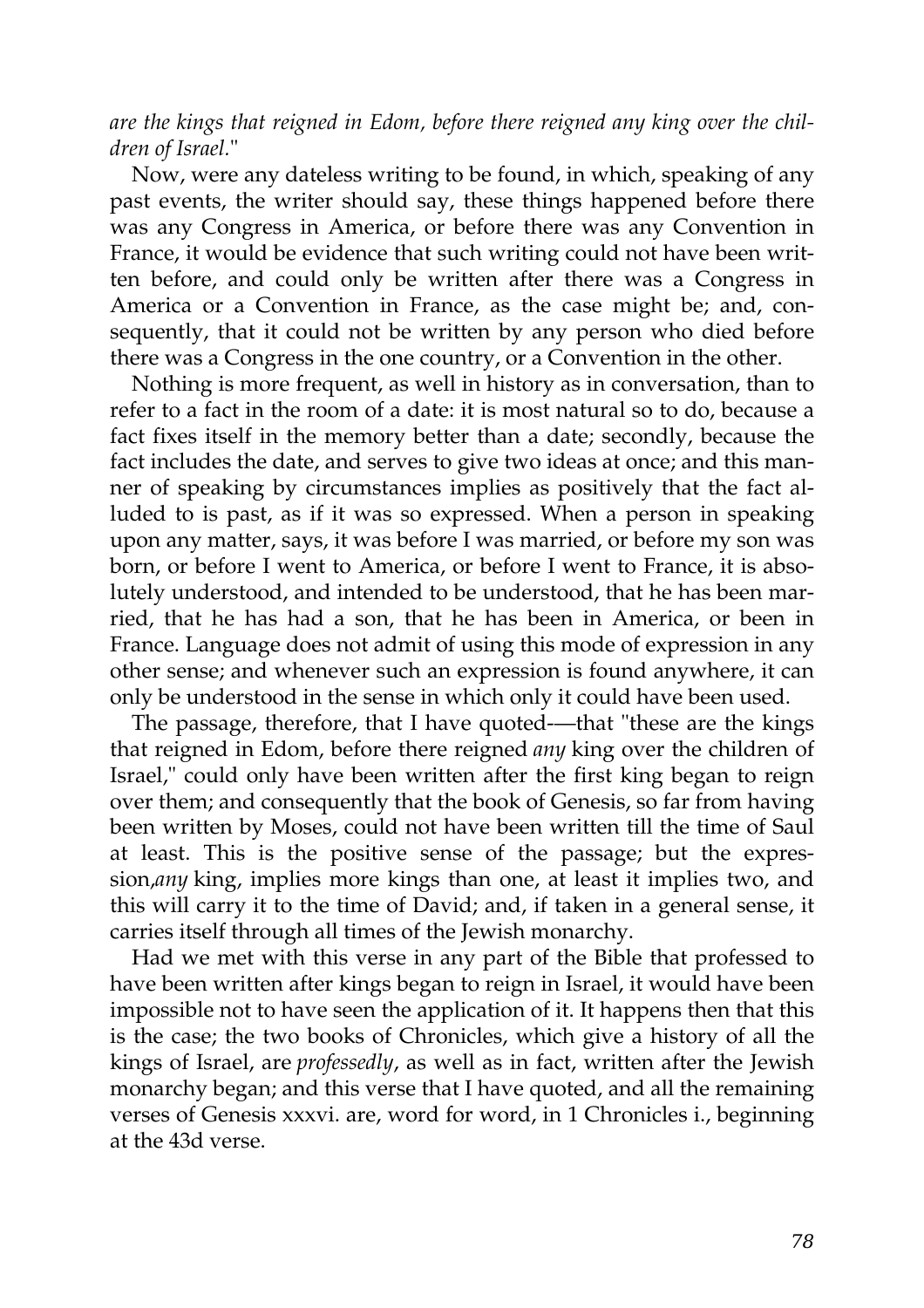It was with consistency that the writer of the Chronicles could say as he has said, 1 Chron. i. 43, *These are the kings that reigned in Edom, before there reigned any king ever the children of Israel,* because he was going to give, and has given, a list of the kings that had reigned in Israel; but as it is impossible that the same expression could have been used before that period, it is as certain as any thing can be proved from historical language, that this part of Genesis is taken from Chronicles, and that Genesis is not so old as Chronicles, and probably not so old as the book of Homer, or as Æsop's Fables; admitting Homer to have been, as the tables of chronology state, contemporary with David or Solomon, and Æsop to have lived about the end of the Jewish monarchy.

Take away from Genesis the belief that Moses was the author, on which only the strange belief that it is the word of God has stood, and there remains nothing of Genesis but an anonymous book of stories, fables, and traditionary or invented absurdities, or of downright lies. The story of Eve and the serpent, and of Noah and his ark, drops to a level with the Arabian Tales, without the merit of being entertaining, and the account of men living to eight and nine hundred years becomes as fabulous as the immortality of the giants of the Mythology.

Besides, the character of Moses, as stated in the Bible, is the most horrid that can be imagined. If those accounts be true, he was the wretch that first began and carried on wars on the score or on the pretence of religion; and under that mask, or that infatuation, committed the most unexampled atrocities that are to be found in the history of any nation. Of which I will state only one instance:

When the Jewish army returned from one of their plundering and murdering excursions, the account goes on as follows (Numbers xxxi. 13): "And Moses, and Eleazar the priest, and all the princes of the congregation, went forth to meet them without the camp; and Moses was wroth with the officers of the host, with the captains over thousands, and captains over hundreds, which came from the battle; and Moses said unto them, *Have ye saved all the women alive?* behold, these caused the children of Israel, through the counsel of Balaam, to commit trespass against the Lord in the matter of Peor, and there was a plague among the congregation of the Lord. Now therefore, *kill every male among the little ones, and kill every woman that hath known a man by lying with him; but all the women-children that have not known a man by lying with him, keep alive for yourselves.*"

Among the detestable villains that in any period of the world have disgraced the name of man, it is impossible to find a greater than Moses, if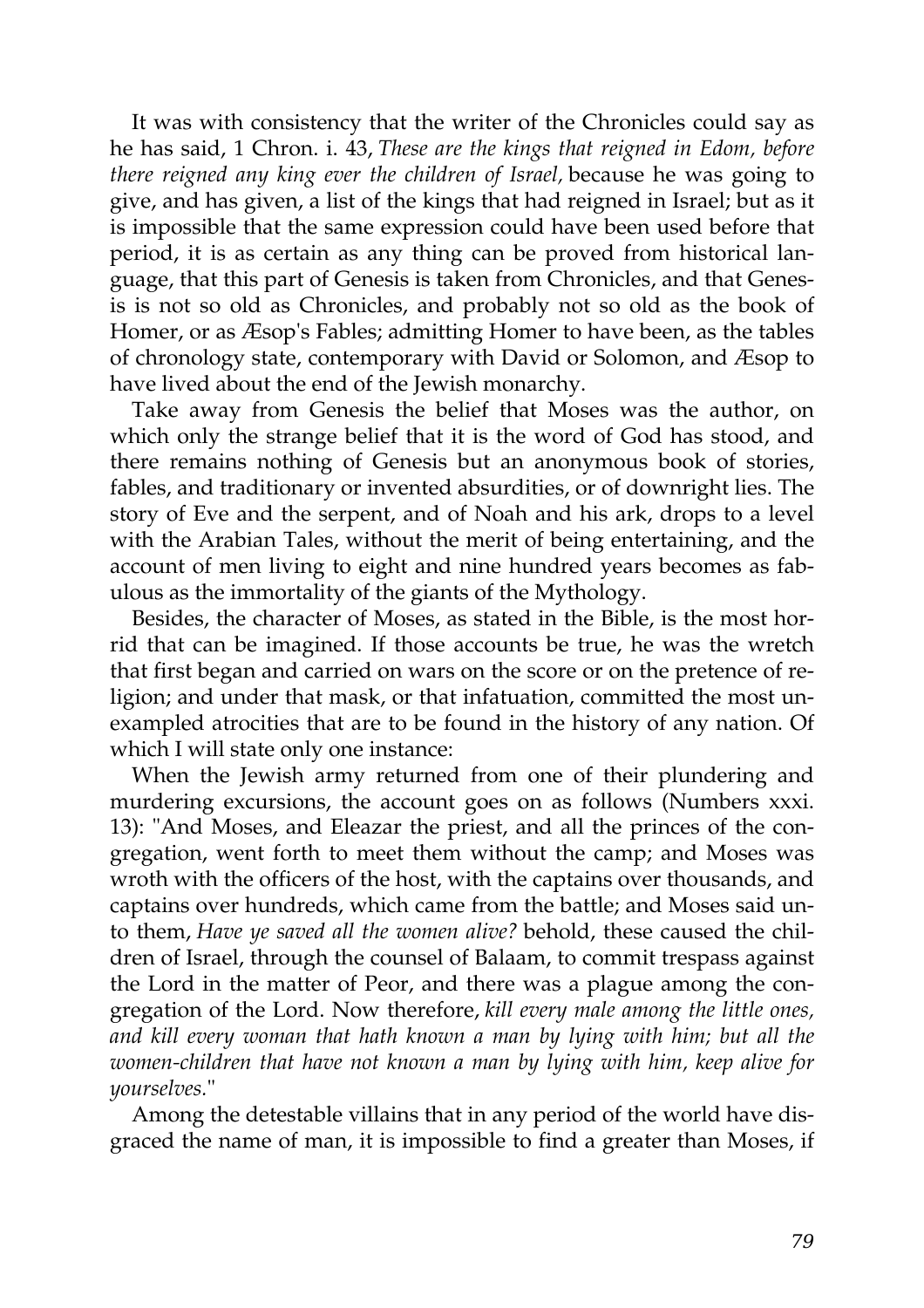this account be true. Here is an order to butcher the boys, to massacre the mothers, and debauch the daughters.

Let any mother put herself in the situation of those mothers, one child murdered, another destined to violation, and herself in the hands of an executioner: let any daughter put herself in the situation of those daughters, destined as a prey to the murderers of a mother and a brother, and what will be their feelings? It is in vain that we attempt to impose upon nature, for nature will have her course, and the religion that tortures all her social ties is a false religion.

After this detestable order, follows an account of the plunder taken, and the manner of dividing it; and here it is that the profaneness of priestly hypocrisy increases the catalogue of crimes. Verse 37, "*And the Lord's tribute* of the sheep was six hundred and threescore and fifteen; and the beeves were thirty and six thousand, of which the *Lord's tribute* was threescore and twelve; and the asses were thirty thousand, of which the *Lord's tribute* was threescore and one; and the persons were sixteen thousand, of which the *Lord's tribute* was thirty and two." In short, the matters contained in this chapter, as well as in many other parts of the Bible, are too horrid for humanity to read, or for decency to hear; for it appears, from the 35th verse of this chapter, that the number of women-children consigned to debauchery by the order of Moses was thirty-two thousand.

People in general know not what wickedness there is in this pretended word of God. Brought up in habits of superstition, they take it for granted that the Bible is true, and that it is good; they permit themselves not to doubt of it, and they carry the ideas they form of the benevolence of the Almighty to the book which they have been taught to believe was written by his authority. Good heavens! it is quite another thing, it is a book of lies, wickedness, and blasphemy; for what can be greater blasphemy, than to ascribe the wickedness of man to the orders of the Almighty!

But to return to my subject, that of shewing that Moses is not the author of the books ascribed to him, and that the Bible is spurious. The two instances I have already given would be sufficient, without any additional evidence, to invalidate the authenticity of any book that pretended to be four or five hundred years more ancient than the matters it speaks of, or refers to, as facts; for in the case of *pursuing them unto Dan*, and of *the kings that reigned over the children of Israel*; not even the flimsy pretence of prophecy can be pleaded. The expressions are in the preter tense, and it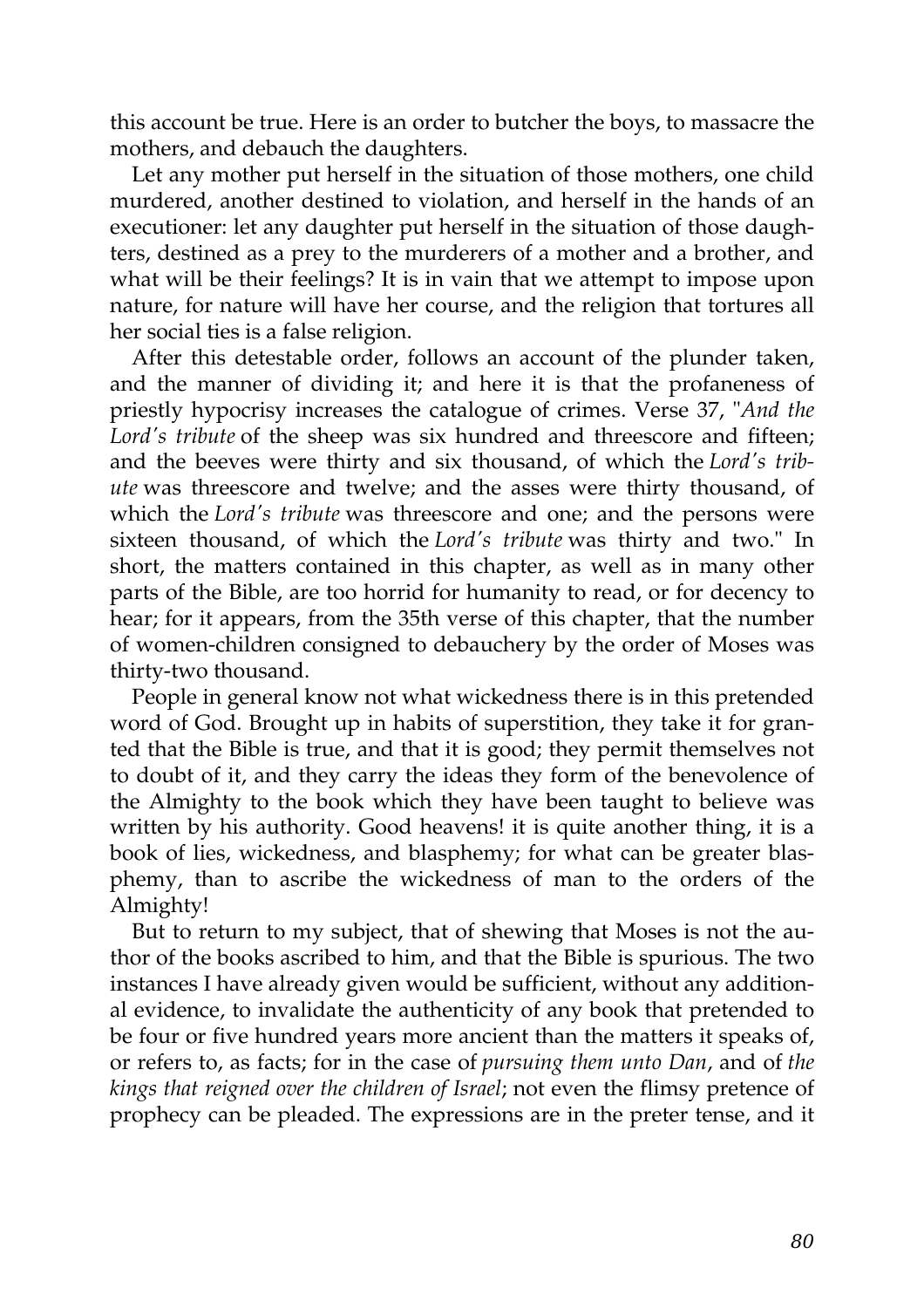would be downright idiotism to say that a man could prophecy in the preter tense.

But there are many other passages scattered throughout those books that unite in the same point of evidence. It is said in Exodus, (another of the books ascribed to Moses,) xvi. 35: "And the children of Israel did eat manna *until they came to a land inhabited*; they did eat manna *until they came unto the borders of the land of Canaan.*"

Whether the children of Israel ate manna or not, or what manna was, or whether it was anything more than a kind of fungus or small mushroom, or other vegetable substance common to that part of the country, makes no part of my argument; all that I mean to show is, that it is not Moses that could write this account, because the account extends itself beyond the life time of Moses. Moses, according to the Bible, (but it is such a book of lies and contradictions there is no knowing which part to believe, or whether any) died in the wilderness, and never came upon the borders of the land of Canaan; and consequently, it could not be he that said what the children of Israel did, or what they ate when they came there. This account of eating manna, which they tell us was written by Moses, extends itself to the time of Joshua, the successor of Moses, as appears by the account given in the book of Joshua, after the children of Israel had passed the river Jordan, and came into the borders of the land of Canaan. Joshua, v. 12: "*And the manna ceased on the morrow, after they had eaten of the old corn of the land; neither had the children of Israel manna any more, but they did eat of the fruit of the land of Canaan that year.*"

But a more remarkable instance than this occurs in Deuteronomy; which, while it shows that Moses could not be the writer of that book, shows also the fabulous notions that prevailed at that time about giants. In Deuteronomy iii. 11, among the conquests said to be made by Moses, is an account of the taking of Og, king of Bashan: "For only Og, king of Bashan, remained of the race of giants; behold, his bedstead was a bedstead of iron; is it not in Rabbath of the children of Ammon? nine cubits was the length thereof, and four cubits the breadth of it, after the cubit of a man." A cubit is 1 foot 9 888/1000 inches; the length therefore of the bed was 16 feet 4 inches, and the breadth 7 feet 4 inches: thus much for this giant's bed. Now for the historical part, which, though the evidence is not so direct and positive as in the former cases, is nevertheless very presumable and corroborating evidence, and is better than the *best* evidence on the contrary side.

The writer, by way of proving the existence of this giant, refers to his bed, as an *ancient relick*, and says, is it not in Rabbath (or Rabbah) of the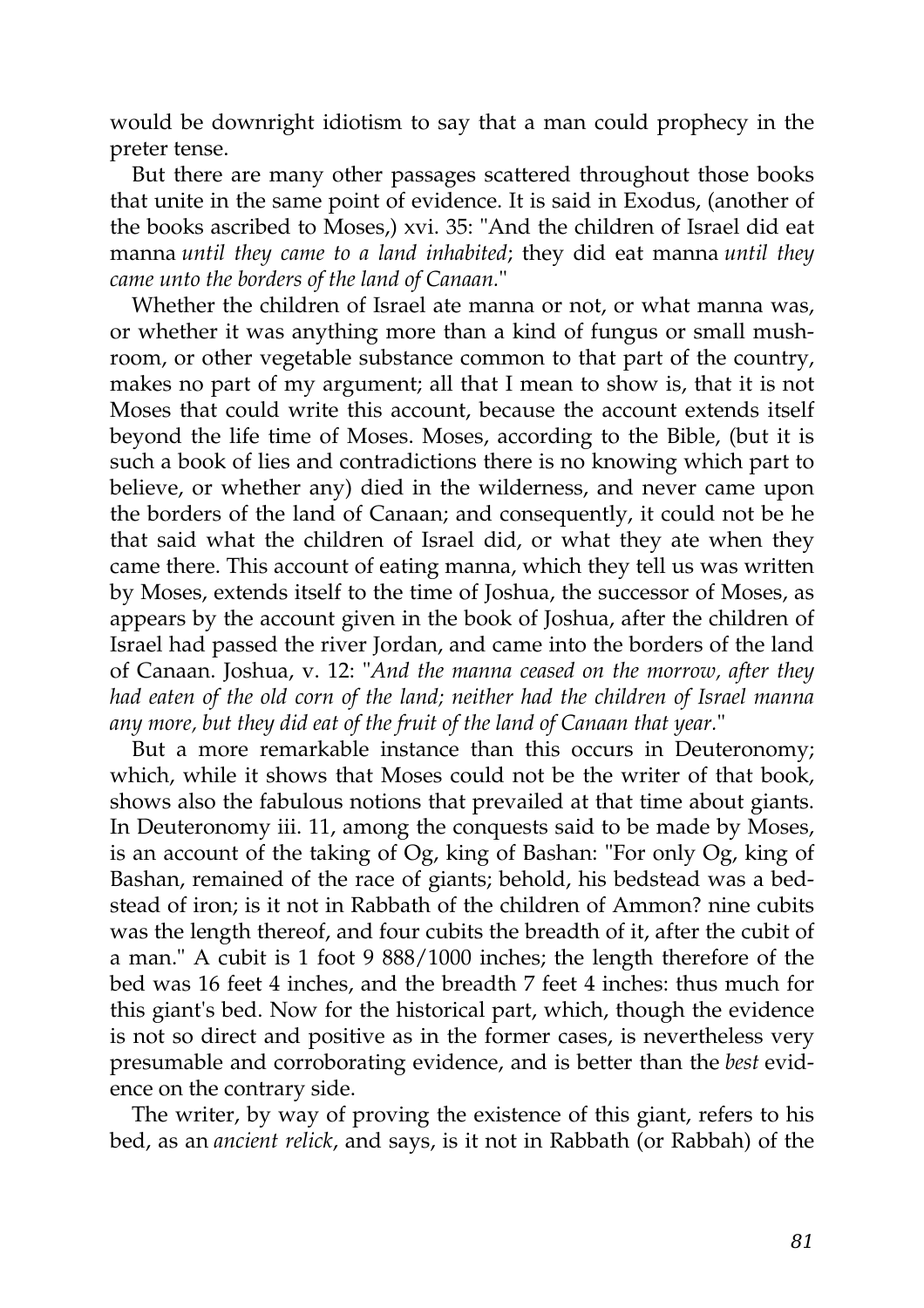children of Ammon? meaning that it is; for such is frequently the bible method of affirming a thing. But it could not be Moses that said this, because Moses could know nothing about Rabbah, nor of what was in it. Rabbah was not a city belonging to this giant king, nor was it one of the cities that Moses took. The knowledge therefore that this bed was at Rabbah, and of the particulars of its dimensions, must be referred to the time when Rabbah was taken, and this was not till four hundred years after the death of Moses; for which, see 2 Sam. xii. 26: "And Joab [David's general] fought against *Rabbah of the children of Ammon*, and took the royal city," etc.

As I am not undertaking to point out all the contradictions in time, place, and circumstance that abound in the books ascribed to Moses, and which prove to demonstration that those books could not be written by Moses, nor in the time of Moses, I proceed to the book of Joshua, and to shew that Joshua is not the author of that book, and that it is anonymous and without authority. The evidence I shall produce is contained in the book itself: I will not go out of the Bible for proof against the supposed authenticity of the Bible. False testimony is always good against itself.

Joshua, according to Joshua i., was the immediate successor of Moses; he was, moreover, a military man, which Moses was not; and he continued as chief of the people of Israel twenty-five years; that is, from the time that Moses died, which, according to the Bible chronology, was B.C. 1451, until B.C. 1426, when, according to the same chronology, Joshua died. If, therefore, we find in this book, said to have been written by Joshua, references to *facts done* after the death of Joshua, it is evidence that Joshua could not be the author; and also that the book could not have been written till after the time of the latest fact which it records. As to the character of the book, it is horrid; it is a military history of rapine and murder, as savage and brutal as those recorded of his predecessor in villainy and hypocrisy, Moses; and the blasphemy consists, as in the former books, in ascribing those deeds to the orders of the Almighty.

In the first place, the book of Joshua, as is the case in the preceding books, is written in the third person; it is the historian of Joshua that speaks, for it would have been absurd and vainglorious that Joshua should say of himself, as is said of him in the last verse of the sixth chapter, that "*his fame was noised throughout all the country.*"-—I now come more immediately to the proof.

In Joshua xxiv. 31, it is said "And Israel served the Lord all the days of Joshua, and *all the days of the elders that over-lived Joshua*." Now, in the name of common sense, can it be Joshua that relates what people had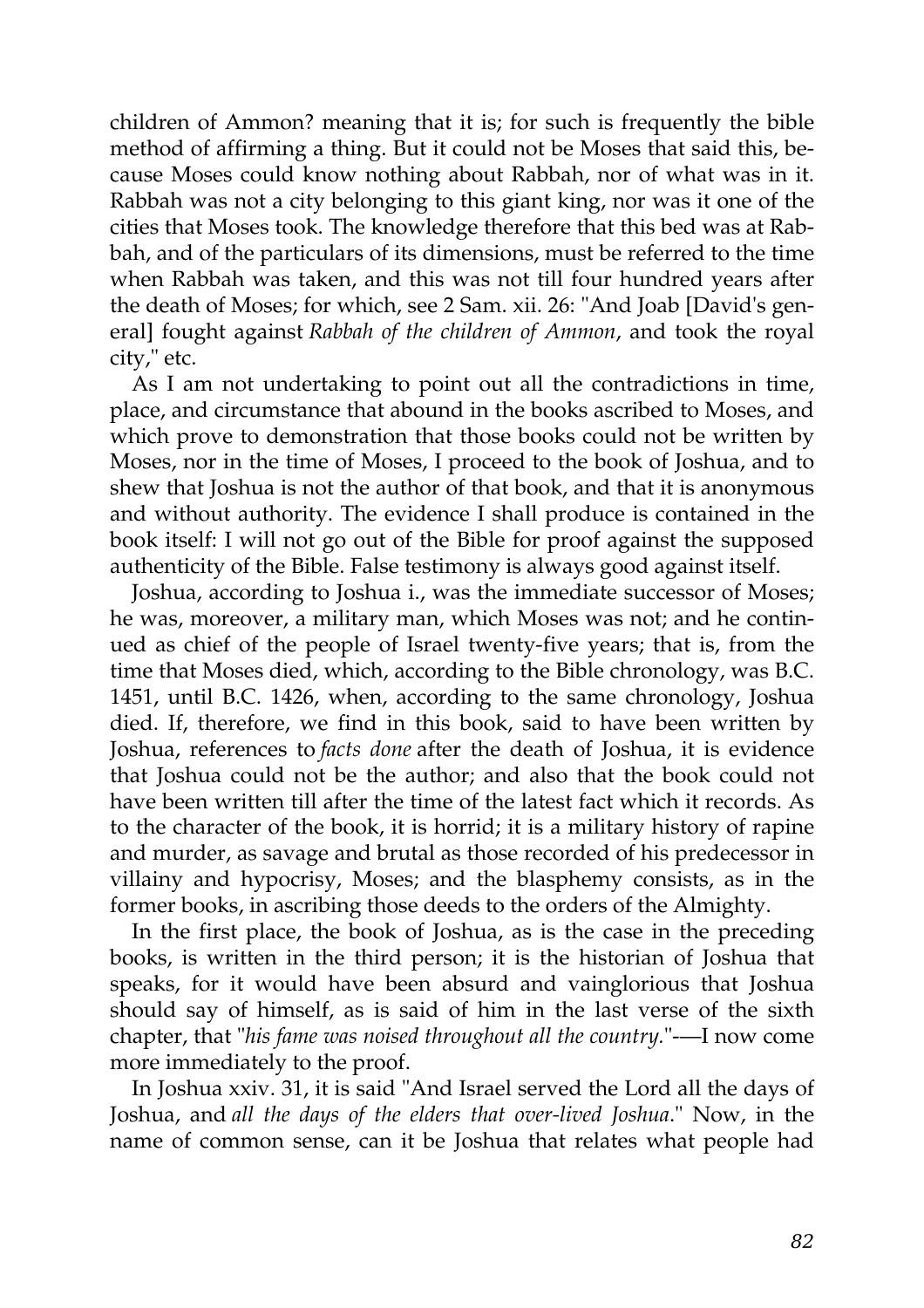done after he was dead? This account must not only have been written by some historian that lived after Joshua, but that lived also after the elders that out-lived Joshua.

There are several passages of a general meaning with respect to time, scattered throughout the book of Joshua, that carries the time in which the book was written to a distance from the time of Joshua, but without marking by exclusion any particular time, as in the passage above quoted. In that passage, the time that intervened between the death of Joshua and the death of the elders is excluded descriptively and absolutely, and the evidence substantiates that the book could not have been written till after the death of the last.

But though the passages to which I allude, and which I am going to quote, do not designate any particular time by exclusion, they imply a time far more distant from the days of Joshua than is contained between the death of Joshua and the death of the elders. Such is the passage, x. 14, where, after giving an account that the sun stood still upon Gibeon, and the moon in the valley of Ajalon, at the command of Joshua, (a tale only fit to amuse children)<sup>[24](http://en.wikisource.org/wiki/The_Age_of_Reason/Part_II/Chapter_I#cite_note-2)</sup> the passage says: "And there was no day like that, before it, nor *after it*, that the Lord hearkened to the voice of a man."

The time implied by the expression *after it*, that is, after that day, being put in comparison with all the time that passed *before it*, must, in order to give any expressive signification to the passage, mean a *great length of time*:-—for example, it would have been ridiculous to have said so the

[<sup>24.</sup>T](http://en.wikisource.org/wiki/The_Age_of_Reason/Part_II/Chapter_I#cite_note-2)his tale of the sun standing still upon Mount Gibeon, and the moon in the valley [of Ajalon, is one of those fables that detects itself. Such a circumstance could not have](http://en.wikisource.org/wiki/The_Age_of_Reason/Part_II/Chapter_I#cite_note-2) happened without being known all over the world. One half would have wondered why the sun did not rise, and the other why it did not set; and the tradition of it would be universal; whereas there is not a nation in the world that knows anything about it. But why must the moon stand still? What occasion could there be for moonlight in the daytime, and that too whilst the sun shined? As a poetical figure, the whole is well enough; it is akin to that in the song of Deborah and Barak, The stars in their courses fought against Sisera; but it is inferior to the figurative declaration of Mahomet to the persons who came to expostulate with him on his goings on, Wert thou, said he, to come to me with the sun in thy right hand and the moon in thy left, it should not alter my career. For Joshua to have exceeded Mahomet, he should have put the sun and moon, one in each pocket, and carried them as Guy Faux carried his dark lanthorn, and taken them out to shine as he might happen to want them. The sublime and the ridiculous are often so nearly related that it is difficult to class them separately. One step above the sublime makes the ridiculous, and one step above the ridiculous makes the sublime again; the account, however, abstracted from the poetical fancy, shews the ignorance of Joshua, for he should have commanded the earth to have stood still.-—Author.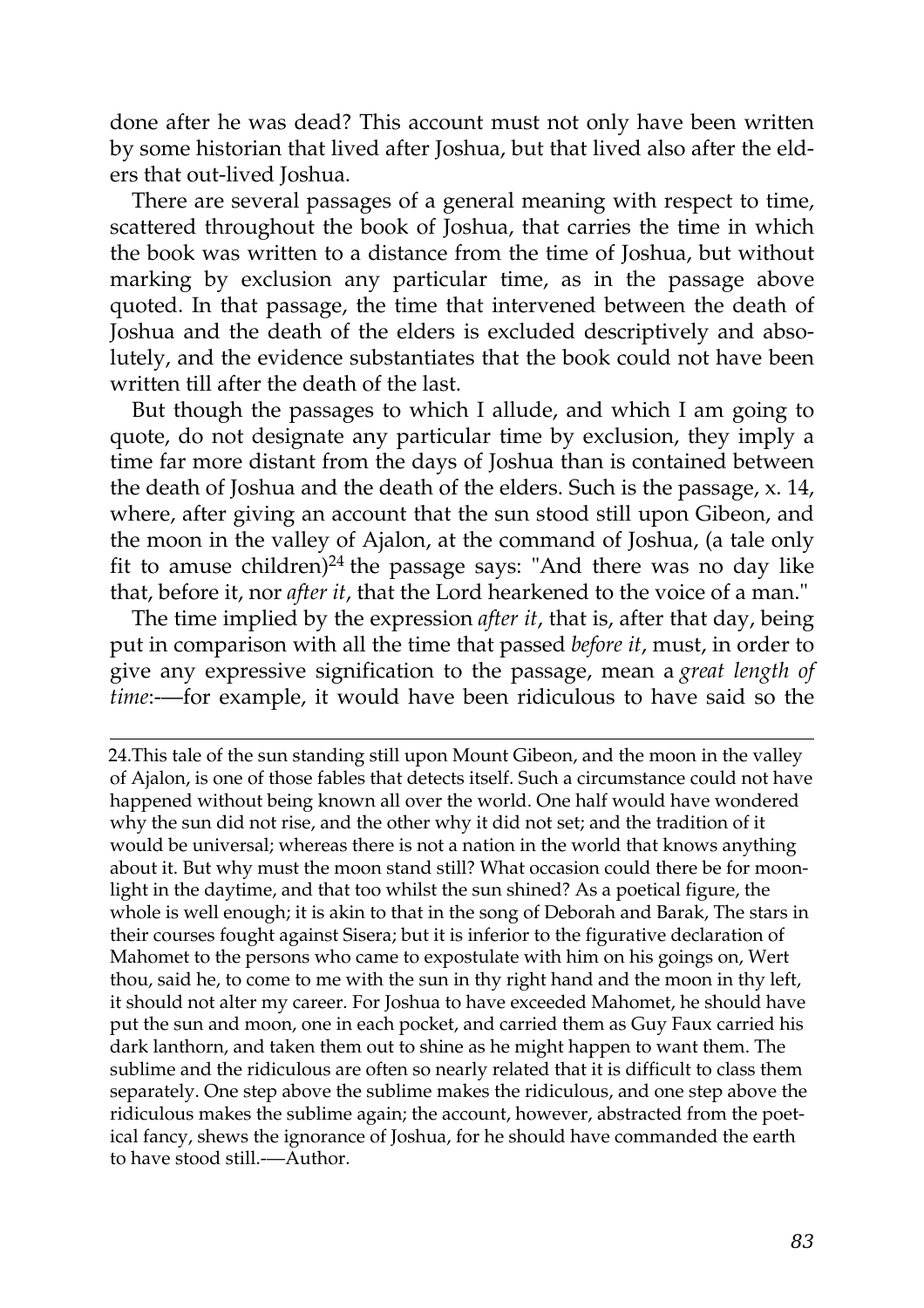next day, or the next week, or the next month, or the next year; to give therefore meaning to the passage, comparative with the wonder it relates, and the prior time it alludes to, it must mean centuries of years; less however than one would be trifling, and less than two would be barely admissible.

A distant, but general time is also expressed in chapter viii.; where, after giving an account of the taking the city of Ai, it is said, ver. 28th, "And Joshua burned Ai, and made it an heap for ever, a desolation *unto this day*;" and again, ver. 29, where speaking of the king of Ai, whom Joshua had hanged, and buried at the entering of the gate, it is said, "And he raised thereon a great heap of stones, which remaineth *unto this day,*" that is, unto the day or time in which the writer of the book of Joshua lived. And again, in chapter x. where, after speaking of the five kings whom Joshua had hanged on five trees, and then thrown in a cave, it is said, "And he laid great stones on the cave's mouth, which remain unto this very day."

In enumerating the several exploits of Joshua, and of the tribes, and of the places which they conquered or attempted, it is said, xv. 63, "As for the Jebusites, the inhabitants of Jerusalem, the children of Judah could not drive them out; but the Jebusites dwell with the children of Judah at Jerusalem *unto this day*." The question upon this passage is, At what time did the Jebusites and the children of Judah dwell together at Jerusalem? As this matter occurs again in Judges i. I shall reserve my observations till I come to that part.

Having thus shewn from the book of Joshua itself, without any auxiliary evidence whatever, that Joshua is not the author of that book, and that it is anonymous, and consequently without authority, I proceed, as before-mentioned, to the book of Judges.

The book of Judges is anonymous on the face of it; and, therefore, even the pretence is wanting to call it the word of God; it has not so much as a nominal voucher; it is altogether fatherless.

This book begins with the same expression as the book of Joshua. That of Joshua begins, chap i. 1, *Now after the death of Moses*, etc., and this of the Judges begins, *Now after the death of Joshua*, etc. This, and the similarity of stile between the two books, indicate that they are the work of the same author; but who he was, is altogether unknown; the only point that the book proves is that the author lived long after the time of Joshua; for though it begins as if it followed immediately after his death, the second chapter is an epitome or abstract of the whole book, which, according to the Bible chronology, extends its history through a space of 306 years;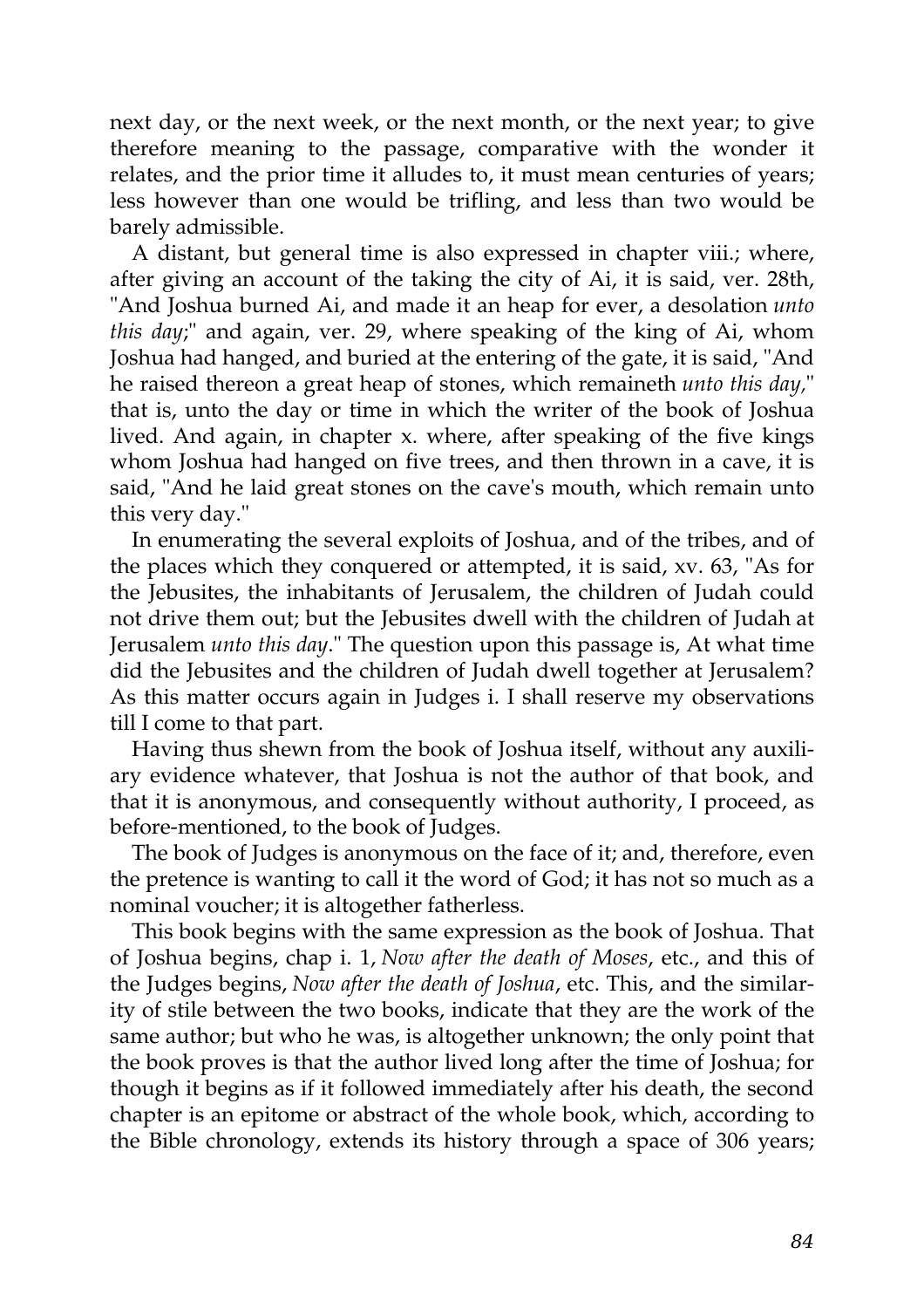that is, from the death of Joshua, B.C. 1426 to the death of Samson, B.C. 1120, and only 25 years before Saul went *to seek his father's asses, and was made king*. But there is good reason to believe, that it was not written till the time of David, at least, and that the book of Joshua was not written before the same time.

In Judges i., the writer, after announcing the death of Joshua, proceeds to tell what happened between the children of Judah and the native inhabitants of the land of Canaan. In this statement the writer, having abruptly mentioned Jerusalem in the 7th verse, says immediately after, in the 8th verse, by way of explanation, "Now the children of Judah *had* fought against Jerusalem, and *taken* it;" consequently this book could not have been written before Jerusalem had been taken. The reader will recollect the quotation I have just before made from Joshua xv. 63, where it said that *the Jebusites dwell with the children of Judah at Jerusalem at this day*; meaning the time when the book of Joshua was written.

The evidence I have already produced to prove that the books I have hitherto treated of were not written by the persons to whom they are ascribed, nor till many years after their death, if such persons ever lived, is already so abundant, that I can afford to admit this passage with less weight than I am entitled to draw from it. For the case is, that so far as the Bible can be credited as an history, the city of Jerusalem was not taken till the time of David; and consequently, that the book of Joshua, and of Judges, were not written till after the commencement of the reign of David, which was 370 years after the death of Joshua.

The name of the city that was afterward called Jerusalem was originally Jebus, or Jebusi, and was the capital of the Jebusites. The account of David's taking this city is given in 2 Samuel, v. 4, etc.; also in 1 Chron. xiv. 4, etc. There is no mention in any part of the Bible that it was ever taken before, nor any account that favours such an opinion. It is not said, either in Samuel or in Chronicles, that they "utterly destroyed men, women and children, that they left not a soul to breathe," as is said of their other conquests; and the silence here observed implies that it was taken by capitulation; and that the Jebusites, the native inhabitants, continued to live in the place after it was taken. The account therefore, given in Joshua, that "the Jebusites dwell with the children of Judah" at Jerusalem at this day, corresponds to no other time than after taking the city by David.

Having now shown that every book in the Bible, from Genesis to Judges, is without authenticity, I come to the book of Ruth, an idle, bungling story, foolishly told, nobody knows by whom, about a strolling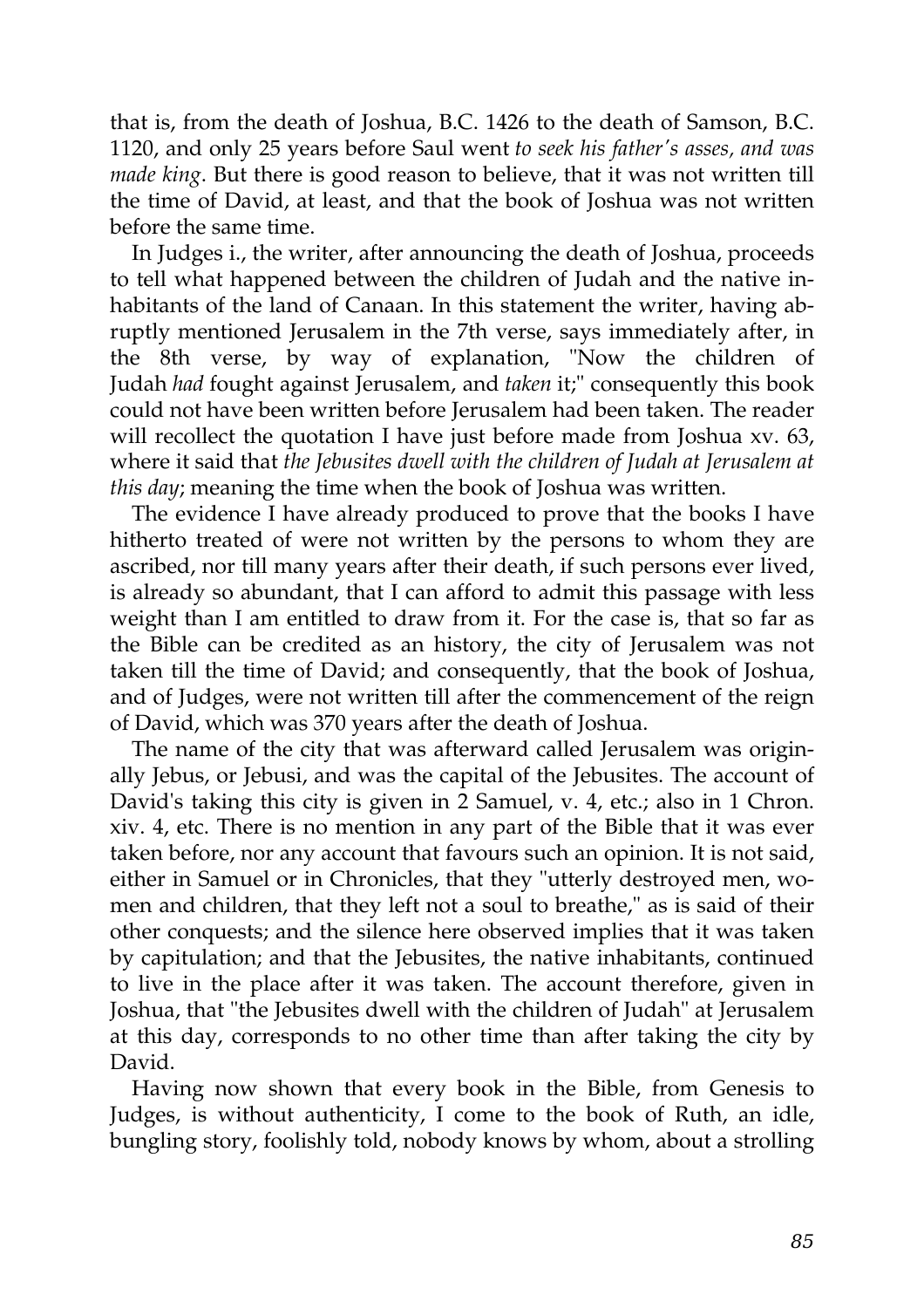country-girl creeping slily to bed to her cousin Boaz.[25](http://en.wikisource.org/wiki/The_Age_of_Reason/Part_II/Chapter_I#cite_note-3) Pretty stuff indeed to be called the word of God. It is, however, one of the best books in the Bible, for it is free from murder and rapine.

I come next to the two books of Samuel, and to shew that those books were not written by Samuel, nor till a great length of time after the death of Samuel; and that they are, like all the former books, anonymous, and without authority.

To be convinced that these books have been written much later than the time of Samuel, and consequently not by him, it is only necessary to read the account which the writer gives of Saul going to seek his father's asses, and of his interview with Samuel, of whom Saul went to enquire about those lost asses, as foolish people now-a-days go to a conjuror to enquire after lost things.

The writer, in relating this story of Saul, Samuel, and the asses, does not tell it as a thing that had just then happened, but *as an ancient story in the time this writer lived*; for he tells it in the language or terms used at the time that *Samuel* lived, which obliges the writer to explain the story in the terms or language used in the time the *writer* lived.

Samuel, in the account given of him in the first of those books, chap. ix. 13 called *the seer*; and it is by this term that Saul enquires after him, ver. 11, "And as they [Saul and his servant] went up the hill to the city, they found young maidens going out to draw water; and they said unto them, *Is the seer here?*" Saul then went according to the direction of these maidens, and met Samuel without knowing him, and said unto him, ver. 18, "Tell me, I pray thee, where the *seer's house is?* and Samuel answered Saul, and said, *I am the seer.*"

As the writer of the book of Samuel relates these questions and answers, in the language or manner of speaking used in the time they are said to have been spoken, and as that manner of speaking was out of use when this author wrote, he found it necessary, in order to make the story understood, to explain the terms in which these questions and answers are spoken; and he does this in the 9th verse, where he says, "*Beforetime* in Israel, when a man went to enquire of God, thus he spake, Come let us go to the seer; for he that is now called a prophet, was*beforetime* called a seer." This proves, as I have before said, that this story of Saul, Samuel, and the asses, was an ancient story at the time the book of Samuel was written, and consequently that Samuel did not write it, and that the book is without authenticity,

[<sup>25.</sup>The text of Ruth does not imply the unpleasant sense Paine's words are likely to](http://en.wikisource.org/wiki/The_Age_of_Reason/Part_II/Chapter_I#cite_note-3) convey.-—Editor.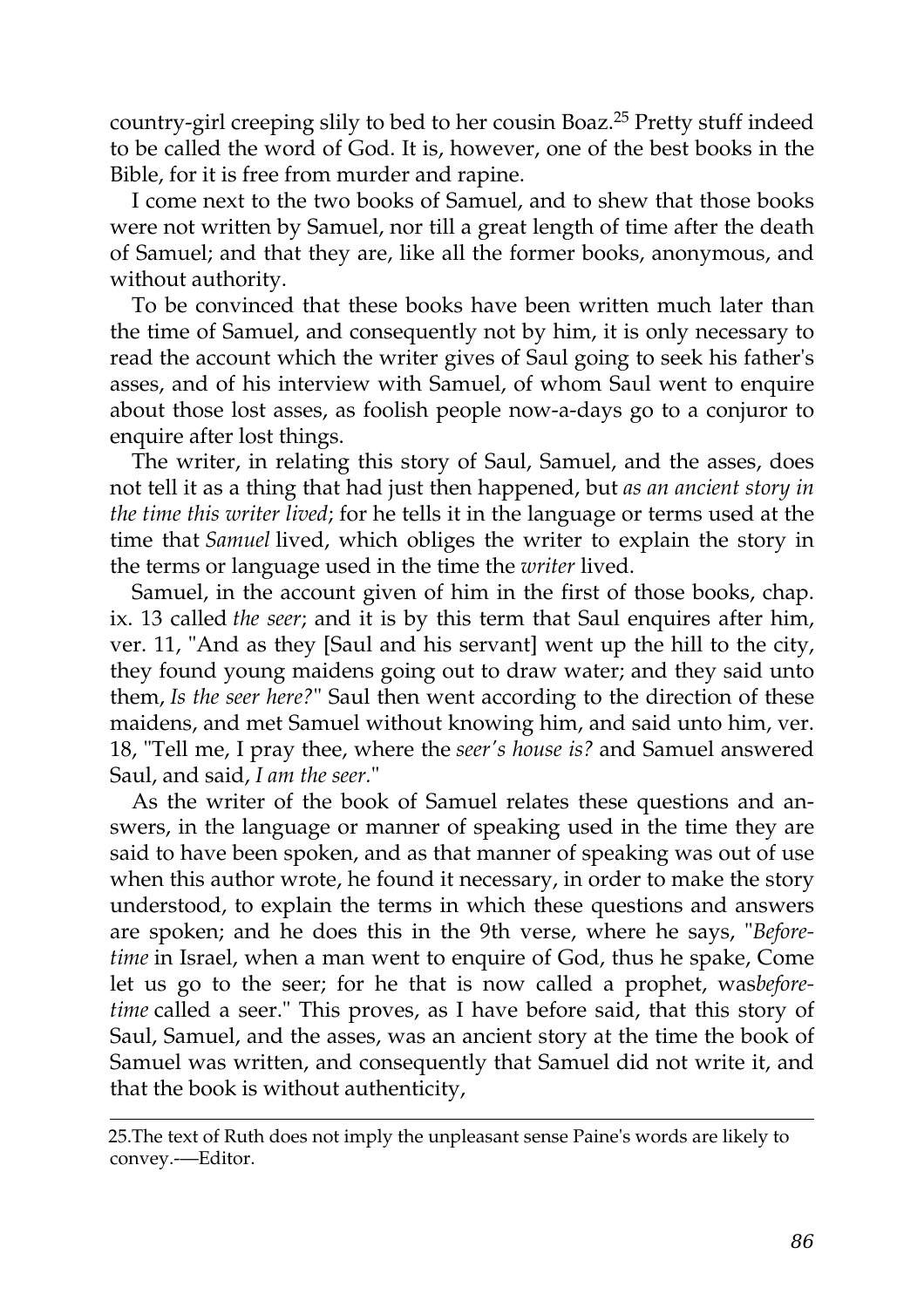But if we go further into those books the evidence is still more positive that Samuel is not the writer of them; for they relate things that did not happen till several years after the death of Samuel. Samuel died before Saul; for i Samuel, xxviii. tells, that Saul and the witch of Endor conjured Samuel up after he was dead; yet the history of matters contained in those books is extended through the remaining part of Saul's life, and to the latter end of the life of David, who succeded Saul. The account of the death and burial of Samuel (a thing which he could not write himself) is related in i Samuel xxv.; and the chronology affixed to this chapter makes this to be B.C. 1060; yet the history of this *first*book is brought down to B.C. 1056, that is, to the death of Saul, which was not till four years after the death of Samuel.

The second book of Samuel begins with an account of things that did not happen till four years after Samuel was dead; for it begins with the reign of David, who succeeded Saul, and it goes on to the end of David's reign, which was forty-three years after the death of Samuel; and, therefore, the books are in themselves positive evidence that they were not written by Samuel.

I have now gone through all the books in the first part of the Bible, to which the names of persons are affixed, as being the authors of those books, and which the church, styling itself the Christian church, have imposed upon the world as the writings of Moses, Joshua and Samuel; and I have detected and proved the falsehood of this imposition.—-And now ye priests, of every description, who have preached and written against the former part of the *Age of Reason,* what have ye to say? Will ye with all this mass of evidence against you, and staring you in the face, still have the assurance to march into your pulpits, and continue to impose these books on your congregations, as the works of *inspired penmen* and the word of God? when it is as evident as demonstration can make truth appear, that the persons who ye say are the authors, are*not* the authors, and that ye know not who the authors are. What shadow of pretence have ye now to produce for continuing the blasphemous fraud? What have ye still to offer against the pure and moral religion of deism, in support of your system of falsehood, idolatry, and pretended revelation? Had the cruel and murdering orders, with which the Bible is filled, and the numberless torturing executions of men, women, and children, in consequence of those orders, been ascribed to some friend, whose memory you revered, you would have glowed with satisfaction at detecting the falsehood of the charge, and gloried in defending his injured fame. It is because ye are sunk in the cruelty of superstition, or feel no interest in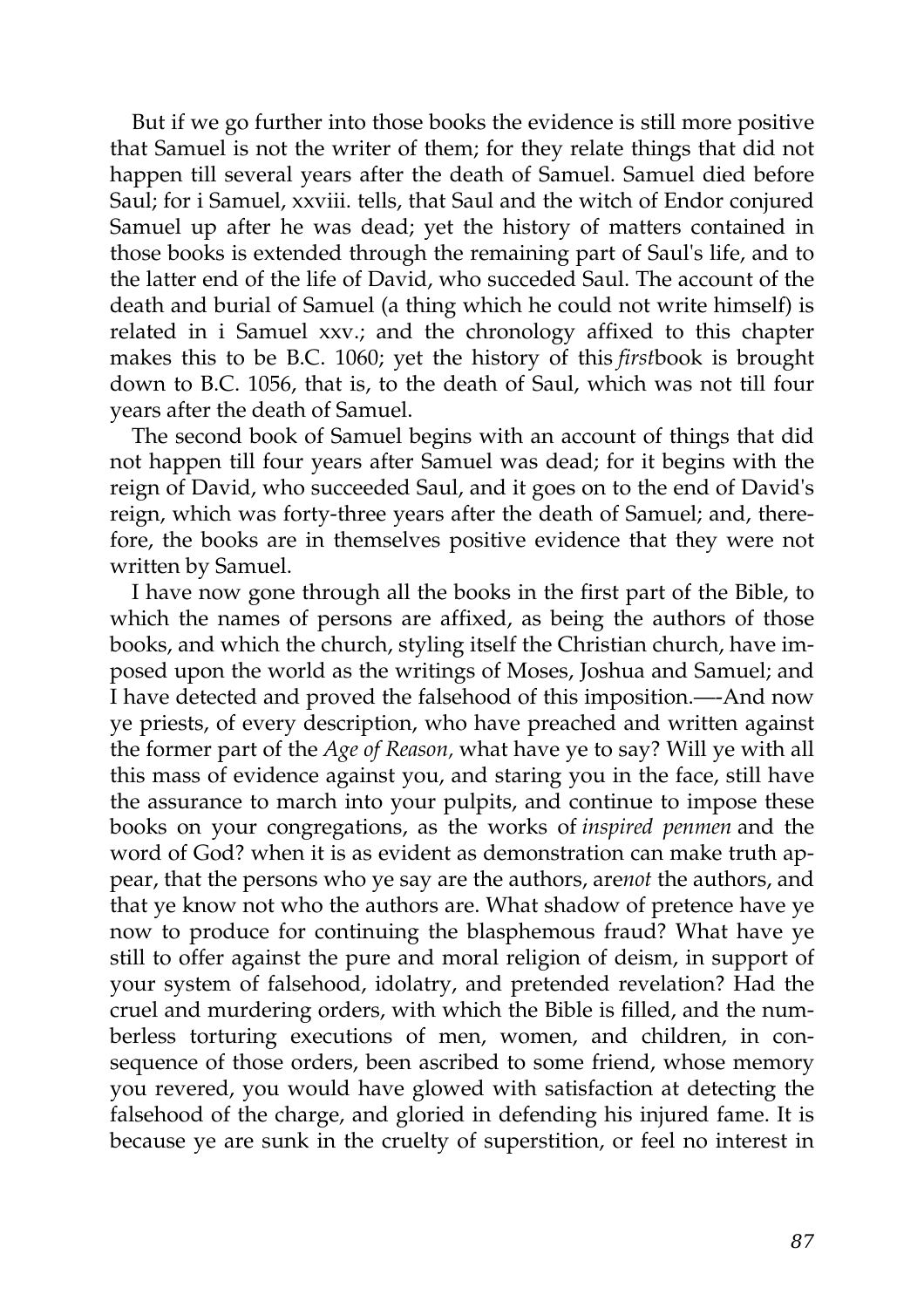the honour of your Creator, that ye listen to the horrid tales of the Bible, or hear them with callous indifference. The evidence I have produced, and shall still produce in the course of this work, to prove that the Bible is without authority, will, whilst it wounds the stubbornness of a priest, relieve and tranquillize the minds of millions: it will free them from all those hard thoughts of the Almighty which priestcraft and the Bible had infused into their minds, and which stood in everlasting opposition to all their ideas of his moral justice and benevolence.

I come now to the two books of Kings, and the two books of Chronicles.-—Those books are altogether historical, and are chiefly confined to the lives and actions of the Jewish kings, who in general were a parcel of rascals: but these are matters with which we have no more concern than we have with the Roman emperors, or Homer's account of the Trojan war. Besides which, as those books are anonymous, and as we know nothing of the writer, or of his character, it is impossible for us to know what degree of credit to give to the matters related therein. Like all other ancient histories, they appear to be a jumble of fable and of fact, and of probable and of improbable things, but which distance of time and place, and change of circumstances in the world, have rendered obsolete and uninteresting.

The chief use I shall make of those books will be that of comparing them with each other, and with other parts of the Bible, to show the confusion, contradiction, and cruelty in this pretended word of God.

The first book of Kings begins with the reign of Solomon, which, according to the Bible chronology, was B.C. 1015; and the second book ends B.C. 588, being a little after the reign of Zedekiah, whom Nebuchadnezzar, after taking Jerusalem and conquering the Jews, carried captive to Babylon. The two books include a space of 427 years.

The two books of Chronicles are an history of the same times, and in general of the same persons, by another author; for it would be absurd to suppose that the same author wrote the history twice over. The first book of Chronicles (after giving the genealogy from Adam to Saul, which takes up the first nine chapters) begins with the reign of David; and the last book ends, as in the last book of Kings, soon after the reign of Zedekiah, about B.C. 588. The last two verses of the last chapter bring the history 52 years more forward, that is, to 536. But these verses do not belong to the book, as I shall show when I come to speak of the book of Ezra.

The two books of Kings, besides the history of Saul, David, and Solomon, who reigned over *all* Israel, contain an abstract of the lives of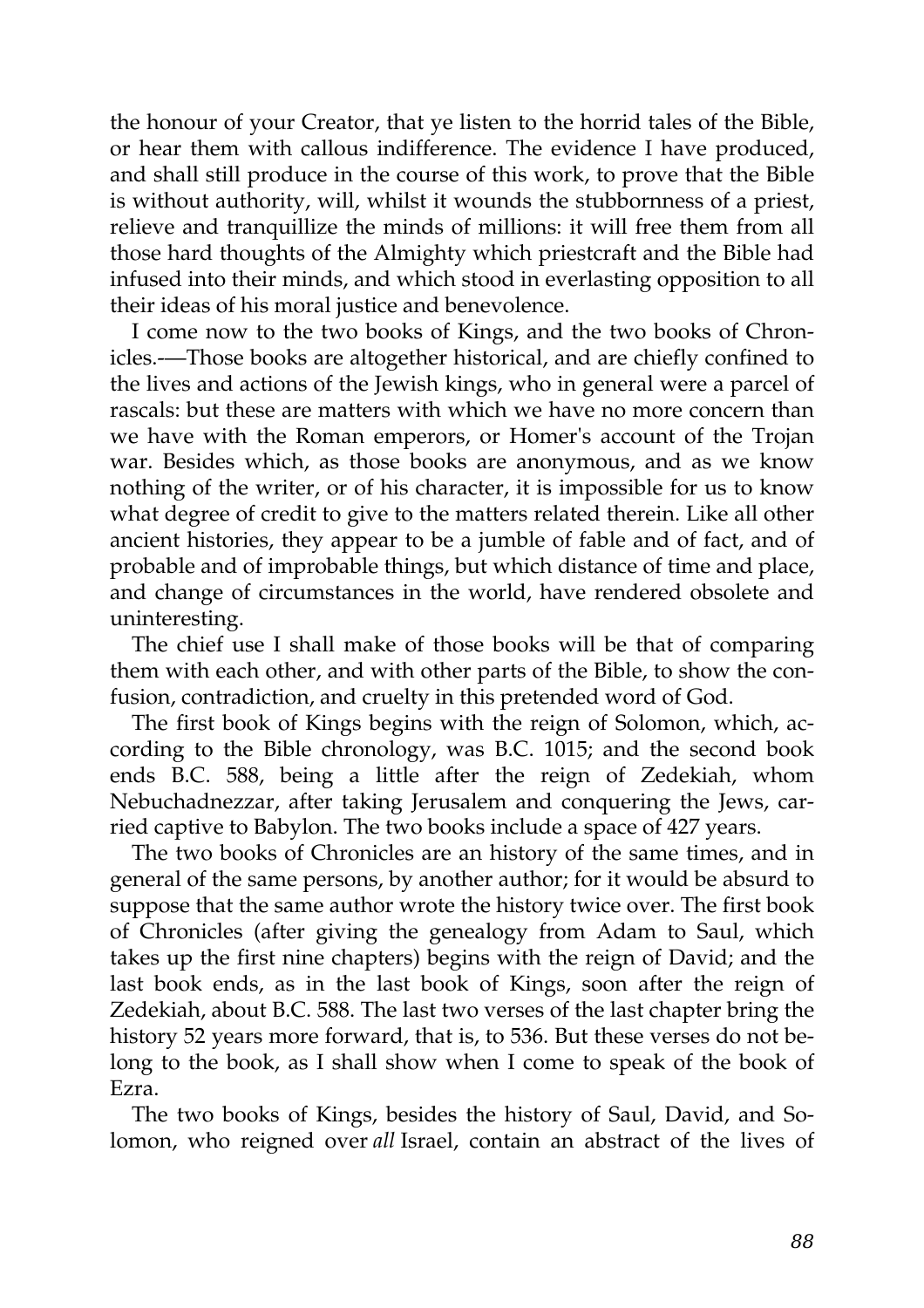seventeen kings, and one queen, who are stiled kings of Judah; and of nineteen, who are stiled kings of Israel; for the Jewish nation, immediately on the death of Solomon, split into two parties, who chose separate kings, and who carried on most rancorous wars against each other.

These two books are little more than a history of assassinations, treachery, and wars. The cruelties that the Jews had accustomed themselves to practise on the Canaanites, whose country they had savagely invaded, under a pretended gift from God, they afterwards practised as furiously on each other. Scarcely half their kings died a natural death, and in some instances whole families were destroyed to secure possession to the successor, who, after a few years, and sometimes only a few months, or less, shared the same fate. In 2 Kings x., an account is given of two baskets full of children's heads, seventy in number, being exposed at the entrance of the city; they were the children of Ahab, and were murdered by the orders of Jehu, whom Elisha, the pretended man of God, had anointed to be king over Israel, on purpose to commit this bloody deed, and assassinate his predecessor. And in the account of the reign of Menahem, one of the kings of Israel who had murdered Shallum, who had reigned but one month, it is said, 2 Kings xv. 16, that Menahem smote the city of Tiphsah, because they opened not the city to him, and *all the women therein that were with child he ripped up*.

Could we permit ourselves to suppose that the Almighty would distinguish any nation of people by the name of *his chosen people*, we must suppose that people to have been an example to all the rest of the world of the purest piety and humanity, and not such a nation of ruffians and cut-throats as the ancient Jews were,---- a people who, corrupted by and copying after such monsters and imposters as Moses and Aaron, Joshua, Samuel, and David, had distinguished themselves above all others on the face of the known earth for barbarity and wickedness. If we will not stubbornly shut our eyes and steel our hearts it is impossible not to see, in spite of all that long-established superstition imposes upon the mind, that the flattering appellation of *his chosen people* is no other than a Lie which the priests and leaders of the Jews had invented to cover the baseness of their own characters; and which Christian priests sometimes as corrupt, and often as cruel, have professed to believe.

The two books of Chronicles are a repetition of the same crimes; but the history is broken in several places, by the author leaving out the reign of some of their kings; and in this, as well as in that of Kings, there is such a frequent transition from kings of Judah to kings of Israel, and from kings of Israel to kings of Judah, that the narrative is obscure in the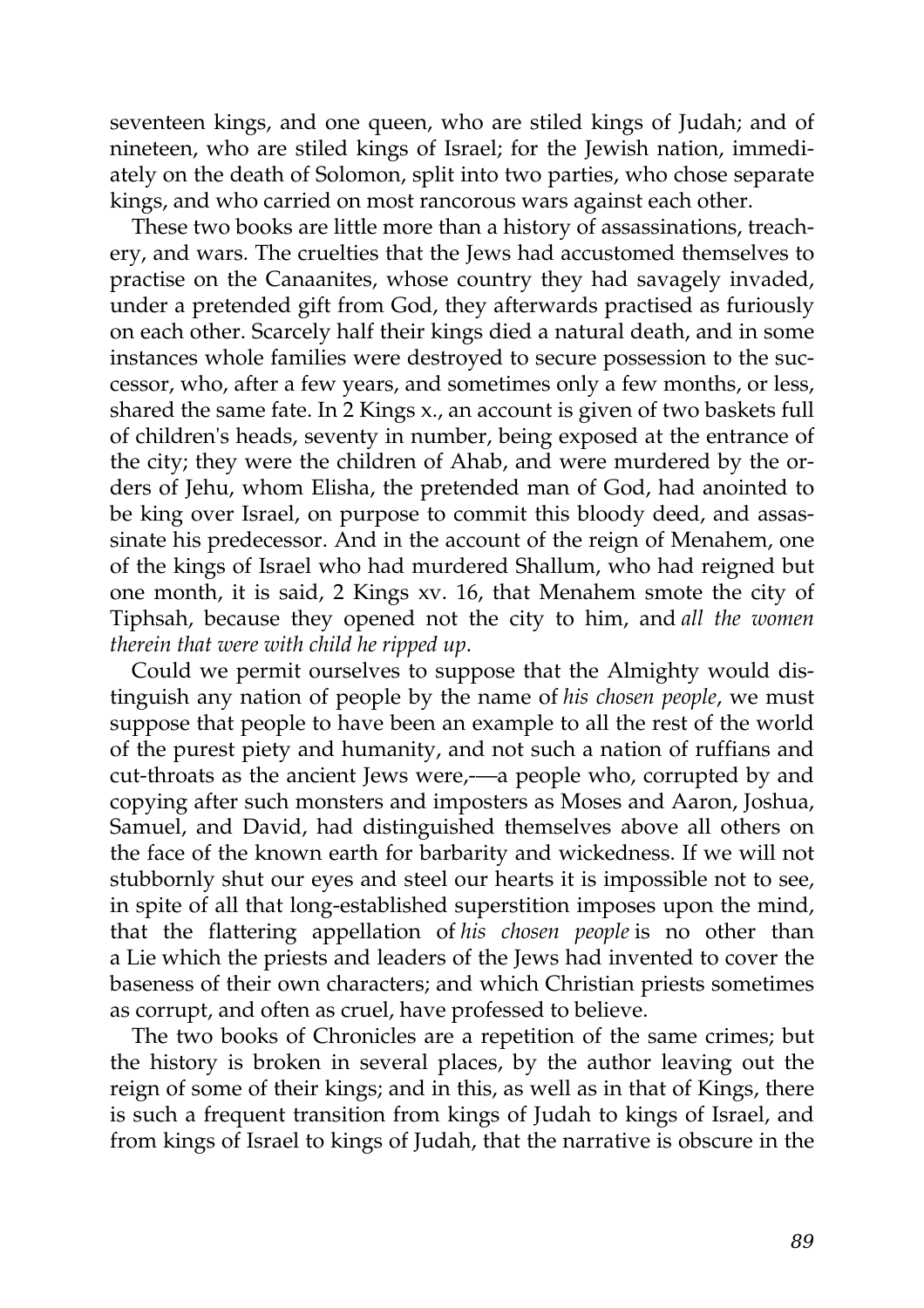reading. In the same book the history sometimes contradicts itself: for example, in 2 Kings, i. 17, we are told, but in rather ambiguous terms, that after the death of Ahaziah, king of Israel, Jehoram, or Joram, (who was of the house of Ahab), reigned in his stead in the *second year of* Jehoram, or Joram, son of Jehoshaphat, king of Judah; and in viii. 16, of the same book, it is said, "And in the *fifth year* of Joram, the son of Ahab, king of Israel, Jehoshaphat being then king of Judah, Jehoram, the son of Jehoshaphat king of judah, began to reign." That is, one chapter says Joram of Judah began to reign in the *second year* of Joram of Israel; and the other chapter says, that Joram of Israel began to reign in the *fifth year* of Joram of Judah.

Several of the most extraordinary matters related in one history, as having happened during the reign of such or such of their kings, are not to be found in the other, in relating the reign of the same king: for example, the two first rival kings, after the death of Solomon, were Rehoboam and Jeroboam; and in i Kings xii. and xiii. an account is given of Jeroboam making an offering of burnt incense, and that a man, who is there called a man of God, cried out against the altar (xiii. 2): "O altar, altar! thus saith the Lord: Behold, a child shall be born unto the house of David, Josiah by name, and upon thee shall he offer the priests of the high places that burn incense upon thee, and men's bones shall be burned upon thee." Verse 4: "And it came to pass, when king Jeroboam heard the saying of the man of God, which had cried against the altar in Bethel, that he put forth his hand from the altar, saying, *Lay hold on him*; and his hand which he put out against him *dried up, so that he could not pull it again to him.*"

One would think that such an extraordinary case as this, (which is spoken of as a judgement,) happening to the chief of one of the parties, and that at the first moment of the separation of the Israelites into two nations, would, if it had been true, have been recorded in both histories. But though men, in later times, have believed *all that the prophets have said unto them*, it does appear that those prophets, or historians, disbelieved each other: they knew each other too well.

A long account also is given in Kings about Elijah. It runs through several chapters, and concludes with telling, 2 Kings ii. 11, "And it came to pass, as they (Elijah and Elisha) still went on, and talked, that, behold, there appeared *a chariot of fire and horses of fire*, and parted them both asunder, and Elijah *went up by a whirlwind into heaven*." Hum! this the author of Chronicles, miraculous as the story is, makes no mention of, though he mentions Elijah by name; neither does he say anything of the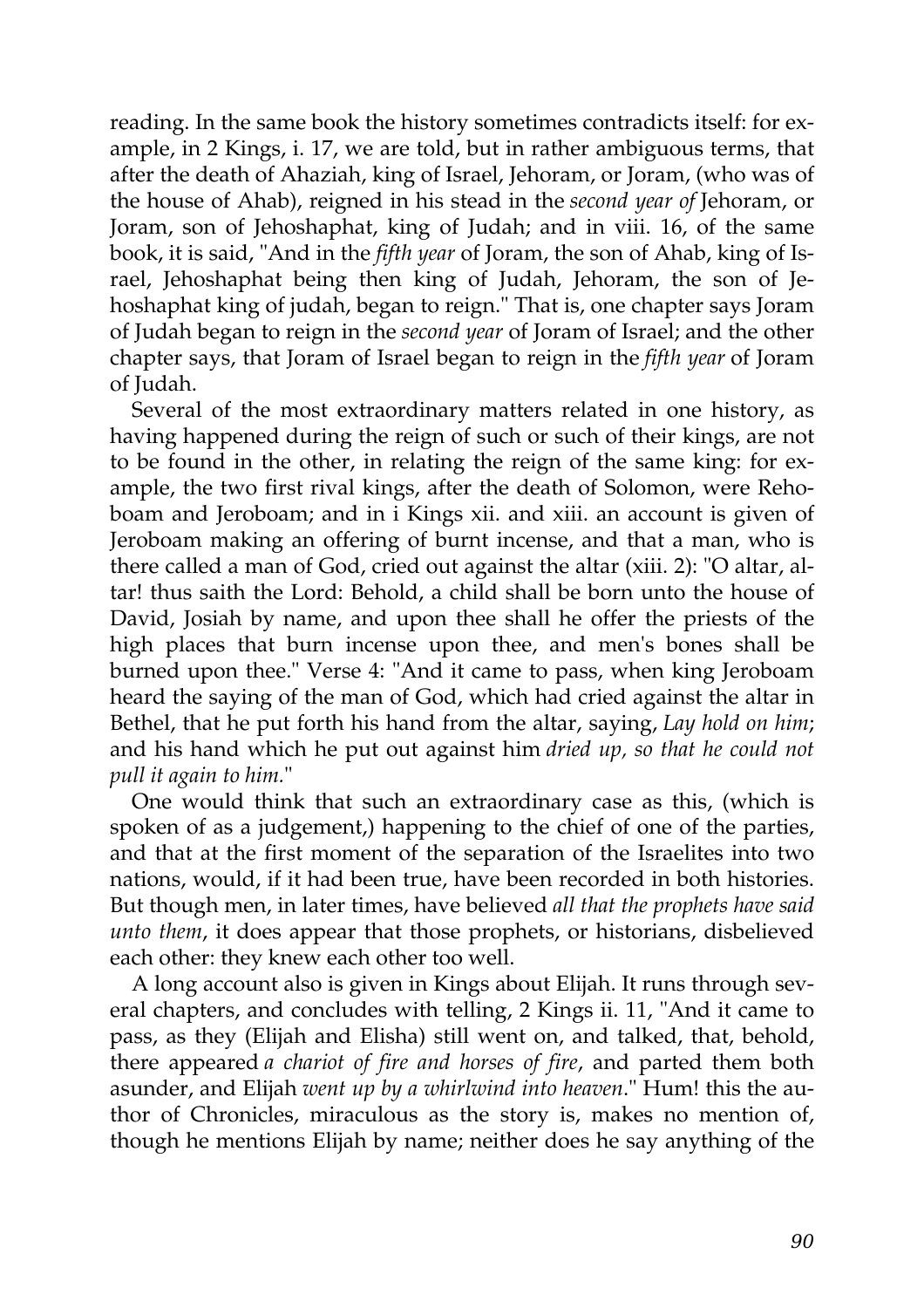story related in the second chapter of the same book of Kings, of a parcel of children calling Elisha *bald head*; and that this *man of God* (ver. 24) "turned back, and looked upon them, *and cursed them in the name of the Lord*; and there came forth two she-bears out of the wood, and tare forty and two children of them." He also passes over in silence the story told, 2 Kings xiii., that when they were burying a man in the sepulchre where Elisha had been buried, it happened that the dead man, as they were letting him down, (ver. 21) "touched the bones of Elisha, and he (the dead man) *revived, and stood up on his feet.*" The story does not tell us whether they buried the man, notwithstanding he revived and stood upon his feet, or drew him up again. Upon all these stories the writer of the Chronicles is as silent as any writer of the present day, who did not chuse to be accused of *lying*, or at least of romancing, would be about stories of the same kind.

But, however these two historians may differ from each other with respect to the tales related by either, they are silent alike with respect to those men styled prophets whose writings fill up the latter part of the Bible. Isaiah, who lived in the time of Hezekiah, is mentioned in Kings, and again in Chronicles, when these histories are speaking of that reign; but except in one or two instances at most, and those very slightly, none of the rest are so much as spoken of, or even their existence hinted at; though, according to the Bible chronology, they lived within the time those histories were written; and some of them long before. If those prophets, as they are called, were men of such importance in their day, as the compilers of the Bible, and priests and commentators have since represented them to be, how can it be accounted for that not one of those histories should say anything about them?

The history in the books of Kings and of Chronicles is brought forward, as I have already said, to the year B.C. 588; it will, therefore, be proper to examine which of these prophets lived before that period.

Here follows a table of all the prophets, with the times in which they lived before Christ, according to the chronology affixed to the first chapter of each of the books of the prophets; and also of the number of years they lived before the books of Kings and Chronicles were written:

Table of the Prophets, with the time in which they lived before Christ, and also before the books of Kings and Chronicles were written:

• **Name:** Isaiah

**Years before Christ:** 760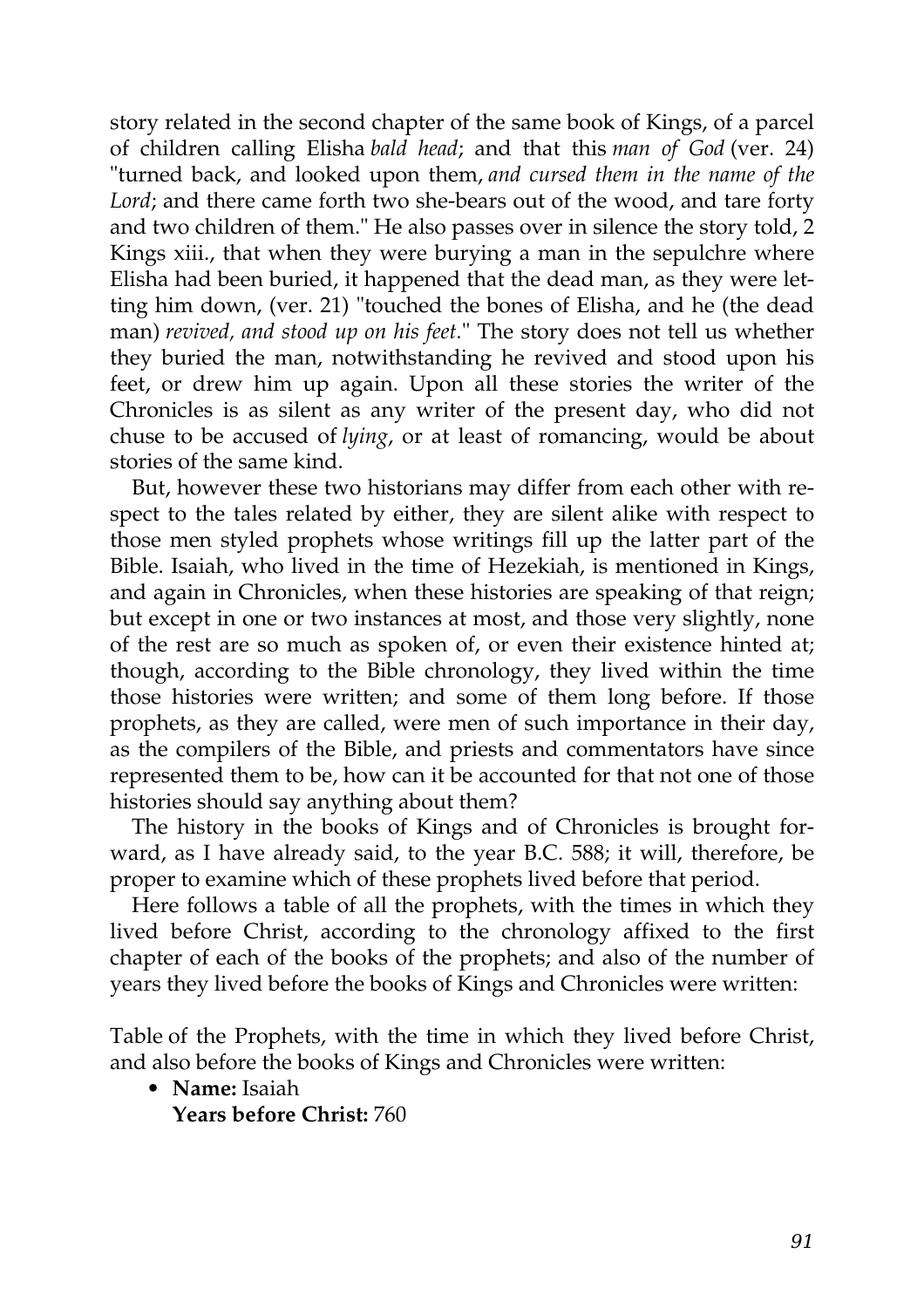**Years before Kings and Chronicles:** 172 **Observations:** mentioned. • **Name:** Jeremiah **Years before Christ:** 629 **Years before Kings and Chronicles:** 41 **Observations:** mentioned only in the last [two] chapters of Chronicles. • **Name:** Ezekiel **Years before Christ:** 595 **Years before Kings and Chronicles:** 7 **Observations:** not mentioned. • **Name:** Daniel **Years before Christ:** 607 **Years before Kings and Chronicles:** 19 **Observations:** not mentioned. • **Name:** Horsea **Years before Christ:** 785 **Years before Kings and Chronicles:** 97 **Observations:** not mentioned. • **Name:** Joel **Years before Christ:** 800 **Years before Kings and Chronicles:** 212 **Observations:** not mentioned. • **Name:** Amos **Years before Christ:** 789 **Years before Kings and Chronicles:** 199 **Observations:** not mentioned. • **Name:** Obadiah **Years before Christ:** 789 **Years before Kings and Chronicles:** 199 **Observations:** not mentioned. • **Name:** Jonah **Years before Christ:** 862 **Years before Kings and Chronicles:** 274 **Observations:** see the note.<sup>26</sup>

<sup>26.</sup>In 2 Kings xiv. 25, the name of Jonah is mentioned on account of the restoration of a tract of land by Jeroboam; but nothing further is said of him, nor is any allusion made to the book of Jonah, nor to his expedition to Nineveh, nor to his encounter with the whale.—Author.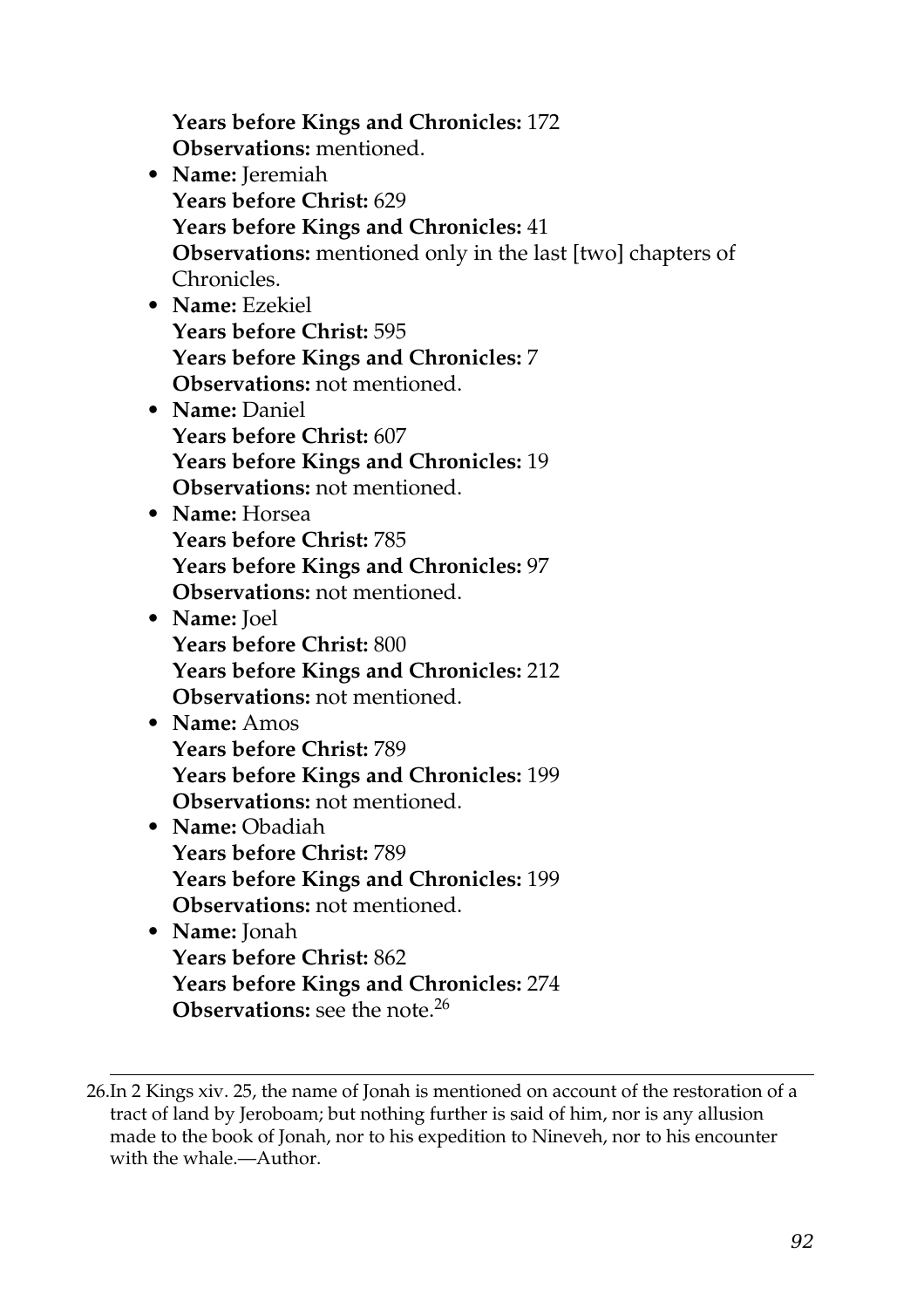• **Name:** Micah **Years before Christ:** 750 **Years before Kings and Chronicles:** 162 **Observations:** not mentioned.

- **Name:** Nahum **Years before Christ:** 713 **Years before Kings and Chronicles:** 125 **Observations:** not mentioned.
- **Name:** Habakkuk **Years before Christ:** 620 **Years before Kings and Chronicles:** 38 **Observations:** not mentioned.
- **Name:** Zephaniah **Years before Christ:** 630 **Years before Kings and Chronicles:** 42 **Observations:** not mentioned.
- **Name:** Haggai **Years before Christ:** (after the year 588)
- **Name:** Zechariah **Years before Christ:** (after the year 588)
- **Name:** Malachi

**Years before Christ:** (after the year 588)

This table is either not very honourable for the Bible historians, or not very honourable for the Bible prophets; and I leave to priests and commentators, who are very learned in little things, to settle the point of *etiquette* between the two; and to assign a reason, why the authors of Kings and of Chronicles have treated those prophets, whom, in the former part of the *Age of Reason,* I have considered as poets, with as much degrading silence as any historian of the present day would treat Peter Pindar.

I have one more observation to make on the book of Chronicles; after which I shall pass on to review the remaining books of the Bible.

In my observations on the book of Genesis, I have quoted a passage from xxxvi. 31, which evidently refers to a time, *after* that kings began to reign over the children of Israel; and I have shewn that as this verse is verbatim the same as in 1 Chronicles i. 43, where it stands consistently with the order of history, which in Genesis it does not, that the verse in Genesis, and a great part of the 36th chapter, have been taken from Chronicles; and that the book of Genesis, though it is placed first in the Bible, and ascribed to Moses, has been manufactured by some unknown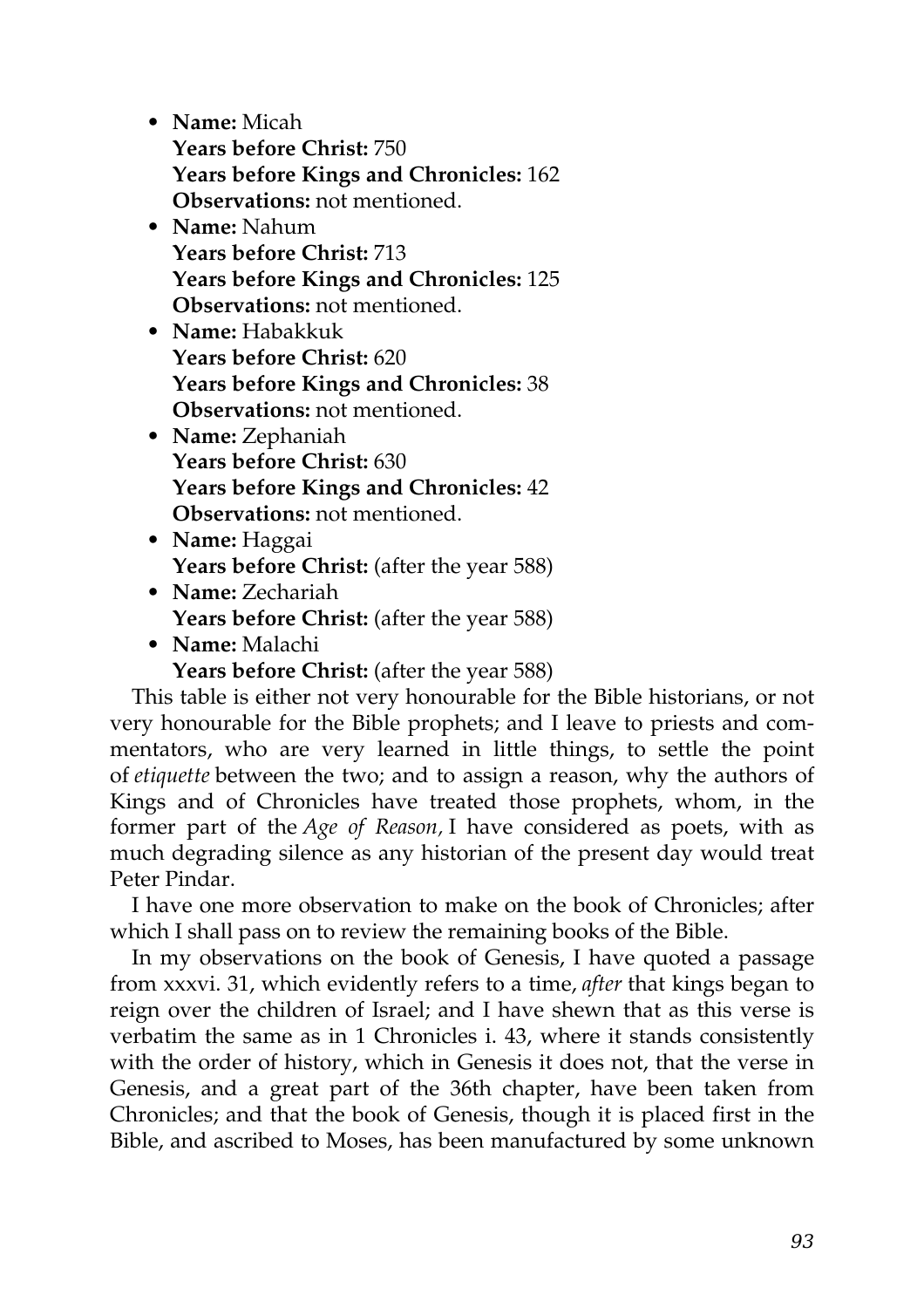person, after the book of Chronicles was written, which was not until at least eight hundred and sixty years after the time of Moses.

The evidence I proceed by to substantiate this, is regular, and has in it but two stages. First, as I have already stated, that the passage in Genesis refers itself for *time* to Chronicles; secondly, that the book of Chronicles, to which this passage refers itself, was not *begun* to be written until at least eight hundred and sixty years after the time of Moses. To prove this, we have only to look into 1 Chronicles iii. 15, where the writer, in giving the genealogy of the descendants of David, mentions *Zedekiah*; and it was in the time of *Zedekiah* that Nebuchadnezzar conquered Jerusalem, B.C. 588, and consequently more than 860 years after Moses. Those who have superstitiously boasted of the antiquity of the Bible, and particularly of the books ascribed to Moses, have done it without examination, and without any other authority than that of one credulous man telling it to another: for, so far as historical and chronological evidence applies, the very first book in the Bible is not so ancient as the book of Homer, by more than three hundred years, and is about the same age with Æsop's Fables.

I am not contending for the morality of Homer; on the contrary, I think it a book of false glory, and tending to inspire immoral and mischievous notions of honour; and with respect to Æsop, though the moral is in general just, the fable is often cruel; and the cruelty of the fable does more injury to the heart, especially in a child, than the moral does good to the judgment.

Having now dismissed Kings and Chronicles, I come to the next in course, the book of Ezra.

As one proof, among others I shall produce to shew the disorder in which this pretended word of God, the Bible, has been put together, and the uncertainty of who the authors were, we have only to look at the first three verses in Ezra, and the last two in 2 Chronicles; for by what kind of cutting and shuffling has it been that the first three verses in Ezra should be the last two verses in 2 Chronicles, or that the last two in 2 Chronicles should be the first three in Ezra? Either the authors did not know their own works or the compilers did not know the authors.

## *Last Two Verses of 2 Chronicles.*

Ver. 22. Now in the first year of Cyrus, King of Persia, that the word of the Lord, spoken by the mouth of Jeremiah, might be accomplished, the Lord stirred up the spirit of Cyrus, king of Persia, that he made a proclamation throughout all his kingdom, and put it also in writing, saying,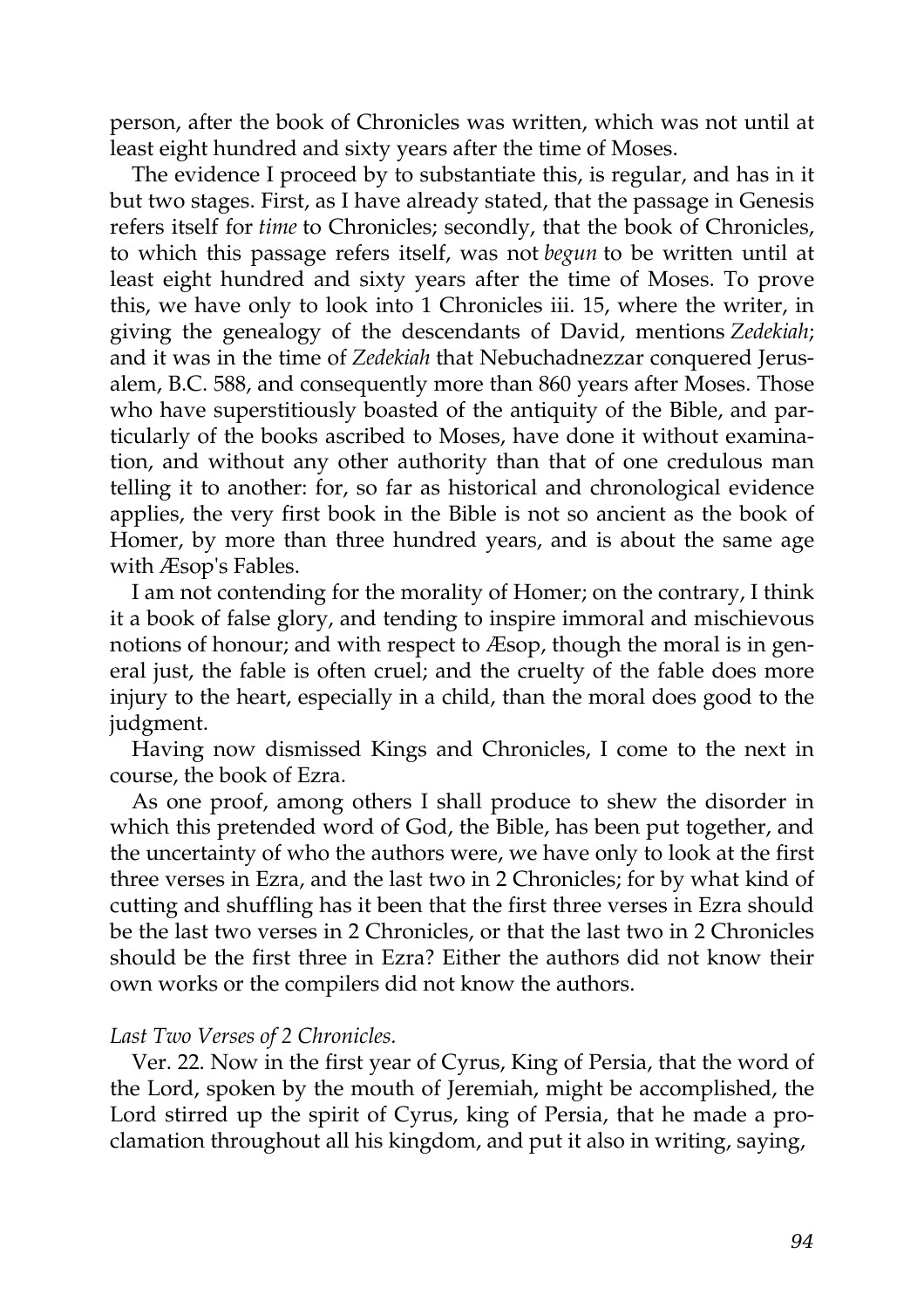23. Thus saith Cyrus, king of Persia, all the kingdoms of the earth hath the Lord God of heaven given me; and he hath charged me to build him an house in Jerusalem which is in Judah. Who is there among you of all his people? the Lord his God be with him, and let him go up.<sup>2728</sup>

## *First Three Verses of Ezra.*

Ver. 1. Now in the first year of Cyrus, king of Persia, that the word of the Lord, by the mouth of Jeremiah, might be fulfilled, the Lord stirred

27.The last verse in Chronicles is broken abruptly, and ends in the middle of the phrase with the word up without signifying to what place. This abrupt break, and the appearance of the same verses in different books, shew as I have already said, the disorder and ignorance in which the Bible has been put together, and that the compilers of it had no authority for what they were doing, nor we any authority for believing what they have done.

28.[NOTE I observed, as I passed along, several broken and senseless passages in the Bible, without thinking them of consequence enough to be introduced in the body of the work; such as that, 1 Samuel xiii. 1, where it is said, "Saul reigned one year; and when he had reigned two years over Israel, Saul chose him three thousand men," &c. The first part of the verse, that Saul reigned one year has no sense, since it does not tell us what Saul did, nor say any thing of what happened at the end of that one year; and it is, besides, mere absurdity to say he reigned one year, when the very next phrase says he had reigned two for if he had reigned two, it was impossible not to have reigned one. Another instance occurs in Joshua v. where the writer tells us a story of an angel (for such the table of contents at the head of the chapter calls him) appearing unto Joshua; and the story ends abruptly, and without any conclusion. The story is as follows:—Ver. 13. "And it came to pass, when Joshua was by Jericho, that he lifted up his eyes and looked, and behold there stood a man over against him with his sword drawn in his hand; and Joshua went unto him and said unto him, Art thou for us, or for our adversaries?" Verse 14, "And he said, Nay; but as captain of the host of the Lord am I now come. And Joshua fell on his face to the earth, and did worship and said unto him, What saith my Lord unto his servant?" Verse 15, "And the captain of the Lord's host said unto Joshua, Loose thy shoe from off thy foot; for the place whereon thou standeth is holy. And Joshua did so."-—And what then? nothing: for here the story ends, and the chapter too. Either this story is broken off in the middle, or it is a story told by some Jewish humourist in ridicule of Joshua's pretended mission from God, and the compilers of the Bible, not perceiving the design of the story, have told it as a serious matter. As a story of humour and ridicule it has a great deal of point; for it pompously introduces an angel in the figure of a man, with a drawn sword in his hand, before whom Joshua falls on his face to the earth, and worships (which is contrary to their second commandment;) and then, this most important embassy from heaven ends in telling Joshua to pull off his shoe. It might as well have told him to pull up his breeches. It is certain, however, that the Jews did not credit every thing their leaders told them, as appears from the cavalier manner in which they speak of Moses, when he was gone into the mount. As for this Moses, say they, we wot not what is become of him. Exod. xxxii. 1.-—Author.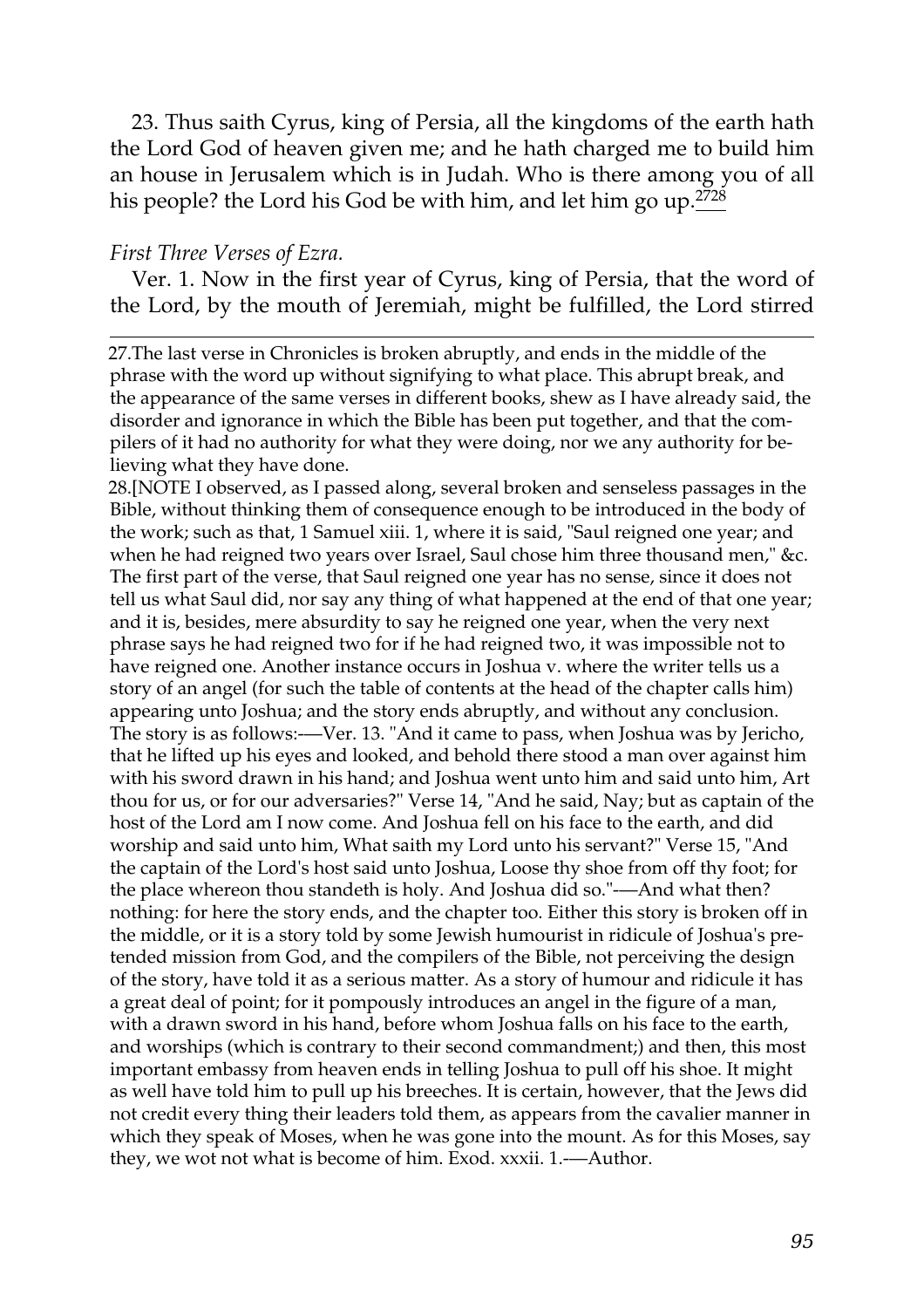up the spirit of Cyrus, king of Persia, that he made a proclamation throughout all his kingdom, and put it also in writing, saying,

2. Thus saith Cyrus, king of Persia, The Lord God of heaven hath given me all the kingdoms of the earth; and he hath charged me to build him an house at Jerusalem, which is in Judah.

3. Who is there among you of all his people? his God be with him, and let him go up *to Jerusalem, which is in Judah, and build the house of the Lord God of Israel (he is the God) which is in Jerusalem.*

The only thing that has any appearance of certainty in the book of Ezra is the time in which it was written, which was immediately after the return of the Jews from the Babylonian captivity, about B.C. 536. Ezra (who, according to the Jewish commentators, is the same person as is called Esdras in the Apocrypha) was one of the persons who returned, and who, it is probable, wrote the account of that affair. Nehemiah, whose book follows next to Ezra, was another of the returned persons; and who, it is also probable, wrote the account of the same affair, in the book that bears his name. But those accounts are nothing to us, nor to any other person, unless it be to the Jews, as a part of the history of their nation; and there is just as much of the word of God in those books as there is in any of the histories of France, or Rapin's history of England, or the history of any other country.

But even in matters of historical record, neither of those writers are to be depended upon. In Ezra ii., the writer gives a list of the tribes and families, and of the precise number of souls of each, that returned from Babylon to Jerusalem; and this enrolment of the persons so returned appears to have been one of the principal objects for writing the book; but in this there is an error that destroys the intention of the undertaking.

The writer begins his enrolment in the following manner (ii. 3): "The children of Parosh, two thousand one hundred seventy and four." Ver. 4, "The children of Shephatiah, three hundred seventy and two." And in this manner he proceeds through all the families; and in the 64th verse, he makes a total, and says, the whole congregation together was *forty and two thousand three hundred and threescore.*

But whoever will take the trouble of casting up the several particulars, will find that the total is but 29,818; so that the error is 12,542. What cer-tainty then can there be in the Bible for any thing?<sup>[29](http://en.wikisource.org/wiki/The_Age_of_Reason/Part_II/Chapter_I#cite_note-7)</sup>

[<sup>29.</sup>Here Mr. Paine includes the long list of numbers from the Bible of all the children](http://en.wikisource.org/wiki/The_Age_of_Reason/Part_II/Chapter_I#cite_note-7) listed and the total thereof. This can be had directly from the Bible.—Editor.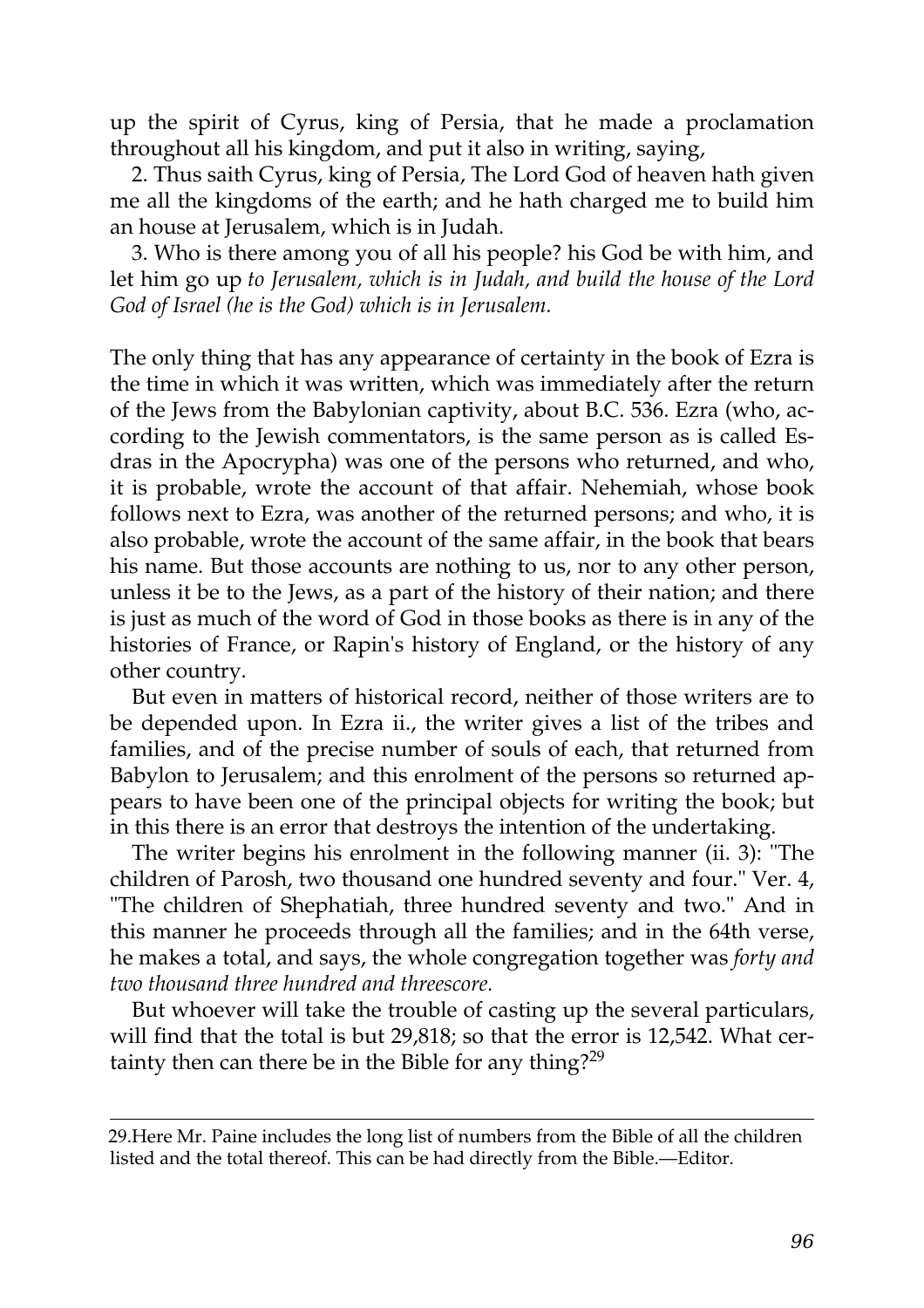Nehemiah, in like manner, gives a list of the returned families, and of the number of each family. He begins as in Ezra, by saying (vii. 8): "The children of Parosh, two thousand three hundred and seventy-two;" and so on through all the families. (The list differs in several of the particulars from that of Ezra.) In ver. 66, Nehemiah makes a total, and says, as Ezra had said, "The whole congregation together was forty and two thousand three hundred and threescore." But the particulars of this list make a total but of 31,089, so that the error here is 11,271. These writers may do well enough for Bible-makers, but not for any thing where truth and exactness is necessary.

The next book in course is the book of Esther. If Madam Esther thought it any honour to offer herself as a kept mistress to Ahasuerus, or as a rival to Queen Vashti, who had refused to come to a drunken king in the midst of a drunken company, to be made a show of, (for the account says, they had been drinking seven days, and were merry,) let Esther and Mordecai look to that, it is no business of ours, at least it is none of mine; besides which, the story has a great deal the appearance of being fabulous, and is also anonymous. I pass on to the book of Job.

The book of Job differs in character from all the books we have hitherto passed over. Treachery and murder make no part of this book; it is the meditations of a mind strongly impressed with the vicissitudes of human life, and by turns sinking under, and struggling against the pressure. It is a highly wrought composition, between willing submission and involuntary discontent; and shews man, as he sometimes is, more disposed to be resigned than he is capable of being. Patience has but a small share in the character of the person of whom the book treats; on the contrary, his grief is often impetuous; but he still endeavours to keep a guard upon it, and seems determined, in the midst of accumulating ills, to impose upon himself the hard duty of contentment.

I have spoken in a respectful manner of the book of Job in the former part of the *Age of Reason,* but without knowing at that time what I have learned since; which is, that from all the evidence that can be collected, the book of Job does not belong to the Bible.

I have seen the opinion of two Hebrew commentators, Abenezra and Spinoza, upon this subject; they both say that the book of Job carries no internal evidence of being an Hebrew book; that the genius of the composition, and the drama of the piece, are not Hebrew; that it has been translated from another language into Hebrew, and that the author of the book was a Gentile; that the character represented under the name of Satan (which is the first and only time this name is mentioned in the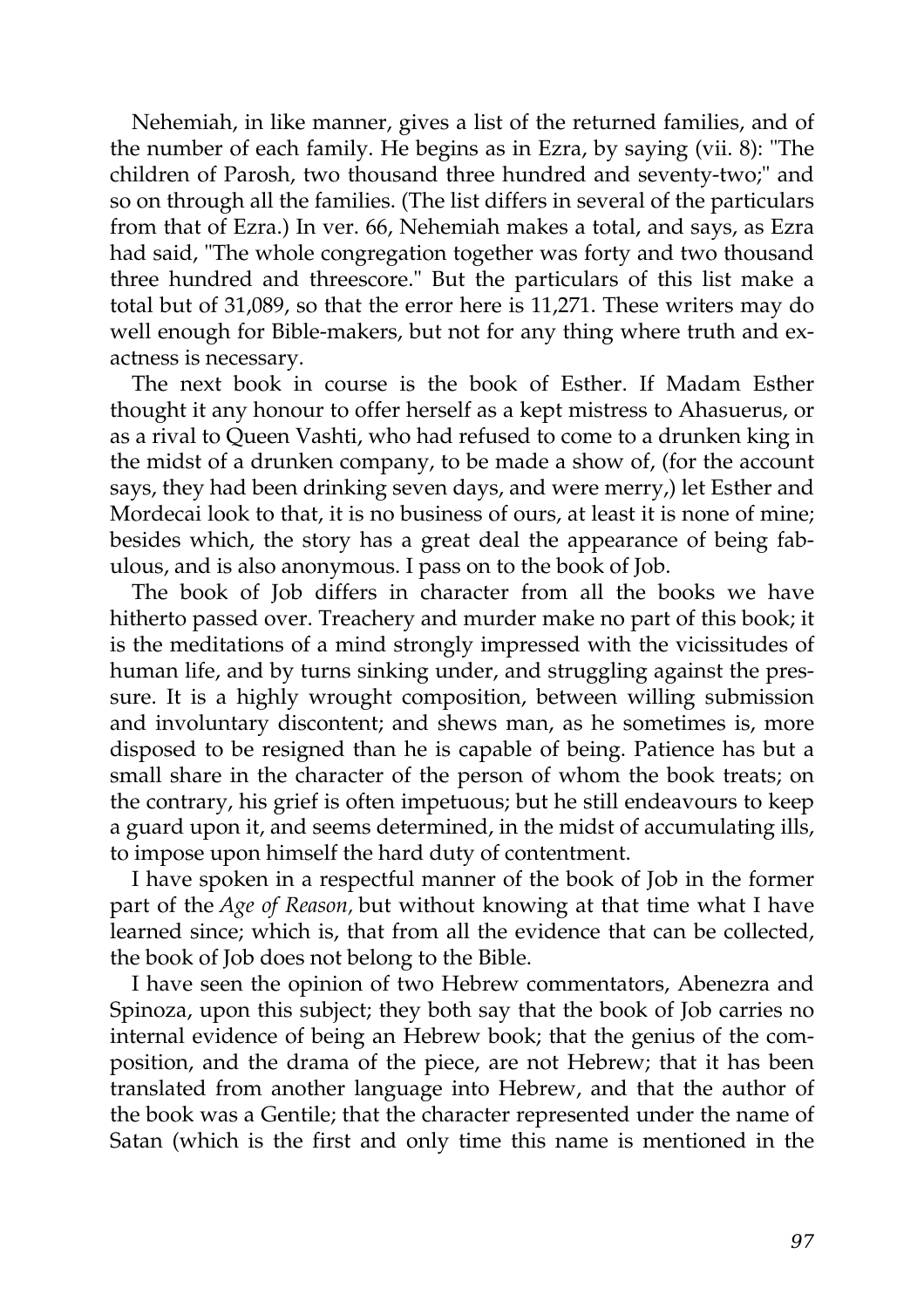Bible)<sup>[30](http://en.wikisource.org/wiki/The_Age_of_Reason/Part_II/Chapter_I#cite_note-8)</sup> does not correspond to any Hebrew idea; and that the two convocations which the Deity is supposed to have made of those whom the poem calls sons of God, and the familiarity which this supposed Satan is stated to have with the Deity, are in the same case.

It may also be observed, that the book shews itself to be the production of a mind cultivated in science, which the Jews, so far from being famous for, were very ignorant of. The allusions to objects of natural philosophy are frequent and strong, and are of a different cast to any thing in the books known to be Hebrew. The astronomical names, Pleiades, Orion, and Arcturus, are Greek and not Hebrew names, and it does not appear from any thing that is to be found in the Bible that the Jews knew any thing of astronomy, or that they studied it, they had no translation of those names into their own language, but adopted the names as they found them in the poem.<sup>[31](http://en.wikisource.org/wiki/The_Age_of_Reason/Part_II/Chapter_I#cite_note-9)</sup>

That the Jews did translate the literary productions of the Gentile nations into the Hebrew language, and mix them with their own, is not a matter of doubt; Proverbs xxxi. 1, is an evidence of this: it is there said, *The word of king Lemuel, the prophecy which his mother taught him.*This verse stands as a preface to the proverbs that follow, and which are not the proverbs of Solomon, but of Lemuel; and this Lemuel was not one of the kings of Israel, nor of Judah, but of some other country, and consequently a Gentile. The Jews however have adopted his proverbs; and as they cannot give any account who the author of the book of Job was, nor how they came by the book, and as it differs in character from the Hebrew writings, and stands totally unconnected with every other book and chapter in the Bible before it and after it, it has all the circumstantial evidence of being originally a book of the Gentiles.<sup>[32](http://en.wikisource.org/wiki/The_Age_of_Reason/Part_II/Chapter_I#cite_note-10)</sup>

[<sup>30.</sup>I](http://en.wikisource.org/wiki/The_Age_of_Reason/Part_II/Chapter_I#cite_note-8)n a later work Paine notes that in "the Bible" (by which he always means the Old Testament alone) the word Satan occurs also in 1 Chron. xxi. 1, and remarks that the action there ascribed to Satan is in 2 Sam. xxiv. 1, attributed to Jehovah ("Essay on [Dreams"\). In these places, however, and in Ps. cix. 6, Satan means "adversary," and is](http://en.wikisource.org/wiki/The_Age_of_Reason/Part_II/Chapter_I#cite_note-8) so translated (A.S. Version) in 2 Sam. xix. 22, and 1 Kings v. 4, xi. 25. As a proper name, with the article, Satan appears in the Old Testament only in Job and in Zech. iii. 1,2. But the authenticity of the passage in Zechariah has been questioned, and it may be that in finding the proper name of Satan in Job alone, Paine was follwing some opinion met with in one of the authorities whose comments are condensed in his paragraph.—Editor.

[<sup>31.</sup>P](http://en.wikisource.org/wiki/The_Age_of_Reason/Part_II/Chapter_I#cite_note-9)aine's Jewish critic, David Levi, fastened on this slip ("Defence of the Old Testament," 1797, p. 152). In the original the names are Ash (Arcturus), Kesil' (Orion), [Kimah' \(Pleiades\), though the identifications of the constellations in the A.S.V. have](http://en.wikisource.org/wiki/The_Age_of_Reason/Part_II/Chapter_I#cite_note-9) been questioned.—-Editor.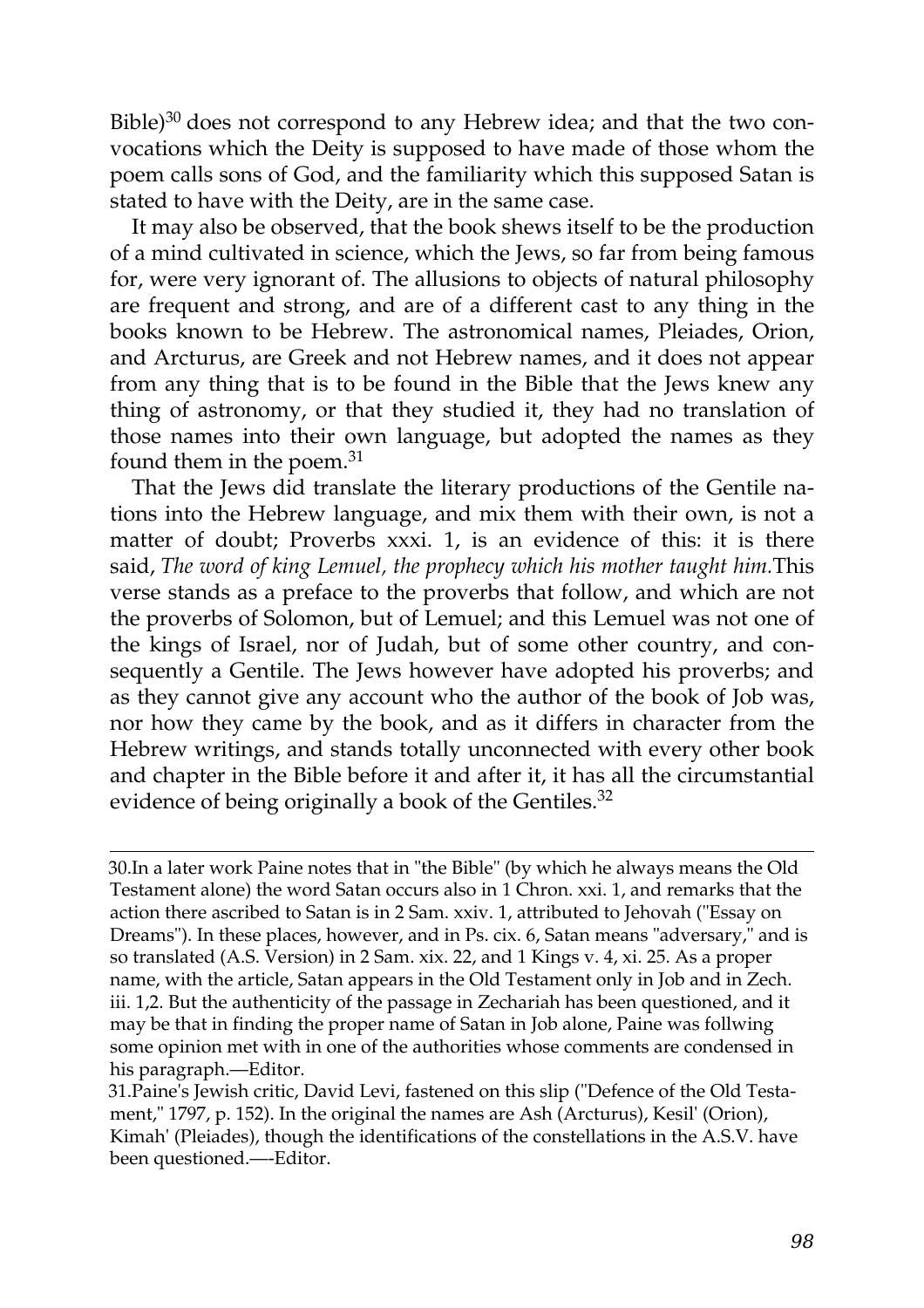The Bible-makers, and those regulators of time, the Bible chronologists, appear to have been at a loss where to place and how to dispose of the book of Job; for it contains no one historical circumstance, nor allusion to any, that might serve to determine its place in the Bible. But it would not have answered the purpose of these men to have informed the world of their ignorance; and, therefore, they have affixed it to the æra of B.C. 1520, which is during the time the Israelites were in Egypt, and for which they have just as much authority and no more than I should have for saying it was a thousand years before that period. The probability however is, that it is older than any book in the Bible; and it is the only one that can be read without indignation or disgust.

We know nothing of what the ancient Gentile world (as it is called) was before the time of the Jews, whose practice has been to calumniate and blacken the character of all other nations; and it is from the Jewish accounts that we have learned to call them heathens. But, as far as we know to the contrary, they were a just and moral people, and not addicted, like the Jews, to cruelty and revenge, but of whose profession of faith we are unacquainted. It appears to have been their custom to personify both virtue and vice by statues and images, as is done now-a-days both by statuary and by painting; but it does not follow from this that they worshipped them any more than we do.—-I pass on to the book of

*Psalms*, of which it is not necessary to make much observation. Some of them are moral, and others are very revengeful; and the greater part relates to certain local circumstances of the Jewish nation at the time they

[32.T](http://en.wikisource.org/wiki/The_Age_of_Reason/Part_II/Chapter_I#cite_note-10)he prayer known by the name of Agur's Prayer, in Proverbs xxx.,-—immediately preceding the proverbs of Lemuel,-—and which is the only sensible, well-conceived, and well-expressed prayer in the Bible, has much the appearance of being a prayer taken from the Gentiles. The name of Agur occurs on no other occasion than this; and he is introduced, together with the prayer ascribed to him, in the same manner, and [nearly in the same words, that Lemuel and his proverbs are introduced in the chapter](http://en.wikisource.org/wiki/The_Age_of_Reason/Part_II/Chapter_I#cite_note-10) that follows. The first verse says, "The words of Agur, the son of Jakeh, even the prophecy:" here the word prophecy is used with the same application it has in the following chapter of Lemuel, unconnected with anything of prediction. The prayer of Agur is in the 8th and 9th verses, "Remove far from me vanity and lies; give me neither riches nor poverty, but feed me with food convenient for me; lest I be full and deny thee and say, Who is the Lord? or lest I be poor and steal, and take the name of my God in vain." This has not any of the marks of being a Jewish prayer, for the Jews never prayed but when they were in trouble, and never for anything but victory, vengeance, or riches.-—Author. [Prov. xxx. 1, and xxxi. 1, the word "prophecy" in these verses is translated "oracle" or "burden" (marg.) in the revised version.-—The prayer of Agur was quoted by Paine in his plea for the officers of Excise, 1772.—- Editor.]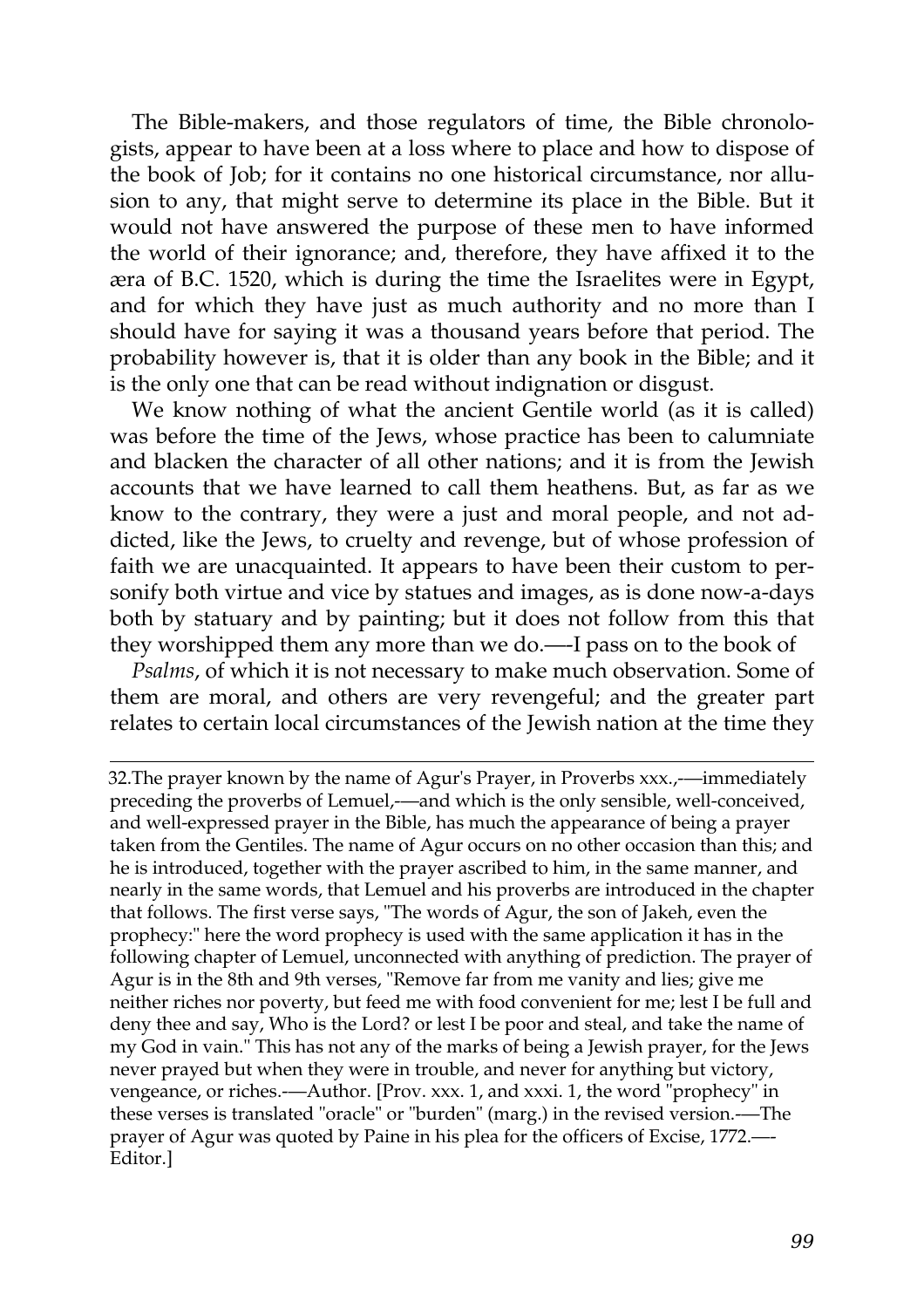were written, with which we have nothing to do. It is, however, an error or an imposition to call them the Psalms of David; they are a collection, as song-books are now-a-days, from different song-writers, who lived at different times. The 137th Psalm could not have been written till more than 400 years after the time of David, because it is written in commemoration of an event, the captivity of the Jews in Babylon, which did not happen till that distance of time. *"By the rivers of Babylon we sat down; yea, we wept when we remembered Zion. We hanged our harps upon the willows, in the midst thereof; for there they that carried us away cartive required of us a song, saying, sing us one of the songs of Zion."* As a man would say to an American, or to a Frenchman, or to an Englishman, sing us one of your American songs, or your French songs, or your English songs. This remark, with respect to the time this psalm was written, is of no other use than to shew (among others already mentioned) the general imposition the world has been under with respect to the authors of the Bible. No regard has been paid to time, place, and circumstance; and the names of persons have been affixed to the several books which it was as impossible they should write, as that a man should walk in procession at his own funeral.

*The Book of Proverbs*. These, like the Psalms, are a collection, and that from authors belonging to other nations than those of the Jewish nation, as I have shewn in the observations upon the book of Job; besides which, some of the Proverbs ascribed to Solomon did not appear till two hundred and fifty years after the death of Solomon; for it is said in xxv. i, *"These are also proverbs of Solomon which the men of Hezekiah, king of Judah, copied out."* It was two hundred and fifty years from the time of Solomon to the time of Hezekiah. When a man is famous and his name is abroad he is made the putative father of things he never said or did; and this, most probably, has been the case with Solomon. It appears to have been the fashion of that day to make proverbs, as it is now to make jest-books, and father them upon those who never saw them.<sup>[33](http://en.wikisource.org/wiki/The_Age_of_Reason/Part_II/Chapter_I#cite_note-11)</sup>

The book of *Ecclesiastes*, or the *Preacher*, is also ascribed to Solomon, and that with much reason, if not with truth. It is written as the solitary reflections of a worn-out debauchee, such as Solomon was, who looking back on scenes he can no longer enjoy, cries out *All is Vanity!* A great deal of the metaphor and of the sentiment is obscure, most probably by translation; but enough is left to show they were strongly pointed in the original.[34](http://en.wikisource.org/wiki/The_Age_of_Reason/Part_II/Chapter_I#cite_note-12) From what is transmitted to us of the character of Solomon, he

[<sup>33.</sup>A "Tom Paine's Jest Book" had appeared in London with little or nothing of Paine](http://en.wikisource.org/wiki/The_Age_of_Reason/Part_II/Chapter_I#cite_note-11) in it.—-Editor.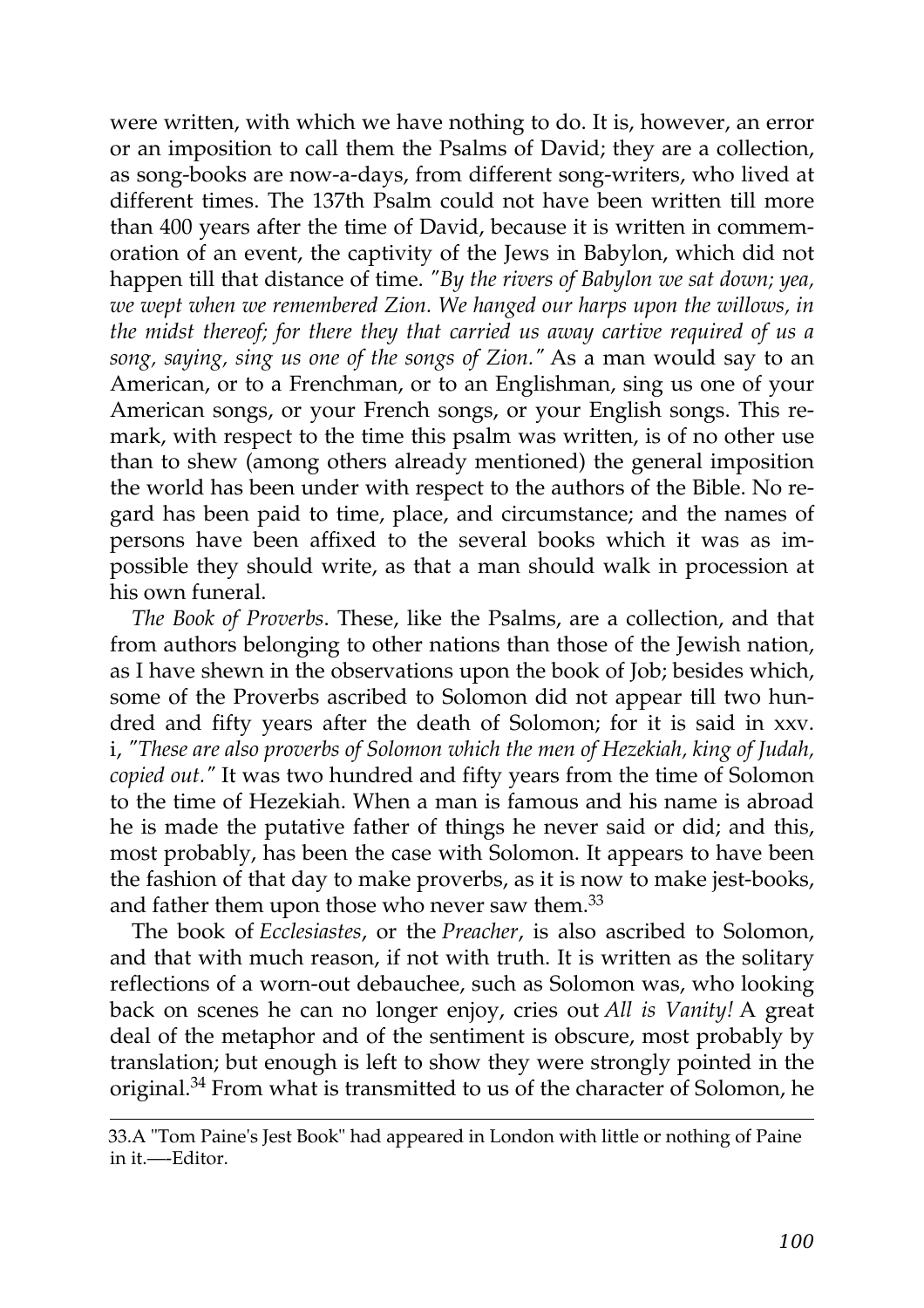was witty, ostentatious, dissolute, and at last melancholy. He lived fast, and died, tired of the world, at the age of fifty-eight years.

Seven hundred wives, and three hundred concubines, are worse than none; and, however it may carry with it the appearance of heightened enjoyment, it defeats all the felicity of affection, by leaving it no point to fix upon; divided love is never happy. This was the case with Solomon; and if he could not, with all his pretensions to wisdom, discover it beforehand, he merited, unpitied, the mortification he afterwards endured. In this point of view, his preaching is unnecessary, because, to know the consequences, it is only necessary to know the cause. Seven hundred wives, and three hundred concubines would have stood in place of the whole book. It was needless after this to say that all was vanity and vexation of spirit; for it is impossible to derive happiness from the company of those whom we deprive of happiness.

To be happy in old age it is necessary that we accustom ourselves to objects that can accompany the mind all the way through life, and that we take the rest as good in their day. The mere man of pleasure is miserable in old age; and the mere drudge in business is but little better: whereas, natural philosophy, mathematical and mechanical science, are a continual source of tranquil pleasure, and in spite of the gloomy dogmas of priests, and of superstition, the study of those things is the study of the true theology; it teaches man to know and to admire the Creator, for the principles of science are in the creation, and are unchangeable, and of divine origin.

Those who knew Benjaman Franklin will recollect, that his mind was ever young; his temper ever serene; science, that never grows grey, was always his mistress. He was never without an object; for when we cease to have an object we become like an invalid in an hospital waiting for death.

*Solomon's Songs*, amorous and foolish enough, but which wrinkled fanaticism has called divine.--The compilers of the Bible have placed these songs after the book of Ecclesiastes; and the chronologists have affixed to them the æra of B.C. 1014, at which time Solomon, according to the same chronology, was nineteen years of age, and was then forming his seraglio of wives and concubines. The Bible-makers and the chronologists should have managed this matter a little better, and either have said nothing about the time, or chosen a time less inconsistent with the

[<sup>34.</sup>Those that look out of the window shall be darkened, is an obscure figure in trans](http://en.wikisource.org/wiki/The_Age_of_Reason/Part_II/Chapter_I#cite_note-12)lation for loss of sight.—-Author.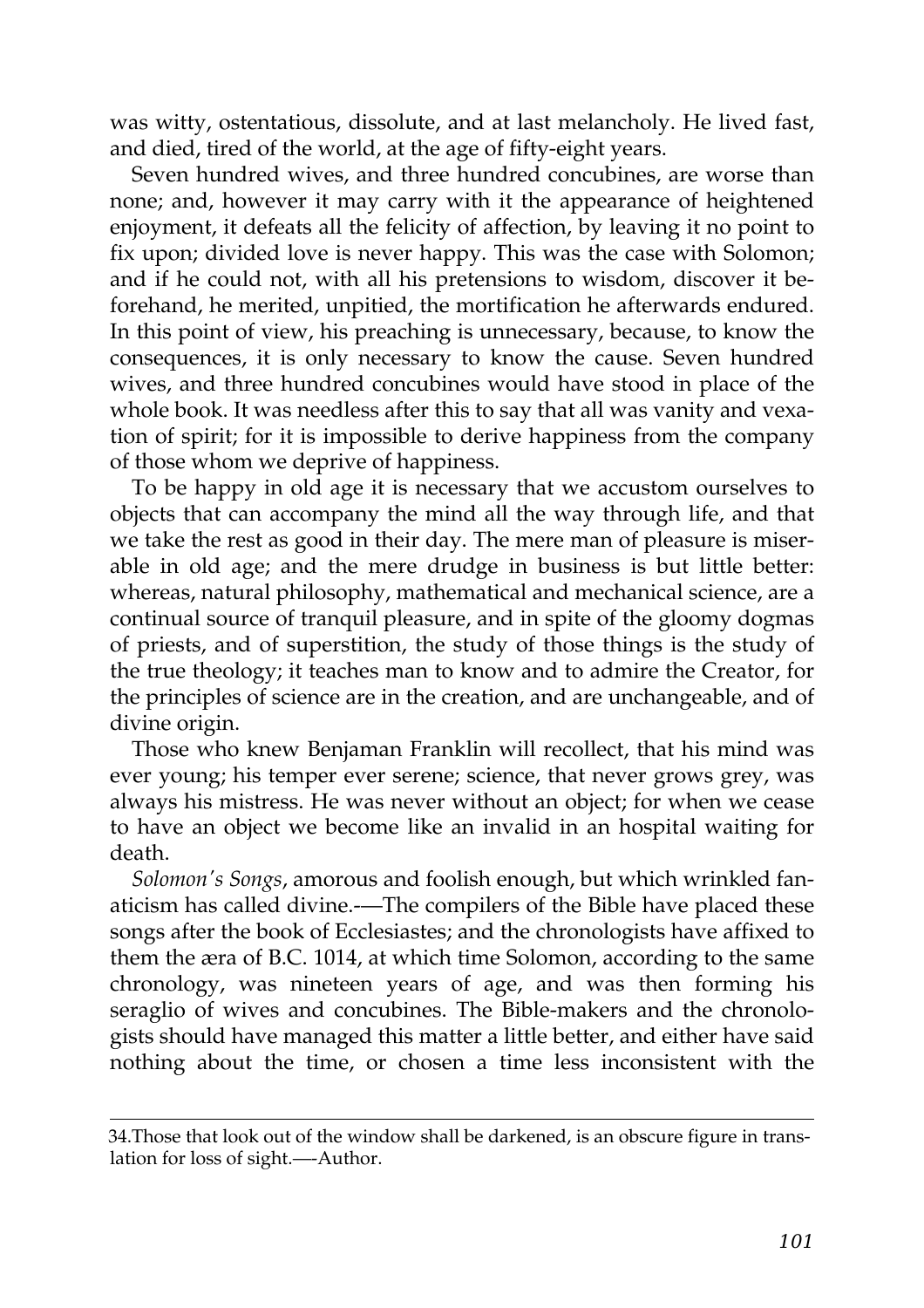supposed divinity of those songs; for Solomon was then in the honeymoon of one thousand debaucheries.

It should also have occurred to them, that as he wrote, if he did write, the book of Ecclesiastes, long after these songs, and in which he exclaims that all is vanity and vexation of spirit, that he included those songs in that description. This is the more probable, because he says, or somebody for him, Ecclesiastes ii. 8, *I got me men-singers, and women-singers* (most probably to sing those songs], *and musical instruments of all sorts;* and behold (Ver. ii), "all was vanity and vexation of spirit." The compilers however have done their work but by halves; for as they have given us the songs they should have given us the tunes, that we might sing them.

*The books* called the books of the Prophets fill up all the remaining part of the Bible; they are sixteen in number, beginning with Isaiah and ending with Malachi, of which I have given a list in the observations upon Chronicles. Of these sixteen prophets, all of whom except the last three lived within the time the books of Kings and Chronicles were written, two only, Isaiah and Jeremiah, are mentioned in the history of those books. I shall begin with those two, reserving, what I have to say on the general character of the men called prophets to another part of the work.

Whoever will take the trouble of reading the book ascribed to Isaiah, will find it one of the most wild and disorderly compositions ever put together; it has neither beginning, middle, nor end; and, except a short historical part, and a few sketches of history in the first two or three chapters, is one continued incoherent, bombastical rant, full of extravagant metaphor, without application, and destitute of meaning; a schoolboy would scarcely have been excusable for writing such stuff; it is (at least in translation) that kind of composition and false taste that is properly called prose run mad.

The historical part begins at chapter xxxvi., and is continued to the end of chapter xxxix. It relates some matters that are said to have passed during the reign of Hezekiah, king of Judah, at which time Isaiah lived. This fragment of history begins and ends abruptly; it has not the least connection with the chapter that precedes it, nor with that which follows it, nor with any other in the book. It is probable that Isaiah wrote this fragment himself, because he was an actor in the circumstances it treats of; but except this part there are scarcely two chapters that have any connection with each other. One is entitled, at the beginning of the first verse, the burden of Babylon; another, the burden of Moab; another, the burden of Damascus; another, the burden of Egypt; another, the burden of the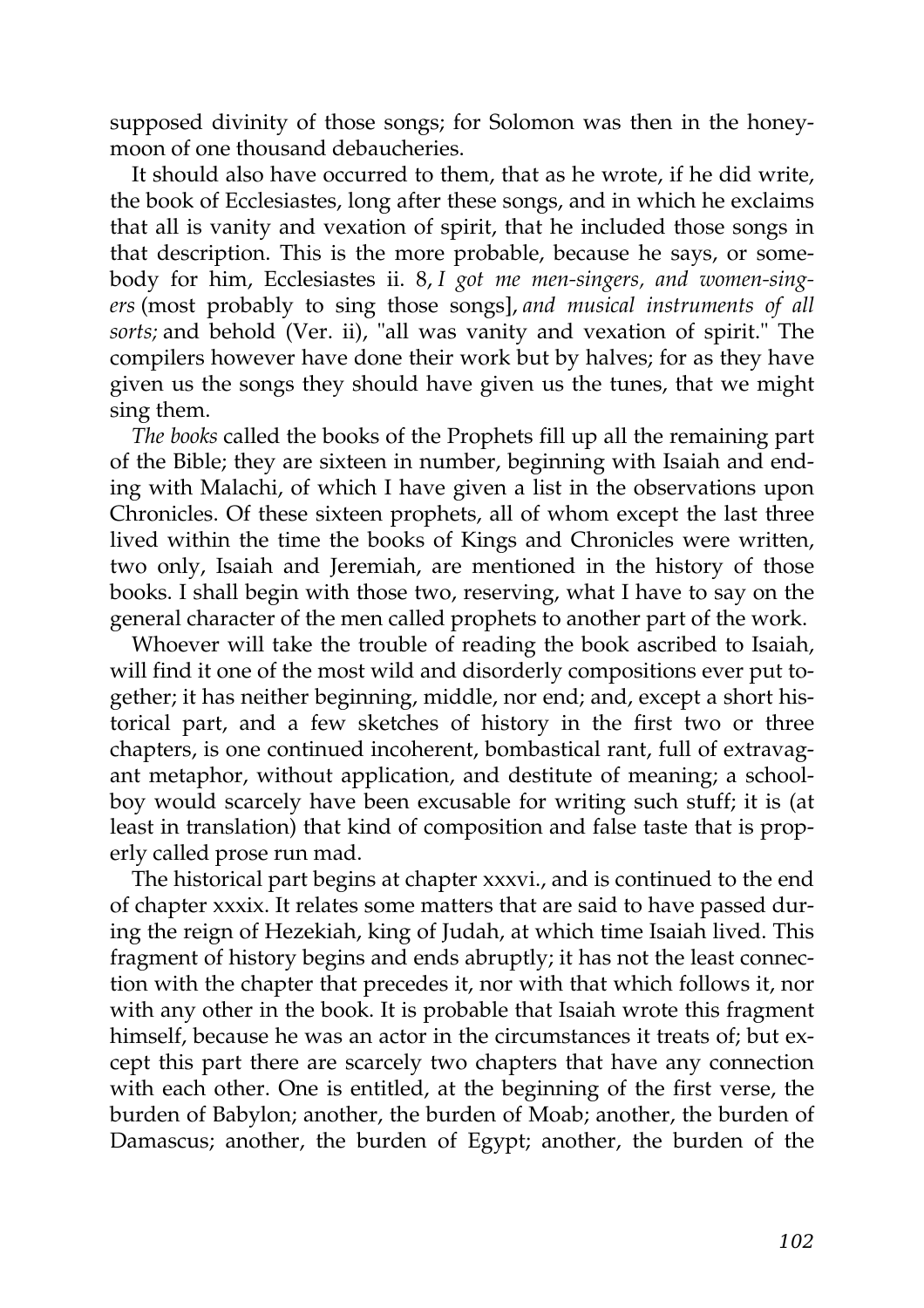Desert of the Sea; another, the burden of the Valley of Vision: as you would say the story of the Knight of the Burning Mountain, the story of Cinderella, or the glassen slipper, the story of the Sleeping Beauty in the Wood, etc., etc.

I have already shewn, in the instance of the last two verses of 2 Chronicles, and the first three in Ezra, that the compilers of the Bible mixed and confounded the writings of different authors with each other; which alone, were there no other cause, is sufficient to destroy the authenticity of an compilation, because it is more than presumptive evidence that the compilers are ignorant who the authors were. A very glaring instance of this occurs in the book ascribed to Isaiah: the latter part of the 44th chapter, and the beginning of the 45th, so far from having been written by Isaiah, could only have been written by some person who lived at least an hundred and fifty years after Isaiah was dead.

These chapters are a compliment to *Cyrus*, who permitted the Jews to return to Jerusalem from the Babylonian captivity, to rebuild Jerusalem and the temple, as is stated in Ezra. The last verse of the 44th chapter, and the beginning of the 45th [Isaiah] are in the following words: "*That saith of Cyrus, he is my shepherd, and shall perform all my pleasure; even saying to Jerusalem, thou shalt be built; and to the temple thy foundations shall be laid: thus saith the Lord to his anointed, to Cyrus, whose right hand I have holden to subdue nations before him, and I will loose the loins of kings to open before him the two-leaved gates, and the gates shall not be shut; I will go before thee,*" etc.

What audacity of church and priestly ignorance it is to impose this book upon the world as the writing of Isaiah, when Isaiah, according to their own chronology, died soon after the death of Hezekiah, which was B.C. 698; and the decree of Cyrus, in favour of the Jews returning to Jerusalem, was, according to the same chronology, B.C. 536; which is a distance of time between the two of 162 years. I do not suppose that the compilers of the Bible made these books, but rather that they picked up some loose, anonymous essays, and put them together under the names of such authors as best suited their purpose. They have encouraged the imposition, which is next to inventing it; for it was impossible but they must have observed it.

When we see the studied craft of the scripture-makers, in making every part of this romantic book of school-boy's eloquence bend to the monstrous idea of a Son of God, begotten by a ghost on the body of a virgin, there is no imposition we are not justified in suspecting them of. Every phrase and circumstance are marked with the barbarous hand of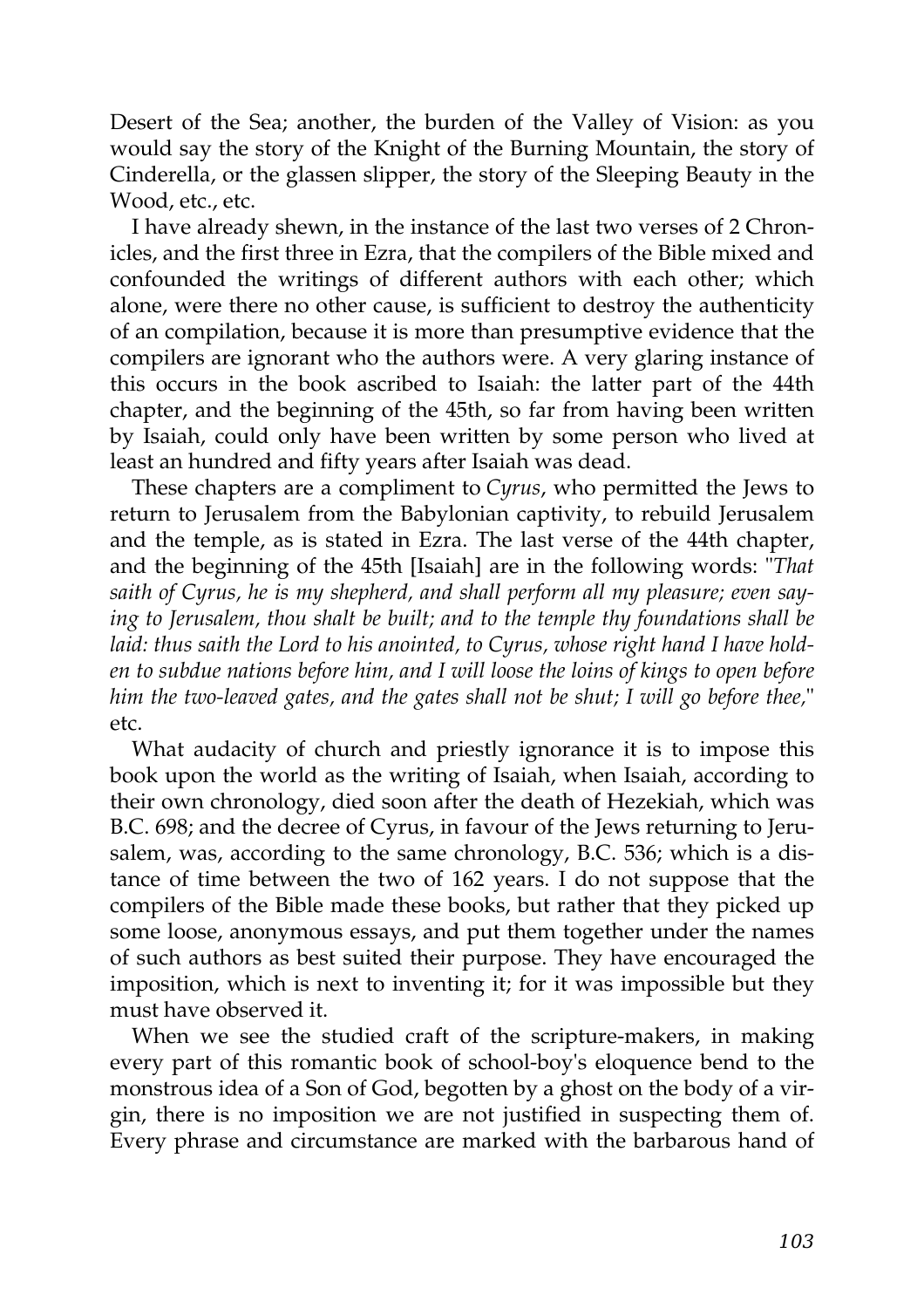superstitious torture, and forced into meanings it was impossible they could have. The head of every chapter, and the top of every page, are blazoned with the names of Christ and the Church, that the unwary reader might suck in the error before he began to read.

*Behold a virgin shall conceive, and bear a son* (Isa. vii. I4), has been interpreted to mean the person called Jesus Christ, and his mother Mary, and has been echoed through christendom for more than a thousand years; and such has been the rage of this opinion, that scarcely a spot in it but has been stained with blood and marked with desolation in consequence of it. Though it is not my intention to enter into controversy on subjects of this kind, but to confine myself to show that the Bible is spurious,-—and thus, by taking away the foundation, to overthrow at once the whole structure of superstition raised thereon,-—I will however stop a moment to expose the fallacious application of this passage.

Whether Isaiah was playing a trick with Ahaz, king of Judah, to whom this passage is spoken, is no business of mine; I mean only to show the misapplication of the passage, and that it has no more reference to Christ and his mother, than it has to me and my mother. The story is simply this:

The king of Syria and the king of Israel (I have already mentioned that the Jews were split into two nations, one of which was called Judah, the capital of which was Jerusalem, and the other Israel) made war jointly against Ahaz, king of Judah, and marched their armies towards Jerusalem. Ahaz and his people became alarmed, and the account says (Is. vii. 2), *Their hearts were moved as the trees of the wood are moved with the wind.*

In this situation of things, Isaiah addresses himself to Ahaz, and assures him in the *name of the Lord* (the cant phrase of all the prophets) that these two kings should not succeed against him; and to satisfy Ahaz that this should be the case, tells him to ask a sign. This, the account says, Ahaz declined doing; giving as a reason that he would not tempt the Lord; upon which Isaiah, who is the speaker, says, ver. 14, "Therefore the Lord himself shall give you a sign; *behold a virgin shall conceive and bear a son*;" and the 16th verse says, "*And before this child shall know to refuse the evil, and choose the good, the land* which thou abhorrest or dreadest [meaning Syria and the kingdom of Israel] shall be forsaken of both her kings." Here then was the sign, and the time limited for the completion of the assurance or promise; namely, before this child shall know to refuse the evil and choose the good.

Isaiah having committed himself thus far, it became necessary to him, in order to avoid the imputation of being a false prophet, and the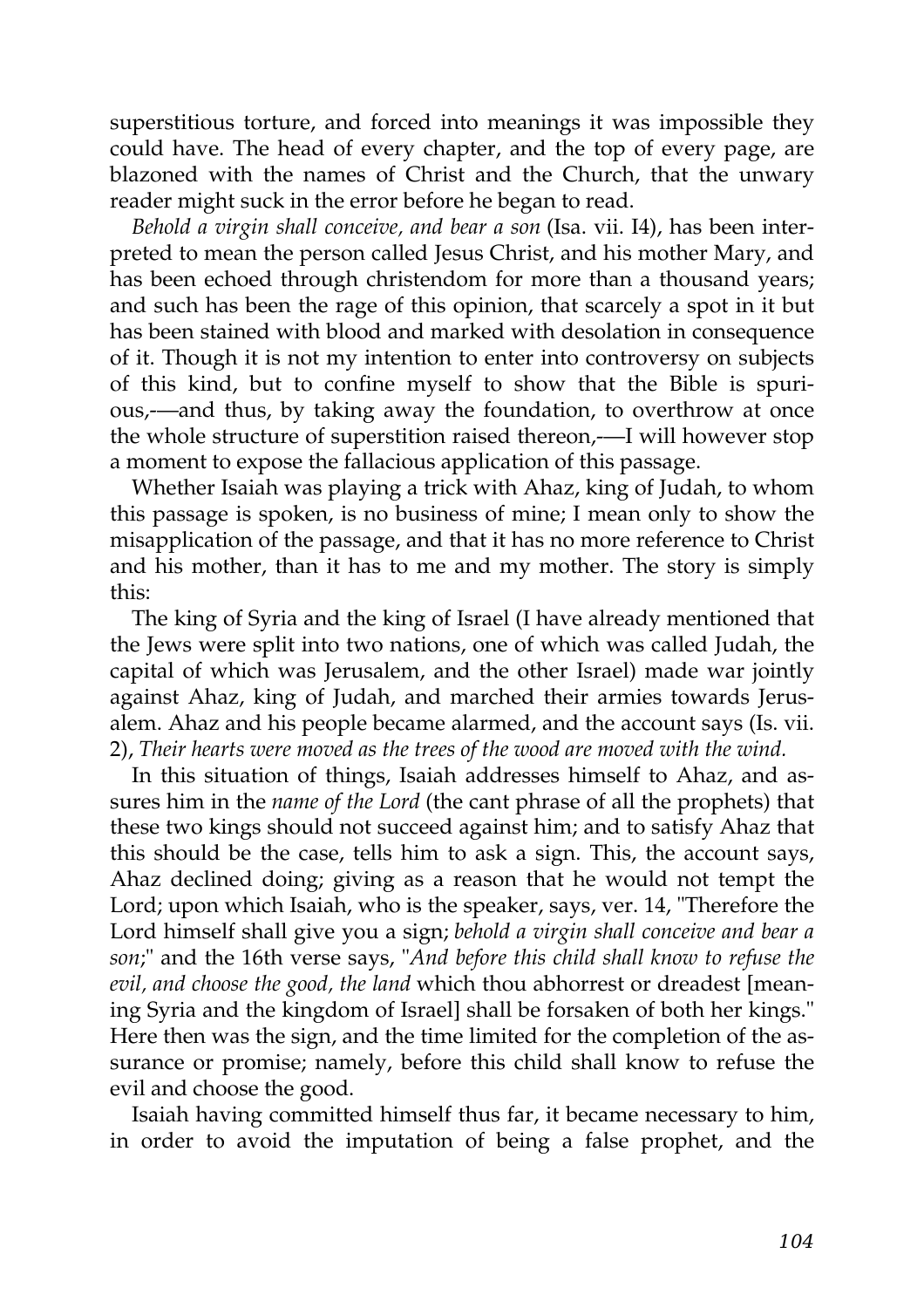consequences thereof, to take measures to make this sign appear. It certainly was not a difficult thing, in any time of the world, to find a girl with child, or to make her so; and perhaps Isaiah knew of one beforehand; for I do not suppose that the prophets of that day were any more to be trusted than the priests of this: be that, however, as it may, he says in the next chapter, ver. 2, "And I took unto me faithful witnesses to record, Uriah the priest, and Zechariah the son of Jeberechiah, and *I went unto the prophetess, and she conceived and bare a son.*"

Here then is the whole story, foolish as it is, of this child and this virgin; and it is upon the barefaced perversion of this story that the book of Matthew, and the impudence and sordid interest of priests in later times, have founded a theory, which they call the gospel; and have applied this story to signify the person they call Jesus Christ; begotten, they say, by a ghost, whom they call holy, on the body of a woman engaged in marriage, and afterwards married, whom they call a virgin, seven hundred years after this foolish story was told; a theory which, speaking for myself, I hesitate not to believe, and to say, is as fabulous and as false as God is true.<sup>[35](http://en.wikisource.org/wiki/The_Age_of_Reason/Part_II/Chapter_I#cite_note-13)</sup>

But to show the imposition and falsehood of Isaiah we have only to attend to the sequel of this story; which, though it is passed over in silence in the book of Isaiah, is related in 2 Chronicles, xxviii; and which is, that instead of these two kings failing in their attempt against Ahaz, king of Judah, as Isaiah had pretended to foretel in the name of the Lord, they *succeeded*: Ahaz was defeated and destroyed; an hundred and twenty thousand of his people were slaughtered; Jerusalem was plundered, and two hundred thousand women and sons and daughters carried into captivity. Thus much for this lying prophet and imposter Isaiah, and the book of falsehoods that bears his name. I pass on to the book of

*Jeremiah.* This prophet, as he is called, lived in the time that Nebuchadnezzar besieged Jerusalem, in the reign of Zedekiah, the last king of Judah; and the suspicion was strong against him that he was a traitor in the interest of Nebuchadnezzar. Every thing relating to Jeremiah shows him to have been a man of an equivocal character: in his metaphor of the potter and the clay, (ch. xviii.) he guards his prognostications in such a crafty manner as always to leave himself a door to escape by, in case the

[<sup>35.</sup>I](http://en.wikisource.org/wiki/The_Age_of_Reason/Part_II/Chapter_I#cite_note-13)n Is. vii. 14, it is said that the child should be called Immanuel; but this name was not given to either of the children, otherwise than as a character, which the word sig[nifies. That of the prophetess was called Maher-shalalhash-baz, and that of Mary was](http://en.wikisource.org/wiki/The_Age_of_Reason/Part_II/Chapter_I#cite_note-13) called Jesus.—-Author.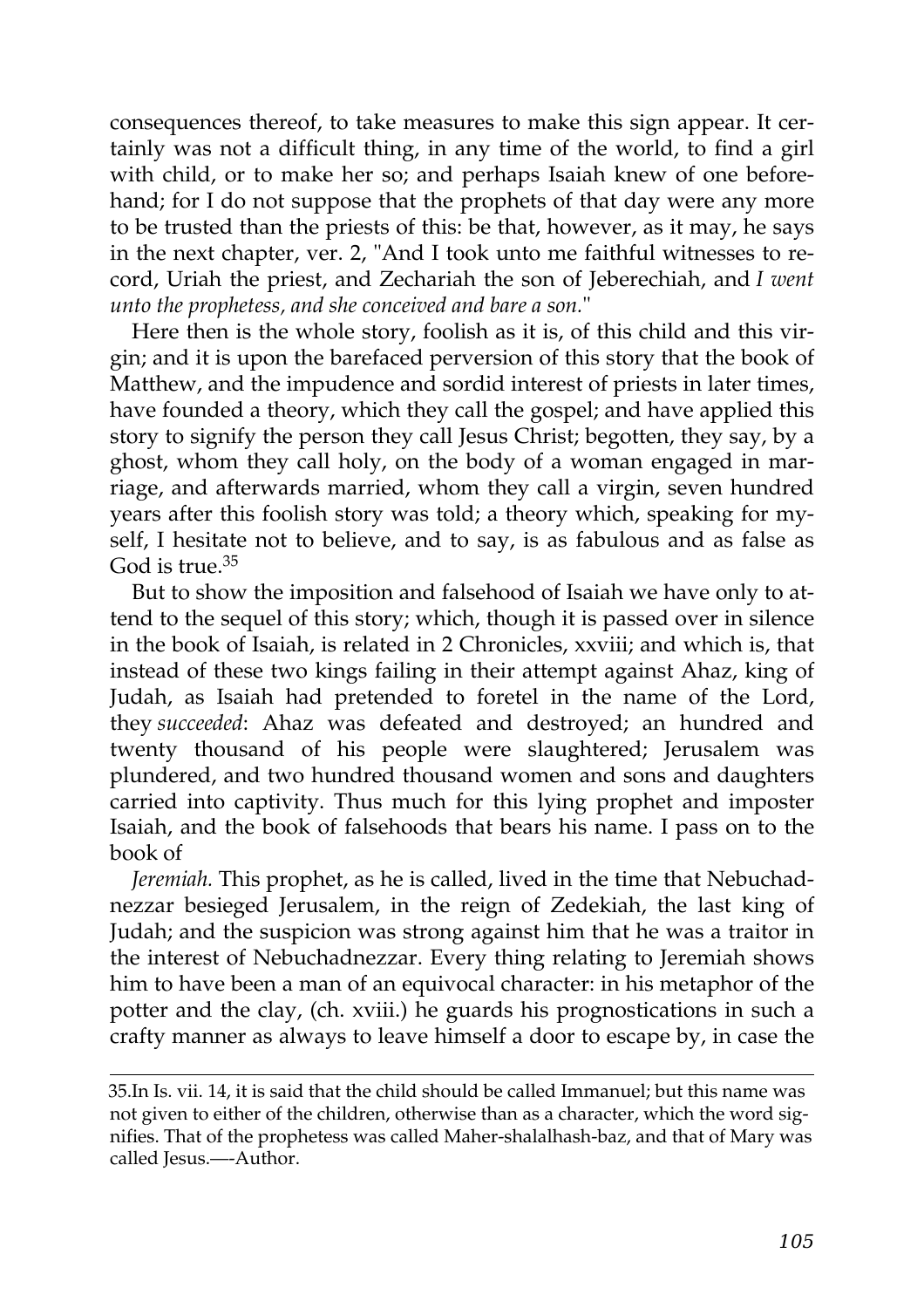event should be contrary to what he had predicted. In the 7th and 8th verses he makes the Almighty to say, "At what instant I shall speak concerning a nation, and concerning a kingdom, to pluck up, and to pull down, and destroy it, if that nation, against whom I have pronounced, turn from their evil, I will repent me of the evil that I thought to do unto them." Here was a proviso against one side of the case: now for the other side. Verses 9 and 10, "At what instant I shall speak concerning a nation, and concerning a kingdom, to build and to plant it, if it do evil in my sight, that it obey not my voice, then I will repent me of the good wherewith I said I would benefit them." Here is a proviso against the other side; and, according to this plan of prophesying, a prophet could never be wrong, however mistaken the Almighty might be. This sort of absurd subterfuge, and this manner of speaking of the Almighty, as one would speak of a man, is consistent with nothing but the stupidity of the Bible.

As to the authenticity of the book, it is only necessary to read it in order to decide positively that, though some passages recorded therein may have been spoken by Jeremiah, he is not the author of the book. The historical parts, if they can be called by that name, are in the most confused condition; the same events are several times repeated, and that in a manner different, and sometimes in contradiction to each other; and this disorder runs even to the last chapter, where the history, upon which the greater part of the book has been employed, begins anew, and ends abruptly. The book has all the appearance of being a medley of unconnected anecdotes respecting persons and things of that time, collected together in the same rude manner as if the various and contradictory accounts that are to be found in a bundle of newspapers, respecting persons and things of the present day, were put together without date, order, or explanation. I will give two or three examples of this kind.

It appears, from the account of chapter xxxvii. that the army of Nebuchadnezzer, which is called the army of the Chaldeans, had besieged Jerusalem some time; and on their hearing that the army of Pharaoh of Egypt was marching against them, they raised the siege and retreated for a time. It may here be proper to mention, in order to understand this confused history, that Nebuchadnezzar had besieged and taken Jerusalem during the reign of Jehoakim, the predecessor of Zedekiah; and that it was Nebuchadnezzar who had make Zedekiah king, or rather viceroy; and that this second siege, of which the book of Jeremiah treats, was in consequence of the revolt of Zedekiah against Nebuchadnezzar. This will in some measure account for the suspicion that affixes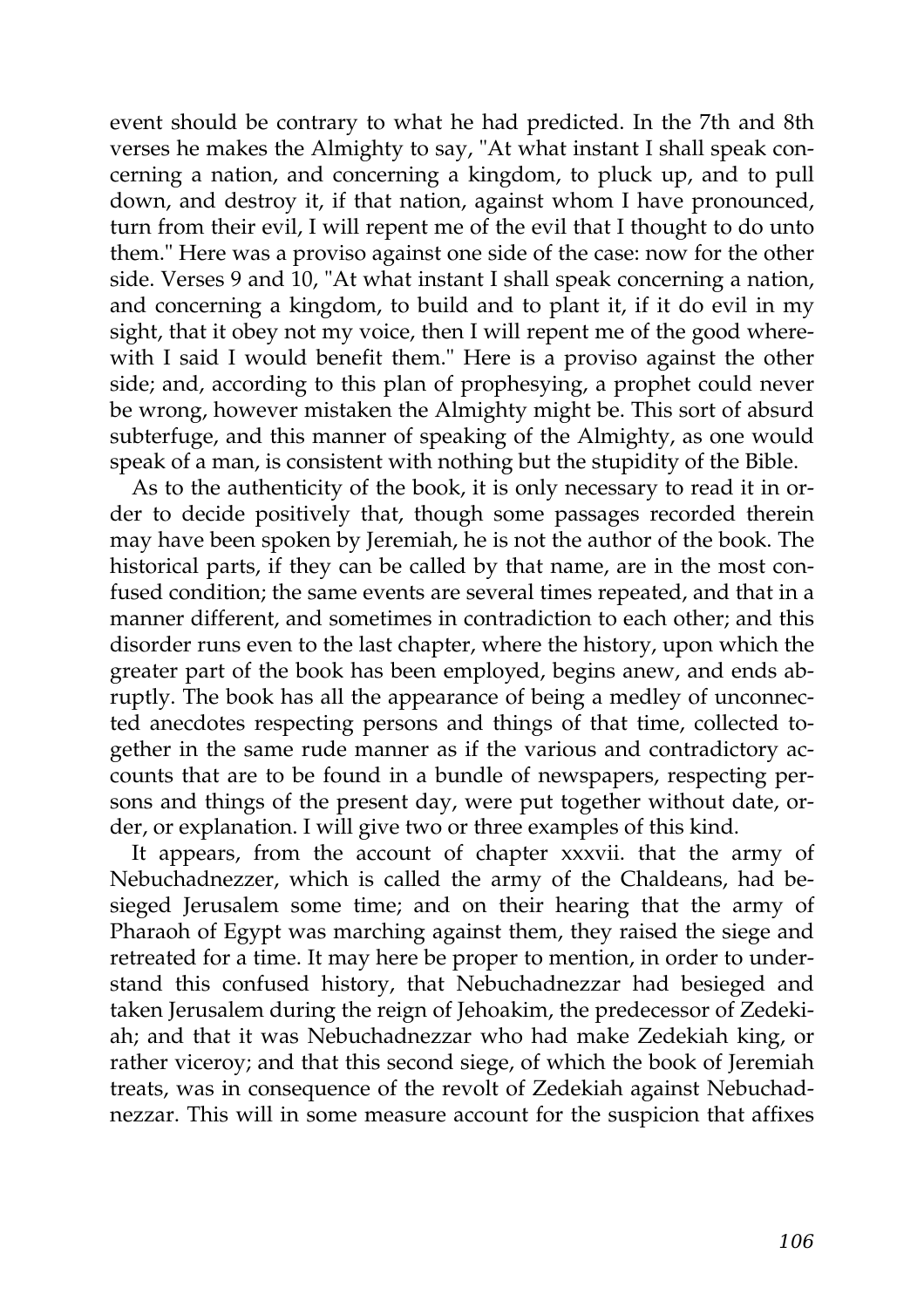itself to Jeremiah of being a traitor, and in the interest of Nebuchadnezzar,—-whom Jeremiah calls, xliii. 10, the servant of God.

Chapter xxxvii. 11-13, says, "And it came to pass, that, when the army of the Chaldeans was broken up from Jerusalem, for fear of Pharaoh's army, that Jeremiah went forth out of Jerusalem, to go (as this account states) into the land of Benjamin, to separate himself thence in the midst of the people; and when he was in the gate of Benjamin a captain of the ward was there, whose name was Irijah… and he took Jeremiah the prophet, saying, *Thou fallest away to the Chaldeans*; then Jeremiah said, *It is false; I fall not away to the Chaldeans*." Jeremiah being thus stopt and accused, was, after being examined, committed to prison, on suspicion of being a traitor, where he remained, as is stated in the last verse of this chapter.

But the next chapter gives an account of the imprisonment of Jeremiah, which has no connection with *this* account, but ascribes his imprisonment to another circumstance, and for which we must go back to chapter xxi. It is there stated, ver. 1, that Zedekiah sent Pashur the son of Malchiah, and Zephaniah the son of Maaseiah the priest, to Jeremiah, to enquire of him concerning Nebuchadnezzar, whose army was then before Jerusalem; and Jeremiah said to them, ver. 8, "Thus saith the Lord, Behold I set before you the way of life, and the way of death; he that abideth in this city shall die by the sword and by the famine, and by the pestilence; *but he that goeth out and falleth to the Clialdeans that besiege you, he shall live, and his life shall be unto him for a prey.*"

This interview and conference breaks off abruptly at the end of the 10th verse of chapter xxi.; and such is the disorder of this book that we have to pass over sixteen chapters upon various subjects, in order to come at the continuation and event of this conference; and this brings us to the first verse of chapter xxxviii., as I have just mentioned. The chapter opens with saying, "Then Shaphatiah, the son of Mattan, Gedaliah the son of Pashur, and Jucal the son of Shelemiah, and Pashur the son of Malchiah, (here are more persons mentioned than in chapter xxi.) heard the words that Jeremiah spoke unto all the people, saying, Thus saith the Lord, He that remaineth in this city, shall die by the sword, by famine, and by the pestilence; but he that goeth forth to the Chaldeans shall live; for he shall have his life for a prey, and shall live"; [which are the words of the conference;] therefore, (say they to Zedekiah,) "We beseech thee, let this man be put to death, for thus he weakeneth the hands of the men of war that remain in this city, and the hands of all the people, in speaking such words unto them; for this man seeketh not the welfare of the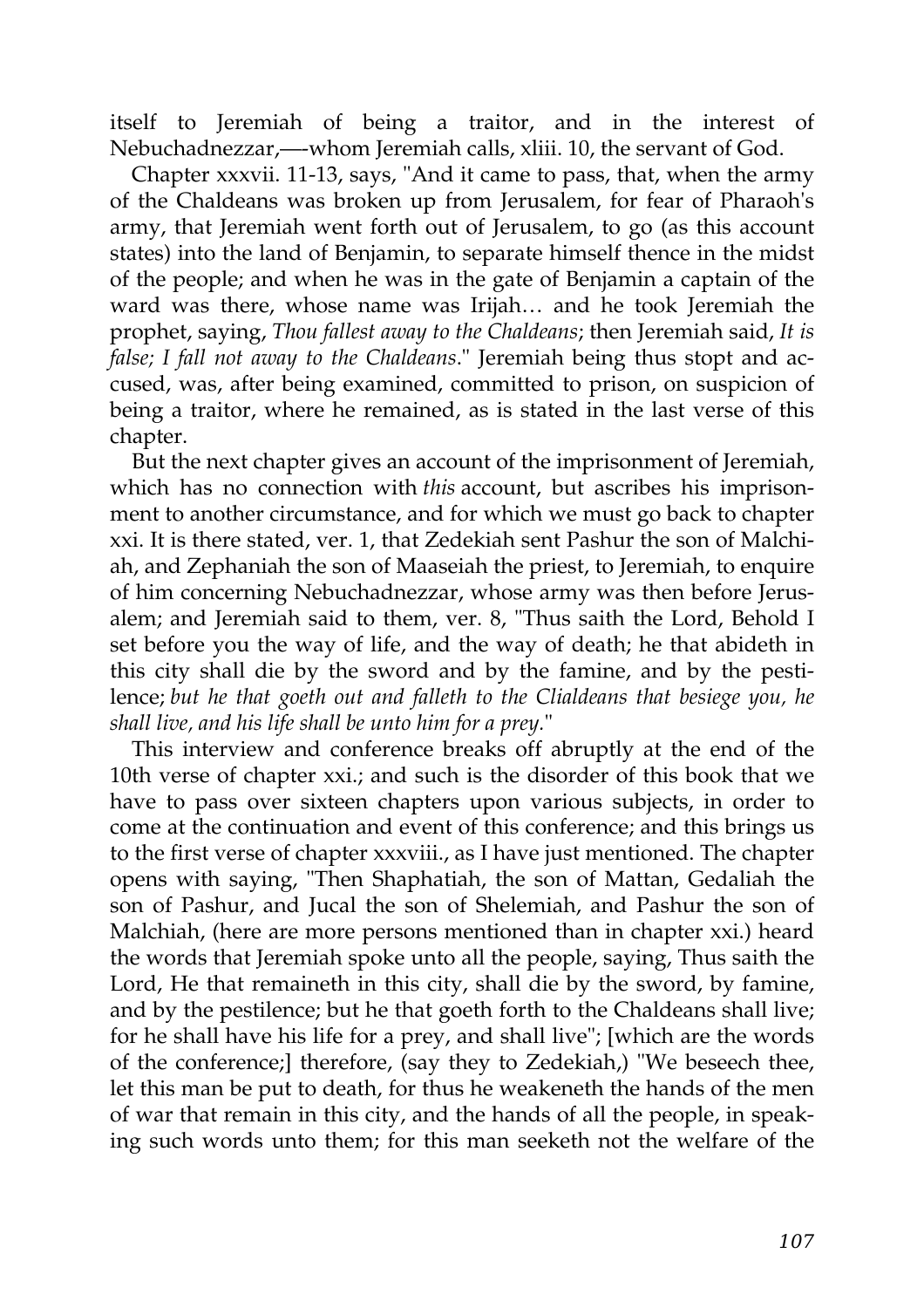people, but the hurt:" and at the 6th verse it is said, "Then they took Jeremiah, and put him into the dungeon of Malchiah."

These two accounts are different and contradictory. The one ascribes his imprisonment to his attempt to *escape out of the city*; the other to his *preaching and prophesying in the city*; the one to his being seized by the guard at the gate; the other to his being accused before Zedekiah by the conferees.[36](http://en.wikisource.org/wiki/The_Age_of_Reason/Part_II/Chapter_I#cite_note-14)

In the next chapter (Jer. xxxix.) we have another instance of the disordered state of this book; for notwithstanding the siege of the city by Nebuchadnezzar has been the subject of several of the preceding chapters, particularly xxxvii. and xxxviii., chapter xxxix. begins as if not a word had been said upon the subject, and as if the reader was still to be informed of every particular respecting it; for it begins with saying, ver. 1, "In the ninth year of Zedekiah king of Judah, in the tenth month, came Nebuchadnezzar king of Babylon, and all his army, against Jerusalem, and besieged it," etc.

[36.I](http://en.wikisource.org/wiki/The_Age_of_Reason/Part_II/Chapter_I#cite_note-14) observed two chapters in I Samuel (xvi. and xvii.) that contradict each other with respect to David, and the manner he became acquainted with Saul; as Jeremiah xxxvii. and xxxviii. contradict each other with respect to the cause of Jeremiah's imprisonment. In 1 Samuel, xvi., it is said, that an evil spirit of God troubled Saul, and that his servants advised him (as a remedy) "to seek out a man who was a cunning player upon the harp." And Saul said, ver. 17, "Provide me now a man that can play well, and bring him to me. Then answered one of his servants, and said, Behold, I have seen a son of Jesse, the Bethlehemite, that is cunning in playing, and a mighty man, and a man of war, and prudent in matters, and a comely person, and the Lord is with him; wherefore Saul sent messengers unto Jesse, and said, Send me David, thy son. And (verse 21) David came to Saul, and stood before him, and he loved him greatly, and he became his armour-bearer; and when the evil spirit from God was upon Saul, (verse 23) David took his harp, and played with his hand, and Saul was refreshed, and was well." But the next chapter (xvii.) gives an account, all different to this, of the manner that Saul and David became acquainted. Here it is ascribed to David's encounter with Goliah, when David was sent by his father to carry provision to his brethren in the camp. In the 55th verse of this chapter it is said, "And when Saul saw David go forth against the Philistine (Goliah) he said to Abner, the captain of the host, Abner, whose son is this youth? And Abner said, As thy soul liveth, 0 king, I cannot tell. And the king said, Enquire thou whose son the stripling is. And as [David returned from the slaughter of the Philistine, Abner took him and brought him](http://en.wikisource.org/wiki/The_Age_of_Reason/Part_II/Chapter_I#cite_note-14) before Saul, with the head of the Philistine in his hand; and Saul said unto him, Whose son art thou, thou young man? And David answered, I am the son of thy servant, Jesse, the Bethlehemite," These two accounts belie each other, because each of them supposes Saul and David not to have known each other before. This book, the Bible, is too ridiculous for criticism.—-Author.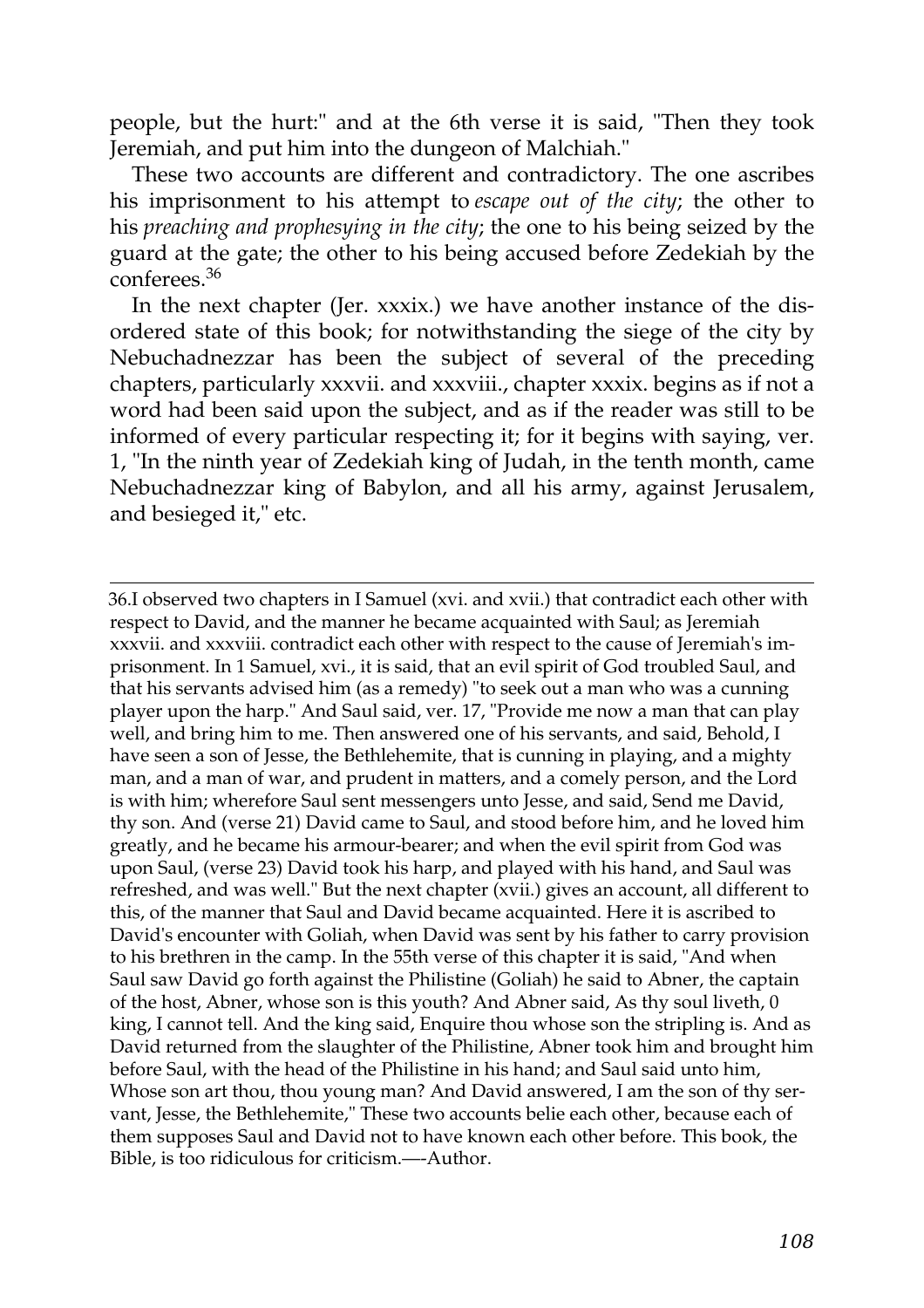But the instance in the last chapter (lii.) is still more glaring; for though the story has been told over and over again, this chapter still supposes the reader not to know anything of it, for it begins by saying, ver. i, "Zedekiah was one and twenty years old when he began to reign, and he reigned eleven years in Jerusalem, and his mother's name was Hamutal, the daughter of Jeremiah of Libnah." (Ver. 4,) "And it came to pass in the ninth year of his reign, in the tenth month, that Nebuchadnezzar king of Babylon came, he and all his army, against Jerusalem, and pitched against it, and built forts against it," etc.

It is not possible that any one man, and more particularly Jeremiah, could have been the writer of this book. The errors are such as could not have been committed by any person sitting down to compose a work. Were I, or any other man, to write in such a disordered manner, no body would read what was written, and every body would suppose that the writer was in a state of insanity. The only way, therefore, to account for the disorder is, that the book is a medley of detached unauthenticated anecdotes, put together by some stupid book-maker, under the name of Jeremiah; because many of them refer to him, and to the circumstances of the times he lived in.

Of the duplicity, and of the false predictions of Jeremiah, I shall mention two instances, and then proceed to review the remainder of the Bible.

It appears from chapter xxxviii. that when Jeremiah was in prison, Zedekiah sent for him, and at this interview, which was private, Jeremiah pressed it strongly on Zedekiah to surrender himself to the enemy. "If," says he, (ver. 17,) thou wilt assuredly go forth unto the king of Babylon's princes, then thy soul shall live," etc. Zedekiah was apprehensive that what passed at this conference should be known; and he said to Jeremiah, (ver. 25,) "If the princes [meaning those of Judah] hear that I have talked with thee, and they come unto thee, and say unto thee, Declare unto us now what thou hast said unto the king; hide it not from us, and we will not put thee to death; and also what the king said unto thee; then thou shalt say unto them, I presented my supplication before the king that he would not cause me to return to Jonathan's house, to die there. Then came all the princes unto Jeremiah, and asked him, and "he told them according to all the words the king had commanded." Thus, this man of God, as he is called, could tell a lie, or very strongly prevaricate, when he supposed it would answer his purpose; for certainly he did not go to Zedekiah to make this supplication, neither did he make it; he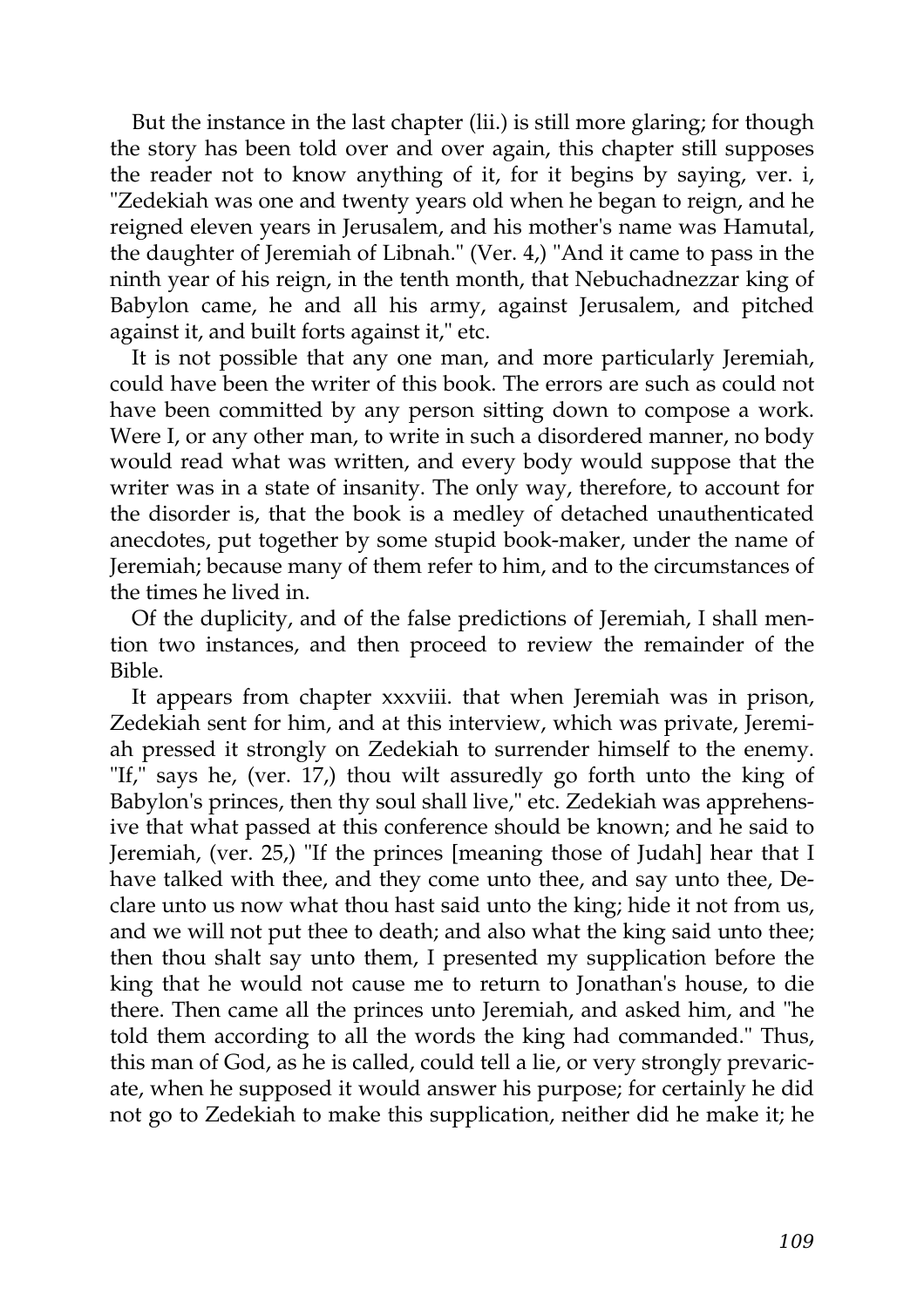went because he was sent for, and he employed that opportunity to advise Zedekiah to surrender himself to Nebuchadnezzar.

In chapter xxxiv. 2-5, is a prophecy of Jeremiah to Zedekiah in these words: "Thus saith the Lord, Behold I will give this city into the hand of the king of Babylon, and he will burn it with fire; and thou shalt not escape out of his hand, but thou shalt surely be taken, and delivered into his hand; and thine eyes shall behold the eyes of the king of Babylon, and he shall speak with thee mouth to mouth, and thou shalt go to Babylon. *Yet hear the word of the Lord; O Zedekiah, king, of Judah, thus saith the Lord, Thou shalt not die by the sword, but thou shalt die in Peace; and with the burnings of thy fathers, the former kings that were before thee, so shall they burn odours for thee, and they will lament thee, saying, Ah, Lord! for I have pronounced the word, saith the Lord.*"

Now, instead of Zedekiah beholding the eyes of the king of Babylon, and speaking with him mouth to mouth, and dying in peace, and with the burning of odours, as at the funeral of his fathers, (as Jeremiah had declared the Lord himself had pronounced,) the reverse, according to chapter Iii., 10, 11 was the case; it is there said, that the king of Babylon slew the sons of Zedekiah before his eyes: then he put out the eyes of Zedekiah, and bound him in chains, and carried him to Babylon, and put him in prison till the day of his death.

What then can we say of these prophets, but that they are impostors and liars?

As for Jeremiah, he experienced none of those evils. He was taken into favour by Nebuchadnezzar, who gave him in charge to the captain of the guard (xxxix, 12), "Take him (said he) and look well to him, and do him no harm; but do unto him even as he shall say unto thee." Jeremiah joined himself afterwards to Nebuchadnezzar, and went about prophesying for him against the Egyptians, who had marched to the relief of Jerusalem while it was besieged. Thus much for another of the lying prophets, and the book that bears his name.

I have been the more particular in treating of the books ascribed to Isaiah and Jeremiah, because those two are spoken of in the books of Kings and Chronicles, which the others are not. The remainder of the books ascribed to the men called prophets I shall not trouble myself much about; but take them collectively into the observations I shall offer on the character of the men styled prophets.

In the former part of the *Age of Reason,* I have said that the word prophet was the Bible-word for poet, and that the flights and metaphors of Jewish poets have been foolishly erected into what are now called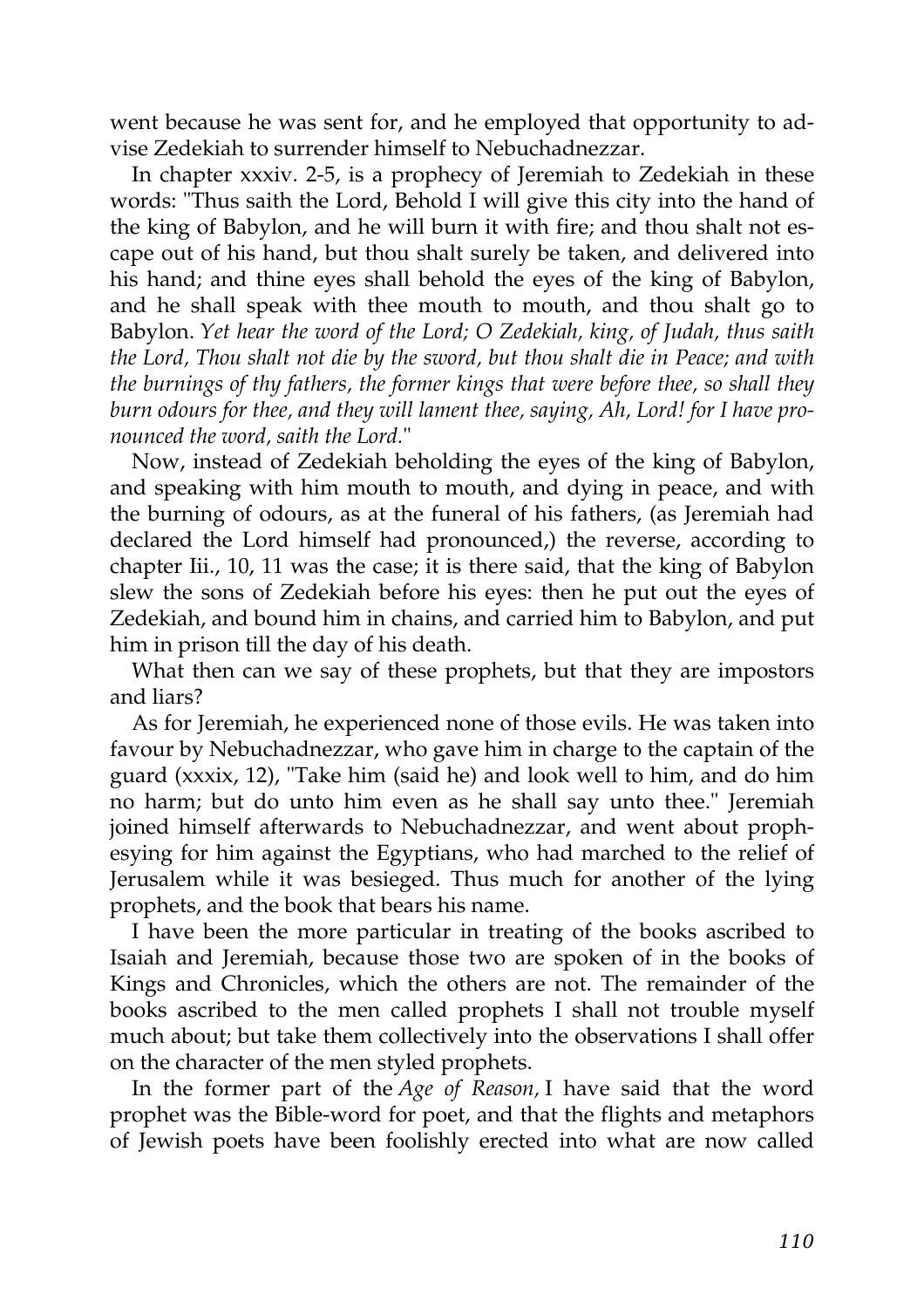prophecies. I am sufficiently justified in this opinion, not only because the books called the prophecies are written in poetical language, but because there is no word in the Bible, except it be the word prophet, that describes what we mean by a poet. I have also said, that the word signified a performer upon musical instruments, of which I have given some instances; such as that of a company of prophets, prophesying with psalteries, with tabrets, with pipes, with harps, etc., and that Saul prophesied with them, 1 Sam. x., 5. It appears from this passage, and from other parts in the book of Samuel, that the word prophet was confined to signify poetry and music; for the person who was supposed to have a visionary insight into concealed things, was not a prophet but a *seer*, [37](http://en.wikisource.org/wiki/The_Age_of_Reason/Part_II/Chapter_I#cite_note-15) (i Sam, ix. 9;) and it was not till after the word *seer* went out of use (which most probably was when Saul banished those he called wizards) that the profession of the seer, or the art of seeing, became incorporated into the word prophet.

According to the *modern* meaning of the word prophet and prophesying, it signifies foretelling events to a great distance of time; and it became necessary to the inventors of the gospel to give it this latitude of meaning, in order to apply or to stretch what they call the prophecies of the Old Testament, to the times of the New. But according to the Old Testament, the prophesying of the seer, and afterwards of the prophet, so far as the meaning of the word "seer" was incorporated into that of prophet, had reference only to things of the time then passing, or very closely connected with it; such as the event of a battle they were going to engage in, or of a journey, or of any enterprise they were going to undertake, or of any circumstance then pending, or of any difficulty they were then in; all of which had immediate reference to themselves (as in the case already mentioned of Ahaz and Isaiah with respect to the expression, *Behold a virgin shall conceive and bear a son*,) and not to any distant future time. It was that kind of prophesying that corresponds to what we call fortune-telling; such as casting nativities, predicting riches, fortunate or unfortunate marriages, conjuring for lost goods, etc.; and it is the fraud of the Christian church, not that of the Jews, and the ignorance and the superstition of modern, not that of ancient times, that elevated those

[<sup>37.</sup>I know not what is the Hebrew word that corresponds to the word seer in English;](http://en.wikisource.org/wiki/The_Age_of_Reason/Part_II/Chapter_I#cite_note-15) but I observe it is translated into French by Le Voyant, from the verb voir to see, and which means the person who sees, or the seer.—-Author. The Hebrew word for Seer, in 1 Samuel ix., transliterated, is chozeh, the gazer, it is translated in Is. xlvii. 13, "the stargazers."—-Editor.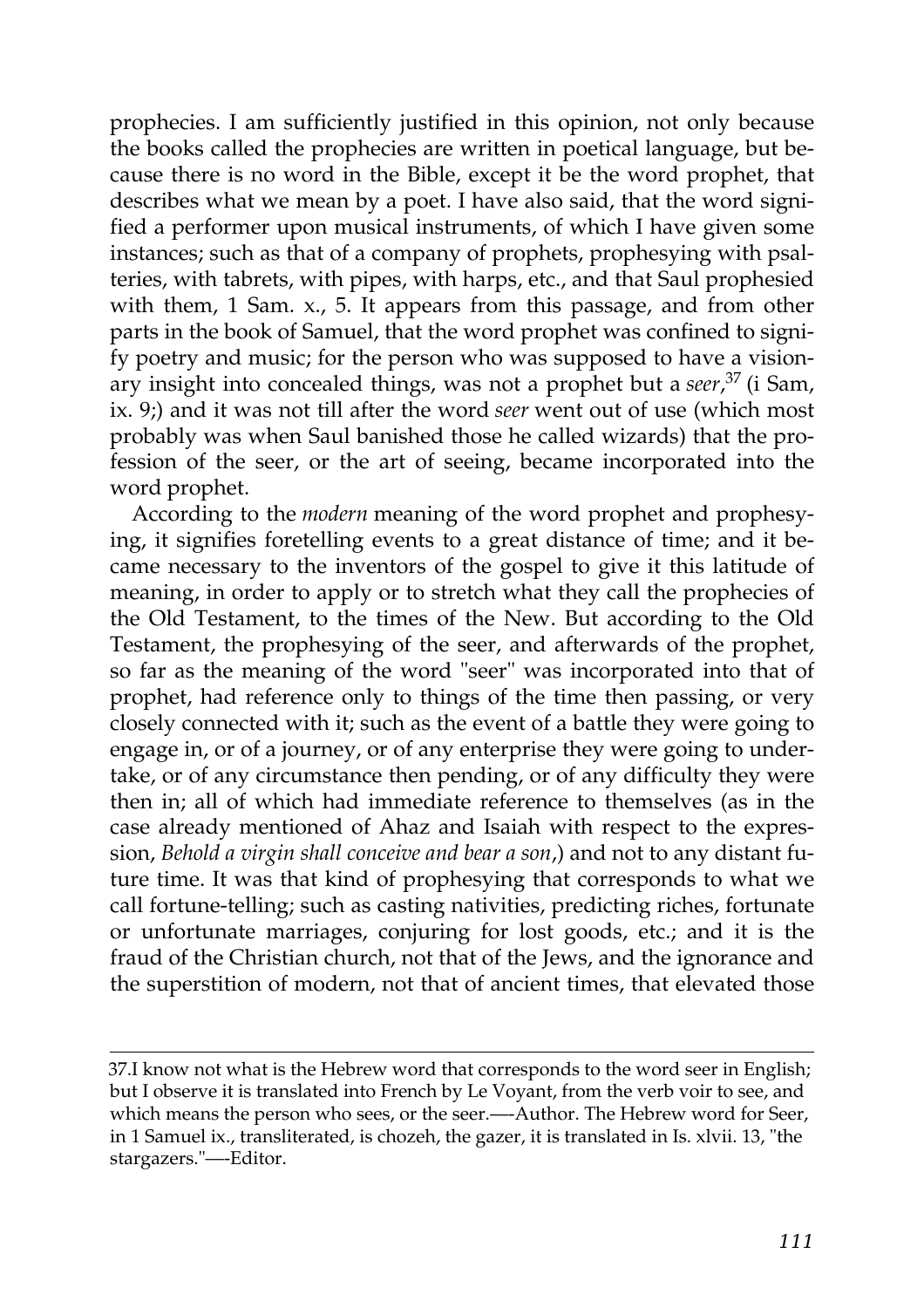poetical, musical, conjuring, dreaming, strolling gentry, into the rank they have since had.

But, besides this general character of all the prophets, they had also a particular character. They were in parties, and they prophesied for or against, according to the party they were with; as the poetical and political writers of the present day write in defence of the party they associate with against the other.

After the Jews were divided into two nations, that of Judah and that of Israel, each party had its prophets, who abused and accused each other of being false prophets, lying prophets, impostors, etc.

The prophets of the party of Judah prophesied against the prophets of the party of Israel; and those of the party of Israel against those of Judah. This party prophesying showed itself immediately on the separation under the first two rival kings, Rehoboam and Jeroboam. The prophet that cursed, or prophesied against the altar that Jeroboam had built in Bethel, was of the party of Judah, where Rehoboam was king; and he was waylaid on his return home by a prophet of the party of Israel, who said unto him (i Kings xiii.) *"Art thou the man of God that came from Judah? and he said, I am."* Then the prophet of the party of Israel said to him "I am a prophet also, as thou art, [signifying of Judah,] and an angel spake unto me by the word of the Lord, saying, Bring him back with thee unto thine house, that he may eat bread and drink water; but (says the 18th verse) he lied unto him." The event, however, according to the story, is, that the prophet of Judah never got back to Judah; for he was found dead on the road by the contrivance of the prophet of Israel, who no doubt was called a true prophet by his own party, and the prophet of Judah a lying prophet.

In 2 Kings, iii., a story is related of prophesying or conjuring that shews, in several particulars, the character of a prophet. Jehoshaphat king of Judah, and Joram king of Israel, had for a while ceased their party animosity, and entered into an alliance; and these two, together with the king of Edom, engaged in a war against the king of Moab. After uniting and marching their armies, the story says, they were in great distress for water, upon which Jehoshaphat said, "Is there not here a prophet of the Lord, that we may enquire of the Lord by him? and one of the servants of the king of Israel said here is Elisha. [Elisha was of the party of Judah.] And Jehoshaphat the king of Judah said, The word of the Lord is with him." The story then says, that these three kings went down to Elisha; and when Elisha [who, as I have said, was a Judahmite prophet] saw the King of Israel, he said unto him, "What have I to do with thee,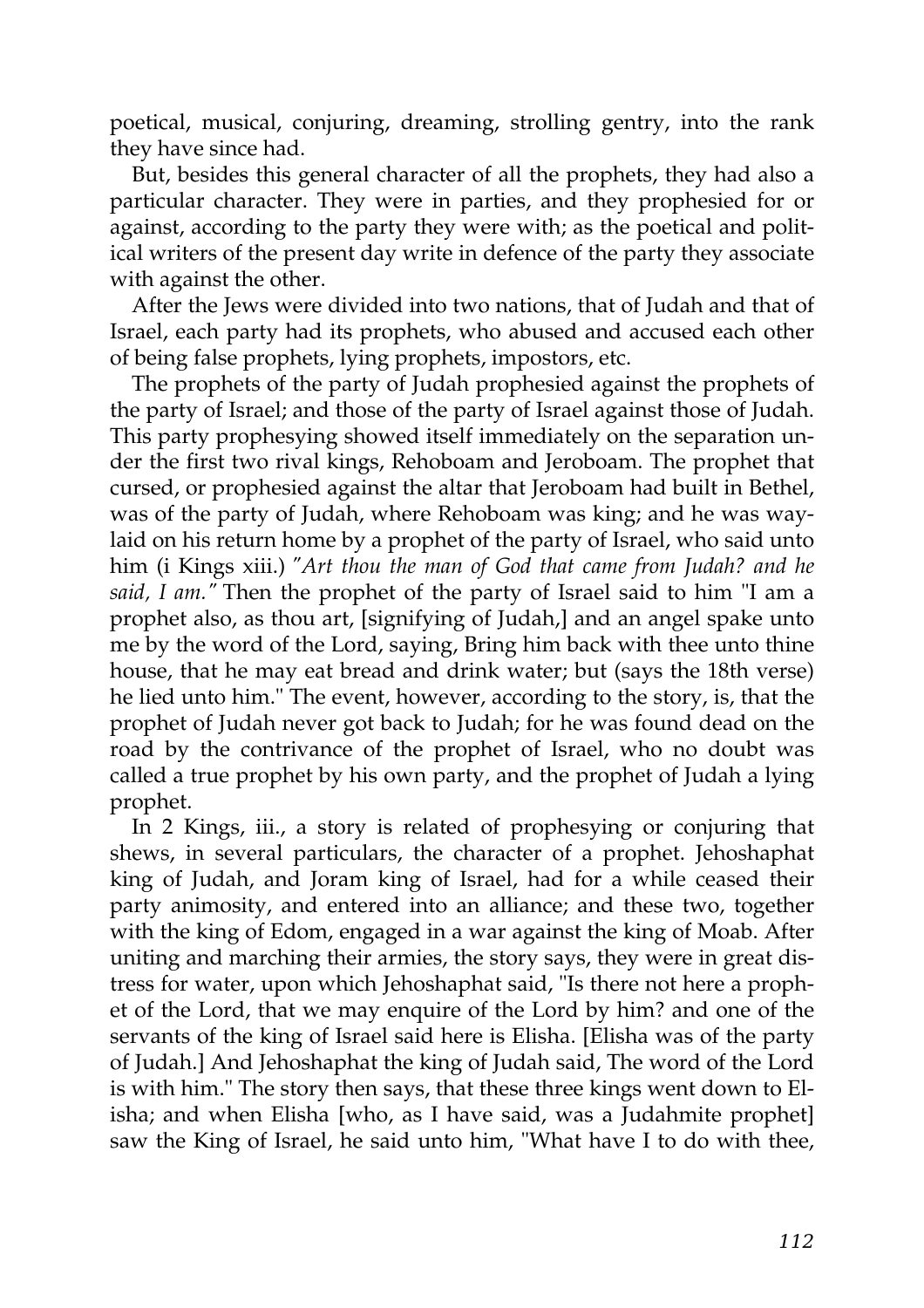get thee to the prophets of thy father and the prophets of thy mother. Nay but, said the king of Israel, the Lord hath called these three kings together, to deliver them into the hands of the king of Moab," (meaning because of the distress they were in for water;) upon which Elisha said, "As the Lord of hosts liveth before whom I stand, surely, were it not that I regard the presence of Jehoshaphat, king of Judah, I would not look towards thee nor see thee." Here is all the venom and vulgarity of a party prophet. We are now to see the performance, or manner of prophesying.

Ver. 15. "Bring me," (said Elisha), "a minstrel; and it came to pass, when the minstrel played, that the hand of the Lord came upon him." Here is the farce of the conjurer. Now for the prophecy: "And Elisha said, [singing most probably to the tune he was playing], Thus saith the Lord, Make this valley full of ditches;" which was just telling them what every countryman could have told them without either fiddle or farce, that the way to get water was to dig for it.

But as every conjuror is not famous alike for the same thing, so neither were those prophets; for though all of them, at least those I have spoken of, were famous for lying, some of them excelled in cursing. Elisha, whom I have just mentioned, was a chief in this branch of prophesying; it was he that cursed the forty-two children in the name of the Lord, whom the two she-bears came and devoured. We are to suppose that those children were of the party of Israel; but as those who will curse will lie, there is just as much credit to be given to this story of Elisha's two she-bears as there is to that of the Dragon of Wantley, of whom it is said:

Poor children three devoured he, That could not with him grapple; And at one sup he eat them up, As a man would eat an apple.

There was another description of men called prophets, that amused themselves with dreams and visions; but whether by night or by day we know not. These, if they were not quite harmless, were but little mischievous. Of this class are

Ezekiel and Daniel; and the first question upon these books, as upon all the others, is, Are they genuine? that is, were they written by Ezekiel and Daniel?

Of this there is no proof; but so far as my own opinion goes, I am more inclined to believe they were, than that they were not. My reasons for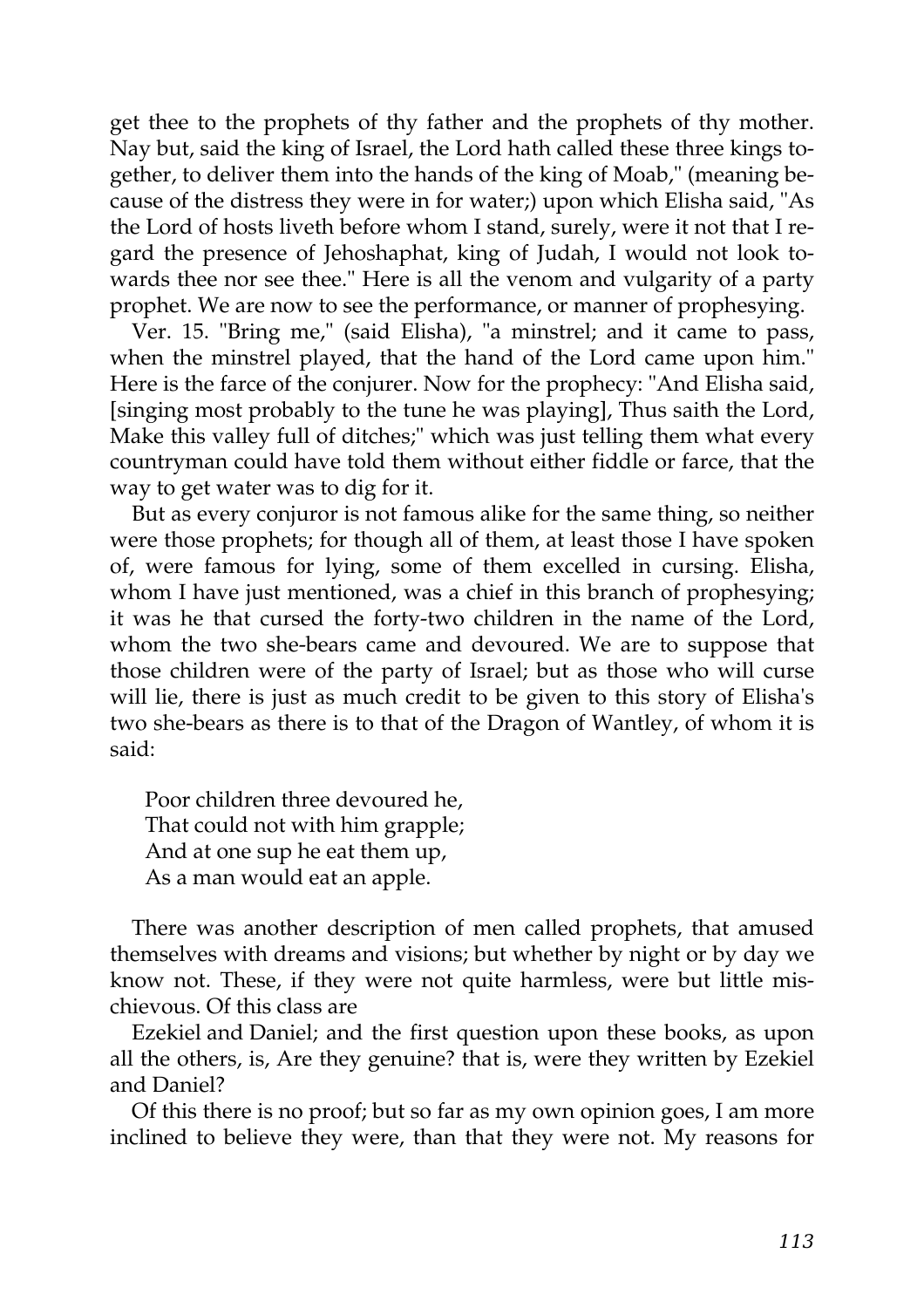this opinion are as follows: First, Because those books do not contain internal evidence to prove they were not written by Ezekiel and Daniel, as the books ascribed to Moses, Joshua, Samuel, etc., prove they were not written by Moses, Joshua, Samuel, etc.

Secondly, Because they were not written till after the Babylonish captivity began; and there is good reason to believe that not any book in the bible was written before that period; at least it is proveable, from the books themselves, as I have already shewn, that they were not written till after the commencement of the Jewish monarchy.

Thirdly, Because the manner in which the books ascribed to Ezekiel and Daniel are written, agrees with the condition these men were in at the time of writing them.

Had the numerous commentators and priests, who have foolishly employed or wasted their time in pretending to expound and unriddle those books, been carried into captivity, as Ezekiel and Daniel were, it would greatly have improved their intellects in comprehending the reason for this mode of writing, and have saved them the trouble of racking their invention, as they have done to no purpose; for they would have found that themselves would be obliged to write whatever they had to write, respecting their own affairs, or those of their friends, or of their country, in a concealed manner, as those men have done.

These two books differ from all the rest; for it is only these that are filled with accounts of dreams and visions: and this difference arose from the situation the writers were in as prisoners of war, or prisoners of state, in a foreign country, which obliged them to convey even the most trifling information to each other, and all their political projects or opinions, in obscure and metaphorical terms. They pretend to have dreamed dreams, and seen visions, because it was unsafe for them to speak facts or plain language. We ought, however, to suppose, that the persons to whom they wrote understood what they meant, and that it was not intended anybody else should. But these busy commentators and priests have been puzzling their wits to find out what it was not intended they should know, and with which they have nothing to do.

Ezekiel and Daniel were carried prisoners to Babylon, under the first captivity, in the time of Jehoiakim, nine years before the second captivity in the time of Zedekiah. The Jews were then still numerous, and had considerable force at Jerusalem; and as it is natural to suppose that men in the situation of Ezekiel and Daniel would be meditating the recovery of their country, and their own deliverance, it is reasonable to suppose that the accounts of dreams and visions with which these books are filled, are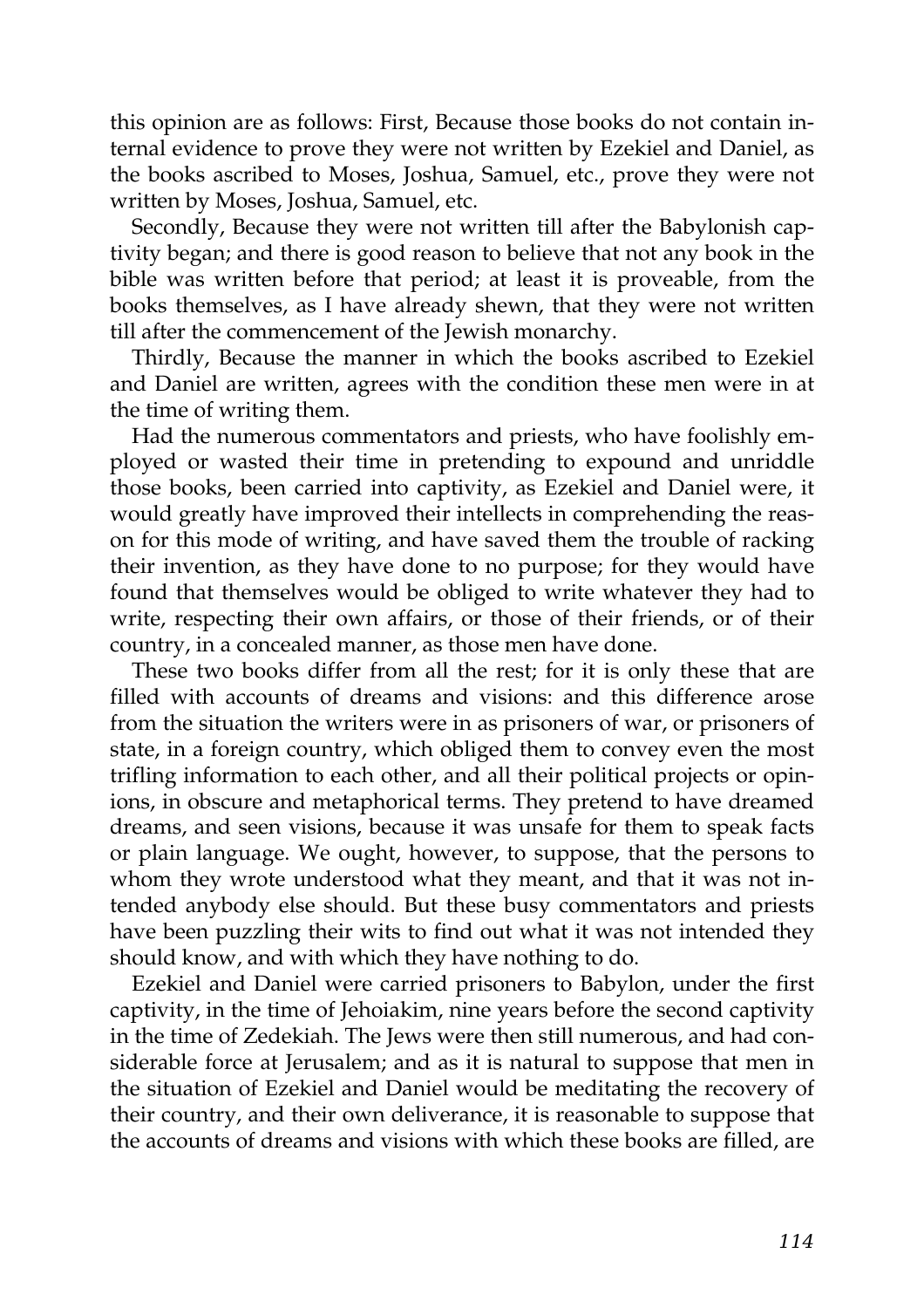no other than a disguised mode of correspondence to facilitate those objects: it served them as a cypher, or secret alphabet. If they are not this, they are tales, reveries, and nonsense; or at least a fanciful way of wearing off the wearisomeness of captivity; but the presumption is, they are the former.

Ezekiel begins his book by speaking of a vision of *cherubims*, and of a *wheel within a wheel*, which he says he saw by the river Chebar, in the land of his captivity. Is it not reasonable to suppose that by the cherubims he meant the temple at Jerusalem, where they had figures of cherubims? and by a wheel within a wheel (which as a figure has always been understood to signify political contrivance) the project or means of recovering Jerusalem? In the latter part of his book he supposes himself transported to Jerusalem, and into the temple; and he refers back to the vision on the river Chebar, and says, (xliii. 3,) that this last vision was like the vision on the river Chebar; which indicates that those pretended dreams and visions had for their object the recovery of Jerusalem, and nothing further.

As to the romantic interpretations and applications, wild as the dreams and visions they undertake to explain, which commentators and priests have made of those books, that of converting them into things which they call prophecies, and making them bend to times and circumstances as far remote even as the present day, it shows the fraud or the extreme folly to which credulity or priestcraft can go.

Scarcely anything can be more absurd than to suppose that men situated as Ezekiel and Daniel were, whose country was over-run, and in the possession of the enemy, all their friends and relations in captivity abroad, or in slavery at home, or massacred, or in continual danger of it; scarcely any thing, I say, can be more absurd than to suppose that such men should find nothing to do but that of employing their time and their thoughts about what was to happen to other nations a thousand or two thousand years after they were dead; at the same time nothing more natural than that they should meditate the recovery of Jerusalem, and their own deliverance; and that this was the sole object of all the obscure and apparently frantic writing contained in those books.

In this sense the mode of writing used in those two books being forced by necessity, and not adopted by choice, is not irrational; but, if we are to use the books as prophecies, they are false. In Ezekiel xxix. 11., speaking of Egypt, it is said, "No foot of man shall pass through it, nor foot of beast pass through it; neither shall it be inhabited for forty years." This is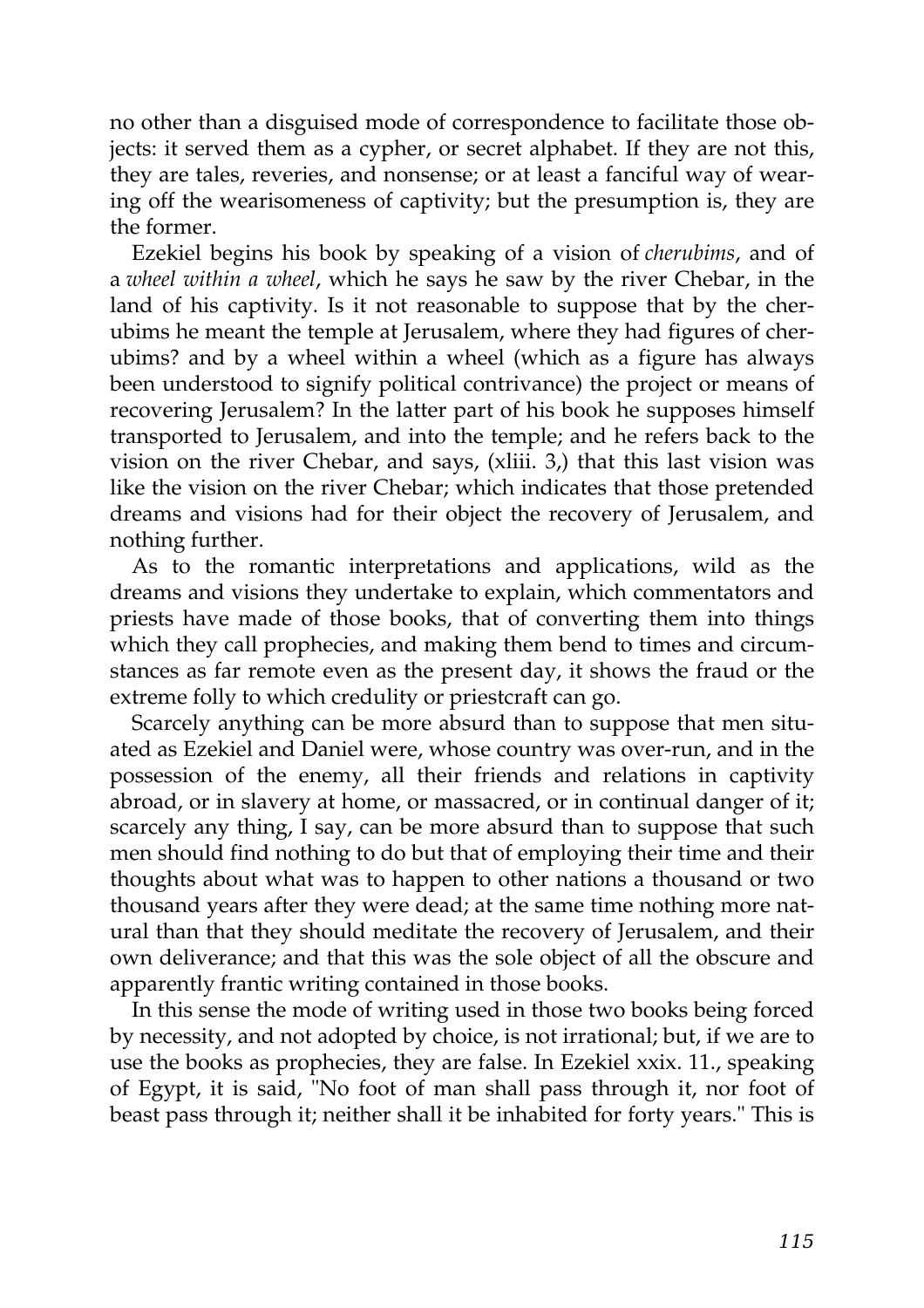what never came to pass, and consequently it is false, as all the books I have already reviewed are.—I here close this part of the subject.

In the former part of *The Age of Reason* I have spoken of Jonah, and of the story of him and the whale.  $-$  A fit story for ridicule, if it was written to be believed; or of laughter, if it was intended to try what credulity could swallow; for, if it could swallow Jonah and the whale it could swallow anything.

But, as is already shown in the observations on the book of Job and of Proverbs, it is not always certain which of the books in the Bible are originally Hebrew, or only translations from the books of the Gentiles into Hebrew; and, as the book of Jonah, so far from treating of the affairs of the Jews, says nothing upon that subject, but treats altogether of the Gentiles, it is more probable that it is a book of the Gentiles than of the Jews,<sup>[38](http://en.wikisource.org/wiki/The_Age_of_Reason/Part_II/Chapter_I#cite_note-16)</sup> and that it has been written as a fable to expose the nonsense, and satyrize the vicious and malignant character, of a Bible-prophet, or a predicting priest.

Jonah is represented, first as a disobedient prophet, running away from his mission, and taking shelter aboard a vessel of the Gentiles, bound from Joppa to Tarshish; as if he ignorantly supposed, by such a paltry contrivance, he could hide himself where God could not find him. The vessel is overtaken by a storm at sea; and the mariners, all of whom are Gentiles, believing it to be a judgement on account of some one on board who had committed a crime, agreed to cast lots to discover the offender; and the lot fell upon Jonah. But before this they had cast all their wares and merchandise over-board to lighten the vessel, while Jonah, like a stupid fellow, was fast asleep in the hold.

After the lot had designated Jonah to be the offender, they questioned him to know who and what he was? and he told them *he was an Hebrew*; and the story implies that he confessed himself to be guilty. But these Gentiles, instead of sacrificing him at once without pity or mercy, as a company of Bible-prophets or priests would have done by a Gentile in the same case, and as it is related Samuel had done by Agag, and Moses by the women and children, they endeavoured to save him, though at the risk of their own lives: for the account says, "Nevertheless [that is, though Jonah was a Jew and a foreigner, and the cause of all their misfortunes, and the loss of their cargo] the men rowed hard to bring the boat to land, but they could not, for the sea wrought and was tempestuous against them." Still however they were unwilling to put the fate of

[<sup>38.</sup>I have read in an ancient Persian poem \(Saadi, I believe, but have mislaid the refer](http://en.wikisource.org/wiki/The_Age_of_Reason/Part_II/Chapter_I#cite_note-16)ence) this phrase: "And now the whale swallowed Jonah: the sun set."—-Editor.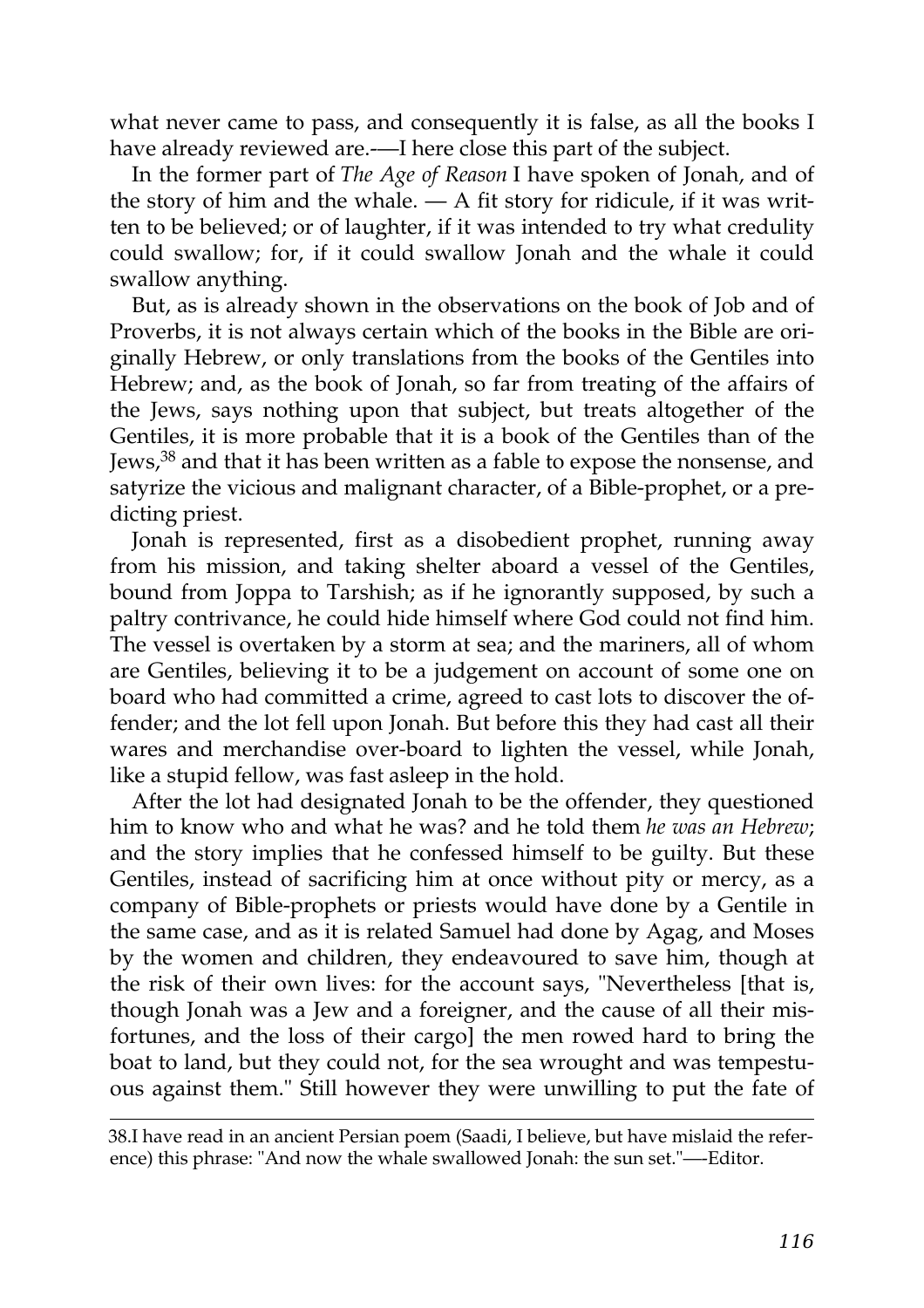the lot into execution; and they cried, says the account, unto the Lord, saying, "We beseech thee, O Lord, let us not perish for this man's life, and lay not upon us innocent blood; for thou, O Lord, hast done as it pleased thee." Meaning thereby, that they did not presume to judge Jonah guilty, since that he might be innocent; but that they considered the lot that had fallen upon him as a decree of God, or as it *pleased God*. The address of this prayer shews that the Gentiles worshipped one *Supreme Being*, and that they were not idolaters as the Jews represented them to be. But the storm still continuing, and the danger encreasing, they put the fate of the lot into execution, and cast Jonah in the sea; where, according to the story, a great fish swallowed him up whole and alive!

We have now to consider Jonah securely housed from the storm in the fish's belly. Here we are told that he prayed; but the prayer is a made-up prayer, taken from various parts of the Psalms, without connection or consistency, and adapted to the distress, but not at all to the condition that Jonah was in. It is such a prayer as a Gentile, who might know something of the Psalms, could copy out for him. This circumstance alone, were there no other, is sufficient to indicate that the whole is a made-up story. The prayer, however, is supposed to have answered the purpose, and the story goes on, (taking-off at the same time the cant language of a Bible-prophet,) saying, "The Lord spake unto the fish, and it vomited out Jonah upon dry land."

Jonah then received a second mission to Nineveh, with which he sets out; and we have now to consider him as a preacher. The distress he is represented to have suffered, the remembrance of his own disobedience as the cause of it, and the miraculous escape he is supposed to have had, were sufficient, one would conceive, to have impressed him with sympathy and benevolence in the execution of his mission; but, instead of this, he enters the city with denunciation and malediction in his mouth, crying, "Yet forty days, and Nineveh shall be overthrown."

We have now to consider this supposed missionary in the last act of his mission; and here it is that the malevolent spirit of a Bible-prophet, or of a predicting priest, appears in all that blackness of character that men ascribe to the being they call the devil.

Having published his predictions, he withdrew, says the story, to the east side of the city.—-But for what? not to contemplate in retirement the mercy of his Creator to himself or to others, but to wait, with malignant impatience, the destruction of Nineveh. It came to pass, however, as the story relates, that the Ninevites reformed, and that God, according to the Bible phrase, repented him of the evil he had said he would do unto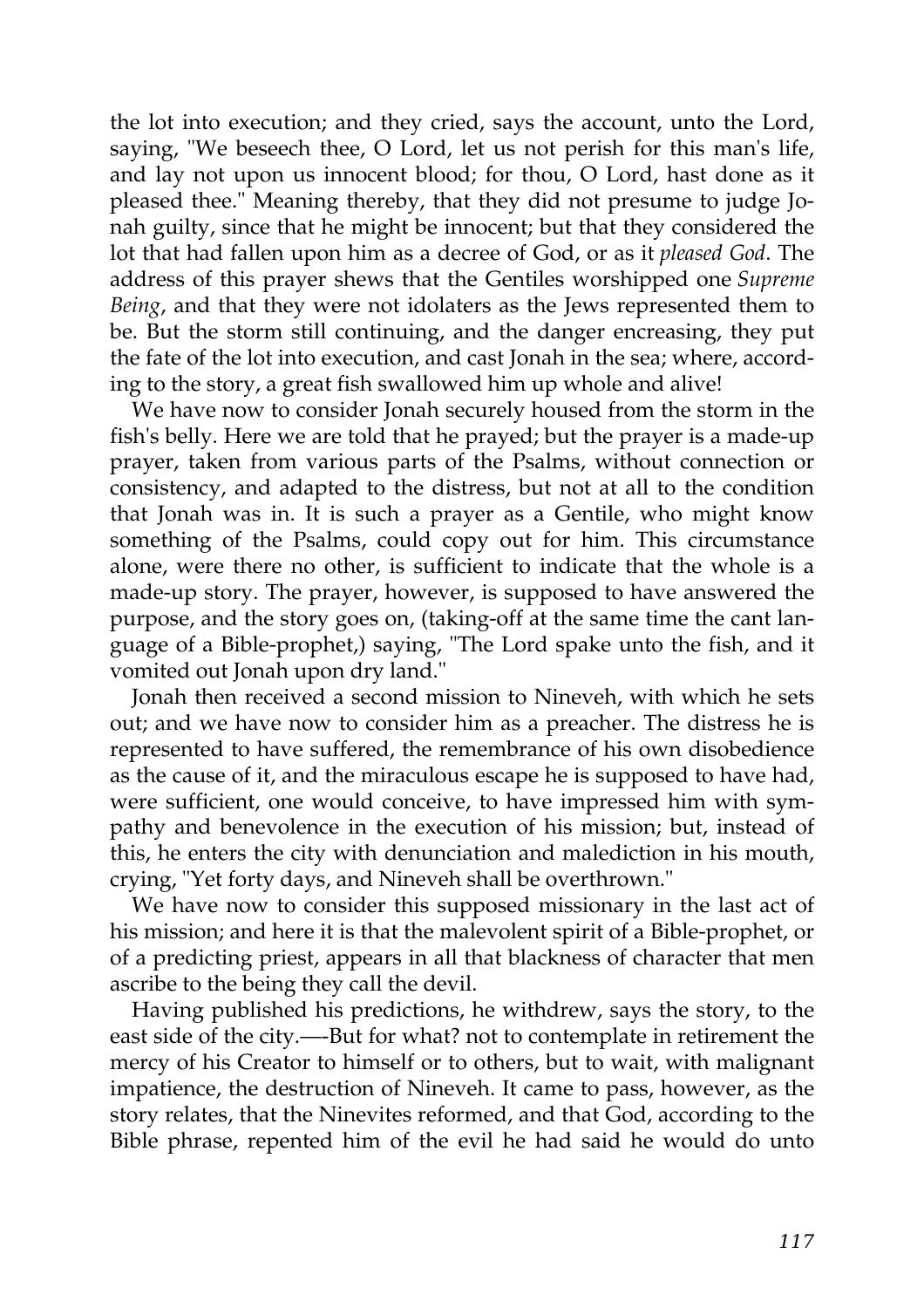them, and did it not. This, saith the first verse of the last chapter, *displeased Jonah exceedingly and he was very angry*. His obdurate heart would rather that all Nineveh should be destroyed, and every soul, young and old, perish in its ruins, than that his prediction should not be fulfilled. To expose the character of a prophet still more, a gourd is made to grow up in the night, that promises him an agreeable shelter from the heat of the sun, in the place to which he is retired; and the next morning it dies.

Here the rage of the prophet becomes excessive, and he is ready to destroy himself. "It is better, *said he*, for me to die than to live." This brings on a supposed expostulation between the Almighty and the prophet; in which the former says, "Doest thou well to be angry for the gourd? And Jonah said, I do well to be angry even unto death. Then said the Lord, Thou hast had pity on the gourd, for which thou hast not laboured, neither madest it to grow, which came up in a night, and perished in a night; and should not I spare Nineveh, that great city, in which are more than threescore thousand persons, that cannot discern between their right hand and their left?"

Here is both the winding up of the satire, and the moral of the fable. As a satire, it strikes against the character of all the Bible-prophets, and against all the indiscriminate judgements upon men, women and children, with which this lying book, the bible, is crowded; such as Noah's flood, the destruction of the cities of Sodom and Gomorrah, the extirpation of the Canaanites, even to suckling infants, and women with child; because the same reflection 'that there are more than threescore thousand persons that cannot discern between their right hand and their left,' meaning young children, applies to all their cases. It satirizes also the supposed partiality of the Creator for one nation more than for another.

As a moral, it preaches against the malevolent spirit of prediction; for as certainly as a man predicts ill, he becomes inclined to wish it. The pride of having his judgment right hardens his heart, till at last he beholds with satisfaction, or sees with disappointment, the accomplishment or the failure of his predictions.—This book ends with the same kind of strong and well-directed point against prophets, prophecies and indiscriminate judgements, as the chapter that Benjamin Franklin made for the Bible, about Abraham and the stranger, ends against the intoler-ant spirit of religious persecutions—-Thus much for the book Jonah.<sup>[39](http://en.wikisource.org/wiki/The_Age_of_Reason/Part_II/Chapter_I#cite_note-17)</sup>

Of the poetical parts of the Bible, that are called prophecies, I have spoken in the former part of *The Age of Reason,* and already in this, where I have said that the word *prophet* is the Bible-word for *poet*, and that the flights and metaphors of those poets, many of which have become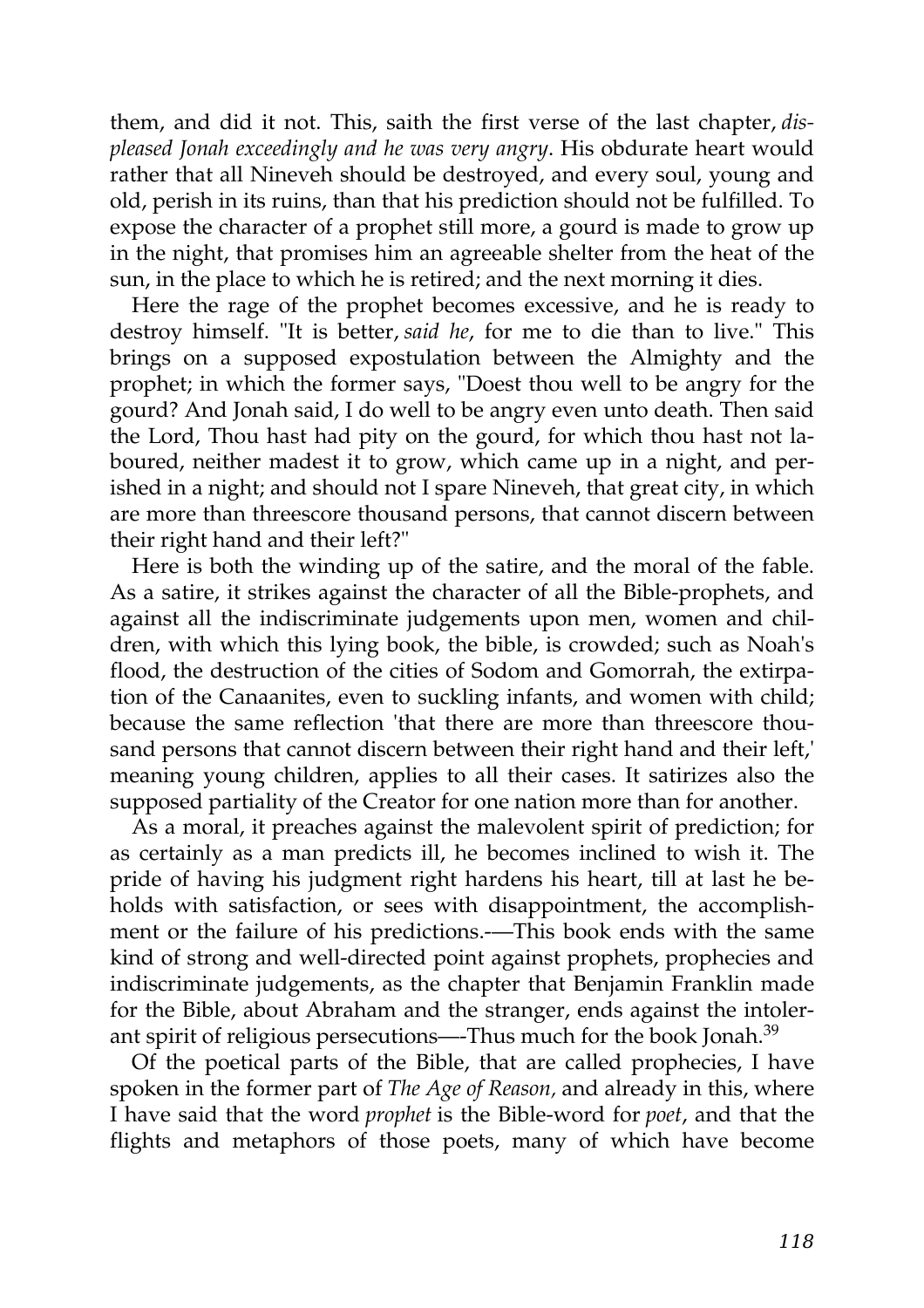obscure by the lapse of time and the change of circumstances, have been ridiculously erected into things called prophecies, and applied to purposes the writers never thought of. When a priest quotes any of those passages, he unriddles it agreeably to his own views, and imposes that explanation upon his congregation as the meaning of the writer. The *whore of Babylon* has been the common whore of all the priests, and each has accused the other of keeping the strumpet; so well do they agree in their explanations.

There now remain only a few books, which they call books of the lesser prophets; and as I have already shown that the greater are impostors, it would be cowardice to disturb the repose of the little ones. Let them sleep, then, in the arms of their nurses, the priests, and both be forgotten together.

I have now gone through the Bible, as a man would go through a wood with an axe on his shoulder, and fell trees. Here they lie; and the priests, if they can, may replant them. They may, perhaps, stick them in the ground, but they will never make them grow.-—I pass on to the books of the New Testament.

[<sup>39.</sup>T](http://en.wikisource.org/wiki/The_Age_of_Reason/Part_II/Chapter_I#cite_note-17)he story of Abraham and the Fire-worshipper, ascribed to Franklin, is from Saadi. (See my "Sacred Anthology," p. 61.) Paine has often been called a "mere [scoffer," but he seems to have been among the first to treat with dignity the book of](http://en.wikisource.org/wiki/The_Age_of_Reason/Part_II/Chapter_I#cite_note-17) Jonah, so especially liable to the ridicule of superficial readers, and discern in it the highest conception of Deity known to the Old Testament.—Editor.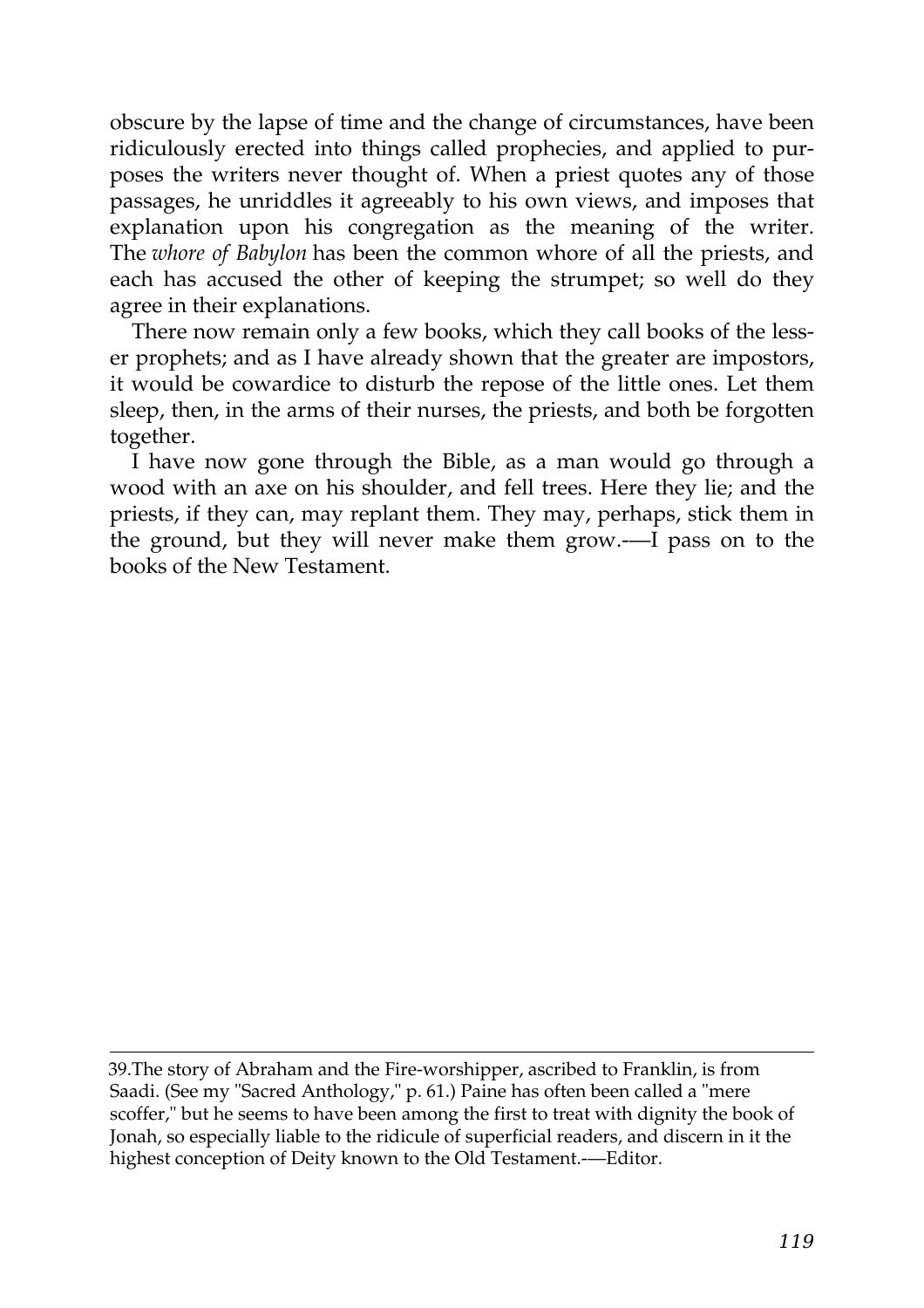## Chapter

## **The New Testament**

The New Testament, they tell us, is founded upon the prophecies of the Old; if so, it must follow the fate of its foundation.

As it is nothing extraordinary that a woman should be with child before she was married, and that the son she might bring forth should be executed, even unjustly, I see no reason for not believing that such a woman as Mary, and such a man as Joseph, and Jesus, existed; their mere existence is a matter of indifference, about which there is no ground either to believe or to disbelieve, and which comes under the common head of, *It may be so, and what then?* The probability however is that there were such persons, or at least such as resembled them in part of the circumstances, because almost all romantic stories have been suggested by some actual circumstance; as the adventures of Robinson Crusoe, not a word of which is true, were suggested by the case of Alexander Selkirk.

It is not then the existence or the non-existence, of the persons that I trouble myself about; it is the fable of Jesus Christ, as told in the New Testament, and the wild and visionary doctrine raised thereon, against which I contend. The story, taking it as it is told, is blasphemously obscene. It gives an account of a young woman engaged to be married, and while under this engagement, she is, to speak plain language, debauched by a ghost, under the impious pretence, (Luke i. 35,) that *"the Holy Ghost shall come upon thee, and the power of the Highest shall overshadow thee."* Notwithstanding which, Joseph afterwards marries her, cohabits with her as his wife, and in his turn rivals the ghost. This is putting the story into intelligible language, and when told in this manner, there is not a priest but must be ashamed to own it.<sup>[40](http://en.wikisource.org/wiki/The_Age_of_Reason/Part_II/Chapter_II#cite_note-0)</sup>

Obscenity in matters of faith, however wrapped up, is always a token of fable and imposture; for it is necessary to our serious belief in God, that we do not connect it with stories that run, as this does, into

[<sup>40.</sup>Mary, the supposed virgin, mother of Jesus, had several other children, sons and](http://en.wikisource.org/wiki/The_Age_of_Reason/Part_II/Chapter_II#cite_note-0) daughters. See Matt. xiii. 55, 56.-—Author.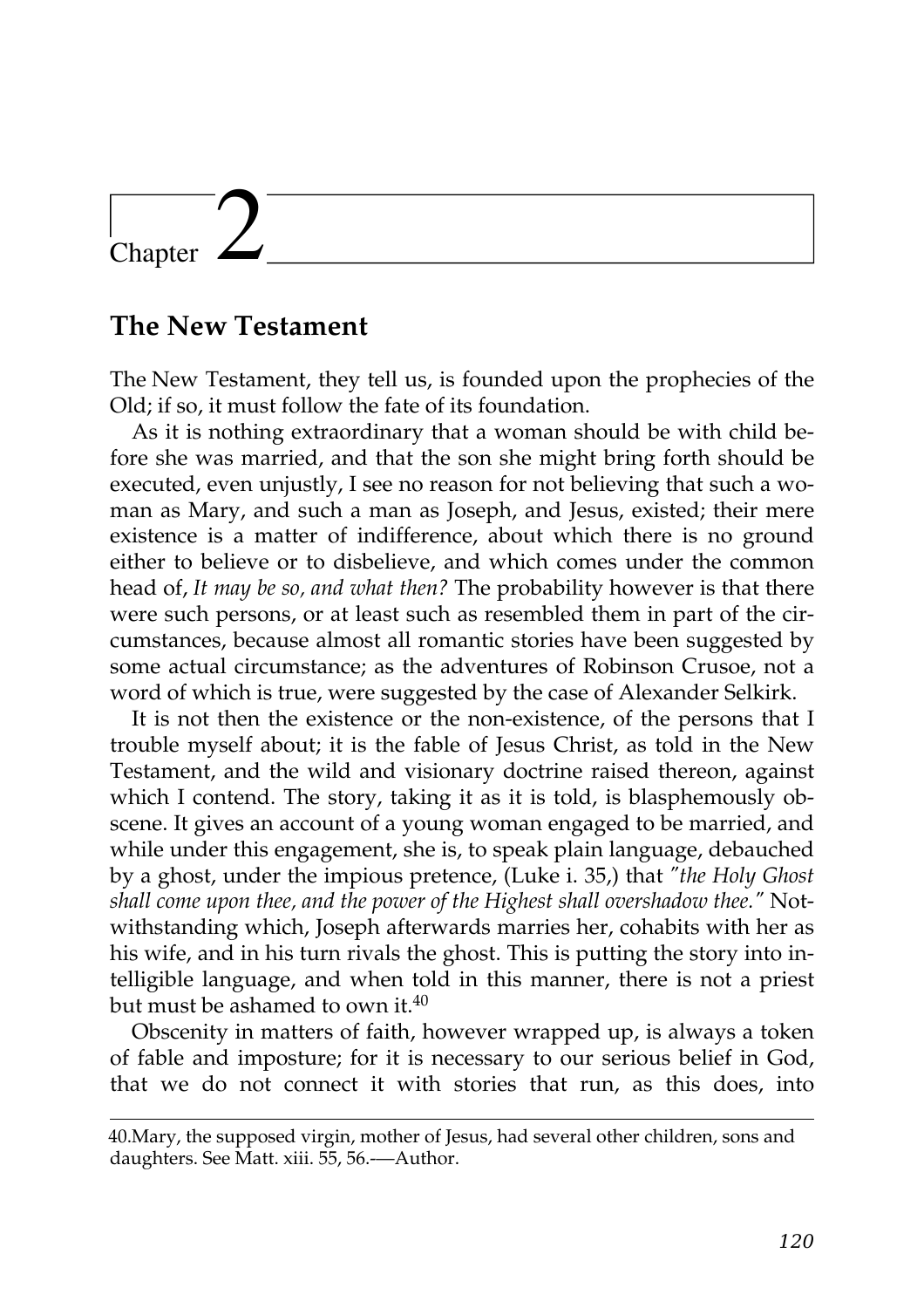ludicrous interpretations. This story is, upon the face of it, the same kind of story as that of Jupiter and Leda, or Jupiter and Europa, or any of the amorous adventures of Jupiter; and shews, as is already stated in the former part of *The Age of Reason,* that the Christian faith is built upon the heathen Mythology.

As the historical parts of the New Testament, so far as concerns Jesus Christ, are confined to a very short space of time, less than two years, and all within the same country, and nearly to the same spot, the discordance of time, place, and circumstance, which detects the fallacy of the books of the Old Testament, and proves them to be impositions, cannot be expected to be found here in the same abundance. The New Testament compared with the Old, is like a farce of one act, in which there is not room for very numerous violations of the unities. There are, however, some glaring contradictions, which, exclusive of the fallacy of the pretended prophecies, are sufficient to shew the story of Jesus Christ to be false.

I lay it down as a position which cannot be controverted, first, that the *agreement* of all the parts of a story does not prove that story to be true, because the parts may agree, and the whole may be false; secondly, that the *disagreement* of the parts of a story *proves the whole cannot be true*. The agreement does not prove truth, but the disagreement proves falsehood positively.

The history of Jesus Christ is contained in the four books ascribed to Matthew, Mark, Luke, and John.—The first chapter of Matthew begins with giving a genealogy of Jesus Christ; and in the third chapter of Luke there is also given a genealogy of Jesus Christ. Did these two agree, it would not prove the genealogy to be true, because it might nevertheless be a fabrication; but as they contradict each other in every particular, it proves falsehood absolutely. If Matthew speaks truth, Luke speaks falsehood; and if Luke speaks truth, Matthew speaks falsehood: and as there is no authority for believing one more than the other, there is no authority for believing either; and if they cannot be believed even in the very first thing they say, and set out to prove, they are not entitled to be believed in any thing they say afterwards. Truth is an uniform thing; and as to inspiration and revelation, were we to admit it, it is impossible to suppose it can be contradictory. Either then the men called apostles were imposters, or the books ascribed to them have been written by other persons, and fathered upon them, as is the case in the Old Testament.

The book of Matthew gives (i. 6), a genealogy by name from David, up, through Joseph, the husband of Mary, to Christ; and makes there to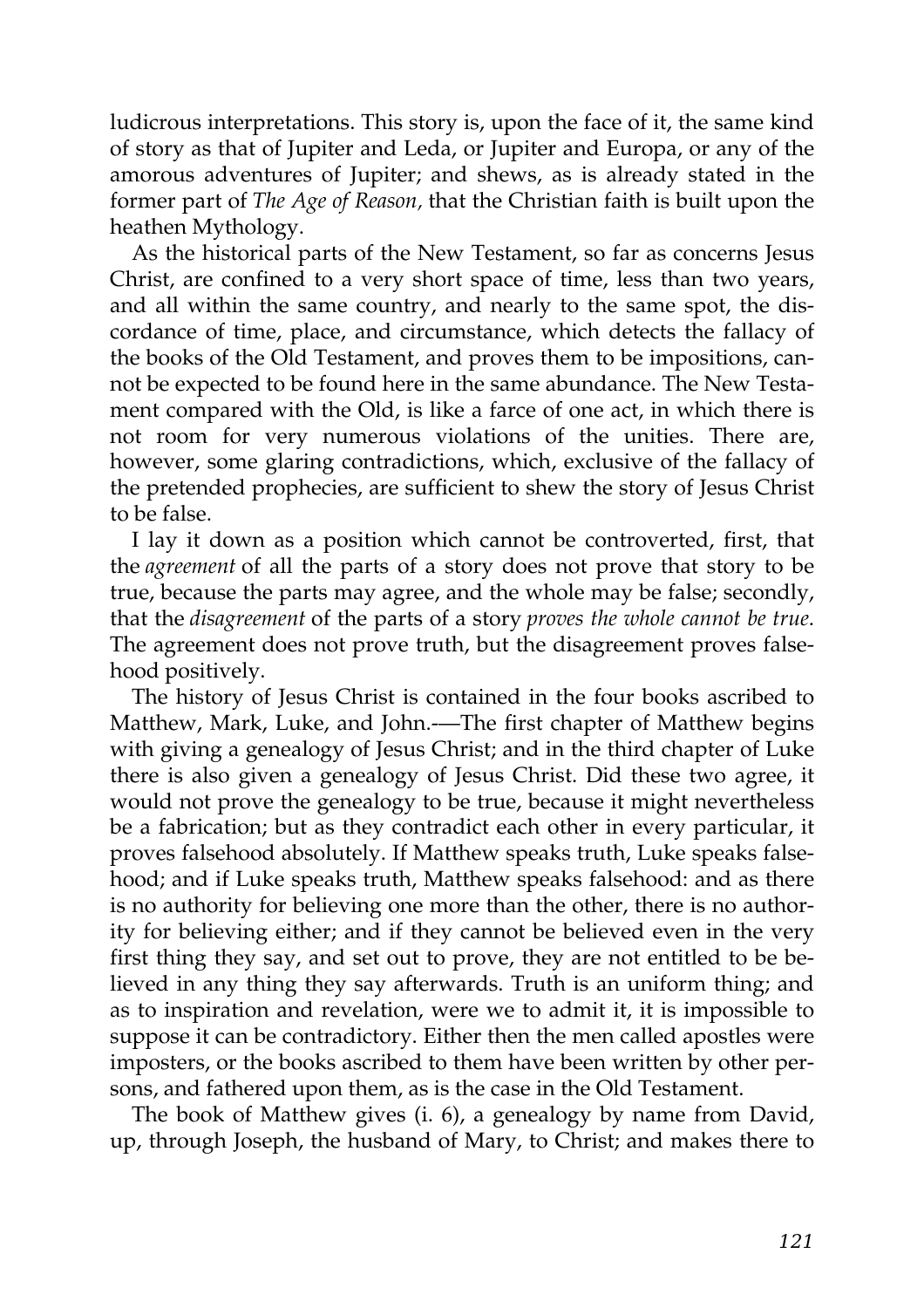be*twenty-eight* generations. The book of Luke gives also a genealogy by name from Christ, through Joseph the husband of Mary, down to David, and makes there to be *forty-three* generations; besides which, there is only the two names of David and Joseph that are alike in the two lists.-—I here insert both genealogical lists, and for the sake of perspicuity and comparison, have placed them both in the same direction, that is, from Joseph down to David.

**Genealogy, according to Matthew:**

- 1. Christ
- 2. Joseph
- 3. Jacob
- 4. Matthan
- 5. Eleazer
- 6. Eliud
- 7. Achim
- 8. Sadoc
- 9. Azor
- 10. Eliakim
- 11. Abiud
- 12. Zorobabel
- 13. Salathiel
- 14. Jechonias
- 15. Josias
- 16. Amon
- 17. Manasses
- 18. Ezekias
- 19. Achaz
- 20. Joatham
- 21. Ozias
- 22. Joram
- 23. Josaphat
- 24. Asa
- 25. Abia
- 26. Roboam
- 27. Solomon
- 28. David $41$

## **Genealogy, according to Luke:**

- 1. Christ
- 2. Joseph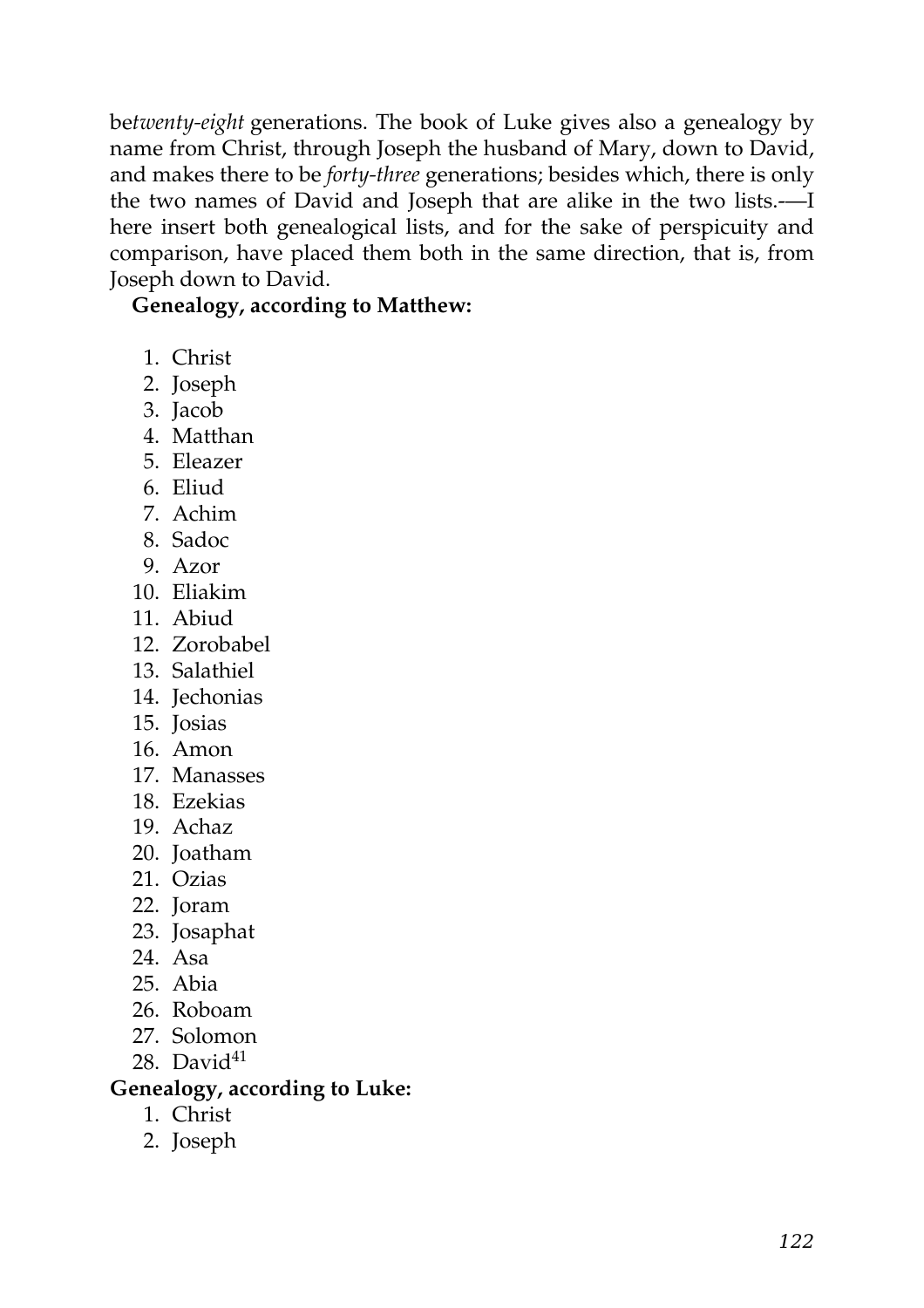- 3. Heli
- 4. Matthat
- 5. Levi
- 6. Melchi
- 7. Janna
- 8. Joseph
- 9. Mattathias
- 10. Amos
- 11. Naum
- 12. Esli
- 13. Nagge
- 14. Maath
- 15. Mattathias
- 16. Semei
- 17. Joseph
- 18. Juda
- 19. Joanna
- 20. Rhesa
- 21. Zorobabel
- 22. Salathiel
- 23. Neri
- 24. Melchi
- 25. Addi
- 26. Cosam
- 27. Elmodam
- 28. Er
- 29. Jose
- 30. Elieze
- 31. Jorim
- 32. Matthat

41.From the birth of David to the birth of Christ is upwards of 1080 years; and as the life-time of Christ is not included, there are but 27 full generations. To find therefore the average age of each person mentioned in the list, at the time his first son was born, it is only necessary to divide 1080 by 27, which gives 40 years for each person. As the life-time of man was then but of the same extent it is now, it is an absurdity to suppose, that 27 following generations should all be old bachelors, before they married; and the more so, when we are told that Solomon, the next in succession to David, had a house full of wives and mistresses before he was twenty-one years of age. So far from this genealogy being a solemn truth, it is not even a reasonable lie. The list of Luke gives about twenty-six years for the average age, and this is too much.—-Author.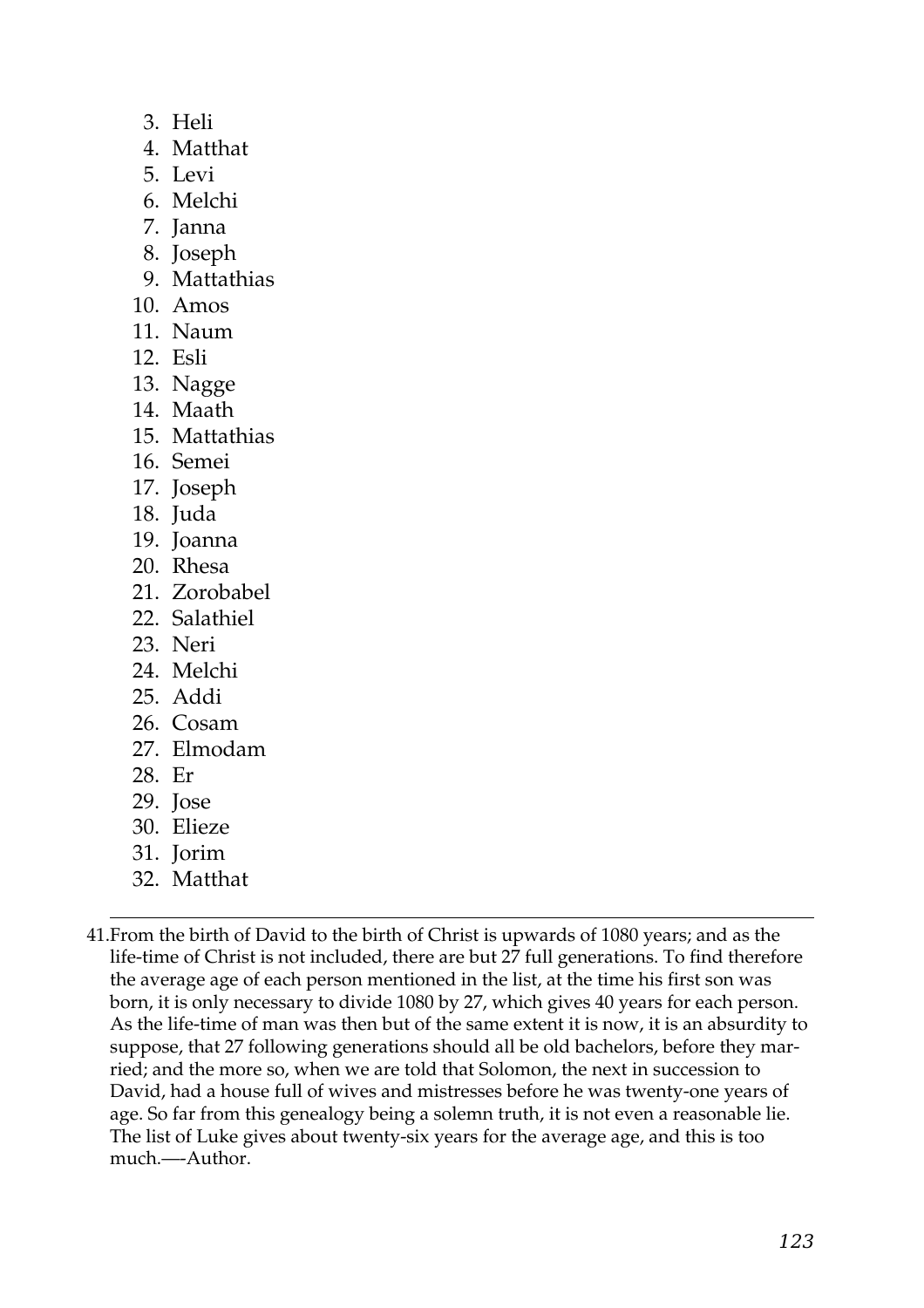- 33. Levi
- 34. Simeon
- 35. Juda
- 36. Joseph
- 37. Jonan
- 38. Eliakim
- 39. melea
- 40. Menan
- 41. Mattatha
- 42. Nathan
- 43. David

Now, if these men, Matthew and Luke, set out with a falsehood between them (as these two accounts shew they do) in the very commencement of their history of Jesus Christ, and of who, and of what he was, what authority (as I have before asked) is there left for believing the strange things they tell us afterwards? If they cannot be believed in their account of his natural genealogy, how are we to believe them when they tell us he was the son of God, begotten by a ghost; and that an angel announced this in secret to his mother? If they lied in one genealogy, why are we to believe them in the other? If his natural genealogy be manufactured, which it certainly is, why are we not to suppose that his celestial genealogy is manufactured also, and that the whole is fabulous? Can any man of serious reflection hazard his future happiness upon the belief of a story naturally impossible, repugnant to every idea of decency, and related by persons already detected of falsehood? Is it not more safe that we stop ourselves at the plain, pure, and unmixed belief of one God, which is deism, than that we commit ourselves on an ocean of improbable, irrational, indecent, and contradictory tales?

The first question, however, upon the books of the New Testament, as upon those of the Old, is, Are they genuine? were they written by the persons to whom they are ascribed? For it is upon this ground only that the strange things related therein have been credited. Upon this point, there is no *direct proof for or against*; and all that this state of a case proves is *doubtfulness*; and doubtfulness is the opposite of belief. The state, therefore, that the books are in, proves against themselves as far as this kind of proof can go.

But, exclusive of this, the presumption is that the books called the Evangelists, and ascribed to Matthew, Mark, Luke, and John, were not written by Matthew, Mark, Luke, and John; and that they are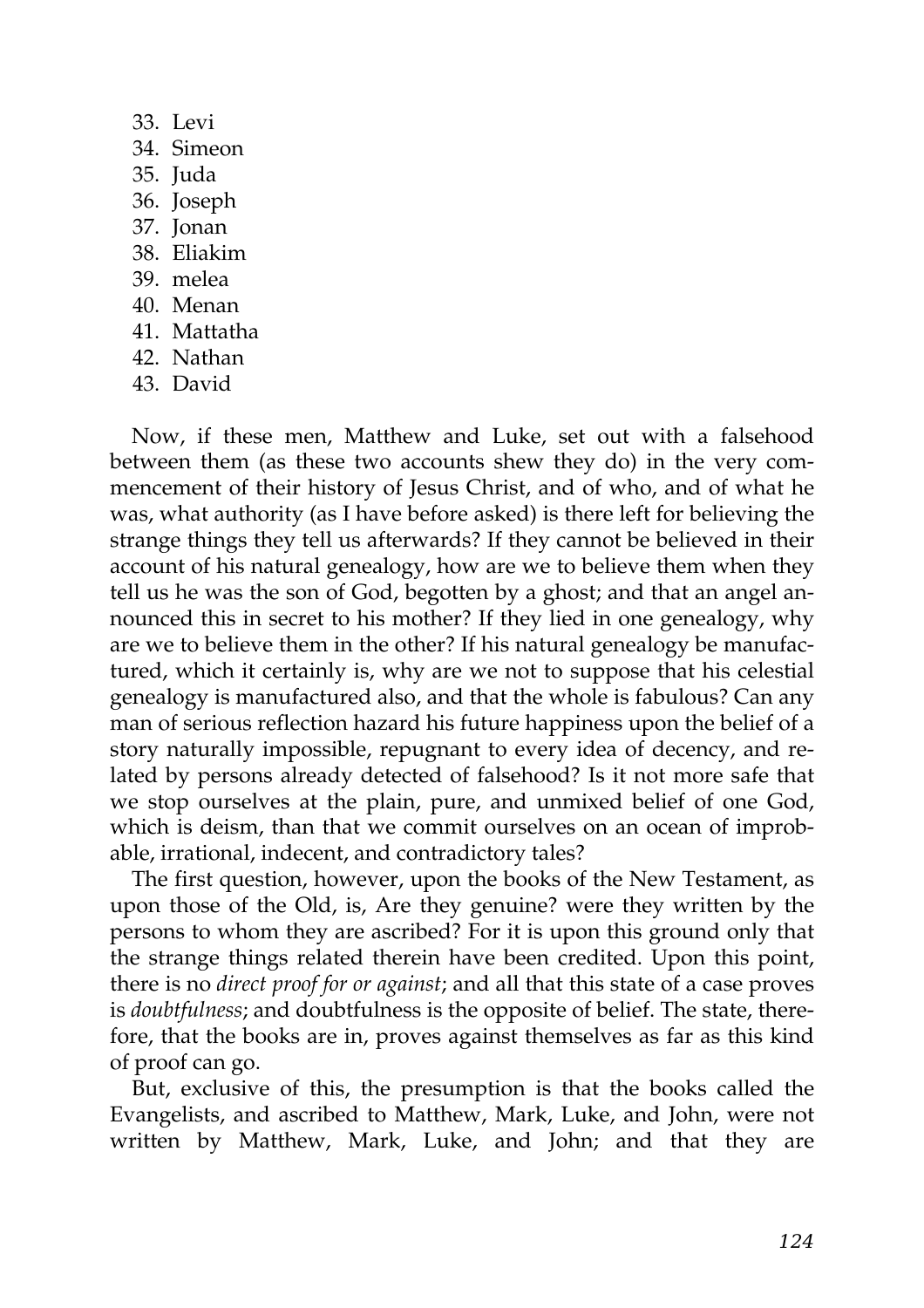impositions. The disordered state of the history in these four books, the silence of one book upon matters related in the other, and the disagreement that is to be found among them, implies that they are the productions of some unconnected individuals, many years after the things they pretend to relate, each of whom made his own legend; and not the writings of men living intimately together, as the men called apostles are supposed to have done: in fine, that they have been manufactured, as the books of the Old Testament have been, by other persons than those whose names they bear.

The story of the angel announcing what the church calls the *immaculate conception*, is not so much as mentioned in the books ascribed to Mark, and John; and is differently related in Matthew and Luke. The former says the angel, appeared to Joseph; the latter says, it was to Mary; but either Joseph or Mary was the worst evidence that could have been thought of; for it was others that should have testified *for them*, and not they for themselves. Were any girl that is now with child to say, and even to swear it, that she was gotten with child by a ghost, and that an angel told her so, would she be believed? Certainly she would not. Why then are we to believe the same thing of another girl whom we never saw, told by nobody knows who, nor when, nor where? How strange and inconsistent is it, that the same circumstance that would weaken the belief even of a probable story, should be given as a motive for believing this one, that has upon the face of it every token of absolute impossibility and imposture.

The story of Herod destroying all the children under two years old, belongs altogether to the book of Matthew; not one of the rest mentions anything about it. Had such a circumstance been true, the universality of it must have made it known to all the writers, and the thing would have been too striking to have been omitted by any. This writer tell us, that Jesus escaped this slaughter, because Joseph and Mary were warned by an angel to flee with him into Egypt; but he forgot to make provision for John [the Baptist], who was then under two years of age. John, however, who staid behind, fared as well as Jesus, who fled; and therefore the story circumstantially belies itself.

Not any two of these writers agree in reciting, exactly in the same words, the written inscription, short as it is, which they tell us was put over Christ when he was crucified; and besides this, Mark says, He was crucified at the third hour, (nine in the morning;) and John says it was the sixth hour, (twelve at noon.)<sup>[42](http://en.wikisource.org/wiki/The_Age_of_Reason/Part_II/Chapter_II#cite_note-2)</sup>

The inscription is thus stated in those books: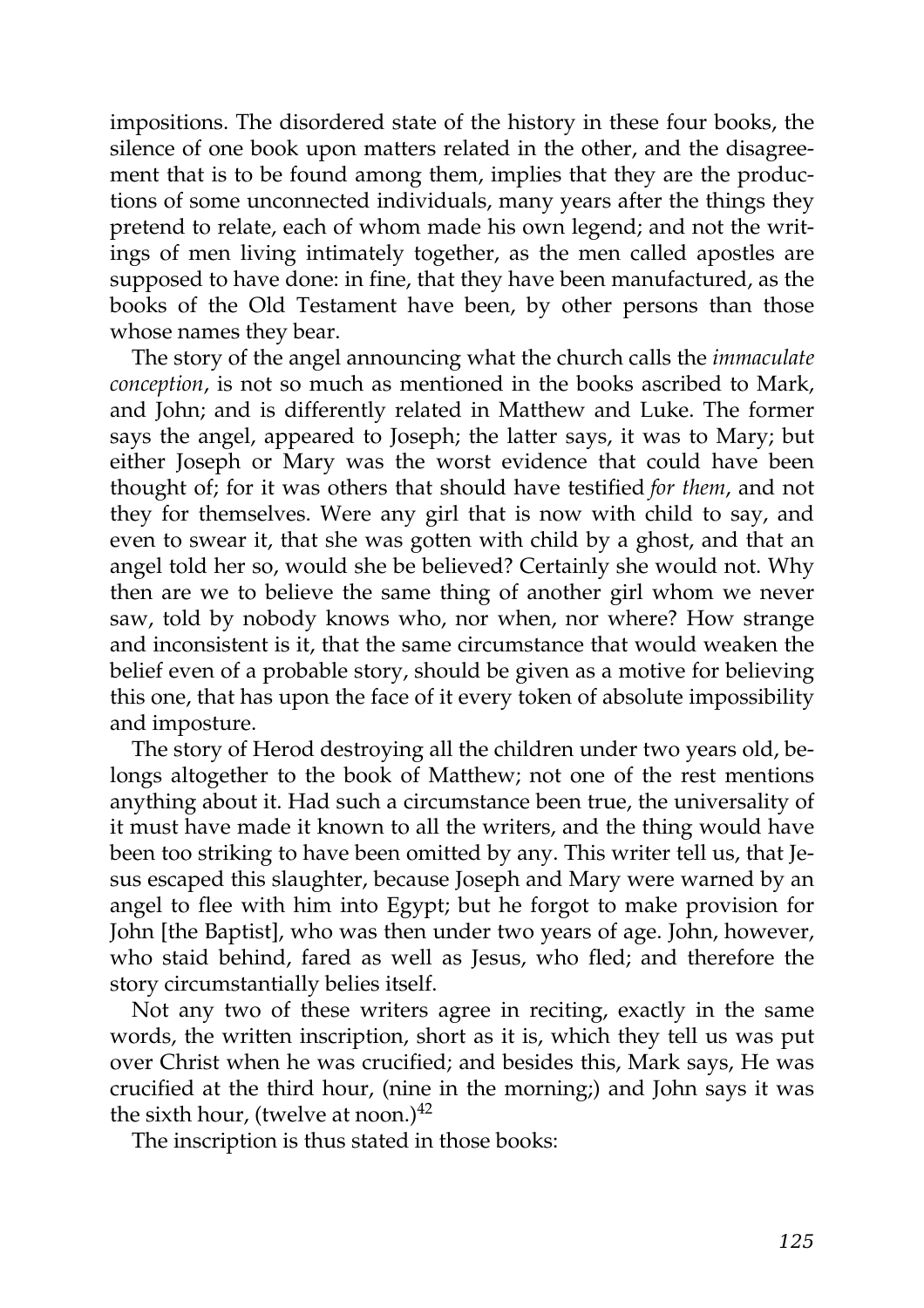Matthew — This is Jesus the king of the Jews. Mark — The king of the Jews. Luke — This is the king of the Jews. John — Jesus of Nazareth the king of the Jews.

We may infer from these circumstances, trivial as they are, that those writers, whoever they were, and in whatever time they lived, were not present at the scene. The only one of the men called apostles who appears to have been near to the spot was Peter, and when he was accused of being one of Jesus's followers, it is said, (Matthew xxvi. 74,) *"Then Peter began to curse and to swear, saying, I know not the man:"* yet we are now called to believe the same Peter, convicted, by their own account, of perjury. For what reason, or on what authority, should we do this?

The accounts that are given of the circumstances, that they tell us attended the crucifixion, are differently related in those four books.

The book ascribed to Matthew says *there was darkness over all the land from the sixth hour unto the ninth hour-—that the veil of the temple was rent in twain from the top to the bottom—-that there was an earthquake-—that the rocks rent-—that the graves opened, that the bodies of many of the saints that slept arose and came out of their graves after the resurrection, and went into the holy city and appeared unto many.*Such is the account which this dashing writer of the book of Matthew gives, but in which he is not supported by the writers of the other books.

The writer of the book ascribed to Mark, in detailing the circumstances of the crucifixion, makes no mention of any earthquake, nor of the rocks rending, nor of the graves opening, nor of the dead men walking out. The writer of the book of Luke is silent also upon the same points. And as to the writer of the book of John, though he details all the circumstances of the crucifixion down to the burial of Christ, he says nothing about either the darkness-—the veil of the temple-—the earthquake-—the rocks-—the graves-—nor the dead men.

Now if it had been true that these things had happened, and if the writers of these books had lived at the time they did happen, and had been the persons they are said to be-—namely, the four men called apostles, Matthew, Mark, Luke, and John,-—it was not possible for them, as true historians, even without the aid of inspiration, not to have

[<sup>42.</sup>A](http://en.wikisource.org/wiki/The_Age_of_Reason/Part_II/Chapter_II#cite_note-2)ccording to John, (xix. 14) the sentence was not passed till about the sixth hour [\(noon,\) and consequently the execution could not be till the afternoon; but Mark \(xv.](http://en.wikisource.org/wiki/The_Age_of_Reason/Part_II/Chapter_II#cite_note-2) 25) says expressly that he was crucified at the third hour, (nine in the morning,)—- Author.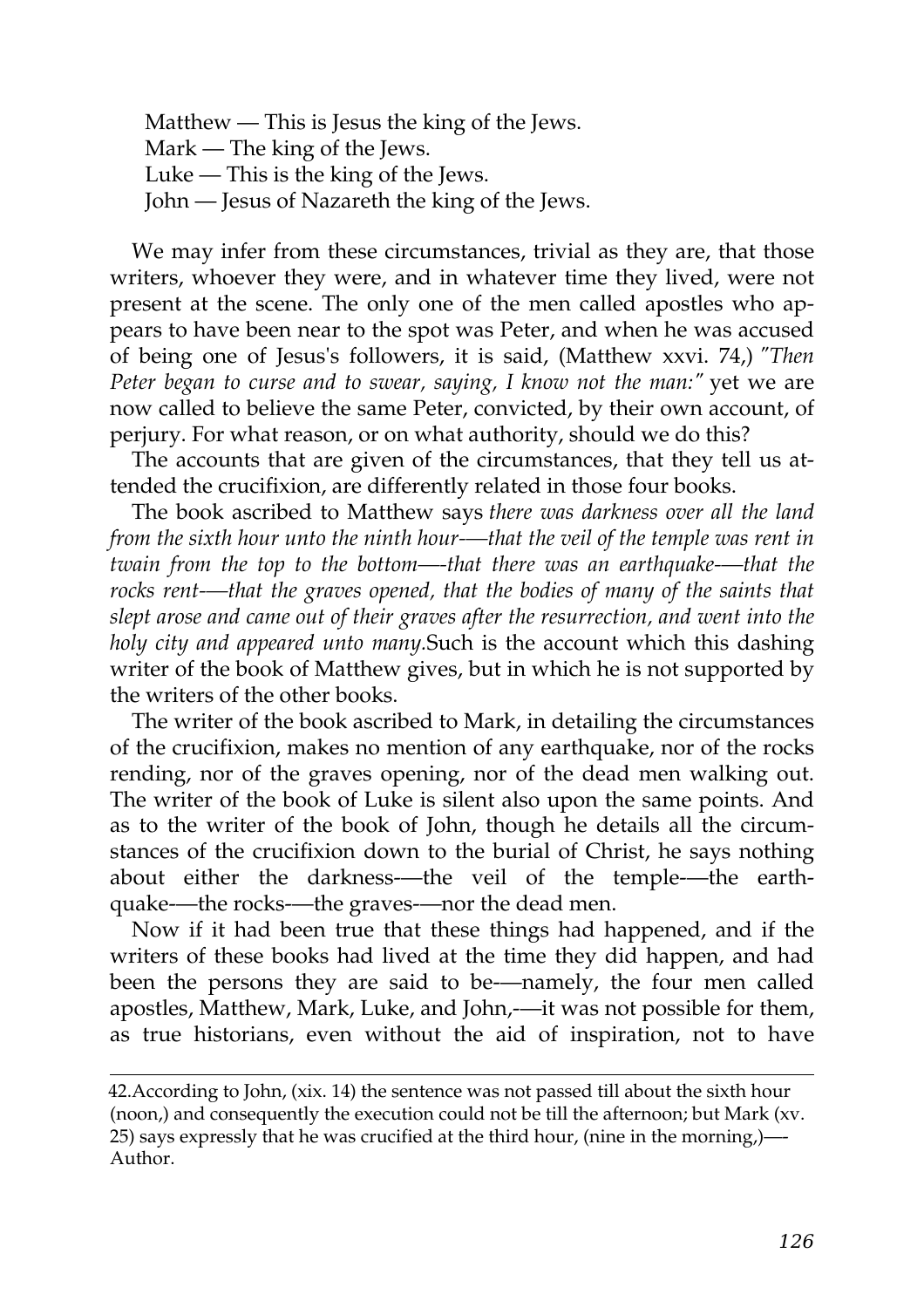recorded them. The things, supposing them to have been facts, were of too much notoriety not to have been known, and of too much importance not to have been told. All these supposed apostles must have been witnesses of the earthquake, if there had been any, for it was not possible for them to have been absent from it: the opening of the graves and resurrection of the dead men, and their walking about the city, is of still greater importance than the earthquake. An earthquake is always possible, and natural, and proves nothing; but this opening of the graves is supernatural, and directly in point to their doctrine, their cause, and their apostleship. Had it been true, it would have filled up whole chapters of those books, and been the chosen theme and general chorus of all the writers; but instead of this, little and trivial things, and mere prattling conversation of *he said this* and *she said that* are often tediously detailed, while this most important of all, had it been true, is passed off in a slovenly manner by a single dash of the pen, and that by one writer only, and not so much as hinted at by the rest.

It is an easy thing to tell a lie, but it is difficult to support the lie after it is told. The writer of the book of Matthew should have told us who the saints were that came to life again, and went into the city, and what became of them afterwards, and who it was that saw them; for he is not hardy enough to say that he saw them himself;—whether they came out naked, and all in natural buff, he-saints and she-saints, or whether they came full dressed, and where they got their dresses; whether they went to their former habitations, and reclaimed their wives, their husbands, and their property, and how they were received; whether they entered ejectments for the recovery of their possessions, or brought actions of *crim. con.* against the rival interlopers; whether they remained on earth, and followed their former occupation of preaching or working; or whether they died again, or went back to their graves alive, and buried themselves.

Strange indeed, that an army of saints should return to life, and nobody know who they were, nor who it was that saw them, and that not a word more should be said upon the subject, nor these saints have any thing to tell us! Had it been the prophets who (as we are told) had formerly prophesied of these things, *they* must have had a great deal to say. They could have told us everything, and we should have had posthumous prophecies, with notes and commentaries upon the first, a little better at least than we have now. Had it been Moses, and Aaron, and Joshua, and Samuel, and David, not an unconverted Jew had remained in all Jerusalem. Had it been John the Baptist, and the saints of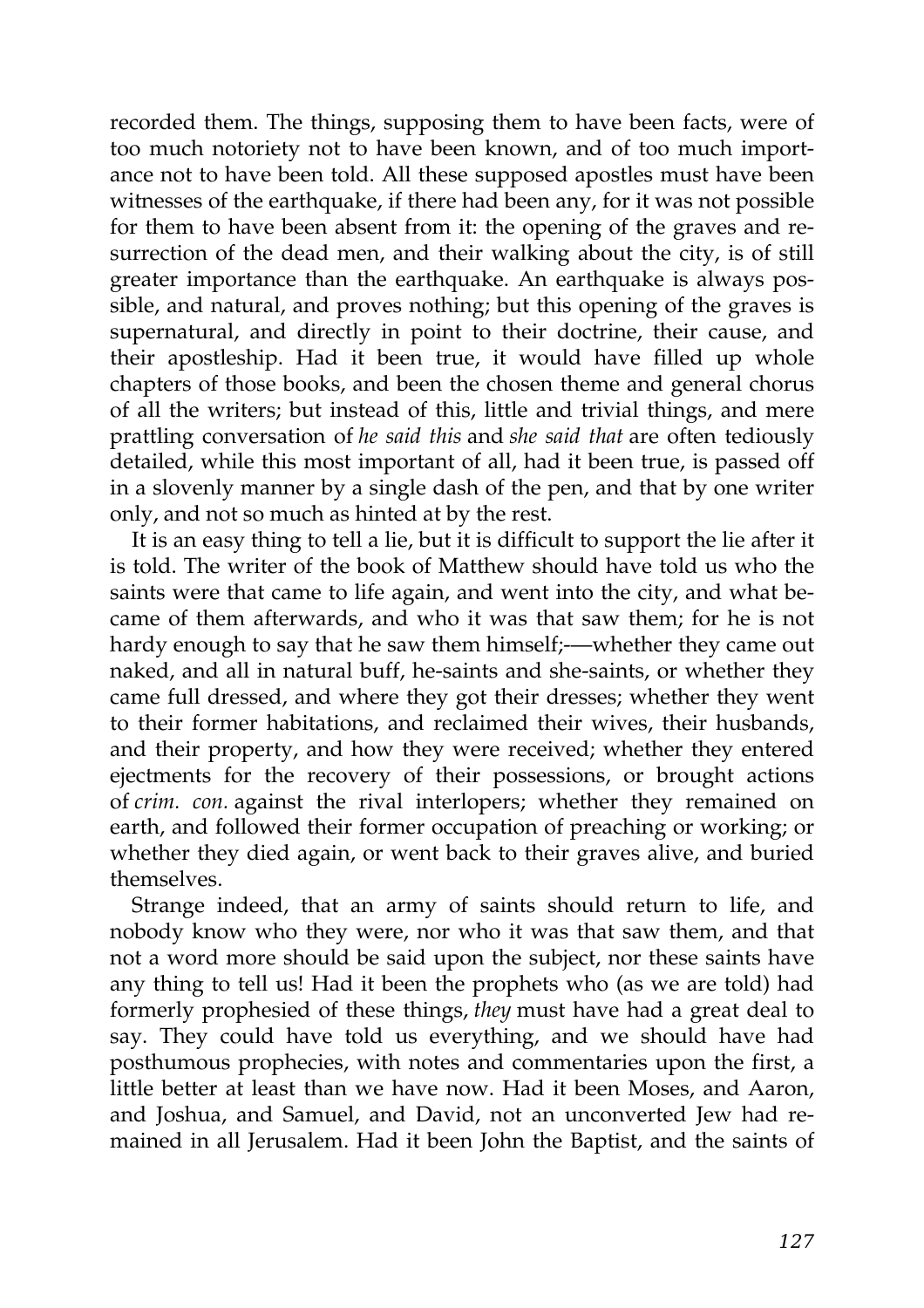the times then present, everybody would have known them, and they would have out-preached and out-famed all the other apostles. But, instead of this, these saints are made to pop up, like Jonah's gourd in the night, for no purpose at all but to wither in the morning.-—Thus much for this part of the story.

The tale of the resurrection follows that of the crucifixion; and in this as well as in that, the writers, whoever they were, disagree so much as to make it evident that none of them were there.

The book of Matthew states, that when Christ was put in the sepulchre the Jews applied to Pilate for a watch or a guard to be placed over the sepulchre, to prevent the body being stolen by the disciples; and that in consequence of this request the sepulchre *was made sure, sealing the stone* that covered the mouth, and setting a watch. But the other books say nothing about this application, nor about the sealing, nor the guard, nor the watch; and according to their accounts, there were none. Matthew, however, follows up this part of the story of the guard or the watch with a second part, that I shall notice in the conclusion, as it serves to detect the fallacy of those books.

The book of Matthew continues its account, and says, (xxviii. 1,) that at the end of the Sabbath, as it began to *dawn*, towards the first day of the week, came *Mary Magdalene* and the *other Mary*, to see the sepulchre. Mark says it was sun-rising, and John says it was dark. Luke says it was Mary Magdalene and Joanna, and *Mary the mother* of James, and *other women*, that came to the sepulchre; and John states that Mary Magdalene came alone. So well do they agree about their first evidence! They all, however, appear to have known most about Mary Magdalene; she was a woman of large acquaintance, and it was not an ill conjecture that she might be upon the stroll.<sup>[43](http://en.wikisource.org/wiki/The_Age_of_Reason/Part_II/Chapter_II#cite_note-3)</sup>

The book of Matthew goes on to say (ver. 2): "And behold there was a great earthquake, for the angel of the Lord descended from heaven, and came and rolled back the stone from the door, and *sat upon it*." But the other books say nothing about any earthquake, nor about the angel rolling back the stone, and *sitting upon it;* and, according to their account, there was no angel *sitting there*. Mark says the angel[44](http://en.wikisource.org/wiki/The_Age_of_Reason/Part_II/Chapter_II#cite_note-4) was *within the sepulchre, sitting* on the right side. Luke says there were two, and they were

[43.T](http://en.wikisource.org/wiki/The_Age_of_Reason/Part_II/Chapter_II#cite_note-3)he Bishop of Llandaff, in his famous "Apology," censured Paine severely for this insinuation against Mary Magdalene, but the censure really falls on our English ver[sion, which, by a chapter-heading \(Luke vii.\), has unwarrantably identified her as the](http://en.wikisource.org/wiki/The_Age_of_Reason/Part_II/Chapter_II#cite_note-3) sinful woman who anointed Jesus, and irrevocably branded her.-—Editor. [44.Mark says "a young man," and Luke "two men."—-Editor.](http://en.wikisource.org/wiki/The_Age_of_Reason/Part_II/Chapter_II#cite_note-4)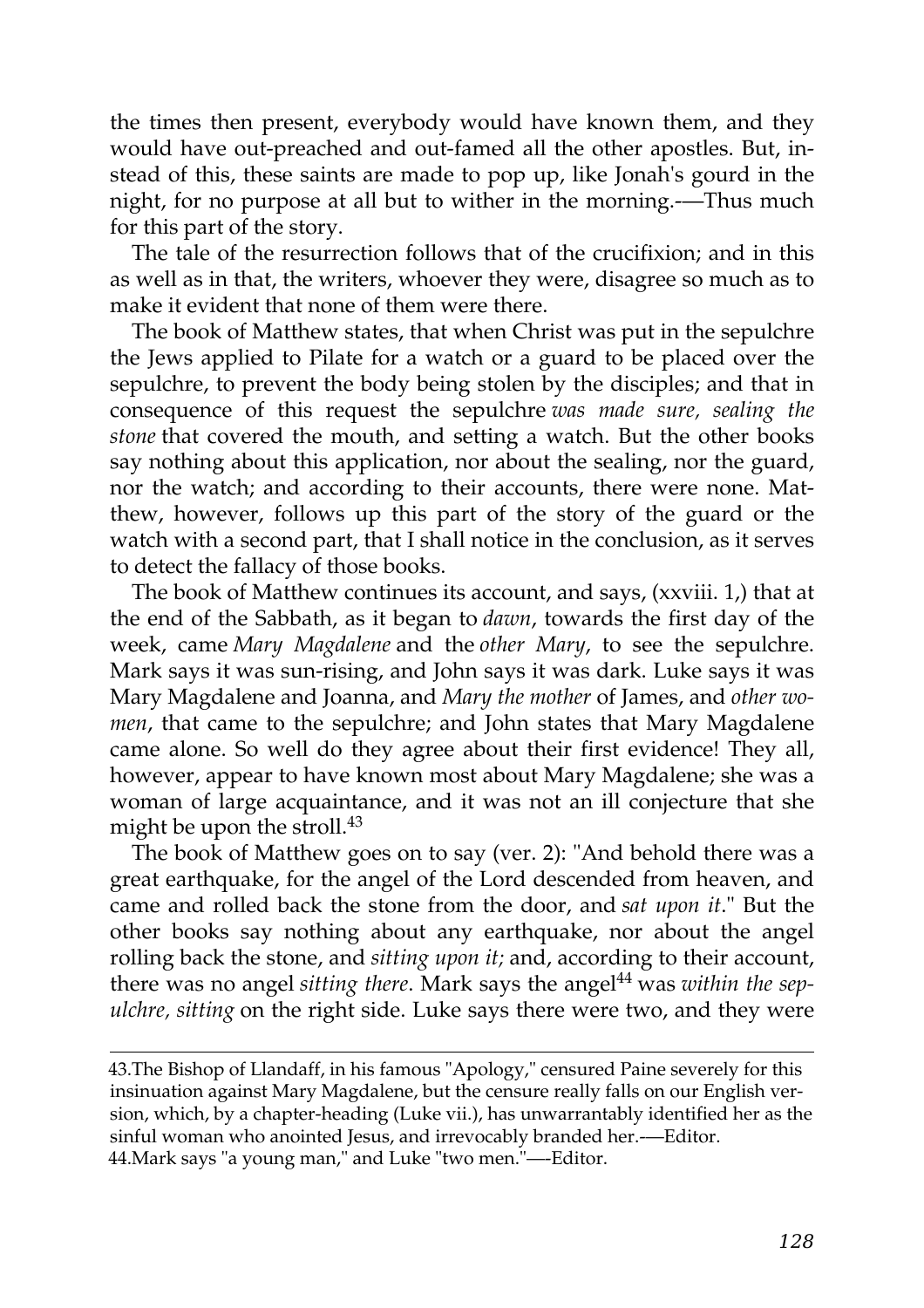both standing up; and John says they were both sitting down, one at the head and the other at the feet.

Matthew says, that the angel that was sitting upon the stone on the outside of the sepulchre told the two Marys that Christ was risen, and that the women went *away* quickly. Mark says, that the women, upon seeing the stone rolled away, and wondering at it, went *into* the sepulchre, and that it was the angel that was *sitting* within on the right side, that told them so. Luke says, it was the two angels that were standing up; and John says, it was Jesus Christ himself that told it to Mary Magdalene; and that she did not go into the sepulchre, but only stooped down and looked in.

Now, if the writers of these four books had gone into a court of justice to prove an *alibi*, (for it is of the nature of an alibi that is here attempted to be proved, namely, the absence of a dead body by supernatural means,) and had they given their evidence in the same contradictory manner as it is here given, they would have been in danger of having their ears cropt for perjury, and would have justly deserved it. Yet this is the evidence, and these are the books, that have been imposed upon the world as being given by divine inspiration, and as the unchangeable word of God.

The writer of the book of Matthew, after giving this account, relates a story that is not to be found in any of the other books, and which is the same I have just before alluded to. "Now," says he, [that is, after the conversation the women had had with the angel sitting upon the stone,] "behold some of the watch [meaning the watch that he had said had been placed over the sepulchre] came into the city, and shewed unto the chief priests all the things that were done; and when they were assembled with the elders and had taken counsel, they gave large money unto the soldiers, saying, Say ye, that his disciples came by night, and stole him away while we *slept*; and if this come to the governor's ears, we will persuade him, and secure you. So they took the money, and did as they were taught; and this saying [that his disciples stole him away] is commonly reported among the Jews *until this day*."

The expression, until this day, is an evidence that the book ascribed to Matthew was not written by Matthew, and that it has been manufactured long after the times and things of which it pretends to treat; for the expression implies a great length of intervening time. It would be inconsistent in us to speak in this manner of any thing happening in our own time. To give, therefore, intelligible meaning to the expression, we must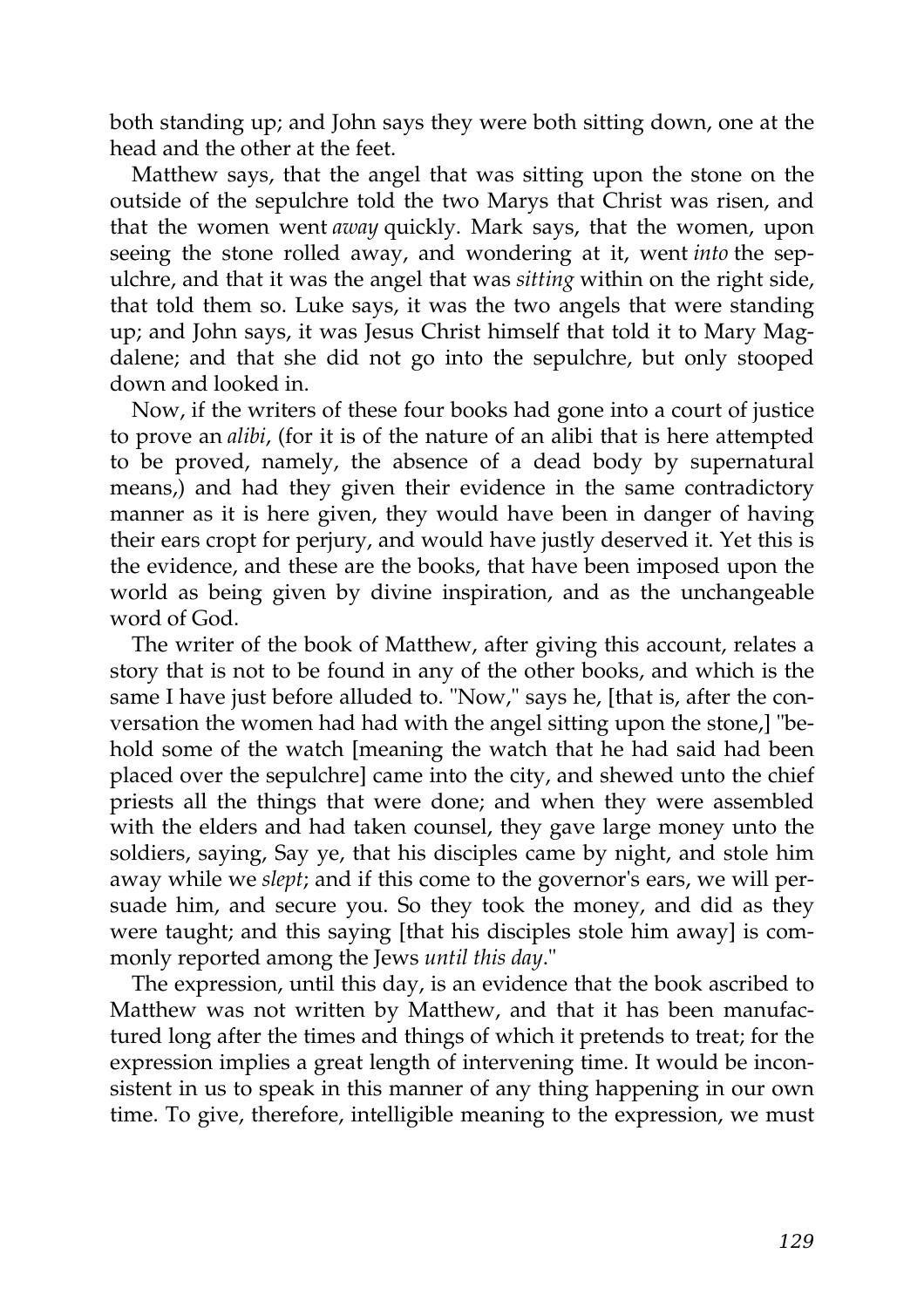suppose a lapse of some generations at least, for this manner of speaking carries the mind back to ancient time.

The absurdity also of the story is worth noticing; for it shows the writer of the book of Matthew to have been an exceeding weak and foolish man. He tells a story that contradicts itself in point of possibility; for though the guard, if there were any, might be made to say that the body was taken away while they were *asleep*, and to give that as a reason for their not having prevented it, that same sleep must also have prevented their knowing how, and by whom, it was done; and yet they are made to say that it was the disciples who did it. Were a man to tender his evidence of something that he should say was done, and of the manner of doing it, and of the person who did it, while he was asleep, and could know nothing of the matter, such evidence could not be received: it will do well enough for Testament evidence, but not for any thing where truth is concerned.

I come now to that part of the evidence in those books, that respects the pretended appearance of Christ after this pretended resurrection.

The writer of the book of Matthew relates, that the angel that was sitting on the stone at the mouth of the sepulchre, said to the two Marys (xxviii. 7), "*Behold Christ is gone before you into Galilee, there ye shall see him; lo, I have told you.*" And the same writer at the next two verses (8, 9,) makes Christ himself to speak to the same purpose to these women immediately after the angel had told it to them, and that they ran quickly to tell it to the disciples; and it is said (ver. 16), "*Then the eleven disciples went away into Galilee*, into a mountain where Jesus had appointed them; and, when they saw him, they worshipped him."

But the writer of the book of John tells us a story very different to this; for he says (xx. 19) "Then the same day at evening, being the first day of the week, [that is, the same day that Christ is said to have risen,] when the doors were shut, where the disciples were assembled, for fear of the Jews, came Jesus and stood in the midst of them."

According to Matthew the eleven were marching to Galilee, to meet Jesus in a mountain, by his own appointment, at the very time when, according to John, they were assembled in another place, and that not by appointment, but in secret, for fear of the Jews.

The writer of the book of Luke xxiv. 13, 33-36, contradicts that of Matthew more pointedly than John does; for he says expressly, that the meeting was in Jerusalem the evening of the same day that he (Christ) rose, and that the *eleven* were *there*.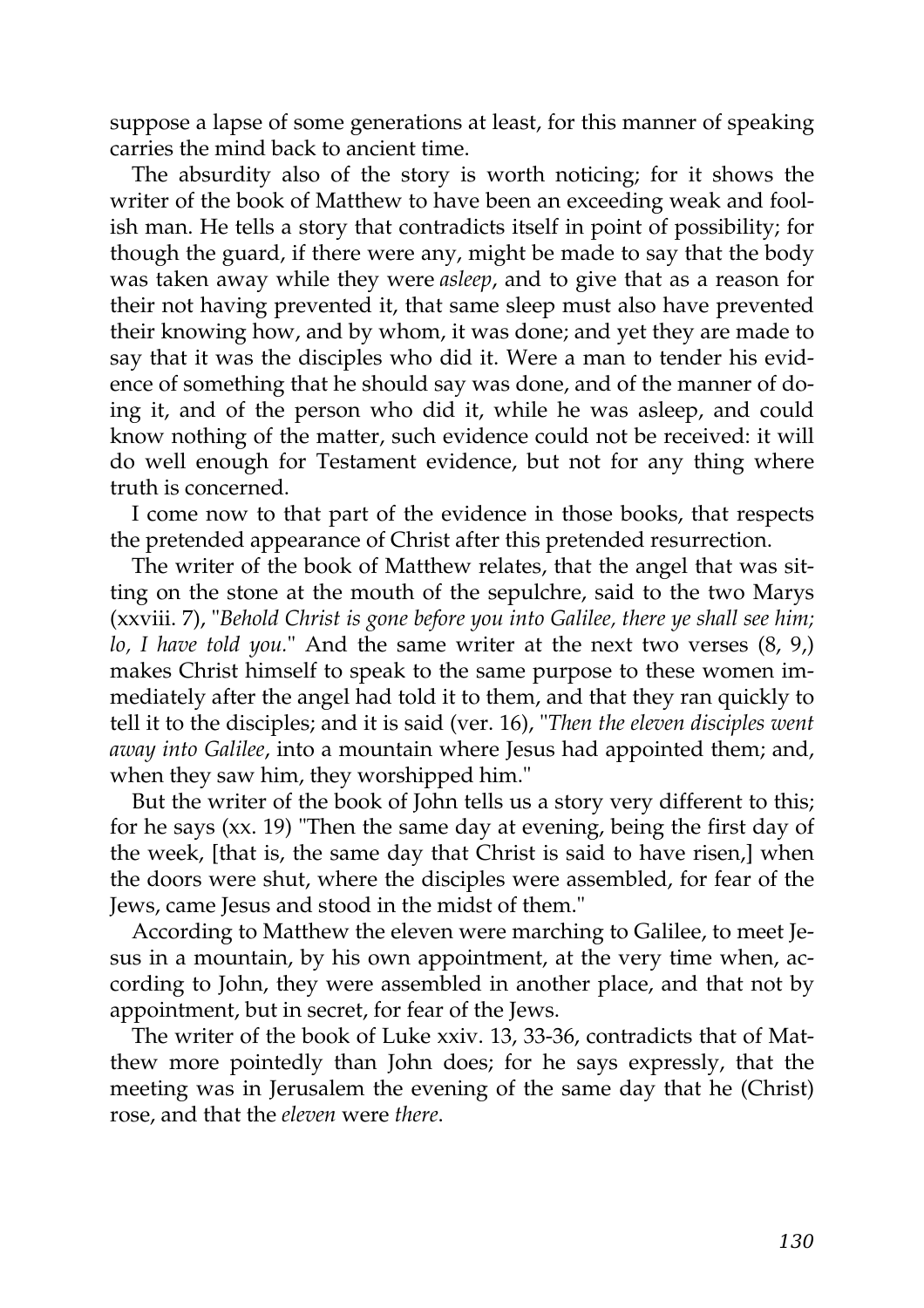Now, it is not possible, unless we admit these supposed disciples the right of wilful lying, that the writers of these books could be any of the eleven persons called disciples; for if, according to Matthew, the eleven went into Galilee to meet Jesus in a mountain by his own appointment, on the same day that he is said to have risen, Luke and John must have been two of that eleven; yet the writer of Luke says expressly, and John implies as much, that the meeting was that same day, in a house in Jerusalem; and, on the other hand, if, according to Luke and John, the *eleven* were assembled in a house in Jerusalem, Matthew must have been one of that eleven; yet Matthew says the meeting was in a mountain in Galilee, and consequently the evidence given in those books destroy each other.

The writer of the book of Mark says nothing about any meeting in Galilee; but he says (xvi. 12) that Christ, after his resurrection, appeared in*another form* to two of them, as they walked into the country, and that these two told it to the residue, who would not believe them.<sup>[45](http://en.wikisource.org/wiki/The_Age_of_Reason/Part_II/Chapter_II#cite_note-5)</sup> Luke also tells a story, in which he keeps Christ employed the whole of the day of this pretended resurrection, until the evening, and which totally invalidates the account of going to the mountain in Galilee. He says, that two of them, without saying which two, went that *same day* to a village called Emmaus, three score furlongs (seven miles and a half) from Jerusalem, and that Christ in disguise went with them, and staid with them unto the evening, and supped with them, and then vanished out of their sight, and reappeared that same evening, at the meeting of the eleven in Jerusalem.

This is the contradictory manner in which the evidence of this pretended reappearance of Christ is stated: the only point in which the writers agree, is the skulking privacy of that reappearance; for whether it was in the recess of a mountain in Galilee, or in a shut-up house in Jerusalem, it was still skulking. To what cause then are we to assign this skulking? On the one hand, it is directly repugnant to the supposed or pretended end, that of convincing the world that Christ was risen; and, on the other hand, to have asserted the publicity of it would have exposed the writers of those books to public detection; and, therefore, they have been under the necessity of making it a private affair.

As to the account of Christ being seen by more than five hundred at once, it is Paul only who says it, and not the five hundred who say it for themselves. It is, therefore, the testimony of but one man, and that too of

[<sup>45.</sup>This belongs to the late addition to Mark, which originally ended with xvi.](http://en.wikisource.org/wiki/The_Age_of_Reason/Part_II/Chapter_II#cite_note-5) 8.-—Editor.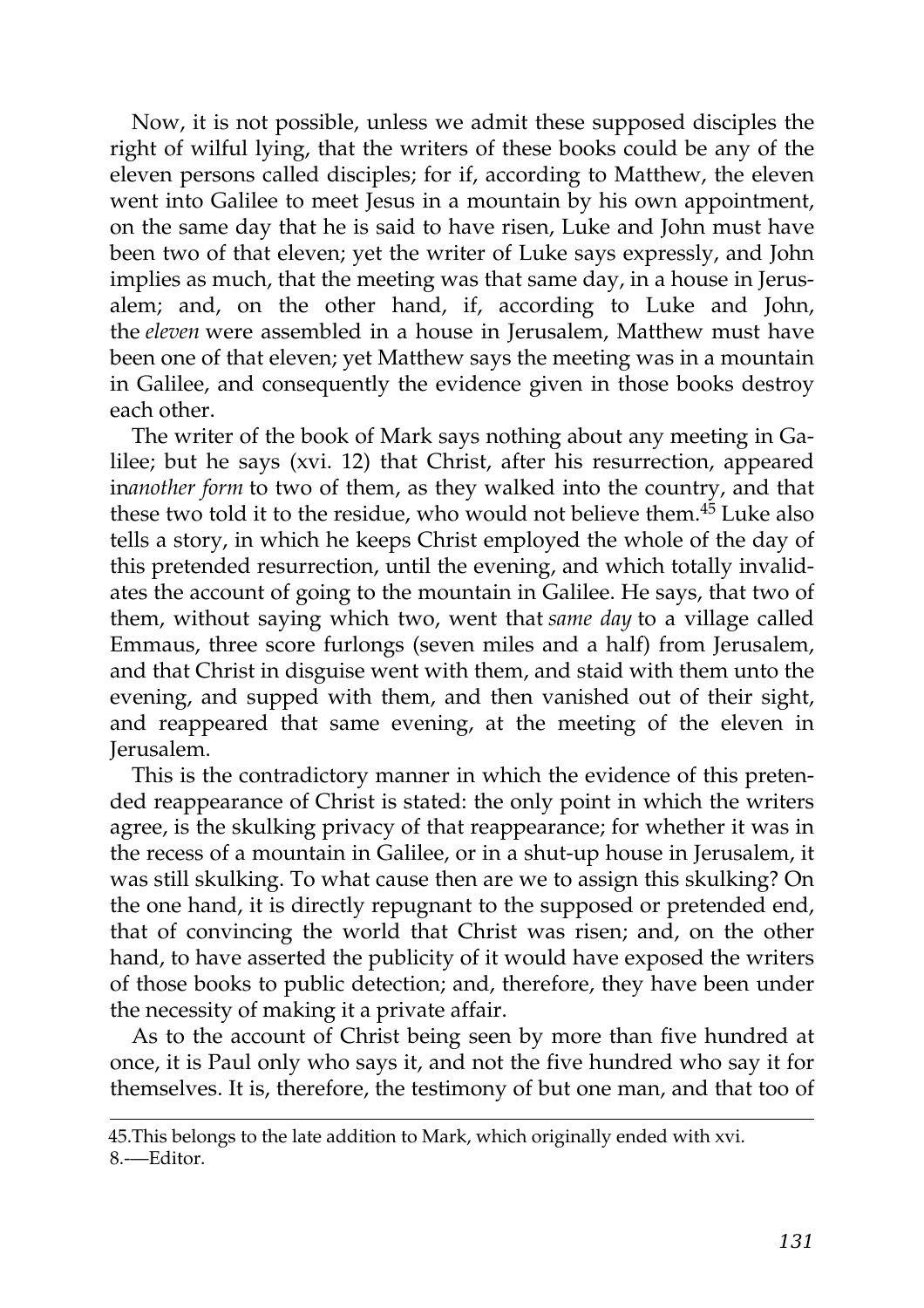a man, who did not, according to the same account, believe a word of the matter himself at the time it is said to have happened. His evidence, supposing him to have been the writer of Corinthians xv., where this account is given, is like that of a man who comes into a court of justice to swear that what he had sworn before was false. A man may often see reason, and he has too always the right of changing his opinion; but this liberty does not extend to matters of fact.

I now come to the last scene, that of the ascension into heaven.-—Here all fear of the Jews, and of every thing else, must necessarily have been out of the question: it was that which, if true, was to seal the whole; and upon which the reality of the future mission of the disciples was to rest for proof. Words, whether declarations or promises, that passed in private, either in the recess of a mountain in Galilee, or in a shut-up house in Jerusalem, even supposing them to have been spoken, could not be evidence in public; it was therefore necessary that this last scene should preclude the possibility of denial and dispute; and that it should be, as I have stated in the former part of *The Age of Reason,* as public and as visible as the sun at noon-day; at least it ought to have been as public as the crucifixion is reported to have been.-—But to come to the point.

In the first place, the writer of the book of Matthew does not say a syllable about it; neither does the writer of the book of John. This being the case, is it possible to suppose that those writers, who affect to be even minute in other matters, would have been silent upon this, had it been true? The writer of the book of Mark passes it off in a careless, slovenly manner, with a single dash of the pen, as if he was tired of romancing, or ashamed of the story. So also does the writer of Luke. And even between these two, there is not an apparent agreement, as to the place where this final parting is said to have been.<sup>[46](http://en.wikisource.org/wiki/The_Age_of_Reason/Part_II/Chapter_II#cite_note-6)</sup>

The book of Mark says that Christ appeared to the eleven as they sat at meat, alluding to the meeting of the eleven at Jerusalem: he then states the conversation that he says passed at that meeting; and immediately after says (as a school-boy would finish a dull story,) "*So then*, after the Lord had spoken unto them, he was received up into heaven, and sat on the right hand of God." But the writer of Luke says, that the ascension was from Bethany; that *he* (Christ) *led them out as far as Bethany, and was parted from them there, and was carried up into heaven*. So also was Mahomet: and, as to Moses, the *apostle* Jude says, ver. 9. *That Michael and the*

[<sup>46.</sup>T](http://en.wikisource.org/wiki/The_Age_of_Reason/Part_II/Chapter_II#cite_note-6)he last nine verses of Mark being ungenuine, the story of the ascension rests ex[clusively on the words in Luke xxiv. 51, "was carried up into heaven,"—words omit](http://en.wikisource.org/wiki/The_Age_of_Reason/Part_II/Chapter_II#cite_note-6)ted by several ancient authorities.-—Editor.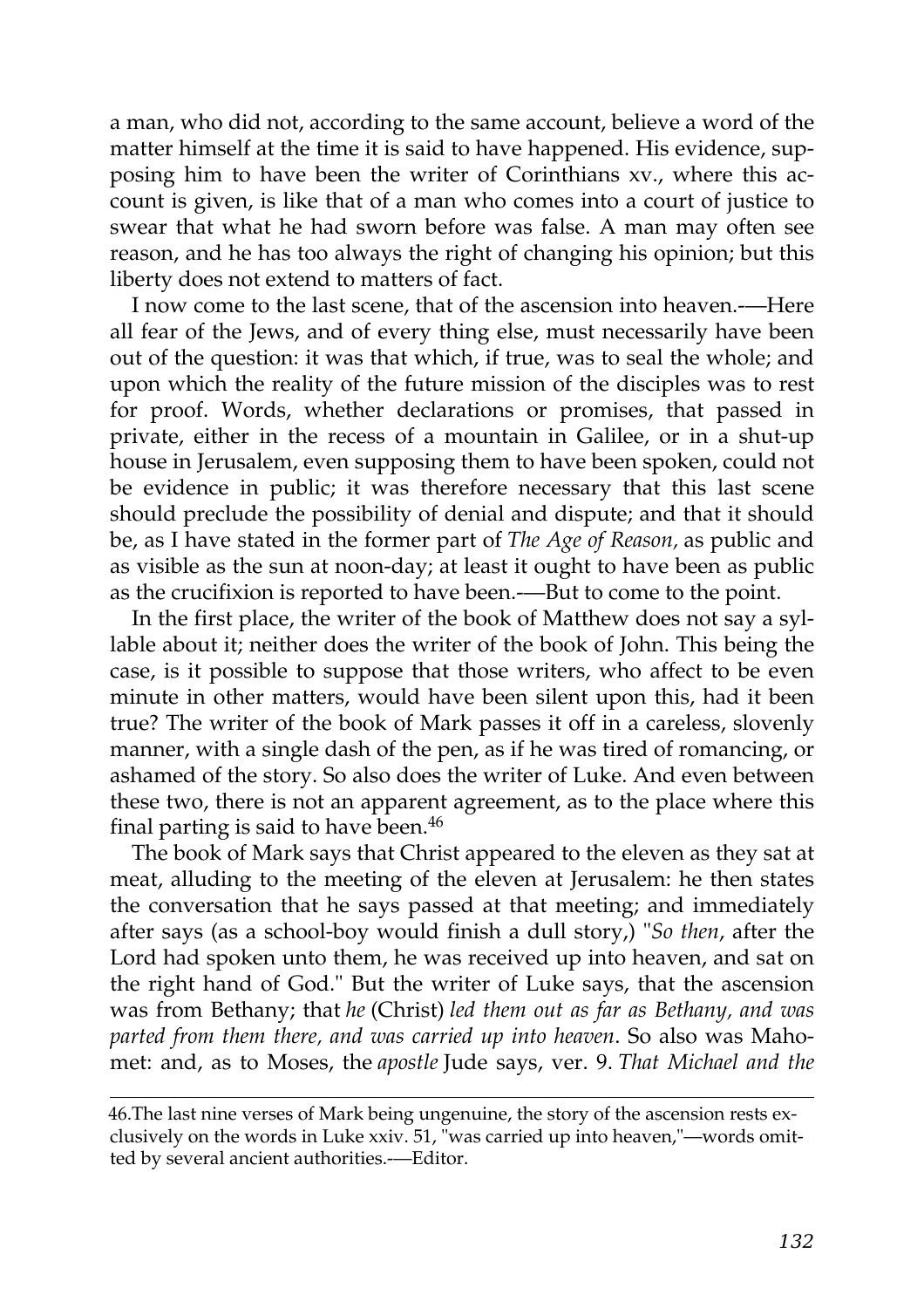*devil disputed about his body.* While we believe such fables as these, or either of them, we believe unworthily of the Almighty.

I have now gone through the examination of the four books ascribed to Matthew, Mark, Luke and John; and when it is considered that the whole space of time, from the crucifixion to what is called the ascension, is but a few days, apparently not more than three or four, and that all the circumstances are reported to have happened nearly about the same spot, Jerusalem, it is, I believe, impossible to find in any story upon record so many and such glaring absurdities, contradictions, and falsehoods, as are in those books. They are more numerous and striking than I had any expectation of finding, when I began this examination, and far more so than I had any idea of when I wrote the former part of *The Age of Reason.* I had then neither Bible nor Testament to refer to, nor could I procure any. My own situation, even as to existence, was becoming every day more precarious; and as I was willing to leave something behind me upon the subject, I was obliged to be quick and concise. The quotations I then made were from memory only, but they are correct; and the opinions I have advanced in that work are the effect of the most clear and long-established conviction,-—that the Bible and the Testament are impositions upon the world;—that the fall of man, the account of Jesus Christ being the Son of God, and of his dying to appease the wrath of God, and of salvation by that strange means, are all fabulous inventions, dishonourable to the wisdom and power of the Almighty;-—that the only true religion is deism, by which I then meant and now mean the belief of one God, and an imitation of his moral character, or the practice of what are called moral virtues;-—and that it was upon this only (so far as religion is concerned) that I rested all my hopes of happiness hereafter. So say I now-—and so help me God.

But to return to the subject.— Though it is impossible, at this distance of time, to ascertain as a fact who were the writers of those four books (and this alone is sufficient to hold them in doubt, and where we doubt we do not believe) it is not difficult to ascertain negatively that they were not written by the persons to whom they are ascribed. The contradictions in those books demonstrate two things:

First, that the writers cannot have been eye-witnesses and ear-witnesses of the matters they relate, or they would have related them without those contradictions; and, consequently that the books have not been written by the persons called apostles, who are supposed to have been witnesses of this kind.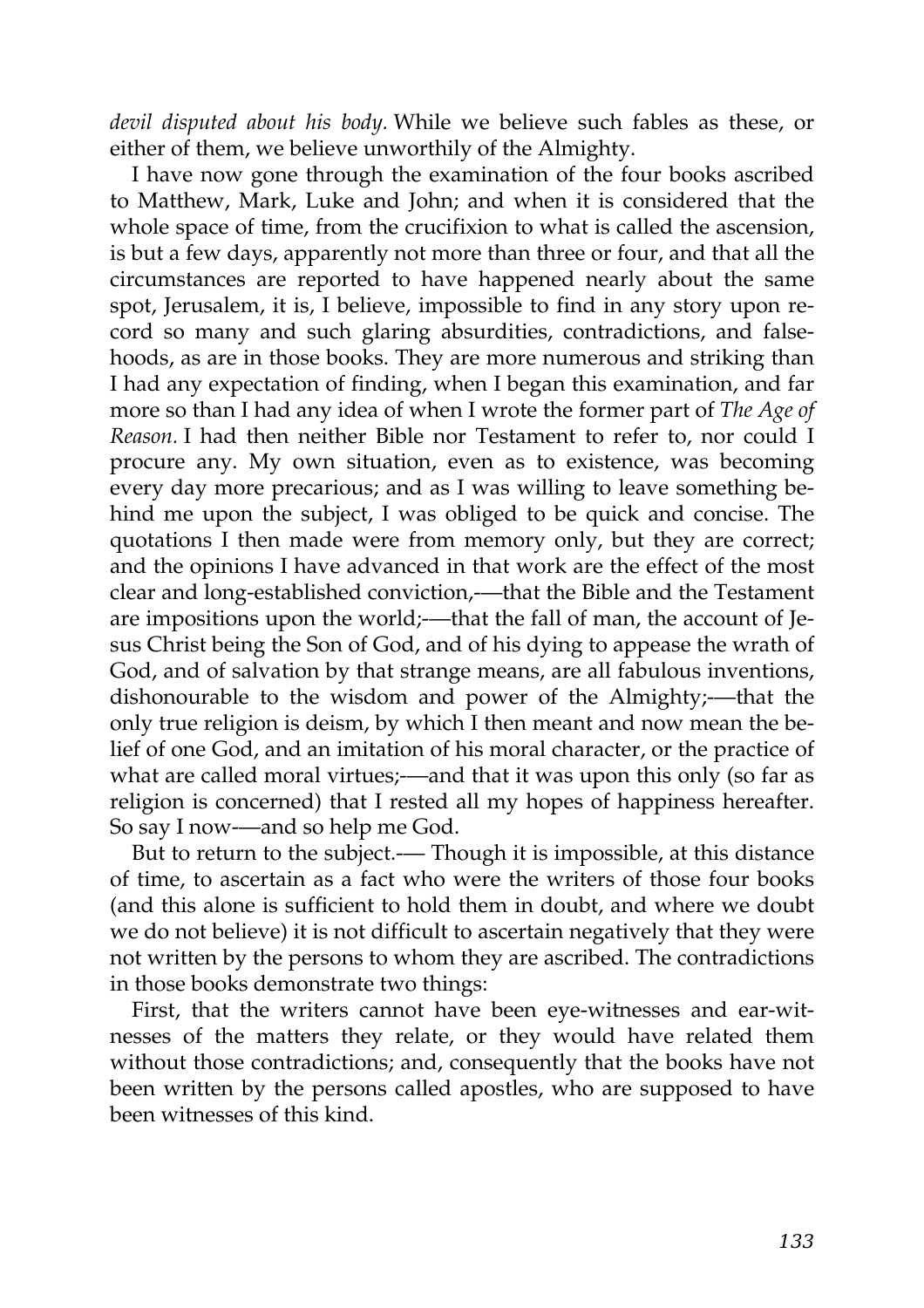Secondly, that the writers, whoever they were, have not acted in concerted imposition, but each writer separately and individually for himself, and without the knowledge of the other.

The same evidence that applies to prove the one, applies equally to prove both cases; that is, that the books were not written by the men called apostles, and also that they are not a concerted imposition. As to inspiration, it is altogether out of the question; we may as well attempt to unite truth and falsehood, as inspiration and contradiction.

If four men are eye-witnesses and ear-witnesses to a scene, they will without any concert between them, agree as to time and place, when and where that scene happened. Their individual knowledge of the *thing*, each one knowing it for himself, renders concert totally unnecessary; the one will not say it was in a mountain in the country, and the other at a house in town; the one will not say it was at sunrise, and the other that it was dark. For in whatever place it was and whatever time it was, they know it equally alike.

And on the other hand, if four men concert a story, they will make their separate relations of that story agree and corroborate with each other to support the whole. *That* concert supplies the want of fact in the one case, as the knowledge of the fact supersedes, in the other case, the necessity of a concert. The same contradictions, therefore, that prove there has been no concert, prove also that the reporters had no knowledge of the fact, (or rather of that which they relate as a fact,) and detect also the falsehood of their reports. Those books, therefore, have neither been written by the men called apostles, nor by imposters in concert.----How then have they been written?

I am not one of those who are fond of believing there is much of that which is called wilful lying, or lying originally, except in the case of men setting up to be prophets, as in the Old Testament; for prophesying is lying professionally. In almost all other cases it is not difficult to discover the progress by which even simple supposition, with the aid of credulity, will in time grow into a lie, and at last be told as a fact; and whenever we can find a charitable reason for a thing of this kind, we ought not to indulge a severe one.

The story of Jesus Christ appearing after he was dead is the story of an apparition, such as timid imaginations can always create in vision, and credulity believe. Stories of this kind had been told of the assassination of Julius Caesar not many years before, and they generally have their origin in violent deaths, or in execution of innocent persons. In cases of this kind, compassion lends its aid, and benevolently stretches the story. It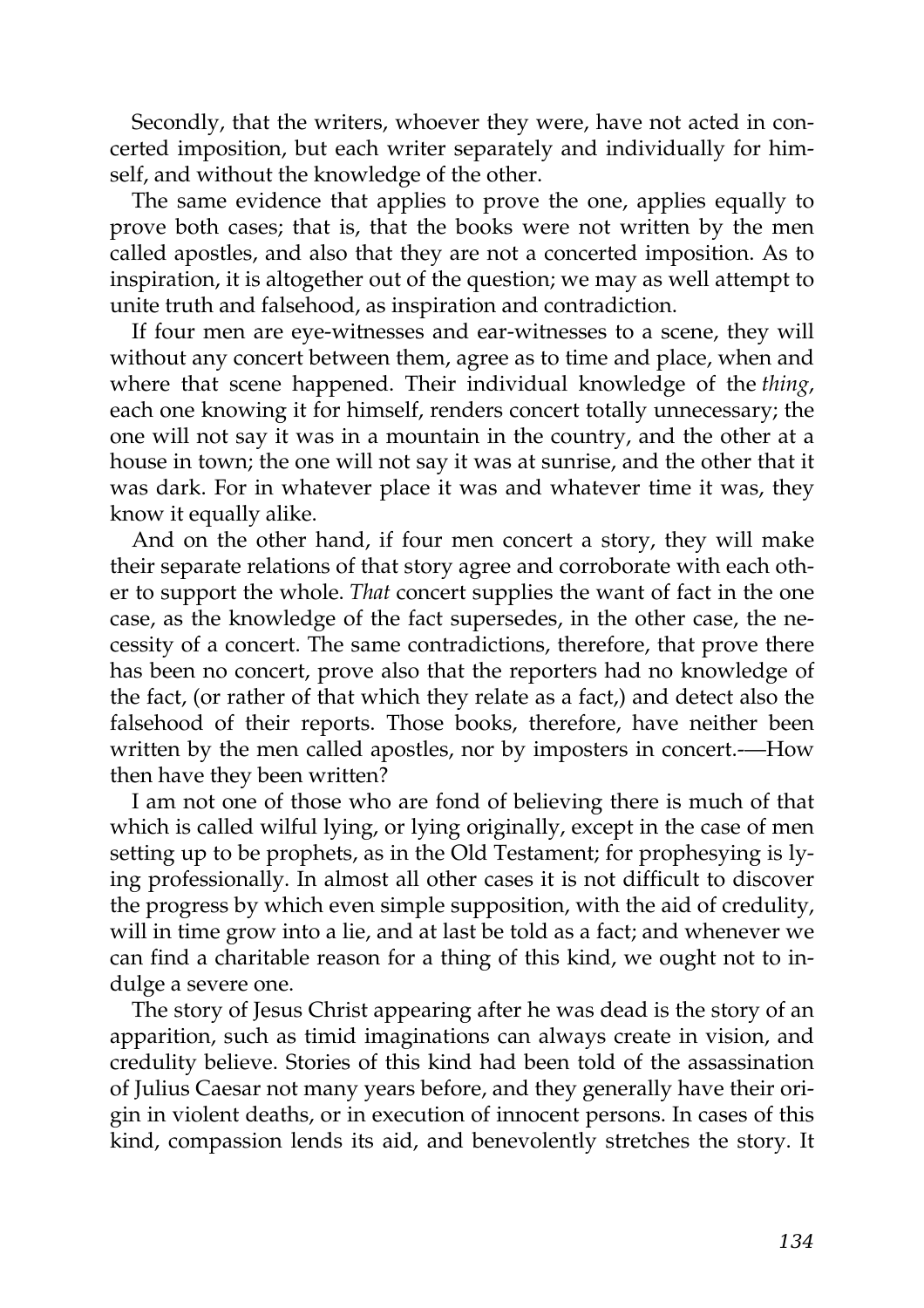goes on a little and a little farther, till it becomes a *most certain truth*. Once start a ghost, and credulity fills up the history of its life, and assigns the cause of its appearance; one tells it one way, another another way, till there are as many stories about the ghost, and about the proprietor of the ghost, as there are about Jesus Christ in these four books.

The story of the appearance of Jesus Christ is told with that strange mixture of the natural and impossible, that distinguishes legendary tale from fact. He is represented as suddenly coming in and going out when the doors are shut, and of vanishing out of sight, and appearing again, as one would conceive of an unsubstantial vision; then again he is hungry, sits down to meat, and eats his supper. But as those who tell stories of this kind never provide for all the cases, so it is here: they have told us, that when he arose he left his grave-clothes behind him; but they have forgotten to provide other clothes for him to appear in afterwards, or to tell us what he did with them when he ascended; whether he stripped all off, or went up clothes and all. In the case of Elijah, they have been careful enough to make him throw down his mantle; how it happened not to be burnt in the chariot of fire, *they* also have not told us; but as imagination supplies all deficiencies of this kind, we may suppose if we please that it was made of salamander's wool.

Those who are not much acquainted with ecclesiastical history, may suppose that the book called the New Testament has existed ever since the time of Jesus Christ, as they suppose that the books ascribed to Moses have existed ever since the time of Moses. But the fact is historically otherwise; there was no such book as the New Testament till more than three hundred years after the time that Christ is said to have lived.

At what time the books ascribed to Matthew, Mark, Luke and John, began to appear, is altogether a matter of uncertainty. There is not the least shadow of evidence of who the persons were that wrote them, nor at what time they were written; and they might as well have been called by the names of any of the other supposed apostles as by the names they are now called. The originals are not in the possession of any Christian Church existing, any more than the two tables of stone written on, they pretend, by the finger of God, upon Mount Sinai, and given to Moses, are in the possession of the Jews. And even if they were, there is no possibility of proving the hand-writing in either case. At the time those four books were written there was no printing, and consequently there could be no publication otherwise than by written copies, which any man might make or alter at pleasure, and call them originals. Can we suppose it is consistent with the wisdom of the Almighty to commit himself and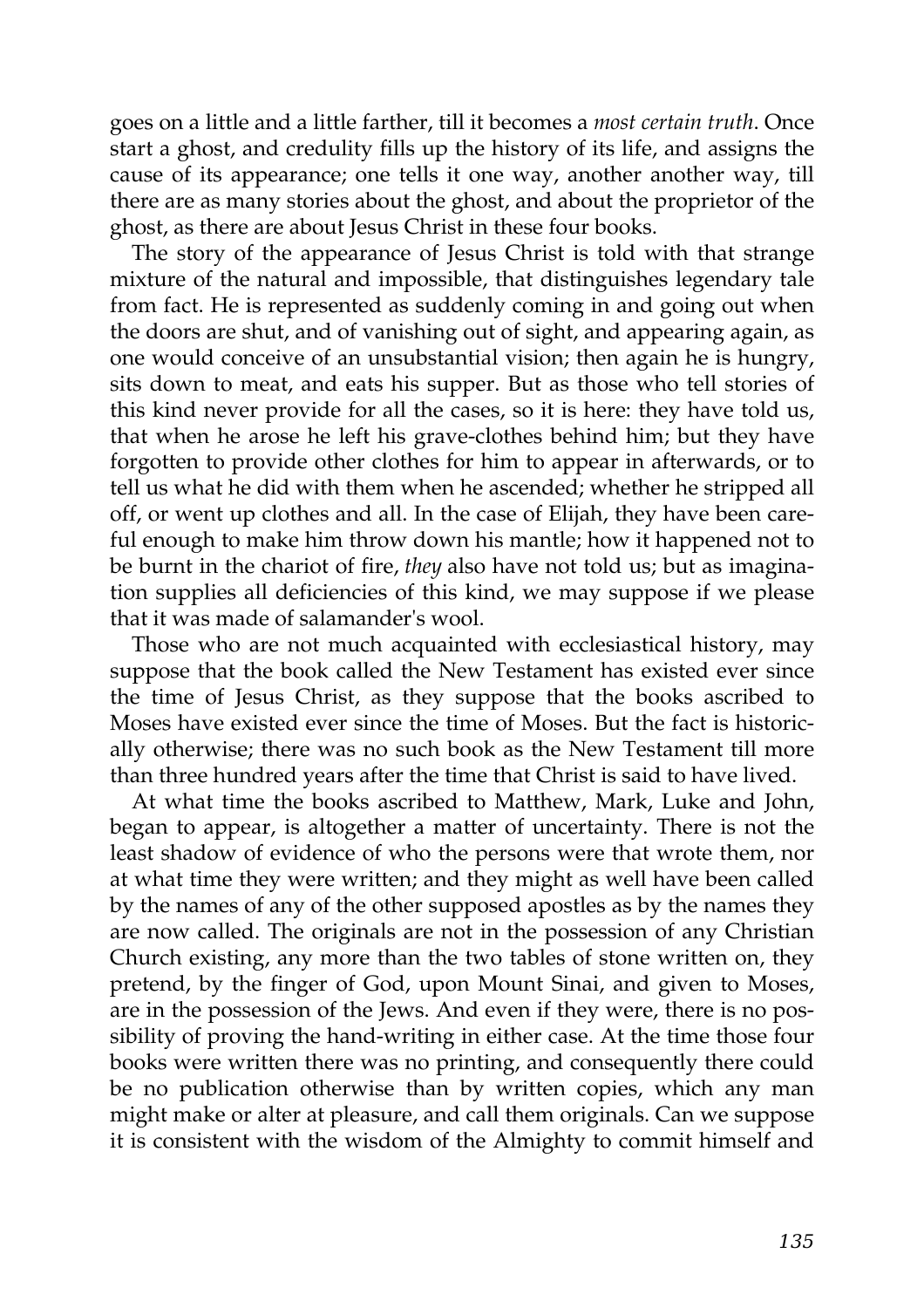his will to man upon such precarious means as these; or that it is consistent we should pin our faith upon such uncertainties? We cannot make nor alter, nor even imitate, so much as one blade of grass that he has made, and yet we can make or alter*words of God* as easily as words of  $man.<sup>47</sup>$  $man.<sup>47</sup>$  $man.<sup>47</sup>$ 

About three hundred and fifty years after the time that Christ is said to have lived, several writings of the kind I am speaking of were scattered in the hands of divers individuals; and as the church had begun to form itself into an hierarchy, or church government, with temporal powers, it set itself about collecting them into a code, as we now see them, called *The New Testament.* They decided by vote, as I have before said in the former part of the *Age of Reason*, which of those writings, out of the collection they had made, should be the *word of God*, and which should not. The Rabbins of the Jews had decided, by vote, upon the books of the Bible before.

As the object of the church, as is the case in all national establishments of churches, was power and revenue, and terror the means it used, it is consistent to suppose that the most miraculous and wonderful of the writings they had collected stood the best chance of being voted. And as to the authenticity of the books, the *vote stands in the place of it*; for it can be traced no higher.

Disputes, however, ran high among the people then calling themselves Christians, not only as to points of doctrine, but as to the authenticity of the books. In the contest between the person called St. Augustine, and Fauste, about the year 400, the latter says, "The books called the

[47.T](http://en.wikisource.org/wiki/The_Age_of_Reason/Part_II/Chapter_II#cite_note-7)he former part of the Age of Reason has not been published two years, and there is already an expression in it that is not mine. The expression is: The book of Luke was carried by a majority of one voice only. It may be true, but it is not I that have said it. Some person who might know of that circumstance, has added it in a note at the bottom of the page of some of the editions, printed either in England or in America; and the printers, after that, have erected it into the body of the work, and made me the author of it. If this has happened within such a short space of time, notwithstanding the aid of printing, which prevents the alteration of copies individually, what may not have happened in a much greater length of time, when there was no printing, and when any man who could write could make a written copy and call it an original by Matthew, Mark, Luke, or John?—-Author. The spurious addition to Paine's work alluded to in his footnote drew on him a severe criticism from Dr. Priestley ("Letters to a Philosophical Unbeliever," p. 75), yet it seems to have been Priestley himself who, in his quotation, first incorporated into Paine's text the footnote added by the editor of the American edition (1794). The American added: "Vide [Moshiem's \(sic\) Ecc. History," which Priestley omits. In a modern American edition I](http://en.wikisource.org/wiki/The_Age_of_Reason/Part_II/Chapter_II#cite_note-7) notice four verbal alterations introduced into the above footnote.—-Editor.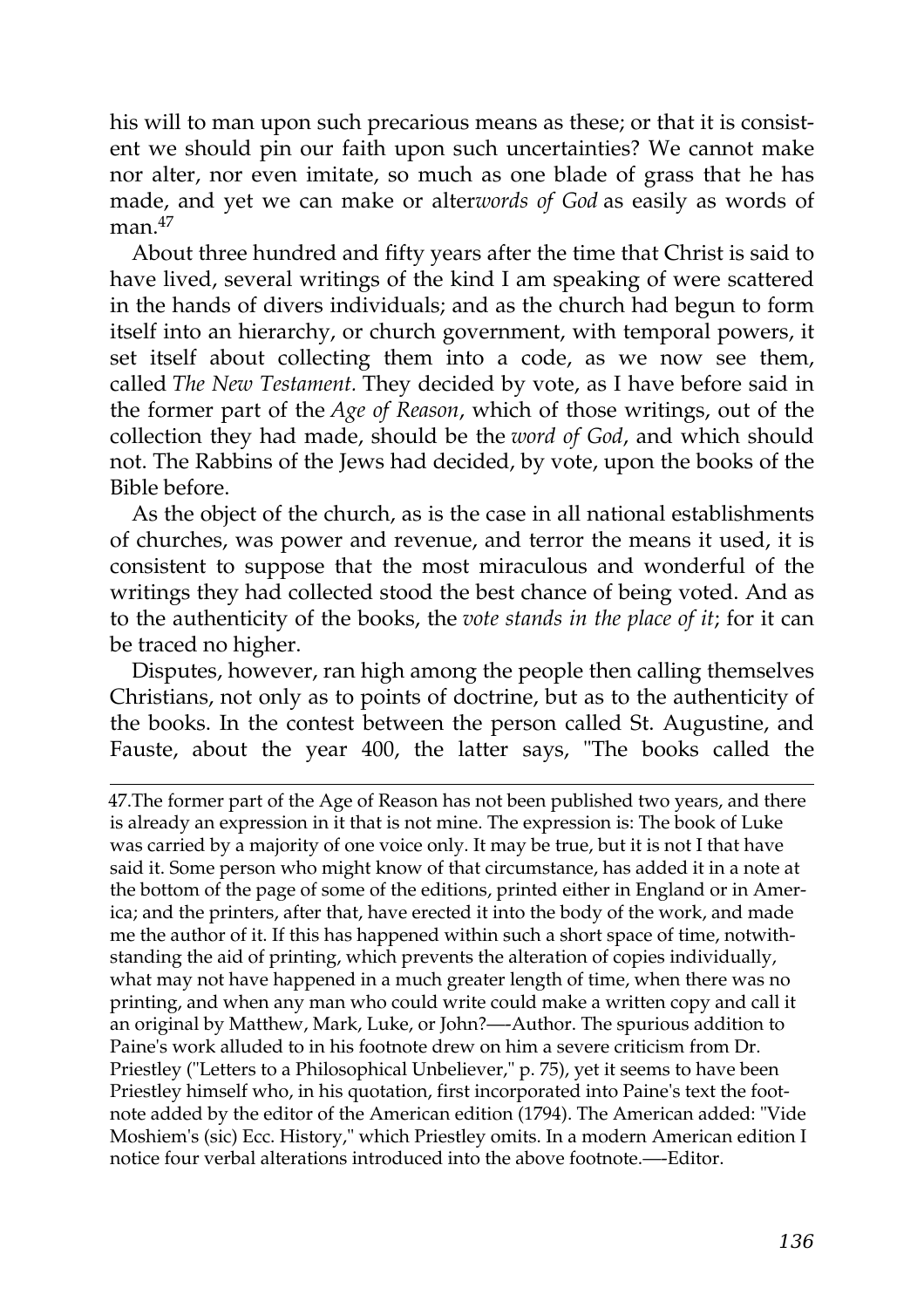Evangelists have been composed long after the times of the apostles, by some obscure men, who, fearing that the world would not give credit to their relation of matters of which they could not be informed, have published them under the names of the apostles; and which are so full of sottishness and discordant relations, that there is neither agreement nor connection between them."

And in another place, addressing himself to the advocates of those books, as being the word of God, he says, "It is thus that your predecessors have inserted in the scriptures of our Lord many things which, though they carry his name, agree not with his doctrine. This is not surprising, *since that we have often proved* that these things have not been written by himself, nor by his apostles, but that for the greatest part they are founded upon *tales*, upon *vague reports*, and put together by I know not what half Jews, with but little agreement between them; and which they have nevertheless published under the name of the apostles of our Lord, and have thus attributed to them their own *errors and their lies*. [48](http://en.wikisource.org/wiki/The_Age_of_Reason/Part_II/Chapter_II#cite_note-8)

The reader will see by those extracts that the authenticity of the books of the New Testament was denied, and the books treated as tales, forgeries, and lies, at the time they were voted to be the word of God. But the interest of the church, with the assistance of the faggot, bore down the opposition, and at last suppressed all investigation. Miracles followed upon miracles, if we will believe them, and men were taught to say they believed whether they believed or not. But (by way of throwing in a thought) the French Revolution has excommunicated the church from the power of working miracles; she has not been able, with the assistance of all her saints, to work *one* miracle since the revolution began; and as she never stood in greater need than now, we may, without the aid of divination, conclude that all her former miracles are tricks and lies.<sup>[49](http://en.wikisource.org/wiki/The_Age_of_Reason/Part_II/Chapter_II#cite_note-9)</sup>

When we consider the lapse of more than three hundred years intervening between the time that Christ is said to have lived and the time the New Testament was formed into a book, we must see, even without the assistance of historical evidence, the exceeding uncertainty there is of its authenticity. The authenticity of the book of Homer, so far as regards the authorship, is much better established than that of the New Testament, though Homer is a thousand years the most ancient. It was only an

[48.I](http://en.wikisource.org/wiki/The_Age_of_Reason/Part_II/Chapter_II#cite_note-8) have taken these two extracts from Boulanger's Life of Paul, written in French; [Boulanger has quoted them from the writings of Augustine against Fauste, to which](http://en.wikisource.org/wiki/The_Age_of_Reason/Part_II/Chapter_II#cite_note-8) he refers.-—Author. This Bishop Faustus is usually styled "The Manichæan," Augustine having entitled his book, Contra Faustum Manichæum Libri xxxiii., in which nearly the whole of Faustus' very able work is quoted.—-Editor.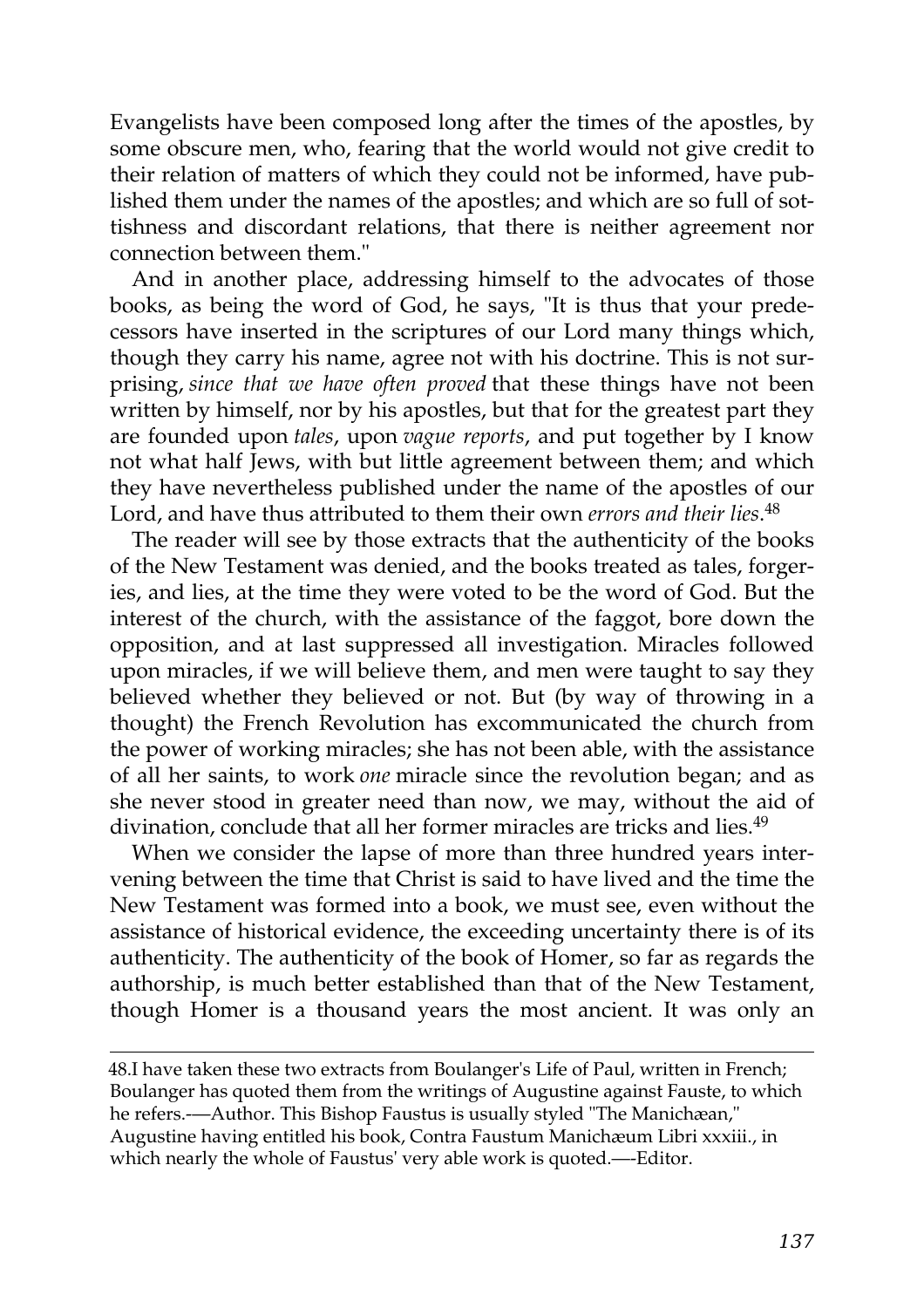exceeding good poet that could have written the book of Homer, and, therefore, few men only could have attempted it; and a man capable of doing it would not have thrown away his own fame by giving it to another. In like manner, there were but few that could have composed Euclid's Elements, because none but an exceeding good geometrician could have been the author of that work.

But with respect to the books of the New Testament, particularly such parts as tell us of the resurrection and ascension of Christ, any person who could tell a story of an apparition, or of a *man's walking*, could have made such books; for the story is most wretchedly told. The chance, therefore, of forgery in the Testament is millions to one greater than in the case of Homer or Euclid. Of the numerous priests or parsons of the present day, bishops and all, every one of them can make a sermon, or translate a scrap of Latin, especially if it has been translated a thousand times before; but is there any amongst them that can write poetry like Homer, or science like Euclid? The sum total of a parson's learning, with very few exceptions, is a, b, ab, and hic, hæc, hoc; and their knowledge of science is, three times one is three; and this is more than sufficient to have enabled them, had they lived at the time, to have written all the books of the New Testament.

[49.B](http://en.wikisource.org/wiki/The_Age_of_Reason/Part_II/Chapter_II#cite_note-9)oulanger in his life of Paul, has collected from the ecclesiastical histories, and the writings of the fathers as they are called, several matters which show the opinions that prevailed among the different sects of Christians, at the time the Testament, as we now see it, was voted to be the word of God. The following extracts are from the second chapter of that work: The Marcionists (a Christian sect) asserted that the [evangelists were filled with falsities. The Manichæans, who formed a very numerous](http://en.wikisource.org/wiki/The_Age_of_Reason/Part_II/Chapter_II#cite_note-9) sect at the commencement of Christianity, rejected as false all the New Testament, and showed other writings quite different that they gave for authentic. The Cerinthians, like the Marcionists, admitted not the Acts of the Apostles. The Encratites and the Sevenians adopted neither the Acts, nor the Epistles of Paul. Chrysostom, in a homily which he made upon the Acts of the Apostles, says that in his time, about the year 400, many people knew nothing either of the author or of the book. St. Irene, who lived before that time, reports that the Valentinians, like several other sects of the Christians, accused the scriptures of being filled with imperfections, errors, and contradictions. The Ebionites, or Nazarenes, who were the first Christians, rejected all the Epistles of Paul, and regarded him as an impostor. They report, among other things, that he was originally a Pagan; that he came to Jerusalem, where he lived some time; and that having a mind to marry the daughter of the high priest, he had himself been circumcised; but that not being able to obtain her, he quarrelled with the Jews and wrote against circumcision, and against the observation of the Sabbath, and against all the legal ordinances.---Author. [Much abridged from the Exam. Crit. de la Vie de St. Paul, by N.A. Boulanger, 1770.—-Editor.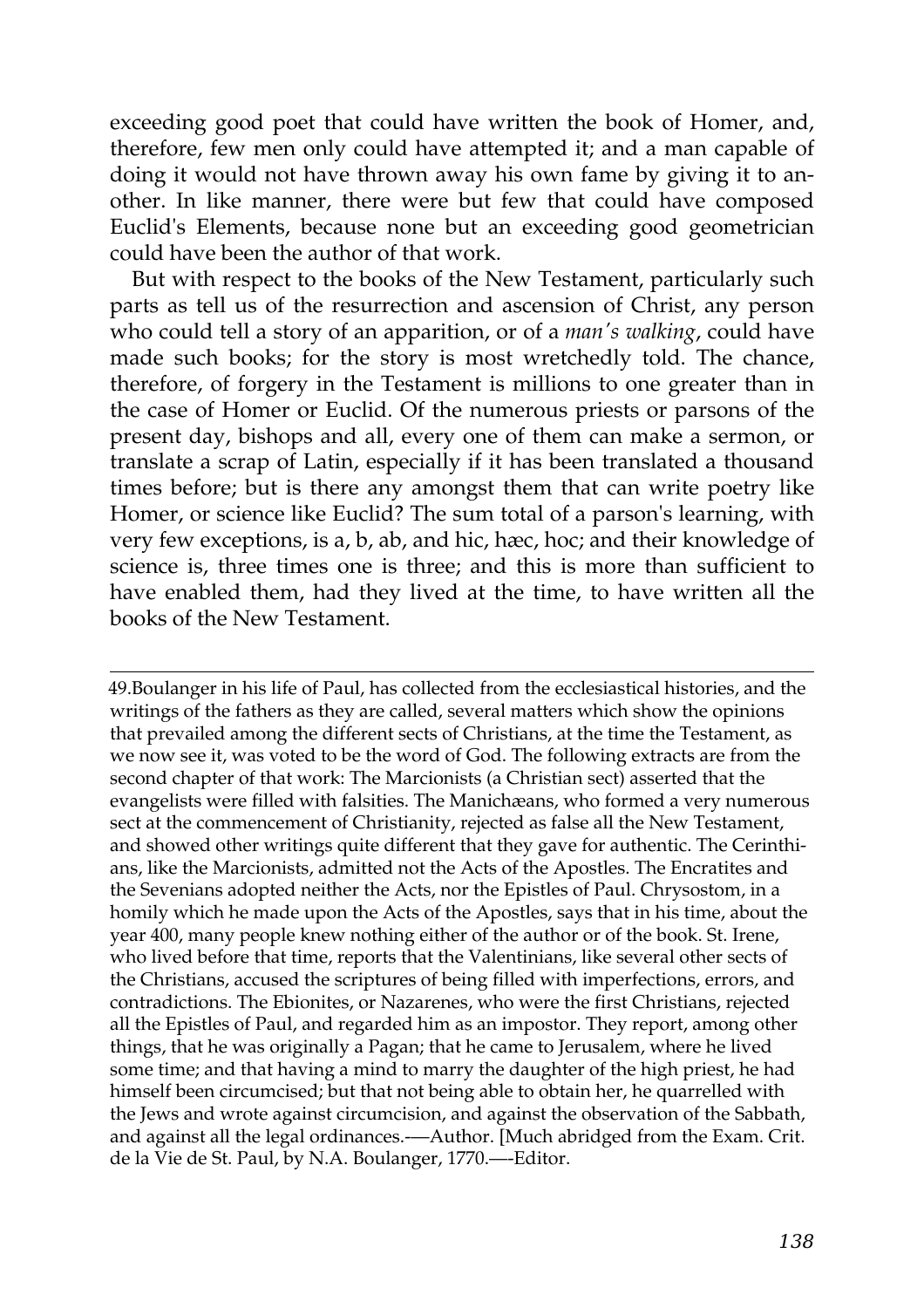As the opportunities of forgery were greater, so also was the inducement. A man could gain no advantage by writing under the name of Homer or Euclid; if he could write equal to them, it would be better that he wrote under his own name; if inferior, he could not succeed. Pride would prevent the former, and impossibility the latter. But with respect to such books as compose the New Testament, all the inducements were on the side of forgery. The best imagined history that could have been made, at the distance of two or three hundred years after the time, could not have passed for an original under the name of the real writer; the only chance of success lay in forgery; for the church wanted pretence for its new doctrine, and truth and talents were out of the question.

But as it is not uncommon (as before observed) to relate stories of persons *walking* after they are dead, and of ghosts and apparitions of such as have fallen by some violent or extraordinary means; and as the people of that day were in the habit of believing such things, and of the appearance of angels, and also of devils, and of their getting into people's insides, and shaking them like a fit of an ague, and of their being cast out again as if by an emetic-—(Mary Magdalene, the book of Mark tells us had brought up, or been brought to bed of seven devils;) it was nothing extraordinary that some story of this kind should get abroad of the person called Jesus Christ, and become afterwards the foundation of the four books ascribed to Matthew, Mark, Luke, and John. Each writer told a tale as he heard it, or thereabouts, and gave to his book the name of the saint or the apostle whom tradition had given as the eye-witness. It is only upon this ground that the contradictions in those books can be accounted for; and if this be not the case, they are downright impositions, lies, and forgeries, without even the apology of credulity.

That they have been written by a sort of half Jews, as the foregoing quotations mention, is discernible enough. The frequent references made to that chief assassin and impostor Moses, and to the men called prophets, establishes this point; and, on the other hand, the church has complimented the fraud, by admitting the Bible and the Testament to reply to each other. Between the Christian-Jew and the Christian-Gentile, the thing called a prophecy, and the thing prophesied of, the type and the thing typified, the sign and the thing signified, have been industriously rummaged up, and fitted together like old locks and pick-lock keys. The story foolishly enough told of Eve and the serpent, and naturally enough as to the enmity between men and serpents (for the serpent always bites about the *heel*, because it cannot reach higher, and the man always knocks the serpent about the *head*, as the most effectual way to prevent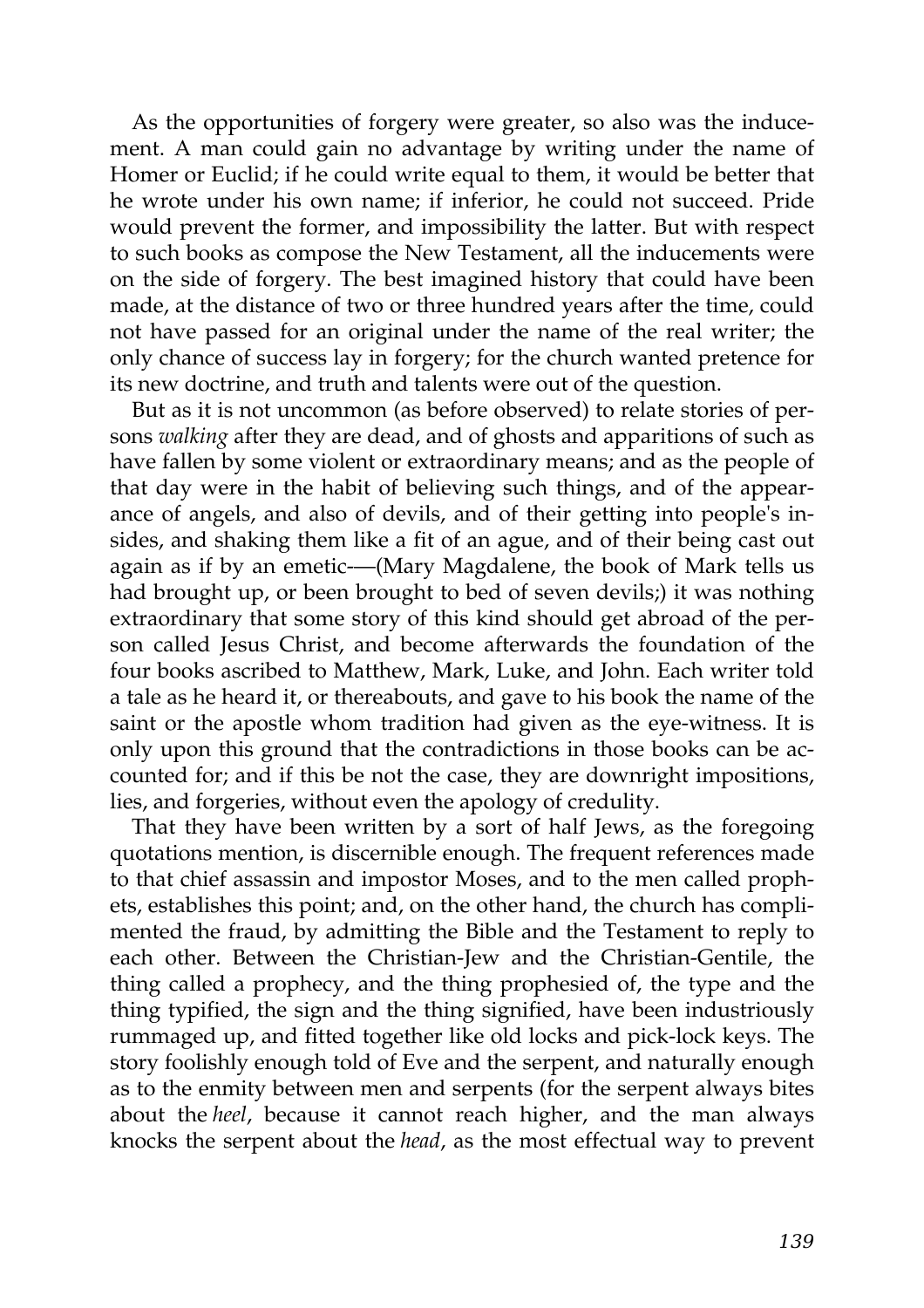its biting;)<sup>[50](http://en.wikisource.org/wiki/The_Age_of_Reason/Part_II/Chapter_II#cite_note-10)</sup> this foolish story, I say, has been made into a prophecy, a type, and a promise to begin with; and the lying imposition of Isaiah to Ahaz, *That a virgin shall conceive and bear a son,* as a sign that Ahaz should conquer, when the event was that he was defeated (as already noticed in the observations on the book of Isaiah), has been perverted, and made to serve as a winder up.

Jonah and the whale are also made into a sign and type. Jonah is Jesus, and the whale is the grave; for it is said, (and they have made Christ to say it of himself, Matt. xii. 40), "For as Jonah was *three days* and *three nights* in the whale's belly, so shall the Son of man be *three days*and *three nights* in the heart of the earth." But it happens, aukwardly enough, that Christ, according to their own account, was but one day and two nights in the grave; about 36 hours instead of 72; that is, the Friday night, the Saturday, and the Saturday night; for they say he was up on the Sunday morning by sunrise, or before. But as this fits quite as well as the *bite* and the *kick* in Genesis, or the *virgin* and her *son* in Isaiah, it will pass in the lump of *orthodox* things.-—Thus much for the historical part of the Testament and its evidences.

*Epistles of Paul.*—-The epistles ascribed to Paul, being fourteen in number, almost fill up the remaining part of the Testament. Whether those epistles were written by the person to whom they are ascribed is a matter of no great importance, since that the writer, whoever he was, attempts to prove his doctrine by argument. He does not pretend to have been witness to any of the scenes told of the resurrection and the ascension; and he declares that he had not believed them.

The story of his being struck to the ground as he was journeying to Damascus, has nothing in it miraculous or extraordinary; he escaped with life, and that is more than many others have done, who have been struck with lightning; and that he should lose his sight for three days, and be unable to eat or drink during that time, is nothing more than is common in such conditions. His companions that were with him appear not to have suffered in the same manner, for they were well enough to lead him the remainder of the journey; neither did they pretend to have seen any vision.

The character of the person called Paul, according to the accounts given of him, has in it a great deal of violence and fanaticism; he had persecuted with as much heat as he preached afterwards; the stroke he had received had changed his thinking, without altering his constitution; and either as a Jew or a Christian he was the same zealot. Such men are never

[<sup>50.&</sup>quot;It shall bruise thy head, and thou shalt bruise his heel." Gen. iii. 15.—-Author.](http://en.wikisource.org/wiki/The_Age_of_Reason/Part_II/Chapter_II#cite_note-10)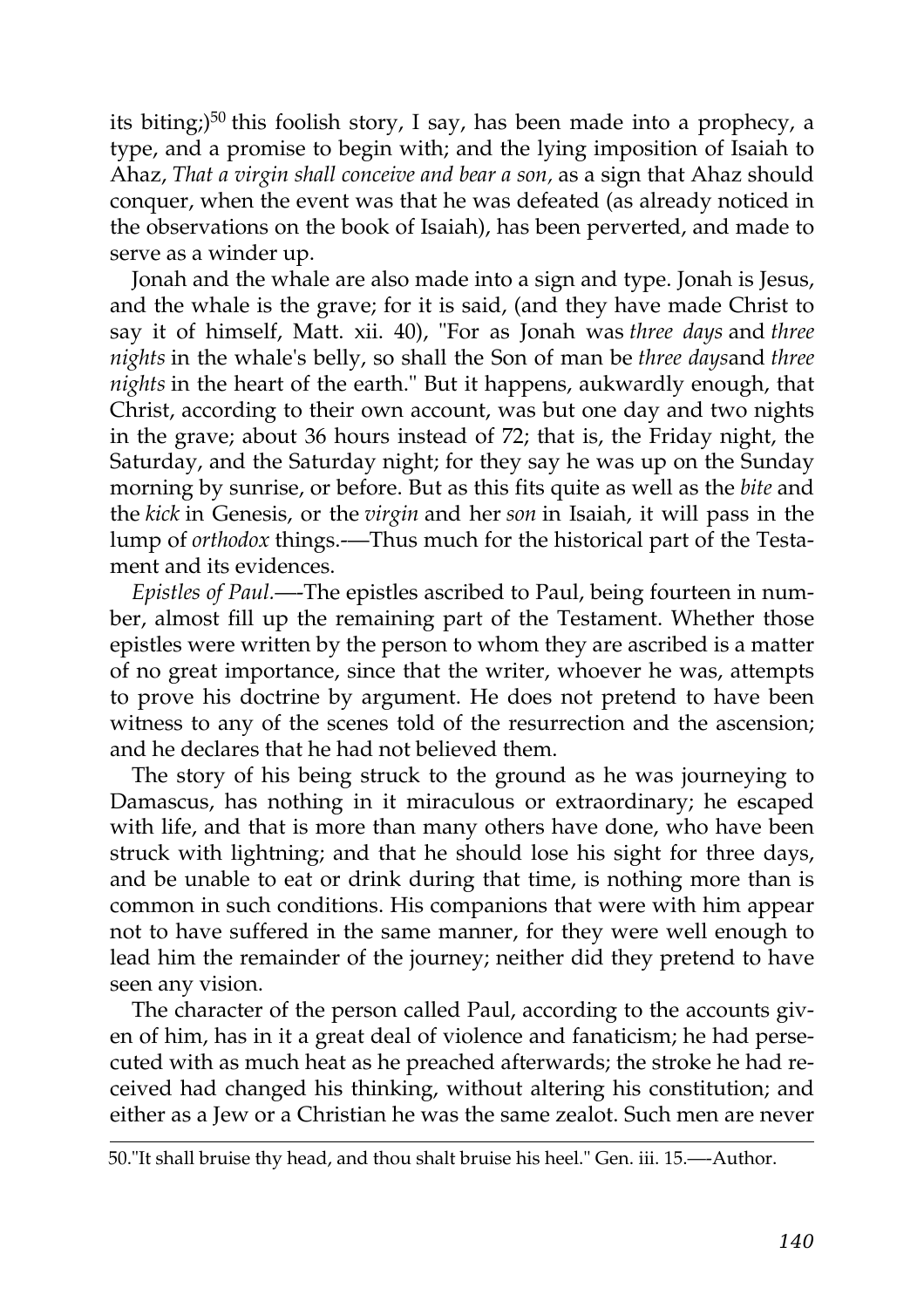good moral evidences of any doctrine they preach. They are always in extremes, as well of action as of belief.

The doctrine he sets out to prove by argument, is the resurrection of the same body: and he advances this as an evidence of immortality. But so much will men differ in their manner of thinking, and in the conclusions they draw from the same premises, that this doctrine of the resurrection of the same body, so far from being an evidence of immortality, appears to me to be an evidence against it; for if I have already died in this body, and am raised again in the same body in which I have died, it is presumptive evidence that I shall die again. That resurrection no more secures me against the repetition of dying, than an ague-fit, when past, secures me against another. To believe therefore in immortality, I must have a more elevated idea than is contained in the gloomy doctrine of the resurrection.

Besides, as a matter of choice, as well as of hope, I had rather have a better body and a more convenient form than the present. Every animal in the creation excels us in something. The winged insects, without mentioning doves or eagles, can pass over more space with greater ease in a few minutes than man can in an hour. The glide of the smallest fish, in proportion to its bulk, exceeds us in motion almost beyond comparison, and without weariness. Even the sluggish snail can ascend from the bottom of a dungeon, where man, by the want of that ability, would perish; and a spider can launch itself from the top, as a playful amusement. The personal powers of man are so limited, and his heavy frame so little constructed to extensive enjoyment, that there is nothing to induce us to wish the opinion of Paul to be true. It is too little for the magnitude of the scene, too mean for the sublimity of the subject.

But all other arguments apart, the *consciousness of existence* is the only conceivable idea we can have of another life, and the continuance of that consciousness is immortality. The consciousness of existence, or the knowing that we exist, is not necessarily confined to the same form, nor to the same matter, even in this life.

We have not in all cases the same form, nor in any case the same matter, that composed our bodies twenty or thirty years ago; and yet we are conscious of being the same persons. Even legs and arms, which make up almost half the human frame, are not necessary to the consciousness of existence. These may be lost or taken away and the full consciousness of existence remain; and were their place supplied by wings, or other appendages, we cannot conceive that it could alter our consciousness of existence. In short, we know not how much, or rather how little, of our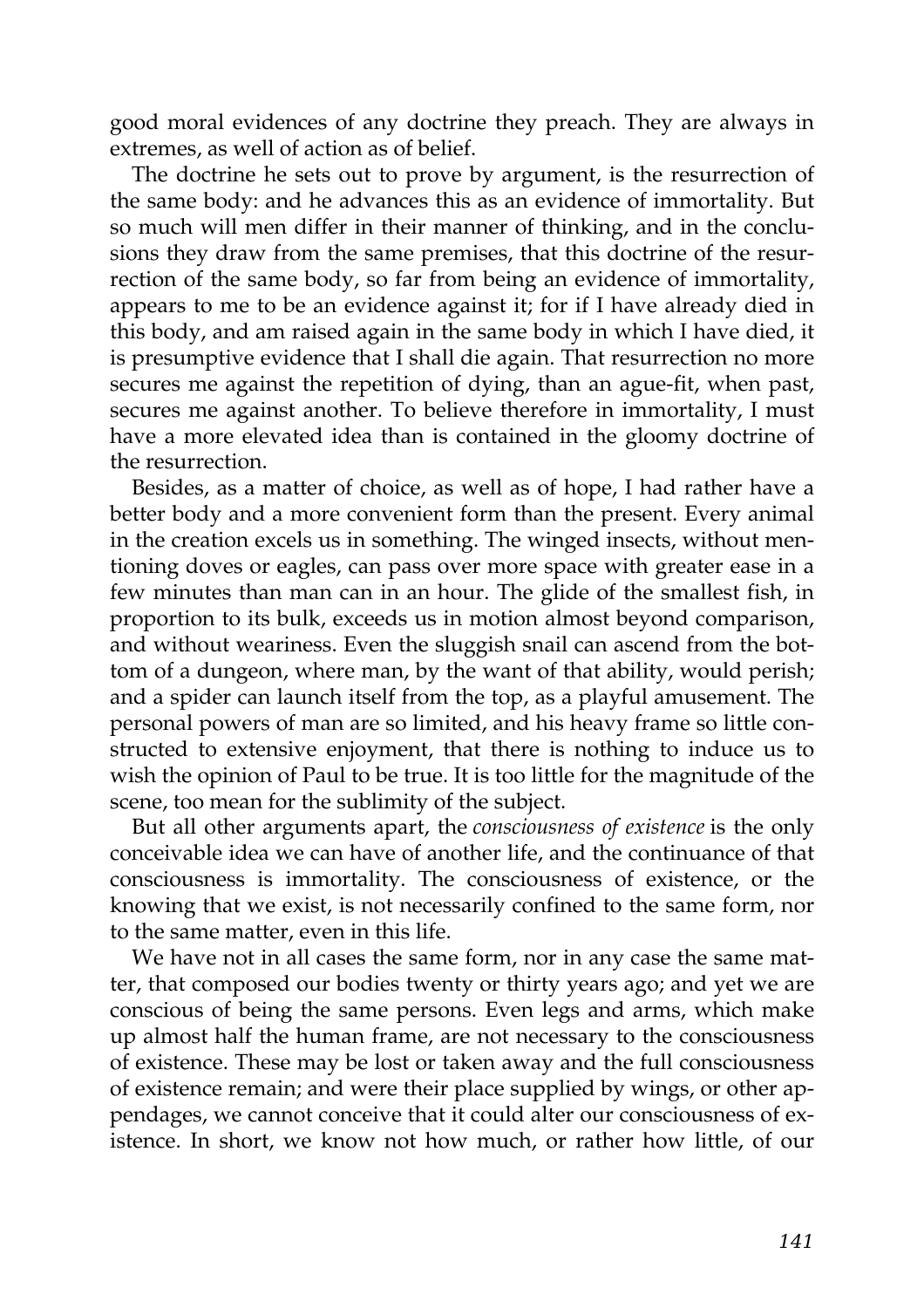composition it is, and how exquisitely fine that little is, that creates in us this consciousness of existence; and all beyond that is like the pulp of a peach, distinct and separate from the vegetative speck in the kernel.

Who can say by what exceeding fine action of fine matter it is that a thought is produced in what we call the mind? and yet that thought when produced, as I now produce the thought I am writing, is capable of becoming immortal, and is the only production of man that has that capacity.

Statues of brass and marble will perish; and statues made in imitation of them are not the same statues, nor the same workmanship, any more than the copy of a picture is the same picture. But print and reprint a thought a thousand times over, and that with materials of any kind, carve it in wood, or engrave it on stone, the thought is eternally and identically the same thought in every case. It has a capacity of unimpaired existence, unaffected by change of matter, and is essentially distinct, and of a nature different from every thing else that we know of, or can conceive. If then the thing produced has in itself a capacity of being immortal, it is more than a token that the power that produced it, which is the self-same thing as consciousness of existence, can be immortal also; and that as independently of the matter it was first connected with, as the thought is of the printing or writing it first appeared in. The one idea is not more difficult to believe than the other; and we can see that one is true.

That the consciousness of existence is not dependent on the same form or the same matter, is demonstrated to our senses in the works of the creation, as far as our senses are capable of receiving that demonstration. A very numerous part of the animal creation preaches to us, far better than Paul, the belief of a life hereafter. Their little life resembles an earth and a heaven, a present and a future state; and comprises, if it may be so expressed, immortality in miniature.

The most beautiful parts of the creation to our eye are the winged insects, and they are not so originally. They acquire that form and that inimitable brilliancy by progressive changes. The slow and creeping caterpillar worm of to day, passes in a few days to a torpid figure, and a state resembling death; and in the next change comes forth in all the miniature magnificence of life, a splendid butterfly. No resemblance of the former creature remains; every thing is changed; all his powers are new, and life is to him another thing. We cannot conceive that the consciousness of existence is not the same in this state of the animal as before; why then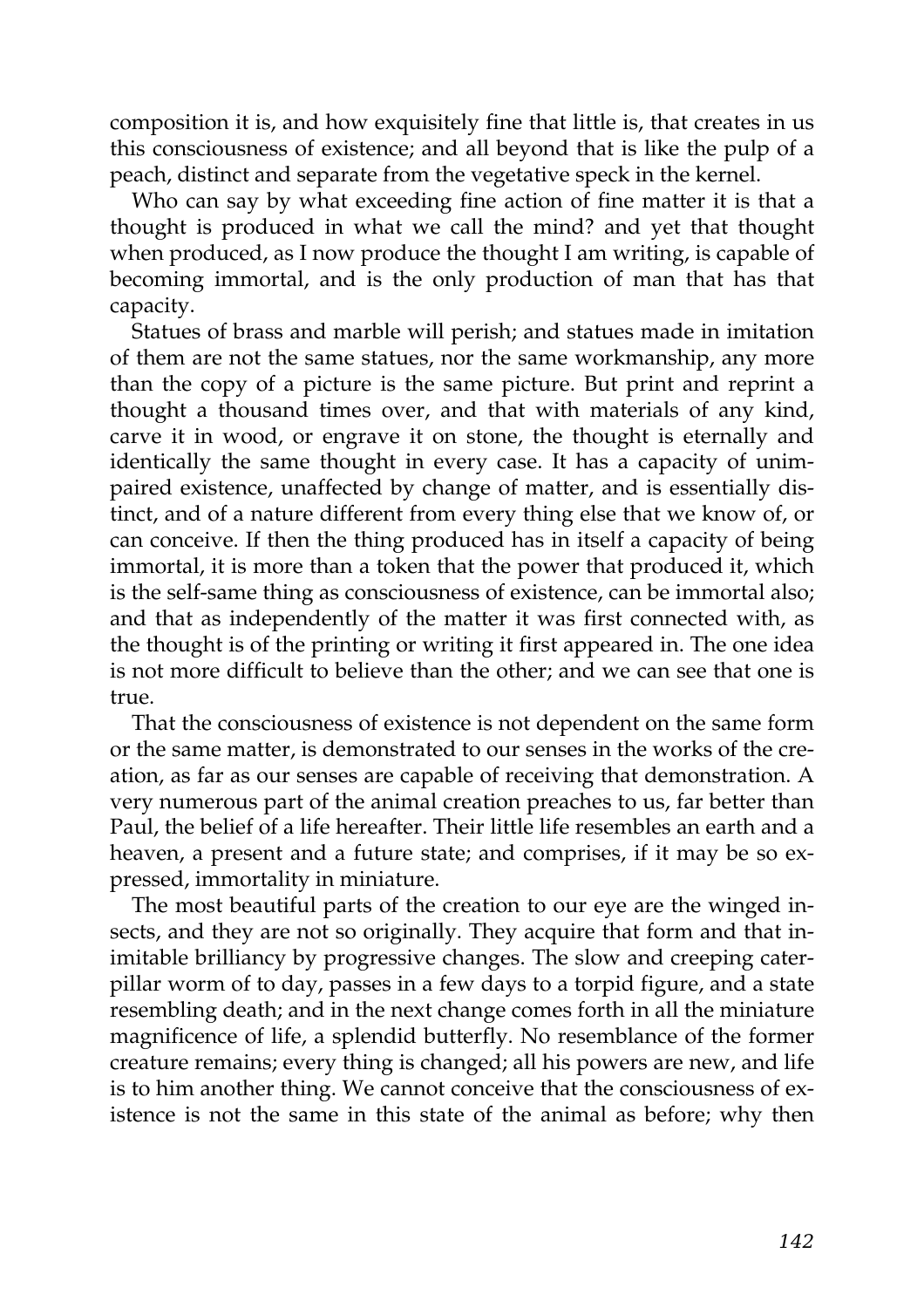must I believe that the resurrection of the same body is necessary to continue to me the consciousness of existence hereafter?

In the former part of *The Age of Reason,* I have called the creation the true and only real word of God; and this instance, or this text, in the book of creation, not only shows to us that this thing may be so, but that it is so; and that the belief of a future state is a *rational belief*, founded upon facts visible in the creation: for it is not more difficult to believe that we shall exist hereafter in a better state and form than at present, than that a worm should become a butterfly, and quit the dunghill for the atmosphere, if we did not know it as a fact.

As to the doubtful jargon ascribed to Paul in 1 Corinthians xv., which makes part of the burial service of some Christian sectaries, it is as destitute of meaning as the tolling of a bell at the funeral; it explains nothing to the understanding, it illustrates nothing to the imagination, but leaves the reader to find any meaning if he can. "All flesh," says he, "is not the same flesh. There is one flesh of men, another of beasts, another of fishes, and another of birds." And what then? nothing. A cook could have said as much. "There are also," says he, "bodies celestial and bodies terrestrial; the glory of the celestial is *one* and the glory of the terrestrial is the *other*." And what then? nothing. And what is the difference? nothing that he has told. "There is," says he, "one glory of the sun, and another glory of the moon, and another glory of the stars." And what then? nothing; except that he says that *one star differeth from another star in glory*, instead of distance; and he might as well have told us that the moon did not shine so bright as the sun. All this is nothing better than the jargon of a conjuror, who picks up phrases he does not understand to confound the credulous people who come to have their fortune told. Priests and conjurors are of the same trade.

Sometimes Paul affects to be a naturalist, and to prove his system of resurrection from the principles of vegetation. "*Thou fool*" says he, "*that which thou sowest is not quickened except it die*." To which one might reply in his own language, and say, Thou fool, Paul, that which thou sowest is not quickened except it die *not*; for the grain that dies in the ground never does, nor can vegetate. It is only the living grains that produce the next crop. But the metaphor, in any point of view, is no simile. It is succession, and [not] resurrection.

The progress of an animal from one state of being to another, as from a worm to a butterfly, applies to the case; but this of a grain does not, and shows Paul to have been what he says of others, a *fool*.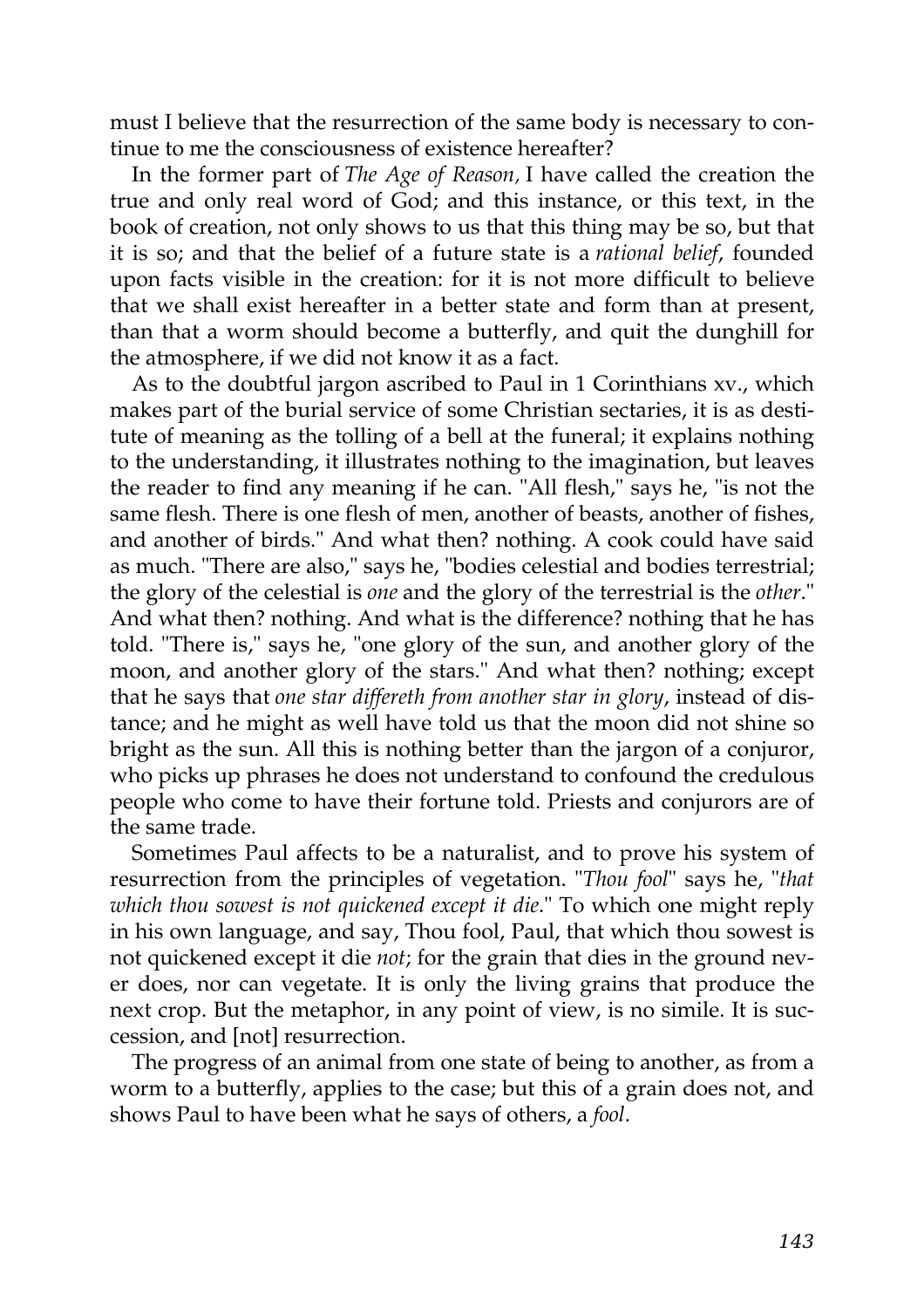Whether the fourteen epistles ascribed to Paul were written by him or not, is a matter of indifference; they are either argumentative or dogmatical; and as the argument is defective, and the dogmatical part is merely presumptive, it signifies not who wrote them. And the same may be said for the remaining parts of the Testament. It is not upon the Epistles, but upon what is called the Gospel, contained in the four books ascribed to Matthew, Mark, Luke, and John, and upon the pretended prophecies, that the theory of the church, calling itself the Christian Church, is founded. The Epistles are dependant upon those, and must follow their fate; for if the story of Jesus Christ be fabulous, all reasoning founded upon it, as a supposed truth, must fall with it.

We know from history, that one of the principal leaders of this church, Athanasius, lived at the time the New Testament was formed; $51$  and we know also, from the absurd jargon he has left us under the name of a creed, the character of the men who formed the New Testament; and we know also from the same history that the authenticity of the books of which it is composed was denied at the time. It was upon the vote of such as Athanasius that the Testament was decreed to be the word of God; and nothing can present to us a more strange idea than that of decreeing the word of God by vote. Those who rest their faith upon such authority put man in the place of God, and have no true foundation for future happiness. Credulity, however, is not a crime, but it becomes criminal by resisting conviction. It is strangling in the womb of the conscience the efforts it makes to ascertain truth. We should never force belief upon ourselves in any thing.

I here close the subject on the Old Testament and the New. The evidence I have produced to prove them forgeries, is extracted from the books themselves, and acts, like a two-edge sword, either way. If the evidence be denied, the authenticity of the Scriptures is denied with it, for it is Scripture evidence: and if the evidence be admitted, the authenticity of the books is disproved. The contradictory impossibilities, contained in the Old Testament and the New, put them in the case of a man who swears *for* and *against*. Either evidence convicts him of perjury, and equally destroys reputation.

Should the Bible and the Testament hereafter fall, it is not that I have done it. I have done no more than extracted the evidence from the confused mass of matters with which it is mixed, and arranged that evidence in a point of light to be clearly seen and easily comprehended; and,

[<sup>51.</sup>Athanasius died, according to the Church chronology, in the year 371-—Author.](http://en.wikisource.org/wiki/The_Age_of_Reason/Part_II/Chapter_II#cite_note-11)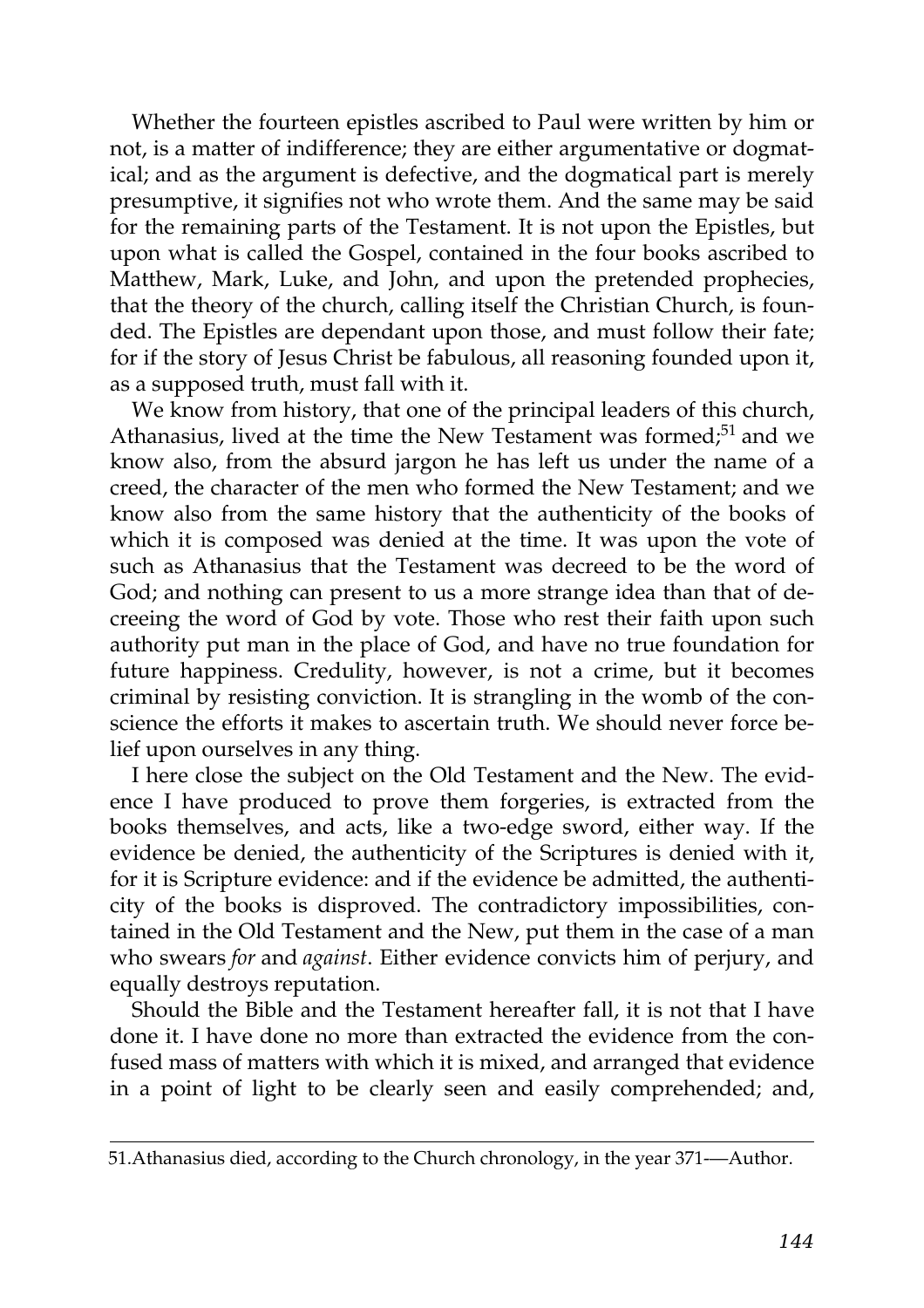having done this, I leave the reader to judge for himself, as I have judged for myself.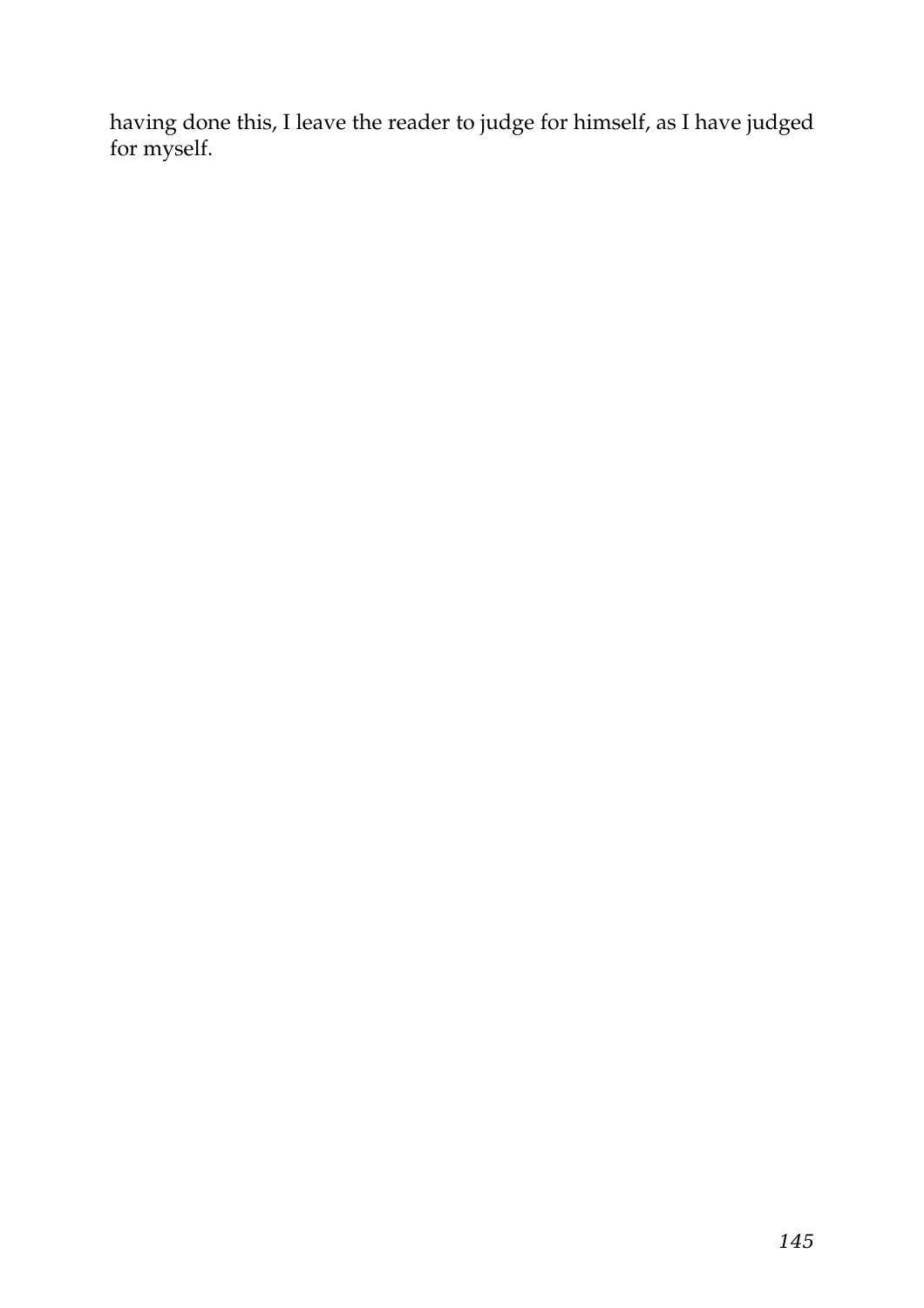# Chapter

# **Conclusion**

In the former part of *The Age of Reason* I have spoken of the three frauds, *mystery*, *miracle*, and *prophecy*; and as I have seen nothing in any of the answers to that work that in the least affects what I have there said upon those subjects, I shall not encumber this Second Part with additions that are not necessary.

I have spoken also in the same work upon what is called *revelation*, and have shewn the absurd misapplication of that term to the books of the Old Testament and the New; for certainly revelation is out of the question in reciting any thing of which man has been the actor or the witness. That which man has done or seen, needs no revelation to tell him he has done it, or seen it-—for he knows it already-—nor to enable him to tell it or to write it. It is ignorance, or imposition, to apply the term revelation in such cases; yet the Bible and Testament are classed under this fraudulent description of being all *revelation*.

Revelation then, so far as the term has relation between God and man, can only be applied to something which God reveals of his will to man; but though the power of the Almighty to make such a communication is necessarily admitted, because to that power all things are possible, yet, the thing so revealed (if any thing ever was revealed, and which, by the bye, it is impossible to prove) is revelation to the person *only to whom it is made*. His account of it to another is not revelation; and whoever puts faith in that account, puts it in the man from whom the account comes; and that man may have been deceived, or may have dreamed it; or he may be an impostor and may lie. There is no possible criterion whereby to judge of the truth of what he tells; for even the morality of it would be no proof of revelation. In all such cases, the proper answer should be, "When it is revealed to me, I will believe it to be revelation; but it is not and cannot be incumbent upon me to believe it to be revelation before; neither is it proper that I should take the word of man as the word of God, and put man in the place of God." This is the manner in which I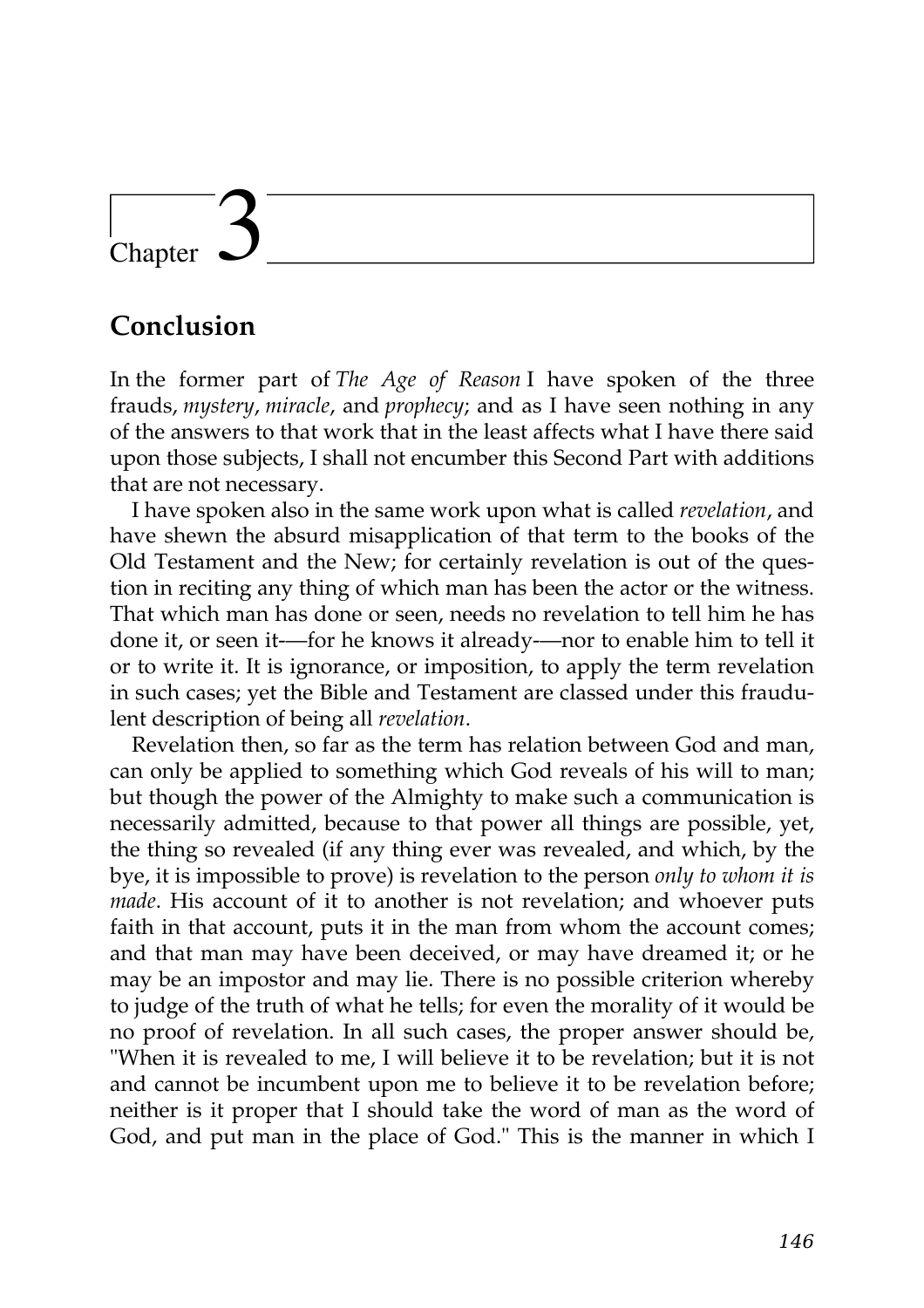have spoken of revelation in the former part of *The Age of Reason*; and which, whilst it reverentially admits revelation as a possible thing, because, as before said, to the Almighty all things are possible, it prevents the imposition of one man upon another, and precludes the wicked use of pretended revelation.

But though, speaking for myself, I thus admit the possibility of revelation, I totally disbelieve that the Almighty ever did communicate any thing to man, by any mode of speech, in any language, or by any kind of vision, or appearance, or by any means which our senses are capable of receiving, otherwise than by the universal display of himself in the works of the creation, and by that repugnance we feel in ourselves to bad actions, and disposition to good ones.[52](http://en.wikisource.org/wiki/The_Age_of_Reason/Part_II/Chapter_III#cite_note-0)

The most detestable wickedness, the most horrid cruelties, and the greatest miseries, that have afflicted the human race have had their origin in this thing called revelation, or revealed religion. It has been the most dishonourable belief against the character of the divinity, the most destructive to morality, and the peace and happiness of man, that ever was propagated since man began to exist. It is better, far better, that we admitted, if it were possible, a thousand devils to roam at large, and to preach publicly the doctrine of devils, if there were any such, than that we permitted one such impostor and monster as Moses, Joshua, Samuel, and the Bible prophets, to come with the pretended word of God in his mouth, and have credit among us.

Whence arose all the horrid assassinations of whole nations of men, women, and infants, with which the Bible is filled; and the bloody persecutions, and tortures unto death and religious wars, that since that time have laid Europe in blood and ashes; whence arose they, but from this impious thing called revealed religion, and this monstrous belief that God has spoken to man? The lies of the Bible have been the cause of the one, and the lies of the Testament [of] the other.

[52.A](http://en.wikisource.org/wiki/The_Age_of_Reason/Part_II/Chapter_III#cite_note-0) fair parallel of the then unknown aphorism of Kant: "Two things fill the soul with wonder and reverence, increasing evermore as I meditate more closely upon them: the starry heavens above me and the moral law within me." (Kritik der praktischen Vernunft, 1788). Kant's religious utterances at the beginning of the French Re[volution brought on him a royal mandate of silence, because he had worked out from](http://en.wikisource.org/wiki/The_Age_of_Reason/Part_II/Chapter_III#cite_note-0) "the moral law within" a principle of human equality precisely similar to that which Paine had derived from his Quaker doctrine of the "inner light" of every man. About the same time Paine's writings were suppressed in England. Paine did not understand German, but Kant, though always independent in the formation of his opinions, was evidently well acquainted with the literature of the Revolution, in America, England, and France.—-Editor.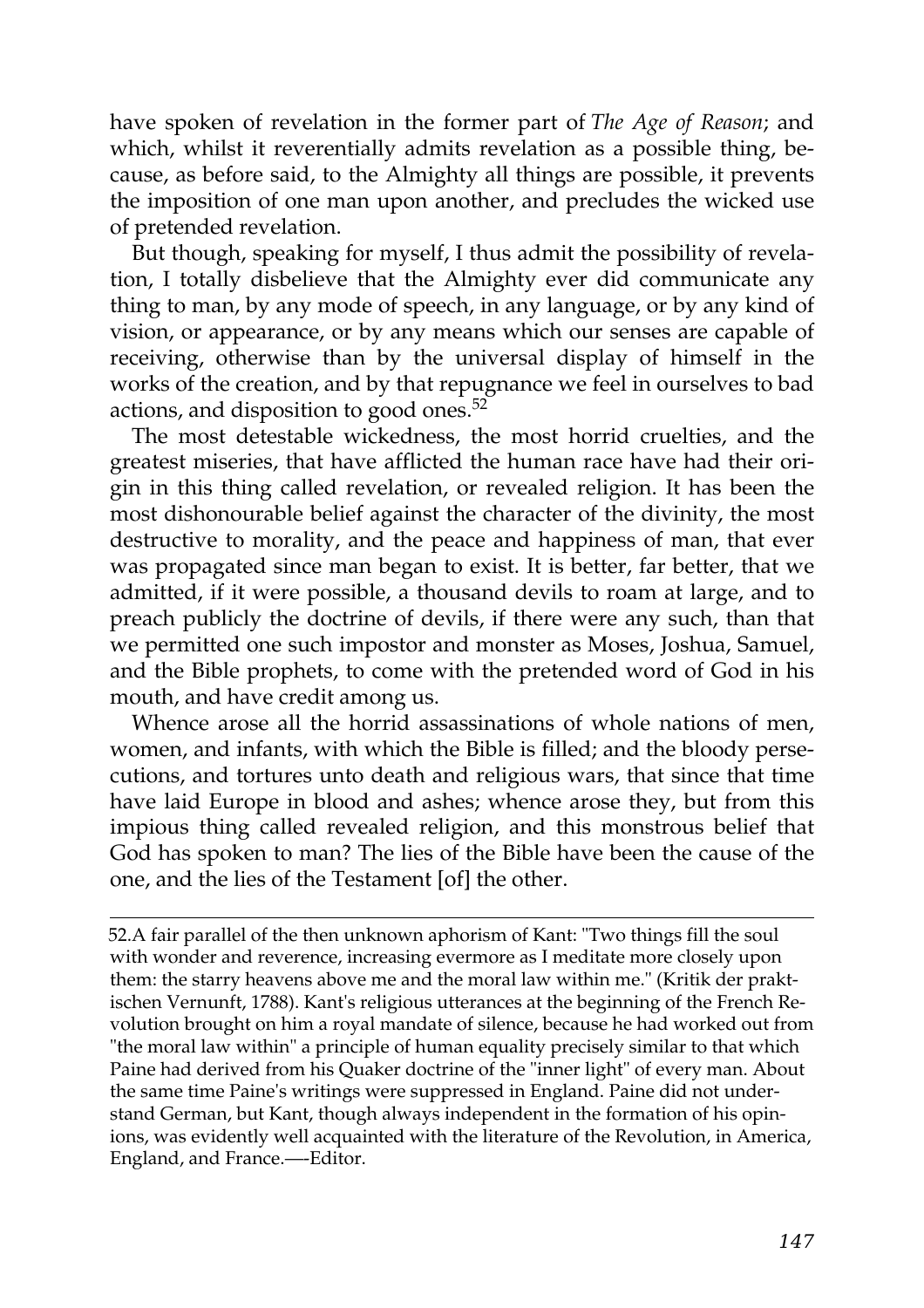Some Christians pretend that Christianity was not established by the sword; but of what period of time do they speak? It was impossible that twelve men could begin with the sword: they had not the power; but no sooner were the professors of Christianity sufficiently powerful to employ the sword than they did so, and the stake and faggot too; and Mahomet could not do it sooner. By the same spirit that Peter cut off the ear of the high priest's servant (if the story be true) he would cut off his head, and the head of his master, had he been able. Besides this, Christianity grounds itself originally upon the [Hebrew] Bible, and the Bible was established altogether by the sword, and that in the worst use of it-—not to terrify, but to extirpate. The Jews made no converts: they butchered all. The Bible is the sire of the [New] Testament, and both are called the *word of God*. The Christians read both books; the ministers preach from both books; and this thing called Christianity is made up of both. It is then false to say that Christianity was not established by the sword.

The only sect that has not persecuted are the Quakers; and the only reason that can be given for it is, that they are rather Deists than Christians. They do not believe much about Jesus Christ, and they call the scrip-tures a dead letter.<sup>[53](http://en.wikisource.org/wiki/The_Age_of_Reason/Part_II/Chapter_III#cite_note-1)</sup> Had they called them by a worse name, they had been nearer the truth.

It is incumbent on every man who reverences the character of the Creator, and who wishes to lessen the catalogue of artificial miseries, and remove the cause that has sown persecutions thick among mankind, to expel all ideas of a revealed religion as a dangerous heresy, and an impious fraud. What is it that we have learned from this pretended thing called revealed religion? Nothing that is useful to man, and every thing that is dishonourable to his Maker. What is it the Bible teaches us?-—rapine, cruelty, and murder. What is it the Testament teaches us?-—to believe that the Almighty committed debauchery with a woman engaged to be married; and the belief of this debauchery is called faith.

As to the fragments of morality that are irregularly and thinly scattered in those books, they make no part of this pretended thing, revealed religion. They are the natural dictates of conscience, and the bonds by which society is held together, and without which it cannot exist; and are nearly the same in all religions, and in all societies. The Testament teaches nothing new upon this subject, and where it attempts to exceed, it becomes mean and ridiculous. The doctrine of not retaliating

[<sup>53.</sup>This is an interesting and correct testimony as to the beliefs of the earlier Quakers,](http://en.wikisource.org/wiki/The_Age_of_Reason/Part_II/Chapter_III#cite_note-1) one of whom was Paine's father.-—Editor.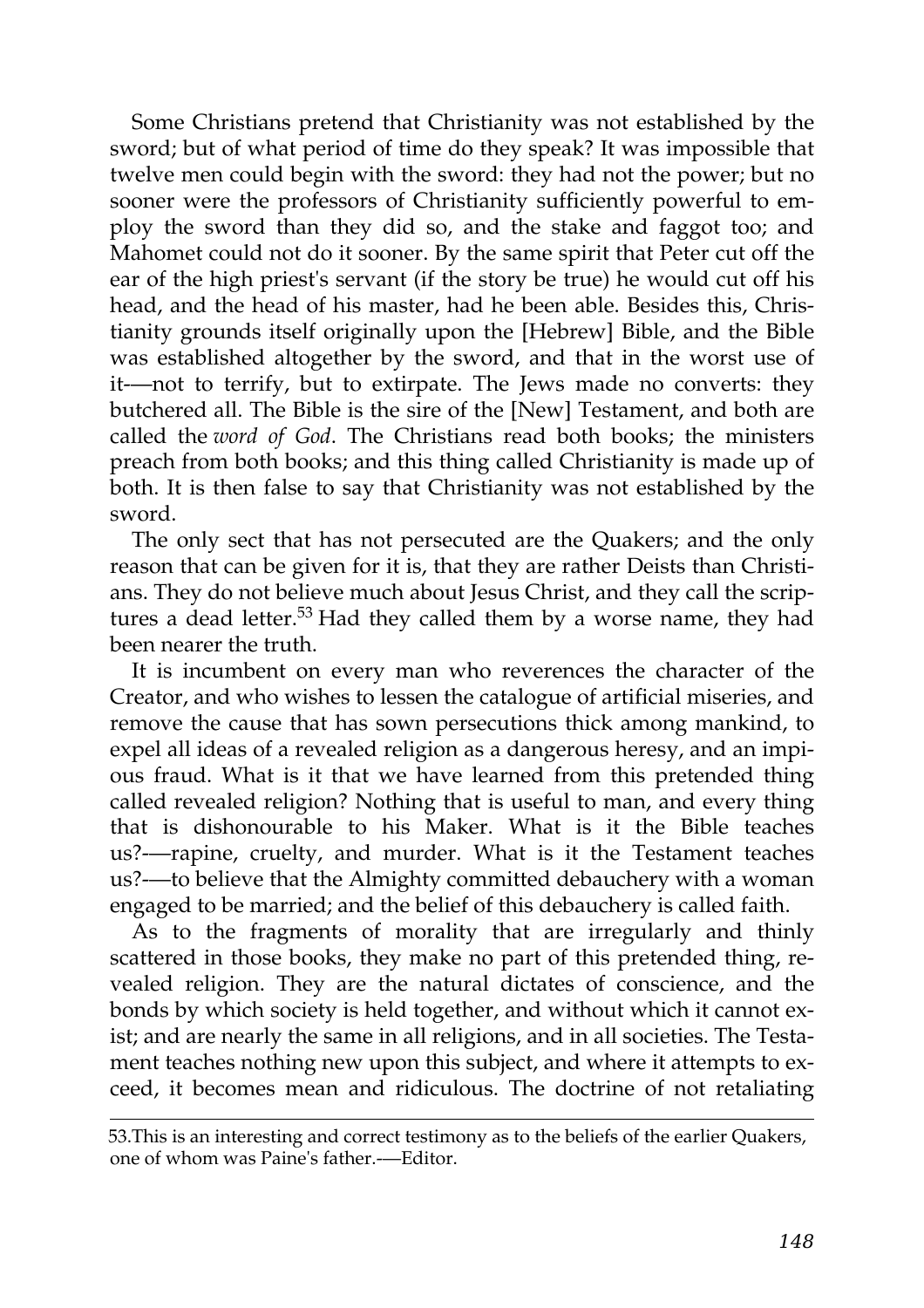injuries is much better expressed in Proverbs, which is a collection as well from the Gentiles as the Jews, than it is in the Testament. It is there said, (Xxv. 2 I) "*If thine enemy be hungry, give him bread to eat; and if he be thirsty, give him water to drink:*" [54](http://en.wikisource.org/wiki/The_Age_of_Reason/Part_II/Chapter_III#cite_note-2) but when it is said, as in the Testament, "*If a man smite thee on the right cheek, turn to him the other also,*" it is assassinating the dignity of forbearance, and sinking man into a spaniel.

*Loving of enemies* is another dogma of feigned morality, and has besides no meaning. It is incumbent on man, as a moralist, that he does not revenge an injury; and it is equally as good in a political sense, for there is no end to retaliation; each retaliates on the other, and calls it justice: but to love in proportion to the injury, if it could be done, would be to offer a premium for a crime. Besides, the word *enemies* is too vague and general to be used in a moral maxim, which ought always to be clear and defined, like a proverb. If a man be the enemy of another from mistake and prejudice, as in the case of religious opinions, and sometimes in politics, that man is different to an enemy at heart with a criminal intention; and it is incumbent upon us, and it contributes also to our own tranquillity, that we put the best construction upon a thing that it will bear. But even this erroneous motive in him makes no motive for love on the other part; and to say that we can love voluntarily, and without a motive, is morally and physically impossible.

Morality is injured by prescribing to it duties that, in the first place, are impossible to be performed, and if they could be would be productive of evil; or, as before said, be premiums for crime. The maxim *of doing as we would be done unto* does not include this strange doctrine of loving enemies; for no man expects to be loved himself for his crime or for his enmity.

[54.A](http://en.wikisource.org/wiki/The_Age_of_Reason/Part_II/Chapter_III#cite_note-2)ccording to what is called Christ's sermon on the mount, in the book of Matthew, where, among some other [and] good things, a great deal of this feigned morality is introduced, it is there expressly said, that the doctrine of forbearance, or of not retaliating injuries, was not any part of the doctrine of the Jews; but as this doctrine is found in "Proverbs," it must, according to that statement, have been copied from the Gentiles, from whom Christ had learned it. Those men whom Jewish and Christian idolators have abusively called heathen, had much better and clearer ideas of justice and morality than are to be found in the Old Testament, so far as it is Jewish, or in the New. The answer of Solon on the question, "Which is the most perfect popular govemment," has never been exceeded by any man since his time, as containing a [maxim of political morality, "That," says he, "where the least injury done to the mean](http://en.wikisource.org/wiki/The_Age_of_Reason/Part_II/Chapter_III#cite_note-2)est individual, is considered as an insult on the whole constitution." Solon lived about 500 years before Christ.-—Author.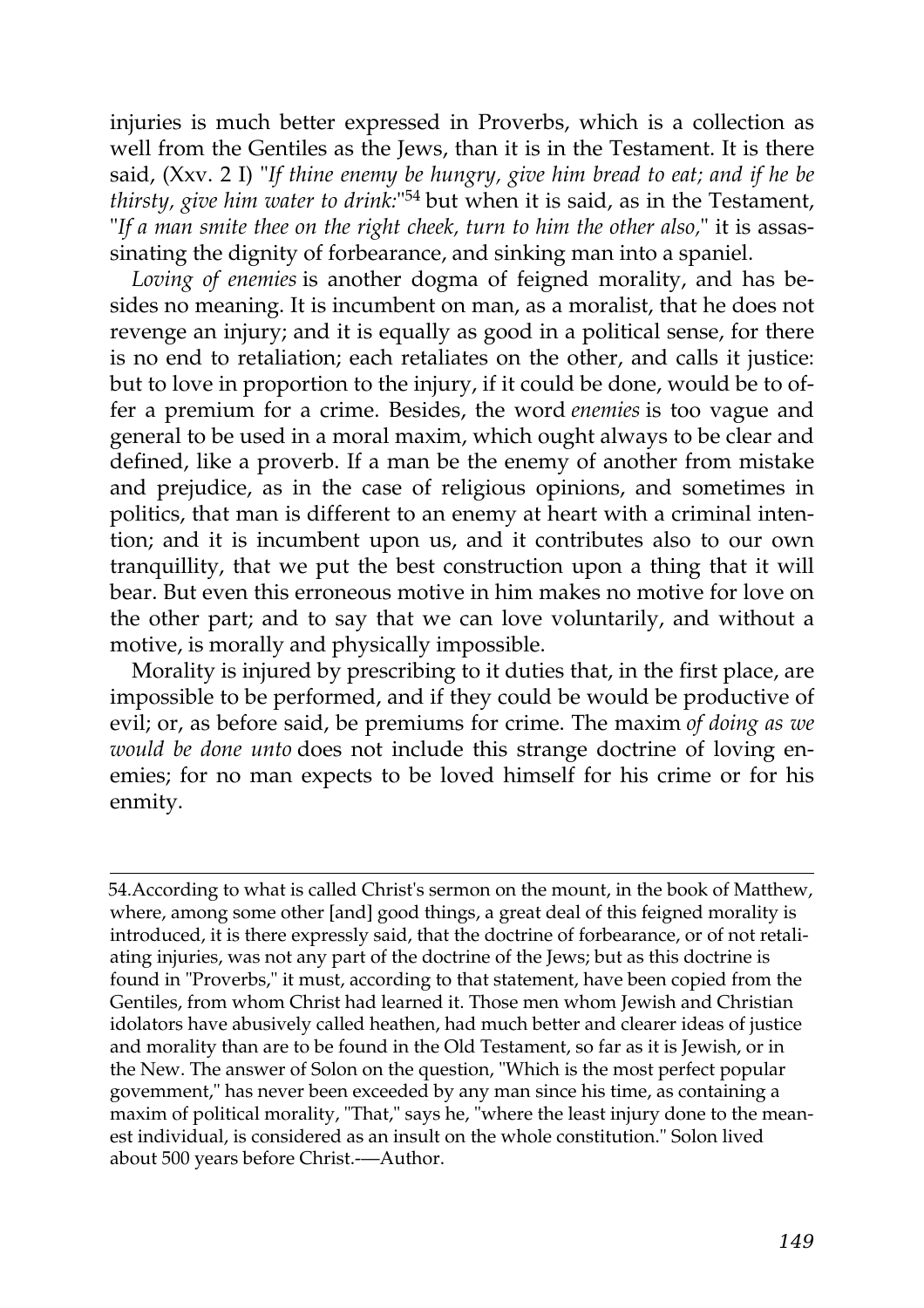Those who preach this doctrine of loving their enemies, are in general the greatest persecutors, and they act consistently by so doing; for the doctrine is hypocritical, and it is natural that hypocrisy should act the reverse of what it preaches. For my own part, I disown the doctrine, and consider it as a feigned or fabulous morality; yet the man does not exist that can say I have persecuted him, or any man, or any set of men, either in the American Revolution, or in the French Revolution; or that I have, in any case, returned evil for evil. But it is not incumbent on man to reward a bad action with a good one, or to return good for evil; and wherever it is done, it is a voluntary act, and not a duty. It is also absurd to suppose that such doctrine can make any part of a revealed religion. We imitate the moral character of the Creator by forbearing with each other, for he forbears with all; but this doctrine would imply that he loved man, not in proportion as he was good, but as he was bad.

If we consider the nature of our condition here, we must see there is no occasion for such a thing as *revealed religion*. What is it we want to know? Does not the creation, the universe we behold, preach to us the existence of an Almighty power, that governs and regulates the whole? And is not the evidence that this creation holds out to our senses infinitely stronger than any thing we can read in a book, that any imposter might make and call the word of God? As for morality, the knowledge of it exists in every man's conscience.

Here we are. The existence of an Almighty power is sufficiently demonstrated to us, though we cannot conceive, as it is impossible we should, the nature and manner of its existence. We cannot conceive how we came here ourselves, and yet we know for a fact that we are here. We must know also, that the power that called us into being, can if he please, and when he pleases, call us to account for the manner in which we have lived here; and therefore without seeking any other motive for the belief, it is rational to believe that he will, for we know beforehand that he can. The probability or even possibility of the thing is all that we ought to know; for if we knew it as a fact, we should be the mere slaves of terror; our belief would have no merit, and our best actions no virtue.

Deism then teaches us, without the possibility of being deceived, all that is necessary or proper to be known. The creation is the Bible of the deist. He there reads, in the hand-writing of the Creator himself, the certainty of his existence, and the immutability of his power; and all other Bibles and Testaments are to him forgeries. The probability that we may be called to account hereafter, will, to reflecting minds, have the influence of belief; for it is not our belief or disbelief that can make or unmake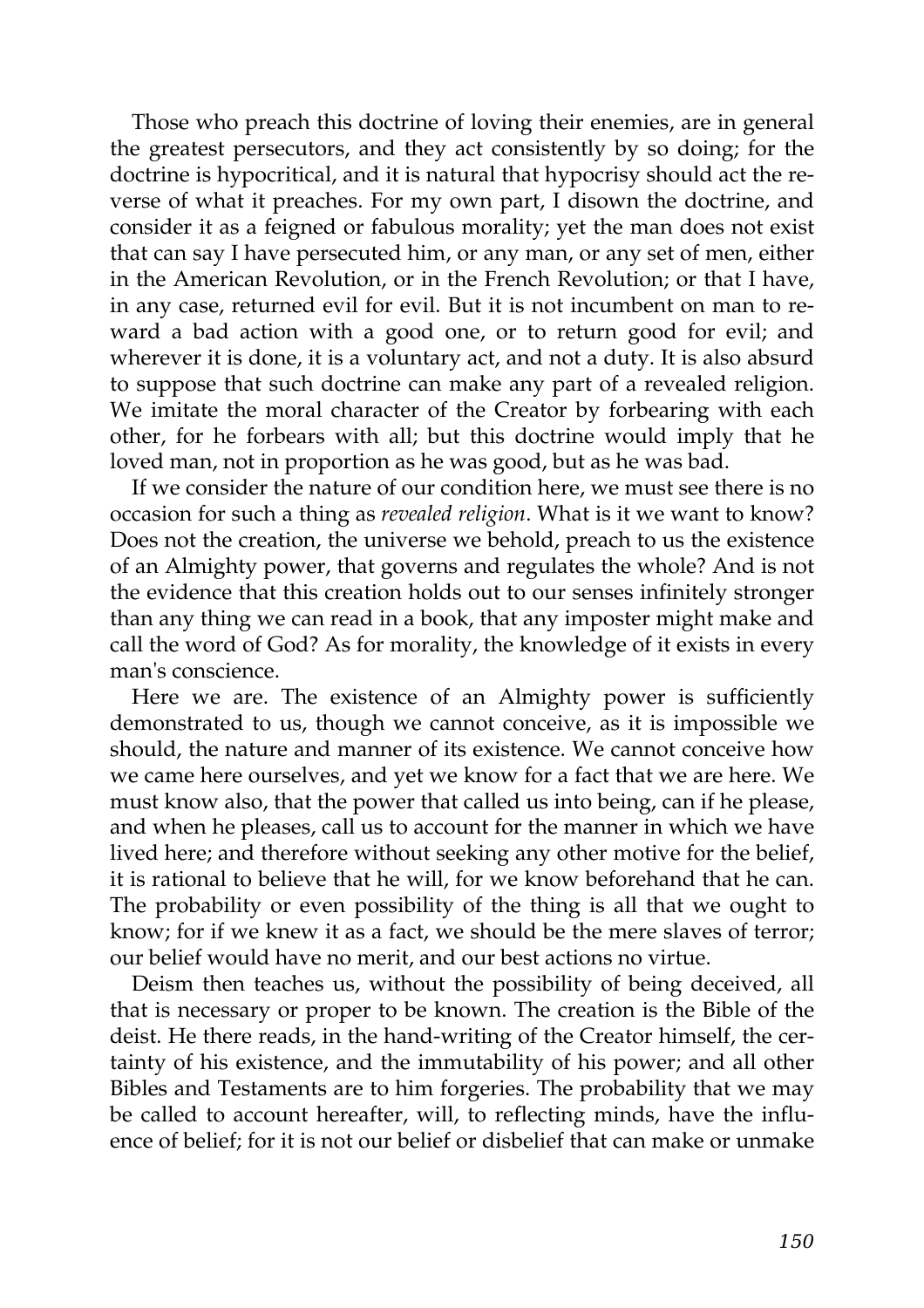the fact. As this is the state we are in, and which it is proper we should be in, as free agents, it is the fool only, and not the philosopher, nor even the prudent man, that will live as if there were no God.

But the belief of a God is so weakened by being mixed with the strange fable of the Christian creed, and with the wild adventures related in the Bible, and the obscurity and obscene nonsense of the Testament, that the mind of man is bewildered as in a fog. Viewing all these things in a confused mass, he confounds fact with fable; and as he cannot believe all, he feels a disposition to reject all. But the belief of a God is a belief distinct from all other things, and ought not to be confounded with any. The notion of a Trinity of Gods has enfeebled the belief of *one* God. A multiplication of beliefs acts as a division of belief; and in proportion as anything is divided, it is weakened.

Religion, by such means, becomes a thing of form instead of fact; of notion instead of principle: morality is banished to make room for an imaginary thing called faith, and this faith has its origin in a supposed debauchery; a man is preached instead of a God; an execution is an object for gratitude; the preachers daub themselves with the blood, like a troop of assassins, and pretend to admire the brilliancy it gives them; they preach a humdrum sermon on the merits of the execution; then praise Jesus Christ for being executed, and condemn the Jews for doing it.

A man, by hearing all this nonsense lumped and preached together, confounds the God of the Creation with the imagined God of the Christians, and lives as if there were none.

Of all the systems of religion that ever were invented, there is none more derogatory to the Almighty, more unedifying to man, more repugnant to reason, and more contradictory in itself, than this thing called Christianity. Too absurd for belief, too impossible to convince, and too inconsistent for practice, it renders the heart torpid, or produces only atheists and fanatics. As an engine of power, it serves the purpose of despotism; and as a means of wealth, the avarice of priests; but so far as respects the good of man in general, it leads to nothing here or hereafter.

The only religion that has not been invented, and that has in it every evidence of divine originality, is pure and simple deism. It must have been the first and will probably be the last that man believes. But pure and simple deism does not answer the purpose of despotic governments. They cannot lay hold of religion as an engine but by mixing it with human inventions, and making their own authority a part; neither does it answer the avarice of priests, but by incorporating themselves and their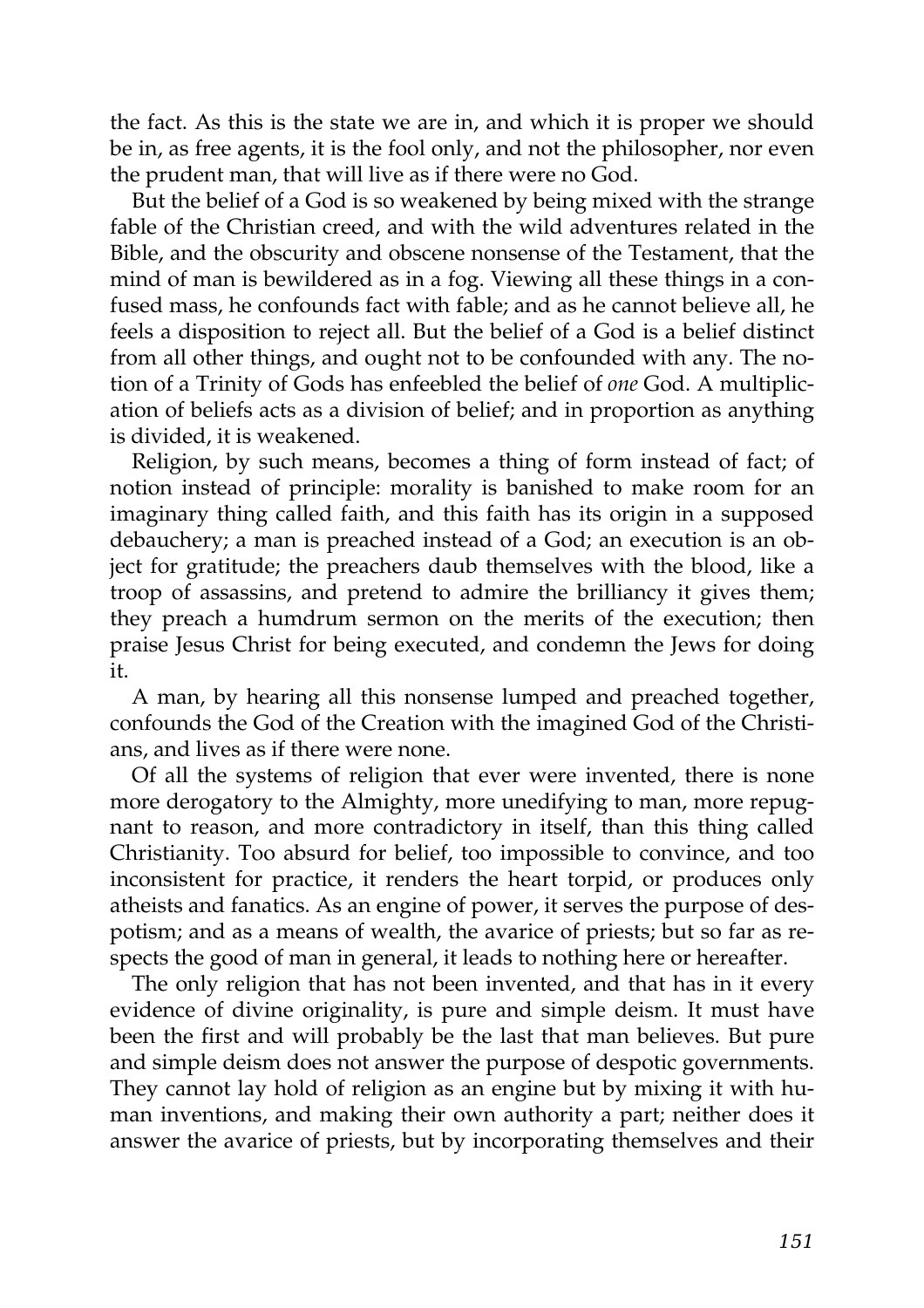functions with it, and becoming, like the government, a party in the system. It is this that forms the otherwise mysterious connection of church and state; the church human, and the state tyrannic.

Were a man impressed as fully and strongly as he ought to be with the belief of a God, his moral life would be regulated by the force of belief; he would stand in awe of God, and of himself, and would not do the thing that could not be concealed from either. To give this belief the full opportunity of force, it is necessary that it acts alone. This is deism.

But when, according to the Christian Trinitarian scheme, one part of God is represented by a dying man, and another part, called the Holy Ghost, by a flying pigeon, it is impossible that belief can attach itself to such wild conceits.<sup>[55](http://en.wikisource.org/wiki/The_Age_of_Reason/Part_II/Chapter_III#cite_note-3)</sup>

It has been the scheme of the Christian church, and of all the other invented systems of religion, to hold man in ignorance of the Creator, as it is of government to hold him in ignorance of his rights. The systems of the one are as false as those of the other, and are calculated for mutual support. The study of theology as it stands in Christian churches, is the study of nothing; it is founded on nothing; it rests on no principles; it proceeds by no authorities; it has no data; it can demonstrate nothing; and admits of no conclusion. Not any thing can be studied as a science without our being in possession of the principles upon which it is founded; and as this is not the case with Christian theology, it is therefore the study of nothing.

Instead then of studying theology, as is now done, out of the Bible and Testament, the meanings of which books are always controverted, and the authenticity of which is disproved, it is necessary that we refer to the Bible of the creation. The principles we discover there are eternal, and of divine origin: they are the foundation of all the science that exists in the world, and must be the foundation of theology.

We can know God only through his works. We cannot have a conception of any one attribute, but by following some principle that leads to it. We have only a confused idea of his power, if we have not the means of comprehending something of its immensity. We can have no idea of his wisdom, but by knowing the order and manner in which it acts. The

[55.The book called the book of Matthew, says, \(iii. 16,\) that the Holy Ghost descended](http://en.wikisource.org/wiki/The_Age_of_Reason/Part_II/Chapter_III#cite_note-3) in the shape of a dove. It might as well have said a goose; the creatures are equally harmless, and the one is as much a nonsensical lie as the other. Acts, ii. 2, 3, says, that it descended in a mighty rushing wind, in the shape of cloven tongues: perhaps it was cloven feet. Such absurd stuff is fit only for tales of witches and wizards.-—Author.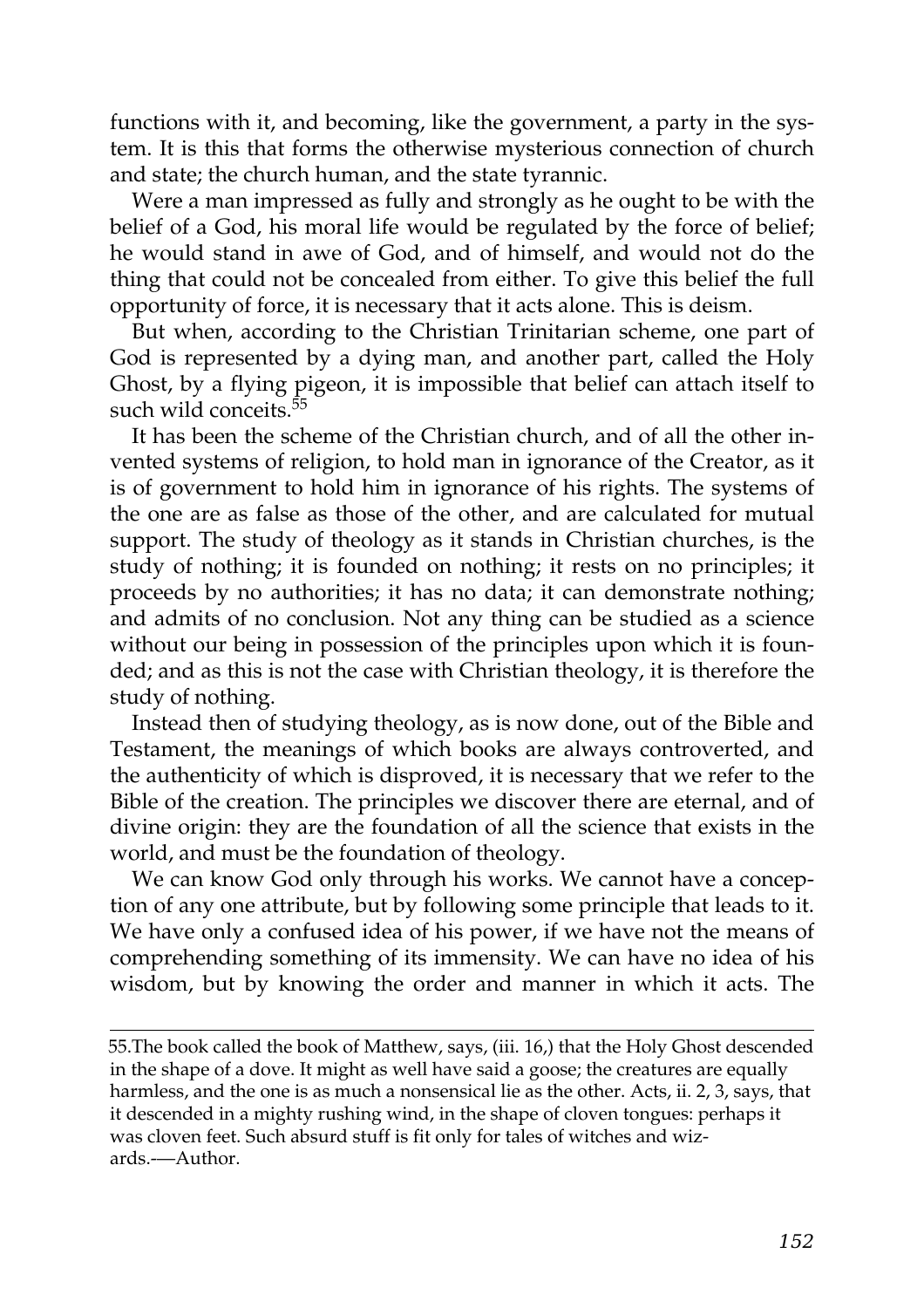principles of science lead to this knowledge; for the Creator of man is the Creator of science, and it is through that medium that man can see God, as it were, face to face.

Could a man be placed in a situation, and endowed with power of vision to behold at one view, and to contemplate deliberately, the structure of the universe, to mark the movements of the several planets, the cause of their varying appearances, the unerring order in which they revolve, even to the remotest comet, their connection and dependence on each other, and to know the system of laws established by the Creator, that governs and regulates the whole; he would then conceive, far beyond what any church theology can teach him, the power, the wisdom, the vastness, the munificence of the Creator. He would then see that all the knowledge man has of science, and that all the mechanical arts by which he renders his situation comfortable here, are derived from that source: his mind, exalted by the scene, and convinced by the fact, would increase in gratitude as it increased in knowledge: his religion or his worship would become united with his improvement as a man: any employment he followed that had connection with the principles of the creation,-—as everything of agriculture, of science, and of the mechanical arts, has,—would teach him more of God, and of the gratitude he owes to him, than any theological Christian sermon he now hears. Great objects inspire great thoughts; great munificence excites great gratitude; but the grovelling tales and doctrines of the Bible and the Testament are fit only to excite contempt.

Though man cannot arrive, at least in this life, at the actual scene I have described, he can demonstrate it, because he has knowledge of the principles upon which the creation is constructed. We know that the greatest works can be represented in model, and that the universe can be represented by the same means. The same principles by which we measure an inch or an acre of ground will measure to millions in extent. A circle of an inch diameter has the same geometrical properties as a circle that would circumscribe the universe. The same properties of a triangle that will demonstrate upon paper the course of a ship, will do it on the ocean; and, when applied to what are called the heavenly bodies, will ascertain to a minute the time of an eclipse, though those bodies are millions of miles distant from us. This knowledge is of divine origin; and it is from the Bible of the creation that man has learned it, and not from the stupid Bible of the church, that teaches man nothing.<sup>[56](http://en.wikisource.org/wiki/The_Age_of_Reason/Part_II/Chapter_III#cite_note-4)</sup>

All the knowledge man has of science and of machinery, by the aid of which his existence is rendered comfortable upon earth, and without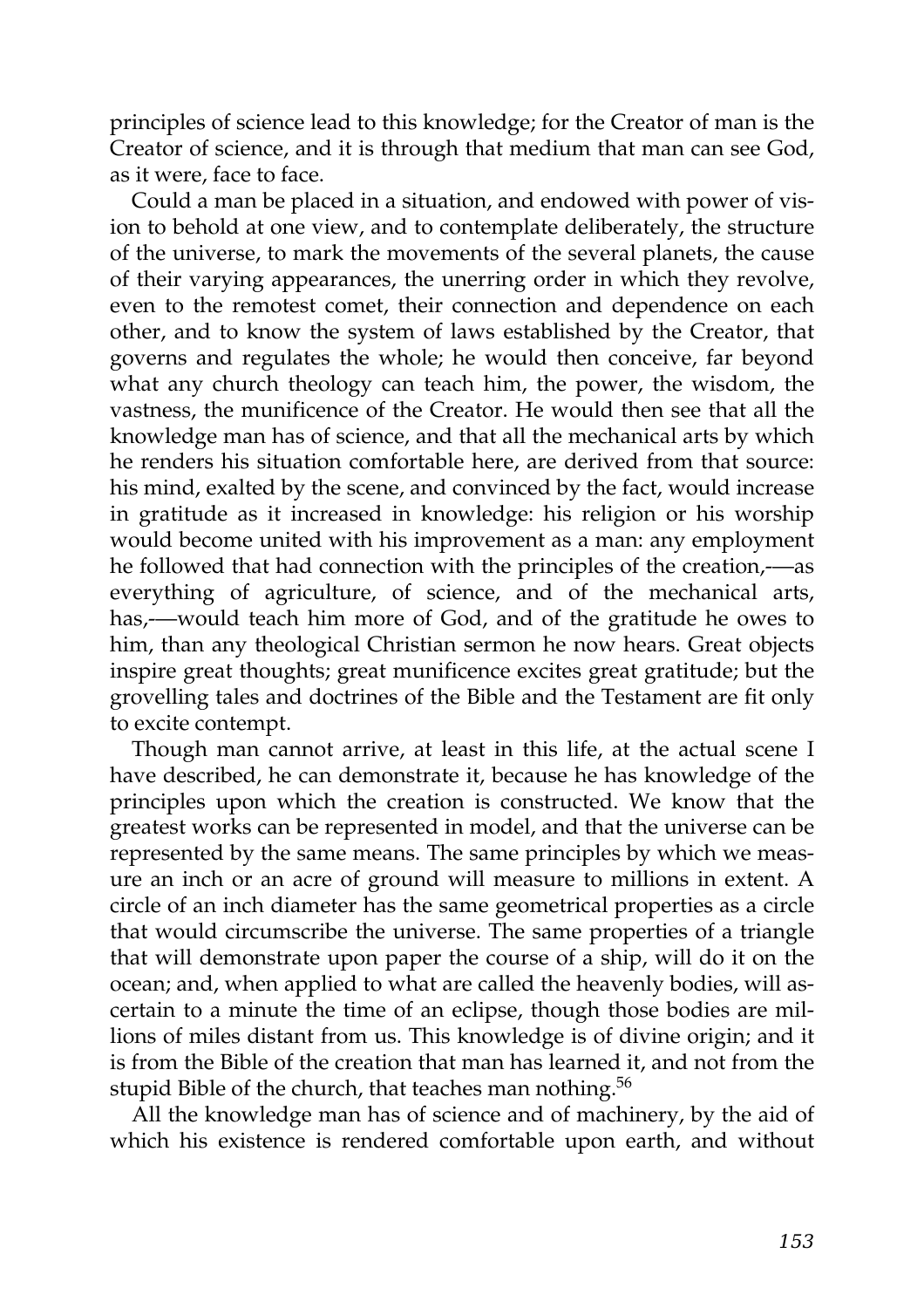which he would be scarcely distinguishable in appearance and condition from a common animal, comes from the great machine and structure of the universe. The constant and unwearied observations of our ancestors upon the movements and revolutions of the heavenly bodies, in what are supposed to have been the early ages of the world, have brought this knowledge upon earth. It is not Moses and the prophets, nor Jesus Christ, nor his apostles, that have done it. The Almighty is the great mechanic of the creation, the first philosopher, and original teacher of all science. Let us then learn to reverence our master, and not forget the labours of our ancestors.

Had we, at this day, no knowledge of machinery, and were it possible that man could have a view, as I have before described, of the structure and machinery of the universe, he would soon conceive the idea of constructing some at least of the mechanical works we now have; and the idea so conceived would progressively advance in practice. Or could a model of the universe, such as is called an orrery, be presented before him and put in motion, his mind would arrive at the same idea. Such an object and such a subject would, whilst it improved him in knowledge useful to himself as a man and a member of society, as well as entertaining, afford far better matter for impressing him with a knowledge of, and a belief in the Creator, and of the reverence and gratitude that man owes to him, than the stupid texts of the Bible and the Testament, from which, be the talents of the preacher what they may, only stupid sermons can be preached. If man must preach, let him preach something that is edifying, and from the texts that are known to be true.

The Bible of the creation is inexhaustible in texts. Every part of science, whether connected with the geometry of the universe, with the systems

[56.The Bible-makers have undertaken to give us, in the first chapter of Genesis, an ac](http://en.wikisource.org/wiki/The_Age_of_Reason/Part_II/Chapter_III#cite_note-4)count of the creation; and in doing this they have demonstrated nothing but their ignorance. They make there to have been three days and three nights, evenings and mornings, before there was any sun; when it is the presence or absence of the sun that is the cause of day and night-—and what is called his rising and setting that of morning and evening. Besides, it is a puerile and pitiful idea, to suppose the Almighty to say, "Let there be light." It is the imperative manner of speaking that a conjuror uses when he says to his cups and balls, Presto, be gone—-and most probably has been taken from it, as Moses and his rod is a conjuror and his wand. Longinus calls this expression the sublime; and by the same rule the conjurer is sublime too; for the manner of speaking is expressively and grammatically the same. When authors and critics talk of the sublime, they see not how nearly it borders on the ridiculous. The sublime of the critics, like some parts of Edmund Burke's sublime and beautiful, is like a windmill just visible in a fog, which imagination might distort into a flying mountain, or an archangel, or a flock of wild geese.— Author.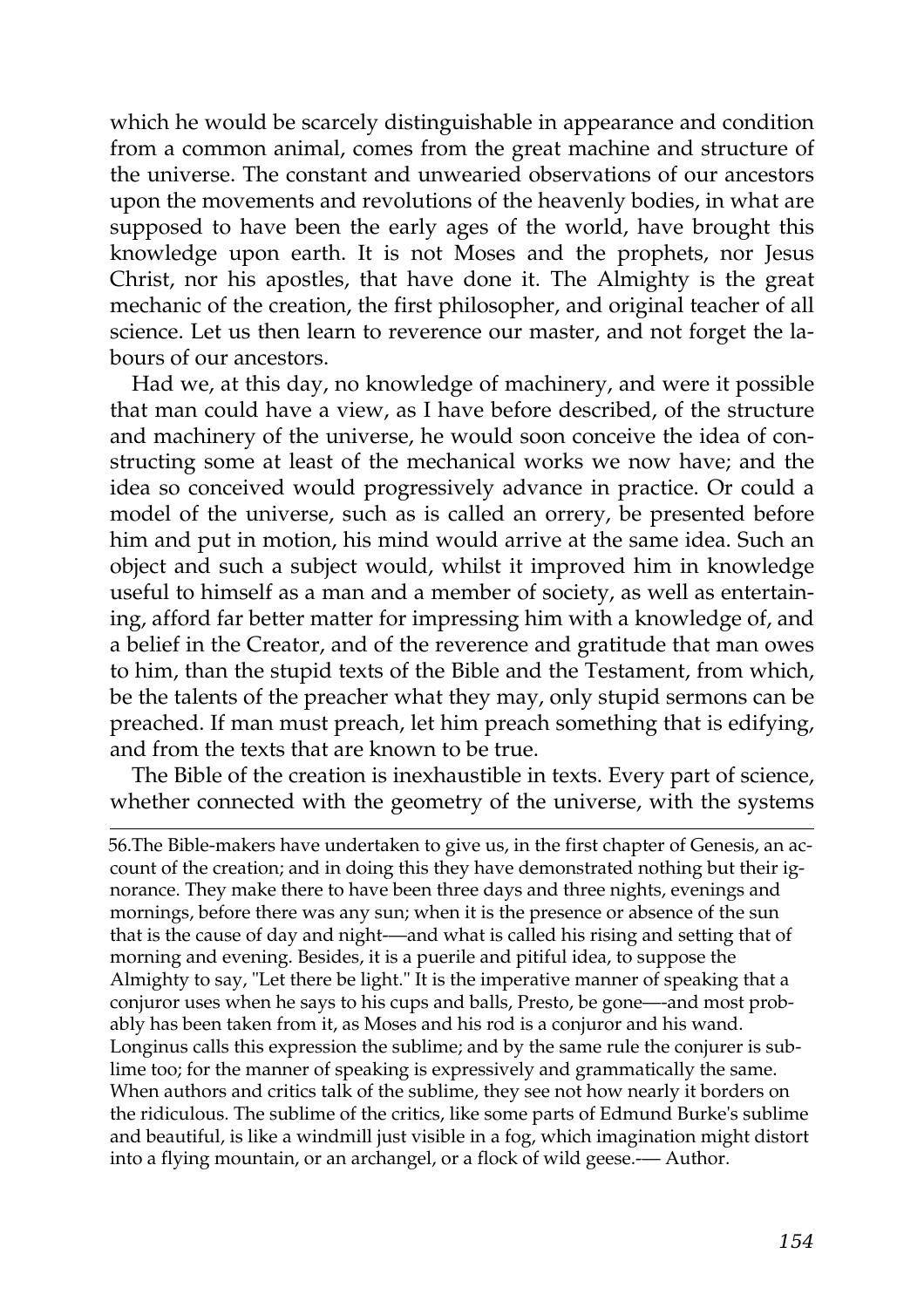of animal and vegetable life, or with the properties of inanimate matter, is a text as well for devotion as for philosophy-—for gratitude, as for human improvement. It will perhaps be said, that if such a revolution in the system of religion takes place, every preacher ought to be a philosopher. *Most certainly*, and every house of devotion a school of science.

It has been by wandering from the immutable laws of science, and the light of reason, and setting up an invented thing called "revealed religion," that so many wild and blasphemous conceits have been formed of the Almighty. The Jews have made him the assassin of the human species, to make room for the religion of the Jews. The Christians have made him the murderer of himself, and the founder of a new religion to supersede and expel the Jewish religion. And to find pretence and admission for these things, they must have supposed his power or his wisdom imperfect, or his will changeable; and the changeableness of the will is the imperfection of the judgement. The philosopher knows that the laws of the Creator have never changed, with respect either to the principles of science, or the properties of matter. Why then is it to be supposed they have changed with respect to man?

I here close the subject. I have shewn in all the foregoing parts of this work that the Bible and Testament are impositions and forgeries; and I leave the evidence I have produced in proof of it to be refuted, if any one can do it; and I leave the ideas that are suggested in the conclusion of the work to rest on the mind of the reader; certain as I am that when opinions are free, either in matters of government or religion, truth will finally and powerfully prevail.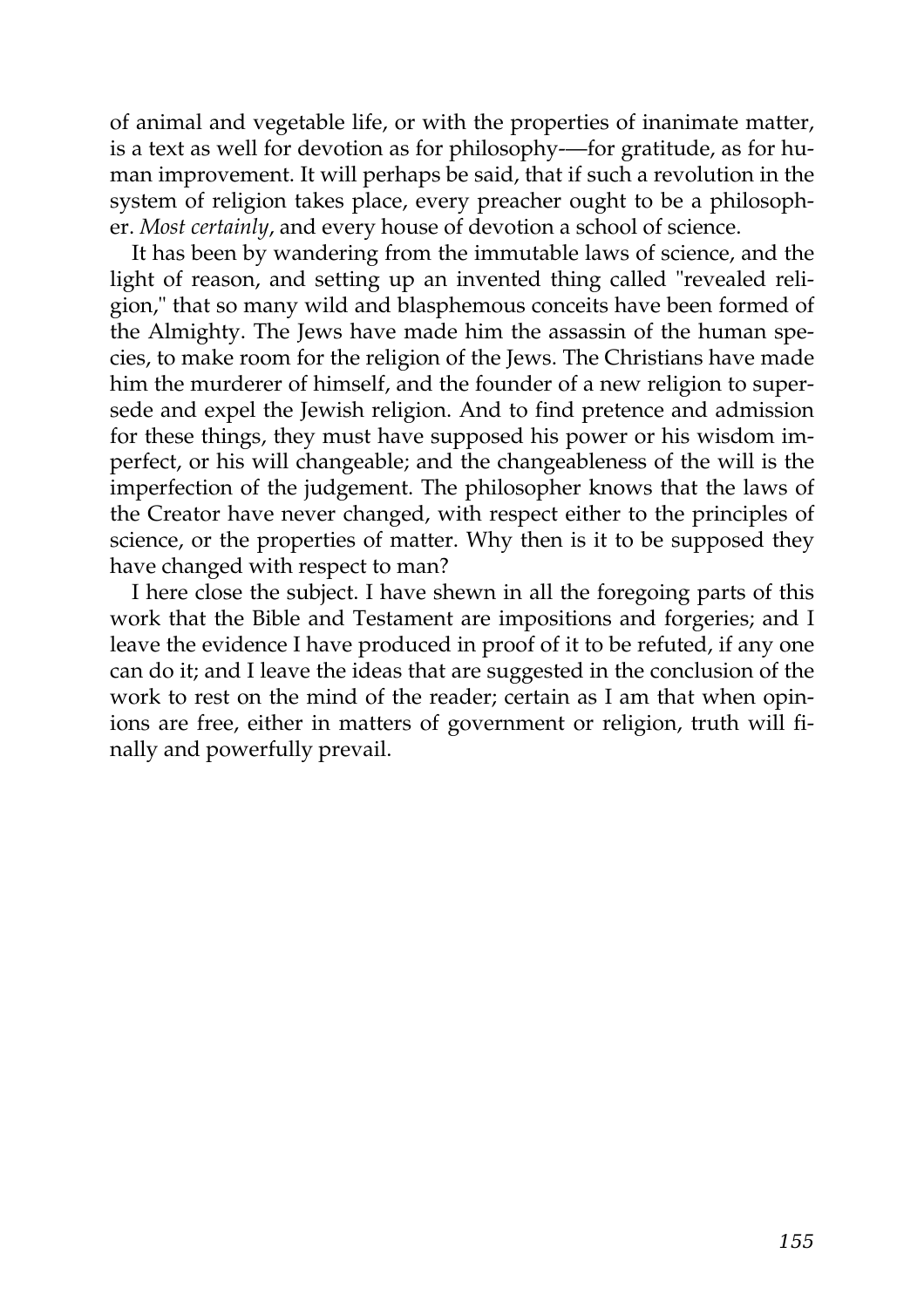### **Loved this book ? Similar users also downloaded**

# Plato

*[Apology](http://generation.feedbooks.com/book/678.pdf)*

(The) Apology (of Socrates) is Plato's version of the speech given by Socrates as he defends himself against the charges of being a man "who corrupted the young, did not believe in the gods, and created new deities". "Apology" here has its earlier meaning (now usually expressed by the word "apologia") of speaking in defense of a cause or of one's beliefs or actions (from the Greek απολογία).

Plato

*[The Republic](http://generation.feedbooks.com/book/4104.pdf)*

The Republic is a Socratic dialogue by Plato, written in approximately 380 BC. It is one of the most influential works of philosophy and political theory, and Plato's best known work. In Plato's fictional dialogues the characters of Socrates as well as various Athenians and foreigners discuss the meaning of justice and examine whether the just man is happier than the unjust man by imagining a society ruled by philosopher-kings and the guardians. The dialogue also discusses the role of the philosopher, Plato's Theory of Forms, the place of poetry, and the immortality of the soul.

Bertrand Russell

*[Mysticism and Logic and Other Essays](http://generation.feedbooks.com/book/4123.pdf)*

Essays on philosophy, religion, science, and mathematics. Friedrich Wilhelm Nietzsche

*[The Antichrist](http://generation.feedbooks.com/book/711.pdf)*

Friedrich Nietzsche's "The Antichrist" might be more aptly named "The Antichristian," for it is an unmitigated attack on Christianity that Nietzsche makes within the text instead of an exposition on evil or Satan as the title might suggest. In "The Antichrist," Nietzsche presents a highly controversial view of Christianity as a damaging influence upon western civilization that must come to an end. Regardless of ones religious or philosophical point of view, "The Antichrist" makes for an engaging philosophical discourse. René Descartes

*[Discourse on the Method](http://generation.feedbooks.com/book/677.pdf)*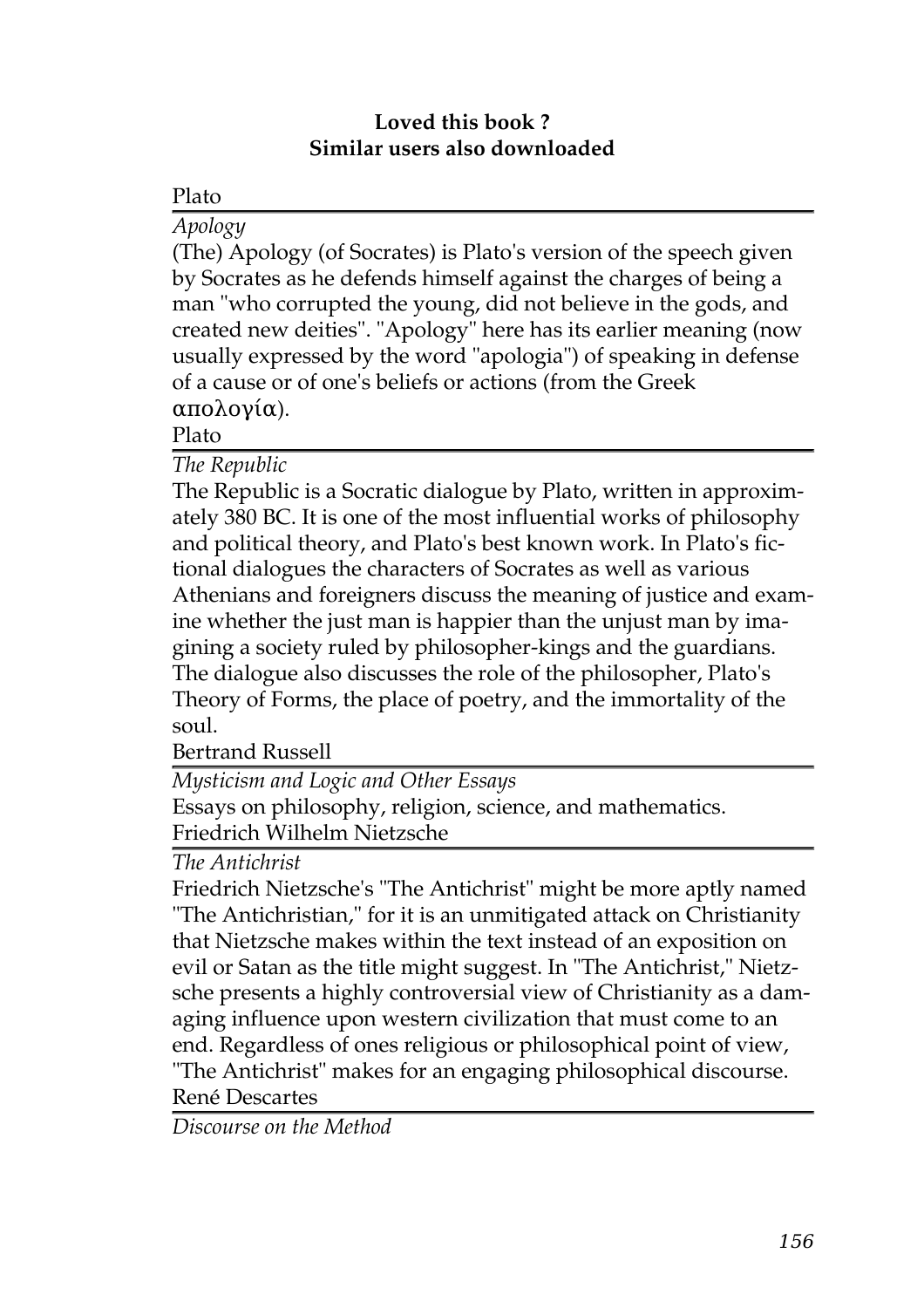The Discourse on the Method is a philosophical and mathematical treatise published by René Descartes in 1637. Its full name is Discourse on the Method of Rightly Conducting the Reason, and Searching for Truth in the Sciences (French title: Discours de la méthode pour bien conduire sa raison, et chercher la verité dans les sciences). The Discourse on Method is best known as the source of the famous quotation "Je pense, donc je suis" ("I think, therefore I am"), which occurs in Part IV of the work. (The similar statement in Latin, Cogito ergo sum, is found in §7 of Principles of Philosophy.) In addition, in one of its appendices, La Géométrie, is contained Descartes' first introduction of the Cartesian coordinate system.

The Discourse on the Method is one of the most influential works in the history of modern science. It is a method which gives a solid platform from which all modern natural sciences could evolve. In this work, Descartes tackles the problem of skepticism which had been revived from the ancients such as Sextus Empiricus by authors such as Al-Ghazali and Michel de Montaigne. Descartes modified it to account for a truth that he found to be incontrovertible. Descartes started his line of reasoning by doubting everything, so as to assess the world from a fresh perspective, clear of any preconceived notions.

The book was originally published in Leiden in French, together with his works "Dioptrique, Météores et Géométrie". Later, it was translated into Latin and published in 1656 in Amsterdam. Together with Meditations on First Philosophy (Meditationes de Prima Philosophia), Principles of Philosophy (Principia philosophiae) and Rules for the Direction of the Mind (Regulae ad directionem ingenii), it forms the base of the Epistemology known as Cartesianism.

#### Publius

#### *[The Federalist Papers](http://generation.feedbooks.com/book/2674.pdf)*

The Federalist Papers are a series of 85 articles advocating the ratification of the United States Constitution. Seventy-seven of the essays were published serially in The Independent Journal and The New York Packet between October 1787 and August 1788. A compilation of these and eight others, called The Federalist, was published in 1788 by J. and A. McLean.

The Federalist Papers serve as a primary source for interpretation of the Constitution, as they outline the philosophy and motivation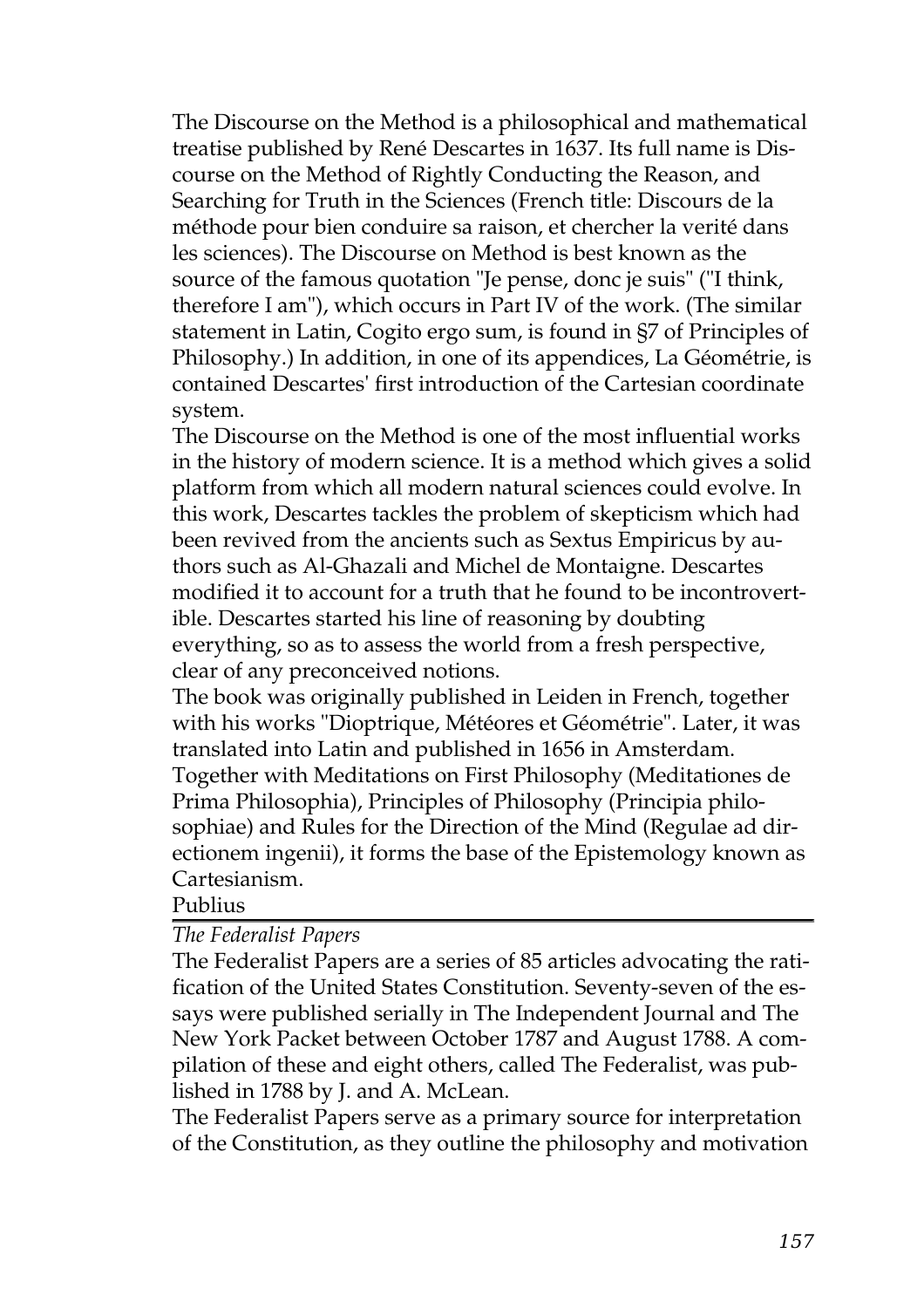of the proposed system of government. The authors of the Federalist Papers wanted to both influence the vote in favor of ratification and shape future interpretations of the Constitution. According to historian Richard B. Morris, they are an "incomparable exposition of the Constitution, a classic in political science unsurpassed in both breadth and depth by the product of any later American writer."

Henry David Thoreau

*[Walden](http://generation.feedbooks.com/book/3914.pdf)*

Walden (also known as Life in the Woods) by Henry David Thoreau is one of the best-known non-fiction books written by an American. Published in 1854, it details Thoreau's life for two years and two months in second-growth forest around the shores of Walden Pond, not far from his friends and family in Concord, Massachusetts. Walden was written so that the stay appears to be a year, with expressed seasonal divisions. Thoreau called it an experiment in simple living.

Walden is neither a novel nor a true autobiography, but a social critique of the Western World, with each chapter heralding some aspect of humanity that needed to be either renounced or praised. The work is part personal declaration of independence, social experiment, voyage of spiritual discovery, and manual for self reliance. (from Wikipedia)

Henry David Thoreau

# *[On the Duty of Civil Disobedience](http://generation.feedbooks.com/book/219.pdf)*

Thoreau wrote his famous essay, On the Duty of Civil Disobedience, as a protest against an unjust but popular war and the immoral but popular institution of slave-owning.

Thomas Jefferson

# *[Declaration of Independence](http://generation.feedbooks.com/book/2675.pdf)*

The United States Declaration of Independence is a statement adopted by the Continental Congress on July 4, 1776, announcing that the thirteen American colonies then at war with Great Britain were no longer a part of the British Empire. Written primarily by Thomas Jefferson, the Declaration is a formal explanation of why Congress had voted on July 2 to declare independence from Great Britain, more than a year after the outbreak of the American Revolutionary War. The birthday of the United States of America—Independence Day—is celebrated on July 4, the day the wording of the Declaration was approved by Congress.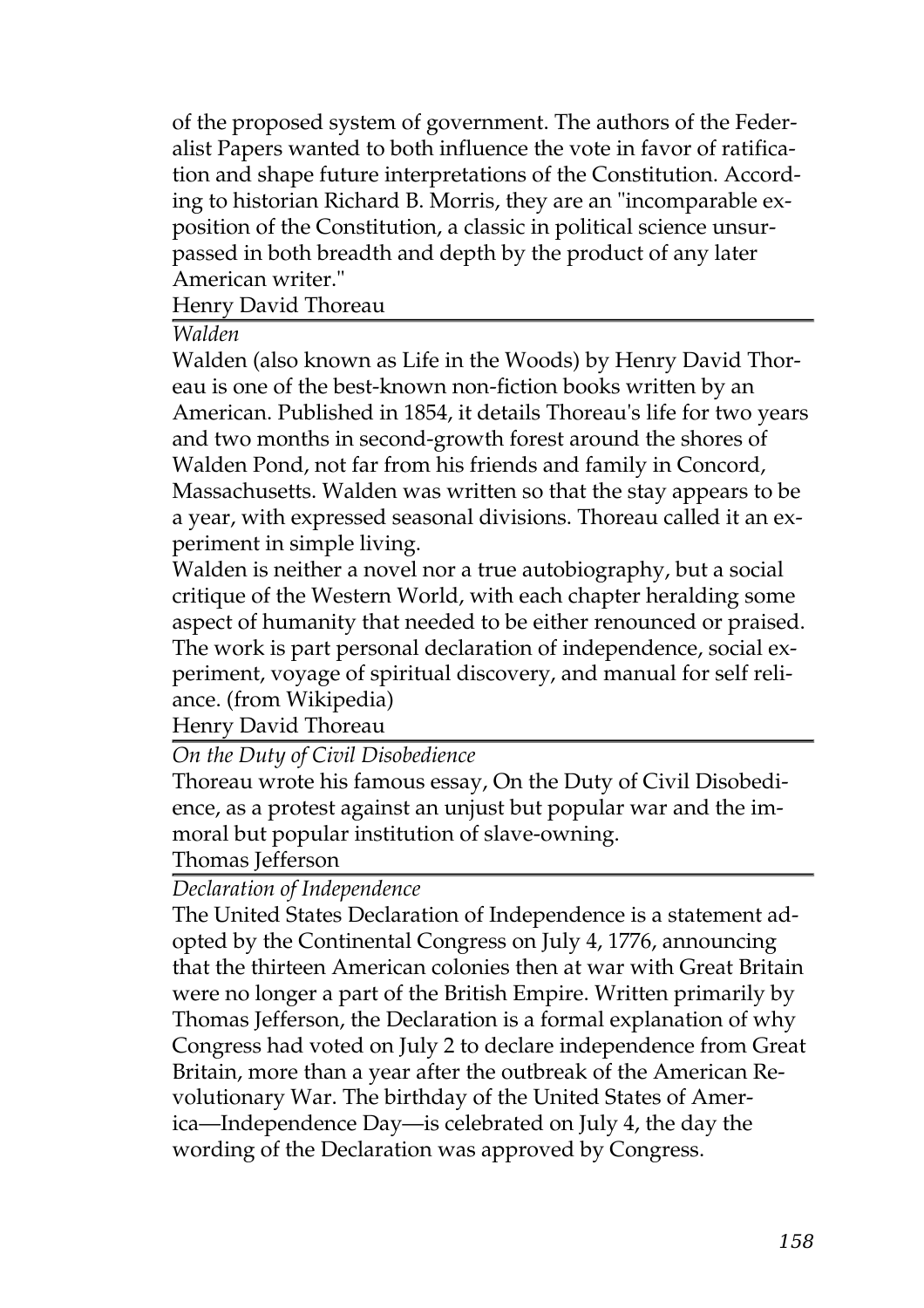Thomas Paine

*[Common Sense](http://generation.feedbooks.com/book/2850.pdf)*

Enormously popular and widely read pamphlet, first published in January of 1776, clearly and persuasively argues for American separation from Great Britain and paves the way for the Declaration of Independence. This highly influential landmark document attacks the monarchy, cites the evils of government and combines idealism with practical economic concerns.